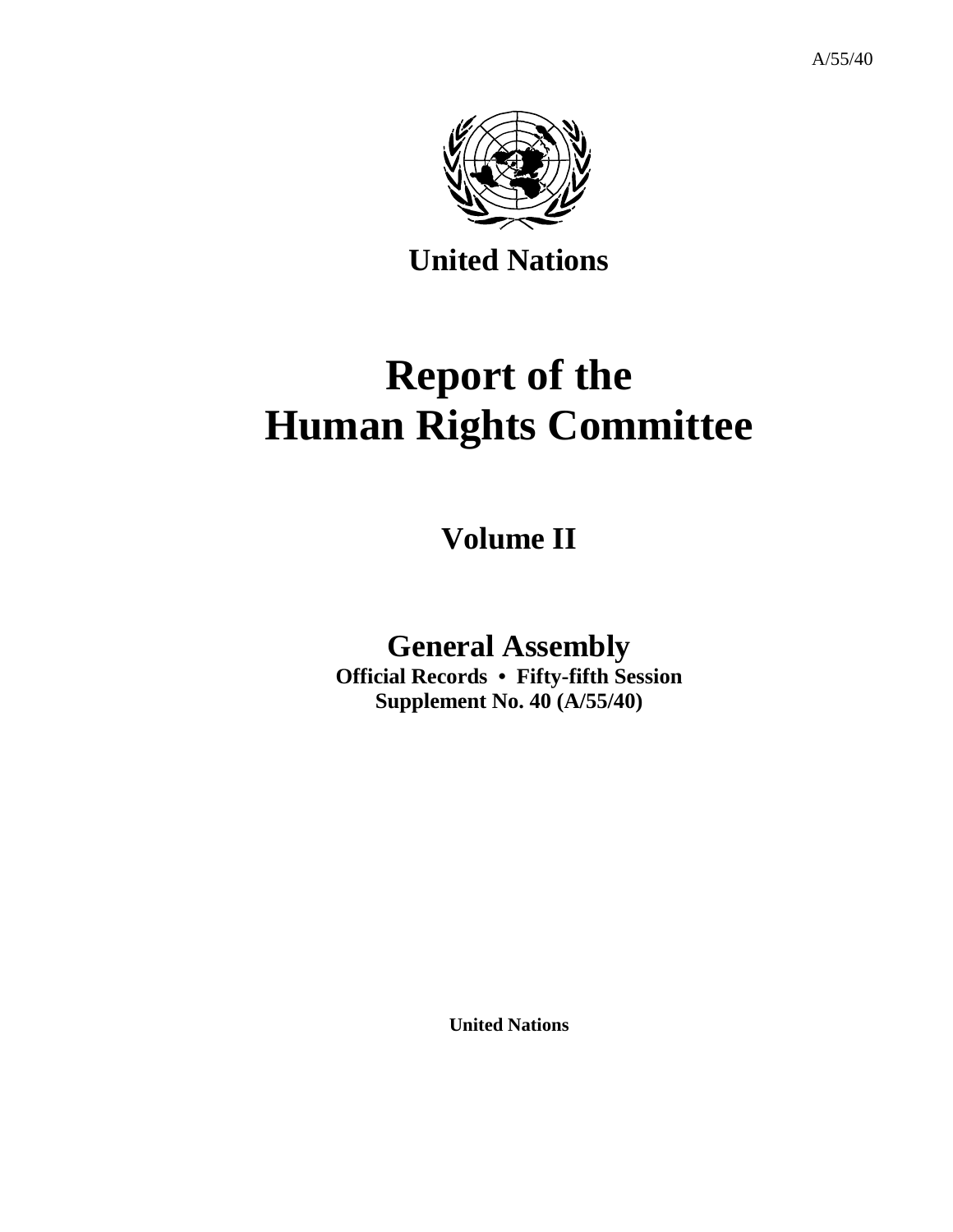# **Report of the Human Rights Committee**

**Volume II**

**General Assembly** Official Records **•** Fifty-fifth Session Supplement No. 40 (A/55/40)



United Nations **•** New York, 2000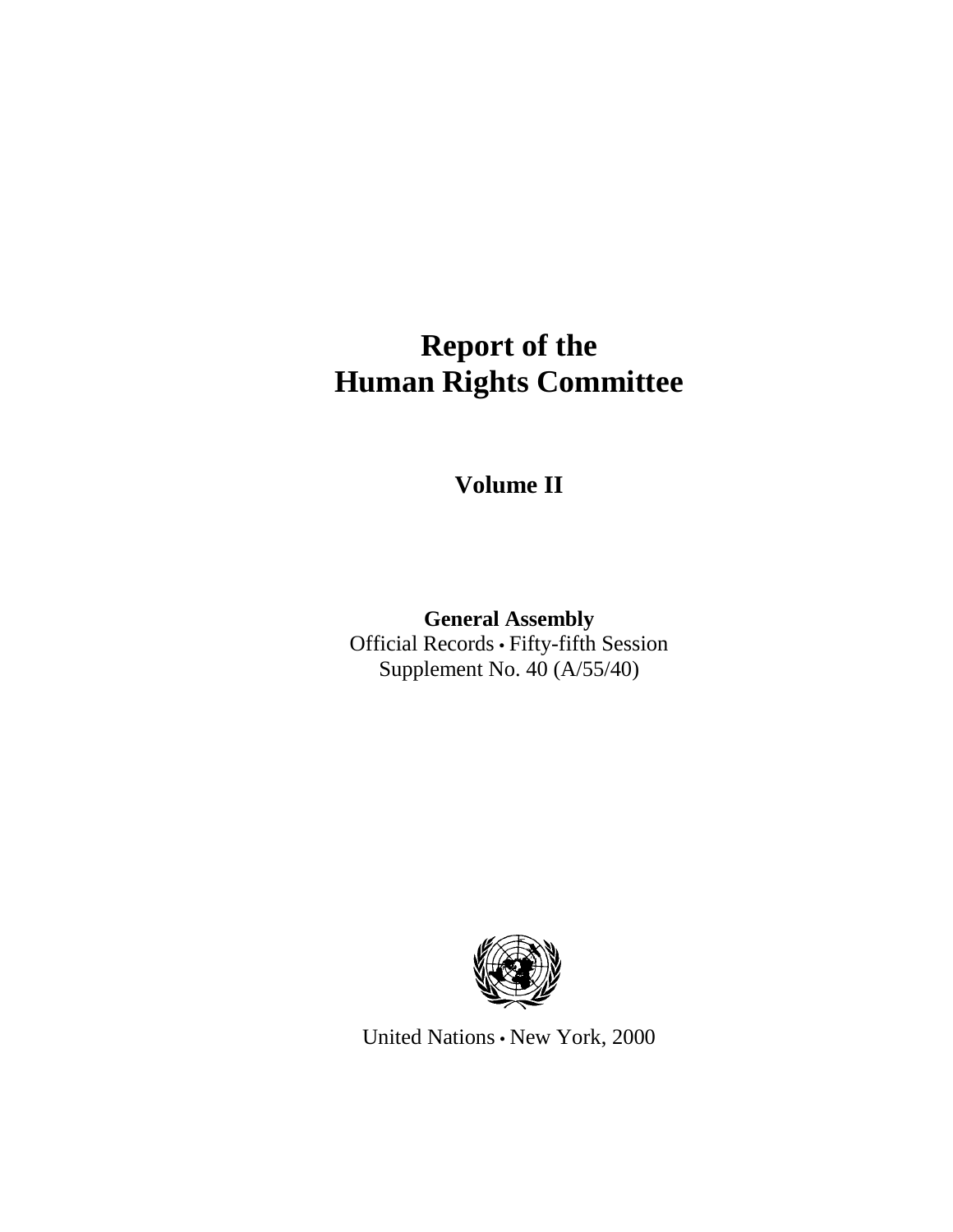*Note*

Symbols of United Nations documents are composed of capital letters combined with figures. Mention of such a symbol indicates a reference to a United Nations document.

The present document contains annexes IX to XII of the report of the Human Rights Committee. Chapters I to VI and annexes I to VIII are contained in volume I.

ISSN 0255-2353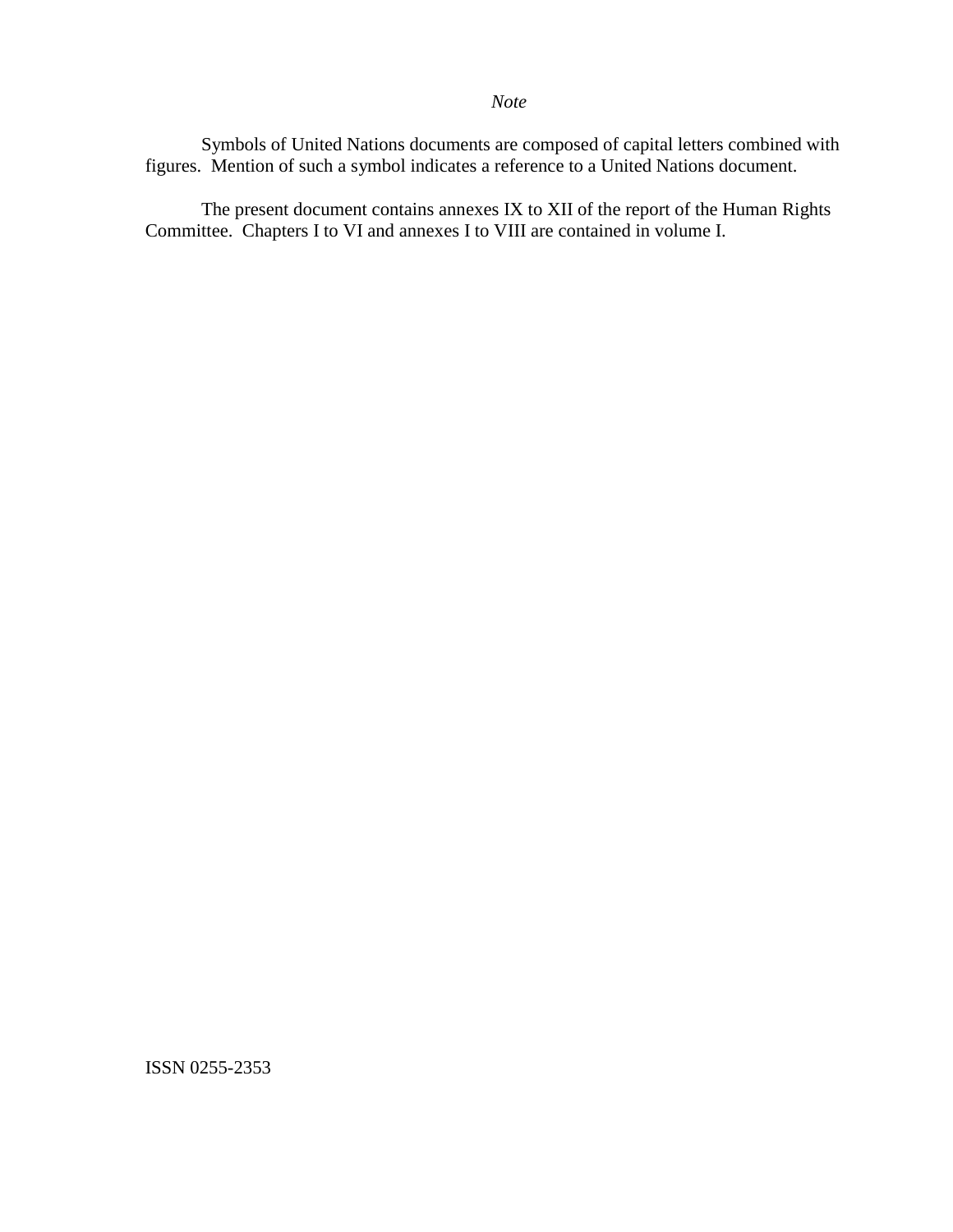# **CONTENTS**

# Volume I

# Chapter

# I. JURISDICTION AND ACTIVITIES

- A. States parties to the International Covenant on Civil and Political Rights
- B. Sessions of the Committee
- C. Elections, membership and attendance
- D. Solemn declaration
- E. Election of officers
- F. Special rapporteurs
- G. Revised guidelines for States parties' reports
- H. Working groups
- I. Other United Nations human rights activities
- J. Derogations pursuant to article 4 of the Covenant
- K. General comments under article 40, paragraph 4, of the Covenant
- L. Staff resources
- M. Publicity for the work of the Committee
- N. Documents and publications relating to the work of the Committee
- O. Future meetings of the Committee
- P. Adoption of the report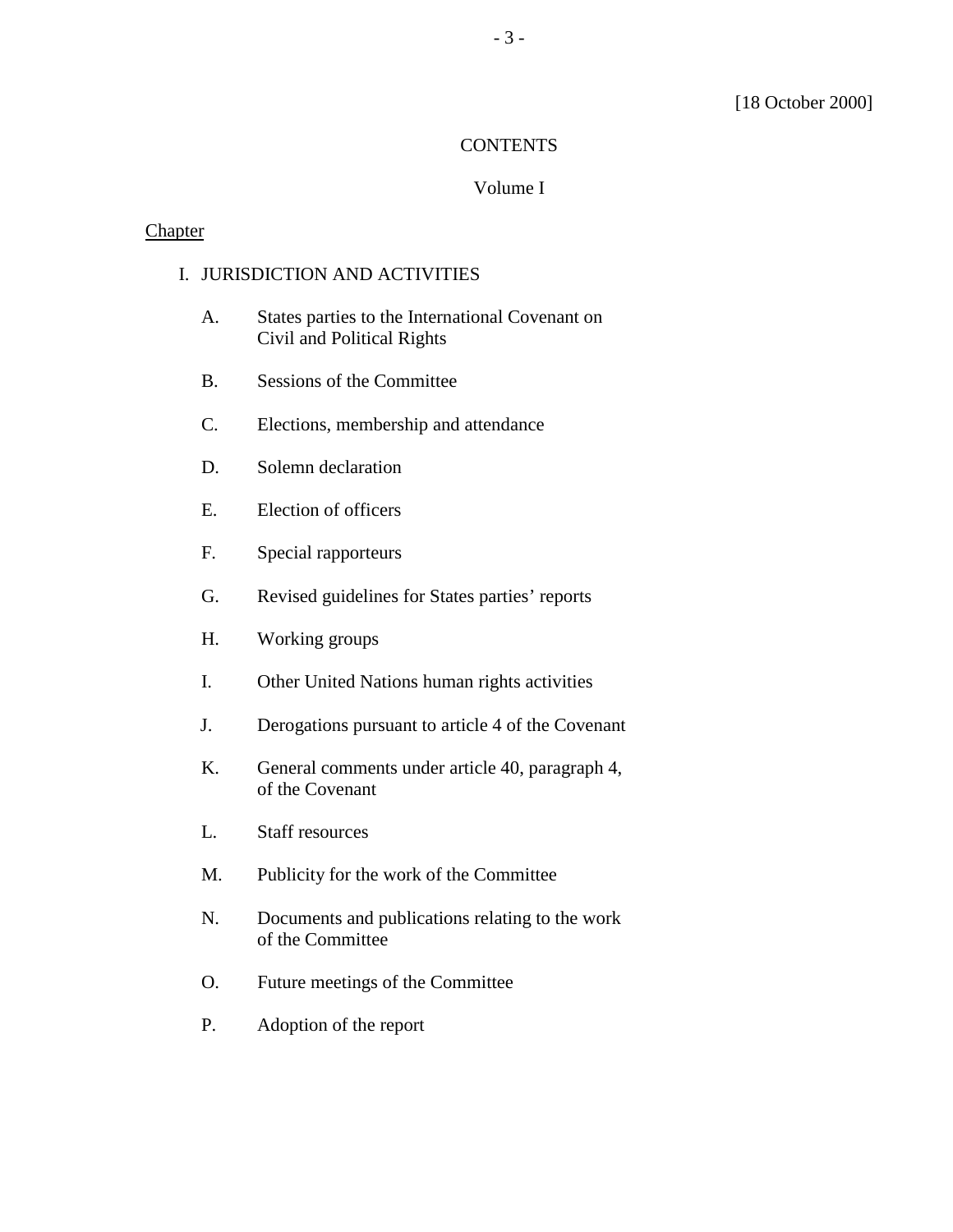### Chapter

# II. METHODS OF WORK OF THE COMMITTEE UNDER ARTICLE 40 OF THE COVENANT: NEW DEVELOPMENTS

- A. Recent decisions on procedures
- B. Concluding observations
- C. Links to other human rights treaties and treaty bodies
- D. Cooperation with other United Nations bodies
- III. SUBMISSION OF REPORTS BY STATES PARTIES UNDER ARTICLE 40 OF THE COVENANT
	- A. Reports submitted to the Secretary-General from August 1999 to July 2000
	- B. Overdue reports and non-compliance by States parties with their obligations under article 40

# IV. CONSIDERATION OF REPORTS SUBMITTED BY STATES PARTIES UNDER ARTICLE 40 OF THE COVENANT

- A. Norway
- B. Morocco
- C. Republic of Korea
- D. Portugal (Macau)
- E. Cameroon
- F. Hong Kong Special Administrative Region
- G. Congo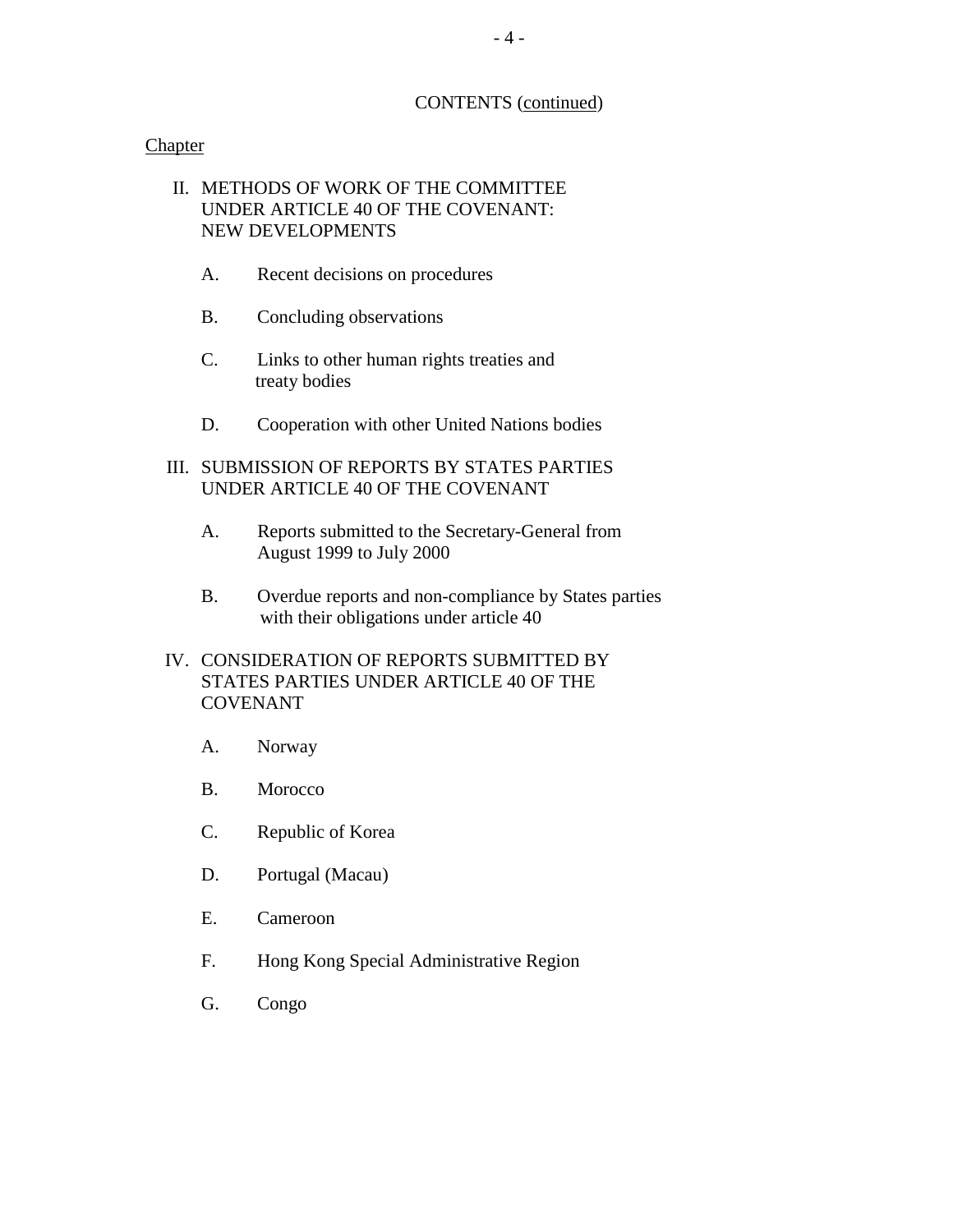### **Chapter**

IV. (contd)

- H. United Kingdom of Great Britain and Northern Ireland - the Crown Dependencies of Jersey, Guernsey and the Isle of Man
- I. Mongolia
- J. Guyana
- K. Kyrgyzstan
- L. Ireland
- M. Kuwait
- N. Australia

# V. CONSIDERATION OF COMMUNICATIONS UNDER THE OPTIONAL PROTOCOL

- A. Progress of work
- B. Growth of the Committee's caseload under the Optional Protocol
- C. Approaches to considering communications under the Optional Protocol
- D. Individual opinions
- E. Issues considered by the Committee
- F. Remedies called for under the Committee's Views
- VI. FOLLOW-UP ACTIVITIES UNDER THE OPTIONAL PROTOCOL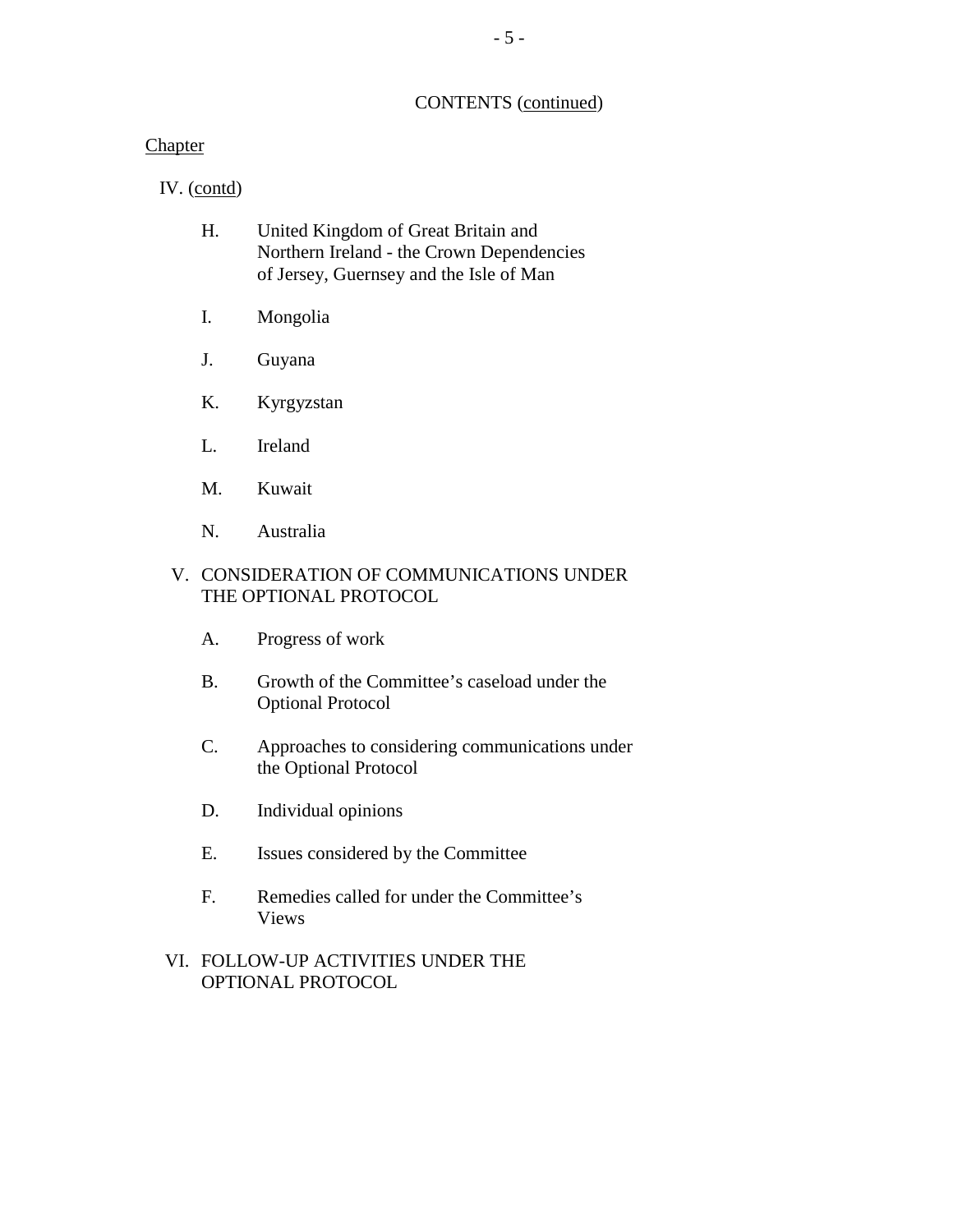#### Annexes

- I. STATES PARTIES TO THE INTERNATIONAL COVENANT ON CIVIL AND POLITICAL RIGHTS AND TO THE OPTIONAL PROTOCOLS AND STATES WHICH HAVE MADE THE DECLARATION UNDER ARTICLE 41 OF THE COVENANT AS AT 28 JULY 2000
	- A. States parties to the International Covenant on Civil and Political Rights
	- B. States parties to the Optional Protocol
	- C. States parties to the Second Optional Protocol, aiming at the abolition of the death penalty
	- D. States which have made the declaration under article 41 of the Covenant
- II. MEMBERSHIP AND OFFICERS OF THE HUMAN RIGHTS COMMITTEE, 1999-2000
	- A. Membership of the Human Rights Committee
	- B. Officers
- III. CONSOLIDATED GUIDELINES FOR STATES PARTIES' REPORTS UNDER THE INTERNATIONAL COVENANT ON CIVIL AND POLITICAL RIGHTS
- IV. SUBMISSION OF REPORTS AND ADDITIONAL INFORMATION BY STATES PARTIES UNDER ARTICLE 40 OF THE COVENANT
- V. STATUS OF REPORTS CONSIDERED DURING THE PERIOD UNDER REVIEW AND OF REPORTS STILL PENDING BEFORE THE COMMITTEE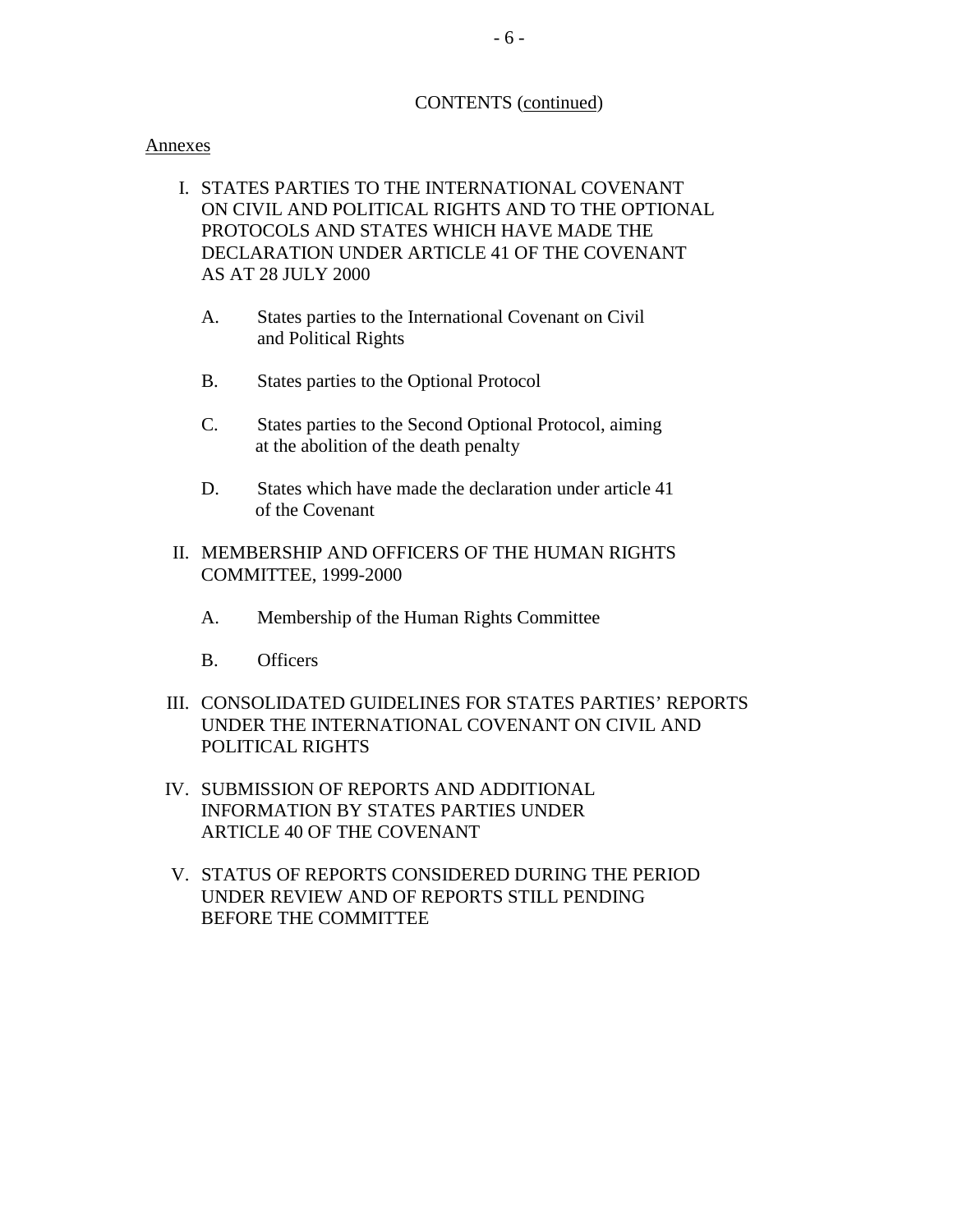#### **Annexes** Page

# VI. GENERAL COMMENTS ADOPTED BY THE HUMAN RIGHTS COMMITTEE UNDER ARTICLE 40, PARAGRAPH 4, OF THE INTERNATIONAL COVENANT ON CIVIL AND POLITICAL RIGHTS

- A. General Comment No. 27 (67) concerning article 12 (freedom of movement)
- B. General Comment No. 28 concerning article 3 (equality of rights between men and women)
- VII. LIST OF STATES PARTIES' DELEGATIONS THAT PARTICIPATED IN THE CONSIDERATION OF THEIR RESPECTIVE REPORTS BY THE HUMAN RIGHTS COMMITTEE AT ITS SIXTY-SEVENTH, SIXTY-EIGHTH AND SIXTY-NINTH SESSIONS
- VIII. LIST OF DOCUMENTS ISSUED DURING THE REPORTING PERIOD

#### Volume II

|                 | IX. VIEWS OF THE HUMAN RIGHTS COMMITTEE UNDER<br>ARTICLE 5, PARAGRAPH 4, OF THE OPTIONAL PROTOCOL<br>TO THE INTERNATIONAL COVENANT ON CIVIL AND<br>POLITICAL RIGHTS | 11 |
|-----------------|---------------------------------------------------------------------------------------------------------------------------------------------------------------------|----|
| A.              | Communication No. 625/1995, Freemantle v. Jamaica<br>(Views adopted on 24 March 2000, sixty-eighth session)                                                         | 11 |
|                 | Appendix                                                                                                                                                            |    |
| <b>B.</b>       | Communication No. 631/1996, Spakmo v. Norway<br>(Views adopted on 5 November 1999, sixty-seventh session)                                                           | 22 |
|                 | Appendix                                                                                                                                                            |    |
| $\mathcal{C}$ . | Communication No. 666/1995, Foin v. France<br>(Views adopted on 3 November 1999, sixty-seventh session)                                                             | 30 |
|                 | Appendix                                                                                                                                                            |    |
| D.              | Communication No. 682/1996, Westerman v. The Netherlands<br>(Views adopted on 3 November 1999, sixty-seventh session)                                               | 41 |
|                 | Appendix                                                                                                                                                            |    |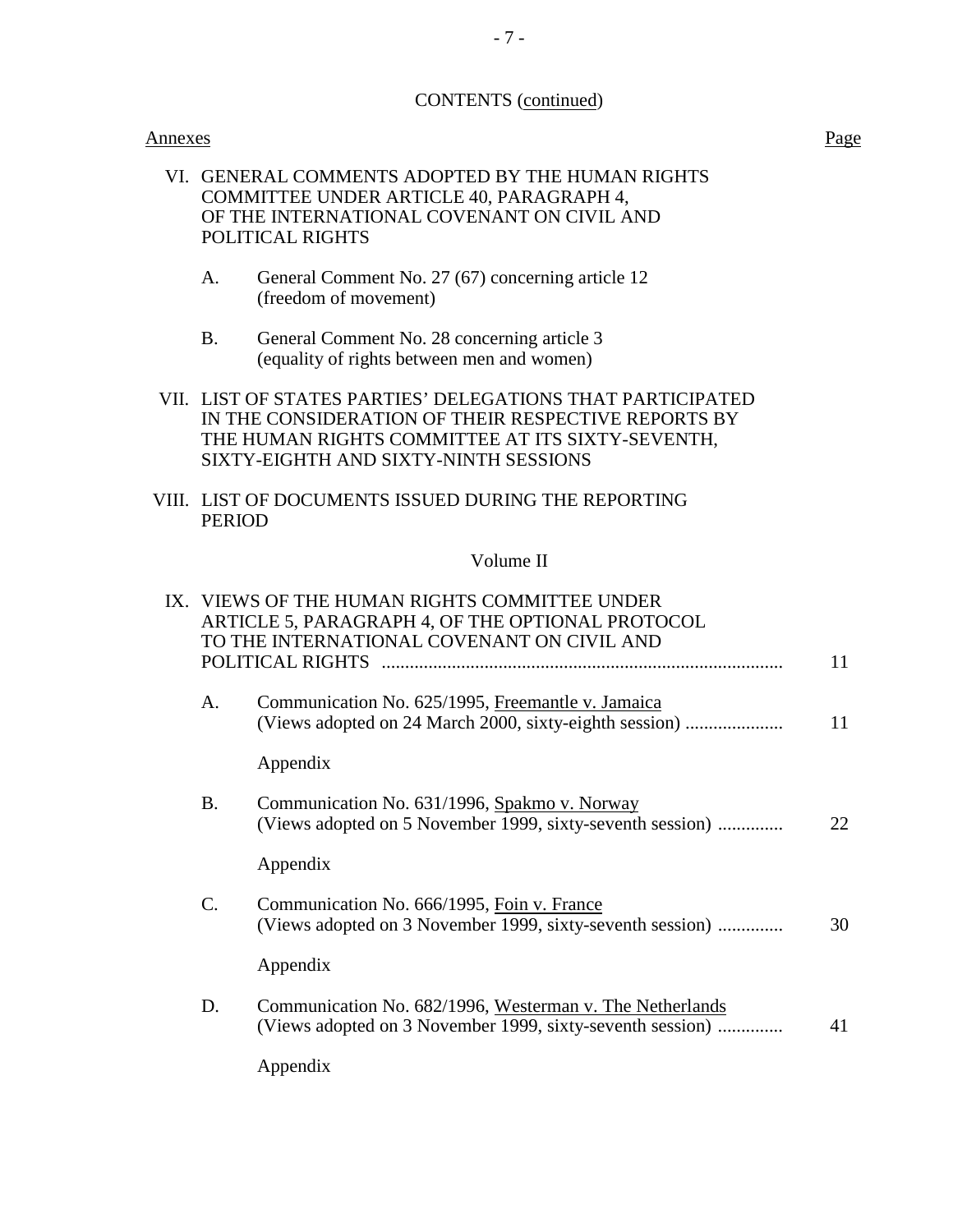| <u>Annexes</u> |               |                                                                                                                                 | <u>Page</u> |
|----------------|---------------|---------------------------------------------------------------------------------------------------------------------------------|-------------|
|                | IX. $(contd)$ |                                                                                                                                 |             |
|                | Ε.            | Communication No. 688/1996, Arredondo v. Peru<br>(Views adopted on 27 July 2000, sixty-ninth session)                           | 51          |
|                | F.            | Communication No. 689/1996, Maille v. France<br>(Views adopted on 10 July 2000, sixty-ninth session)                            | 62          |
|                |               | Appendix                                                                                                                        |             |
|                | G.            | Communication Nos. 690/1996 and 691/1996,<br>Venier & Nicolas v. France<br>(Views adopted on 10 July 2000, sixty-ninth session) | 75          |
|                |               | Appendix                                                                                                                        |             |
|                | Η.            | Communication No. 694/1996, Waldman v. Canada<br>(Views adopted on 3 November 1999, sixty-seventh session)                      | 86          |
|                |               | Appendix                                                                                                                        |             |
|                | I.            | Communication No. 701/1996, Gomez v. Spain<br>(Views adopted on 20 July 2000, sixty-ninth session)                              | 102         |
|                | J.            | Communication No. 711/1996, Dias v. Angola<br>(Views adopted on 20 March 2000, sixty-eighth session)                            | 111         |
|                | K.            | Communication No. 731/1996, Robinson v. Jamaica<br>(Views adopted on 29 March 2000, sixty-eighth session)                       | 116         |
|                |               | Appendix                                                                                                                        |             |
|                | L.            | Communication No. 759/1997, Osbourne v. Jamaica<br>(Views adopted on 15 March 2000, sixty-eighth session)                       | 133         |
|                | M.            | Communication No. 760/1997, Diergaardt et al. v. Namibia<br>(Views adopted on 25 July 2000, sixty-ninth session)                | 140         |
|                |               | Appendix                                                                                                                        |             |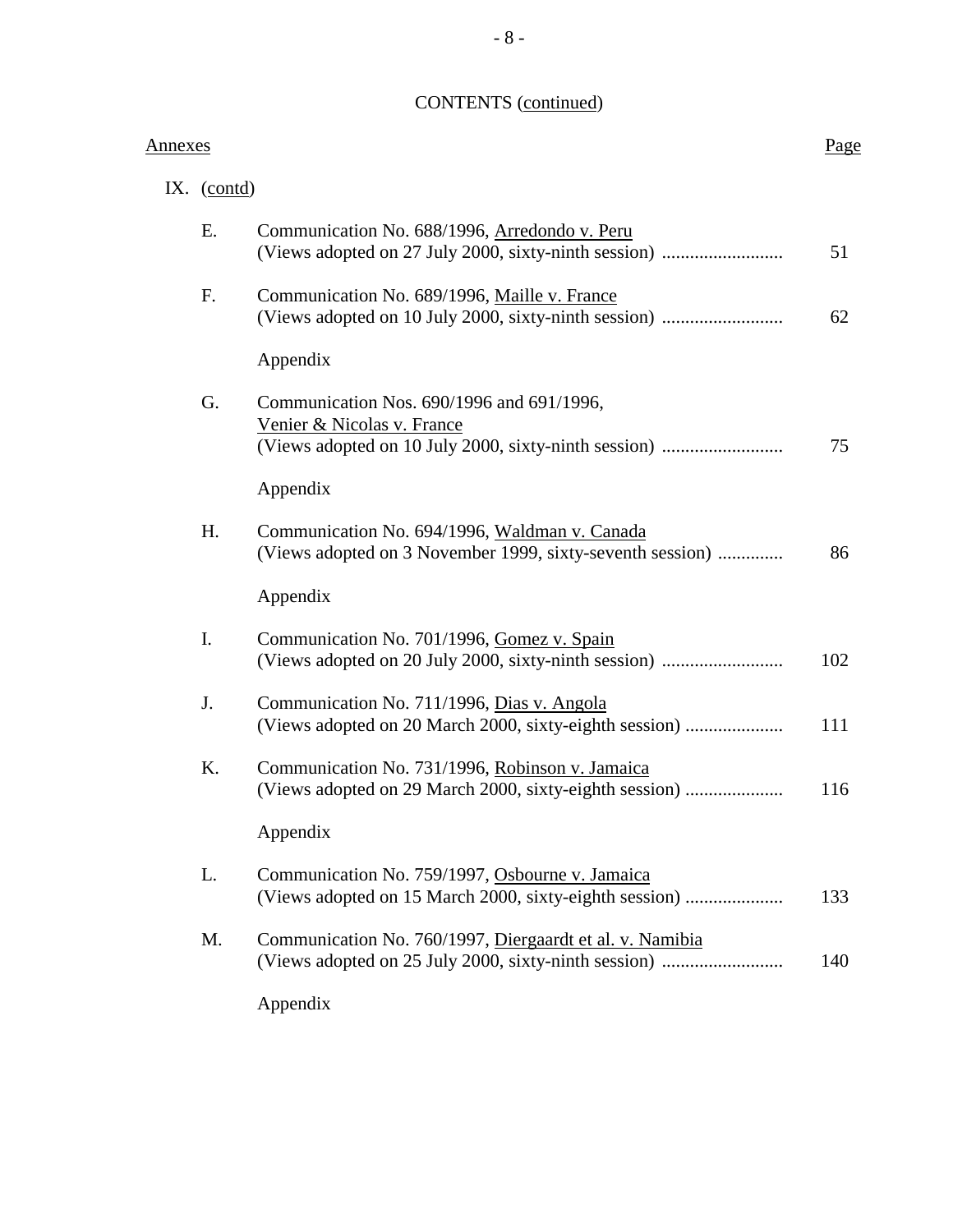| - 9 -            |
|------------------|
|                  |
| FNTS (continued) |

| <u>Annexes</u> |                                                                                                                                                        |                                                                                                                     | Page |
|----------------|--------------------------------------------------------------------------------------------------------------------------------------------------------|---------------------------------------------------------------------------------------------------------------------|------|
|                | IX. $(contd)$                                                                                                                                          |                                                                                                                     |      |
|                | N.                                                                                                                                                     | Communication No. 767/1997, Ben Said v. Norway<br>(Views adopted on 29 March 2000, sixty-eighth session)            | 161  |
|                |                                                                                                                                                        | Appendix                                                                                                            |      |
|                | O.                                                                                                                                                     | Communication No. 770/1997, Gridin v. Russian Federation<br>(Views adopted on 20 July 2000, sixty-ninth session)    | 172  |
|                | P.                                                                                                                                                     | Communication No. 780/1997, Laptsevich v. Belarus<br>(Views adopted on 20 March 2000, sixty-eighth session)         | 178  |
|                | Q.                                                                                                                                                     | Communication No. 789/1997, Bryhn v. Norway<br>(Views adopted on 29 October 1999, sixty-seventh session)            | 183  |
| X.             | DECISIONS OF THE HUMAN RIGHTS COMMITTEE DECLARING<br>COMMUNICATIONS INADMISSIBLE UNDER THE OPTIONAL<br>PROTOCOL TO THE INTERNATIONAL COVENANT ON CIVIL |                                                                                                                     | 188  |
|                | A.                                                                                                                                                     | Communication No. 748/1997, Gómez Silva v. Sweden<br>(Decision adopted on 18 October 1999, sixty-seventh session)   | 188  |
|                | <b>B.</b>                                                                                                                                              | Communication No. 756/1997, Doukouré v. France<br>(Decision adopted on 29 March 2000, sixty-eighth session)         | 194  |
|                | C.                                                                                                                                                     | Communication No. 772/1997, Y. v. Australia<br>(Decision adopted on 17 July 2000, sixty-ninth session)              | 199  |
|                | D.                                                                                                                                                     | Communication No. 777/1997, Sánchez López v. Spain<br>(Decision adopted on 18 October 1999, sixty-seventh session)  | 204  |
|                | Ε.                                                                                                                                                     | Communication No. 785/1997, Wuyts v. The Netherlands                                                                | 210  |
|                | F.                                                                                                                                                     | Communication No. 807/1998, Koutny v. Czech Republic<br>(Decision adopted on 20 March 2000, sixty-eighth session)   | 215  |
|                | G.                                                                                                                                                     | Communication No. 816/1998, Tadman et al. v. Canada<br>(Decision adopted on 29 October 1999, sixty-seventh session) | 218  |
|                |                                                                                                                                                        |                                                                                                                     |      |

Appendix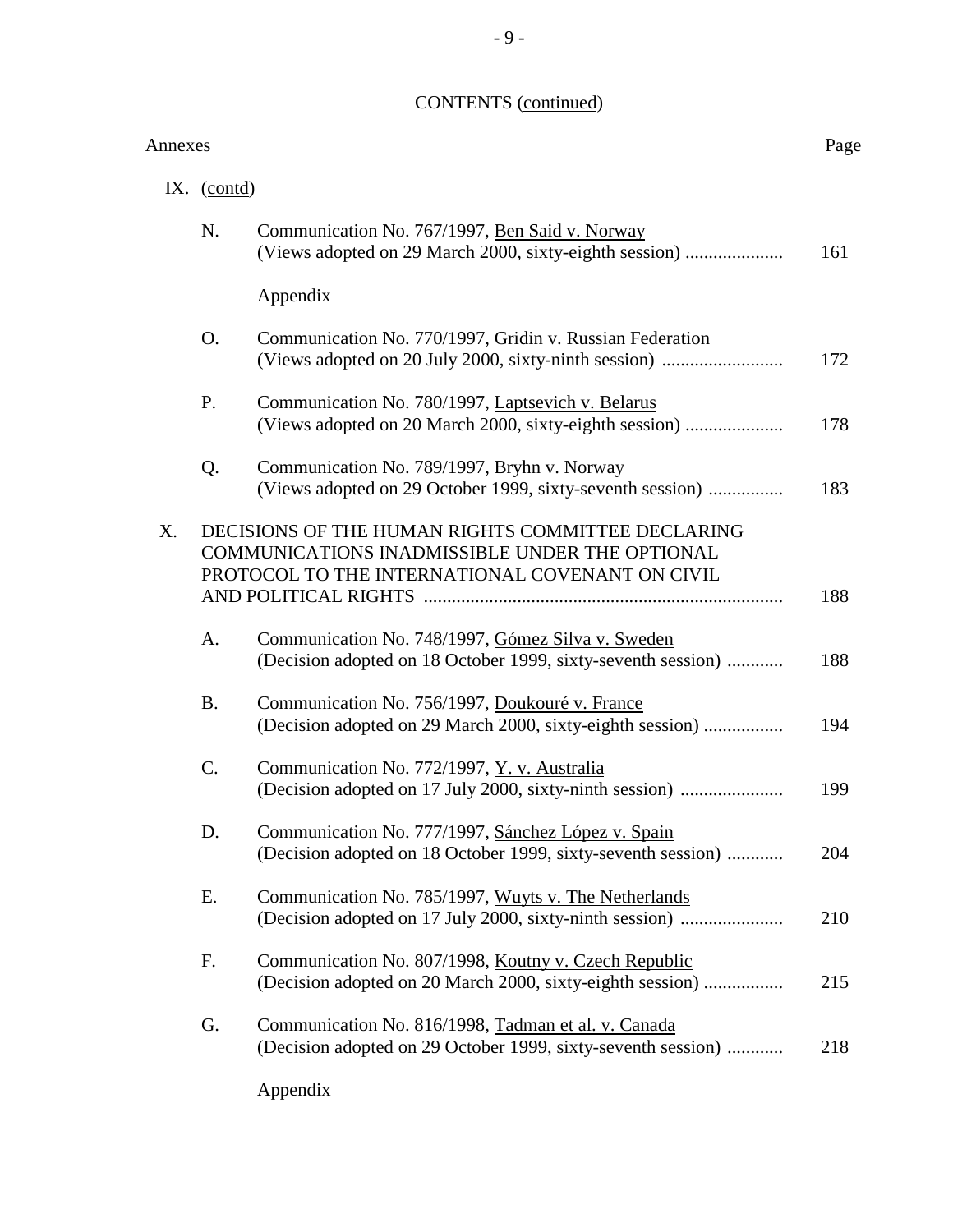|         | <b>CONTENTS</b> (continued) |             |
|---------|-----------------------------|-------------|
| Annexes |                             | <u>Page</u> |

| IX. $(contd)$                                                                                                 |                                                                                                                          |     |
|---------------------------------------------------------------------------------------------------------------|--------------------------------------------------------------------------------------------------------------------------|-----|
| H.                                                                                                            | Communication No. 824/1998, Nicolov v. Bulgaria<br>(Decision adopted on 24 March 2000, sixty-eighth session)             | 227 |
| I.                                                                                                            | Communication No. 861/1999, Lestourneaud v. France<br>(Decision adopted on 3 November 1999, sixty-seventh session)       | 234 |
| J.                                                                                                            | Communication No. 871/1999, Timmerman v. The Netherlands<br>(Decision adopted on 29 October 1999, sixty-seventh session) | 237 |
| K.                                                                                                            | Communication No. 873/1999, Hoelen v. The Netherlands<br>(Decision adopted on 3 November 1999, sixty-seventh session)    | 240 |
| L.                                                                                                            | Communication No. 882/1999, Bech v. Norway<br>(Decision adopted on 15 March 2000, sixty-eighth session)                  | 242 |
| M.                                                                                                            | Communication No. 883/1999, Mansur v. The Netherlands<br>(Decision adopted on 5 November 1999, sixty-seventh session)    | 245 |
| N.                                                                                                            | Communication No. 891/1999, Tamihere v. New Zealand<br>(Decision adopted on 15 March 2000, sixty-eighth session)         | 248 |
| O.                                                                                                            | Communication No. 934/2000, G. v. Canada,<br>(Decision adopted on 17 July 2000, sixty-ninth session)                     | 251 |
| P.                                                                                                            | Communication No. 936/2000, Gillan v. Canada<br>(Decision adopted on 17 July 2000, sixty-ninth session)                  | 255 |
| XI. DECISIONS OF THE HUMAN RIGHTS COMMITTEE DECLARING<br>A COMMUNICATION ADMISSIBLE UNDER THE OPTIONAL<br>258 |                                                                                                                          |     |
| A.                                                                                                            | Communication No. 845/1999, Rawle Kennedy v. Trinidad and<br>Tobago (Decision adopted on 2 November 1999,                | 258 |
|                                                                                                               | Appendix                                                                                                                 |     |
|                                                                                                               | XII. SUMMARY OF THE ANNOUNCEMENT OF THE UNITED NATIONS<br>HIGH COMMISSIONER FOR HUMAN RIGHTS CONCERNING THE              | 273 |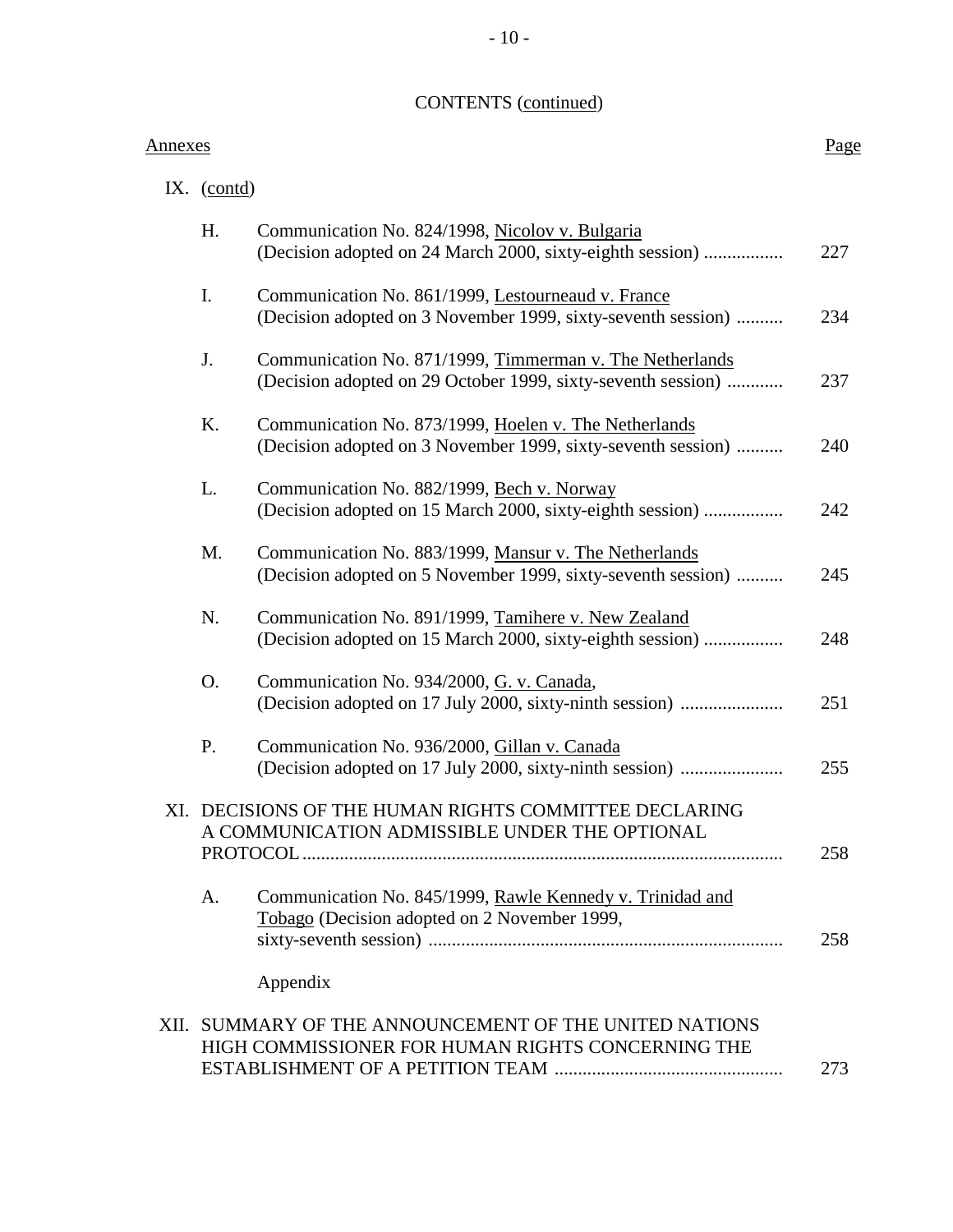# Annex IX

# VIEWS OF THE HUMAN RIGHTS COMMITTEE UNDER ARTICLE 5, PARAGRAPH 4, OF THE OPTIONAL PROTOCOL TO THE INTERNATIONAL COVENANT ON CIVIL AND POLITICAL RIGHTS

A. Communication No. 625/1995, Michael Freemantle v. Jamaica (Views adopted on 24 March 2000, sixty-eighth session)\*

| Submitted by:          | Michael Freemantle (represented by<br>Mr. Saul Lehrfreund of the London law<br>firm of Simons Muirhead and Burton) |
|------------------------|--------------------------------------------------------------------------------------------------------------------|
| Alleged victim:        | The author                                                                                                         |
| State party:           | Jamaica                                                                                                            |
| Date of communication: | 16 February 1995 (initial submission)                                                                              |

The Human Rights Committee, established under article 28 of the International Covenant on Civil and Political Rights,

Meeting on 24 March 2000,

Having concluded its consideration of communication No. 625/1995 submitted to the Human Rights Committee by Mr. Michael Freemantle under the Optional Protocol to the International Covenant on Civil and Political Rights,

Having taken into account all written information made available to it by the author of the communication, and the State party,

Adopts the following:

 $\overline{a}$ 

<sup>\*</sup> The following members of the Committee participated in the examination of the present communication: Mr. Abdelfattah Amor, Mr. Nisuke Ando, Mr. Prafullachandra Natwarlal Bhagwati, Ms. Christine Chanet, Lord Colville, Ms. Elizabeth Evatt, Ms. Pilar Gaitan de Pombo, Mr. Louis Henkin, Mr. Eckart Klein, Mr. David Kretzmer, Mr. Rajsoomer Lallah, Ms. Cecilia Medina Quiroga, Mr. Martin Scheinin, Mr. Hipólito Solari Yrigoyen, Mr. Roman Wieruszewski, Mr. Maxwell Yalden and Mr. Abdallah Zakhia. An individual opinion by member Eckart Klein is attached to the present document.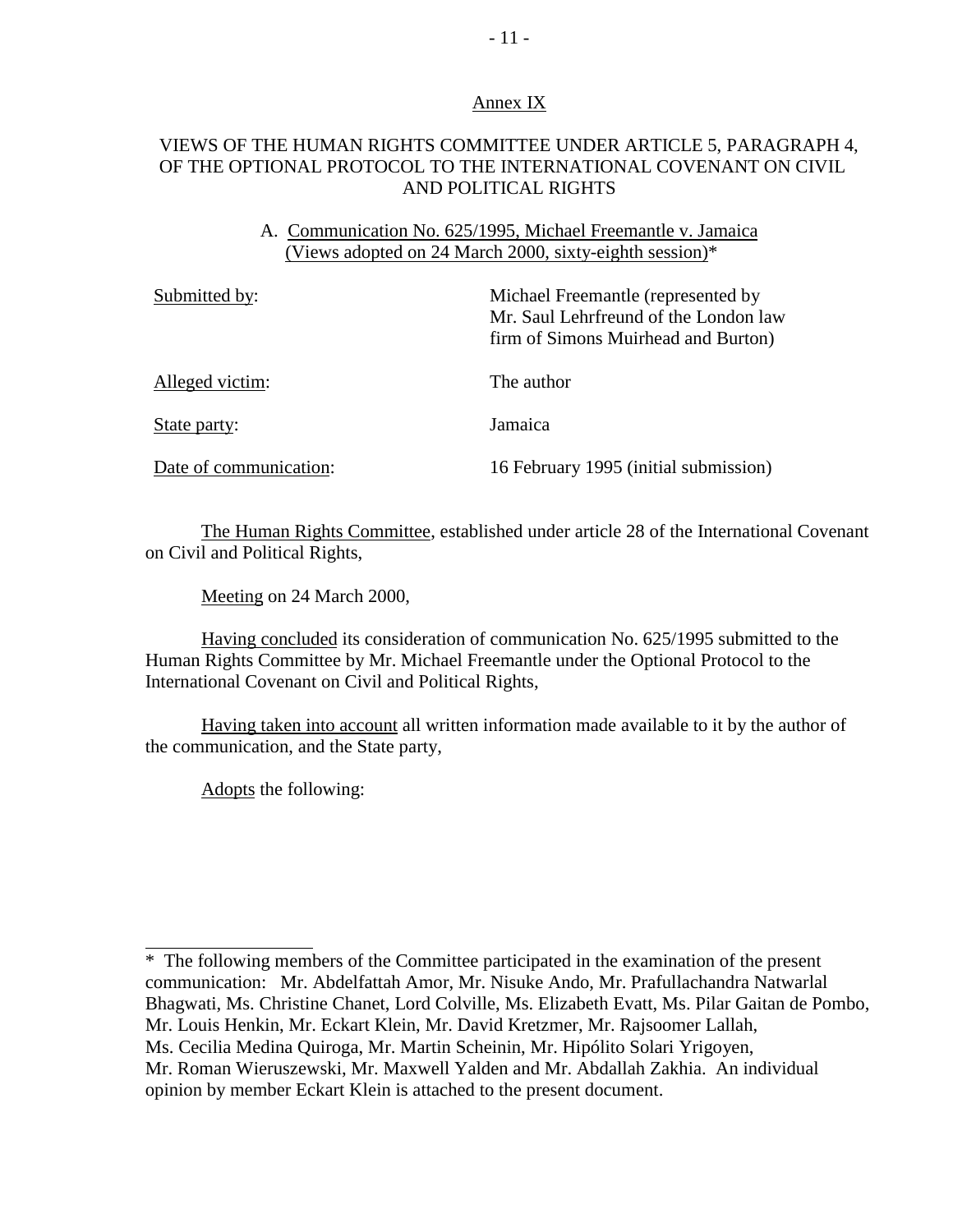# Views under article 5, paragraph 4, of the Optional Protocol

1. The author of the communication is Michael Freemantle, who at the time of submission of his communication was awaiting execution at St. Catherine District Prison, Jamaica. He claims to be a victim of violations by Jamaica of articles 7, 9, paragraphs 2 to 4, 10, paragraph 1, and 14, paragraphs 1 and 2, of the International Covenant on Civil and Political Rights. The author is represented by Saul Lehrfreund of the London law firm of Simons Muirhead and Burton. On an unspecified date in 1995, the author's death sentence was commuted to life imprisonment. An earlier communication submitted to the Human Rights Committee by Mr. Freemantle was declared inadmissible on 17 July 1992, on the ground that the author had failed to exhaust available domestic remedies, since he had not petitioned the Judicial Committee of the Privy Council for special leave to appeal.

# Facts as submitted by the author

2.1 On 1 September 1985, the author was arrested and placed in custody; four days later, he was charged with the murder of one Virginia Ramdas. The author was first tried in 1986, together with a co-defendant, E.M.; the jury failed to reach a unanimous verdict in the author's respect, and a re-trial was ordered. On 19 January 1987, the author was found guilty as charged in the Clarendon Circuit Court and sentenced to death; on 21 January 1987, he appealed to the Court of Appeal, which dismissed the appeal on 4 December 1987. The Judicial Committee of the Privy Council dismissed the author's petition for leave to appeal on 27 June 1994. The offence for which the author was convicted was classified as a capital offence under the Offences Against the Persons (Amendment) Act 1992.

2.2 The prosecution contended that on 29 August 1985, at approximately 11:00 p.m., the author fired into a crowd watching a film in Raymonds, parish of Clarendon, injuring several people, among whom was V. Ramdas who died of gunshot wounds the next day. The prosecution relied primarily on the evidence of two witnesses, A.K. and W.C., who were in the cinema at the time of the incident, as well as the evidence of C.C., whose house had been shot at about 15 minutes after the cinema incident.

2.3 At the initial trial, A.K. had identified the author as the man who shot into the crowd; he also identified E.M. and one C.F. as the author's accomplices. At the re-trial, however, he testified that he had identified Mr. Freemantle as the gunman as a result of pressure put on him by the community of Raymonds (mainly consisting of P.N.P. supporters), as the author was a known supporter of the J.L.P. His evidence for the re-trial was that on the evening in question, he had seen some men including "a man looking like Freemantle", E.M. and C.F. going toward the cinema; the man looking "like Freemantle" carried something like a long gun in his hand; this man approached a hole in the wall; an explosion was heard; the man climbed onto a tree and jumped over the wall onto the lawn. A.K. apparently had known the author for 18 years. The trial transcript reveals that when giving evidence at the re-trial, A.K. was himself in custody on charges of illegal possession of firearms and shooting with intent. He conceded that while in custody, he had seen the author and discussed the case with him; he admitted that there were political differences between himself and the author.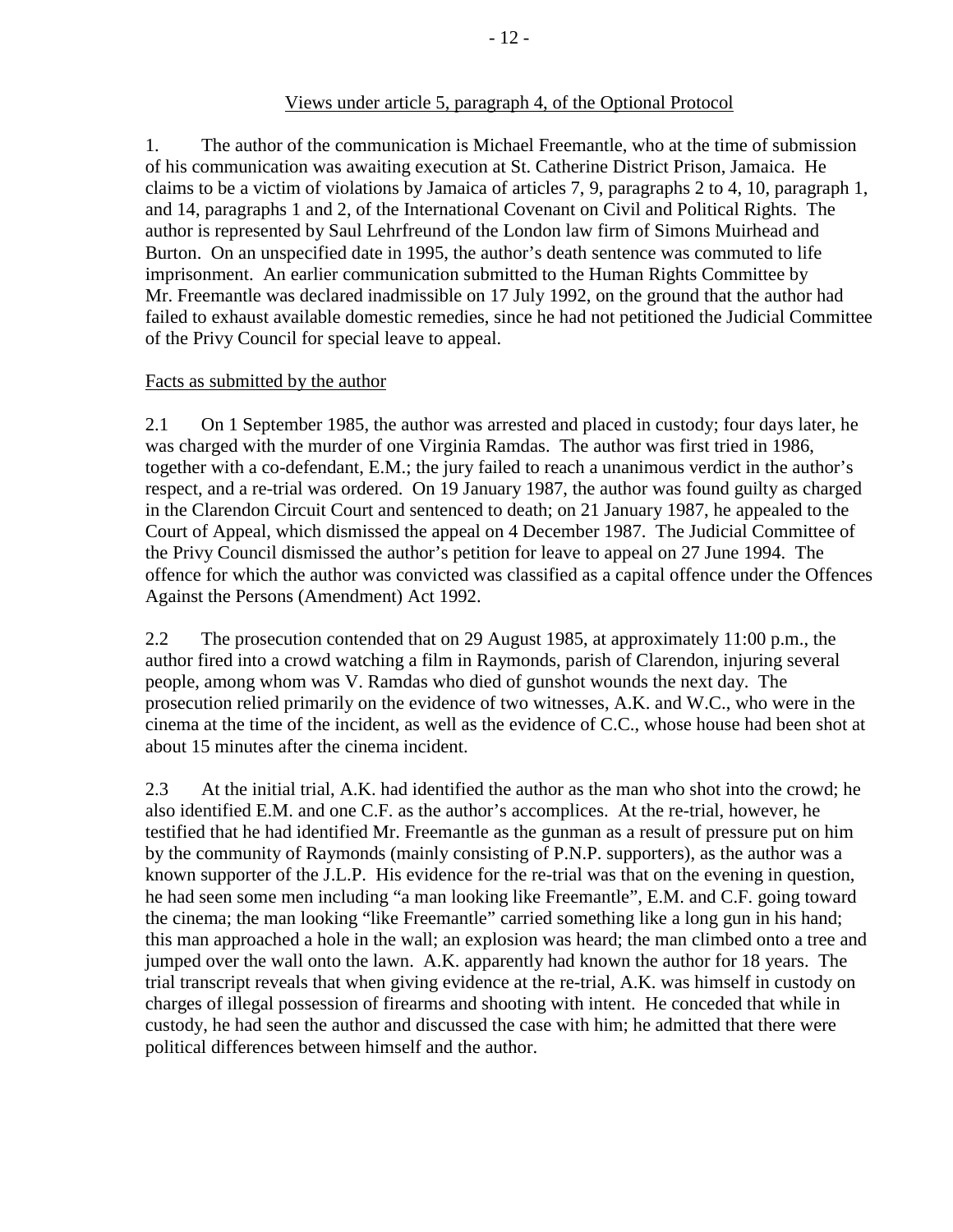they had no interest in politics. 2.5 The arresting officer, Det. Cpl.Davis, testified that he went to search for the author and E.M. on 30 August 1985. He could not find them and had warrants for their arrest issued. On 2 September 1985, he recognized the author at May Pen Police Station, where he arrested him. Being cautioned, the author replied that he wanted to see his lawyer. Another police office testified that he took the author into custody on 1 September 1985.

firing. According to C.C., he saw the author for about two minutes. W.C. and C.C. testified that

2.6 The author made an unsworn statement from the dock, stating that, at the time of the incident, he was at Mineral Heights, watching television with E.M. and several other people. He did not leave the place and went to bed between 12:30 to 1:00 a.m. On 1 September 1985, he was told by a police officer that he was a suspect in a murder case, and was detained at the May Pen Police Station. The following day, he saw Det. Cpl. Davis and asked him why he was being held. Davis ignored him, and charged E.M. with destruction of property. The author claimed that it was not until the afternoon of 4 September 1985 that he was formally arrested and charged with murder; he claims that he was brought before an examining magistrate on 6 September 1985. E.M., also in custody at the time of the re-trial, gave sworn evidence for the defence, corroborating the author's alibi. In cross-examination, he admitted that he had spoken to the author in custody but denied having discussed the case, although they were both arrested and charged in connection with the shooting at Raymonds. He affirmed that, while in custody, he had seen prosecution witness A.K. and added that one Laurel Murray, a cousin of the author, was beaten by inhabitants of Raymonds before the shoot-out.

2.7 In his summing-up, the trial judge admonished the jury not to be influenced by political preferences and suggested that, as far as the author's identification was concerned, they should not rely on the evidence of A.K. He further pointed out that the remaining prosecution witnesses had stated that they were neither involved nor interested in politics (which implies that the credibility of their respective testimonies was considerably greater).

2.8 On appeal, the author's lawyer argued that: (a) the verdict was unreasonable and could not be supported having regard to the evidence and (b) the summing-up on identification was inadequate and failed to emphasize the inherent dangers and possibility of mistakes. In respect of ground (b), the Court of Appeal concluded that "despite the absence of a formal warning there had been no miscarriage of justice". Had the jury been properly directed in the sense that had they been given the necessary warning, they would have come to the same conclusion. Before the Judicial Committee, the main issue to be argued was identification.

2.9 As to the claims under article 14, counsel invokes a statement taken from A.K. by an officer of the Criminal Investigation Branch who visited the author in prison on 25 April 1988. In his affidavit, A.K. states that he and the author had been friends but had developed political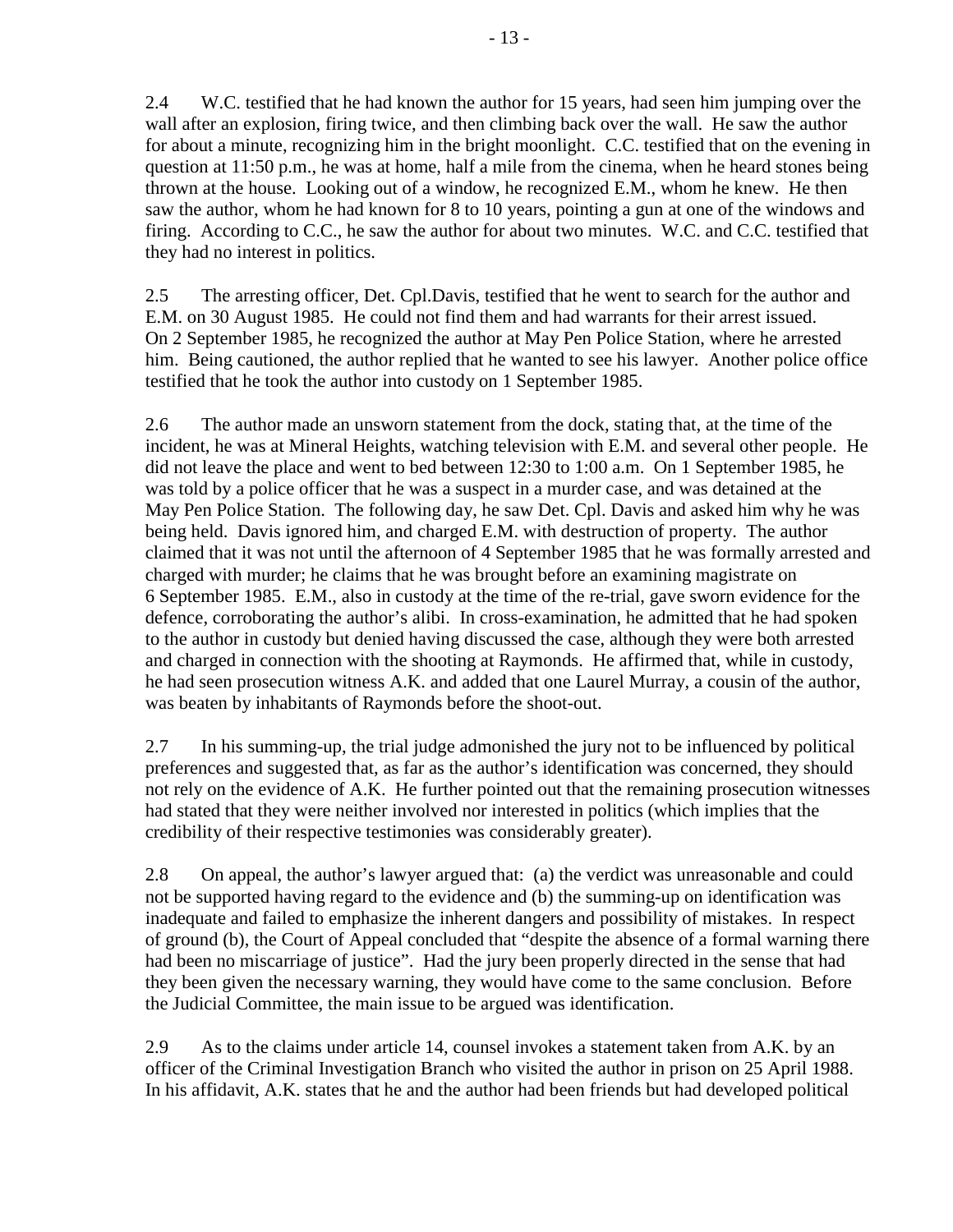differences. He also states: "I did not see who fired the shots. Earlier that day Laurel Murray was beaten by citizens [...]. He is the cousin of Michael Freemantle. He told them that I was the person who beat him. The police knew that I was not involved [...] On 1 September 1985, I [...] was taken to Det. Cpl. Davis [...]. [He] told me that he knew that I did not beat Laurel Murray [...]. He said that since they are telling lies on me I should give a statement saying that Freemantle was the one who fired the shots ... He said that W.C. would give a statement supporting me. I was arrested ... for the wounding of Laurel Murray. I went to court where I saw Freemantle. He told me that he was going to tell Laurel Murray to send me to prison. The case was tried and I was dismissed. [...]. I went to Davis' office where he wrote a statement ... I read it and signed it as true and correct. [...]. In this statement I said that I saw Freemantle fired the shots. I gave this evidence at the first trial of Freemantle. [..] In 1986, I was arrested and charged for shooting with intent by Det. Cpl. Davis. In Jan. 1987, I told [Freemantle] that I gave false evidence at the first trial and that I would be telling the truth at the second trial. Davis told me that if I change my evidence he was going to influence the witnesses to give evidence to convict me. As a result of these threats I gave evidence at Freemantle's re-trial and changed a lot of parts to help him [...]. The evidence I gave at both trials are false. I gave it because of fear and threats by Det. Cpl. Davis".

2.10 On the same day, a statement was taken from the author. He states that in his community he is known as a J.L.P. supporter, and that there is constant conflict between J.L.P. and P.N.P. supporters. He claims to be innocent and that he did not go home on the night of 29-30 August 1985, but that he stayed at Mineral Heights. Much of the author's observations coincide with those made by A.K. in his affidavit.

2.11 On 14 June 1988, the Director of Public Prosecutions forwarded to the Governor-General all materials obtained as a result of the police investigation into A.K.'s allegations. According to counsel, no action was taken by the Governor-General in respect of the DPP's letter. On 29 August 1990, the Jamaica Council for Human Rights contacted a Jamaican lawyer on the author's behalf; this lawyer advised to petition the Governor-General to have the matter referred back to the Court of Appeal of Jamaica; he further stated that legal aid would not be provided, but that he was willing to take the case on.

2.12 As to exhaustion of domestic remedies, it is submitted that a constitutional motion is not available to the author in practice because of his lack of funds and the unavailability of legal aid for this purpose. Counsel recalls the difficulties of finding a lawyer in Jamaica to represent applicants in constitutional motions. The State party's unwillingness to provide legal aid for such motions is said to absolve Mr. Freemantle from pursuing constitutional remedies.

# The complaint

3.1 It is submitted that the author did not receive a fair trial within the meaning of article 14, paragraph 1, because the investigating officer who influenced A.K. to implicate the author falsely could have similarly influenced the other main prosecution witnesses, W.C. and C.C. Counsel refers to the Committee's General Comment No. 13, where the Committee held that it is a duty for all public authorities to refrain from prejudging the outcome of a trial.<sup>1</sup> He submits that Det.Cpl. Davis prejudiced the outcome of the author's trial, in violation of article 14, paragraph 2.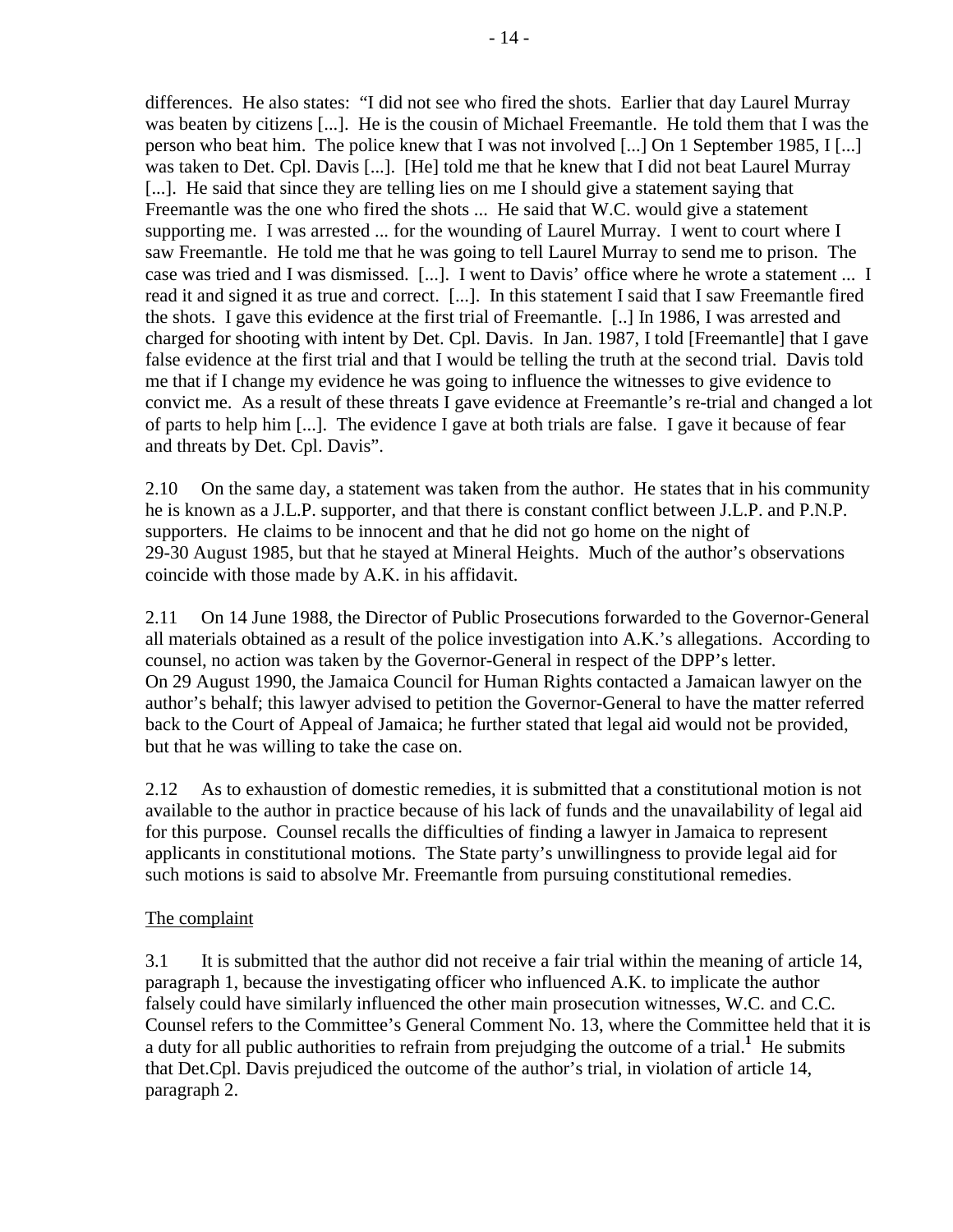3.2 Counsel invokes another sworn affidavit signed by the author on 27 October 1994, in which he notes that he was arrested and taken to May Pen on 1 September 1985, and that he was held in custody for four days before being charged with murder. During this time, he had no access to a lawyer. Counsel contends that there is no justification for a four day delay between the author's detention and his being informed of the charges against him. With reference to the Committee's General Comment No.  $8^2$  and its jurisprudence,<sup>3</sup> it is submitted that the author's pre-trial detention was contrary to the requirements of article 9, paragraphs 2, 3 and 4.

3.3 As to alleged violations of articles 7 and 10, the author recalls that on 28 May 1990, he and other inmates broke out of their cells because they had not been allowed to exercise and slop up. The disturbances spread to other parts of the prison. Inmates were asked to return to the cells and complied, but subsequently, warders took the author from his cell, took off his clothes, searched him and started to beat him with a piece of metal. He sustained injuries to head, knee, stomach and eyes, having been beaten for about five minutes. He was then left in his cell unattended, without medical attention. Only at midnight was he taken to the hospital for treatment; he received stitches to the head and was discharged. Even after the event, and investigations into the actions of some warders, the author contends that he continued to be subjected to constant verbal intimidation and abuse. On 16 June 1990, the Jamaica Council for Human Rights wrote to London counsel, noting that the author was "badly battered as a result of the disturbances in the prison at the end of last month", and submitted a complaint before the Jamaican authorities on the author's behalf.

3.4 It is submitted that the treatment to which the author was subjected on 28 May 1990, and the inadequate medical treatment he subsequently received, as well as the continuing fear of reprisals by warders, amount to a violation of articles 7 and 10, of the Covenant. Furthermore, the above is said to be in breach of articles 21, 30 and 32 of the UN Standard Minimum Rules for the Treatment of Prisoners.

3.5 Counsel claims a violation of articles 7 and 10 on account of the prolonged detention of the author on death row, under harsh conditions, noting that the author was held on death row for well over eight years. Referring to the judgement of the Judicial Committee in Pratt and Morgan v. Attorney-General of Jamaica, it is submitted that the agony resulting from such long awaited death amounts to cruel, inhuman and degrading treatment. As to conditions of detention on death row, counsel invokes the reports of two non-governmental organisations on the matter. The author himself was confined to a tiny cell for twenty-two hours every day, spending most of his waking hours isolated from other men, with nothing to keep him occupied. Much of his time is spent in enforced darkness. To counsel, these factors are sufficient in themselves to justify findings of violations of articles 7 and 10.

3.6 Counsel affirms that the author made reasonable efforts to seek domestic redress for the treatment he was subjected to on death row. By December 1993, the Office of the Director of Public Prosecutions had not confirmed that charges were pending against the warders responsible for the beatings and the death of three inmates in May 1990. For counsel, the domestic complaints' process is wholly inadequate.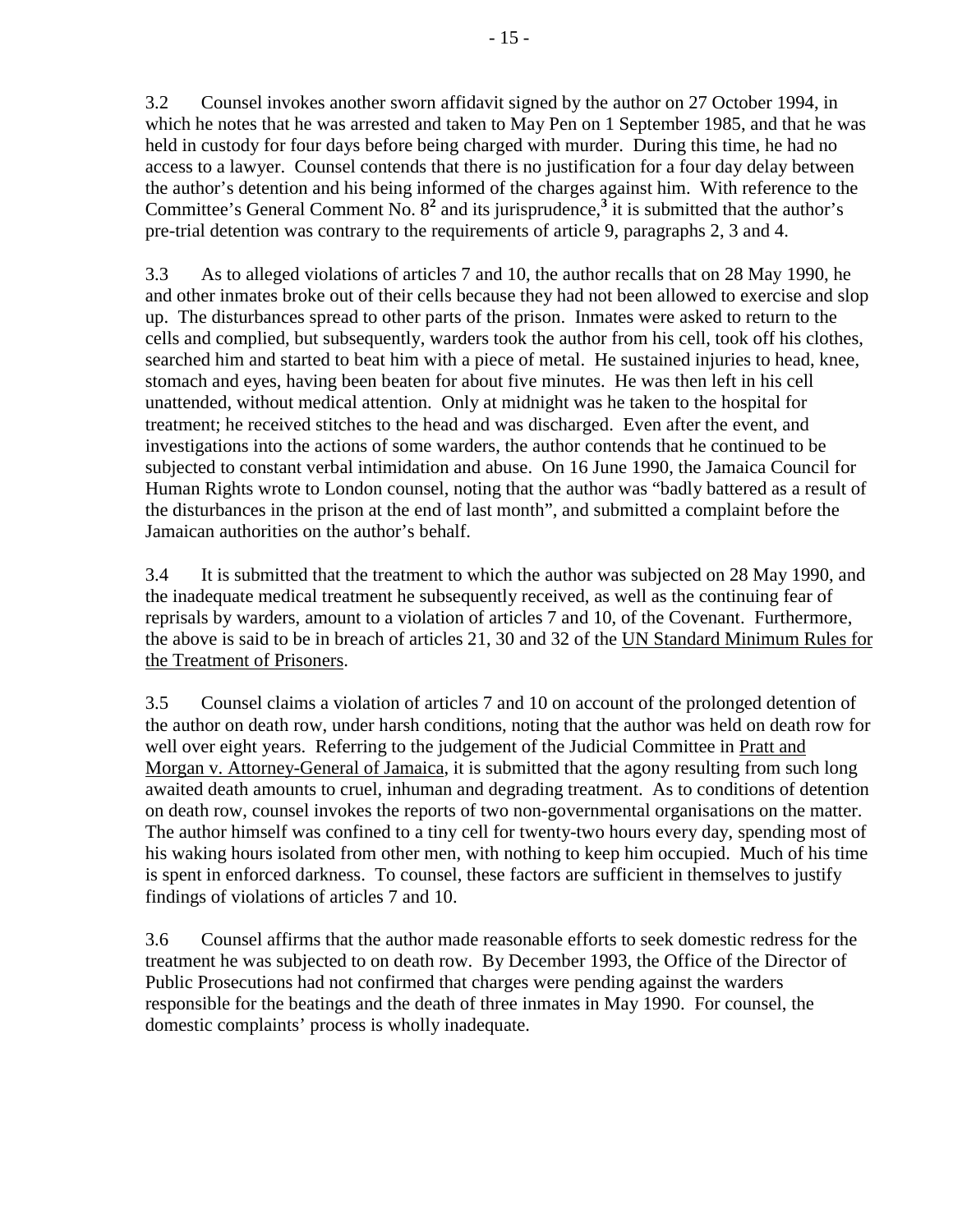# The Committee's admissibility decision

4.1 During its sixty-second session the Committee considered the admissibility of the communication.

4.2 The Committee ascertained, as required under article 5, paragraph 2 (a), of the Optional Protocol, that the same matter was not being examined under another procedure of international investigation or settlement.

4.3 The present communication was transmitted to the State party in March 1995, with a request to provide information and observations in respect of the admissibility of the author's claims. No information was received from the State party, in spite of a reminder addressed to it in October 1997. The Committee regretted the absence of cooperation on the part of the State party. In the circumstances, due weight was given to the author's allegations, to the extent that they had been sufficiently substantiated for purposes of admissibility.

4.4 As to the allegations under article 14 of the Covenant, the Committee noted that they related to the evaluation of facts and evidence in the case by the trial judge and the jury. The Committee recalled that it was generally for the appellate courts of States parties to the Covenant and not for the Committee to evaluate the facts and evidence in a particular case, unless it could be ascertained that the evaluation of evidence and the instructions to the jury were clearly arbitrary or otherwise amounted to a denial of justice. The Committee noted that the author's submissions in relation to his claim did not indicate that the trial was manifestly tainted by arbitrariness or amounted to a denial of justice. Accordingly, he had failed to substantiate his claim, for purposes of admissibility, and this part of the communication was inadmissible under article 2 of the Optional Protocol.

4.5 The Committee considered that the author had sufficiently substantiated the remaining claims relating to the circumstances of his pre-trial detention (article 9, paragraphs 2 to 4), to beatings and intimidation he allegedly was subjected to while on death row and to the circumstances of his detention on death row. In the absence of any State party information on the availability of effective remedies which might still be available to the author in respect of these claims, the Committee considered that they warranted consideration on the merits.

# States party's merits observations and the counsel's comments

5.1 In a submission dated 3 June 1998, the State party states that the author's allegation concerning articles 7 and 10 are twofold, the first being the assertion that during the disturbances of 28 May 1990 the author was badly beaten by wardens and then denied medial attention for several hours. In this respect, the State party informed the Committee: "that a Coroner's inquest was held in relation to the deaths of the three prisoners who were killed in the 1990 disturbances and that the author gave evidence at the inquest. The results thereof will be obtained and sent to the Committee."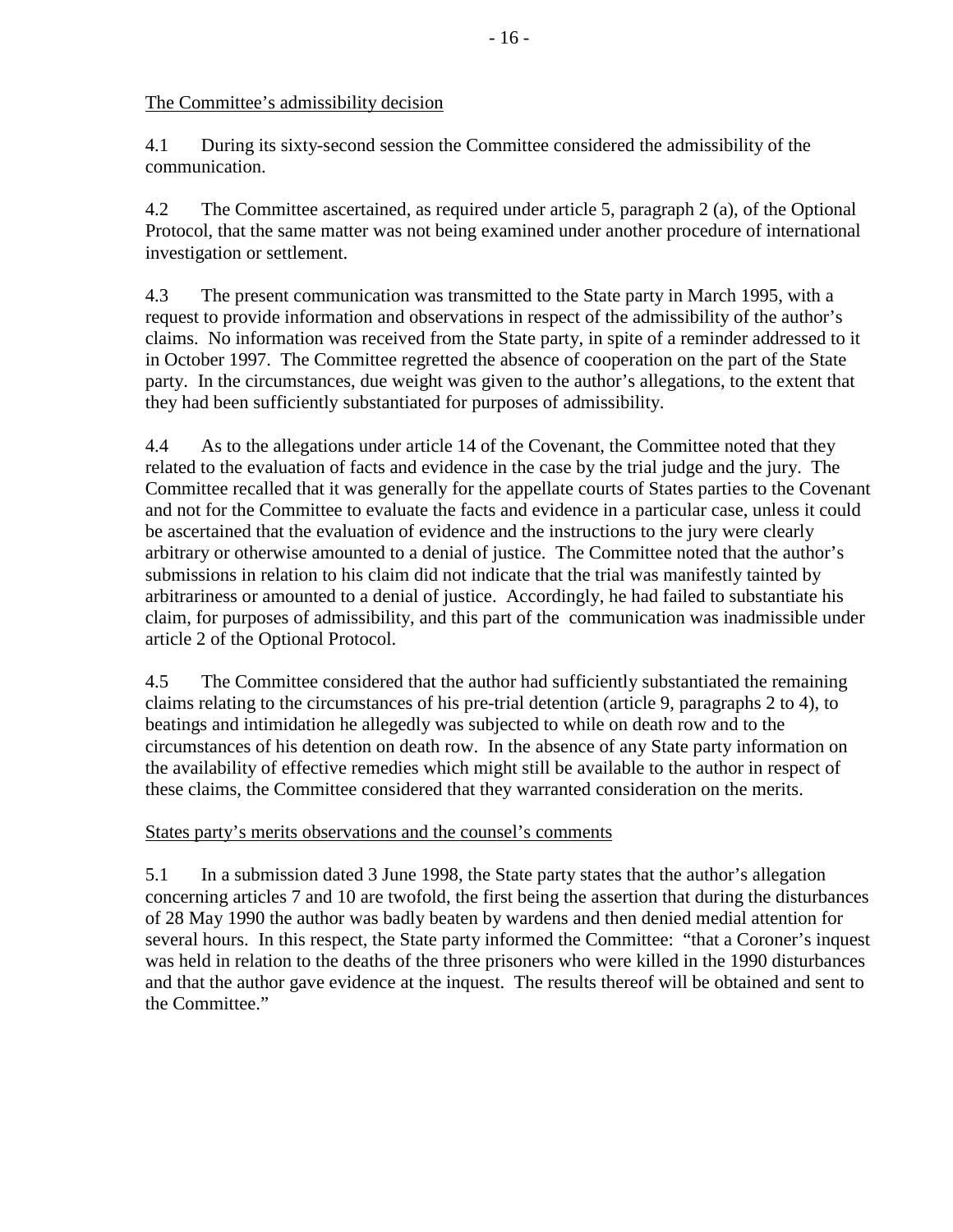5.2 With regard to the second allegation of violation of article 7 and 10 due to the author's prolonged detention on death row, the State party denies that there has been a breach of the Covenant and refers to the Committee's decision in Pratt and Morgan.**<sup>4</sup>** Therefore a specific period on death row does not constitute a violation of the Covenant. The commutation of the author's death sentence was done in accordance with the requirements of domestic law.

5.3 With regard to the alleged breach of article 9, paragraphs 2, 3 and 4, due to the author having been detained for four days before being informed of the charges against him, the State party denies this, since it claims that according to its investigations the author was made aware of the nature of the charges against him at the time of his arrest. The formal charge of murder may have been laid at a later stage, however this was not detrimental to the application or constituted a violation of the author's rights.

5.4 In a further submission dated 24 August 1999 the State party, informs the Committee that with regard to the alleged beating of the author by warders on 28 May 1990, when the author was interviewed by the Ministry he could not recall the names of the warders who were involved in the beatings incident. He said he could only recall that one of the warders was called "Big Six". On enquiry it was ascertained that "Big Six" no longer works with the prison. Furthermore the Superintendent at the time (nine years ago) has since retired. In the absence of names the Ministry was unable to conduct a meaningful investigation.

5.5 In the same submission the State party contends that the author during his interview with the Ministry, admitted that he was the main architect behind the riots of 1990 and that on reflection if the warders had not used force to subdue the inmates, the result would have been far worse.

5.6 The State party also contends that the author was not denied medical treatment in 1990, as he alleged in his petition . He was seen on several different occasions by the Prison medical officer and received medical attention from the Spanish Town Hospital and Health Clinic. The State party consequently denies that there has been any breach of article 7 and 10 in respect to medical treatment.

5.7 With respect to the allegations of violation of the Covenant due to the conditions of detention while on death row including counsel's allegation that the author spent 22 hours in enforced darkness etc (see para.3.5 supra) the State party refers to the Committee's jurisprudence**<sup>5</sup>** to deny any violation of the Covenant.

6.1 By submission dated 4 November 1998, counsel states that the State party has in no way negated the author's allegation that he was subjected to ill-treatment on 28 May 1990 and was subsequently denied adequate treatment; and that he continually feared reprisals from the wardens. Counsel contends that the State party has failed to provide any evidence to rebut the author's allegations as contained in the compliant of 15 February 1995, and consequently maintains that a violation of articles 7 and 10 of the Covenant has occurred.

6.2 With regard to the allegation of a violation of articles 7 and 10 of the Covenant since the author has been held on death row for over eight years, counsel contends that the State party has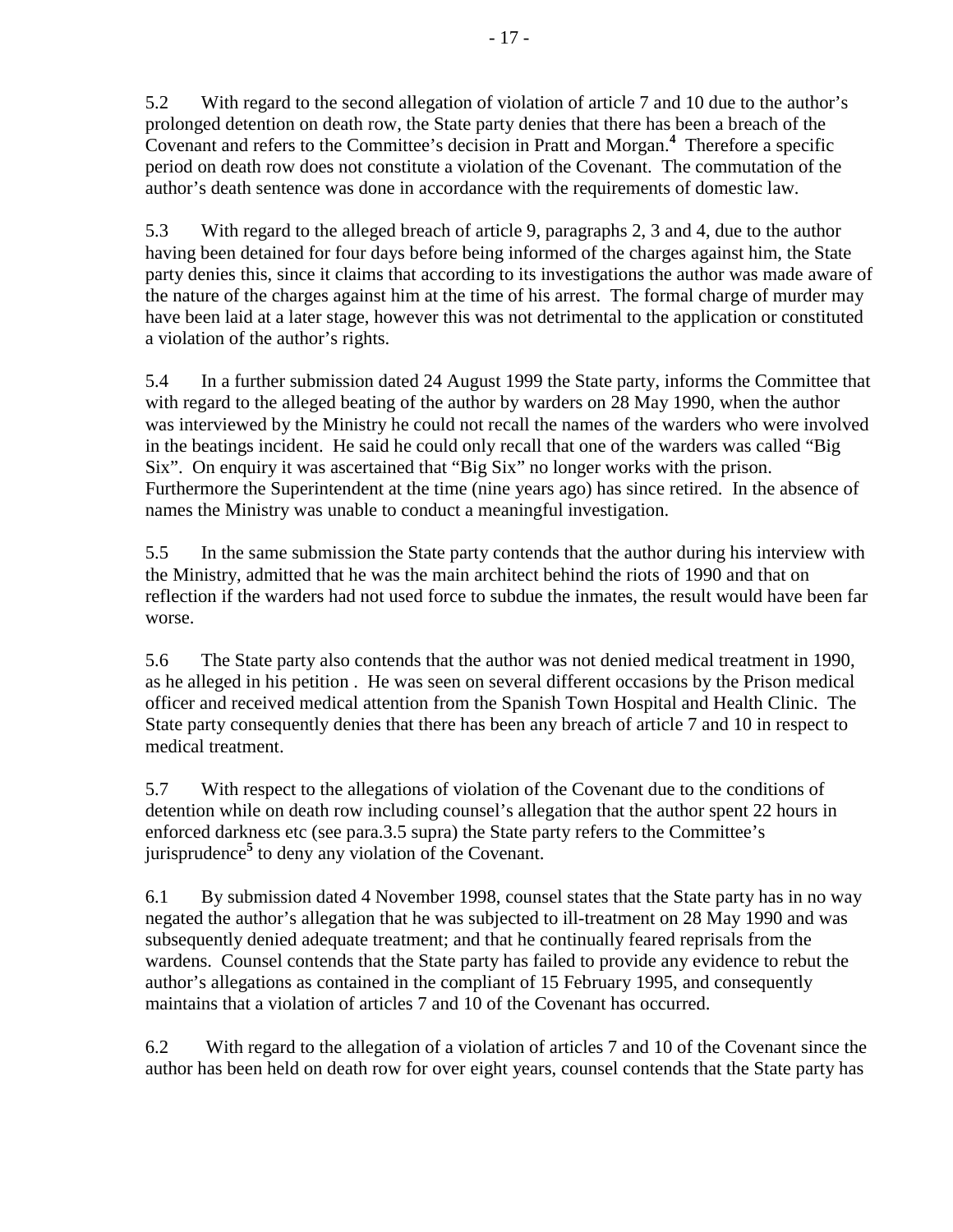not appreciated the Committee's jurisprudence when stating that a specific period on death row does not constitute a violation of the Covenant. He submits that a period of detention on death row in excess of eight years can amount to a violation of articles 7 and 10 paragraph 1, if the author can show further compelling circumstances, reference is made to communication number 588/1994 para.8.1. Counsel respectfully reminds the Committee that during his detention on death row the author, was confined to a tiny cell for 22 hours everyday, most of his waking hours isolated from other men with nothing whatsoever to keep him occupied. To add to his humiliation and the insult to his dignity as a human being, the author spent most of his time in enforced darkness. Counsel contends that the State party has not denied the continued presence of these factors during the author's incarceration on death row and merely asserted that prolonged judicial proceedings do not per se constitute cruel, inhuman or degrading treatment.

6.3 With regard to the State party's challenge of a violation of article 9, paragraphs 2, 3 and 4, in that the author was not promptly informed of the charges against him counsel reiterates that the author was not aware at the time of his arrest of the charges against him. He claims that the State party has failed to provide any particulars as to the nature of the investigations conducted nor has it disclosed either to the Committee or to the author the results of the investigation. Counsel maintains that the author was held in custody for four days incommunicado before being told that he was being charged for murder. He contends that the State party does not deny the allegations but merely says that it was not to the detriment of the author as he was aware of the nature of the charges against him at the time of his arrest. Counsel further contends that no compelling evidence was called at trial or has subsequently been provided by the State party to explain the delay of four days between the author's detention and the investigating officer managing to speak to him. Counsel reiterates that such a delay constitutes a violation of the Covenant.

# Examination of the merits

7.1 The Human Rights Committee has considered the present communication in the light of all the information made available to it by the parties, as provided for in article 5, paragraph 1, of the Optional Protocol.

7.2 With regard to the author's complaints of ill-treatment while in detention at St. Catherine's District Prison, the Committee notes that the author has made very precise allegations, relating to the incidents where he was beaten (paragraph 3.3 supra). The Committee notes the State party's information, that an enquiry had taken place to investigate the 1990 disturbances in which three prisoners had died, and that the author gave evidence at that enquiry. It also notes the information provided in the further submission whereby the State party contended that at the interview with the author, carried out by the Ministry, he had been unable to provide sufficient information on the names of the persons who had beaten him and those names that he had provided were of persons who either no longer worked in the prison or had retired. The State party, consequently, considered that no meaningful investigation could be carried out. The Committee considers that the fact that the perpetrators no longer work in the prison, in no way absolves the State party from its obligations to ensure the enjoyment of Covenant rights. The Committee notes that no investigation was undertaken by the State party in 1990 after the Jamaica Council for Human Rights had submitted a complaint, to the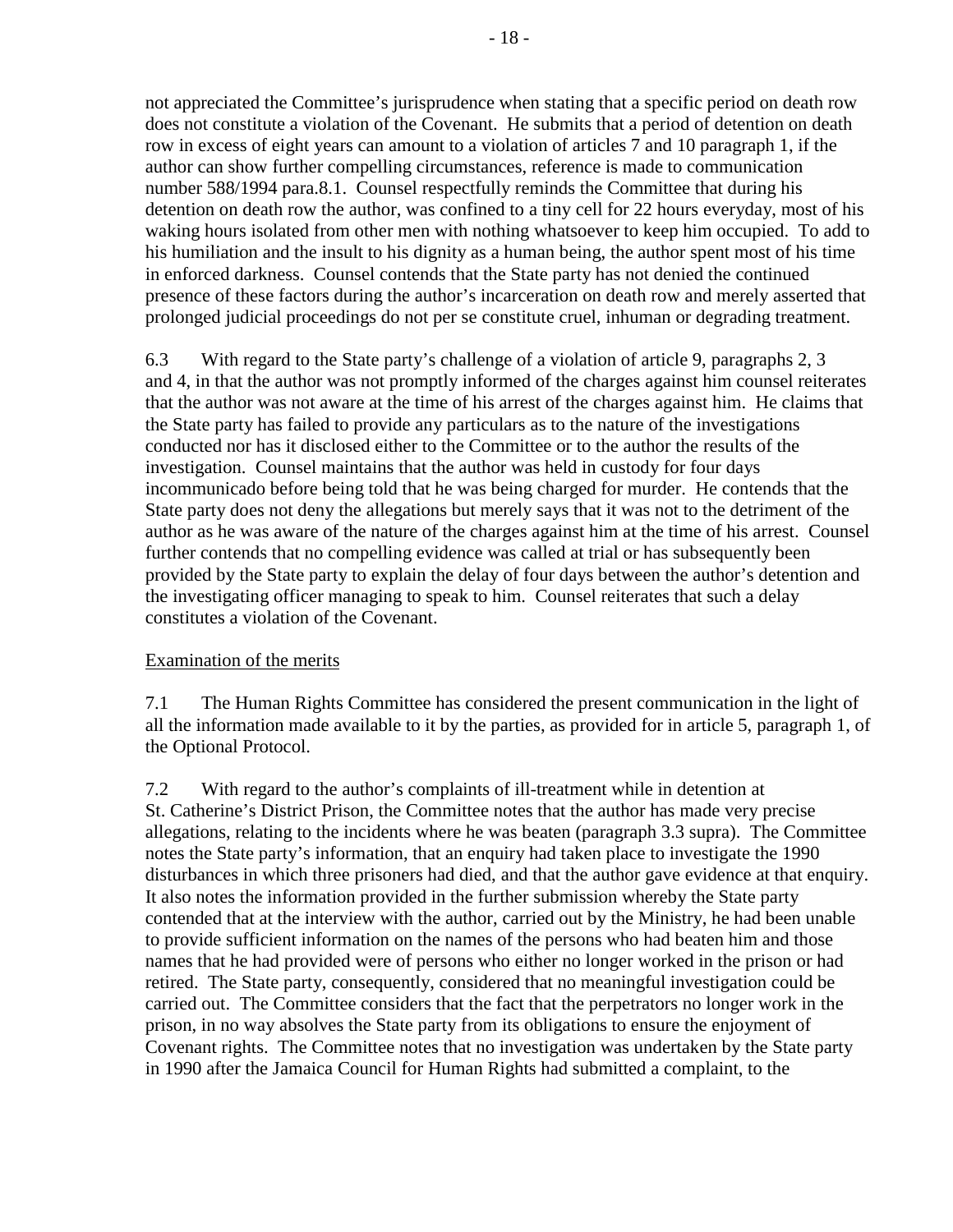authorities on the author's behalf. In the absence of any refutation by the State party due weight should be given to the author's allegations. In these circumstances the author's right not to be subjected to degrading treatment but to be treated with humanity and with respect for the inherent dignity of the human person, were not respected in violation of articles 7 and 10, paragraph 1.

7.3 With regard to the conditions of detention on death row at St. Catherine's District Prison, the Committee notes that the author has made specific allegations, about the deplorable conditions of his detention. He claims that he is confined to a 2 metre square cell for 22 hours each day, and remains isolated from other men for most of the day. He spends most of his waking hours in enforced darkness and has little to keep him occupied. He is not permitted to work or to undertake education. The State party has not refuted these specific allegations. In these circumstances, the Committee finds that confining the author under such circumstances constitutes a violation of article 10, paragraph 1, of the Covenant.

7.4 The author has claimed a violation of article 9, paragraph 3, of the Covenant since there was a delay of 4 days between the time of his arrest and the time when he was brought before a judicial authority. The committee notes that the State party has not addressed this issue specifically but has simply pointed out in general terms that the author was aware of the reasons for his arrest. The Committee reiterates its position that the delay between the arrest of an accused and the time before he is brought before a judicial authority should not exceed a few days. In the absence of a justification for a delay of four days before bringing the author to a judicial authority the Committee finds that this delay constitutes a violation of article 9, paragraph 3, of the Covenant.

7.5 The author also has claimed a violation of article 9, paragraphs 2 and 4, since he was not promptly informed of the charges against him at the time of his arrest. Article 9, paragraph 2, of the Covenant gives the right to everyone arrested to know the reasons for his arrest and to be promptly informed of the charges against him. Counsel contends that the author was not informed of the charges against him until four days after his arrest. The Committee notes the State party's contention that the author was aware of the reasons for his arrest in general terms even if the formal charges for murder were only laid against him four days after his arrest. It also notes information provided by counsel where in an affidavit signed by the author on 4 May 1988, he states he was arrested and charged with murder on 1 September 1985. Furthermore, the Committee notes that this issue was not brought to the attention of the Courts in Jamaica. On the basis of the information before it the Committee concludes that the author was aware of the reasons for his arrest and consequently there has been no violation of the Covenant in this respect. The Committee has not found any facts that substantiate a violation of article 9, paragraph 4.

8. The Human Rights Committee, acting under article 5, paragraph 4, of the Optional Protocol to the International Covenant on Civil and Political Rights, is of the view that the facts before it disclose a violation of article 7, 10, paragraph 1, and 9 paragraph 3, of the Covenant.

9. In accordance with article 2, paragraph 3 (a), of the Covenant, the State party is under an obligation to provide Mr. Freemantle with an appropriate and effective remedy. The State party is under an obligation to ensure that similar violations do not occur in the future.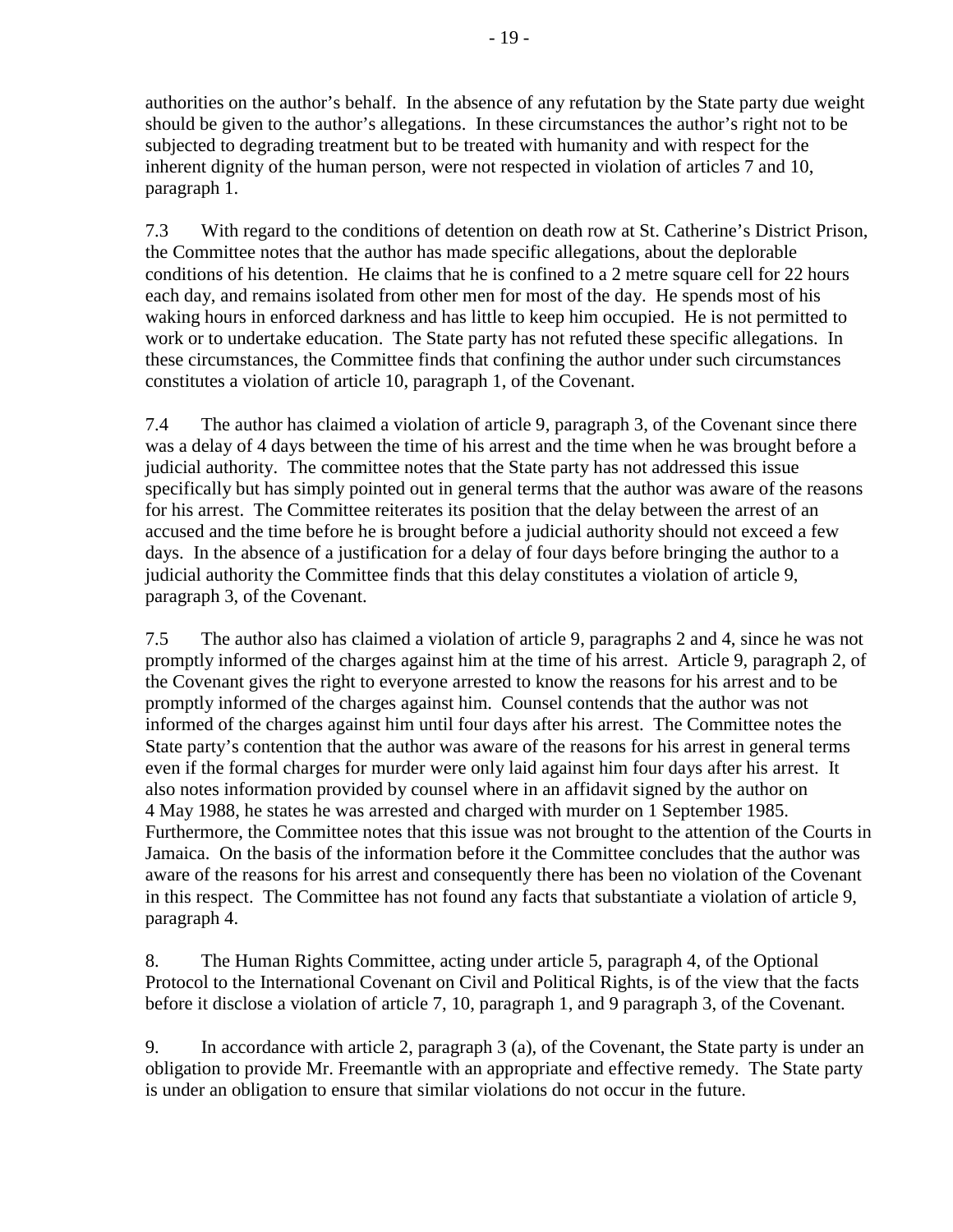10. On becoming a State party to the Optional Protocol, Jamaica recognized the competence of the Committee to determine whether there has been a violation of the Covenant or not. This case was submitted for consideration before Jamaica's denunciation of the Optional Protocol became effective on 23 January 1998; in accordance with article 12(2) of the Optional Protocol it continues to be subject to the application of the Optional Protocol. Pursuant to article 2 of the Covenant, the State party has undertaken to ensure to all individuals with its territory or subject to its jurisdiction the rights recognized in the Covenant and to provide an effective and enforceable remedy in case a violation has been established. The Committee wishes to receive from the State party, within ninety days, information about the measures taken to give effect to the Committee's Views. The State party is also requested to publish the Committee's Views.

[Adopted in English, French and Spanish, the English text being the original version. Subsequently issued also in Arabic, Chinese and Russian as part of the present report.]

# **Notes**

**1** General Comment 13 [21] (article 14), paragraph 7.

<sup>2</sup> General Comment 8 [16] (article 9); CCPR/C/21/Rev.1, page 7; see paras. 2 and 3, where the Committee noted that delays under article 9, paragraph 3, must not exceed a few days.

<sup>3</sup> Communications Nos. 257/1987 (Kelly v. Jamaica), 277/1988 (Jijon v. Ecuador), and 336/1988 (Andre Fillastre v. Bolivia).

**4** See communication No. 210/1986 and 225/1987, paragraph 13.6, it was said "... In principle prolonged judicial proceedings do not per se constitute cruel, inhuman or degrading treatment even if they can be a source of mental strain for convicted prisoner".

<sup>5</sup> See communication No. 619/1995 (F. Diedrick v. Jamaica).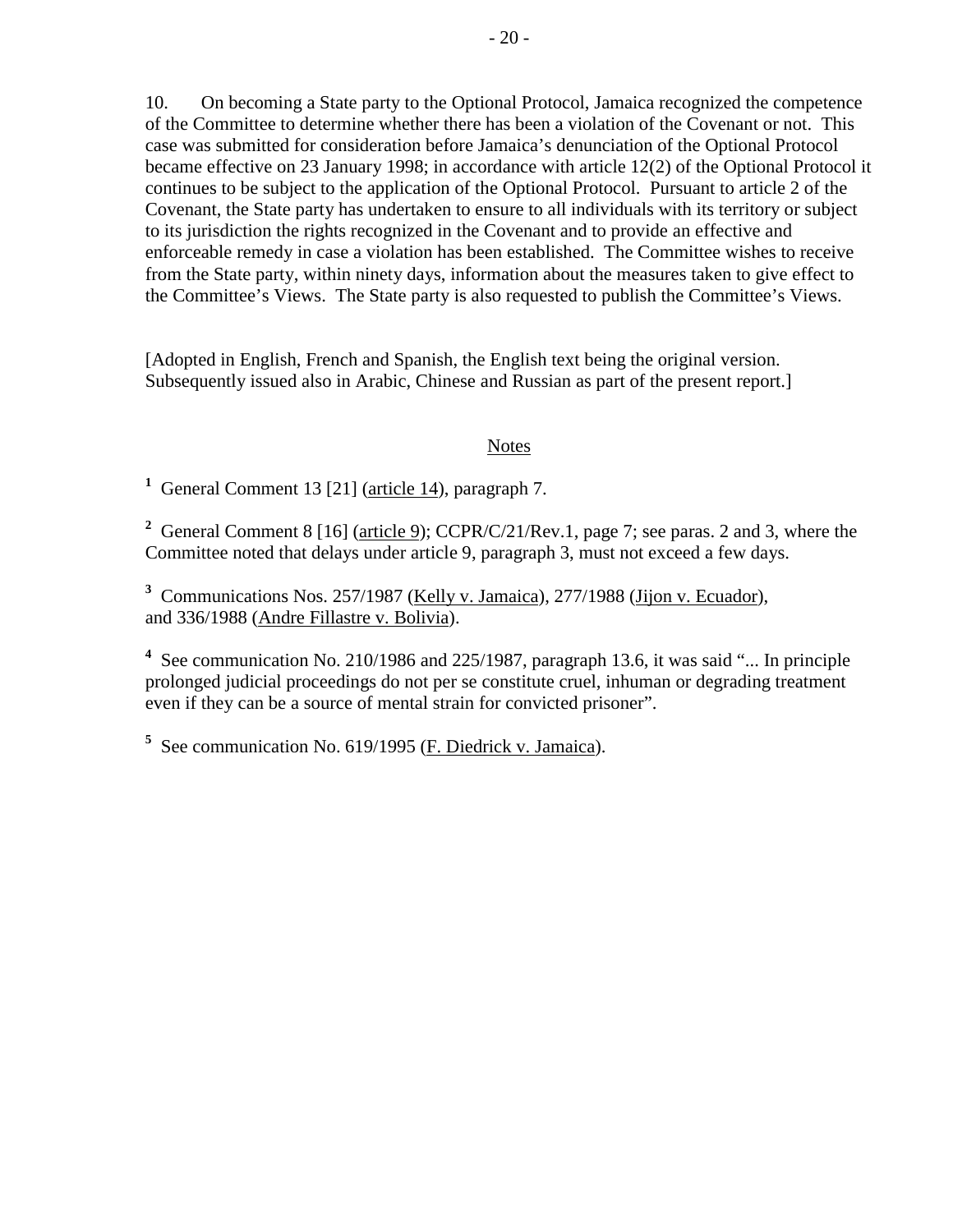# APPENDIX

#### Individual opinion by member Eckart Klein

I think the Committee should have expressly spelled out that the author is entitled, apart from other possible appropriate remedies, to compensation according to article 9, paragraph 5, of the Covenant. A person like the author who has been arrested, but not promptly brought before a judge according to article 9, paragraph, 3 of the Covenant (see paragraph 7.4 of the present Views), is unlawfully detained. His right to compensation is therefore a consequence of the violation of his right under article 9.

(Signed) Eckart Klein

[Done in English, French and Spanish, the English text being the original version. Subsequently issued in Arabic, Chinese and Russian as part of the present report.]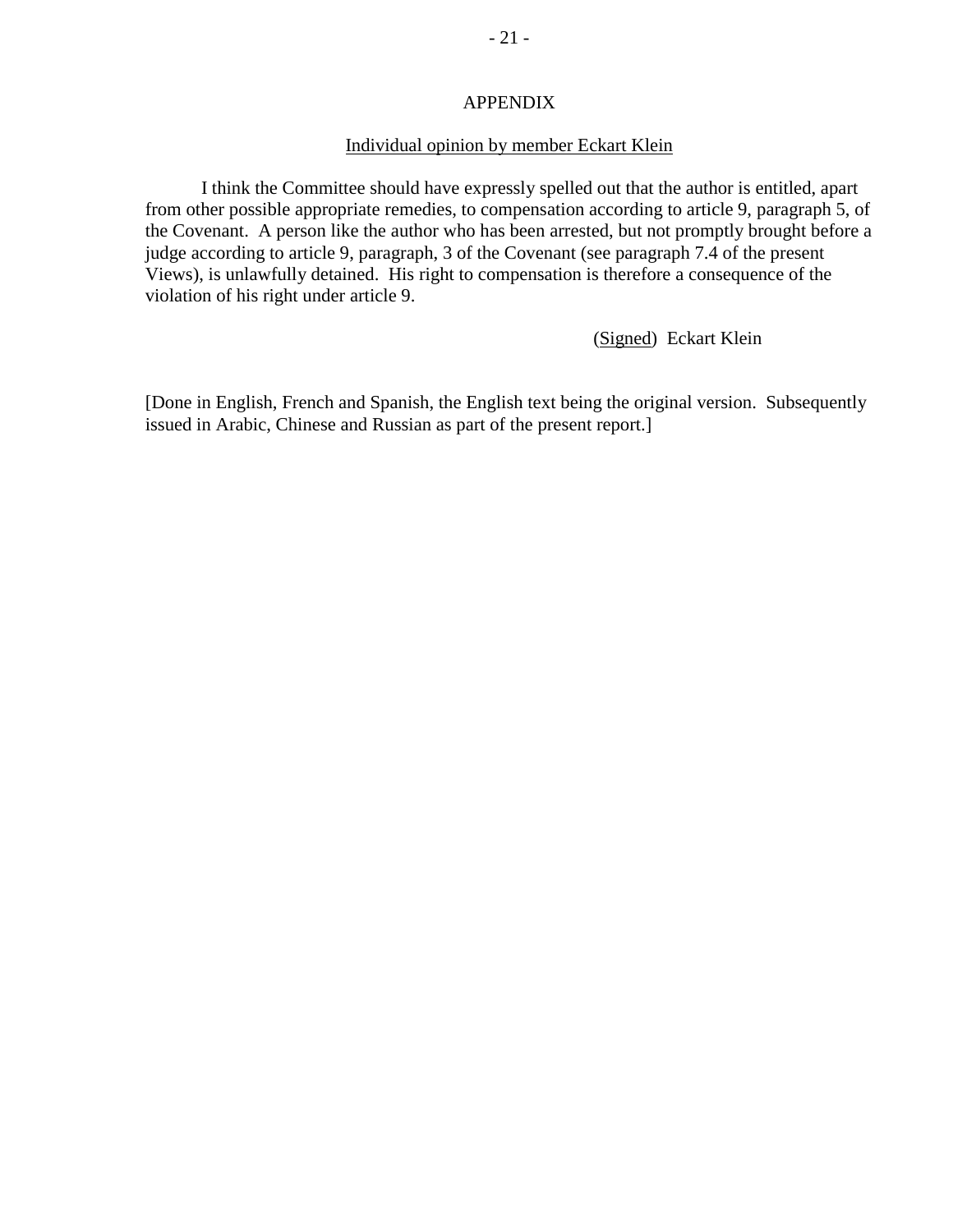### B. Communication No. 631/1995, Spakmo v. Norway (Views adopted on 5 November 1999, sixty-seventh session)\*

| Submitted by:                   | Aage Spakmo (initially represented by<br>Mr. Gustav Hogtun) |
|---------------------------------|-------------------------------------------------------------|
| Alleged victim:                 | The author                                                  |
| State party:                    | Norway                                                      |
| Date of communication:          | 28 November 1994 (initial submission)                       |
| Date of admissibility decision: | 20 March 1997                                               |

The Human Rights Committee, established under article 28 of the International Covenant on Civil and Political Rights,

Meeting on 5 November 1999,

Having concluded its consideration of communication No. 631/1995 submitted to the Human Rights Committee by Mr. Aage Spakmo under the Optional Protocol to the International Covenant on Civil and Political Rights,

Having taken into account all written information made available to it by the author of the communication, his counsel and the State party,

Adopts the following:

 $\overline{a}$ 

Views under article 5, paragraph 4, of the Optional Protocol

1. The author of the communication, dated 28 November 1994, is Aage Spakmo, a Norwegian citizen, born on 21 October 1921. He claims to be the victim of violations by Norway of article 9 of the International Covenant on Civil and Political Rights.\*\*

<sup>\*</sup> The following members of the Committee participated in the examination of the present communication: Mr. Abdelfattah Amor, Mr. Nisuke Ando, Mr. Prafullachandra N. Bhagwati, Ms. Christine Chanet, Lord Colville, Ms. Elizabeth Evatt, Mr. Eckart Klein, Mr. David Kretzmer, Ms. Cecilia Medina Quiroga, Mr. Fausto Pocar, Mr. Martin Scheinin, Mr. Hipólito Solari Yrigoyen, Mr. Roman Wieruszewski and Mr. Maxwell Yalden. The text of one individual opinion signed by six members is appended to this document.

<sup>\*\*</sup> Mr. Spakmo was represented by Mr. Gustav Hogtun until June 1999.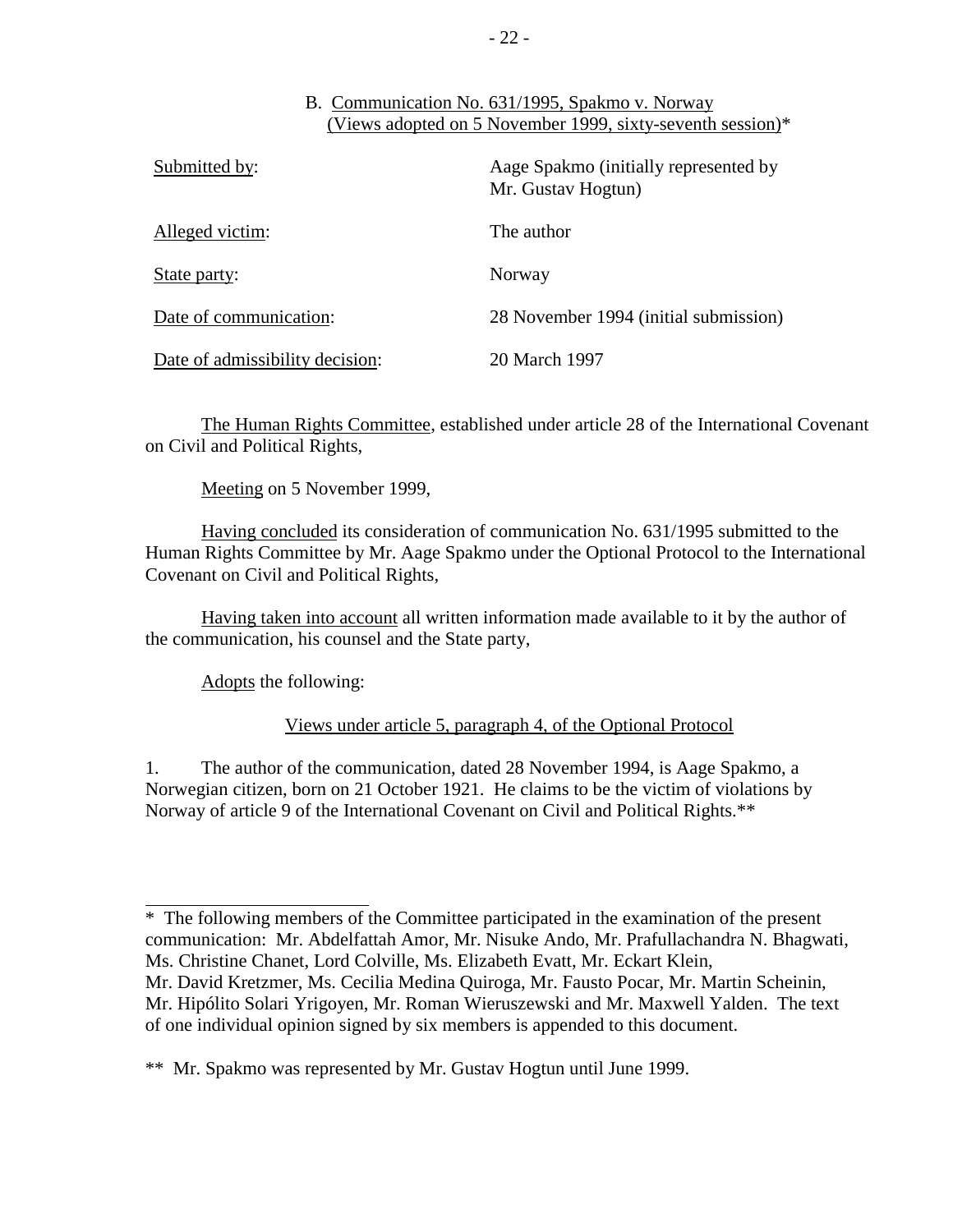2. At its fifty-ninth session, the Human Rights Committee considered the admissibility of the communication and found that all domestic remedies had been exhausted and that the same matter was not being examined under another procedure of international investigation or settlement. It considered that the author had sufficiently substantiated, for purposes of admissibility, that he had been arbitrarily detained. Accordingly, on 20 March 1997, the Committee decided that the communication was admissible.

# The facts

2.1 The author was commissioned, in July 1984, by a landlord, one Finn Grimsgaard, to carry out repairs on a building, including the demolition and replacement of three balconies. Work commenced on 23 July 1984. Two tenants applied for an injunction from the Tenancy Disputes Court until such time as the owner guaranteed that the balconies would be restored to their original appearance; the injunction was granted on 25 July 1984. According to the author, he then contacted the judge of the Tenancy Disputes Court to ascertain how to proceed and was informed that the owner could either request an oral negotiation in court or that the municipal building authorities issue a ruling authorizing the demolition of the balconies. In the morning of Friday 27 July 1984, a municipal inspector, Per M. Berglie (since deceased), examined the building together with the author. The author states that the building inspector gave an oral order to continue with the demolition.

2.2 The author reinitiated the work later on 27 July 1984. After having received a complaint from one of the tenants in the building, the police arrived at the site for inspection at 10.30 p.m. The police was of the opinion that the work was disturbing the peace in the neighbourhood, and verbally ordered the author to stop his work. The author refused to do so and claimed that he was working legally. After repeatedly having been ordered to stop his activities, the superintendent on duty ordered the author's arrest. He was arrested around 11.00 p.m., and released one hour later.

2.3 The next day, the author continued with his demolition activities. Again, the police ordered him to stop, which the author refused. Around 2.25 pm he was arrested and brought to the police station from where he was released eight hours later. On Tuesday 31 July 1984, the building authorities issued a written demolition order for the balconies.

2.4 On 23 September 1986, the author instituted proceedings before the Oslo City Court (Oslo Byrett) claiming damages and compensation for non-pecuniary damages on the grounds that the arrests of 27 and 28 July 1984 had been unlawful. The hearing took place on 1 September 1989; the Court dismissed the author's claim on 4 October 1989. On 15 December 1989 the author appealed the judgement to the Eidsivating High Court. The appeal was heard on 7 October 1992; judgement was pronounced on 20 October 1992. On 23 December 1992, the author appealed to the Supreme Court. On 14 January 1993 the Interlocutory Committee of the Supreme Court decided not to allow the appeal as it had no prospect of succeeding. On 22 June 1994, the author requested the Supreme Court to reopen his case; the petition was rejected on 2 September 1994.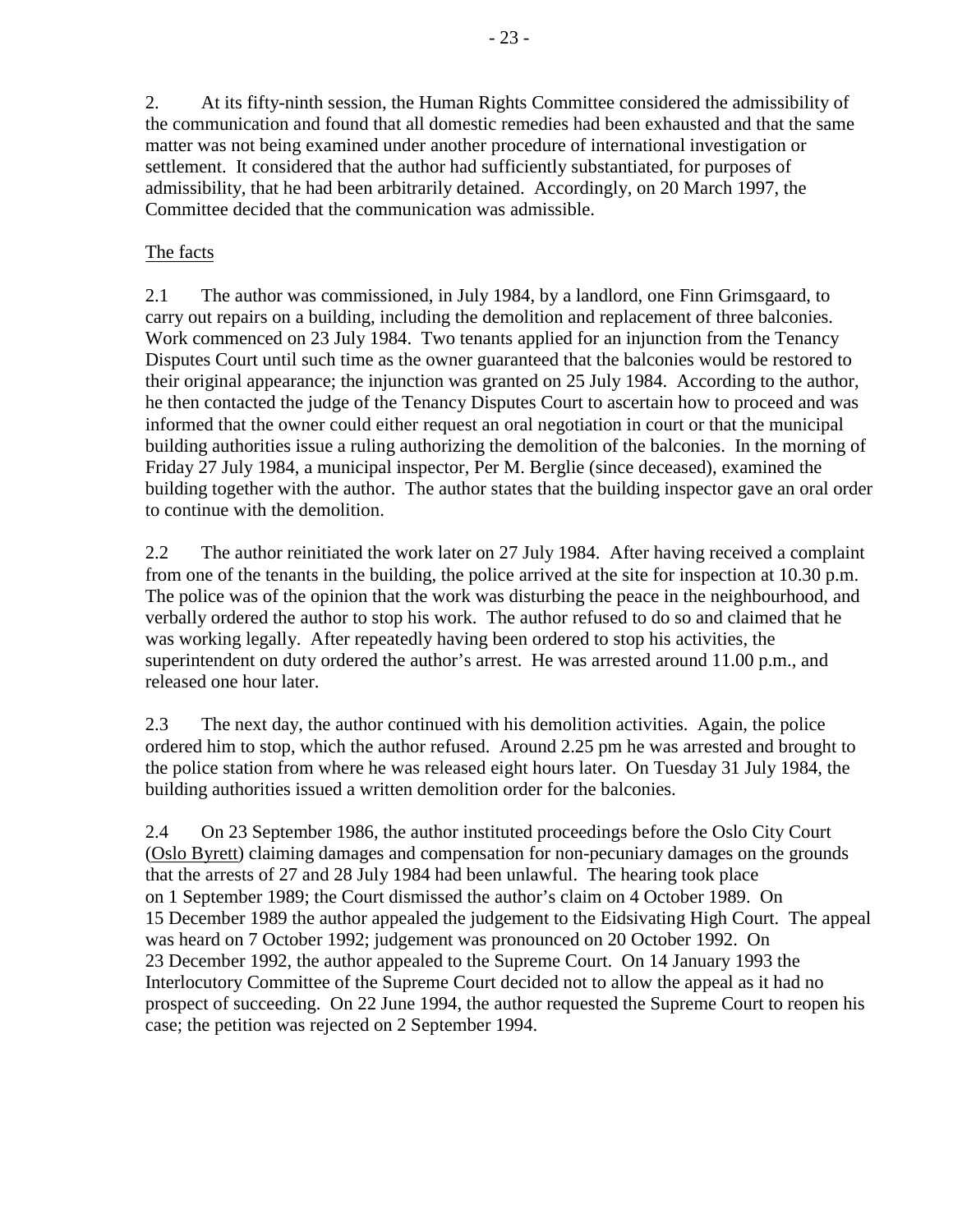# The complaint

3. The author claims to be a victim of a violation of article 9, paragraph 1, of the Covenant in that he was arbitrarily arrested, since his arrest was not on such grounds and in accordance with such procedures as established by law. In this respect, counsel alleges that the police exceeded their competence in that they enforced a temporary order between two parties in a civil suit, acting on information received by a high-ranking officer from a friend who was one of the parties in the civil suit. The author was not party to that suit and could therefore only be detained if so ordered by a judicial authority. Norwegian law provides for a special authority (namsmenn, the head of which in Oslo is the byfogd) to implement civil decisions; the police may only intervene at the request of the mentioned authority. Counsel states that the police and later the Government shifted the burden of proof in demanding that the author prove in writing that he had been authorized to carry out the work at the time when he was arrested. This, counsel contends, is in breach of Norwegian law, as it was the police who had to prove that they had the legal right to act against the author in the manner they did, interfering with his liberty. Furthermore, his arrest was not on such grounds or in accordance with such procedures as established by law, since it was based on the decision of the Tenancy Disputes Court, between the two tenants and the landlord; counsel contends that the decision is not applicable to a third party.

#### State party's observations

4.1 The State party refers to the procedure before the local courts, during which the courts found that there was no evidence that an oral order was given to the author by the building authorities to continue the demolition of the balconies. Consequently, at the material time the injunction given by the Tenancy Disputes Court prohibiting further demolition of the balconies was operative. Section 343 of the Penal Code makes it a criminal offence to act or to be accessory to an act against a legally imposed prohibition. The author should thus have respected the injunction, and his failing to do so constituted a criminal offence. Moreover, it appears from the police reports that the author was ordered on several occasions to stop the demolition. Because of his failure to comply, he was arrested. The records of the arrest show that the author was arrested for violating section 3 of the police bylaws in conjunction with section 339 (2) of the Penal Code.**<sup>1</sup>**

4.2 As to counsel's argument that the police had no competence to arrest the author, because it concerned a civil dispute, the State party explains that the police was acting under the Criminal Procedure Act,<sup>2</sup> since the author did not stop committing criminal acts when ordered. The law on the legal enforcement of decisions in civil cases is thus not relevant in the present case. As to counsel's argument that the author was arrested because a high ranking police officer acted on information received from a friend who was a party in the civil suit, the State party refers to the records of the court hearing, which show that the police officer in question was no friend of any of the parties in the civil suit, but that he indeed remembered to have received a communication from one of the parties. He did not remember whether he had acted on the basis of the information received, but did not exclude the possibility. According to the State party, there is nothing improper or unlawful about the police acting upon information received from the public.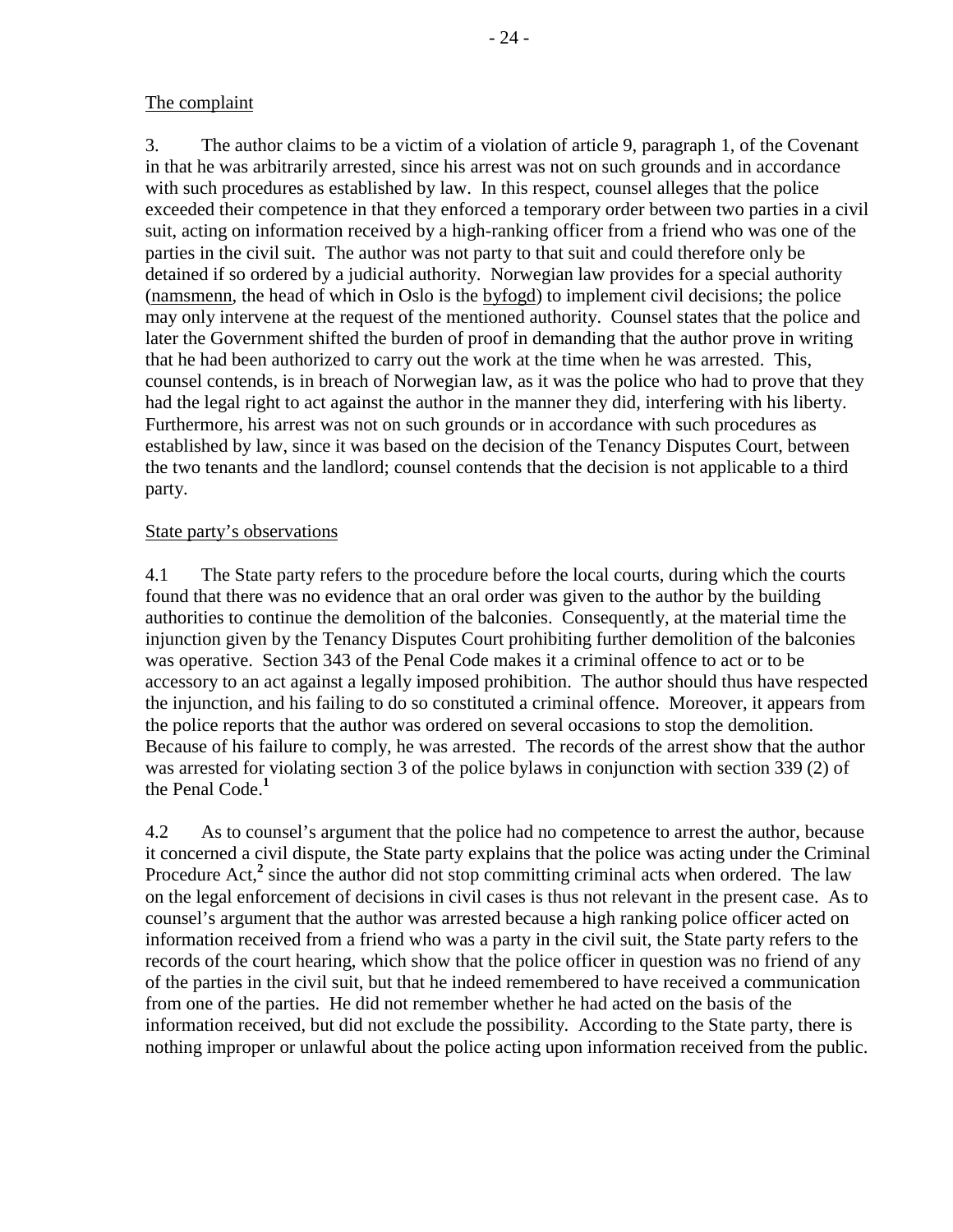The State party concludes that the author's arrest was lawful under Norwegian law. It notes that the author, when bringing his case to the courts, never challenged the lawfulness of his detention other than by arguing that he had received an oral order to continue the work. The Courts held that the police acted lawfully.

4.3 In the State party's opinion, the author's detention was also necessary. It notes that the first detention lasted for one hour and the second for eight hours and argues that this cannot be deemed disproportionate. In this connection, the State party refers to the circumstances of the author's arrest, which show that the author refused to cooperate with the police and continued his demolition work even when ordered repeatedly to stop it.

4.4 The State party concludes that no violation of article 9 has occurred.

# Counsel's comments

5.1 In his comments on the State party's submission, counsel recalls that the injunction in favour of the tenants of the building was cancelled the Tuesday following the author's arrest. In the circumstances, the author who claimed to have received an oral order by the building authorities to proceed with the demolition, should not have been arrested by the police. In this connection, counsel submits that the author had been informed by the judge of the Tenancy Dispute Court that an order by the building authorities would overrule the injunction. The author then contacted a police officer on Friday morning and informed her that he had oral permission from the building inspector to continue the demolition of the balconies. The police failed to verify this information and instead went on to arrest the author. Counsel maintains that the police's actions were in violation of the regulations governing the police since the author's activities did not constitute a serious disturbance of public order or great danger for the public. According to counsel, the author acted out of a social and moral duty, in order to avoid danger for the public. His arrest cannot be said to have been necessary.

5.2 Moreover, counsel reiterates that it is not for the police to get involved in a civil dispute, unless specifically called for by the relevant authorities, which was not so in the present case. He suggests that one of the reasons why the police immediately acted following a telephone call from one of the tenants was that the author had had problems with the police in the past. Counsel further states that article 343 of the Penal Code requires that the accused has acted with intent - and argues that there was never any intent on the part of the author to commit a criminal act. He argues that the fact that the police never brought a case against the author for violating article 343 shows that they knew he was not guilty.

# Issues and proceedings before the Committee

6.1 The Human Rights Committee has considered the present communication in the light of all the written information made available to it by the parties, as provided in article 5, paragraph 1, of the Optional Protocol.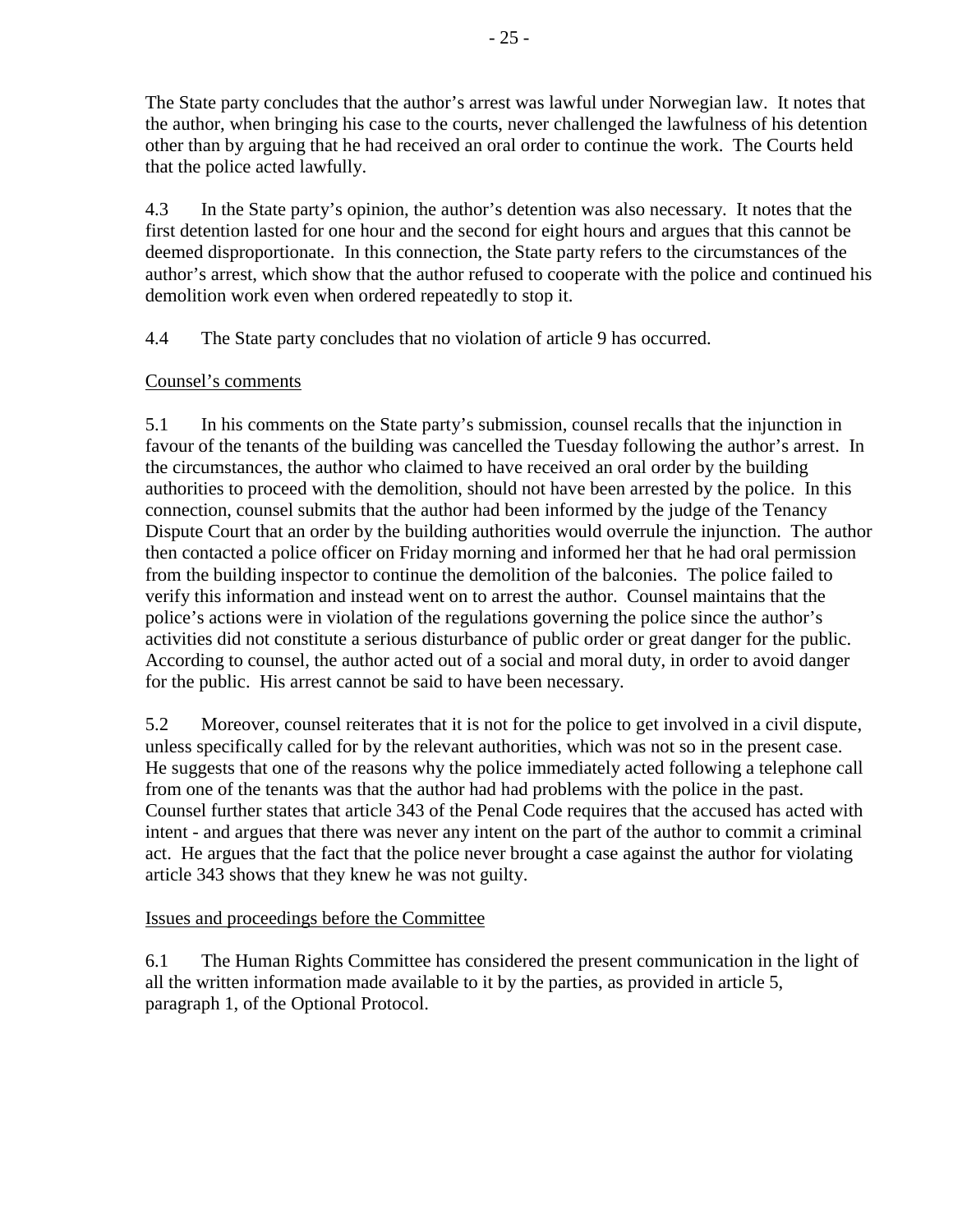6.2 The question before the Committee is whether the author's arrest was in violation of article 9 of the Covenant. The author has argued that there was no legal basis for his arrest and that the police was exceeding its competence when detaining him. The Committee has noted the State party's explanations in this respect and has examined the Courts' decisions. On the basis of the information before it, the Committee concludes that the author was arrested in accordance with Norwegian law and that his arrest was thus not unlawful.

6.3 The Committee recalls that for an arrest to be in compliance with article 9, paragraph 1, it must not only be lawful, but also reasonable and necessary in all the circumstances.<sup>3</sup> In the instant case, it is not disputed that on Friday 27 July 1984, the police ordered the author several times to stop the demolition, that the hour was 10.30 pm and that the author refused to comply. In the circumstances, the Committee considers that the author's arrest on Friday 27 July 1984 was reasonable and necessary in order to stop the demolition, which the police considered unlawful and a disturbance of the peace in the neighbourhood. The author's arrest of the next day was again a result of him refusing to follow the orders of the police. While accepting that the author's arrest by the police also on Saturday may have been reasonable and necessary, the Committee considers that the State party has failed to show why it was necessary to detain the author for eight hours in order to make him stop his activities. In the circumstances, the Committee finds that the author's detention for eight hours was unreasonable and constituted a violation of article 9, paragraph 1, of the Covenant.

7. The Human Rights Committee, acting under article 5, paragraph 4, of the Optional Protocol to the International Covenant on Civil and Political Rights, is of the view that the facts before it disclose a violation of article 9, paragraph 1, of the International Covenant on Civil and Political Rights.

8. Under article 2, paragraph 3(a), of the Covenant, the State party is under the obligation to provide Mr. Spakmo with an effective remedy, including compensation. The State party is under an obligation to take measures to prevent similar violations in the future.

9. Bearing in mind that, by becoming a State party to the Optional Protocol, the State party has recognized the competence of the Committee to determine whether there has been a violation of the Covenant or not and that, pursuant to article 2 of the Covenant, the State party has undertaken to ensure to all individuals within its territory and subject to its jurisdiction the rights recognized in the Covenant and to provide an effective and enforceable remedy in case a violation has been established, the Committee wishes to receive from the State party, within ninety days, information about the measures taken to give effect to the Committee's Views. The State party is also requested to publish the Committee's Views.

[Adopted in English, French and Spanish, the English text being the original version. Subsequently issued also in Arabic, Chinese and Russian as part of the present report.]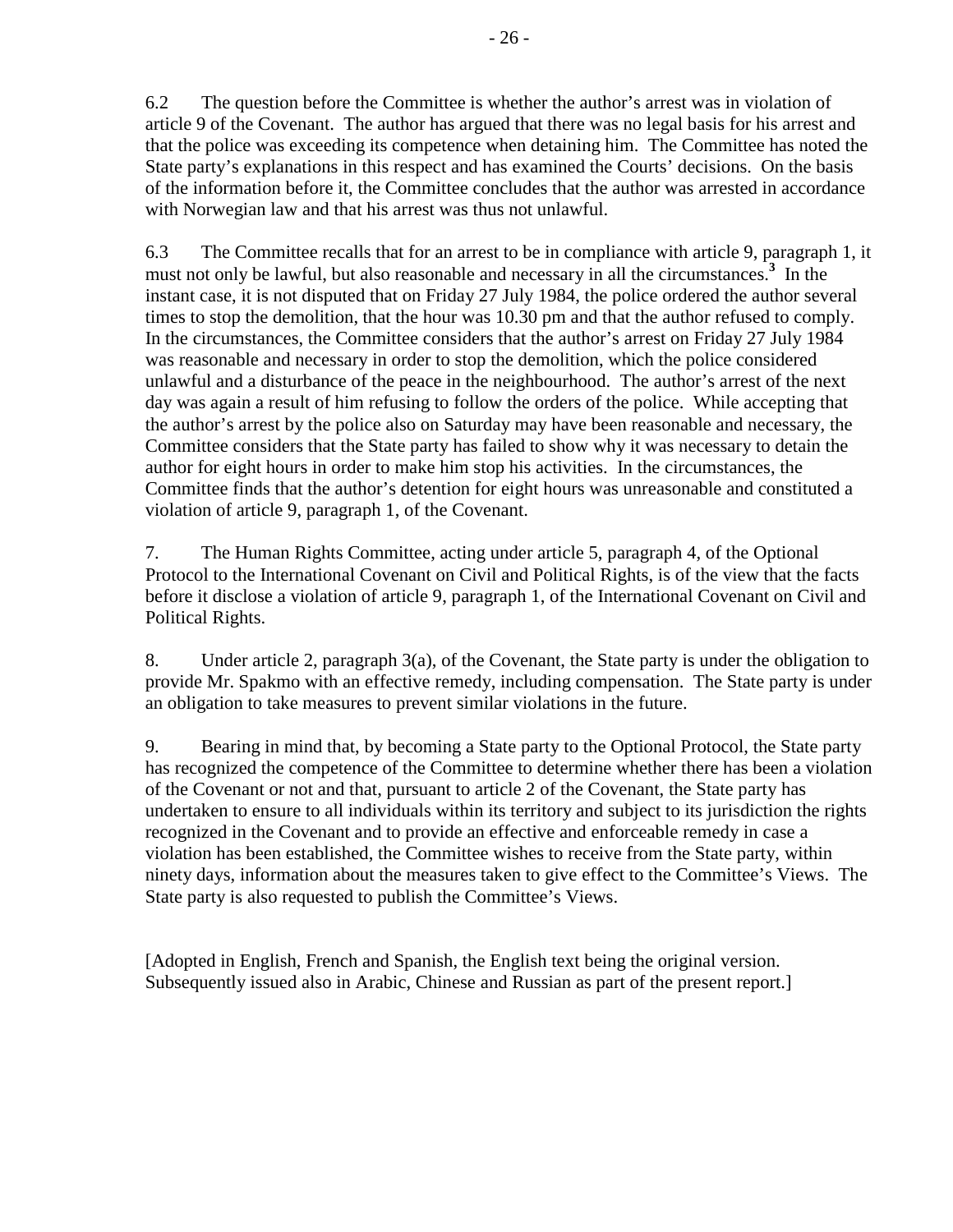#### Notes

<sup>1</sup> Section 3 of the police bylaws of Oslo reads: "All persons are obliged to comply immediately with any order, sign or signal given by the police in order to maintain public order, regulate passage or ensure safety and otherwise to enforce the provision of these bylaws." Section 39 of the bylaws reads: "Any violation of these bylaws or any order issued pursuant thereto is punishable in accordance with section 339 (2) of the Penal Code unless a more stringent penal provision is available." Section 339 (2) of the Penal Code reads: "Anyone shall be liable to fines who ... (2) contravenes any regulation issued by a public authority according to law and implying liability to a penalty."

<sup>2</sup> Section 229 of the Criminal procedure Act reads: "Regardless of the severity of the penalty, any person who is with just cause suspected of any offence may be arrested if he: (1) is caught in the act and does not desist from the punishable activity. (2) ..... The provision of section 228 (2) shall apply accordingly." Section 228 (2) reads: "An arrest shall not be made if, considering the nature of the case and other circumstances this would constitute a disproportionate measure."

<sup>3</sup> See the Committee's Views in respect to communication No. 305/1988 (Van Alphen v. The Netherlands), adopted on 23 July 1990.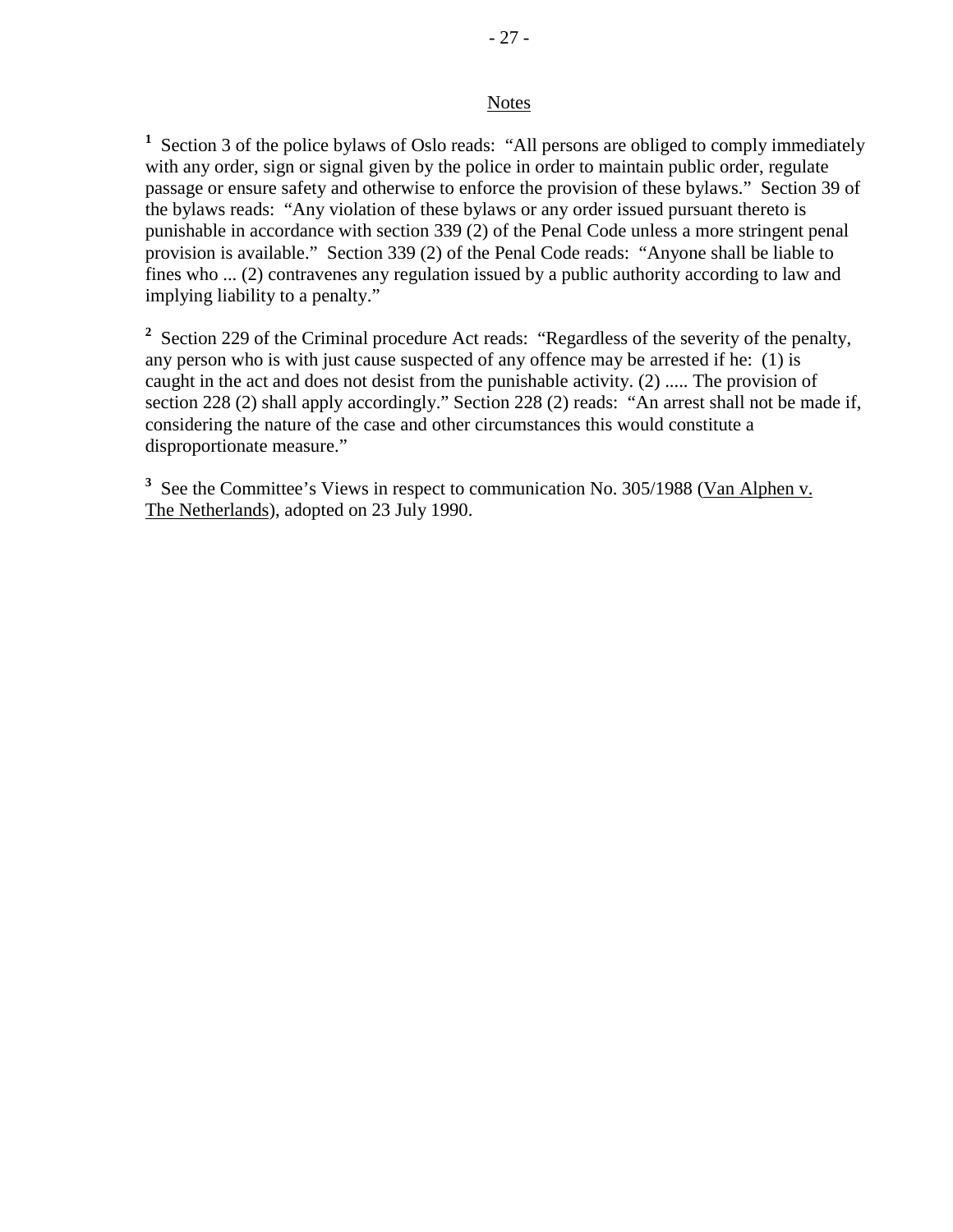# APPENDIX

### Individual opinion (dissenting) signed by members A. Amor, N. Ando, Lord Colville, E. Klein, R. Wieruszewski and M. Yalden

We are unable to agree to the Committee's conclusion that the author's detention for eight hours in the present case was unreasonable and constituted a violation of article 9, paragraph 1, of the Covenant (paragraph 6.3).

The information before the Committee reveals that the author reinitiated the demolition work of the building's balcony late on Friday, 27 July 1984; that the police received a complaint from a tenant in the building; that the police arrived there at 10:30 p.m. and ordered the author to stop; and that upon the author's refusal to obey the order the police arrested him and detained him for one hour (paragraph 2.2). The information also reveals that the next day, Saturday, the author continued his demolition work; that again the police ordered him to stop; and that upon his refusal the police arrested him around 2:25 p.m. and released him "eight hours" later (paragraph 4.2).

Subsequently, the author instituted court proceedings, claiming unlawfulness of the arrest, and went all the way through to the Supreme Court, but the Norwegian courts held that the police acted lawfully (paragraphs 2.4 and 4.2). According to the State party, the author never challenged the lawfulness of the detention in the proceedings. The State party also argues that, considering the circumstances of the case, his detention for eight hours "cannot be deemed disproportionate" (paragraphs 4.2 and 4.3).

We would like to emphasize that the role of the Human Rights Committee is to apply provisions of the Covenant to particular cases and that it is not a fourth instance of any judicial proceedings. According to the established jurisprudence of the Committee, it is not for the Committee but for national courts to evaluate facts and evidence. In fact, the Committee has seldom rejected the national courts' findings or interpretation or application of domestic law if it is, as such, in conformity with the Covenant, unless the interpretation or application is manifestly unreasonable or disproportionate or constitutes denial of justice.

In our opinion the Norwegian courts' decisions in the present case do not disclose any such defect. On the contrary, the courts have taken all the relevant factors into account in reaching their decisions. After his arrest on the Friday night the author was released one hour later around midnight. After his arrest on the Saturday afternoon he was released eight hours later again around midnight. It may be that the police, on the Saturday, had little choice but to hold the author until after nightfall (given the length of daylight hours in Norway in July and the author's previous conduct); they could thus have prevented another disturbance to the peace of the neighbourhood.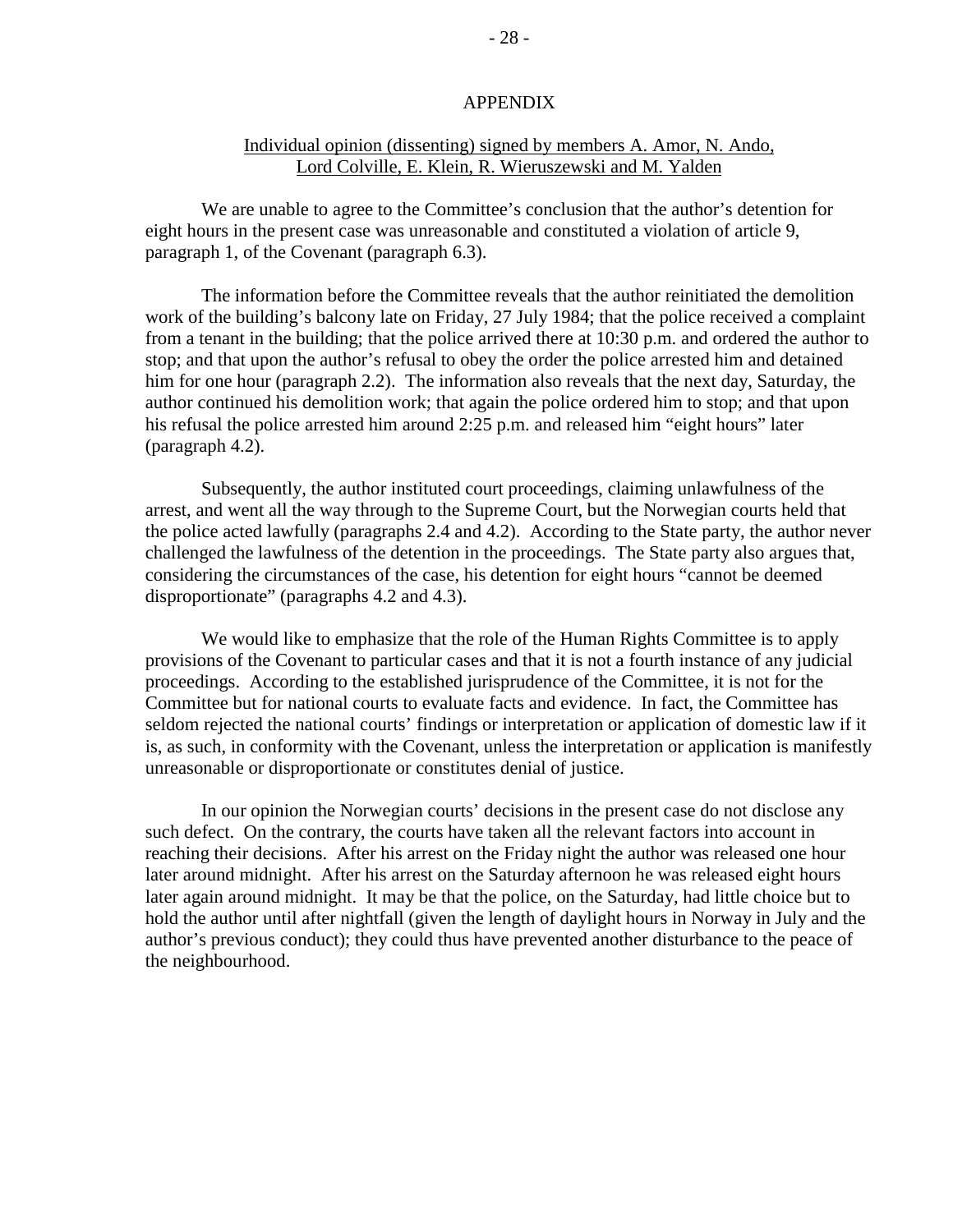For these reasons we are unable to accept the Committee's conclusion in the present case.

> (Signed) A. Amor (Signed) N. Ando (Signed) Lord Colville (Signed) E. Klein (Signed) R. Wieruszewski (Signed) M. Yalden

[Done in English, French and Spanish, the English text being the original version. Subsequently issued also in Arabic, Chinese and Russian as part of the present report.]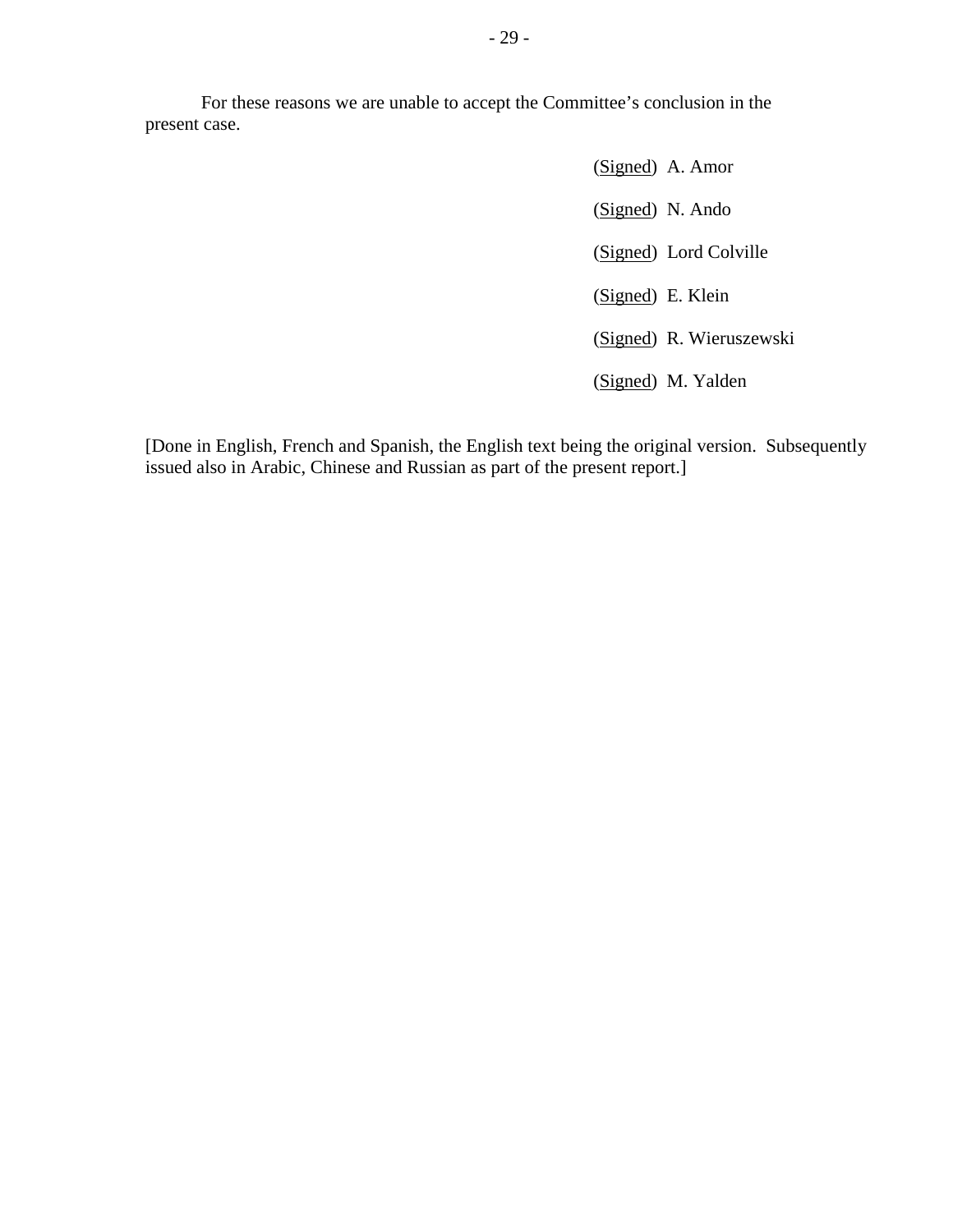# C. Communication No. 666/1995, Foin v. France (Views adopted on 3 November 1999, sixty-seventh session)\*

| Submitted by:                   | Frédéric Foin (represented by<br>François Roux, lawyer in France) |
|---------------------------------|-------------------------------------------------------------------|
| Alleged victim:                 | The author                                                        |
| State party:                    | France                                                            |
| Date of communication:          | 20 July 1995 (initial submission)                                 |
| Date of admissibility decision: | 11 July 1997                                                      |

The Human Rights Committee, established under article 28 of the International Covenant on Civil and Political Rights,

Meeting on 3 November 1999,

Having concluded its consideration of communication No. 666/1995 submitted to the Human Rights Committee by Mr. Frédéric Foin under the Optional Protocol to the International Covenant on Civil and Political Rights,

Having taken into account all written information made available to it by the author of the communication, his counsel and the State party,

Adopts the following:

 $\overline{a}$ 

Views under article 5, paragraph 4, of the Optional Protocol

1. The author of the communication is Frédéric Foin, a French citizen born in September 1966 and living in Valence, France. He claims to be a victim of violations by France of articles 18, 19 and 26, juncto article 8, of the International Covenant on Civil and Political Rights. The author is represented by Mr. François Roux of Roux, Lang-Cheymol, Canizares, a law firm in Montpellier.

<sup>\*</sup> The following members of the Committee participated in the examination of the present communication: Mr. Abdelfattah Amor, Mr. Nisuke Ando, Mr. Prafullachandra N. Bhagwati, Lord Colville, Ms. Elizabeth Evatt, Mr. Louis Henkin, Mr. Eckart Klein, Mr. David Kretzmer, Mr. Rajsoomer Lallah, Ms. Cecilia Medina Quiroga, Mr. Fausto Pocar, Mr. Martin Scheinin, Mr. Hipólito Solari Yrigoyen, Mr. Roman Wieruszewski and Mr. Maxwell Yalden. Pursuant to rule 85 of the Committee's rules of procedure Ms. Christine Chanet did not participate in the examination of the case. The text of one individual opinion signed by three members is appended to this document.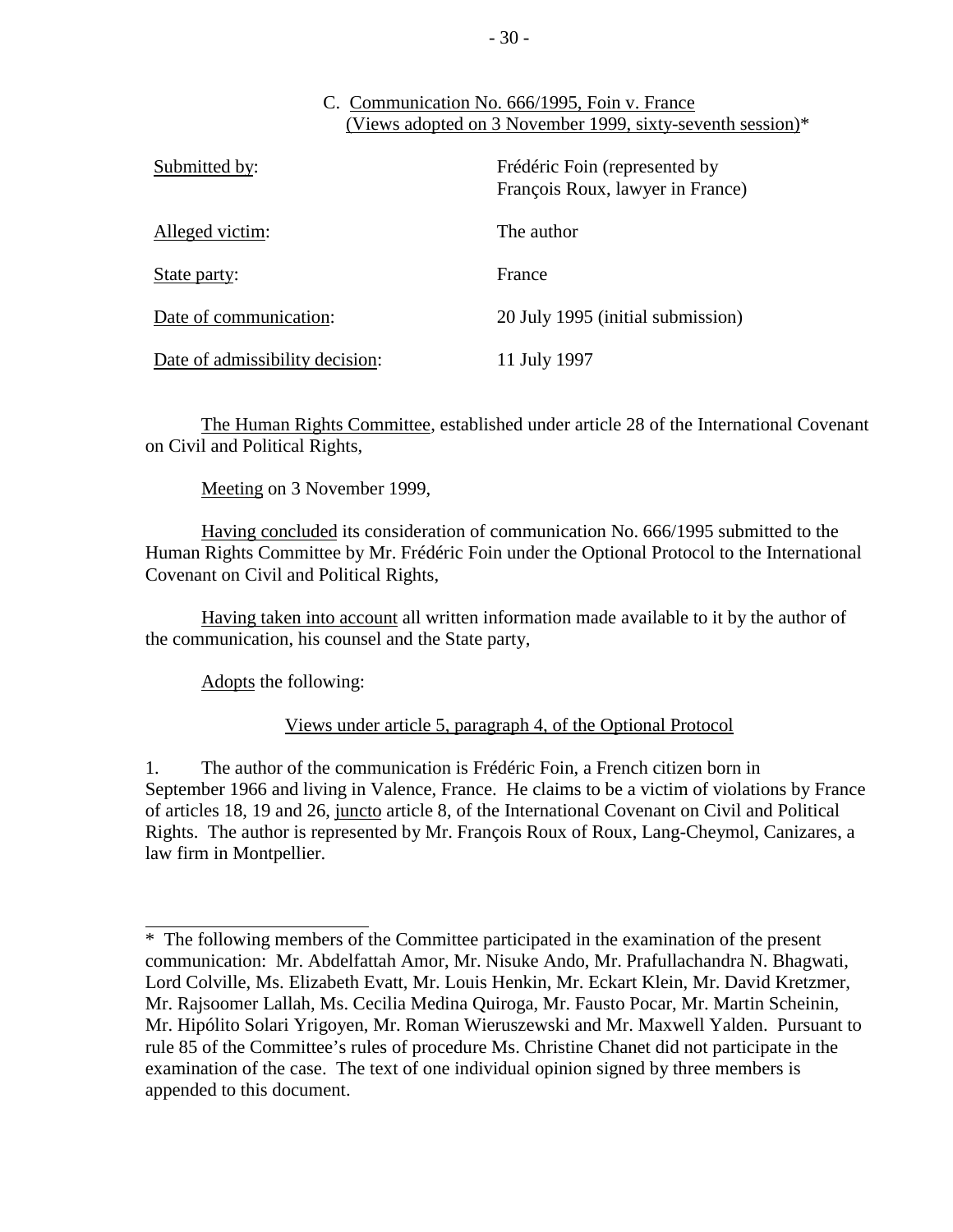# The facts as submitted by the author

2.1 The author, a recognized conscientious objector to military service, was assigned to civilian service duty in the national nature reserve of Camargue in December 1988. On 23 December 1989, after exactly one year of civilian service, he left his duty station; he invoked the allegedly discriminatory character of article 116, paragraph 6, of the National Service Code (Code du service national), pursuant to which recognized conscientious objectors were required to perform civilian national service duties for a period of two years, whereas military service did not exceed one year.

2.2 As a result of his action, Mr. Foin was charged with desertion in peacetime before the Criminal Court (Tribunal Correctionel) of Marseille, under articles 398 and 399 of the Code of Military Justice. The challenge to his conviction in a default judgement pronounced on 12 October 1990 led to a new hearing on 20 March 1992 before the Court, which gave him an eight month suspended prison sentence and ordered the withdrawal of his conscientious objector status (art. 116 (4) of the National Service Code). The Court rejected the author's arguments based in particular on articles 4 (3) (b), 9, 10 and 14 of the European Convention on Human Rights.

2.3 The Court's decision was appealed both by the State Prosecutor (Procureur de la République) and by the author. By a judgement of 18 December 1992, the Court of Appeal of Aix-en-Provence quashed the judgement of 20 March 1992 for misdirection. Notwithstanding, and deciding on the merits of the case, the Court of Appeal found Mr. Foin guilty of the offence of desertion in peacetime and gave him a six month suspended prison sentence.

2.4 On 14 December 1994, the Court of Cassation rejected the author's further appeal. The Court held that the relevant provisions of the European Convention on Human Rights and of the International Covenant on Civil and Political Rights did not prohibit measures requiring conscientious objectors to perform a longer period of national service than persons performing military service, provided the enjoyment or exercise of their fundamental rights and freedoms was not affected.

# The complaint

3.1 According to the author, article 116 (6) of the National Service Code (in its version of July 1983 prescribing a period of 24 months for civilian service) violates articles 18, 19 and 26, juncto article 8, of the Covenant in that it doubles the duration of alternative services for conscientious objectors in comparison with military service.

3.2 While acknowledging the Committee's views on communication No. 295/1988,**<sup>1</sup>** where it had been held, in a similar case, that an extended length of alternative service in comparison with military service was neither unreasonable nor punitive, and where no violation of the Covenant had been found, the author refers to the individual opinions appended to those views by three Committee members, who had concluded that the legislation under challenge was not based on reasonable or objective criteria, such as a more severe type of service or the need for special training in order to perform the longer service. The author endorses the conclusions of those individual opinions.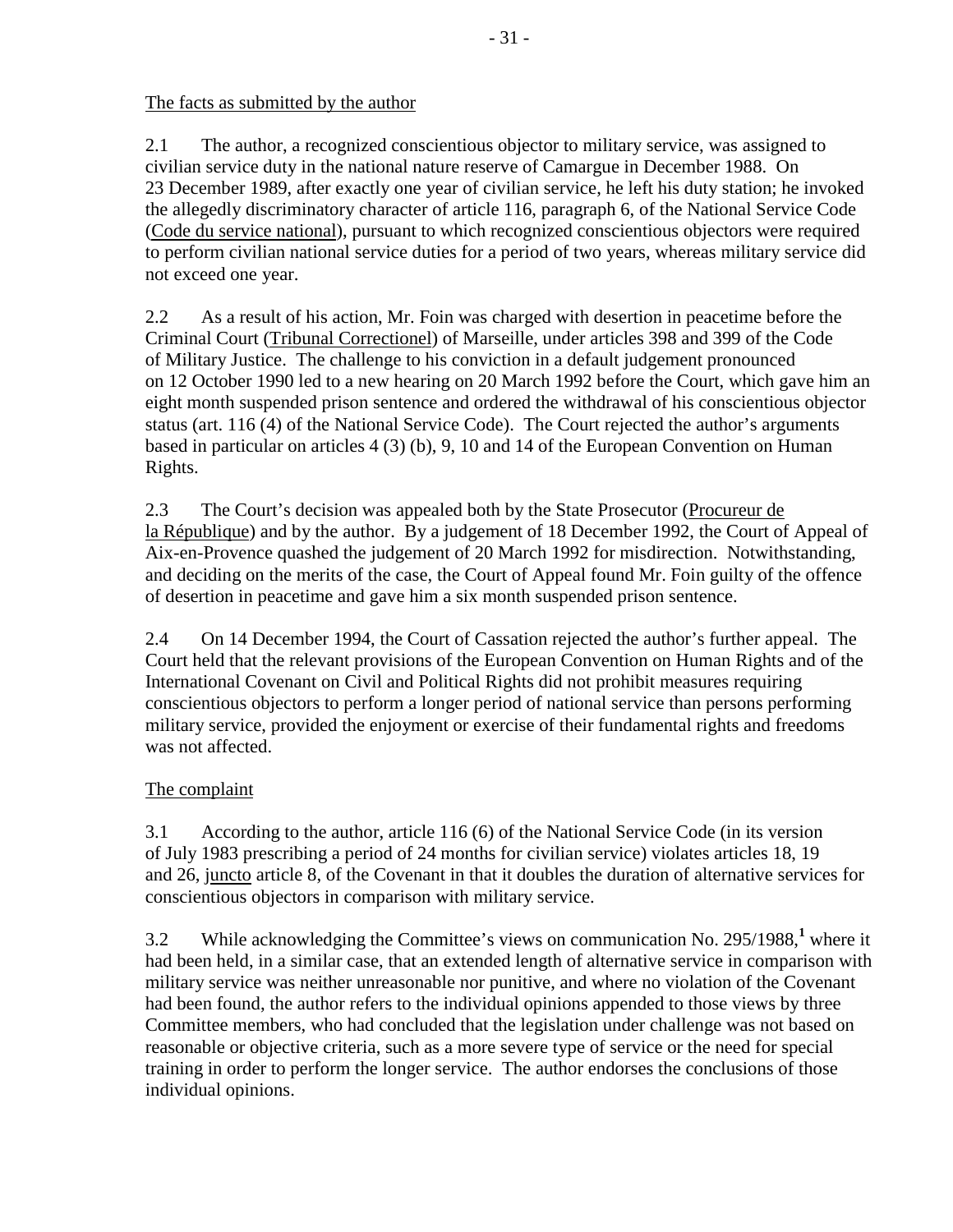3.3 The author notes that under articles L.116 (2) to L.116 (4) of the National Service Code, each application for recognition as a conscientious objector has to be approved by the Minister for the Armed Forces. If he rejects the application, an appeal to the Administrative Tribunal is possible under article L.116 (3). In such circumstances, the author argues, it cannot be assumed that the length of civilian service was fixed for reasons of administrative convenience, since anyone accepting to perform civilian service twice as long as military service should be deemed to have genuine convictions. Rather, the length of civilian service must be deemed to have punitive elements, which are not based on any reasonable or objective criterion.

3.4 In support of his contention, the author invokes a judgement of the Italian Constitutional Court of July 1989, which held that civilian service lasting eight months longer than military service was incompatible with the Italian Constitution. He further points to a resolution adopted by the European Parliament in 1967 in which, on the basis of article 9 of the European Convention on Human Rights, it has been suggested that the duration of alternative service should not exceed that of military service. Moreover, the Committee of Ministers of the Council of Europe has declared that alternative service must not be of a punitive nature and that its duration, in relation to military service, must remain within reasonable limits (Recommendation No. R(87)8 of 9 April 1987). Finally, the author notes that the United Nations Commission on Human Rights has declared, in a resolution adopted on 5 March 1987,<sup>2</sup> that conscientious objection to military service constituted a legitimate exercise of the right to freedom of thought, conscience and religion, as recognized by the Covenant.

3.5 In any event, according to the author, the requirement to perform civilian service that is twice as long as military service constitutes prohibited discrimination on the basis of opinion, and the possibility of imprisonment for refusal to perform civilian service beyond the length of time of military service violates articles 18, paragraph 2, 19, paragraph 1, and 26 of the Covenant.

# The State party's observations on admissibility and the author's comments thereon

4.1 The State party contends firstly that the communication is incompatible ratione materiae with the provisions of the Covenant since, on the one hand, the Committee has acknowledged in its decision on communication No. 185/1984 (L.T.K. v. Finland)**<sup>3</sup>** that "the Covenant does not provide for the right to conscientious objection; neither article 18 nor article 19 of the Covenant, especially taking into account paragraph 3 (c) (ii) of article 8, can be construed as to imply that right" and since, on the other hand, by virtue of article 8, paragraph 3 (c) (ii) of the Covenant, the internal regulation of national service, and therefore of conscientious objector status for those States which recognize it, does not fall within the scope of the Covenant and remains a matter for domestic legislation.

4.2 Subsidiarily, the State party contends that the author does not qualify as a victim. With regard to articles 18 and 19 of the Covenant, the State party claims that by recognizing conscientious objector status and offering conscripts a choice as to the form of their national service, it allows them to opt freely for the national service appropriate to their beliefs, thus enabling them to exercise their rights under articles 18 and 19 of the Covenant. In this connection, the State party concludes, referring to the decision on communication No. 185/1984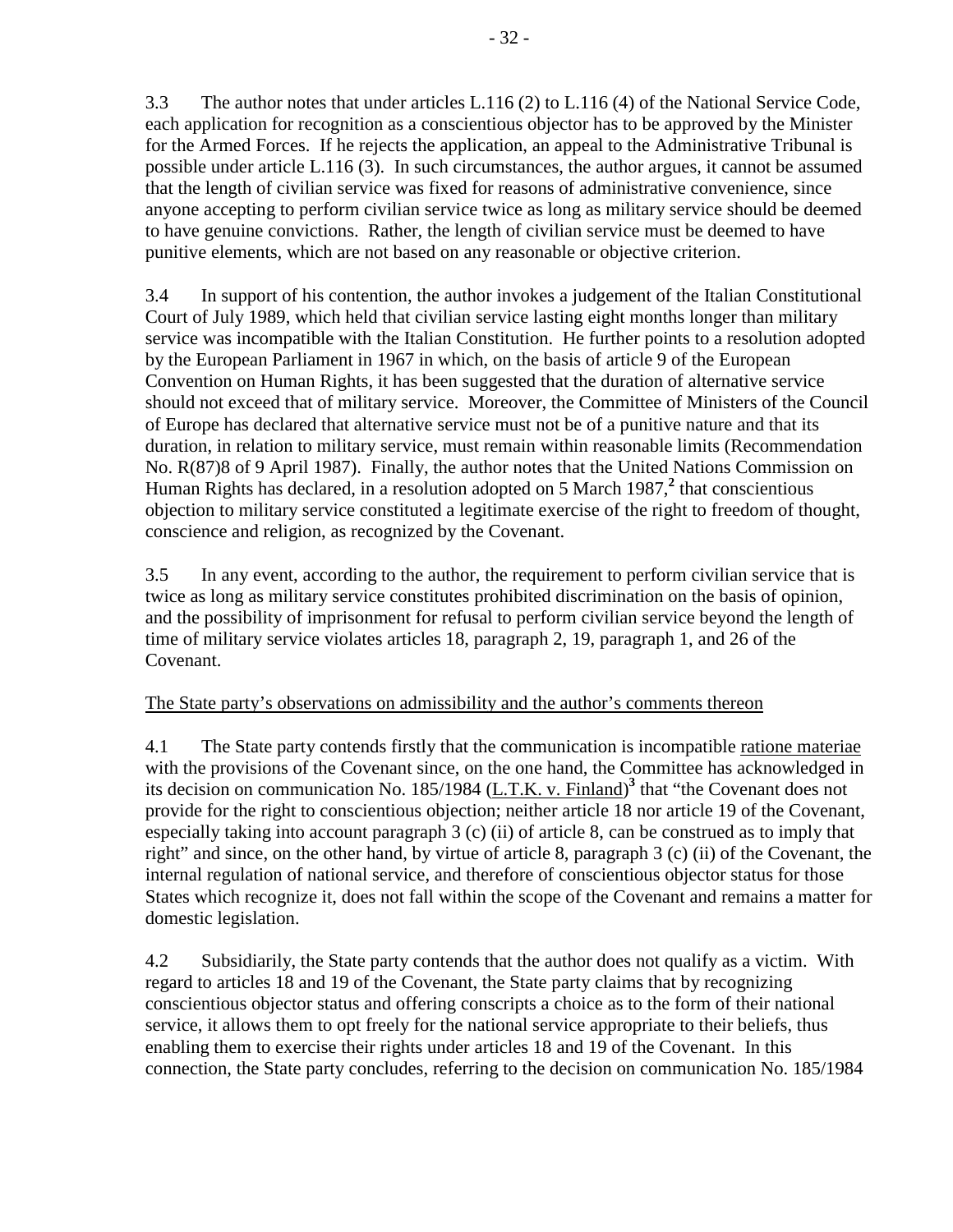cited above, that as the author was not prosecuted and sentenced because of his beliefs or opinions as such, but because he deserted his assigned service, he cannot therefore claim to be a victim of a violation of articles 18 and 19 of the Covenant.

4.3 With regard to the alleged violation of article 26 of the Covenant, the State party, noting that the author complains of a violation of this article because the length of alternative civilian service is double that of military service, submits first of all that "the Covenant, while prohibiting discrimination and guaranteeing equal protection of the law to everyone, does not prohibit all differences of treatment", which must be "based on reasonable and objective criteria".<sup>4</sup> The State party stresses that the situation of conscripts performing alternative civilian service differs from that of those performing military service, notably in respect of the heavier constraints of service in the army. The State party quotes the Committee's views on communication No. 295/1988 (Järvinen v. Finland), where the Committee held that the 16 month period of alternative service imposed for conscientious objectors - double the 8-month period of military service - was "neither unreasonable nor punitive". The State party therefore concludes that the difference of treatment complained of by the author is based on the principle of equality, which requires different treatment of different situations.

4.4 For all of these reasons, the State party requests the Committee to declare the communication inadmissible.

5.1 Concerning the State party's first argument as to the Committee's competence ratione materiae, the author cites the Committee's General Comment on article 18, where it is stated that the right to conscientious objection "can be derived from article 18, inasmuch as the obligation to use lethal force may seriously conflict with the freedom of conscience and the right to manifest one's religion or belief. When this right is recognized by law or practice, there shall be no differentiation among conscientious objectors on the basis of the nature of their particular beliefs; likewise, there shall be no discrimination against conscientious objectors because they have failed to perform military service".<sup>5</sup> According to the author, it is clear from these comments that the Committee is competent to determine whether or not there has been a violation of the right to conscientious objection under article 18 of the Covenant.

5.2 Concerning the alleged violation of article 26, the author claims that requiring a period of alternative civilian service twice the length of military service constitutes a difference of treatment which is not based on "reasonable and objective criteria" and therefore constitutes discrimination prohibited by the Covenant (communication No. 196/1985 cited above). In support of this conclusion, the author argues that there is no justification for making alternative civilian service twice the length of military service; in fact, unlike in the Järvinen case (communication No. 295/1988 cited above), the longer duration is not justified by any relaxation of the administrative procedures for obtaining conscientious objector status since, under articles L.116 (2) and L.116 (4) of the National Service Code, applications for conscientious objector status are subject to approval by the Minister for the Armed Forces. Nor is it justified in the general interest. Furthermore, conscientious objectors derive no benefit or privilege from their status - unlike, for example, persons assigned to perform international cooperation services instead of military service, who have the opportunity to work abroad in a professional field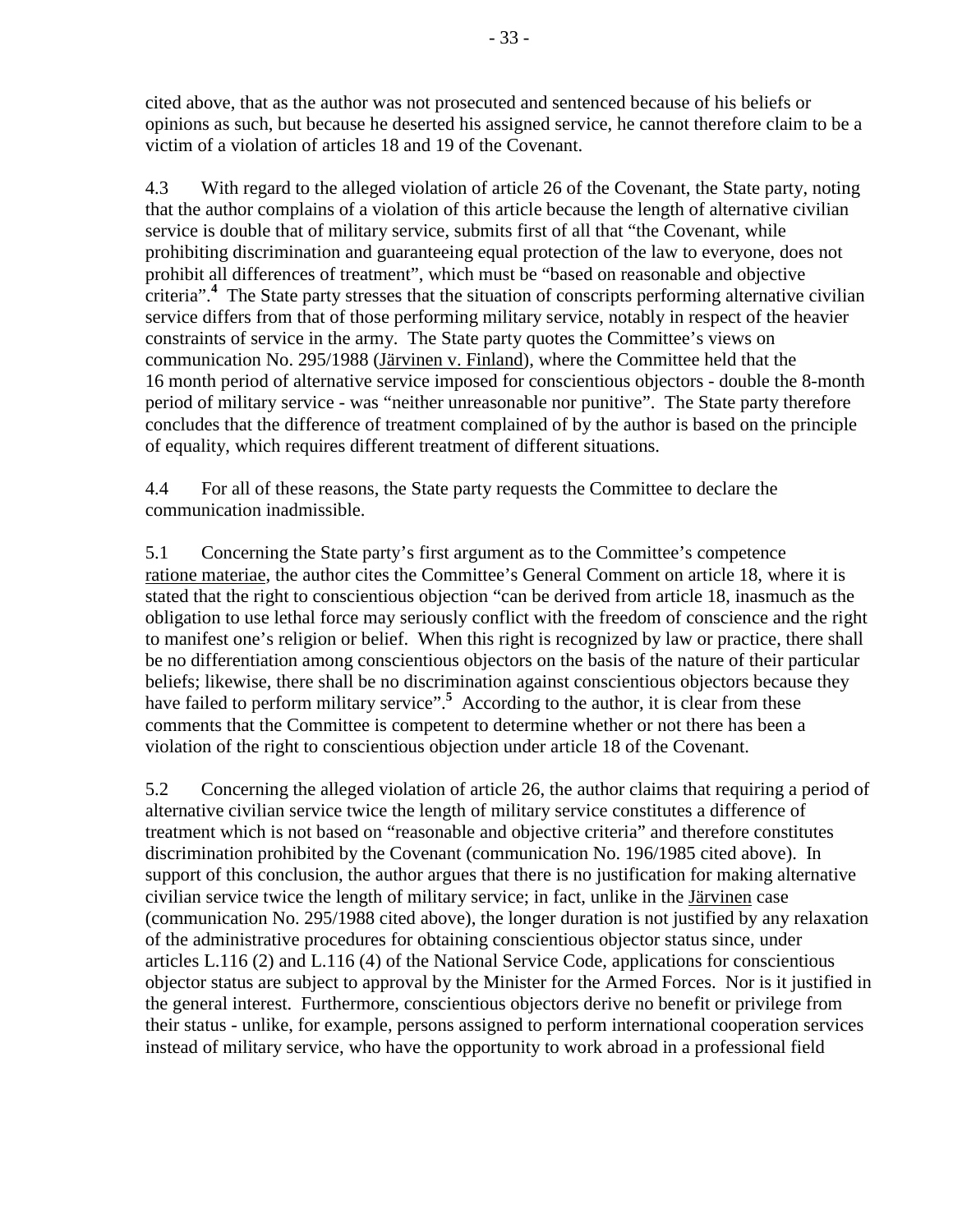corresponding to their university qualifications for 16 months (i.e. four months less than the civilian service for conscientious objectors) - and a difference of treatment is not, therefore, justified on that ground.

# The Committee's admissibility decision

6.1 At its sixtieth session, the Committee considered the admissibility of the communication.

6.2 The Committee took note of the State party's arguments concerning the incompatibility of the communication ratione materiae with the provisions of the Covenant. In this regard, the Committee considered that the matter raised in the communication did not concern a violation of the right to conscientious objection as such. The Committee considered that the author had sufficiently demonstrated, for the purposes of admissibility, that the communication might raise issues under provisions of the Covenant.

7. Accordingly, on 11 July 1997 the Committee decided that the communication was admissible.

# State party's observations on the merits of the communication

8.1 By submission of 8 June 1998, the State party argues that the communication should be rejected because the author has failed to show that he is a victim, and because his complaints are ill-founded.

8.2 According to the State party, article L.116 of the National Service Code in its version of July 1983 instituted a genuine right to conscientious objection, in the sense that the sincerity of the objections is said to be shown by the request alone, if presented in accordance with the legal requirements (that is, motivated by an affirmation of the applicant that he has personal objections to using weapons). No verification of the objections took place. To be admissible, requests had to be presented on the 15th of the month preceding the incorporation into the military service. Thus a request could only be rejected if it was not motivated or if it was not presented in time. A right to appeal existed to the administrative tribunal.

8.3 Although the normal length of military service since January 1992 in France was 10 months, some forms of national service lasted 12 months (military service of scientists) and 16 months (civil service of technical assistance). The length of the service for conscientious objectors was 20 months. The State party denies that the length has a punitive or discriminatory character. It is said to be the only way to verify the seriousness of the objections, since the objections were no longer tested by the administration. After having fulfilled their service, conscientious objectors have the same rights as those who have finished civil national service.

8.4 The State party informs the Committee that on 28 October 1997 a law was adopted to reform the national service. Under this law, all young men and women will have to participate between their 16th and 18th birthday in a one day call-up to prepare for defence. Optional voluntary service can be done for a duration of 12 months, renewable up to 60 months. The new law is applicable to men born after 31 December 1978 and women born after 31 December 1982.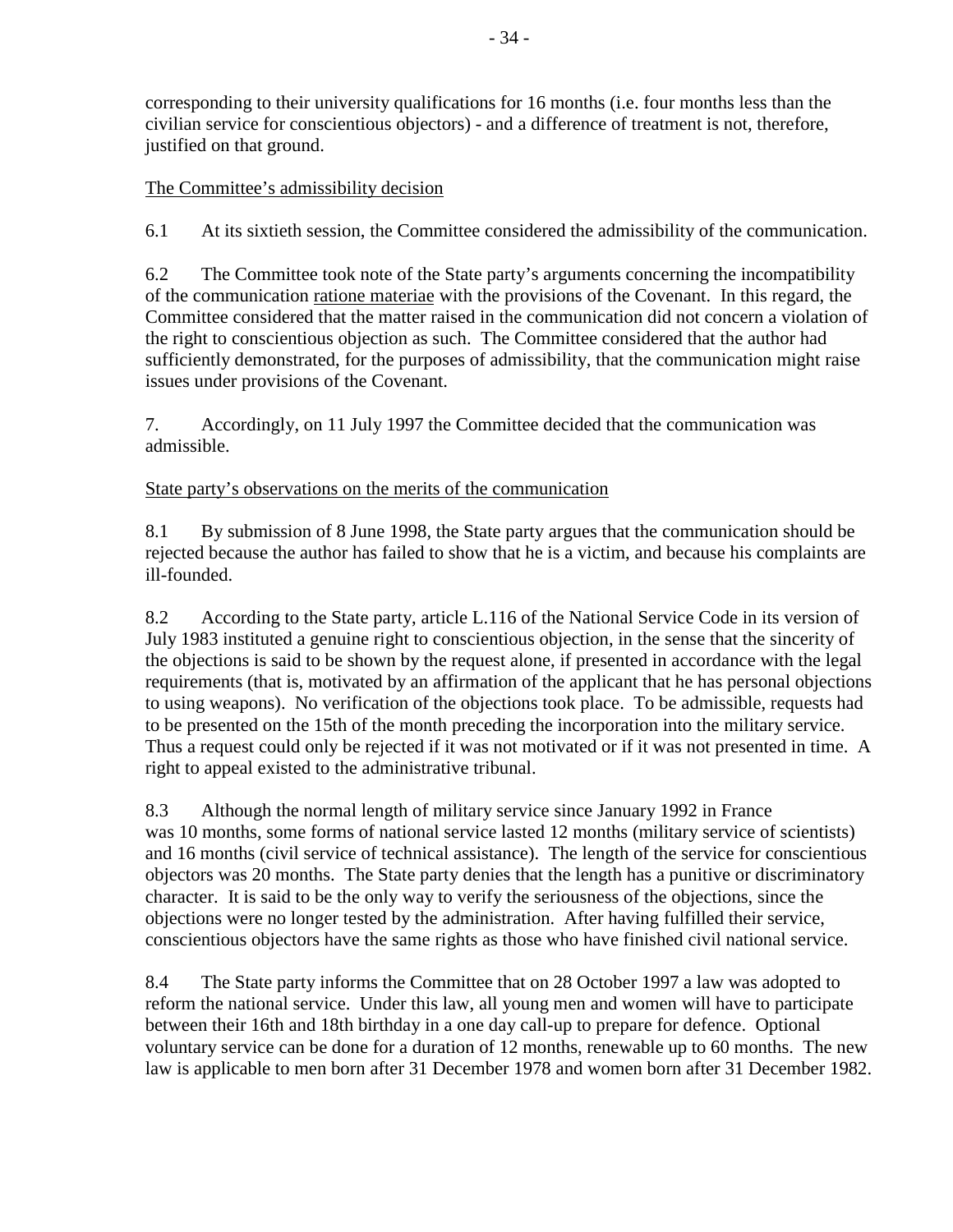8.5 According to the State party, its system of conscientious objection as applied to the author, was in accordance with the requirements of articles 18, 19 and 26 of the Covenant, and with the Committee's general comment No. 22. The State party submits that its regime for conscientious objection did not make any difference on the basis of belief, and no process of verification of the motivation of applicants occurred, such as takes place in many neighbouring countries. No discrimination existed against conscientious objectors, as their service was a recognised form of the national service, on equal footing with military service or other forms of civil service. In 1997, just under 50 per cent of those performing civil service were doing this on the basis of conscientious objections to military service.

8.6 The State party submits that the author of the present communication has not at all been discriminated on the basis of his choice to perform national service as a conscientious objector. It notes that the author was convicted for not complying with his obligations under the civil service freely chosen by him and that he never before objected to the duration of the service. His conviction was thus not because of his personal beliefs, nor on the basis of his choice for alternative civil service, but on the basis of his refusal to respect the conditions of that type of service. In this context, the State party notes that it would have been open to the author to choose another form of unarmed national service, such as one of technical assistance. On this basis, the State party argues that the author has not established that he is a victim of a violation by the State party.

8.7 Subsidiarily, the State party argues that the author's claim is ill-founded. In this context, the State party recalls that according to the Committee's own jurisprudence, not all differences in treatment constitute discrimination, as long as they are based on reasonable and objective criteria. In this context, the State party refers to the Committee's Views in case No. 295/1988 (Järvinen v. Finland), where the service for conscientious objectors was 16 months and that for other conscripts 8 months, but the Committee found that no violation of the Covenant had occurred because the length of the service ensured that those applying for conscientious objector status would be serious, since no further verification of the objections took place. The State party submits that the same reasoning should apply to the present case.

8.8 In this context, the State party also notes that the conditions of the alternative civil service were less onerous than that of military service. The conscientious objectors had a wide choice of posts. They could also propose their own employer and could do their service within their professional interest. They also received a higher payment than those serving in the armed forces. In this context, the State party rejects counsel's claim that the persons performing international cooperation service received privileged treatment vis à vis conscientious objectors, and submits that those performing international cooperation service did so in often very difficult situations in a foreign country, whereas the conscientious objectors performed their service in France.

8.9 The State party concludes that the length of service for the author of the present communication had no discriminatory character compared with other forms of civil service or military service. The differences that existed in the length of the service were reasonable and reflected objective differences between the types of service. Moreover, the State party submits that in most European countries the time of service for conscientious objectors is longer than military service.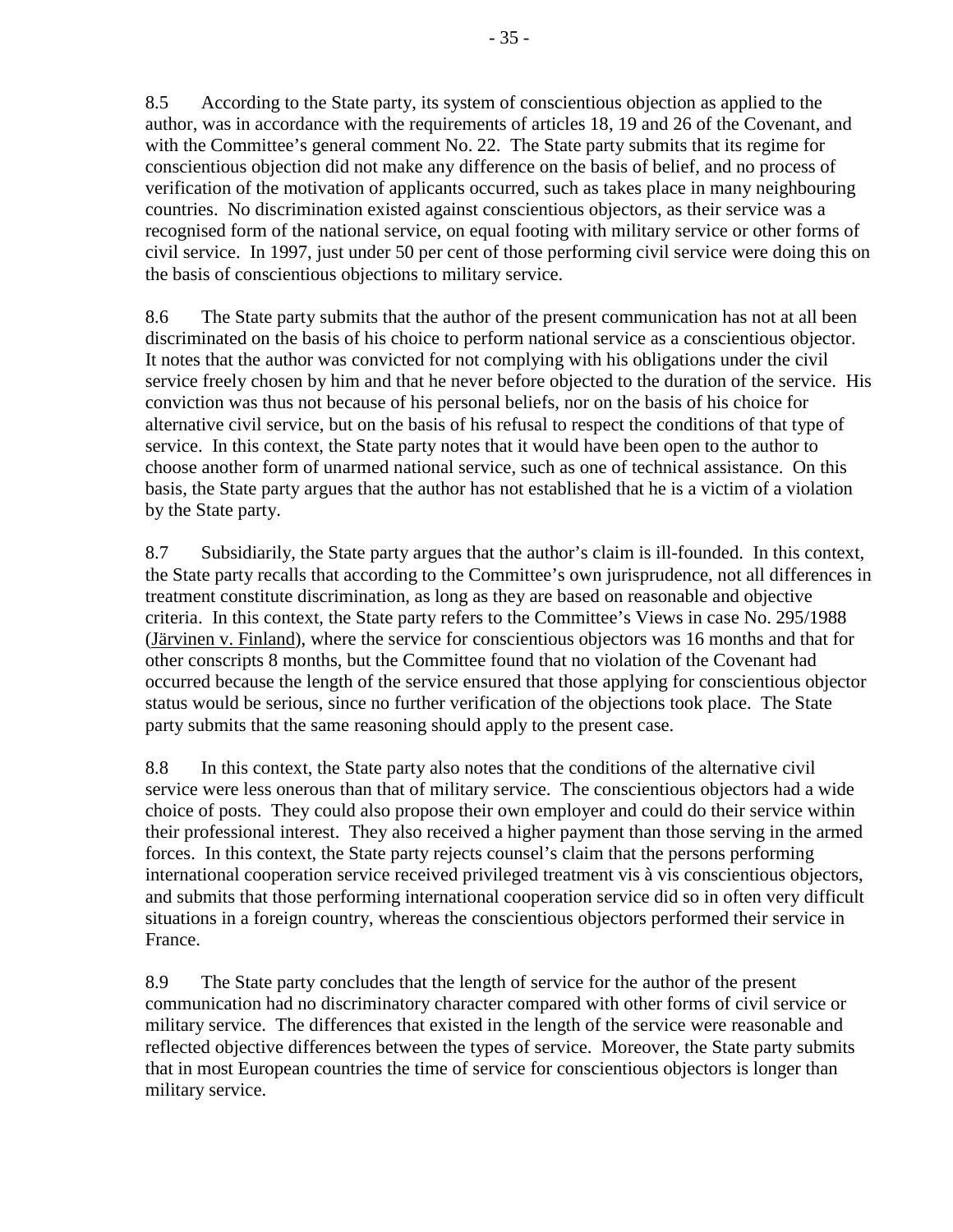### Counsel's comments

9.1 In his comments, counsel submits that at issue are the modalities of civil service for conscientious objectors. He submits that the double length of this service was not justified by any reason of public order and refers in this context to paragraph 3 of article 18 of the Covenant which provides that the right to manifest one's religion or beliefs may be subject only to such limitations as are necessary to protect public safety, order, health, or morals or the fundamental rights and freedoms of others. He also refers to the Committee's general comment No. 22 where the Committee stated that restrictions may not be imposed for discriminatory purposes or applied in a discriminatory manner. He argues that the imposition upon conscientious objectors of civil service of double length as that of the military service constitutes a discriminatory restriction, because the manifestation of a conviction such as the refusal to carry arms, does not in itself affect the public safety, order, health, or morals or the fundamental rights and freedoms of others since the law expressly recognizes the right to conscientious objection.

9.2 Counsel states that, contrary to what the State party has submitted, persons who requested status as a conscientious objector were subject to administrative verification and did not have a choice as to the conditions of service. In this context, counsel refers to the legal requirements that a request had to be submitted before the 15th of the month of incorporation into the military service, and that it had to be motivated. Thus, the Minister for the Armed Forces might refuse a request and no automatic right to conscientious objector status existed. According to counsel, it is therefore clear that the motivation of the conscientious objector was being tested.

9.3 Counsel rejects the State party's argument that the author himself had made an informed choice as to the kind of service he was going to perform. Counsel emphasizes that the author made his choice on the basis of his conviction, not on the basis of the length of service. He had no choice in the modalities of the service. Counsel argues that no reasons of public order exist to justify that the length of civil service for conscientious objectors be twice the length of military service.

9.4 Counsel maintains that the length of service constitutes discrimination on the basis of opinion. Referring to the Committee's Views in communication No. 295/1988 (Järvinen v. Finland), counsel submits that the present case is to be distinguished, since in the earlier case the extra length of service was justified, in the opinion of the majority in the Committee, by the absence of administrative formalities in having the status of conscientious objector recognized.

9.5 As far as other forms of civil service are concerned, especially those doing international cooperation service, counsel rejects the State party's argument that these were often performed in difficult conditions and on the contrary, asserts that this service was often fulfilled in another European country and under pleasant conditions. Those performing the service moreover built up a professional experience. According to counsel, the conscientious objector did not draw any benefit from his service. As regards the State party's argument that the extra length of service is a test for the seriousness of a person's objections, counsel argues that to test the seriousness of conscientious objectors constitutes in itself a flagrant discrimination, since those who applied for another form of civil service were not being subjected to a test of their sincerity. With regard to the advantages mentioned by the State party (such as no obligation to wear a uniform, not being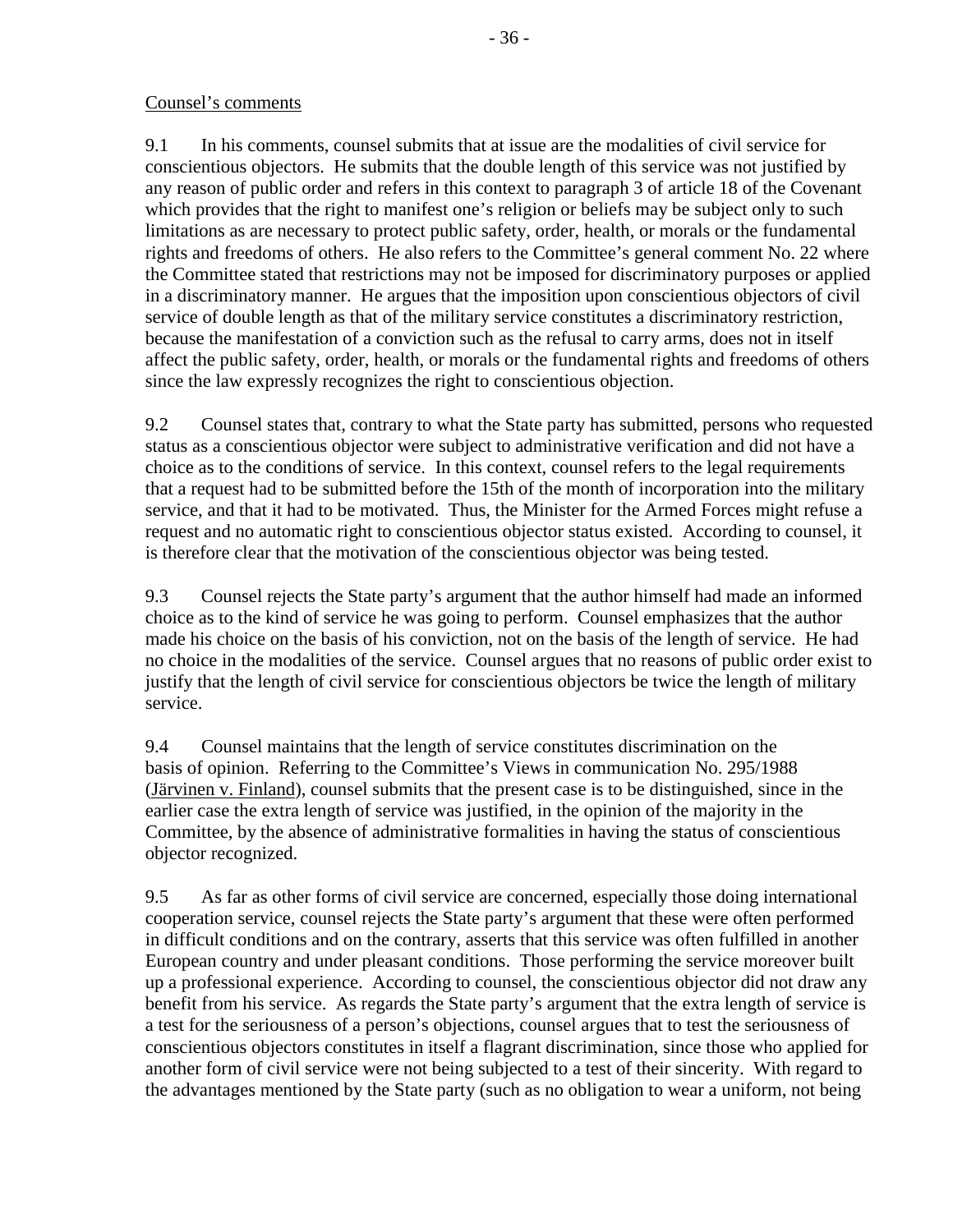under military discipline), counsel notes that the same advantages were being enjoyed by those performing other kinds of civil service and that these did not exceed 16 months. With regard to the State party's argument that the conscientious objectors received a higher pay than those performing military service, counsel notes that they worked in structures where they were treated as employees and that it was thus normal that they would receive a certain remuneration. He states that the pay was little in comparison with the work done and much less than that received by normal employees. According to counsel, those performing cooperation service were better paid.

#### Issues and proceedings before the Committee

10.1 he Human Rights Committee has considered the present communication in the light of all the information made available to it by the parties, as provided in article 5, paragraph 1 of the Optional Protocol.

10.2 The Committee has noted the State party's argument that the author is not a victim of any violation, because he was not convicted for his personal beliefs, but for deserting the service freely chosen by him. The Committee notes, however, that during the proceedings before the courts, the author raised the right to equality of treatment between conscientious objectors and military conscripts as a defence justifying his desertion and that the courts' decisions refer to such claim. It also notes that the author contends that, as a conscientious objector to military service, he had no free choice in the service that he had to perform. The Committee therefore considers that the author qualifies as a victim for purposes of the Optional Protocol.

10.3 The issue before the Committee is whether the specific conditions under which alternative service had to be performed by the author constitute a violation of the Covenant. The Committee observes that under article 8 of the Covenant, States parties may require service of a military character and, in case of conscientious objection, alternative national service, provided that such service is not discriminatory. The author has claimed that the requirement, under French law, of a length of 24 months for national alternative service, rather than 12 months for military service, is discriminatory and violates the principle of equality before the law and equal protection of the law set forth in article 26 of the Covenant. The Committee reiterates its position that article 26 does not prohibit all differences of treatment. Any differentiation, as the Committee has had the opportunity to state repeatedly, must however be based on reasonable and objective criteria. In this context, the Committee recognizes that the law and practice may establish differences between military and national alternative service and that such differences may, in a particular case, justify a longer period of service, provided that the differentiation is based on reasonable and objective criteria, such as the nature of the specific service concerned or the need for a special training in order to accomplish that service. In the present case, however, the reasons forwarded by the State party do not refer to such criteria or refer to criteria in general terms without specific reference to the author's case, and are rather based on the argument that doubling the length of service was the only way to test the sincerity of an individual's convictions. In the Committee's view, such argument does not satisfy the requirement that the difference in treatment involved in the present case was based on reasonable and objective criteria. In the circumstances, the Committee finds that a violation of article 26 occurred, since the author was discriminated against on the basis of his conviction of conscience.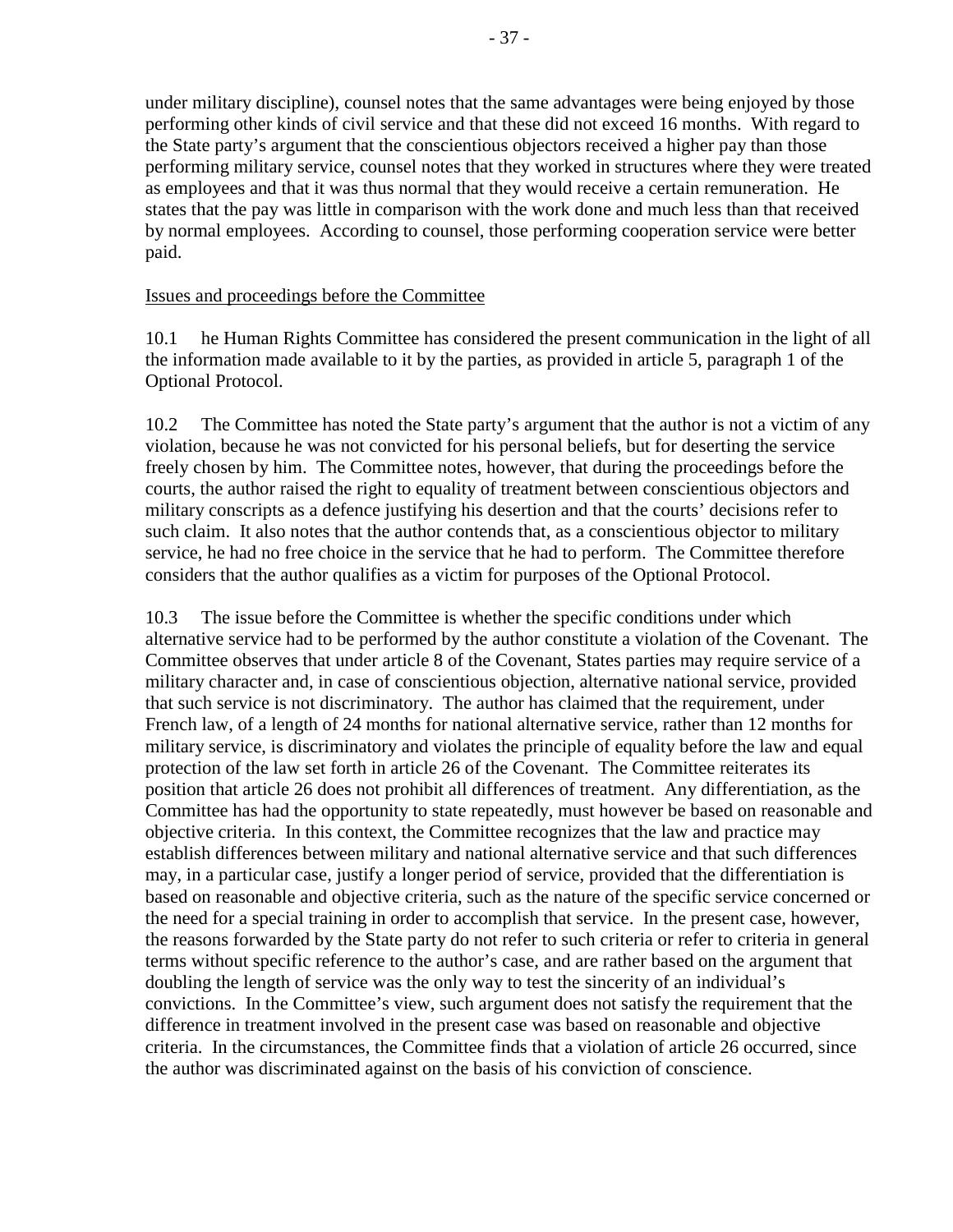11. The Human Rights Committee, acting under article 5, paragraph 4, of the Optional Protocol to the International Covenant on Civil and Political rights, is of the view that the facts before it disclose a violation of article 26 of the Covenant.

12. The Human Rights Committee notes with satisfaction that the State party has changed the law so that similar violations will no longer occur in the future. In the circumstances of the present case, the Committee considers that the finding of a violation constitutes sufficient remedy for the author.

[Adopted in English, French and Spanish, the English text being the original version. Subsequently issued also in Arabic, Chinese and Russian as part of the present report.]

### Notes

<sup>1</sup> Järvinen v. Finland, Views adopted on 25 July 1990, paras. 6.4 to 6.6.

**2** Document E/CN.4/1987/L.73 of 5 March 1987.

<sup>3</sup> L.T.K. v. Finland, communication declared inadmissible on 9 July 1985.

<sup>4</sup> See the Committee's views on communication No. 196/1985, Gueye v. France. Views adopted on 3 April 1989.

<sup>5</sup> General comment No. 22 (48), adopted at the Committee's forty-eighth session, in July 1993.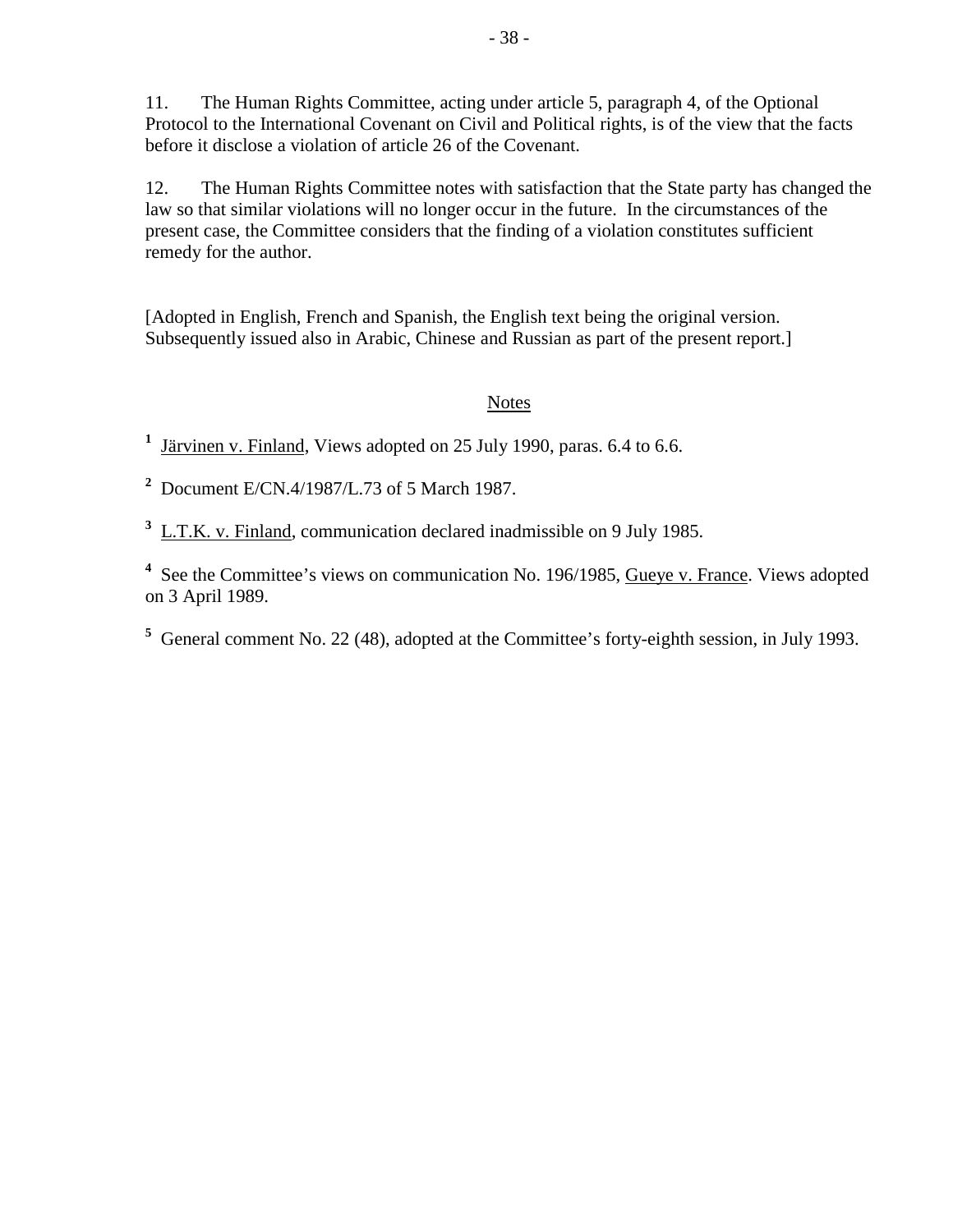#### APPENDIX

### Separate, dissenting, opinion of members Nisuke Ando, Eckart Klein and David Kretzmer

1. We agree with the Committee's approach that article 26 of the Covenant does not prohibit all differences in treatment, but that any differentiation must be based on reasonable and objective criteria. (See, also, the Committee's General Comment No. 18). However, we are unable to agree with the Committee's view that the diferentiation in treatment in the present case between the author and those who were conscripted for military service was not based on such criteria.

2. Article 8 of the Covenant, that prohibits forced and compulsory labour, provides that the prohibition does not include "any service of a military character and, in countries where conscientious objection is recognized, any national service required by law of conscientious objectors." It is implicit in this provision that a State party may restrict the exemption from compulsory military service to conscientious objectors. It may refuse to grant such an exemption to all other categories of persons who would prefer not to do military service, whether the reasons are personal, economic or political.

3. As the exemption from military service may be restricted to conscientious objectors, it would also seem obvious that a State party may adopt reasonable mechanisms for distinguishing between those who wish to avoid military service on grounds of conscience, and those who wish to do so for other, unacceptable, reasons. One such mechanism may be establishment of a decision-making body, which examines applications for exemption from military service and decides whether the application for exemption on grounds of conscience is genuine. Such decision-making bodies are highly problematical, as they may involve intrusion into matters of privacy and conscience. It would therefore seem perfectly reasonable for a State party to adopt an alternative mechanism, such as demanding somewhat longer service from those who apply for exemption. (See the Committee's Views in Communication No. 295/1988, Järvinen v. Finland). The object of such an approach is to reduce the chance that the conscientious objection exemption will be exploited for reasons of convenience. However, even is such an approach is adopted the extra service demanded of conscientious objectors should not be punitive. It should not create a situation in which a real conscientious objector may be forced to forego his or her objection.

4. In the present case the military service was 12 months, while the service demanded of conscientious objectors was 24 months. Had the only reason advanced by the State party for the extra service been the selection mechanism, we would have tended to hold that the extra time was excessive and could be regarded as punitive. However, in order to assess whether the differentiation in treatment between the author and those who served in the military was based on reasonable and objective criteria all the relevant facts have to be taken into account. The Committee has neglected to do this.

5. The State party has argued that the conditions of alternative service differ from the conditions of military service (see paragraph 8.8 of the Committee's Views). While soldiers were assigned to positions without any choice, the conscientious objectors had a wide choice of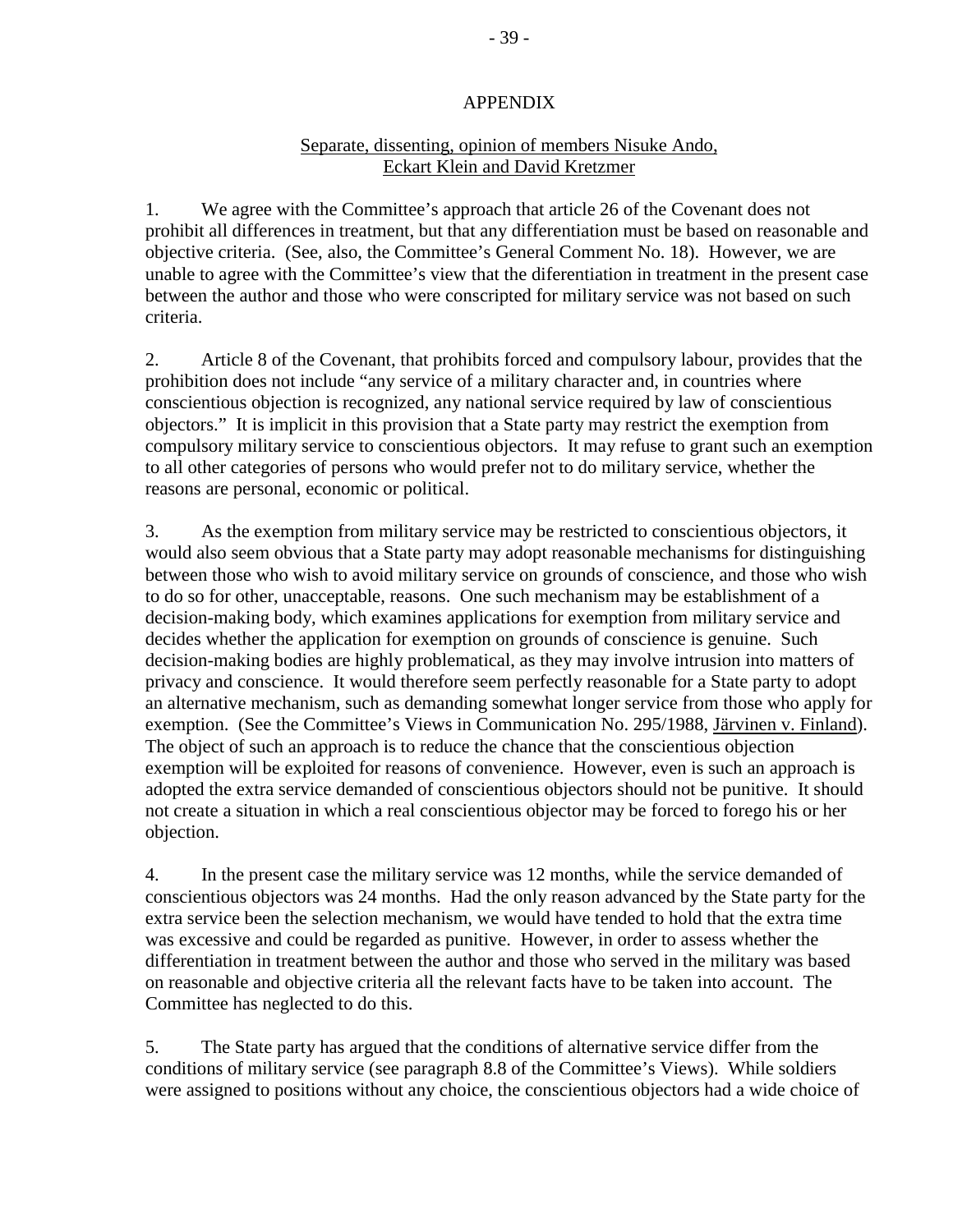posts. They could propose their own employers and could do service within their own professional fields. Furthermore, they received higher remuneration than people servicing in the armed forces. To this should be added that military service, by its very essence, carries with it burdens that are not imposed on those doing alternative service, such as military discipline, day and night, and the risks of being injured or even killed during military manoeuvers or military action. The author has not refuted the arguments relating to the differences between military service and alternative service, but has simply argued that people doing other civil service also enjoyed special conditions. This argument is not relevant in the present case, as the author's service was carried out befoe the system of civil service was instituted.

6. In light of all the circumstances of this case, the argument that the difference of twelve months between military service and the service required of conscientious objectors amounts to discrimination is unconvincing. The differentiation between those serving in the military and conscientious objectors was based on reasonable and objective criteria and does not amount to discrimination. We were therefore unable to join the Committee in finding a violation of article 26 of the Covenant in the present case.

> (Signed) N. Ando (Signed) E. Klein (Signed) D. Kretzmer

[Done in English, French and Spanish, the English text being the original version. Subsequently to be translated also into Arabic, Chinese and Russian as part of the present report.]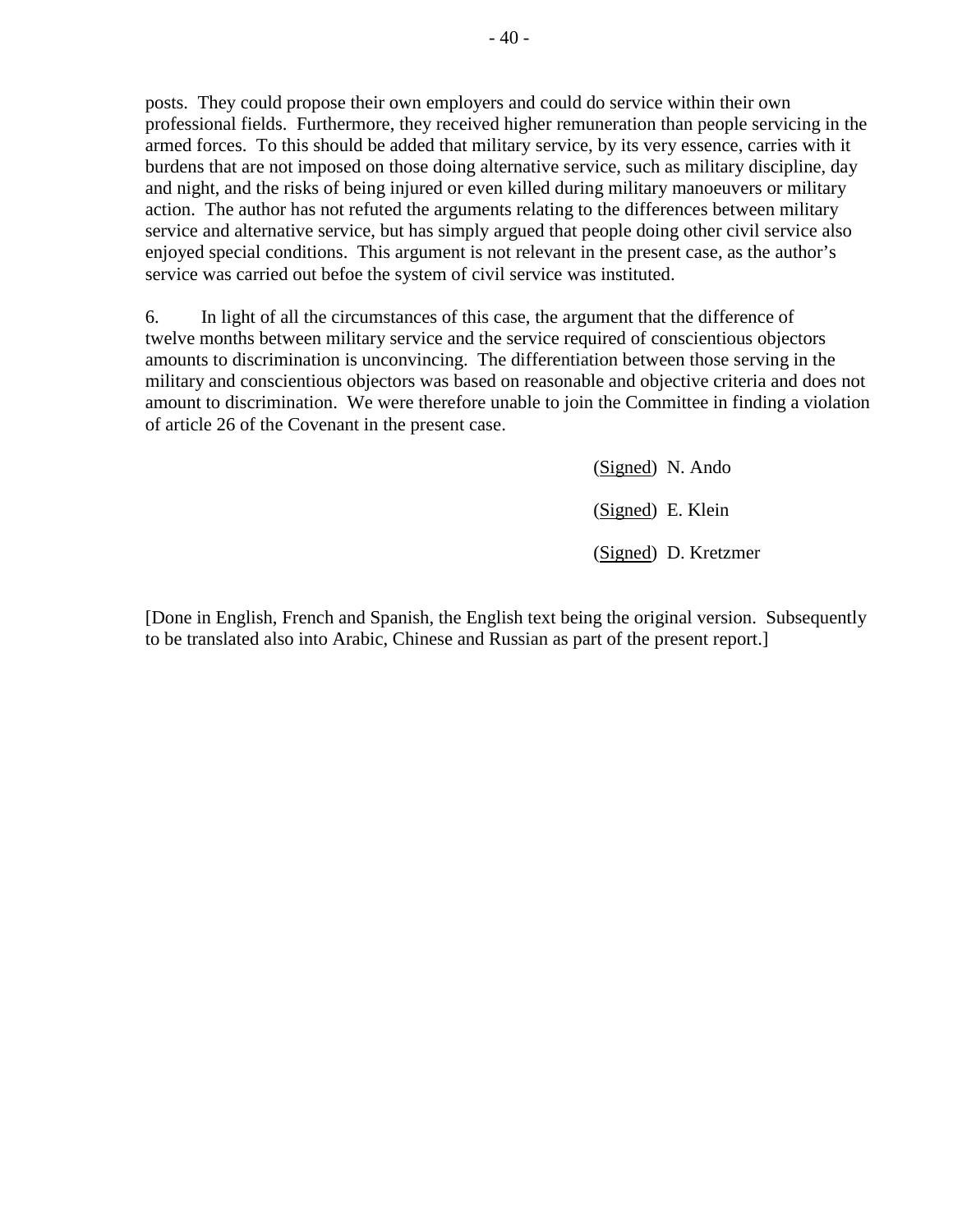### D. Communication No. 682/1996, Westerman v. The Netherlands (Views adopted on 3 November 1999, sixty-seventh session)\*

| Submitted by:                   | Paul Westerman (represented by<br>E. Th. Hummels, legal counsel) |
|---------------------------------|------------------------------------------------------------------|
| Alleged victim:                 | The author                                                       |
| State party:                    | The Netherlands                                                  |
| Date of communication:          | 22 November 1995                                                 |
| Date of admissibility decision: | 16 October 1997                                                  |

The Human Rights Committee, established under article 28 of the International Covenant on Civil and Political Rights,

Meeting on 3 November 1999,

Having concluded its consideration of communication No.682/1996 submitted to the Human Rights Committee on behalf of Paul Westerman, under the Optional Protocol to the International Covenant on Civil and Political Rights,

Having taken into account all written information made available to it by the author of the communication, his counsel and the State party,

Adopts the following:

Views under article 5, paragraph 4, of the Optional Protocol

1. The author of the communication is Paul Westerman, a Dutch citizen, born on 25 January 1961. He claims to be a victim of a violation by the Netherlands of articles 15 and 18 of the Covenant. He is represented by Mr. E. Th. Hummels, legal counsel.

Facts as submitted

2.1 The author states that he has conscientious objections to military service, but that his application to be recognized as a conscientious objector under the Wet Gewetensbezwaarden

 $\overline{a}$ \* The following members of the Committee participated in the examination of the present communication: Mr. Abdelfattah Amor, Mr. Nisuke Ando, Mr. Prafullachandra N. Bhagwati, Ms. Elizabeth Evatt, Mr. Louis Henkin, Mr. Eckart Klein, Mr. David Kretzmer, Ms. Cecilia Medina Quiroga, Mr. Martin Scheinin, Mr. Hipólito Solari Yrigoyen, Mr. Roman Wieruszewski, Mr. Maxwell Yalden and Mr. Abdallah Zakhia. The text of two dissenting individual opinions, signed by six Committee members is appended to the present document.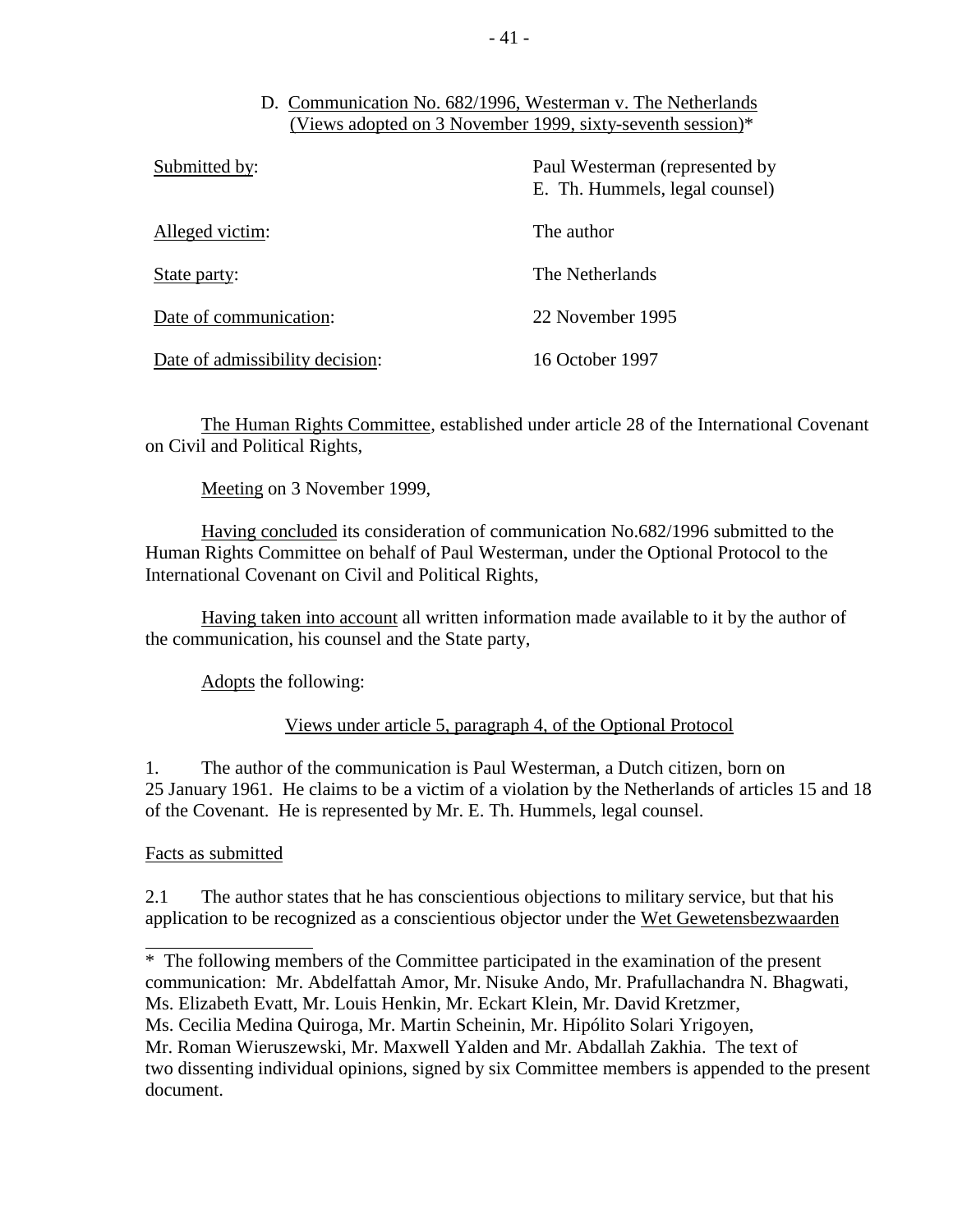Militaire Dienst (Military Service (Conscientious Objections) Act) was refused by the Dutch authorities. The author's appeals against the refusal were dismissed by the Minister of Defence, and subsequently the Raad van State (Council of State). As a result, the author became eligible for military service.

2.2 In the beginning of his military service, on 29 October 1990, the author was told by a military officer to put on a uniform, which he refused. The author stated that he refused any sort of military service because of his conscientious objections. Although the officer reminded him that insubordination is a criminal offence, the author persisted in refusing any military orders.

2.3 On 22 November 1990 the case was considered by the Arrondissementskrijgsraad (military tribunal) of Arnhem on the basis of article 114 of the Wetboek van Militaire Strafrecht (Military Penal Code) which stated that

"The military who refuses or intentionally fails to obey any official order, or who on his own initiative oversteps such an order, will be punished with a sentence of imprisonment of maximum one year and nine months, for being guilty of intentional disobedience.

"... the maximum of the punishment will be doubled if:

1. the perpetrator intentionally persists in his disobedience, after a superior has pointed out that his behaviour is punishable.

2. …."

2.4 On 1 January 1991, new legislation concerning military administration of justice entered into force. The new article 139 of the Military Penal Code states that

"1. The military who refuses or intentionally fails to perform any duty, of whatever nature, will be punished with a prison sentence of maximum two years or a fine in the fourth category.

"2. ..."

2.5 Upon summons by the Prosecutor and in accordance with the new legislation, the author was then tried for having refused military service in breach of article 139 of the Military Penal Code by the District Court of Arnhem. On 19 March 1991 the District Court of Arnhem declared the case against the author inadmissible, on the grounds that article 139 entered into force only after the refusal to serve by the author, and that there was no equivalent legal provision before that date criminalizing the refusal of all military service.

2.6 On appeal filed by the prosecutor, the Court of Appeal (Gerechtshof) of Arnhem, by judgment of 14 August 1991, found that, at the time of the incident in October 1990, the total refusal of any military service was made a criminal offence by the former article 114 of the Military Penal Code. The Court of Appeal pointed out that the different formulation of the new article 139 of the Military Penal Code was not based on a changed view of the criminality of the conduct in question. The Court of Appeal further stated that the conscientious objections of the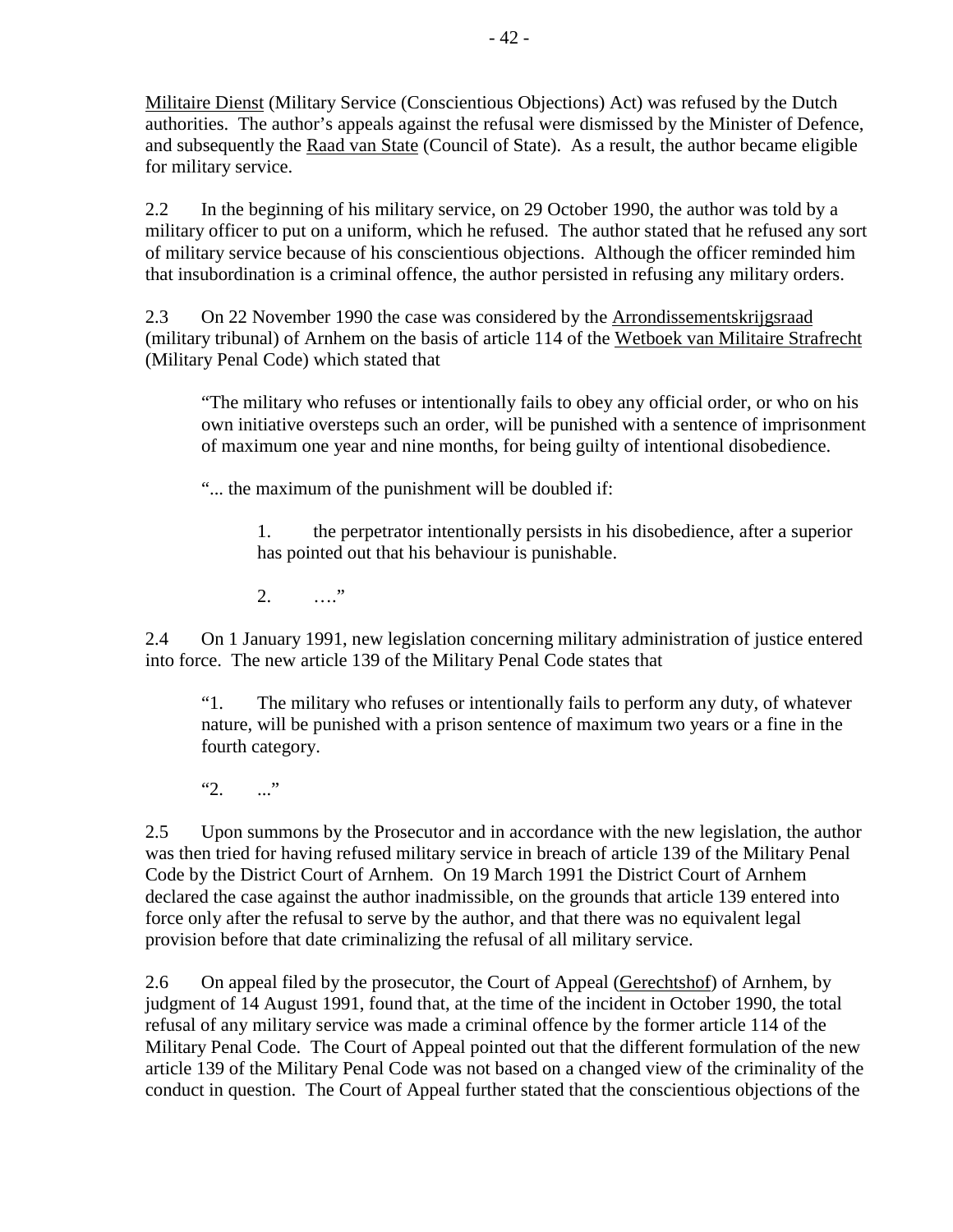author were no reason for acquittal, noting that his objections had already been considered in the procedures concerning his application for recognition as a conscientious objector and rejected. The Court sentenced the author to nine months of imprisonment.

2.7 The author filed an appeal in cassation to the Hoge Raad (Supreme Court). On 24 November 1992, the Supreme Court confirmed the judgment of the Court of Appeal and rejected the author's appeal in cassation. With this, it is submitted, all domestic remedies have been exhausted.

# The complaint

3.1 The author's conviction is said to constitute a violation of articles 15 and 18 of the Covenant. In this context, counsel argues that the Government's note of explanation, when introducing the new article 139 in Parliament, shows that the main purpose of the new article was to criminalize the attitude of the "total objector", not the mere fact of not following an order. Counsel explains that prior to the introduction of the (new) article 139, the fact that someone refused all military service could only be considered in the severity of the sentence, but that with the (new) article 139 the total refusal of military service has become a material element of the offence.

3.2 The author further states that he is of the opinion that the nature of the military is in conflict with the moral destination of man. The failure of the courts to treat the author's conscientious objections against military service as a justification for his refusal to perform military service, and to acquit the author, is said to constitute a violation of article 18 of the Covenant.

# The Committee's admissibility decision

4. On 9 May 1996, the State party informed the Committee that it had no objection to the admissibility of the communication.

5. On 16 October 1997, the Committee noted that no obstacles to admissibility existed and considered that the issues raised by the communication should be considered on its merits.

# State party's observations

6.1 By submission of 12 May 1998, the State party recalls the facts of the case and cites the conclusions by the Supreme Court when dismissing the author's appeal in cassation:

"The Appeal Court expressed its opinion that the act at issue -the refusal to wear military uniform as an expression of a general refusal to do military service -was an offence, at the time it was committed, under article 114 of the old Military Criminal Code, just as it is an offence under current law as defined in article 139 of the new Military Criminal Code. It cannot be said that in so doing the Appeal court took an incorrect view of article 1 of the Criminal Code<sup>1</sup> or that its judgement was not furnished with sufficient reasons."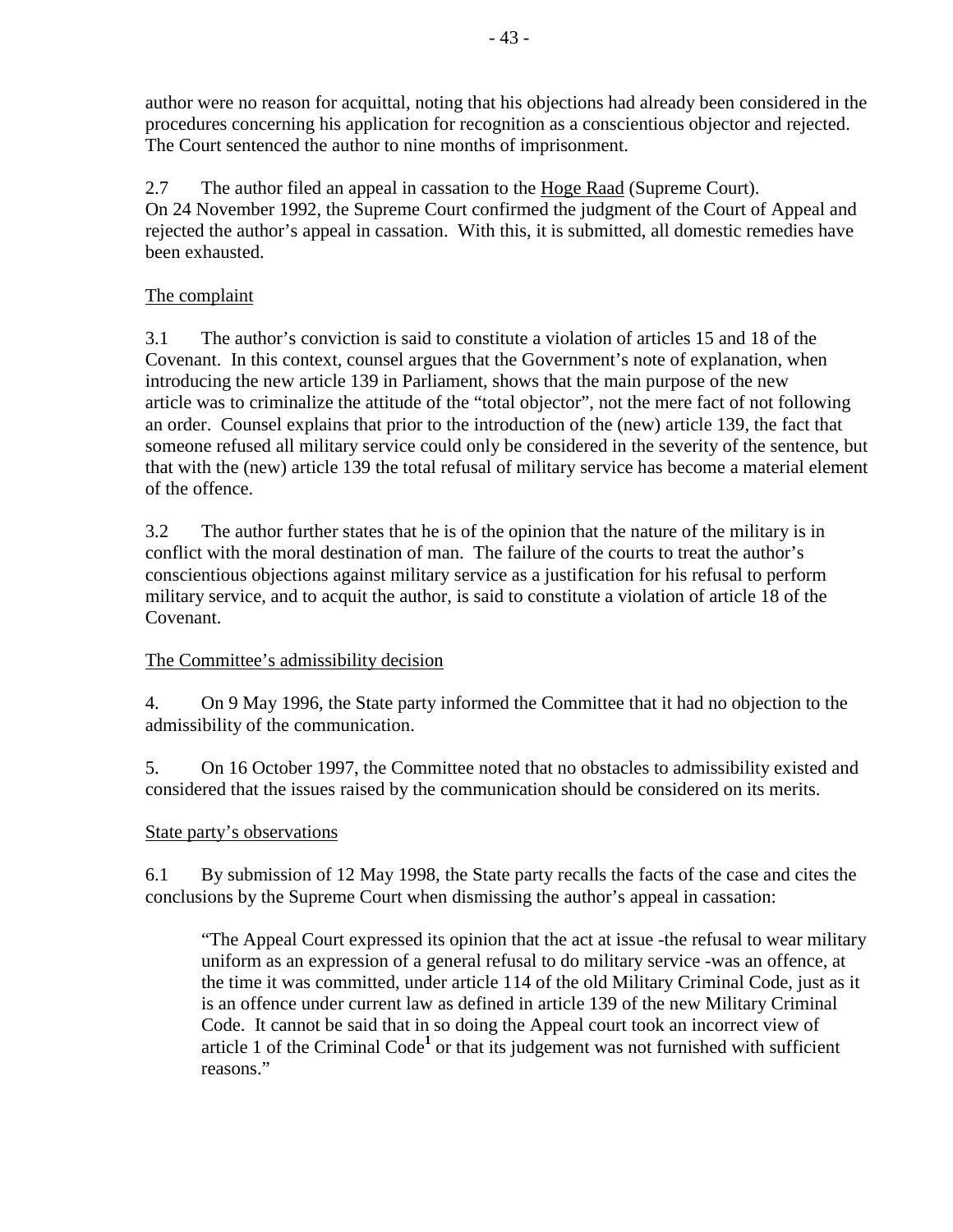... "The statement of grounds for appeal overlooks the obstacle to a defence claiming immunity from criminal liability on grounds of conscientious objections against any form of military service, namely that the procedure for recognition of such objections is fully regulated in the Military Service (Conscientious Objectors) Act."

6.2 The State party argues that there has been no violation of article 15 in the author's case. It observes that the nulla poena principle implies that a person knows in advance that the act he is about to commit is an offence under statute law. The author knew or could have known that refusal to put on a military uniform as expression of a refusal to perform military service was an offence under the Military Criminal Code.

6.3 Secondly, the State party points out that the legislative amendment at issue in this case was not inspired by a changed view as to whether the act in question merited punishment. It recalls that article 114 of the old Military Criminal Code criminalized failure to obey military orders, and that article 139 of the new code criminalizes refusal or deliberate failure to perform any military duty whatsoever. It explains that this amendment formed part of a series of legislative amendments aimed at drawing a sharp distinction between criminal and disciplinary military law. Under the new legislation, the only acts defined as criminal offences are those representing contraventions of the primary purpose of the armed forces. All other contraventions have been brought within the compass of disciplinary law. Accordingly, criminal law is no longer applicable to the simple failure to perform a duty. Total refusal to perform military service, however, continued to be a criminal offence and is now covered by article 139. According to the State party, the new article was thus designed for technical legislative reasons, since the previous catch-all provision had lapsed, and did not create a new offence. Transitional law allowed for the changing of charges drawn up under the old law in order to conform with the new law. The State party observes that the maximum sentence under the new provision is lighter than the one under the old provision.

6.4 With regard to the author's claim under article 18, the State party refers to the Committee's jurisprudence, that the Covenant does not preclude the institution of compulsory military service. Under the Covenant, the question of whether States parties recognise conscientious objections to military service is expressly left to the States themselves. Thus, according to the State party, the requirement to do military service cannot render the author a victim of a violation of article 18.

6.5 With regard to the author's claim that his conscientious objections were not taken into account by the Courts, the State party notes that under Dutch law, those who have conscientious objections to performing military service, may request recognition of these objections under the Military Service (Conscientious Objections) Act. Under the Act, conscientious objections are defined as: "insurmountable objections of conscience to performing military service in person, because of the use of violent means in which one might become involved while serving in the Dutch armed forces". The author's request was denied by the Minister of Defence by decision of 25 January 1989, on the ground that the objection advanced by the author - that he would not be able to take decisions for himself in the armed forces - did not constitute sufficient grounds for recognition under the Act, since it was mainly concerned with the hierarchical structure of the army and not necessarily related to the use of violence. The highest administrative court rejected the author's appeal against the Minister's decision. Since the author's objections against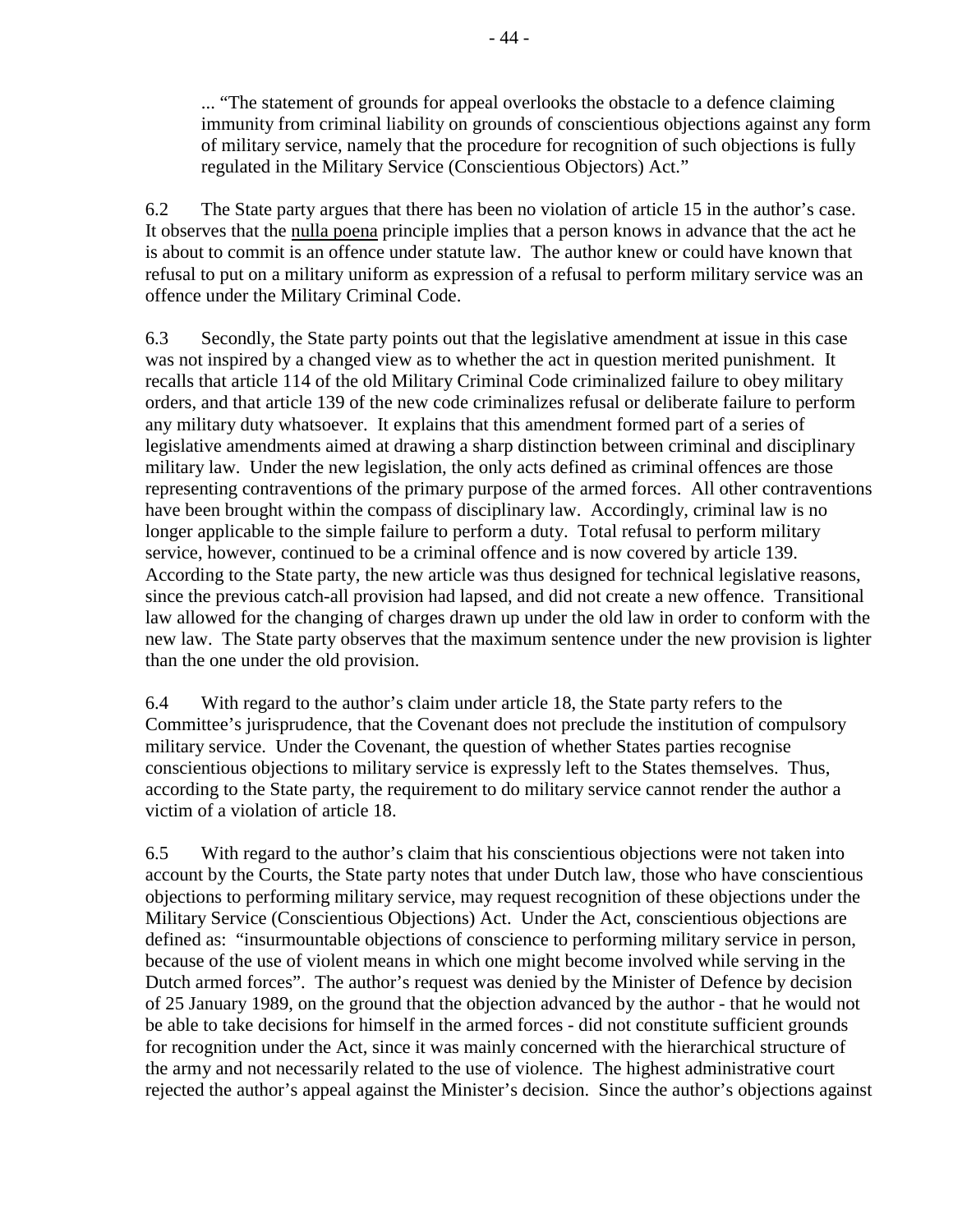military service were assessed by the highest administrative court, which found that they did not constitute conscientious objections under the Military Service (Conscientious Objections) Act, they could not be assessed again by the Criminal Courts. The State party argues that no violation of article 18 occurred in the author's case.

# Counsel's comments

7.1 On 30 August 1998, counsel informs the Committee that the author has been imprisoned on 8 August 1998, in order to serve the prison sentence which was imposed on him by the judgement of 14 August 1991.

7.2 With regard to the State party's observations, counsel states that on 29 October 1990, the author knew that it was an offence under article 114 of the MCC to refuse to put on a military uniform. However, this article was abolished on 1 January 1991, and the author was tried after 1 January 1991. Counsel reiterates that the aim of introducing the new article 139 was to criminalize the attitude of the total objector, something that had not been punishable before. He therefore maintains that the offence created by article 139 was a new offence and not the same as the offence previously punishable by article 114.

7.3 Counsel further argues that in a country where a regulation for conscientious objections exists, the articles of the Covenant are still applicable. Counsel points out that the fact that the author's objections were not recognised as conscientious objections within the meaning of the Act, does not signify that his objections were not objections of conscience. The failure of the Criminal Courts to take his objections into account and dismiss the case against him, therefore constitutes a violation of article 18 of the Covenant, since the author has been prosecuted for reasons of conscience.

# Further State party's submission

8. On 9 September 1998, the State party forwards a copy of a letter by the Minister of Justice to the author, dated 7 September 1998. From the letter, it appears that the author had failed to report after having been called to begin serving his sentence on 16 May 1994, and that he was arrested and detained on 8 August 1998. After his arrest, the author filed an application for clemency and requested his release pending the decision. In the letter, the Minister rejects his immediate release, but states that he will be provisionally released from detention after three months if the decision on clemency has not yet been taken.

# Issues and proceedings before the Committee

9.1 The Human Rights Committee has considered the present communication in the light of all the information made available to it by the parties, as provided in article 5, paragraph 1, of the Optional Protocol.

9.2 The Committee notes that at the time when the author refused to obey an order and persisted in his refusal to carry out military orders, these acts constituted an offence under the Military Criminal Code, for which he was charged. Subsequently, and before the author was convicted, the Code was amended and the amended Code was applied to the author. Under the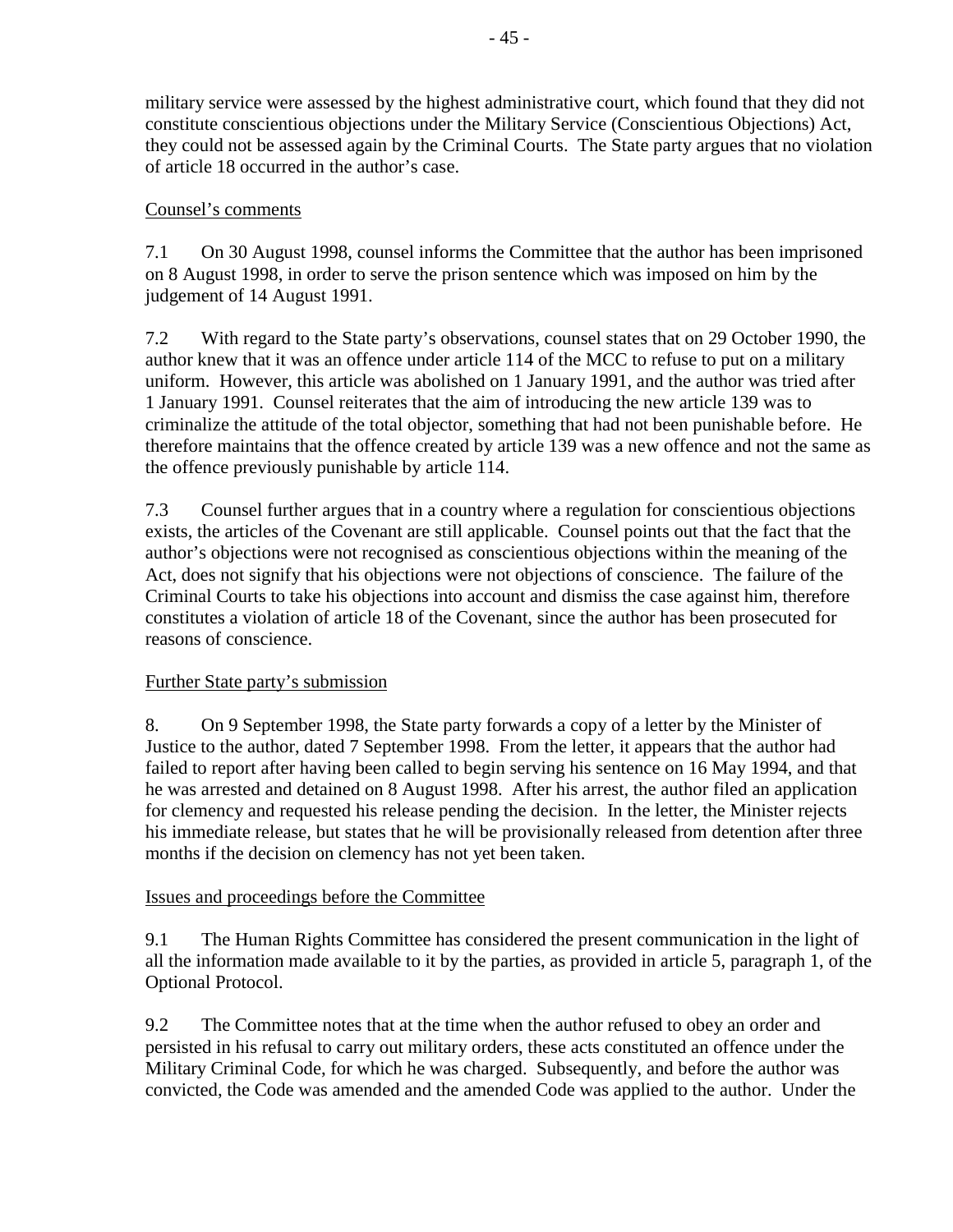new Code, the author's refusal to obey military orders still constituted a criminal offence. The Committee has noted the author's argument that the nature of the offence in the new Code is different from the one in the old Code, in that it is constituted by total refusal, an attitude, rather than a single refusal of orders. The Committee notes that the acts which constituted the offence under the new Code were that the author refused to perform any military duty. Those acts were an offence at the time they were committed, under the old Code, and were then punishable by 21 months' imprisonment (for a single act) or by 42 months' imprisonment (for repeated acts). The sentence of 9 months imposed on the author was not heavier than that applicable at the time of the offence. Consequently, the Committee finds that the facts of the case do not reveal a violation of article 15 of the Covenant.

9.3 With regard to the author's claim that his conviction was in violation of article 18 of the Covenant, the Committee observes that the right to freedom of conscience does not as such imply the right to refuse all obligations imposed by law, nor does it provide immunity from criminal liability in respect of every such refusal. Nevertheless, the Committee in its General Comment has expressed the view that the right to conscientious objection to military service can be derived from article 18 [General Comment 22, article 18, forty-eighth session, 1993]. In its General Comment on article 18 the Committee considered that "the obligation to use lethal force may seriously conflict with the freedom of conscience and the right to manifest one's religion or belief." The Committee notes that under Dutch law, there is a procedure for the recognition of conscientious objections against military service on the ground of insurmountable objection of conscience to military service because of the use of violent means (para. 6.5 above).

9.4 The author sought recognition as a conscientious objector. The Minister of Defence held that his objection that he would not be able to take decisions for himself did not constitute grounds for recognition under Dutch law. In his appeal to the Council of State (dated 13 February 1989) against the failure to recognize him as a conscientious objector, the author stated:

"Under no condition appellant will obey the legal duty to do military service in the Dutch armed forces, because the nature of the armed forces is contrary to the destination of (wo)man. The armed forces ask namely of their participants to give away the most fundamental and inalienable right that they have as a human being, namely the right to act according to their moral destination or essential being. The `participator´ is forced to give away the right of say and to become an instrument in the hands of other people, an instrument that ultimately is directed to kill a fellow human being when these other people consider such necessary.

"This instrument (or armed forces) can only function well, when the moral capacities or moral intuition of the participators are destructed. Every human being who knows to open himself, to listen to his moral destination will agree that elimination of the armed forces out of our society is of the utmost importance. An importance that transcends the possible consequences of a protest according to the Penal law."

The Administrative Disputes Division of the Council of State declared his appeal unfounded on 12 February 1990.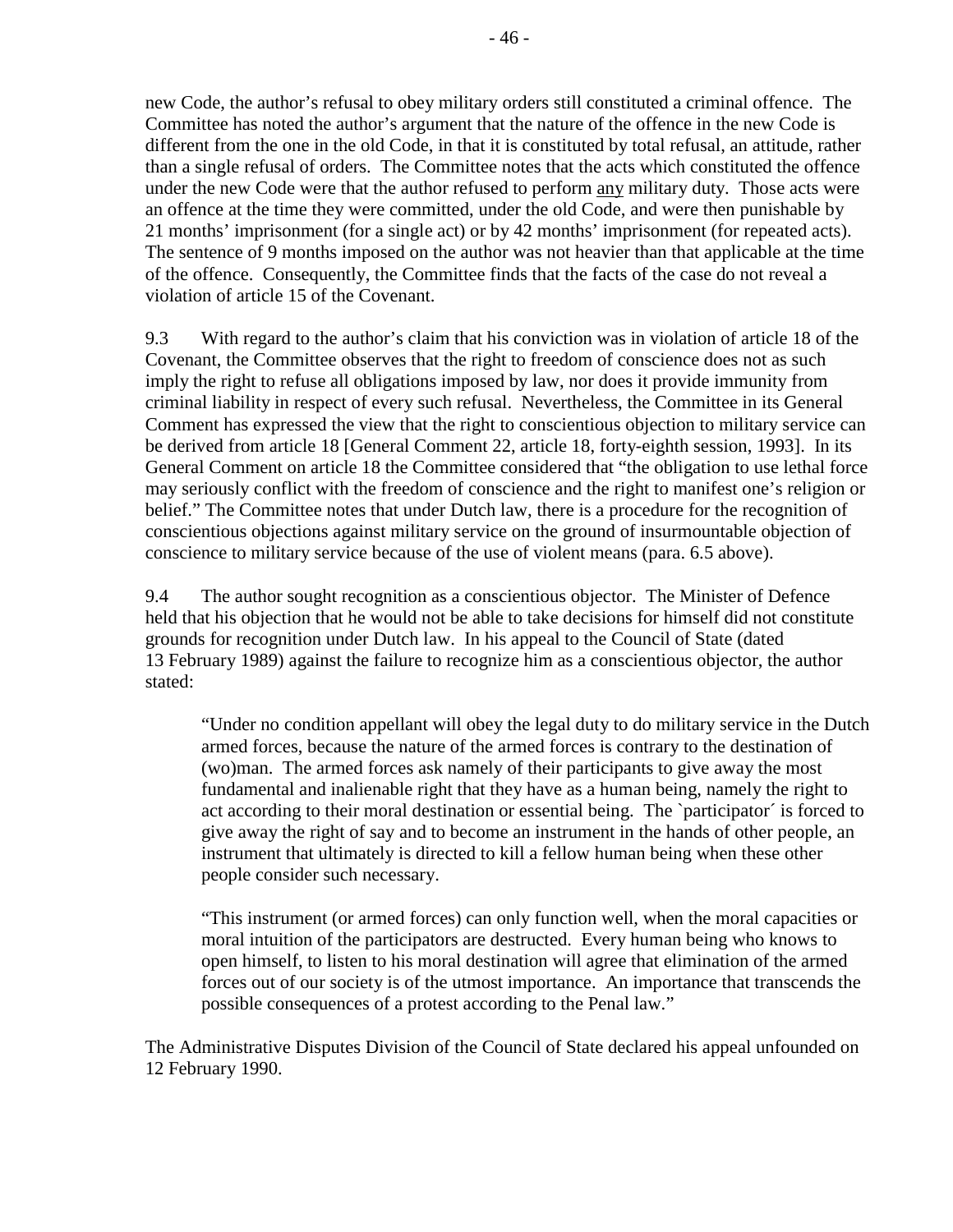As a consequence of the rejection of his claim for recognition as a conscientious objector the author's refusal to perform military duty made him liable to be charged with a criminal offence.

9.5 The question for the Committee is whether the imposition of sanctions to enforce the performance of military duty was, in the case of the author, an infringement of his right to freedom of conscience. The Committee observes that the authorities of the State party evaluated the facts and arguments advanced by the author in support of his claim for exemption as a conscientious objector in the light of its legal provisions in regard to conscientious objection and that these legal provisions are compatible with the provisions of article 18.**<sup>2</sup>** The Committee observes that the author failed to satisfy the authorities of the State party that he had an "insurmountable objection of conscience to military service… because of the use of violent means" (para. 5). There is nothing in the circumstances of the case which requires the Committee to substitute its own evaluation of this issue for that of the national authorities.

10. The Human Rights Committee, acting under article 5, paragraph 4, of the Optional Protocol to the International Covenant on Civil and Political Rights, is of the view that the facts before it do not disclose a violation of any of the articles of the International Covenant on Civil and Political Rights.

[Adopted in English, French and Spanish, the English text being the original version. Subsequently issued also in Arabic, Chinese and Russian as part of the present report.]

### Notes

<sup>1</sup> Article 1 of the Criminal Code prohibits the retroactive application of criminal law.

<sup>2</sup> See General Comment 22 (48), paragraph 11 dealing with the right to conscientious objection.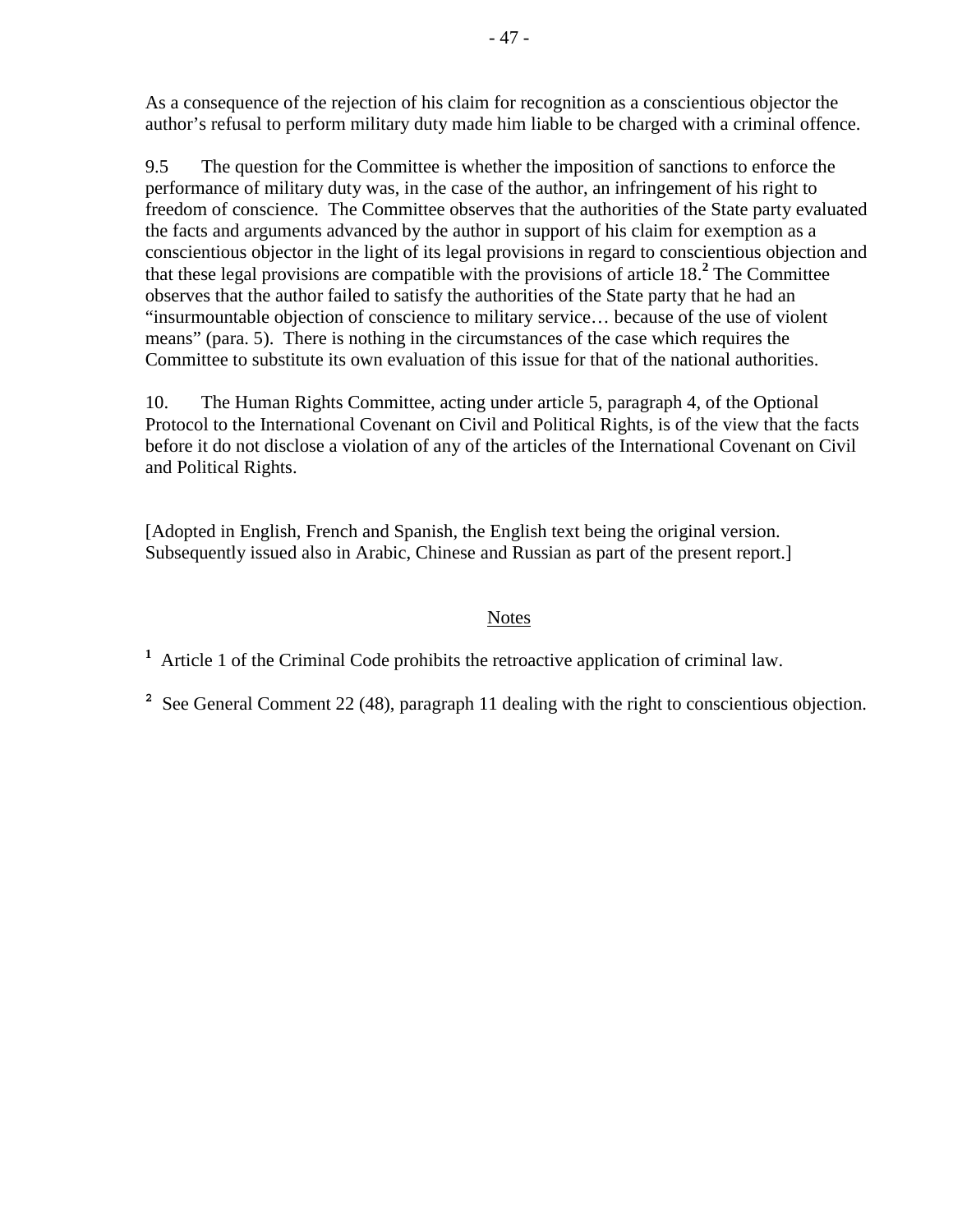### APPENDIX

#### Individual opinion (dissenting) by Committee members P. Bhagwati, L. Henkin, C. Medina Quiroga, F. Pocar and M. Scheinin

In our opinion the author's reasons for conscientious objection to military service, as reproduced in paragraph 9.4 of the Views of the Committee, show that his objection constituted a legitimate manifestation of his freedom of thought, conscience or religion under article 18 of the Covenant. The State party's arguments presented to justify the denial of conscientious objector status in the author's case, reflected in paragraphs 6.4 and 6.5 of the Views, may suffice to explain why the author's reasons did not constitute conscientious objections under the State party's domestic law. However, we find that the State party has failed to provide justification for its decision to interfere with the author's right under article 18 of the Covenant in the form of denial of conscientious objector's status and imposing a term of imprisonment. As was stated by the Committee in paragraph 11 of its General Comment 22 [48], there should be no differentiation among conscientious objectors on the basis of the nature of their particular beliefs. We find that the author is the victim of a violation of article 18.

> (Signed) P. Bhagwati (Signed) L. Henkin (Signed) F. Pocar (Signed) C. Medina Quiroga (Signed) M. Scheinin

[Done in English, French and Spanish, the English text being the original version. Subsequently issued also into Arabic, Chinese and Russian as part of the present report.]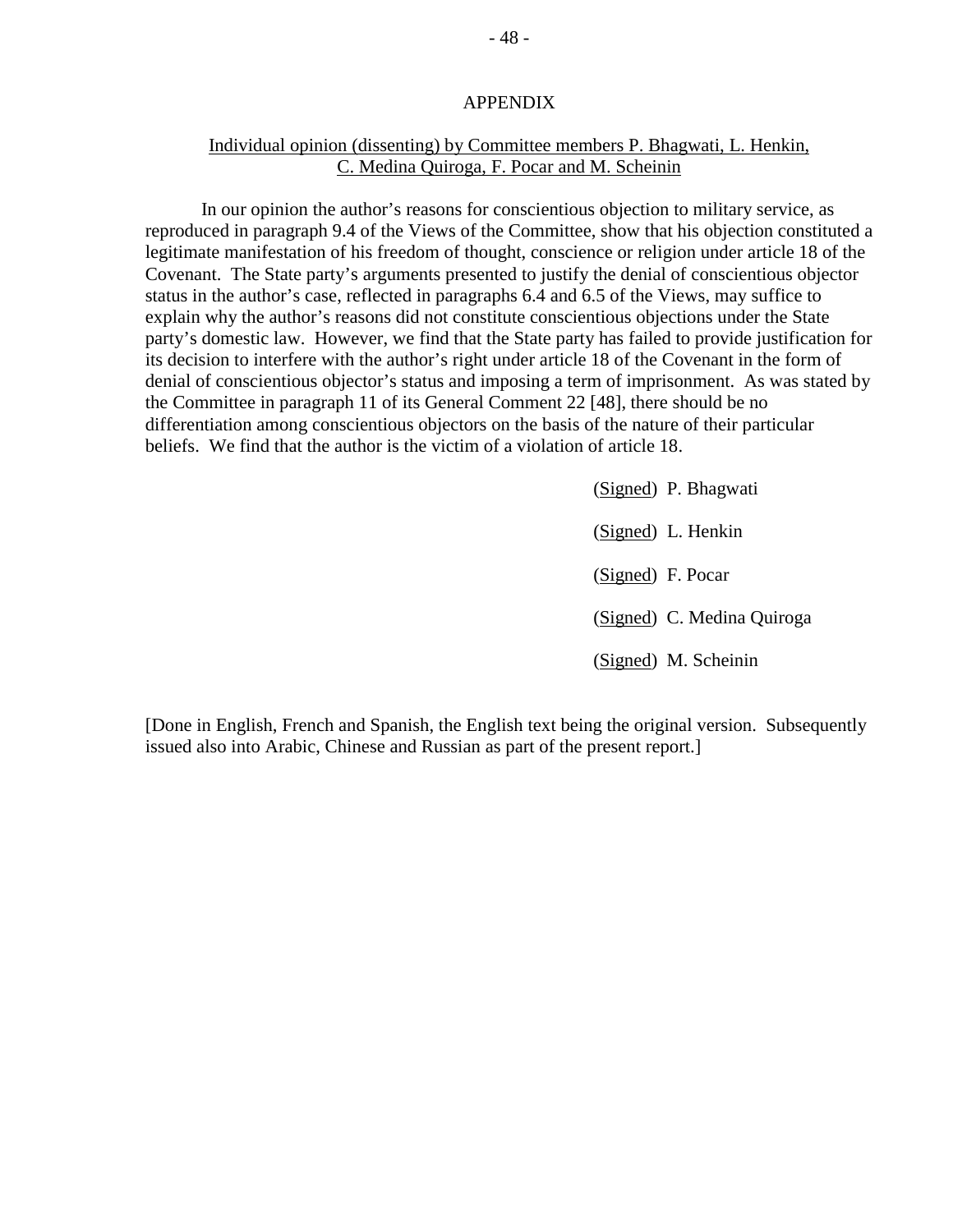#### Individual opinion (dissenting) by Committee member H. Solari Yrigoyen

In my opinion, the Committee's decision should have read as follows:

9.2 The Committee notes that from the moment he first contacted his country's military authorities concerning his military service, the author stated that he was a conscientious objector, and that the relevant authorities - the Minister of Defence and the Council of State - refused to accord him that status and declared him eligible for military service.

At the start of his military service, on 29 October 1990, the author again stated that by virtue of his status as a "total" conscientious objector he was prevented from performing any sort of military service, and refused to put on a uniform when ordered to do so by an officer. In the eyes of the State party the author committed the crimes of insubordination and refusal to perform any type of military service, punishable under article 114 of the Military Penal Code then in force. In the author's view his refusal to perform military service and to obey the order to put on a uniform was the consequence of his being a conscientious objector. The Court of Appeal of Arnhem sentenced the author to nine months' imprisonment, a judgement that was confirmed by the Supreme Court. Those decisions rejected the defence of conscientious objection repeatedly invoked by the author.

The State party's legislation accords limited recognition to conscientious objection to performing military service, when these objections constitute an insurmountable obstacle to performing military service "because of the use of violent means in which one might become involved while serving Y", as stated in paragraph 6.5. Consequently, the status of "total objector" invoked by the author to explain the incompatibility of his objections with military service, its regulations and its orders, could not be squared with the restrictive limits laid down by the Netherlands law, and would be very difficult to establish in times of peace when "violent means" were not used. Nonetheless, even in peacetime, military service is connected with war.

As for the author's contention that his case reveals a violation of article 15 of the Covenant, the Committee notes that the sentence was based on the legislation in force at the time of the acts, and not on the legislation subsequently enacted. Consequently the Committee considers that there has been no violation of article 15.

9.3 The author further argues that the sentence he received involves a violation of article 18 of the Covenant. It is thus for the Committee to decide whether or not that article was violated. The positions of the parties reveal a conflict of values, in which the State's position has prevailed up until now, given the compulsory rather than voluntary nature of military service. Conscientious objection is based on a pluralistic conception of society in which acceptance rather than coercion is the decisive factor.

The Committee considers that conscientious objection to performing military service is a clear manifestation of the freedom of thought, conscience and religion recognized by article 18 of the Universal Declaration of Human Rights, protected by article 18 of the International Covenant on Civil and Political Rights, and supported by a growing tendency for legislation to accept this fundamental right, without prejudice to provision, in cases such as the present one, for alternative service whose nature is such as to recognize equality before the law. One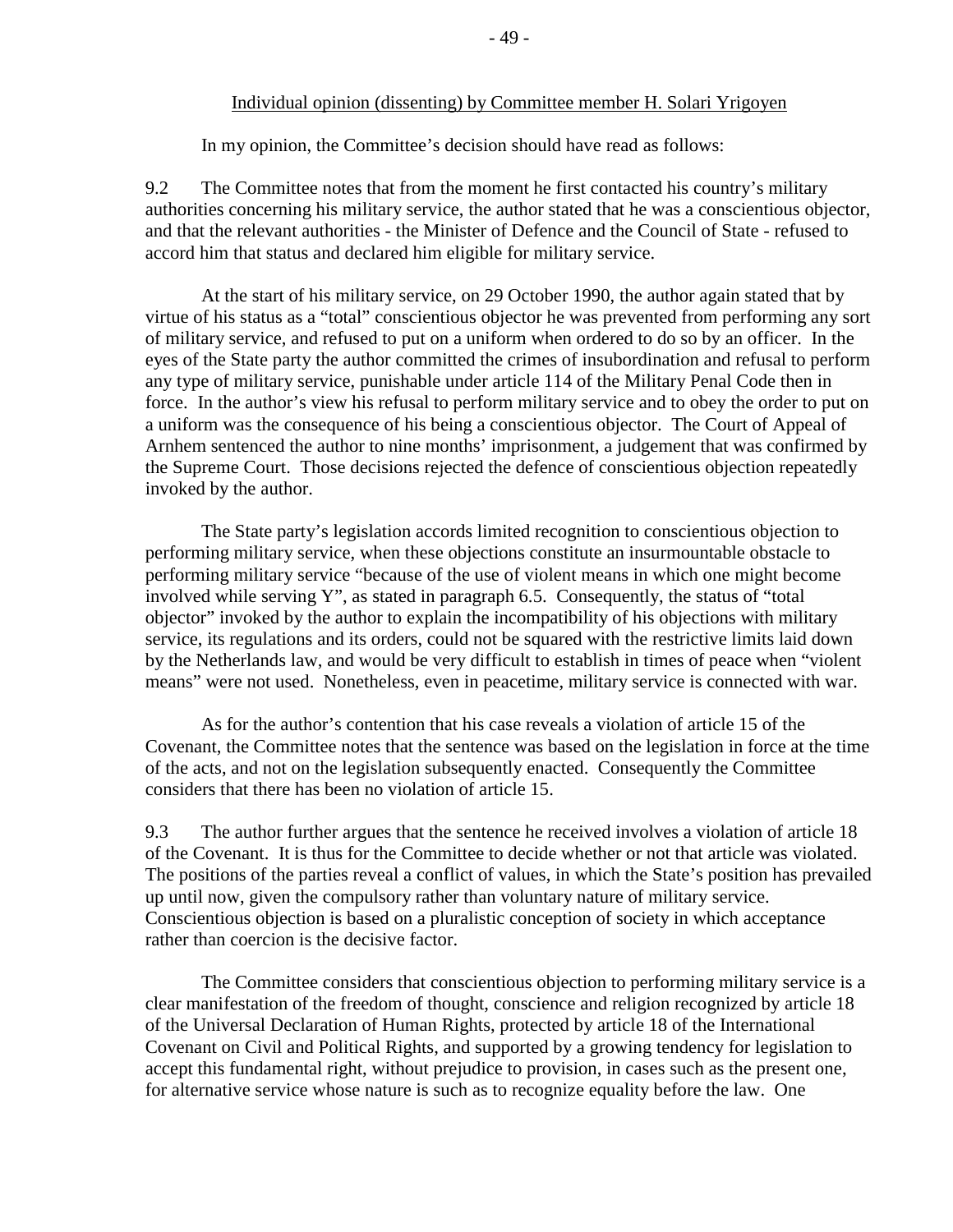example of this tendency is Commission on Human Rights draft resolution E/CN.4/1998/L.93, concerning conscientious objection to military service, sponsored by the State party and 11 other European States.

10. In view of the fact that the sentence imposed on the author was a direct consequence of the rejection of conscientious objection repeatedly invoked by the author, the Committee is of the opinion that article 18 of the Covenant has been violated in the present case.

The above is my dissenting opinion.

(Signed) Hipólito Solari Yrigoyen

[Done in English, French and Spanish, the Spanish text being the original version. Subsequently issued also in Arabic, Chinese and Russian as part of the present report.]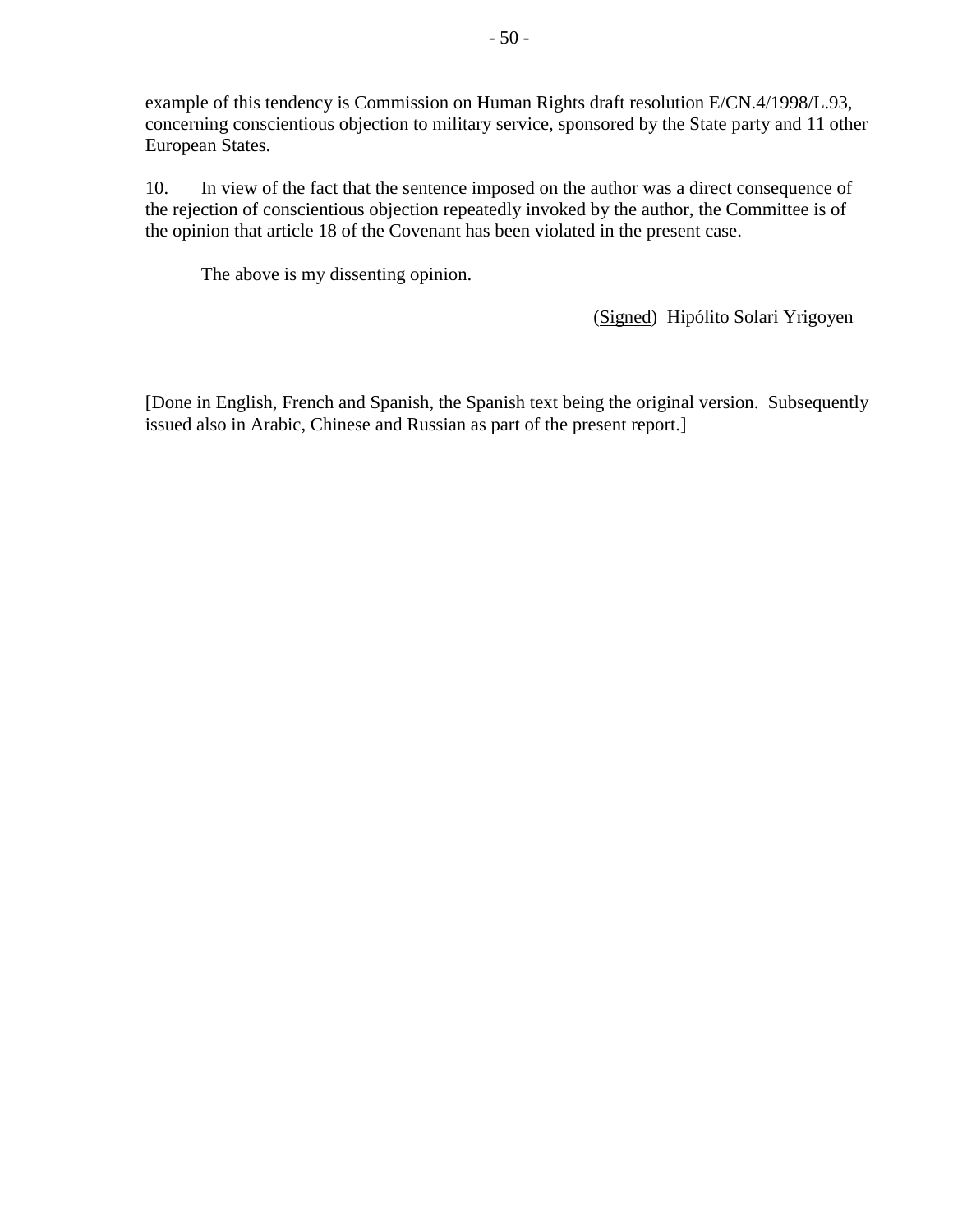### E. Communication No. 688/1996, Carolina Teillier Arredondo v. Peru (Views adopted on 27 July 2000, sixty-ninth session)\*

| Submitted by:             | Ms. Carolina Teillier Arredondo                                                                                                                                                                           |
|---------------------------|-----------------------------------------------------------------------------------------------------------------------------------------------------------------------------------------------------------|
| Alleged victim:           | María Sybila Arredondo                                                                                                                                                                                    |
| State party:              | Peru                                                                                                                                                                                                      |
| Date of communication:    | 17 November 1995 (initial submission)                                                                                                                                                                     |
| Prior decisions:          | Special Rapporteur's rule 91 decision, transmitted to<br>the State party on 16 April 1996 (not issued in<br>document form) CCPR/C/64/D/688/1996 - Decision<br>on admissibility adopted on 23 October 1998 |
| Date of present decision: | 27 July 2000                                                                                                                                                                                              |

The Human Rights Committee, established under article 28 of the International Covenant on Civil and Political Rights,

Meeting on 23 October 1998,

Having concluded its consideration of communication No. 688/1996 submitted to the Human Rights Committee by Ms. Carolina Teillier Arredondo, under the Optional Protocol to the International Covenant on Civil and Political Rights,

Having taken into account all written information made available to it by the author of the communication, her counsel and the State party,

Adopts the following:

 $\overline{a}$ 

Views under article 5, paragraph 4, of the Optional Protocol

1. The author of the communication is Ms. Carolina Teillier Arredondo, daughter of Ms. María Sybila Arredondo, who is a Chilean national and Peruvian citizen by marriage, a widow, and currently imprisoned at the High-Security Prison for Women in Chorrillos, Lima (Peru), where she is serving several sentences for terrorist activities. The author is submitting the communication on behalf of her mother, who for technical reasons is unable to do so herself.

\* The following members of the Committee participated in the examination of the case: Mr. Abdelfattah Amor, Mr. Nisuke Ando, Mr. P.N. Bhagwati, Ms. Christine Chanet, Lord Colville, Ms. Elizabeth Evatt, Ms. Pilar Gaitan de Pombo, Mr. Louis Henkin, Mr. Eckart Klein, Mr. David Kretzmer, Mr. Rajsoomer Lallah, Ms. Cecilia Medina Quiroga, Mr. Martin Scheinin, Mr. Hipólito Solari Yrigoyen, Mr. Roman Wieruszewski and Mr. Abdallah Zakhia.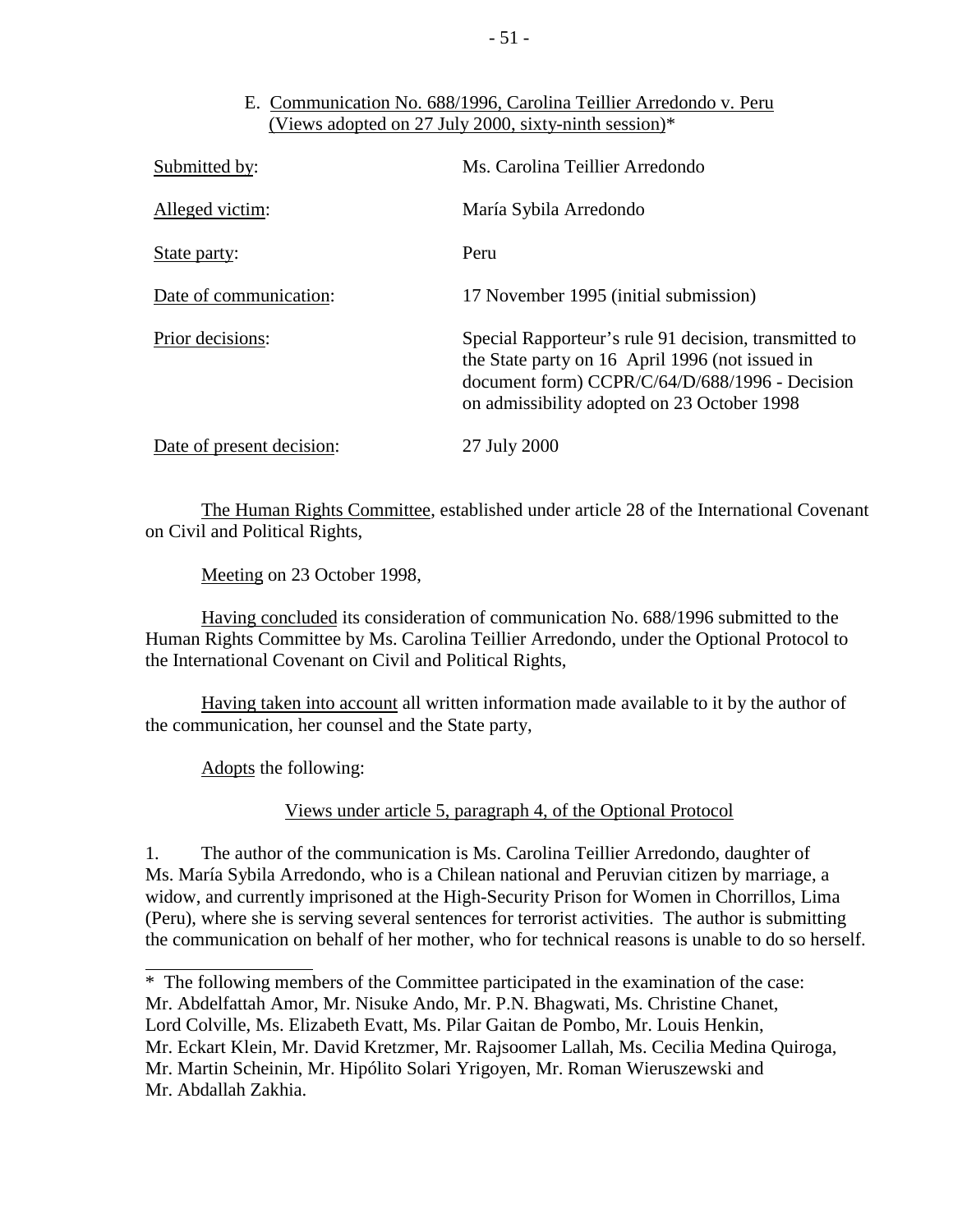She claims that her mother is the victim of violations by Peru of the International Covenant on Civil and Political Rights, more specifically of articles 7; 9, paragraphs 3 and 4; 10, paragraphs 1 and 3; and 14, paragraphs 1, 2, 3 (b), (c), (d) and (e), 6 and 7, of the Covenant.

### The facts as submitted by the author

2.1 Ms. Arredondo had been arrested for the first time on 29 March 1985 (Case No. 1), in Lima. At that time she had been accused of terrorist activities, including possession and transport of explosives. She had been acquitted of the charges and released after two trials, for which judgements were passed in August 1986 and November 1987.

2.2 At the time of her re-arrest on 1 June 1990 (Case No. 2), Ms. Sybila Arredondo was working as a human rights advocate in Lima, specializing in aid to indigenous groups.**<sup>1</sup>** She was arrested in the building where she worked, together with several people connected with the terrorist organization Shining Path (Sendero Luminoso).

2.3 Ms. Arredondo on arrest was accused of being a member of Socorro Popular, an organization which is allegedly a support unit of Sendero Luminoso, and sentenced to 12 years' imprisonment by a "faceless court" (tribunal sin rostro) (File No. 05-93). In a legal opinion prepared by counsel for Ms. Arredondo's defence, it is stated that she was convicted on the basis of her mere physical presence in the building at the same time as several members of Sendero Luminoso were arrested by the police. None of the other co-defendants accused her, nor were there any witnesses against her, nor any expert evidence which incriminated her. Counsel accepts that at the time of her arrest Sybila Arredondo was carrying a false electoral card (libreta electoral). In her submission the author provides a legal opinion by a Lima counsel where he states: "with regard to the allegations against Mrs. Sybila, it is regrettable that nothing whatsoever has been done to clear her nor to refute the allegations against her. No evidence in her favour was put forward and what is more she did not respond to any questioning by the police or before the Judge, and this was the way other people involved had acted, which gave the impression that they all acted in a concerted manner since they allegedly belonged to the same organization".

2.4 In May 1992, while she was in detention, proceedings (Case No. 3) were initiated against Ms. Arredondo for her participation in events which had occurred in the first week of May 1992, when the police had intervened at Miguel Castro Castro prison. The prosecution asked for a life sentence, in accordance with the new Peruvian anti-terrorist legislation. She was acquitted in October 1995, also by a "faceless court" (File No. 237-93).

2.5 Case No. 1, for which she had been tried in 1985, was reopened in November 1995 before a "faceless court" and she was sentenced to 15 years' imprisonment on 21 July 1997 (File No. 98-93).

2.6 Appeals were lodged in all three proceedings, twice by Ms. Arredondo on being convicted and once by the prosecution. The author acknowledges that domestic remedies have not been exhausted with respect to the criminal proceedings against her mother. She considers, however, that the proceedings have been unduly prolonged.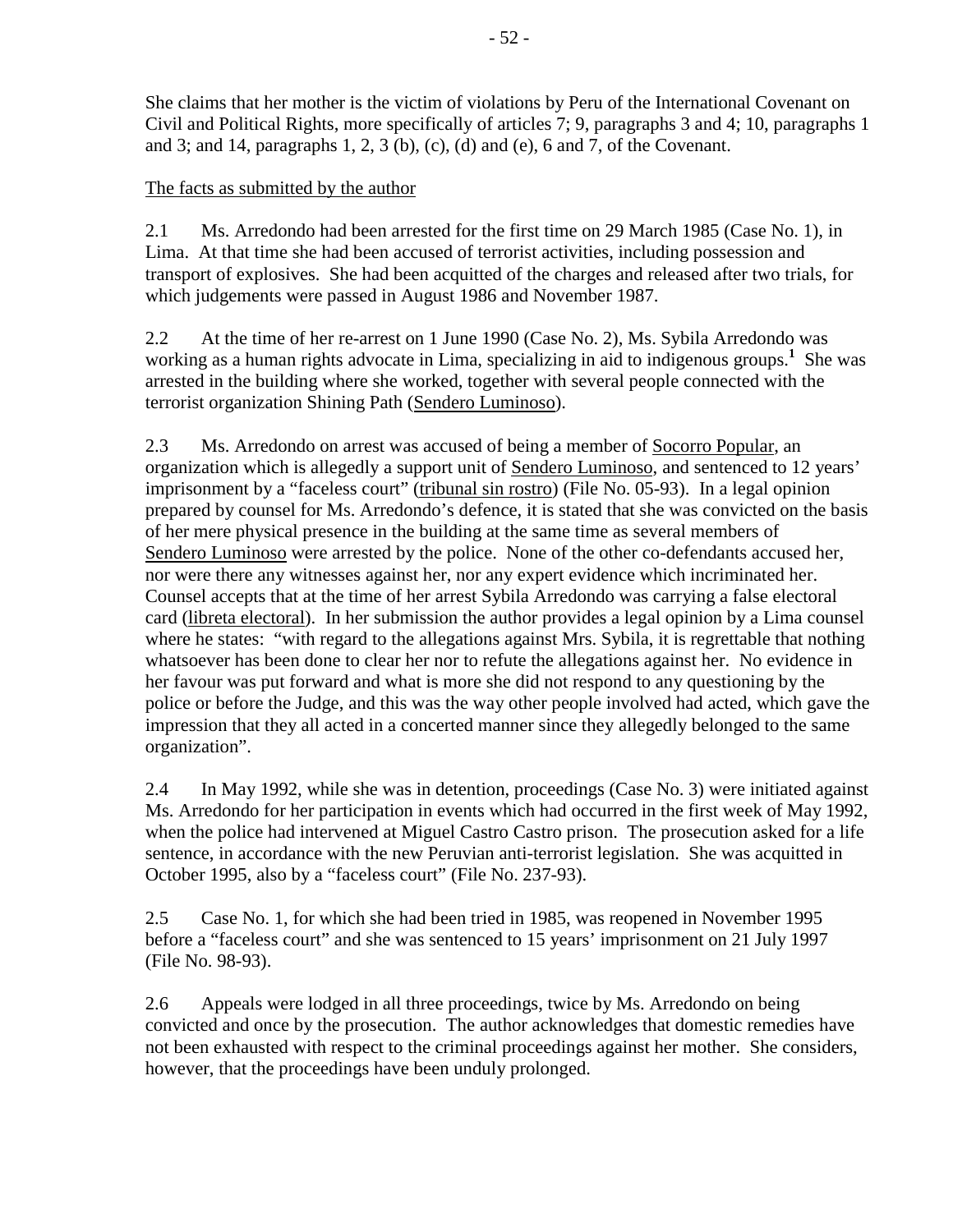### The complaint

3.1 The author claims that prison conditions are appalling, and that the inmates are allowed out of their 3 x 3 metre cells only for half an hour each day. They are allowed no writing materials, unless expressly authorized. Ms. Arredondo has been given permission to write three letters in the last three years. Any books brought to the prisoners are strictly censored and there is no guarantee that the prisoners will receive them. They have no access whatsoever to magazines, newspapers, radio or television. Only inmates on the first floor of B wing are allowed to work in workshops; as Ms. Arredondo is on the second floor, she is only permitted to do very rudimentary jobs. The quality of the food is poor. Any food supplies or toiletries have to be handed to the authorities in transparent bags, and no tinned or bottled products are allowed into the prison. Any medication, including vitamins and food supplements, has to be prescribed by the prison doctor. Many inmates suffer from psychiatric problems or contagious diseases. All inmates are housed together and there are no facilities for the sick. When inmates are taken to hospital, they are handcuffed and fettered. Inmates are allowed only one visit a month from their closest relatives. Visits are limited to 20 to 30 minutes. It is claimed that, according to Peruvian legislation, inmates are entitled to one visit a week. There is also a provision for direct contact between the prisoners and their children or grandchildren once every three months. Children have to enter the prison on their own, and the persons accompanying them must leave them at the prison entrance. Ms. Arredondo is visited once a month by her daughter and once every three months by her 5-year-old grandson; however, due to police controls applied to adult visitors, the two elder grandchildren (17 and 18 years old) do not visit her since by so doing they would acquire a police record.

3.2 The author claims that the judicial proceedings (in courts of "faceless judges") brought against her mother are not in conformity with article 14 of the Covenant. She also complains of the dilatory nature of the proceedings.

3.3 It is stated that the same matter is not being examined under another procedure of international investigation or settlement.

### State party's observations and comments on admissibility

4. In its submission of 12 August 1997, the State party challenges the admissibility of the case on the grounds that domestic remedies have not been exhausted and that the victim's daughter is not legally entitled to submit the case on behalf of her mother. On the basis of the copies of two newspaper articles published in Chile, following the visit by several Chilean parliamentarians to Ms. Arredondo, the State party further claims that the latter does not desire favourable treatment and that she is prepared to wait for her case to be resolved.

5.1 In her comments on the State party's submissions, the author of the communication informs the Committee that she is in fact acting on behalf of and with the knowledge of her mother, because the latter is prevented from doing so herself. She again refers to the restrictions imposed on her mother in prison regarding visits, contact with the outside world, writing materials, etc.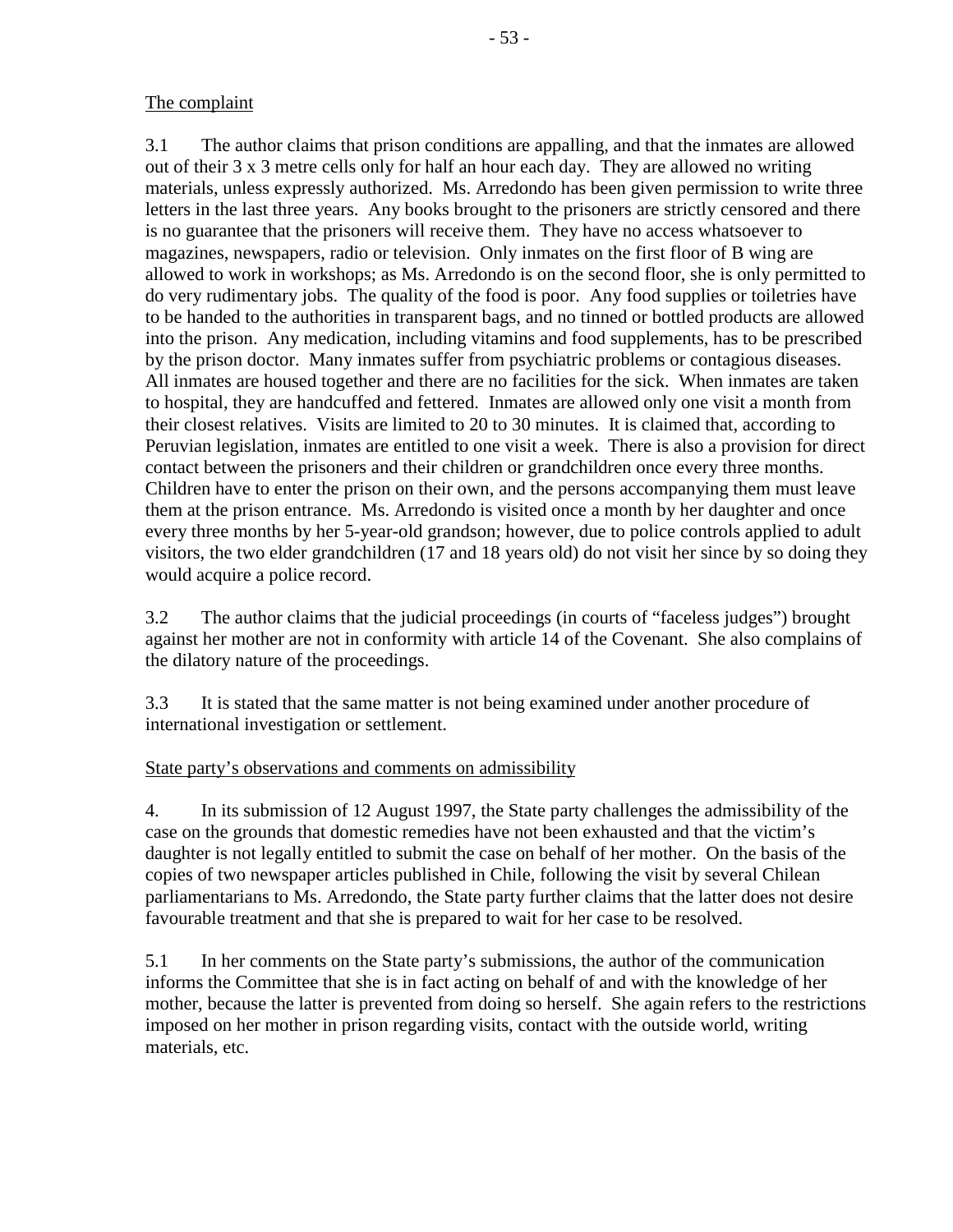5.2 With respect to the State party's claim that domestic remedies have not been exhausted, the author reiterates that her mother was arrested in 1985, accused of terrorism, tried and twice acquitted. After being re-arrested in 1990, the 1985 trial was reopened in 1995. In 1997, she was sentenced to 15 years. An appeal before the Supreme Court is still pending. The author therefore requests the Committee to consider the communication admissible on the ground of undue delay in domestic remedies caused by the State party. Ms. Arredondo was also sentenced to 12 years' imprisonment for belonging to Socorro Popular, a sentence which she is currently serving. She was acquitted of the accusation of taking part in the events at Miguel Castro Castro prison in May 1992, but an appeal was lodged against her acquittal by the Public Prosecutor and the matter is still pending.

5.3 The author reiterates that the treatment received by her mother in prison constitutes violations of articles 7 and 10 of the Covenant. By a letter of 28 September 1998, which was transmitted to the State party on 1 October 1998, Ms. Teillier also reiterates and gives more information about the circumstances surrounding the arrest of her mother, who was detained without a judicial warrant in violation of article 9 of the Covenant, and states that the trials which she has undergone have not complied with the requirements and guarantees laid down in article 14 of the Covenant.

The Committee's decision on admissibility

6.1 At its sixty-fourth session in October 1998, the Committee examined the admissibility of the communication and ascertained, as required under article 5, paragraph 2 (a), of the Optional Protocol, that the same matter was not being examined under another procedure of international investigation or settlement.

6.2 On the question of the requirement concerning the exhaustion of domestic remedies, the Committee noted the State party's challenge of the admissibility of the communication on the ground of failure to exhaust domestic remedies. The Committee referred to its case law, in which it had repeatedly found that, for the purposes of article 5, paragraph 2 (b), of the Optional Protocol, domestic remedies must be effective and available, and must not be unduly prolonged. The Committee considered that, in the circumstances of the case, the remedies had been unduly prolonged. Ms. Arredondo was arrested in 1990 and tried for several offences, one of which dated back to 1985, and for which she had already twice been acquitted. By 28 September 1998, the case had still not been resolved. The Committee accordingly found that article 5, paragraph 2 (b), did not preclude consideration of the complaint.

6.3 With regard to the author's claims that the conditions in which her mother is detained constitute inhuman and degrading treatment in violation of articles 7 and 10 of the Covenant, the Committee found that these claims had been sufficiently substantiated for the purposes of admissibility and should be considered on their merits.

6.4 The author stated that her mother's arrests had not been effected in accordance with domestic legislation and were therefore in violation of article 9 of the Covenant. The Committee considered that this claim should be examined on its merits as it might raise issues under article 9 of the Covenant.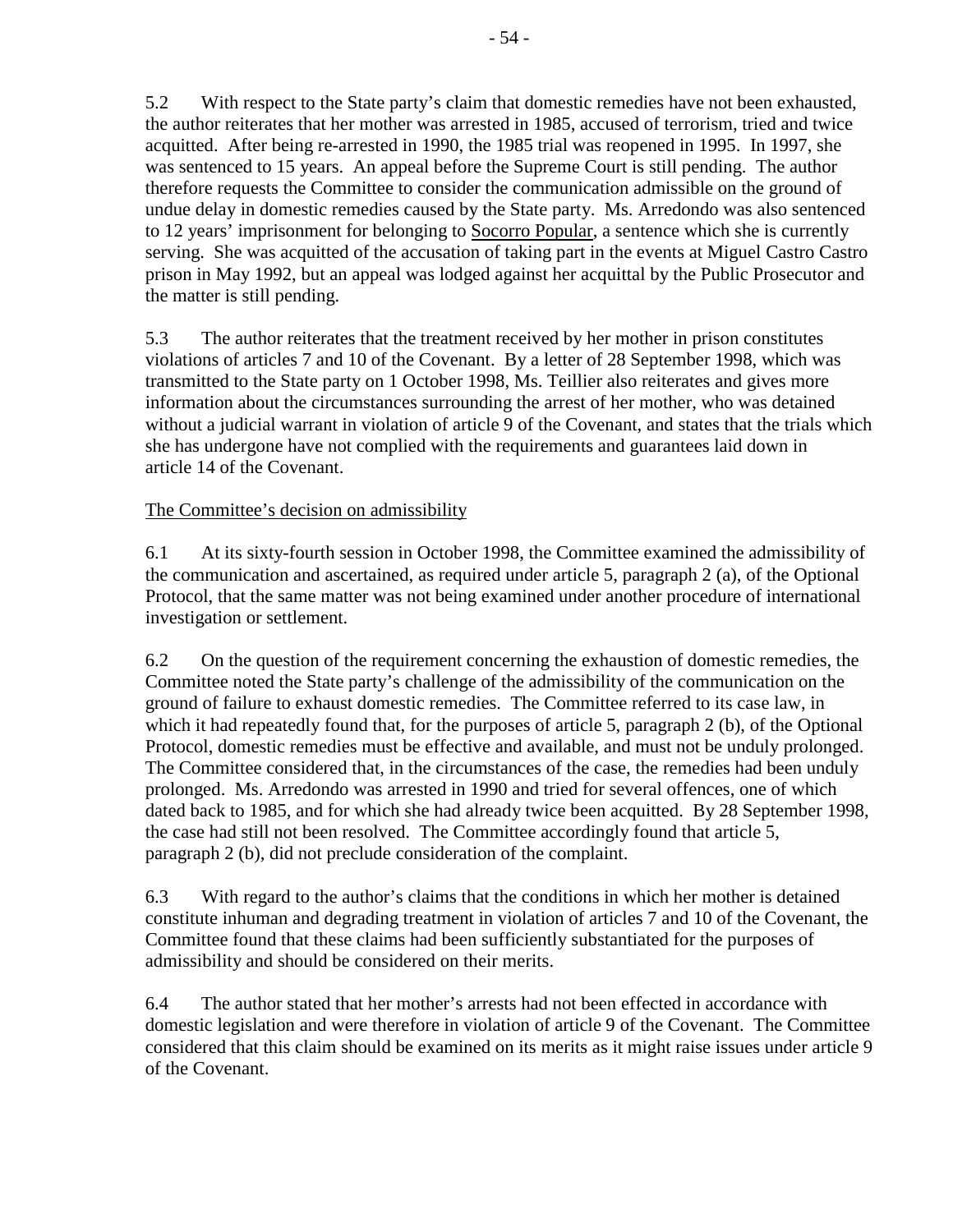6.5 With regard to the claims that the author's mother had undergone trials which did not comply with the guarantees laid down in article 14 of the Covenant, the Committee noted that she had been tried by a special military court. It further noted the State party's position to the effect that the criminal proceedings against her had been conducted, and were continuing to be conducted, in accordance with the procedures established by the anti-terrorist legislation in force in Peru. However, the question is whether these proceedings were in conformity with article 14 of the Covenant. This point should be considered on its merits.

### The State party's observations and the author's comments

7.1 In its submission dated 4 August 1999, the State party requested a review of admissibility since it considers that the victim's daughter lacks competence to submit the case on her mother's behalf; it takes the view that the victim could herself have communicated with the Committee without difficulties of any kind. Alternatively she could, in its opinion, have given her daughter express authorization or have sent such authorization through her lawyer or her son, who is resident in Chile and has visited his mother in prison. In its submission, the State party says that Ms. Arredondo's son has never indicated that his mother wished to submit a case to any international body.

7.2 The State party maintains that the author's submissions are the same as those presented to the Working Group on Arbitrary Detention on 29 February 1996 and the fact that the Working Group has not issued an opinion means that it did not find the detention to have been arbitrary. The State party accordingly concludes that there has been no arbitrary action. It requests the Committee, in conformity with the non bis in idem principle, to declare the communication inadmissible.

7.3 The State party further submits that, if the Committee, despite the submissions presented with the aim of declaring the case inadmissible, considers that it should continue with the case, it could only do so in respect of the proceedings still under way against Ms. Arredondo. In these proceedings a decision has still to be reached on an appeal for annulment and a delay in the administration of justice would have to be admitted; the question arising would be whether or not the delay has been justified. In the State party's view, the causes relate to the redress sought by communication No. 688/1996 and to the principal objective of obtaining a decision by the Committee recommending the Peruvian State to release Ms. Arredondo on the ground that in the proceedings against her in the internal courts the guarantees of due process have not been observed. In this respect, the State party recalls that three judicial proceedings were initiated against Ms. Arredondo: in one she was acquitted at final instance, in the second a decision on an appeal for annulment (of the 15-year prison sentence) is pending, and in the third she was sentenced to 12 years' imprisonment. She is currently serving this sentence in the special high-security prison for women in Chorrillos. In the State party's view, the aim of the present communication is to obtain a decision annulling the pending proceedings against her on the ground of "unjustified" delay in the administration of justice and to secure her subsequent release; the Peruvian State would thus have to annul the pending proceedings and initiate other proceedings, or declare her case closed. The State party points out that, if this course were followed, there would be no change in Ms. Arredondo's situation since, as has been stated, she is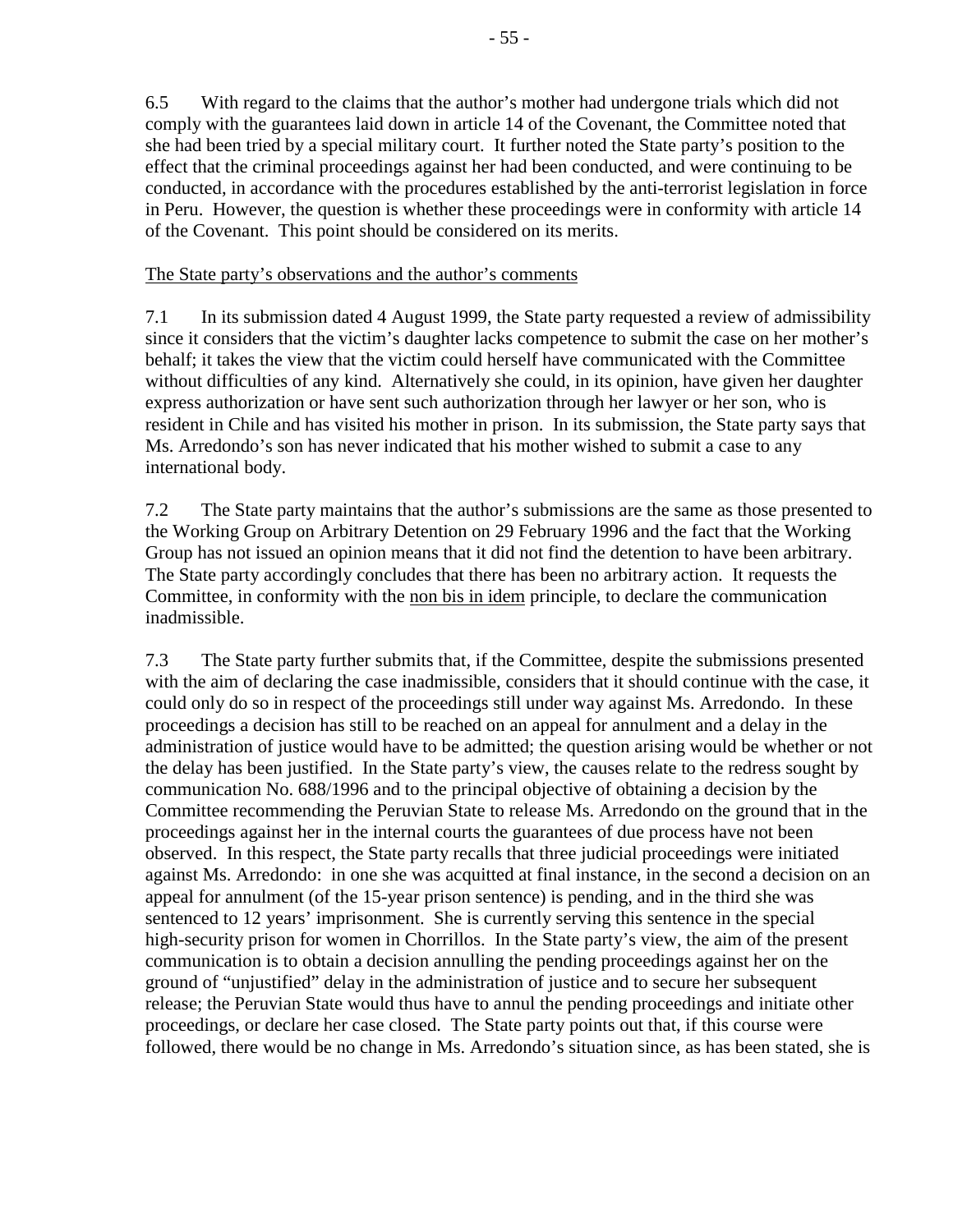serving a 12-year sentence. If the third judgement were confirmed, this would be combined with the current sentence and Ms. Arredondo would remain in prison until she completed the 15-year sentence requested in the second of the proceedings against her.

7.4 The State party submits that the trial in which Ms. Arredondo was sentenced conformed to the guarantees of due process and, at the national level, there have been no complaints, denunciations or appeals on the ground of alleged irregularities in the conduct of the trial. In addition, it has not been proved in this international body that there have been violations of guarantees in the administration of justice.

7.5 As regards the claims concerning Ms. Arredondo's conditions of detention, the State party maintains that, according to the information provided by the National Prison Institute (INPE), the conditions complained of are those which were established when the problem of terrorism was at its height in Peru. Now that the situation has changed, it has been considered advisable to ease the prison regime for persons convicted of terrorist offences, and so Supreme Decree No. 005-97-JUS, of which Ms. Arredondo is a beneficiary, has entered into force. Since entering the Chorrillos high-security prison for women and in accordance with the assessments of the prison board, Ms. Arredondo has been held in maximum-security conditions. She is at present sharing a cell for two persons in B wing.

7.6 As to the number of family visits Ms. Arredondo has received, the State party points out that, during 1998 and up to the present time, she has been visited by her daughter and her grandson. She has also been visited by her mother and by her son by special arrangement, and has received a Christmas visit from her grandchildren living in Chile.

7.7 The special maximum-security regime (first stage) in force in B wing comprises the benefits provided for in the above-mentioned law and consists of "two hours' exercise, a one-hour visit in a visiting room on Saturdays for women and on Sundays for men, manual or craft work in their cells". The State party also asserts that, under this regime, those prisoners who show signs of progress in their rehabilitation treatment have access to the workshops supervised by INPE personnel.

7.8 The State party maintains that Ms. Arredondo is currently writing a book about her husband, and this invalidates the claim that she is being deprived of access to writing materials. Every day the personnel responsible for the security of women prisoners hand her pen and paper. In addition, the State party maintains that women prisoners are not prevented from watching television; they are even permitted to see videotaped films once a fortnight, and are allowed to read books and periodicals, which are checked for reasons of national security to ensure that they do not contain material relating to subversive topics. As to leisure activities, they attend sports events and dances and listen to music.

7.9 As to the claims relating to the quality of the food given to women prisoners, the food contains the necessary calories and proteins and is prepared by the prisoners themselves, who take it in turns to do this in groups. Their work is assessed and a prize is awarded as an incentive to the best group.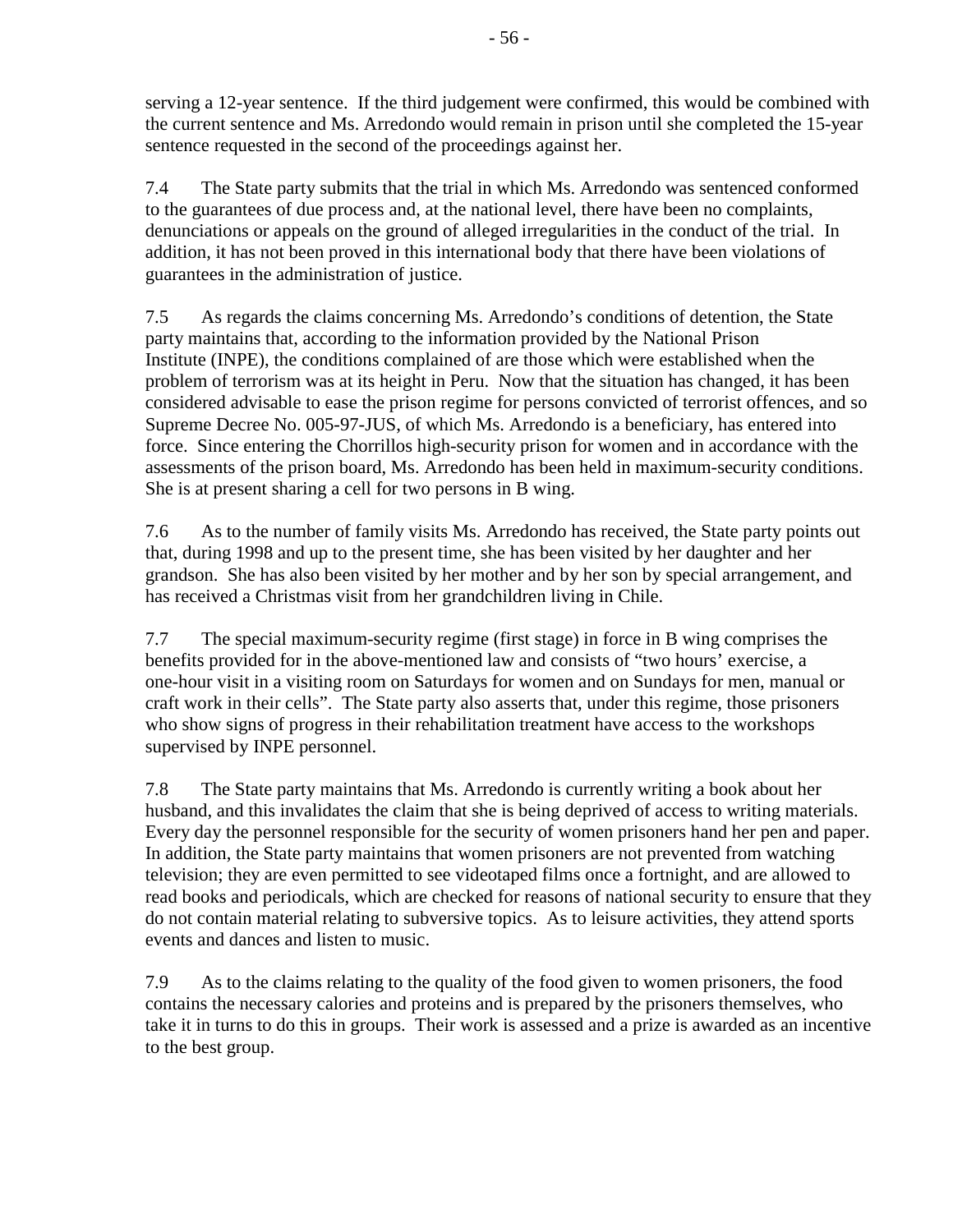7.10 Concerning the claim that prisoners are not allowed to receive medicines without the authorization of the prison doctor, the State party maintains that this requirement is prompted by security considerations and is aimed at preventing poisoning by out-of-date or inappropriate medicines, medicines taken without medical prescription or consumed in excessive quantities, or medicines which might in any other way endanger prisoners' health.

7.11 As to the claims relating to the treatment received by persons suffering from psychiatric problems, the State party says that it has a specialist who permanently evaluates the condition of women prisoners in this category and that they live in separate sectors in the various prison wings. They also receive work-therapy care in the open air in the countryside. Concerning the claims relating to contagious diseases, the State party says that there are few such cases and when they do occur, the necessary precautions are taken. On the question of the way in which prisoners are taken to and from hospital, transfers are effected in accordance with the directives of the Peruvian National Police (PNP). These directives are suited to the type of offence committed and are aimed at preventing escapes from treatment areas that might endanger other patients, since medical care is provided in public-sector hospitals.

7.12 Lastly, on the question of visits by children, according to the State party children are able to have direct contact with their relatives every Friday. On entering the prison, the children are taken by female PNP personnel to the place where they are to meet their relatives, who will be waiting for them, so as to prevent them from being frightened or mistakenly directed to other sectors. Adult relatives have an identification card in order to enter the prison; this establishes their relationship with the prisoner.

8.1 In her communication of 4 November 1999, Ms. Arredondo's daughter sent the Committee a certified photocopy of a general power of attorney and a handwritten letter signed by Ms. Arredondo supporting the proceedings initiated and pursued by her daughter on her behalf.

8.2 In her communication Ms. Teillier states that, although her mother does receive family visits, these take place in a visiting room with a double metal mesh between the prisoner and her relatives. There is no personal contact of any kind or any possibility of handing over any object. The relatives can only receive from the prisoners - after a mandatory examination by the guards returned food receptacles and craft products. In addition, the relatives have to undergo a search before they are allowed to leave the prison. Visits by lawyers take place in the same conditions as visits by relatives.

8.3 As to the possibility of sending correspondence outside the prison, Ms. Teillier explains the procedure followed for this purpose. Once a week the women prisoners have to deposit any letter leaving the prison in a mail box in their wing. The letters are removed and checked by prison personnel. All the letters are read and not all of them survive this level of censorship. By way of example she states that, some weeks before, her mother had told her that she had deposited an envelope addressed to Ms. Teillier with the copy of the request concerning a health problem which her mother had sent to the prison governor. This letter never reached Ms. Teillier. Once the letters have been checked, on visiting days they are deposited in a box near the prison exit. The visitors collect the letters addressed to them and indeed any others, since nothing is done to ensure that they reach the correct addressee.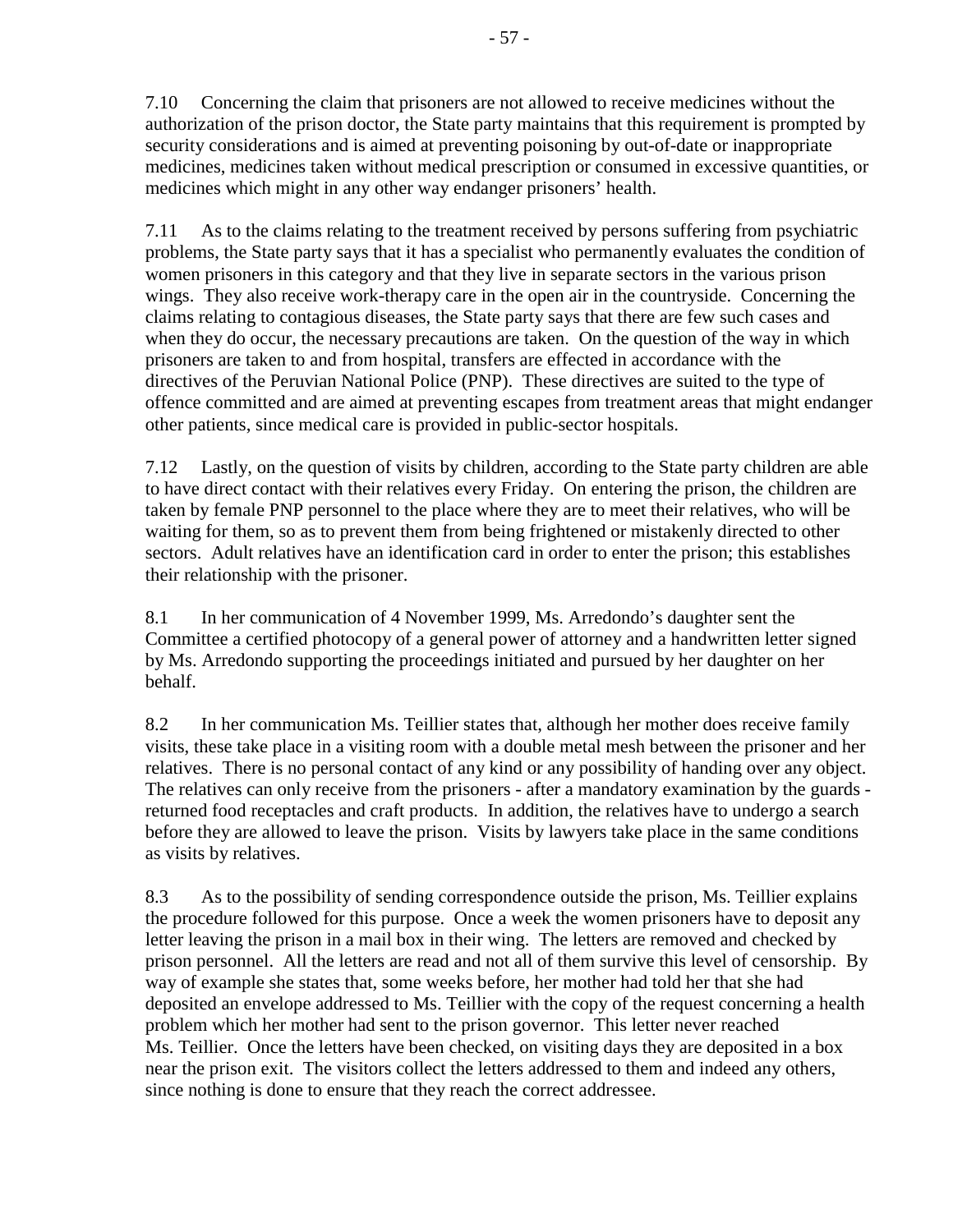8.4 The author of the communication states that the complaint submitted on her mother's behalf relates specifically to the harsh prison conditions. She raises the question whether the representatives of the State party really believe that Ms. Arredondo can write and confidently send off her communications on this subject. She also says, as the State party itself has done, that all persons found guilty of terrorist offences, including Ms. Arredondo, are subject to continuing assessment by the prison board set up by the prison authorities. This board can easily consider complaints to be tantamount to "bad behaviour".

8.5 As to the second question regarding consideration of the case by more than one international body, Ms. Teillier says that, although the Working Group on Arbitrary Detention established by the United Nations Commission on Human Rights may indeed have transmitted to the Peruvian State a number of complaints including one concerning Ms. Arredondo (widow), she is unaware of such a communication. Concerning the logical assumption mentioned in section 12 of the State party's communication to the effect that the Working Group "did not consider the detention of Ms. Arredondo to be arbitrary", she believes this interpretation to be far-fetched. The author suggests that it could be more accurately assumed that note was taken of the "dual consideration" and consequently any further action was suspended.

8.6 As to the "ultimate aim", the author states that this is not necessarily to "reach a decision annulling the pending proceedings", i.e. the proceedings which began 14 years ago in 1985, but rather to ensure that the Supreme Court takes a decision. She reiterates that if the Supreme Court confirmed the 15-year sentence handed down in July 1997 (two years and three months before), her mother would be eligible for the prison benefits corresponding to the legislation of that time. These benefits would allow her to leave prison since the 12-year sentence would be subsumed under the longer sentence. And if this decision was not reached in the short term, it might happen that, having completed the 12-year sentence, she would be forbidden to leave prison or be arrested immediately and again subjected to the interminable trial proceedings.

8.7 On the question of the trial that led to a 12-year prison sentence, the author maintains that it is not true that no complaints, denunciations or appeals have been lodged at the national level, as the State party claims. The annulment appeal was lodged with the competent organs but was rejected. The fact of the matter is that there are no more organs to be appealed to. In this connection, the author recalls that this trial also took place in accordance with the 1992 legislation, under the faceless judges system.

8.8 As to conditions of detention, it is true that in Chorrillos they are not so harsh as they had been at the Callao Naval Base, Yanamayo and Challapalca, but they still constitute a punishment regime. In this connection she repeats that although she is able to visit her mother for one hour once a week on Saturdays, the visit takes place in a room where no direct contact is possible and they are unable to speak freely. When she visits her mother, she takes along some food to make up for the deficiencies in the prisoners' daily diet, due to the low budget allocation by the State. Since the appointment of the new prison governor, who is a National Police colonel, the introduction of food has again been restricted and a list of permitted products has been published.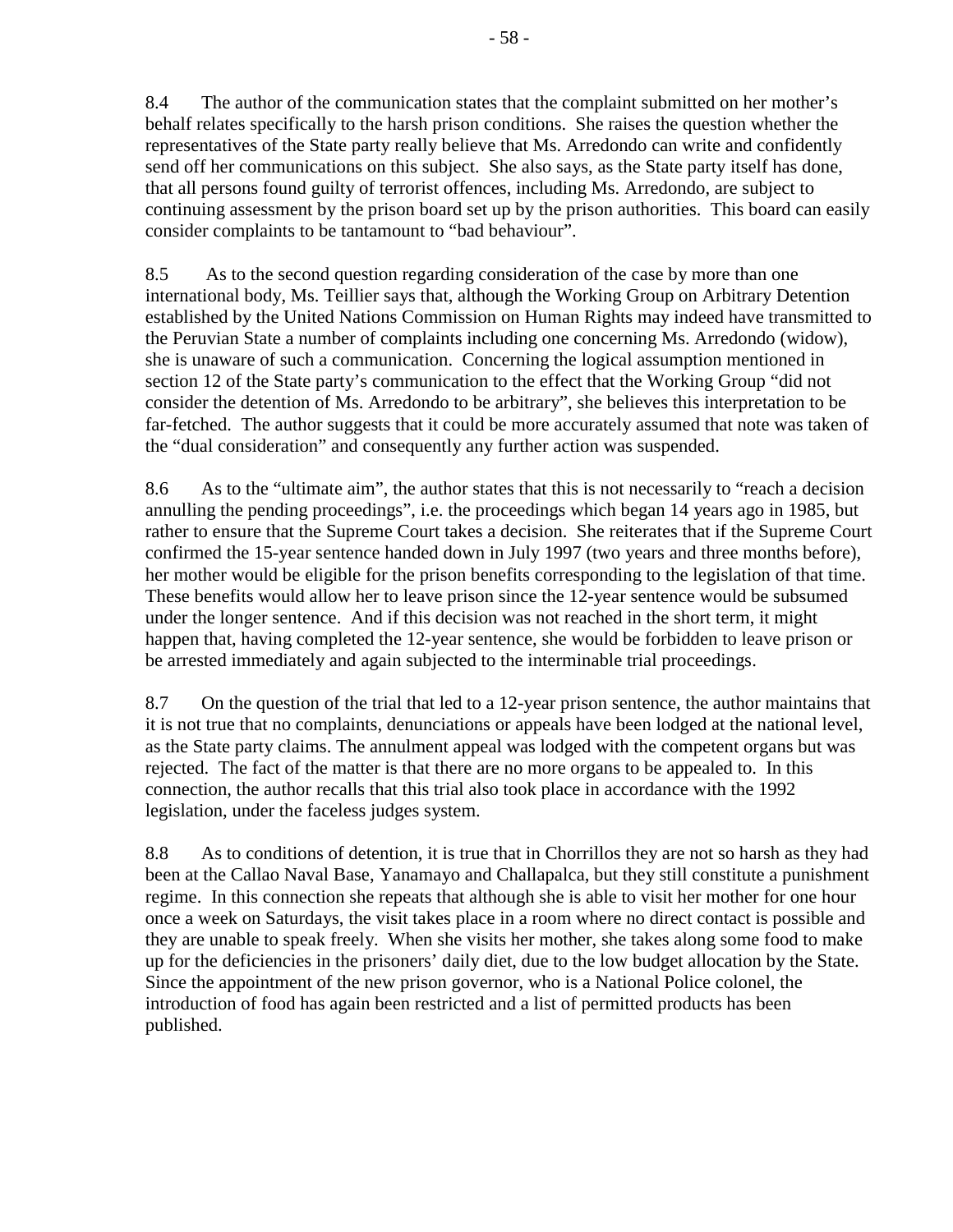8.9 On the question of the State party's statement that there are few cases of contagious diseases, the author says that in B wing alone there have been 15 cases of tuberculosis among approximately 100 prisoners. Three of these cases occurred during the second half of 1999. As an example of the difficulties existing with regard to health matters, the author explains that for several months her mother has been awaiting authorization from the prison governor to go to the hospital for x-rays on her knee. These x-rays have been requested by the prison orthopaedic physician and by the INPE specialist (18 July 1999). Subsequently two medical committees have held meetings to authorize her mother's hospital visit, but by 4 November 1999 the visit had still not taken place.

8.10 The author states that, although the matter does not directly affect her mother, she cannot but dispute the information provided by the State party concerning the conditions in which women prisoners with psychiatric problems are held, since they are not separated from the rest of the prison population. Moreover, they receive no work-therapy care in the countryside. She regrets that the Committee has been misinformed on this point.

8.11 As to the claim that prisoners are not prevented from watching television and that they are allowed to watch films every two weeks, this is simply not true. They are allowed to watch films only when these are scheduled by the prison authorities. They are not allowed to watch the news or any other programme broadcast by local channels. Furthermore, they are still not allowed to listen to the radio or to read current periodicals or magazines. The introduction of books into the prison also continues to be restricted. As for the statement that there is a continuing policy, based on security considerations, of preventing prisoners from reading material that might contain subversive topics, the author wonders what is subversive about the official gazette El Peruano, which her mother was recently not allowed to receive.

8.12 Lastly, concerning visits by children to B wing, these take place on Sunday mornings but only occasionally are the children escorted by women warders. In any event, they enter the prison alone and are searched alone. In the author's opinion, this certainly has incalculable consequences for the children.

# Consideration on the merits

9. The Human Rights Committee has considered the present communication in the light of all the information made available to it by the parties, as provided for in article 5, paragraph 1, of the Optional Protocol.

10.1 As regards the State party's claim concerning the lack of competence of Ms. Arredondo's daughter to take action before the Human Rights Committee, the Committee notes that it is in possession of adequate written authorization provided by Ms. Arredondo to her daughter (see para. 8.1 above) and considers that this is sufficient to enable her to act on her mother's behalf. It also considers that Ms. Teillier is acting after full discussion with her mother.

10.2 The Committee takes note of the claim of inadmissibility made by the State party on the grounds that the present communication is before another international procedure of investigation or settlement body, since the Working Group on Arbitrary Detention of the United Nations Commission on Human Rights has, at Ms. Arredondo's request, taken up the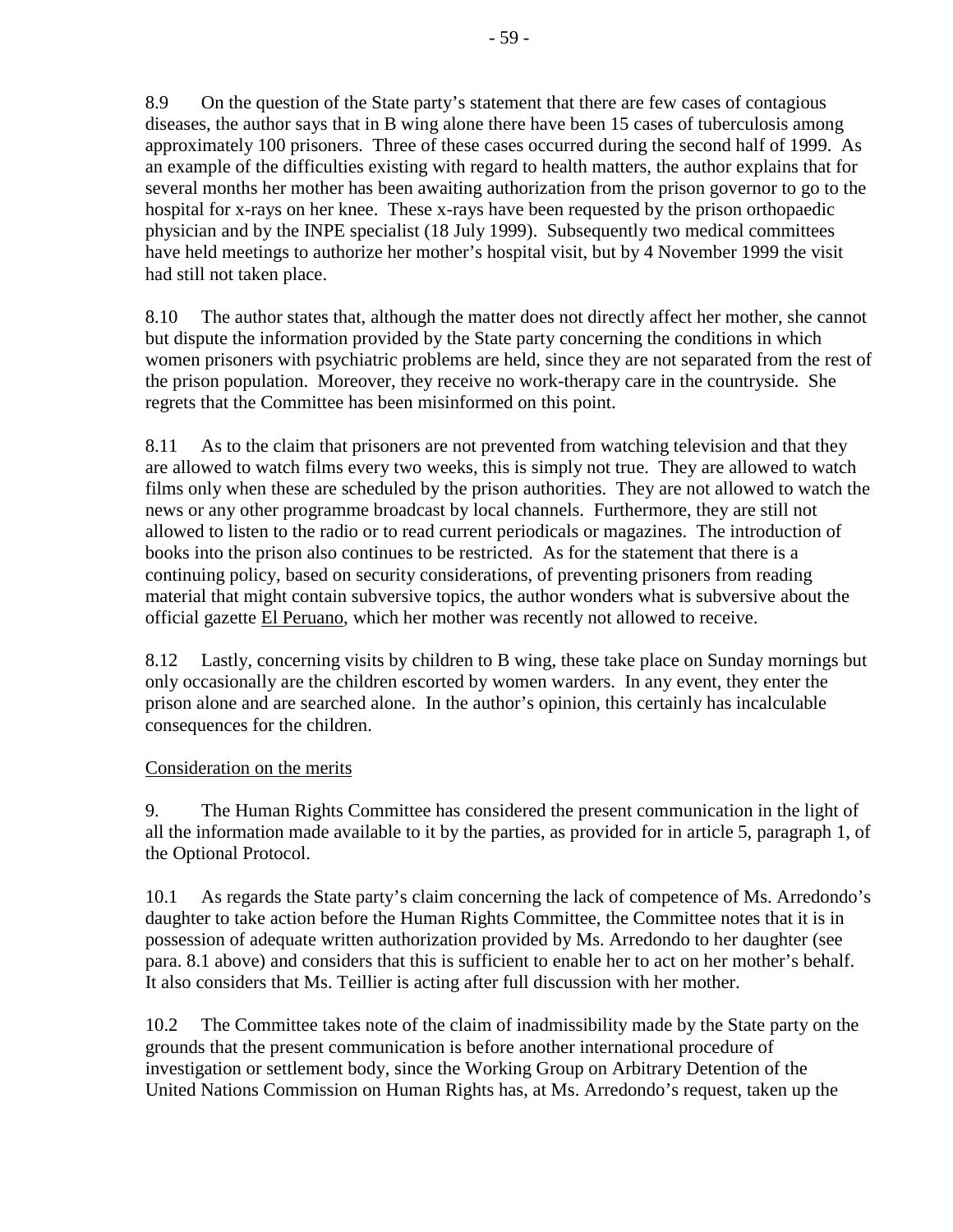question. The Committee decides to reach no decision on whether this matter falls within the scope of article 2 paragraph 5 a of the Optional Protocol, since it has received information from the Working Group that it realized the existence of the presentcommunication and has referred the case to the Committee without any expression of its views.**<sup>2</sup>**

10.3 On the question of whether Ms. Arredondo's arrest was carried out in conformity with the requirements of article 9, paragraphs 1 and 3**,** of the Covenant, in other words, whether she was arrested on the basis of an arrest warrant, and whether or not, after being taken to police premises, she was promptly brought before a judge, the Committee regrets that the State party has not replied specifically to the allegation made, but has, in a general fashion, said that the detention and trial of Ms. Arredondo were conducted in conformity with Peruvian laws. The Committee considers that, since the State party has not replied to these allegations, due weight must be given to them and it must be assumed that the events occurred as described by the author. Consequently, the Committee finds a violation of article 9, paragraphs 1 and 3, of the Covenant.

10.4 As to the author's submissions concerning her mother's conditions of detention, contained in paragraph 3.1 and reiterated in paragraphs 8.3, 8.4 and 8.8-8.12 above, the Committee takes note of the State party's acceptance of the description of these conditions is accurate, and that they are justified by the seriousness of the offences committed by the prisoners and by the serious problem of terrorism which the State party experienced. The Committee furthermore notes Supreme Decree No. 005-97-JUS, as referred to above. It considers that the conditions of Ms. Arredondo's detention, especially in the earlier years and to a lesser extent since the Supreme Decree's entry into force, are excessively restrictive. Even though it recognizes the need for security restrictions, these always have to be justified. In the present case, the State party has failed to provide any justification for the conditions described in Ms. Teillier's submission. The Committee subsequently finds that the conditions of detention infringe article 10, paragraph 1, of the Covenant**.**

10.5 As to the author's complaint that her mother did not have a trial affording the guarantees of article 14 of the Covenant because she was tried by a court consisting of faceless judges, it has taken note of the book "Terrorismo: Tratamiento juridico, Insituto de Defensa legal, Lima, 1995, pp. 288-290)" on which the author has relied to describe the process of trial before faceless judge courts:<sup>3</sup> it takes note of the State party's statement that Ms. Arredondo's three trials were conducted in accordance with the national legislation in force at that time. It reiterates its jurisprudence to the effect that the trials conducted by the faceless courts in Peru were contrary to article 14.1 of the Covenant since the accused did not enjoy the guarantees provided by that article.**<sup>4</sup>**

10.6 As for the delays in the legal process, in violation of article 14, paragraph 3 (c), the Committee notes that the State party acknowledges a delay and that, despite instructions said to have been given to decide the case, the appeal on the reopened case remains unresolved. Given that the reopening, by the prosecution in 1995 of Ms. Arredondo's second acquittal of 1987, involves such unacceptable delays, the Committee finds that this constitutes a violation of article 14, paragraph 3 (c), of the Covenant.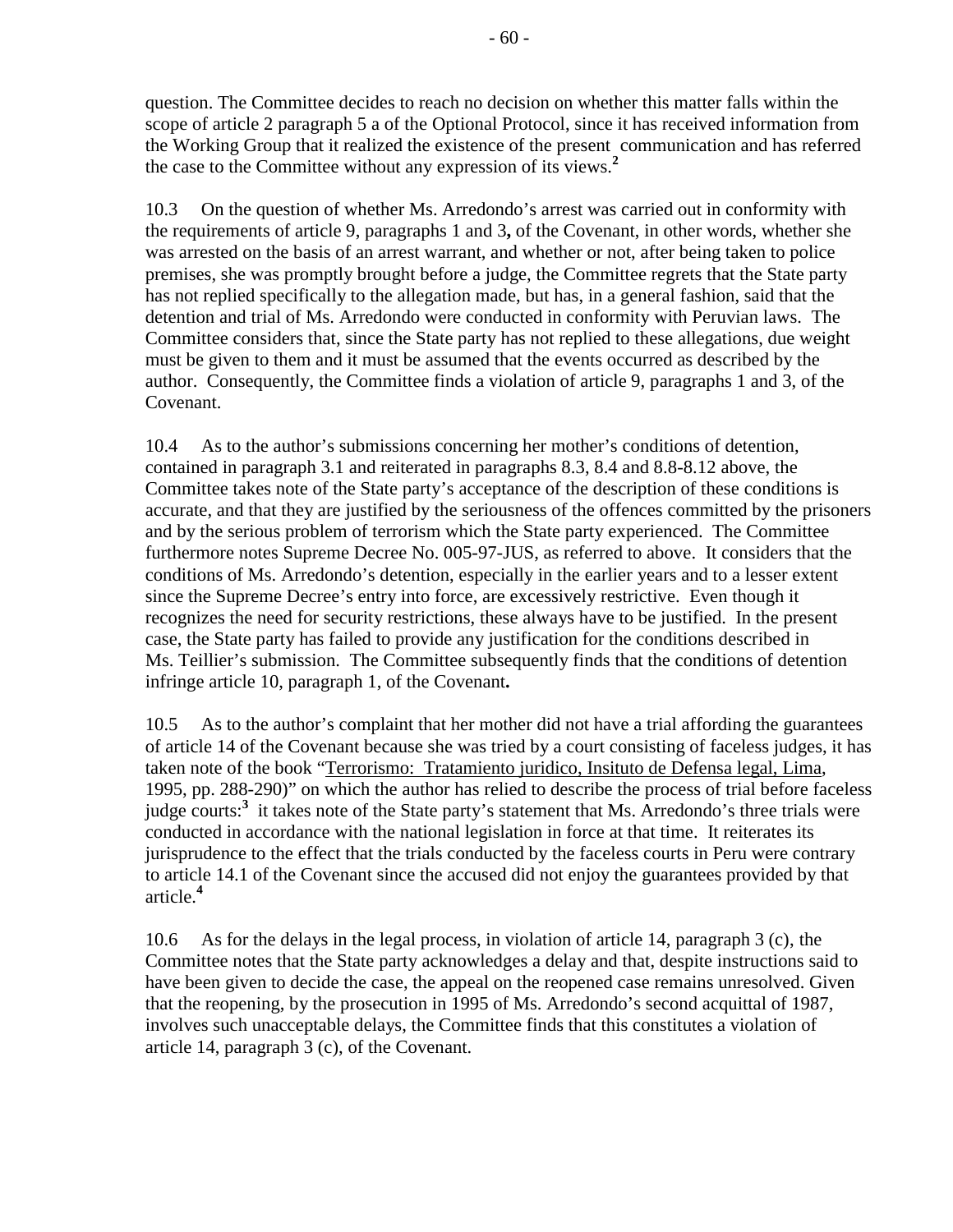11. The Human Rights Committee, acting under article 5, paragraph 4, of the Optional Protocol to the International Covenant on Civil and Political Rights, is of the view that the facts as found by the Committee constitute violations of article 10, paragraph 1, of the Covenant as regards Ms. Arredondo's conditions of detention; of article 9 as regards the manner of her arrest; of article 14, paragraph 1, as regards her trial by a court made up of "faceless judges"; of article 14, paragraph 3 (c), with respect to the delay in the completion of the proceedings initiated in 1985.

12. In accordance with article 2, paragraph 3 (a), of the Covenant, the State party is under an obligation to provide Ms. Arredondo with an effective remedy. The Committee considers that Ms. Arredondo should be released and adequately compensated. The State party is under an obligation to ensure that similar violations do not occur in the future.

13. Bearing in mind that, by becoming a party to the Optional Protocol, the State party has recognized the competence of the Committee to determine whether there has been a violation of the Covenant and that, pursuant to article 2 of the Covenant, the State party has undertaken to ensure to all individuals within its territory or subject to its jurisdiction the rights recognized in the Covenant and to provide an effective and enforceable remedy when a violation has been established, the Committee wishes to receive from the State party, within 90 days, information about the measures taken to give effect to the Committee's Views.

[Adopted in English, French and Spanish, the English text being the original version. Subsequently issued also in Arabic, Chinese and Russian as part of the present report.]

### **Notes**

<sup>1</sup> By letter of 21 March 1999, the author informed the Committee that, although her mother had indeed been working as a human rights advocate at the time of her arrest, she was working on the compilation of the second part of the complete works of José Maria Arguedas.

**2** See opinion No. 4/2000 adopted on 16 May 2000.

<sup>3</sup> "The anonymity of the magistrates, as pointed out by the Goldman Commission, deprives an accused of the basic legal guarantees: an accused does not know who is judging him or whether the person is competent to do so (for example, if they have the necessary legal training and experience): an accused is deprived of the right to be tired by an impartial tribunal since he cannot recuse the judge [Report of the International Commission of Jurist on the administration of Justice in Peru. Instituto de Defensa Legal, Lima, 1994, p. 67]".

**4** See Views No. 577/1994, paragraph 8 (8), Victor Polay Campos v. Peru, adopted on 6 November 1997.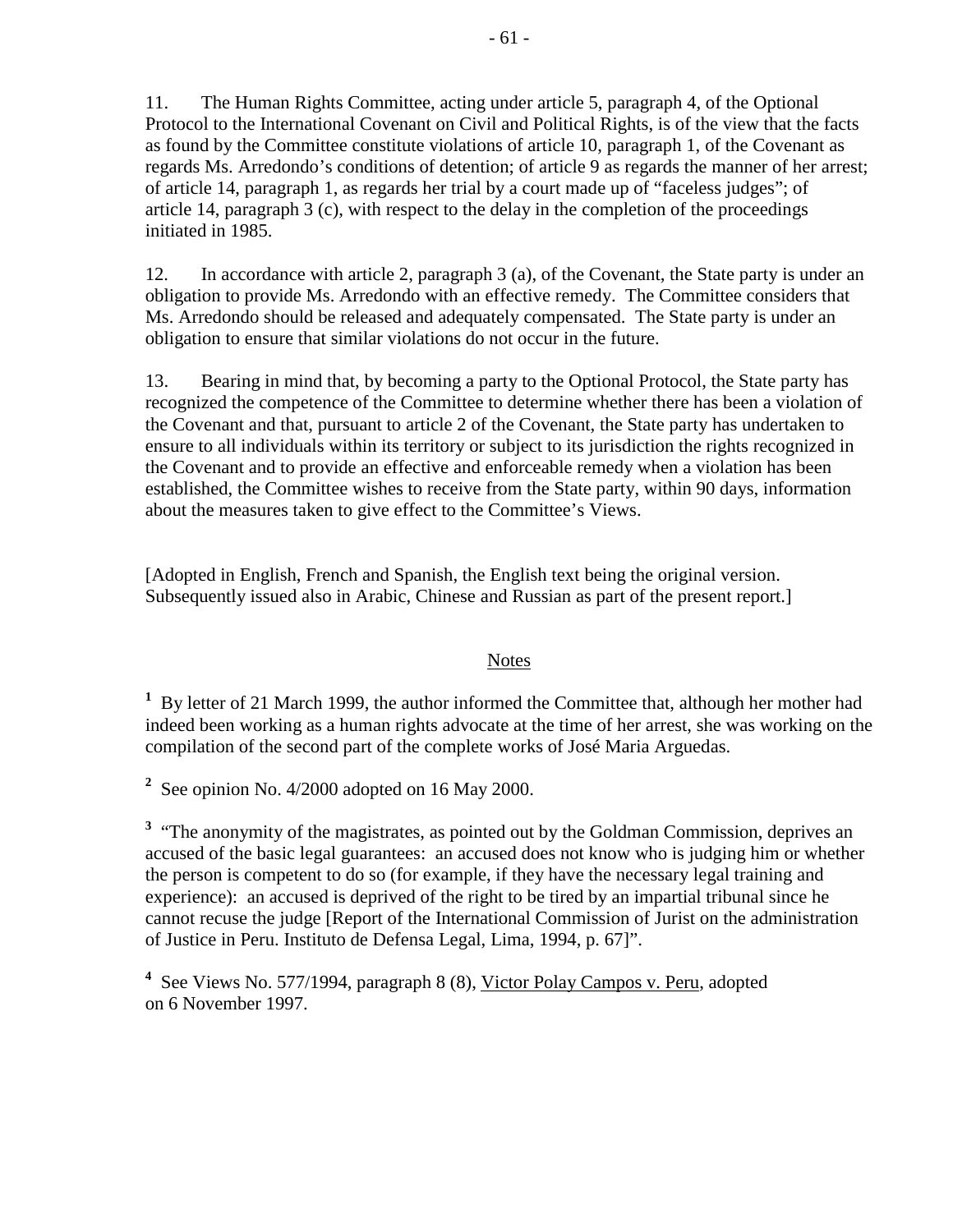### F. Communication No. 689/1996, Maille v. France (Views adopted on 10 July 2000, sixty-ninth session)\*

| Submitted by:                   | Mr. Richard Maille (represented by<br>François Roux, legal counsel) |
|---------------------------------|---------------------------------------------------------------------|
| Alleged victim:                 | The author                                                          |
| State party:                    | France                                                              |
| Date of the communication:      | 17 November 1995                                                    |
| Date of admissibility decision: | 11 July 1997                                                        |

The Human Rights Committee, established under article 28 of the International Covenant on Civil and Political Rights,

Meeting on 10 July 2000,

Having concluded its consideration of communication No. 689/1996 submitted to the Human Rights Committee by Mr. Richard Maille under the Optional Protocol to the International Covenant on Civil and Political Rights,

Having taken into account all written information made available to it by the author of the communication, and the State party,

Adopts the following:

 $\overline{a}$ 

Views under article 5, paragraph 4, of the Optional Protocol

1. The author of the communication is Richard Maille, a French citizen born in December 1966 and currently residing in Millau, France. He claims to be a victim of violations by France of articles 18, 19 and 26, juncto article 8, of the International Covenant on Civil and Political Rights. He is represented by counsel, François Roux.

<sup>\*</sup> The following members of the Committee participated in the examination of the present communication: Mr. Nisuke Ando, Lord Colville, Ms. Elizabeth Evatt, Mr. Louis Henkin, Mr. Eckart Klein, Mr. David Kretzmer, Mr. Rajsoomer Lallah, Ms. Cecilia Medina Quiroga, Mr. Martin Scheinin, Mr. Hipólito Solari Yrigoyen, Mr. Roman Wieruszewski, Mr. Maxwell Yalden, and Mr. Abdallah Zakhia. Pursuant to rule 85 of the Committee's rules of procedure, Ms. Christine Chanet did not participate in the examination of the case. The text of an individual opinion by Committee members Nisuke Ando, Eckart Klein, David Kretzmer and Abdallah Zakhia is appended to this document.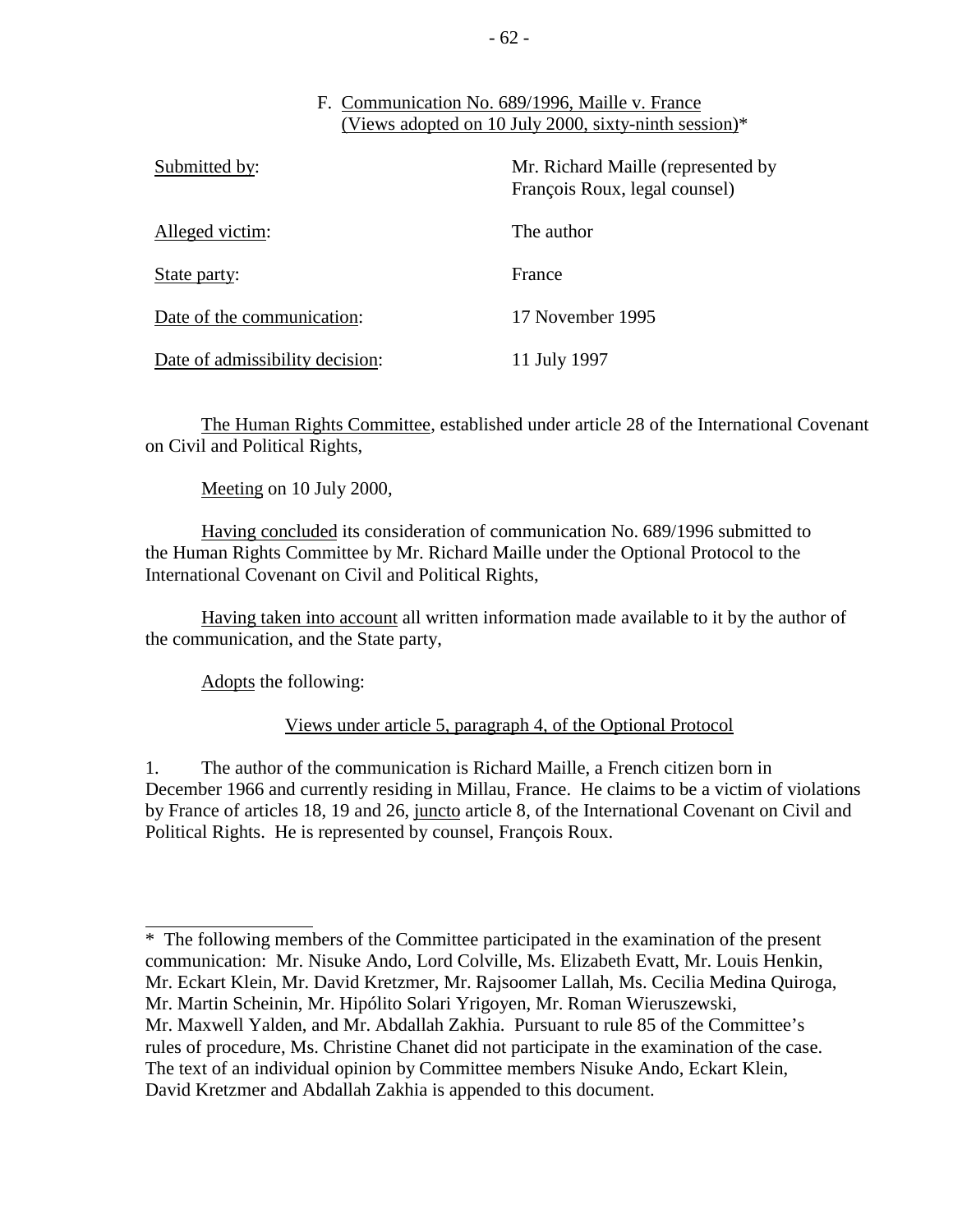# The facts as submitted by the author

2.1 From June 1986 to July 1987 the author, a recognized conscientious objector, performed civilian national service duties. On 15 July 1987, after approximately one year of carrying out those duties, he left his duty station, invoking the allegedly discriminatory character of article 116, paragraph 6, of the National Service Code (Code du service national), pursuant to which conscientious objectors had been required to carry out civilian national service duties for a period of two years, whereas military service for conscripts had lasted one year.

2.2. As a result of his action, Mr. Maille was charged with insubordination in peacetime, pursuant to article 397, paragraph 1, of the Code of Military Justice. By a judgement of 27 January 1992, the Criminal Court (Tribunal Correctionnel) of Montpellier found him guilty as charged and sentenced him to 15 days' imprisonment (suspended). As the author had not completed his civilian service duties, he received an order dated 30 July 1992 to resume those duties; Mr. Maille decided to ignore the order. Accordingly, the Criminal Court of Montpellier resumed proceedings against him and, on 21 April 1994, found him guilty as charged and decided to rescind the decision recognizing him as a conscientious objector. On 23 January 1995, the Court of Appeal of Montpellier confirmed the judgement.

2.3. The author indicates that he did not further appeal to the Court of Cassation because, in the circumstances of his case and given the Court of Cassation's established jurisprudence unfavourable to him such an appeal would be futile. In this connection, he refers to several judgements handed down on 14 December 1994 by the Court of Cassation, which concluded that article 116 (6) was not discriminatory and did not violate articles 9,10 and 14 of the European Convention on Human Rights.<sup>1</sup> The author concludes that as no further effective remedy is available to him, he should be deemed to have complied with the requirements of article 5, paragraph 2(b), of the Optional Protocol.

# The complaint

3.1. According to the author, both article 116 (6) of the National Service Code (in its version of July 1983 prescribing a period of 24 months of civilian service for conscientious objectors) and article L.2 of the National Service Code in its version of January 1992 (as amended by Act No. 92-9 of 4 January 1999), which sets the duration of civilian service for conscientious objectors at 20 months, violate articles 18, 19 and 26, juncto article 8, of the Covenant in that they double the duration of service for conscientious objectors in comparison with that for persons performing military service.

3.2. The author acknowledges that in case No. 295/1988,**<sup>2</sup>** the Committee had held that an extended length of alternative service was neither unreasonable nor punitive, and has found no violation of the Covenant. However, he invokes the individual opinions appended to those views by three members of the Committee, who had concluded that the challenged legislation was not based on reasonable or objective criteria, such as a more severe type of service or the need for special training in order to perform the longer service. The author fully endorses the conclusions of those three members of the Committee.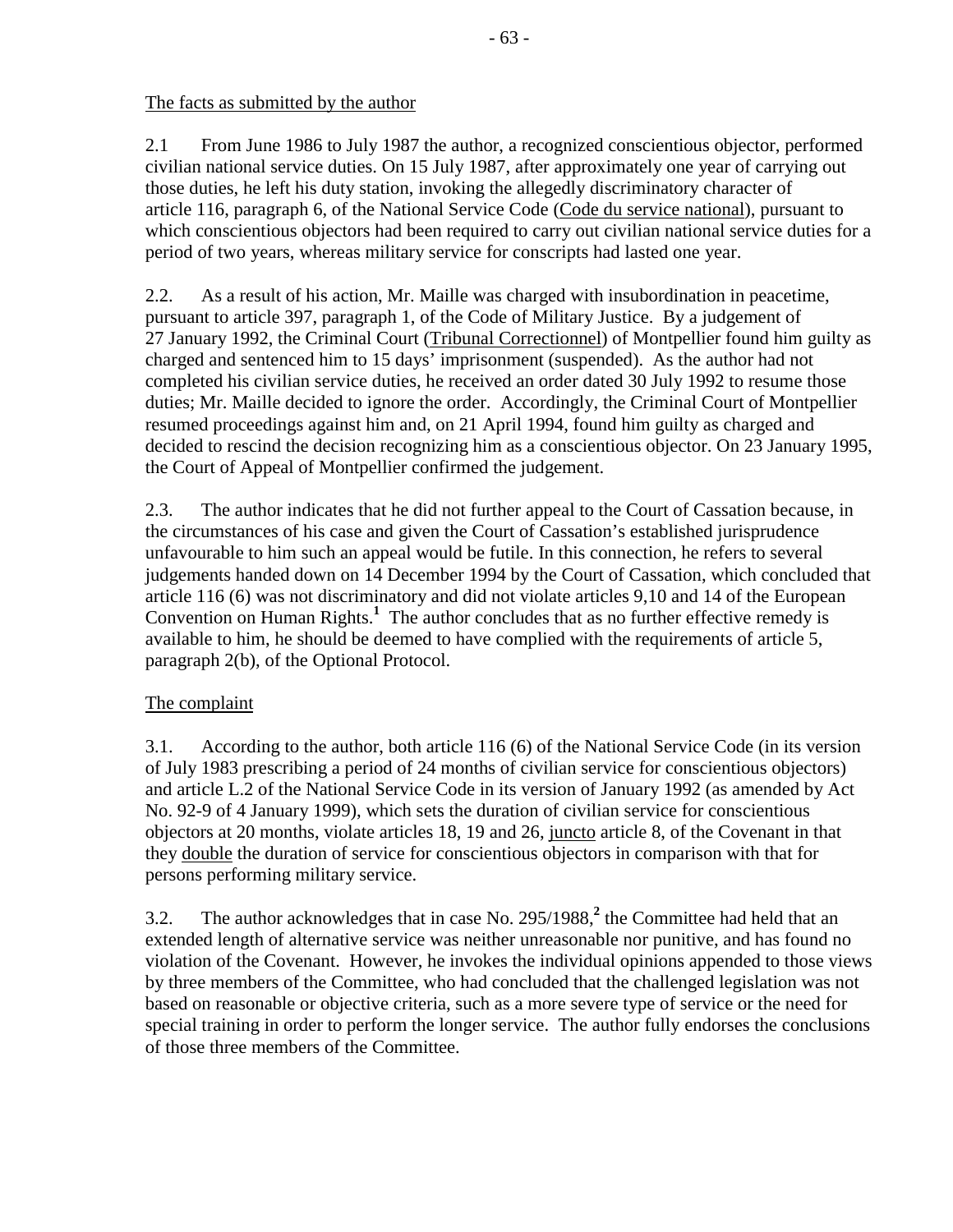3.3 The author observes that articles L.116(2) to L.116(4) of the National Service Code provide for a rigorous test of the sincerity of the convictions of a conscientious objector. Each application for recognition as a conscientious objector has to be approved by the Minister for the Armed Forces. If he refuses, an appeal to the Administrative Tribunal is possible under article L.116 (3). In such circumstances, the author argues, it cannot be assumed that the length of civilian service was fixed purely for reasons of administrative convenience, since anyone agreeing to perform civilian service twice (or almost) as long as military service should be deemed to have genuine convictions. Rather, the length of civilian service must be deemed to have a punitive character, which is not based on reasonable or objective criteria.

3.4 In support of his contention, the author invokes a judgement of the Italian Constitutional Court of July 1989, which held that the provision for non-military service lasting eight months longer than military service was incompatible with the Italian Constitution. He further points to a decision adopted by the European Parliament in 1967 which, on the basis of article 9 of the European Convention on Human Rights, suggested that the duration of alternative service should be the same as that for military service. Moreover, the Committee of Ministers of the Council of Europe has declared that alternative service must not have a punitive character and that its duration, in relation to military service, must remain within reasonable limits (Recommendation No. R(87)8 of 9 April 1987). Finally, the author notes that the United Nations Commission on Human Rights declared, in a resolution adopted on 5 March 1987,**<sup>3</sup>** that conscientious objection to military service should be regarded as a legitimate exercise of the right to freedom of thought, conscience and religion, as recognized by the Covenant.

3.5. In these circumstances, the author submits that requiring him to perform civilian service for a period that is twice as long as that set for military service constitutes unlawful and prohibited discrimination on the basis of opinion, and that the possibility of imprisonment for refusal to perform civilian service beyond the length of time of military service constitutes a violation of articles 18, paragraph 2, 19, paragraph 1, and 26 of the Covenant.

# The State party's observations on admissibility and the author's comments thereon

4.1. The State party contends that the communication is incompatible ratione materiae with the provisions of the Covenant since, on the one hand, the Committee has acknowledged in its decision on communication No. 185/1984 (L.T.K. v. Finland) that "the Covenant does not provide for the right to conscientious objection; neither article 18 nor article 19 of the Covenant, especially taking into account paragraph 3 (c) (ii) of article 8, can be construed as to imply that right" and since, on the other hand, by virtue of article 8, paragraph 3 (c) (ii) of the Covenant, the internal regulation of national service, and therefore of conscientious objector status for those States which recognize it, does not fall within the scope of the Covenant and remains a matter for domestic legislation.

4.2. Subsidiarily, the State party contends that domestic remedies have not been exhausted by the author. In this connection, it submits that the author of the communication has not exhausted the available judicial remedies since he has not appealed the Montpellier Court of Appeal's judgement of 23 January 1995 to the Court of Cassation. The State party further submits that the author has not exhausted all administrative remedies. The argument put forward in this connection is that, by leaving his duty station before having received a reply from the military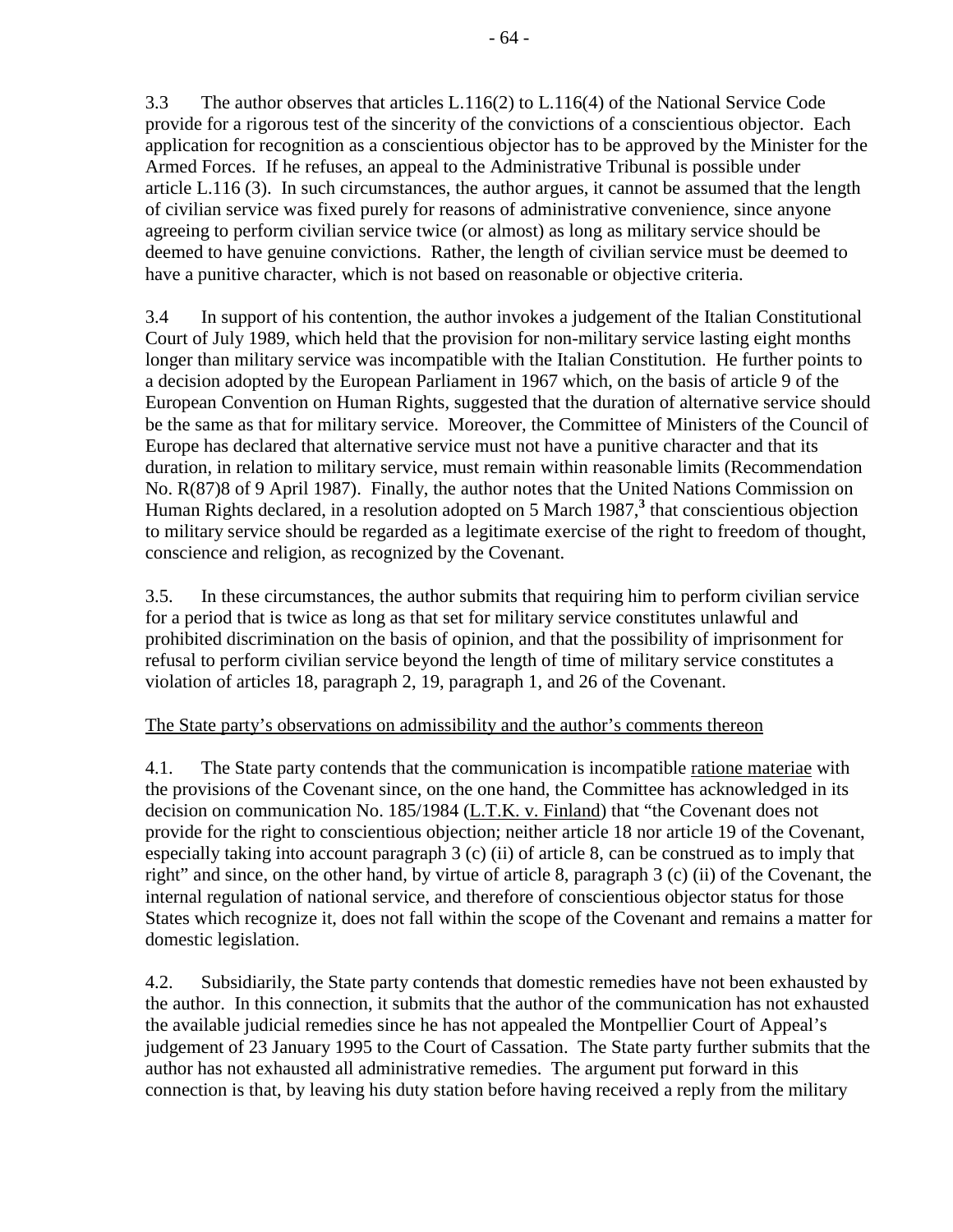authorities concerning his request for a reduction in the length of his service, the author violated the provisions of the National Service Code, thus becoming liable to criminal prosecution, and did not wait for the military authorities to refuse his request and then bring the matter before the Administrative Tribunal.**<sup>4</sup>**

4.3. Lastly, the State party contends that the author does not qualify as a victim. With regard to articles 18 and 19 of the Covenant, the State party claims that by recognizing conscientious objector status and offering conscripts a choice as to the form of their national service, it allows them to opt freely for the national service appropriate to their beliefs, thus enabling them to exercise their rights under articles 18 and 19 of the Covenant. In this connection, the State party concludes, quoting the decision on communication No. 185/1984 cited above, that as the author was "not prosecuted and sentenced because of his beliefs or opinions as such, but because he refused to perform military service", he cannot therefore claim to be a victim of a violation of articles 18 and 19 of the Covenant.

4.4. With regard to the alleged violation of article 26 of the Covenant, the State party, noting that the author complains of a violation of this article because the length of alternative civilian service is double that of military service,, submits first of all that "the Covenant, while prohibiting discrimination and guaranteeing equal protection of the law to everyone, does not prohibit all differences of treatment", which must be "based on reasonable and objective criteria" (see the Committee's views on communication No. 196/1985, Gueye v. France). The State party argues in this connection that the situation of conscripts performing alternative civilian service differs from that of those performing military service, notably in respect of the heavier constraints of service in the army, and that a longer period of alternative civilian service constitutes a test of the sincerity of conscientious objectors designed to prevent conscripts from claiming conscientious objector status for reasons of comfort, ease and security. The State party quotes the Committee's views on communication No. 295/1988 (Järvinen v. Finland), where the Committee held that the 16-month period of alternative service imposed for conscientious objectors - double the eight-month period of military service - was "neither unreasonable nor punitive". The State party therefore concludes that the difference of treatment complained of by the author is based on the principle of equality, which requires different treatment of different situations.

4.5. For all of these reasons, the State party requests the Committee to declare the communication inadmissible.

5.1. Concerning the State party's argument as to the Committee's competence ratione materiae, the author cites the Committee's General Comment No. 22 (48), where it is stated that the right to conscientious objection "can be derived from article 18, inasmuch as the obligation to use lethal force may seriously conflict with the freedom of conscience and the right to manifest one's religion or belief. When this right is recognized by law or practice, there shall be no differentiation among conscientious objectors on the basis of the nature of their particular beliefs; likewise, there shall be no discrimination against conscientious objectors because they have failed to perform military service". According to the author, it is clear from these comments that the Committee is competent to determine whether or not there has been a violation of the right to conscientious objection under article 18 of the Covenant.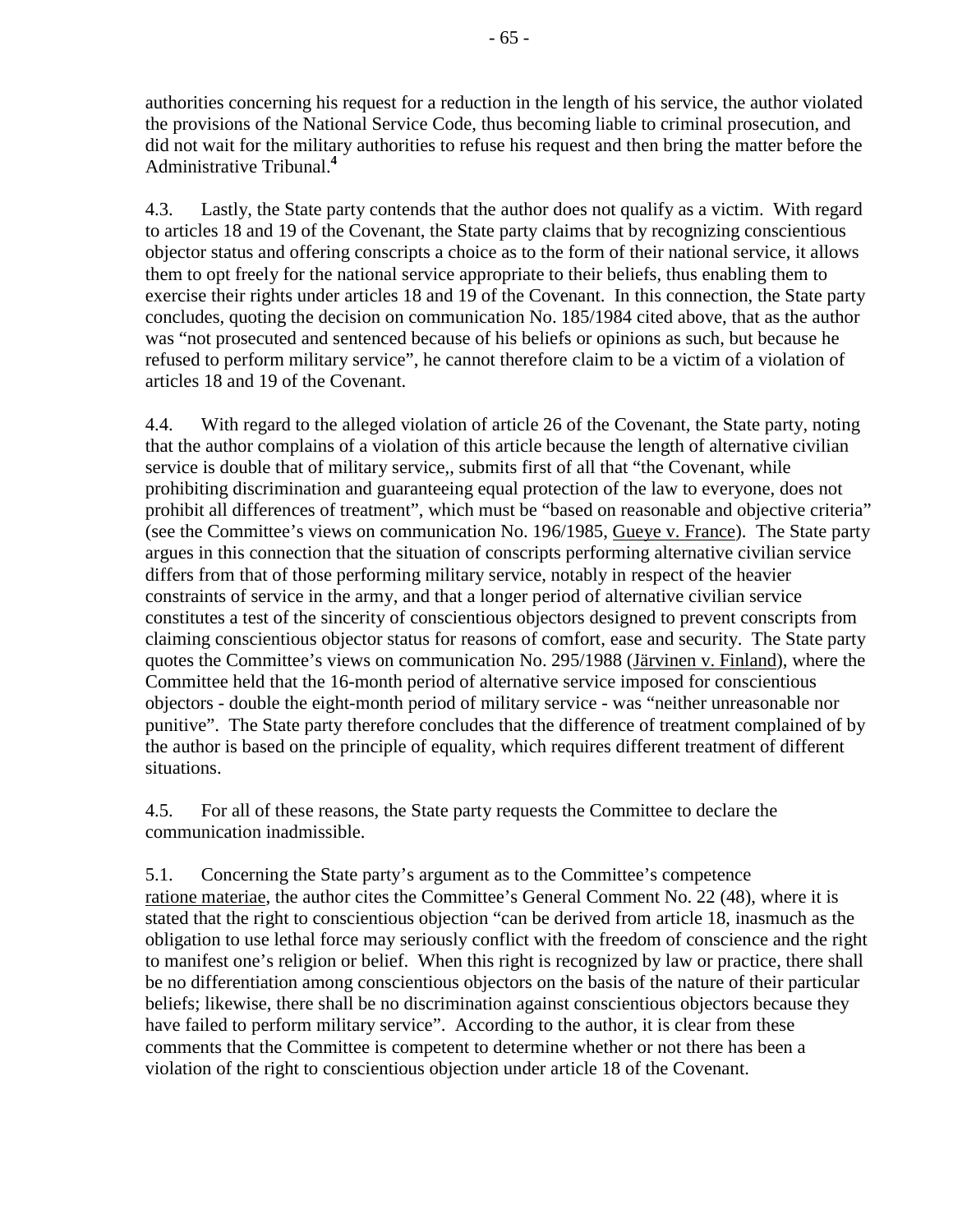5.2. The author claims that the problem posed in his case lies not in a possible infringement of conscientious objectors' freedom of belief by French legislation, but in the conditions for the exercise of that freedom, since alternative civilian service is twice the length of military service, without this being justified by any provision to protect public order, in violation of article 18, paragraph 3, of the Covenant. The author invokes in this context the Committee's General Comment No. 22 (48), which states that "limitations imposed must be established by law and must not be applied in a manner that would vitiate the rights guaranteed in article 18. (...) Restrictions may not be imposed for discriminatory purposes or applied in a discriminatory manner" and concludes that requiring conscientious objectors to perform alternative civilian service which is twice the length of military service constitutes a discriminatory restriction on the enjoyment of the rights set forth in article 18 of the Covenant.

5.3. As to the question of the exhaustion of domestic remedies, the author states that an appeal to the Court of Cassation against the Court of Appeal's decision of 23 January 1995 would have been futile as it would have had no reasonable chance of success in view of the Court of Cassation's established jurisprudence on the matter. In this connection, the author cites three judgements of the Court of Cassation (judgement of 14 December 1994 in the Paul Nicolas, Marc Venier and Frédéric Foin cases), where the Court held that article 116 (6) of the National Service Code fixing the length of military service and alternative forms of service was not discriminatory. The author therefore concludes that he has exhausted all effective domestic remedies in respect of the proceedings brought against him. With regard to the non-exhaustion of administrative remedies, the author maintains that such remedies were not open to him inasmuch as, not having been notified of any administrative decision, he could not bring the matter before the Administrative Tribunal.

5.4. Concerning the alleged violation of article 26, the author claims that requiring a period of civilian service twice the length of military service constitutes a difference of treatment which is not based on "reasonable and objective criteria" and therefore constitutes discrimination prohibited by the Covenant (communication No. 196/1985 cited above). In support of this conclusion, the author argues that there is no justification for making civilian service twice the length of military service; in fact, unlike in the Järvinen case (communication No. 295/1988 cited above), the longer duration is not justified by any relaxation of the administrative procedures for obtaining conscientious objector status since, under articles L.116(2) and L.116 (4) of the National Service Code, applications for conscientious objector status are subject to approval by the Minister for the Armed Forces following an examination which may result in refusal. Nor is it justified in the general interest or as a test of the seriousness and sincerity of the beliefs of the conscientious objector. Indeed, the mere fact of taking special steps to test the sincerity and seriousness of the beliefs of conscientious objectors in itself constitutes discrimination based on the recognition of a difference of treatment between conscripts. Furthermore, conscientious objectors derive no benefit or privilege from their status - unlike, for example, persons assigned to perform international cooperation services instead of military service, who have the opportunity to work abroad in a professional field corresponding to their university qualifications for 16 months (i.e. four months less than the civilian service for conscientious objectors) and a difference of treatment is not, therefore, justified on that ground.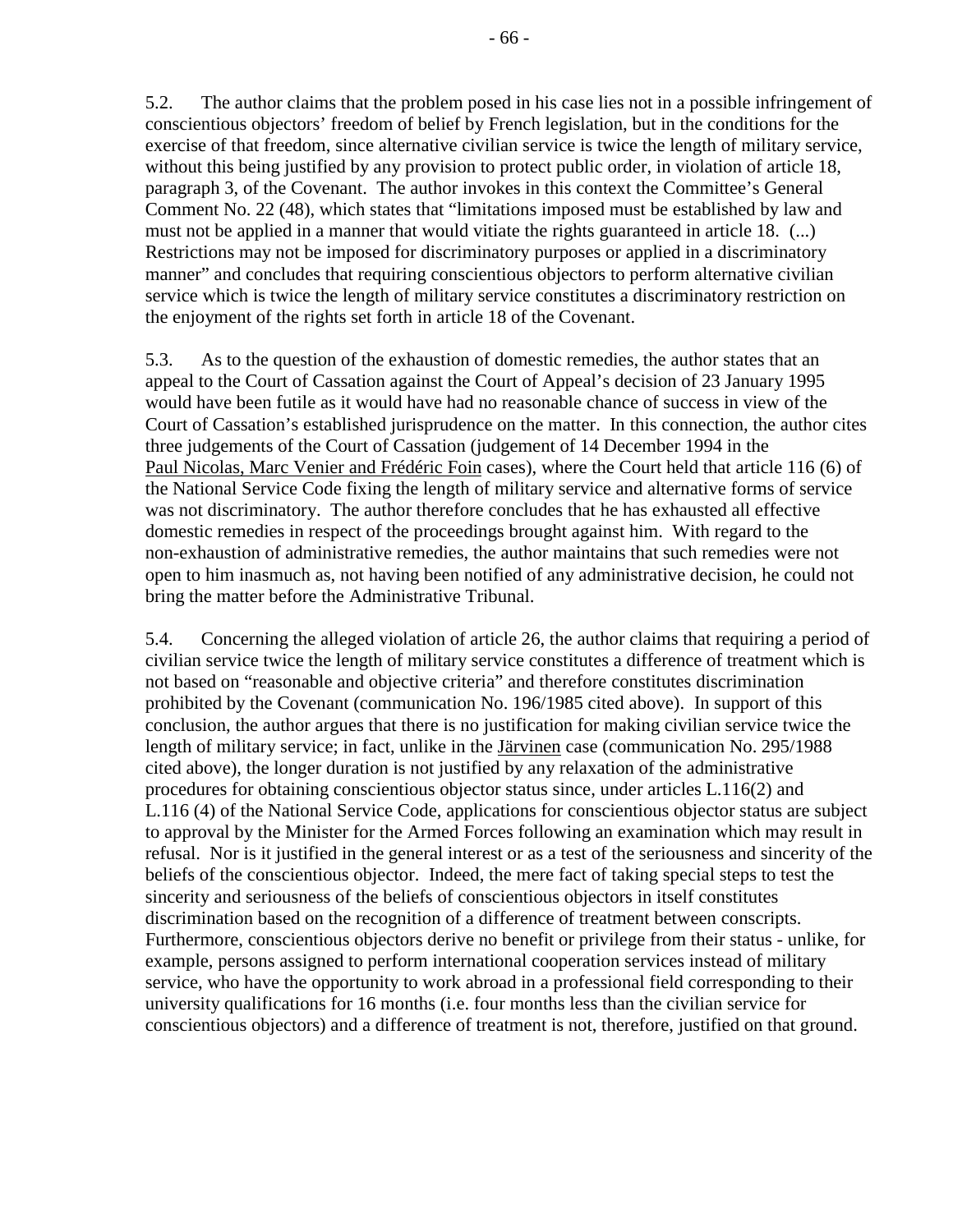6.1. At its sixtieth session, the Human Rights Committee considered the admissibility of the communication.

6.2. Concerning the requirement of exhaustion of available domestic remedies, the Committee took note of the fact that the author had not exhausted all the judicial remedies that were open to him. However, the Committee observed that an appeal by the author to the Court of Cassation against the Court of Appeal's judgement of 23 January 1995 would undoubtedly have been rejected by the Court of Cassation, inasmuch as it had dismissed earlier similar appeals based on the allegedly discriminatory nature of article 116 (6) of the National Service Code. From these legal precedents it might be concluded that an appeal by the author to the Court of Cassation would have had no chance of success. The Committee therefore considered that effective judicial remedies had been exhausted by the author.

6.3. As to the argument of the State party that the author had not exhausted all administrative remedies, the Committee noted that it did not appear from the State party's observations that any administrative decision was taken against the author, and that consequently no administrative appeal was immediately available to him at the time of the interruption of his civilian service. Nevertheless, the Committee noted also that by not waiting for the military authorities to respond to his decision to interrupt his civilian service after one year, and by choosing to leave his post after merely notifying those authorities, the author voluntarily did not avail himself of administrative remedies although, as indicated by the State party, it was open to him to lodge an administrative appeal challenging the applicability of a law as being contrary to the State party's international commitments to protect human rights. Notwithstanding this argument, however, the Committee noted that administrative remedies were no longer available to the author of the communication at this stage of the proceedings. The Committee therefore concluded that it was not prevented by article 5, paragraph 2 (b), of the Optional Protocol from dealing with the communication.

6.4. The Committee took note of the State party's arguments concerning the incompatibility of the communication ratione materiae with the provisions of the Covenant. In this regard, the Committee considered that the matter raised in the communication did not concern a violation of the right to conscientious objection as such. The Committee considered that the author had sufficiently demonstrated, for the purposes of admissibility, that the communication might raise issues under provisions of the Covenant.

7. Accordingly, on 11 July 1997, the Committee decided that the communication was admissible.

The State party's observations on the merits of the communication

8.1. By submission of 29 June 1998, the State party addresses the merits of the communication and at the same time requests the Committee to review its decision declaring the communication admissible.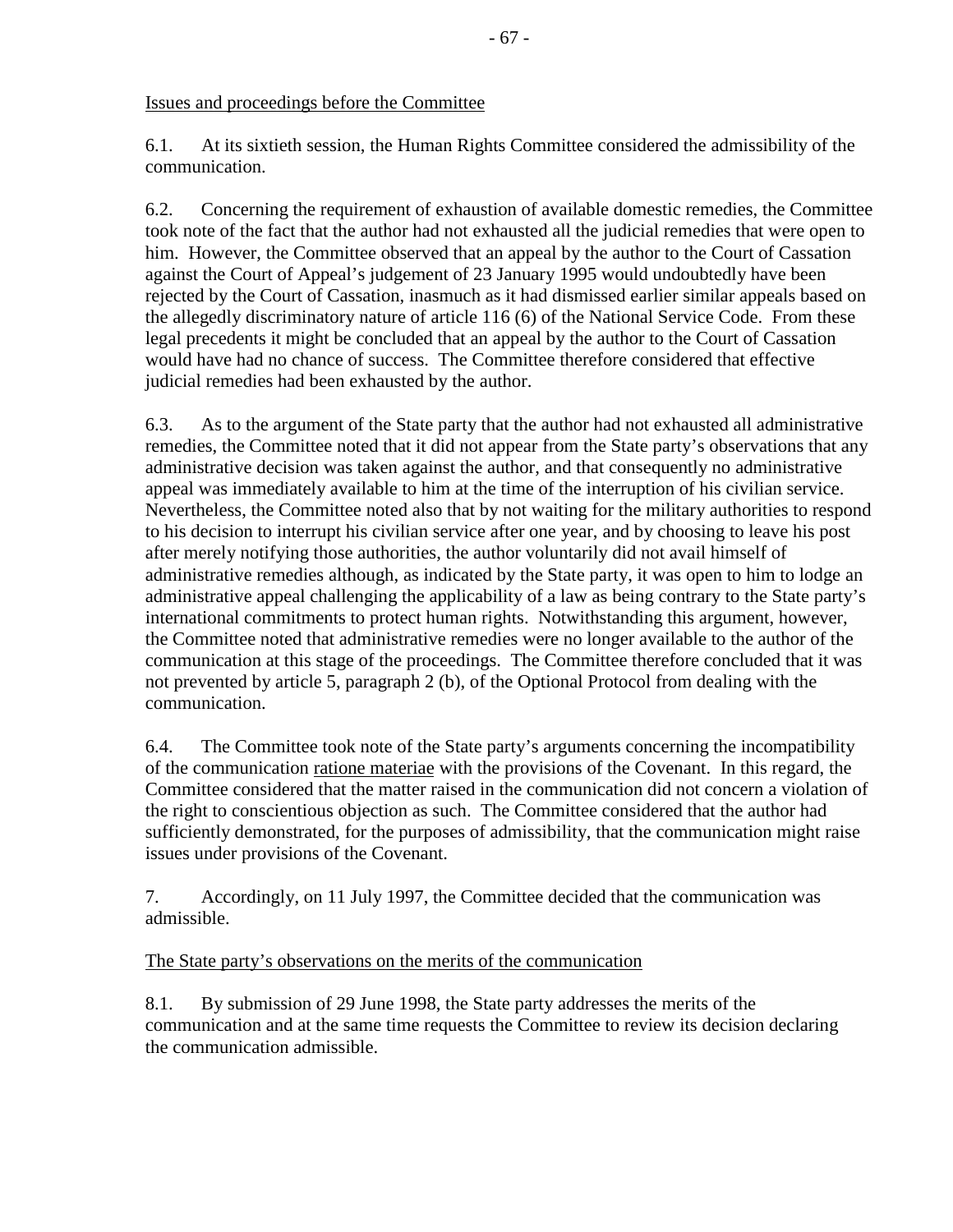8.2. The State party recalls that the author left his post the day after he had informed the authorities by letter that he was seeking a reduction in the time of service. He did not await the outcome of his request. The State party argues that he should have and that in case of a negative answer, or the absence of an answer after four months, he could have appealed to the administrative tribunal. In this context, the State party recalls that following the judgement by the Conseil d'Etat in the Nicolo case (20 October 1989) individuals may contest the applicability of the law for reasons of incompatibility with international human rights obligations. The State party notes that, in its decision on admissibility, the Committee has recognized the existence of this remedy, but concluded that domestic remedies had nevertheless been exhausted because the remedy was no longer available to the author at this stage of the proceedings.

8.3. The State party challenges the Committee's decision in this respect and argues that the availability and effectiveness of a remedy have to be considered at the moment of the occurrence of the alleged violation, and not a posteriori, at the moment the author presents his communication. If not, it would suffice to abstain voluntarily from exhausting domestic remedies in the time and form prescribed by law in order to comply with the requirement of article 5(2)(b), which would make the requirement obsolete.

8.4. With regard to the exhaustion of domestic remedies in the criminal matter against the author, the State party recalls that there would have been no need for criminal proceedings in the author's case, if he had awaited the outcome of his request to the Minister. In this context, the State party emphasizes that the rule of exhaustion of domestic remedies implies that one exhausts all effective remedies, that is those remedies that can effectively redress the alleged violation. In the present case, the author complained about the length of the service for conscientious objectors. The available remedy was to present his claim to the military authorities, and then, if necessary, to appeal to the administrative tribunals. In its decision on admissibility, the Committee recognized that this possibility existed. It has not been shown that this procedure would have been ineffective or would have been unreasonably delayed. Consequently, the State party requests the Committee to review its decision on admissibility and to declare the communication inadmissible for failure to exhaust domestic remedies.

8.5. As to the merits, the State party argues that the author is not a victim of a violation of the Covenant.

8.6. According to the State party, article L.116 of the National Service Code in its version of July 1983 instituted a genuine right to conscientious objection, in the sense that the sincerity of the objections is said to be shown by the request alone, if presented in accordance with the legal requirements (that is, justified by an affirmation of the applicant that he has personal objections to using weapons). No verification of the objections took place. To be admissible, requests had to be presented on the 15th of the month preceding the incorporation into the military service. Thus a request could only be rejected if it was not justified or if it was not presented in time. A right to appeal existed to the administrative tribunal.

8.7. Although the normal length of military service since January 1992 in France was 10 months, some forms of national service lasted 12 months (military service of scientists) and 16 months (civil service of technical assistance). The length of the service for conscientious objectors was 20 months. The State party denies that the length has a punitive or discriminatory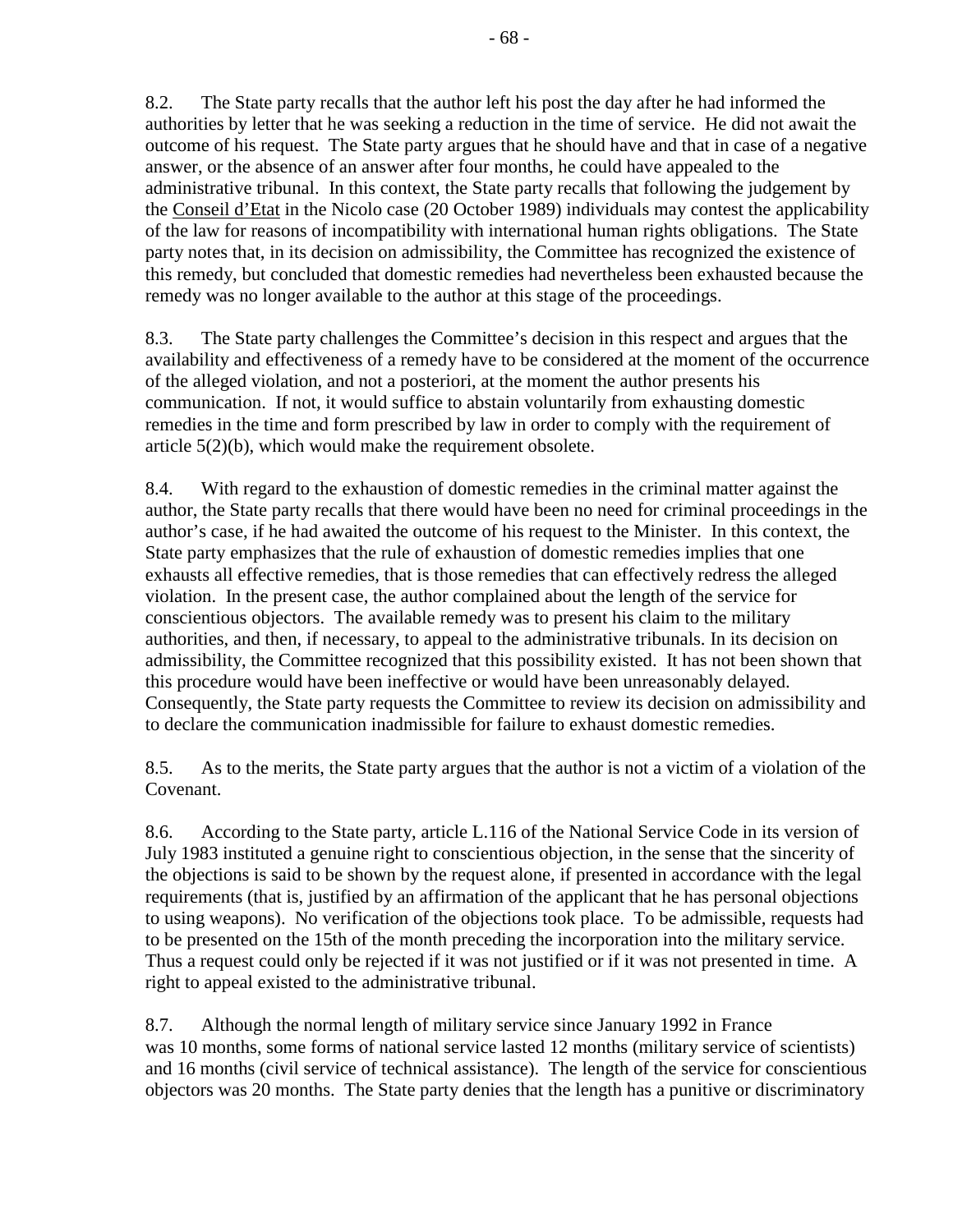character. It is said to be the only way to verify the seriousness of the objections, since the objections are no longer tested by the administration. After having fulfilled their service, conscientious objectors have the same rights as those who have finished civil national service.

8.8. The State party informs the Committee that on 28 October 1997 a law was adopted to reform the national service. Under this law, all young men and women will have to participate between their 16th and 18th birthday in a one day call-up to prepare for defence. Optional voluntary service can be done for a duration of 12 months, renewable up to 60 months. The new law is applicable to men born after 31 December 1978 and women born after 31 December 1982.

8.9. According to the State party, its system of conscientious objection was in accordance with the requirements of articles 18, 19 and 26 of the Covenant, and with the Committee's general comment No. 22. The State party notes that its regime for conscientious objection did not make any difference on the basis of belief, and no process of verification of the reasons forwarded by the applicants occurred, other than in many neighbouring countries. No discrimination existed against conscientious objectors, as their service was a recognized form of the national service, on equal footing with military service or other forms of civil service. In 1997, just under 50 per cent of those performing civil service were doing this on the basis of conscientious objections to military service.

8.10. The State party submits that the author of the present communication has not at all been discriminated on the basis of his choice to perform national service as a conscientious objector. It notes that the author was convicted for not complying with his obligations under the civil service, which he had freely chosen. After leaving his duty station without authorisation, the author was summoned several times to report at work but failed to do so. His conviction was thus not because of his personal beliefs, nor on the basis of his choice for alternative civil service, but on the basis of his refusal to respect the conditions of that type of service. The State party notes that at the time when the author requested to perform alternative military service, he had not indicated any objection to the length of service. In this context, the State party notes that it would have been open to the author to choose another form of unarmed national service, such as one of technical assistance. On this basis, the State party argues that the author has not established that he is a victim of a violation by the State party.

8.11. Subsidiarily, the State party argues that the author's claim is ill-founded. In this context, the State party recalls that according to the Committee's own jurisprudence, not all differences in treatment constitute discrimination, as long as they are based on reasonable and objective criteria. In this context, the State party refers to the Committee's Views in case No. 295/1988 (Järvinen v. Finland), where the service for conscientious objectors was 16 months and that for other conscripts 8 months, but the Committee found that no violation of the Covenant had occurred because the length of the service ensured that those applying for conscientious objector status would be serious, since no further verification of the objections occurred. The State party submits that the same reasoning should apply to the present case.

8.12. In this context, the State party also notes that the conditions of the alternative civil service were less onerous than that of military service. The conscientious objectors had a wide choice of posts. They could also propose their own employer and could do their service within their professional interest. They also received a higher indemnity than those serving in the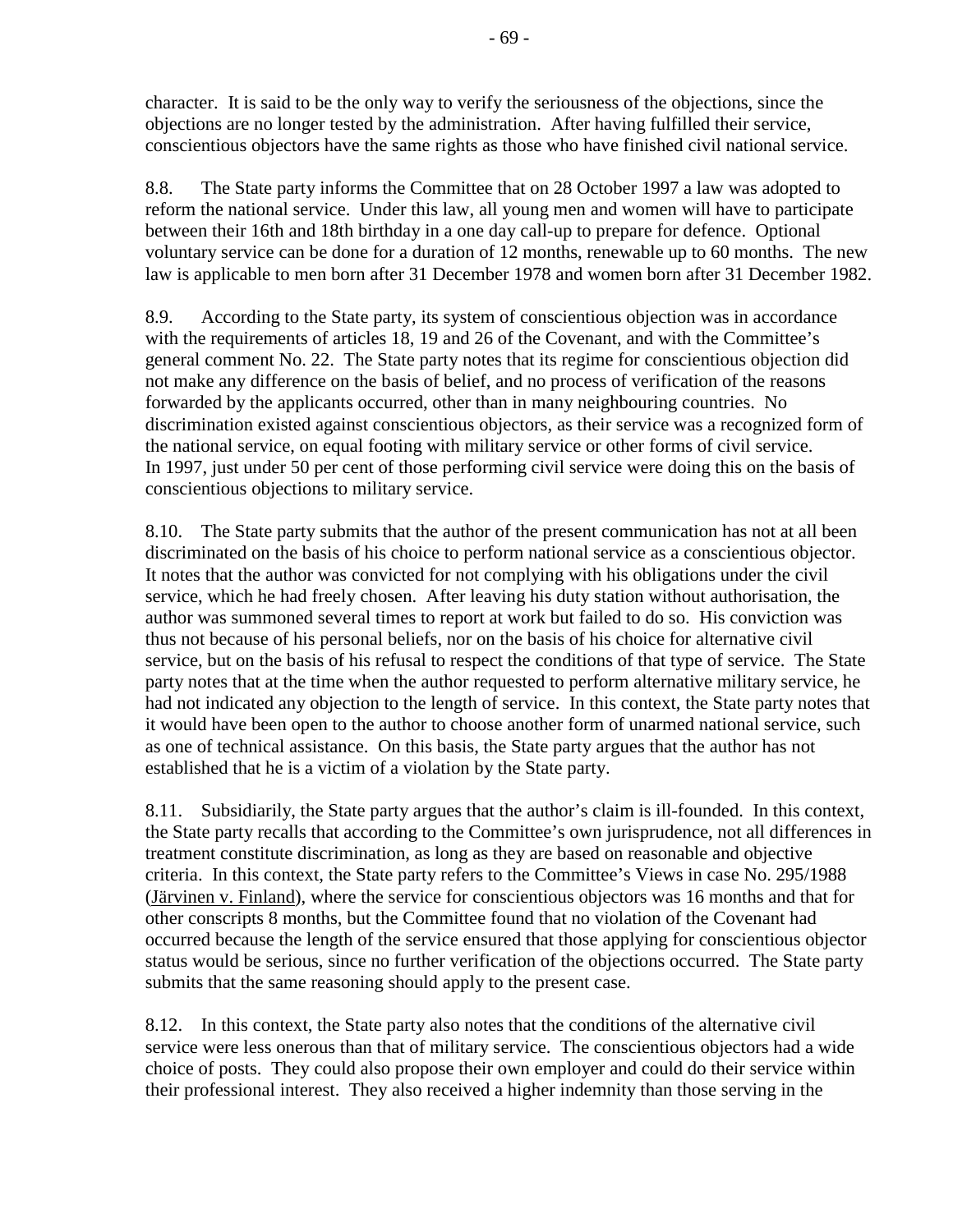armed forces. In this context, the State party rejects counsel's claim that the persons performing international cooperation service received privileged treatment vis à vis conscientious objectors, and submits that those performing international cooperation service did so in often very difficult situations in a foreign country, whereas the conscientious objectors performed their service in France. In the author's case, he performed his civil service in the Vaucluse, where he was responsible for the maintenance of forest roads, which corresponds with his professional background as an agricultural technician.

8.13. The State party concludes that the length of service for the author of the present communication had no discriminatory character compared with other forms of civil service or military service. The differences that existed in the length of the service were reasonable and reflected objective differences between the types of service. Moreover, the State party submits that in most European countries the time of service for conscientious objectors is longer than military service.

### Counsel's comments on the State party's submission

9.1. In his comments of 21 December 1998, counsel argues that article 5(2)(b) of the Covenant does not require that an individual exhaust all imaginable remedies that are not effective or available. In the instant case, the author has been subjected to criminal proceedings for subordination in peace time. Counsel recalls that the requirement of exhaustion of domestic remedies does not apply when the domestic remedy is ineffective and provides no chance of success, or when due to circumstances an existing remedy has become impossible or ineffective. The author awaited the outcome of the effective domestic remedies concerning the criminal proceedings before coming to the Committee. As far as administrative remedies are concerned, the author has never been notified of an administrative decision against which he could have appealed. In the absence of such a decision, exhaustion of administrative remedies is illusory. In this context, counsel recalls that the letter sent by the author to the military authorities was a simple notification, and did not contain any request requiring an answer from the military authorities. Counsel concludes that administrative remedies were not available to the author at the time.

9.2. As to the merits, counsel submits that at issue are the modalities of civil service for conscientious objectors. He submits that the double length of this service was not justified by any reason of public order and refers in this context to paragraph 3 of article 18 of the Covenant which provides that the right to manifest one's religion or beliefs may be subject only to such limitations as are necessary to protect public safety, order, health, or morals or the fundamental rights and freedom of others. He also refers to the Committee's general comment No. 22 where the Committee stated that restrictions may not be imposed for discriminatory purposes or applied in a discriminatory manner. He argues that the imposition upon conscientious objectors of civil service of double length as that of the military service constitutes a discriminatory restriction, because the manifestation of a conviction such as the refusal to carry arms, does not in itself affect the public safety, order, health, or morals or the fundamental rights and freedoms of others since the law expressly recognizes the right to conscientious objection.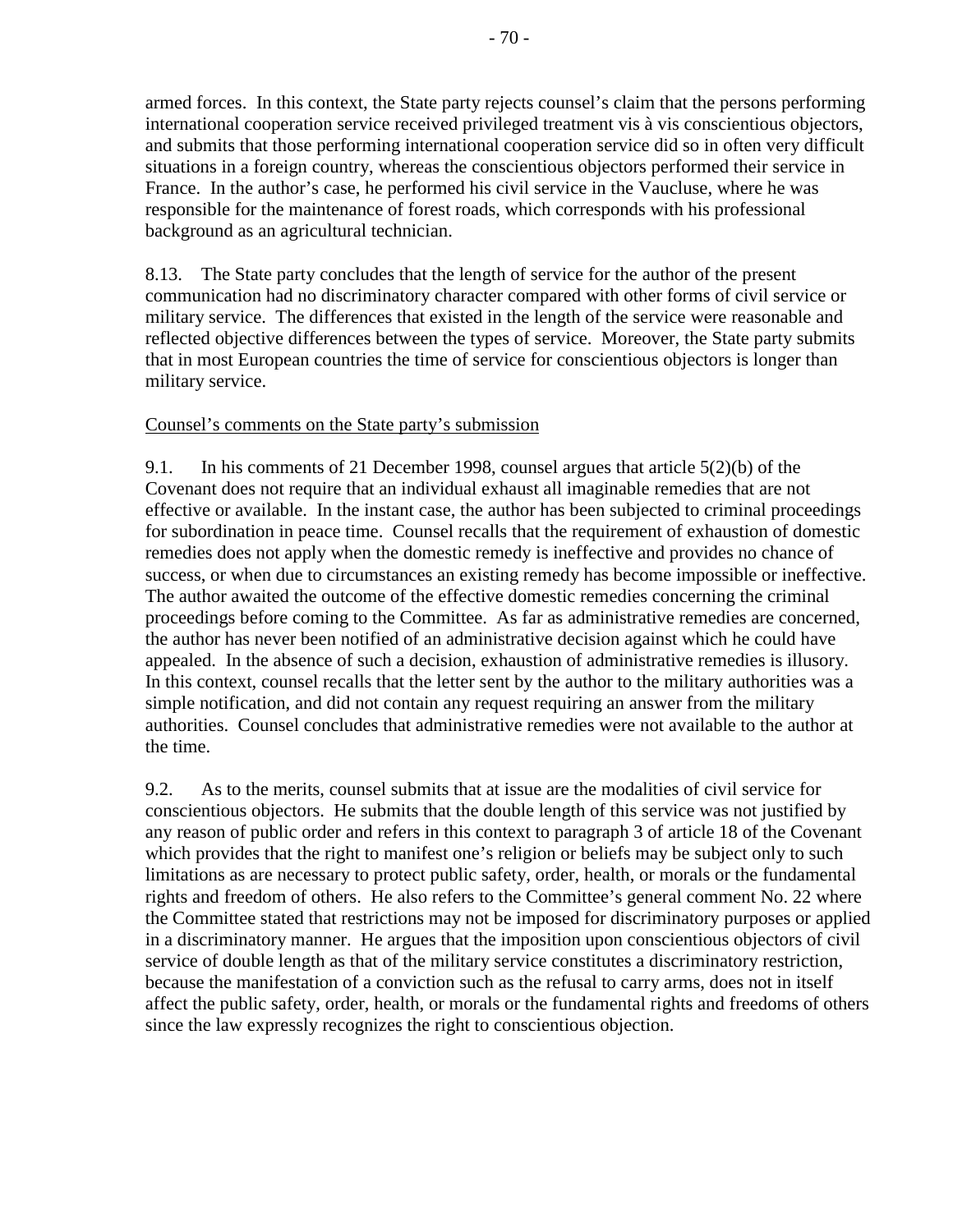9.3. Counsel states that, contrary to what the State party has submitted, persons who requested status as a conscientious objector were subject to administrative verification and did not have a choice as to the conditions of service. In this context, counsel refers to the legal requirements that a request had to be submitted before the 15th of the month of incorporation into the military service, and that it had to be justified. Thus, the Minister for the Armed Forces might refuse a request and no automatic right to conscientious objector status existed. According to counsel, it is therefore clear that the reasons given by the conscientious objector were being tested.

9.4. Counsel rejects the State party's argument that the author himself had made an informed choice as to the kind of service he was going to perform. Counsel emphasizes that the author made his choice on the basis of his conviction, not on the basis of the length of service. He had no choice in the modalities of the service. Counsel argues that no reasons of public order exist to justify that the length of civil service for conscientious objectors be twice the length of military service.

9.5. Counsel maintains that the length of service constitutes discrimination on the basis of opinion. Referring to the Committee's Views in communication No. 295/1988 (Järvinen v. Finland), counsel submits that the present case is to be distinguished, since in the earlier case the extra length of service was justified, in the opinion of the majority in the Committee, by the absence of administrative formalities in having the status of conscientious objector recognized.

9.6. As far as other forms of civil service are concerned, especially those doing international cooperation service, counsel rejects the State party's argument that these were often performed in difficult conditions and on the contrary, asserts that this service was often fulfilled in another European country and under pleasant conditions. Those performing the service moreover built up a professional experience. According to counsel, the conscientious objector did not draw any benefit from his service. As regards the State party's argument that the extra length of service is a test for the seriousness of a person's objections, counsel argues that to test the seriousness of conscientious objectors constitutes in itself a flagrant discrimination, since those who applied for another form of civil service were not being subjected to a test of their sincerity. With regard to the advantages mentioned by the State party (such as no obligation to carry a uniform, not being under military discipline), counsel notes that the same advantages were being enjoyed by those performing other kinds of civil service and that these did not exceed 16 months. With regard to the State party's argument that the conscientious objectors received a higher pay than those performing military service, counsel notes that they worked in structures where they were treated as employees and that it was thus normal that they would receive a certain remuneration. He states that the pay was little in comparison with the work done and much less than that received by normal employees. According to counsel, those performing cooperation service were better paid.

# Issues and proceedings before the Committee

10.1. The Human Rights Committee has considered the present communication in the light of all the information made available to it by the parties, as provided in article 5, paragraph 1 of the Optional Protocol.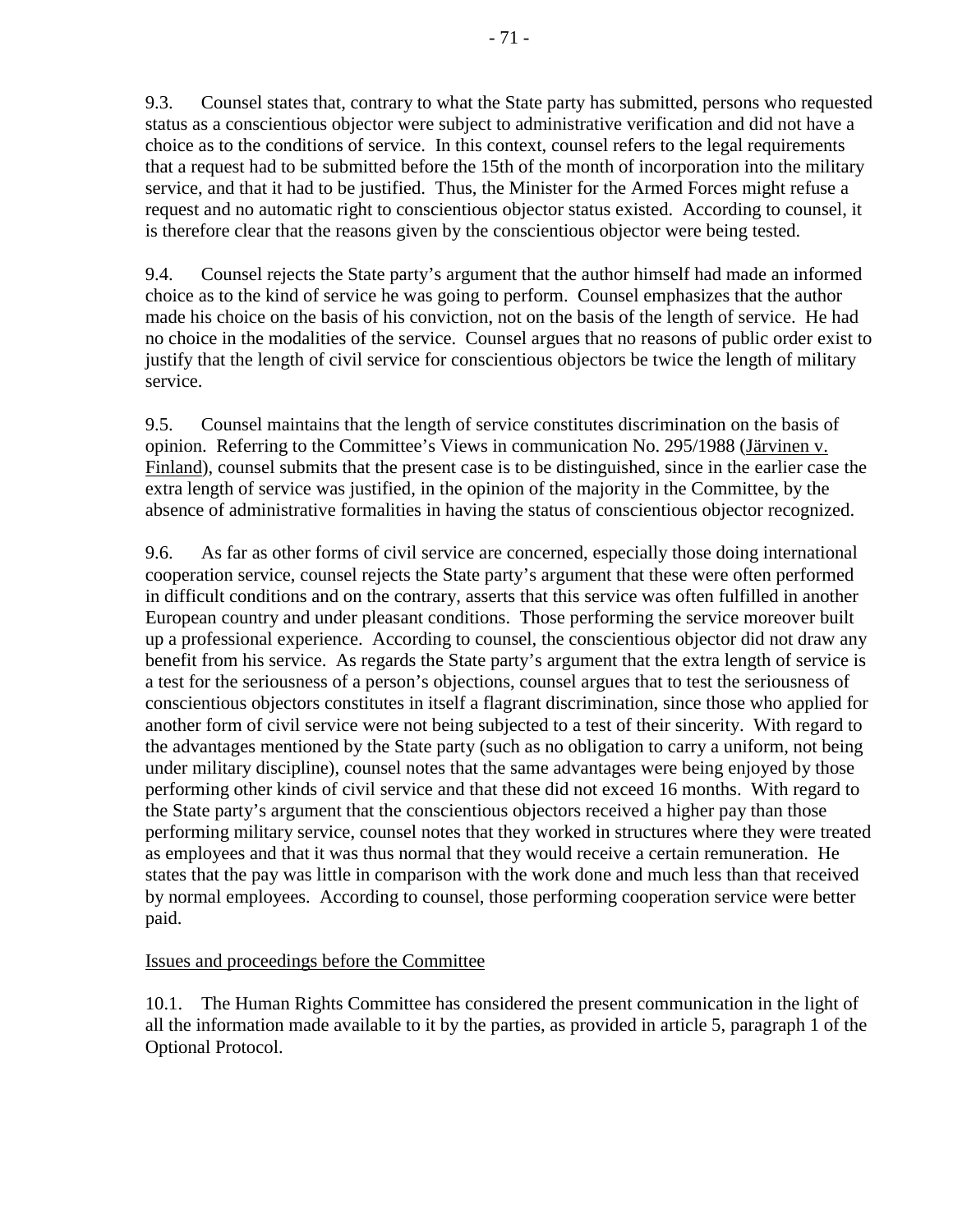10.2. The Committee has noted the State party's request for a review of the Committee's admissibility decision in the present case. The Committee takes this opportunity to clarify its decision on admissibility and in particular to respond to the State party's concerns. The Committee emphasizes that under article 5(2)(b) of the Optional Protocol an individual, at the material time, has to exhaust available domestic remedies within the time and form as required by domestic legislation. In the instant case, the author was charged with and found guilty of insubordination. The Court of Appeal of Montpellier dismissed his appeal, and a further appeal to the Court of Cassation would not have succeeded, since that Court had recently rejected three cases similar to the author's. In this context, the Committee notes that the State party has not shown how an administrative tribunal could have taken a different position than that of the highest court of the country on the author's argument that the length of service for conscientious objectors was in breach of the State's international obligations. There is thus no reason to revise the decision on admissibility and the Committee continues with the examination of the communication on its merits.

10.3. The Committee has noted the State party's argument that the author is not a victim of any violation, because he was not convicted for his personal beliefs, but for deserting the service freely chosen by him. The Committee notes, however, that during the proceedings before the courts, the author raised the right to equality of treatment between conscientious objectors and military conscripts as a defence justifying his desertion and that the courts' decisions refer to such claim. It also notes that the author contends that, as a conscientious objector to military service, he had no free choice in the service that he had to perform. The Committee therefore considers that the author qualifies as a victim for purposes of the Optional Protocol.

10.4. The issue before the Committee is whether the specific conditions under which alternative service had to be performed by the author constitute a violation of the Covenant.**<sup>5</sup>** The Committee observes that under article 8 of the Covenant, States parties may require service of a military character and, in case of conscientious objection, alternative national service, provided that such service is not discriminatory. The author has claimed that the requirement, under French law, of a length of 24 months for national alternative service, rather than 12 months for military service, is discriminatory and violates the principle of equality before the law and equal protection of the law set forth in article 26 of the Covenant. The Committee reiterates its position that article 26 does not prohibit all differences of treatment. Any differentiation, as the Committee has had the opportunity to state repeatedly, must however be based on reasonable and objective criteria. In this context, the Committee recognizes that the law and practice may establish differences between military and national alternative service and that such differences may, in a particular case, justify a longer period of service, provided that the differentiation is based on reasonable and objective criteria, such as the nature of the specific service concerned or the need for a special training in order to accomplish that service. In the present case, however, the reasons forwarded by the State party do not refer to such criteria or refer to criteria in general terms without specific reference to the author's case, and are rather based on the argument that doubling the length of service was the only way to test the sincerity of an individual's convictions. In the Committee's view, such argument does not satisfy the requirement that the difference in treatment involved in the present case was based on reasonable and objective criteria. In the circumstances, the Committee finds that a violation of article 26 occurred, since the author was discriminated against on the basis of his conviction of conscience.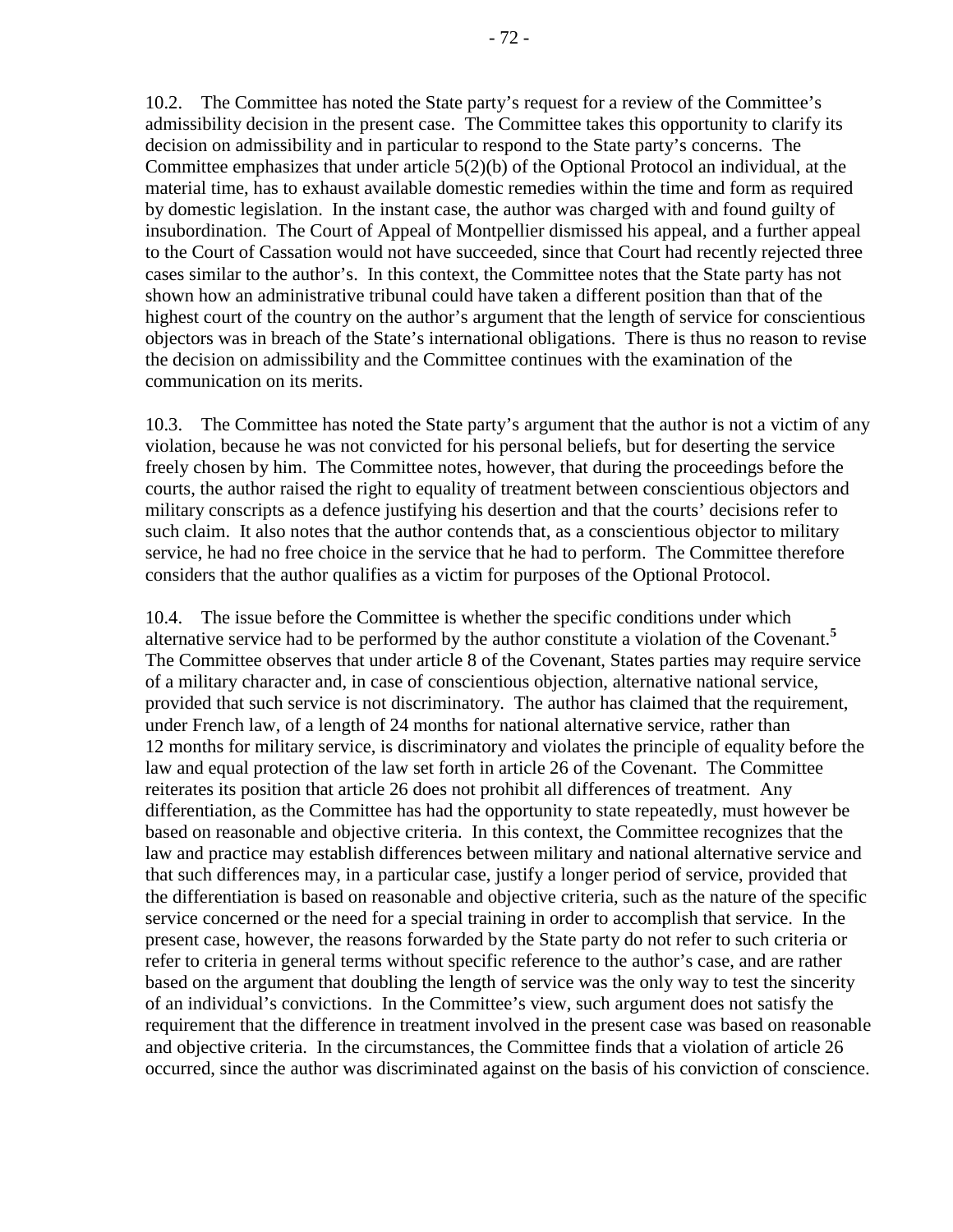11. The Human Rights Committee, acting under article 5, paragraph 4, of the Optional Protocol to the International Covenant on Civil and Political rights, is of the view that the facts before it disclose a violation of article 26 of the Covenant.

12. The Human Rights Committee notes with satisfaction that the State party has changed the law so that similar violations will no longer occur in the future. In the circumstances of the present case, the Committee considers that the finding of a violation constitutes sufficient remedy for the author.

[Adopted in English, French and Spanish, the English text being the original version. Subsequently issued also in Arabic, Chinese and Russian as part of the present report.]

#### Notes

<sup>1</sup> Judgements of 14 December 1994 in the Foin and Nicolas cases.

- <sup>2</sup> Järvinen v. Finland, views adopted on 25 July 1990, paras. 6.4 to 6.6.
- **3** E/CN.4/1987/L.73 dated 5 March 1987.

<sup>4</sup> There is no indication that the author actually requested a reduction in service.

<sup>5</sup> See also the Committee's Views in case No. 666/1995, Foin v. France, CCPR/C/67/D/666/1995.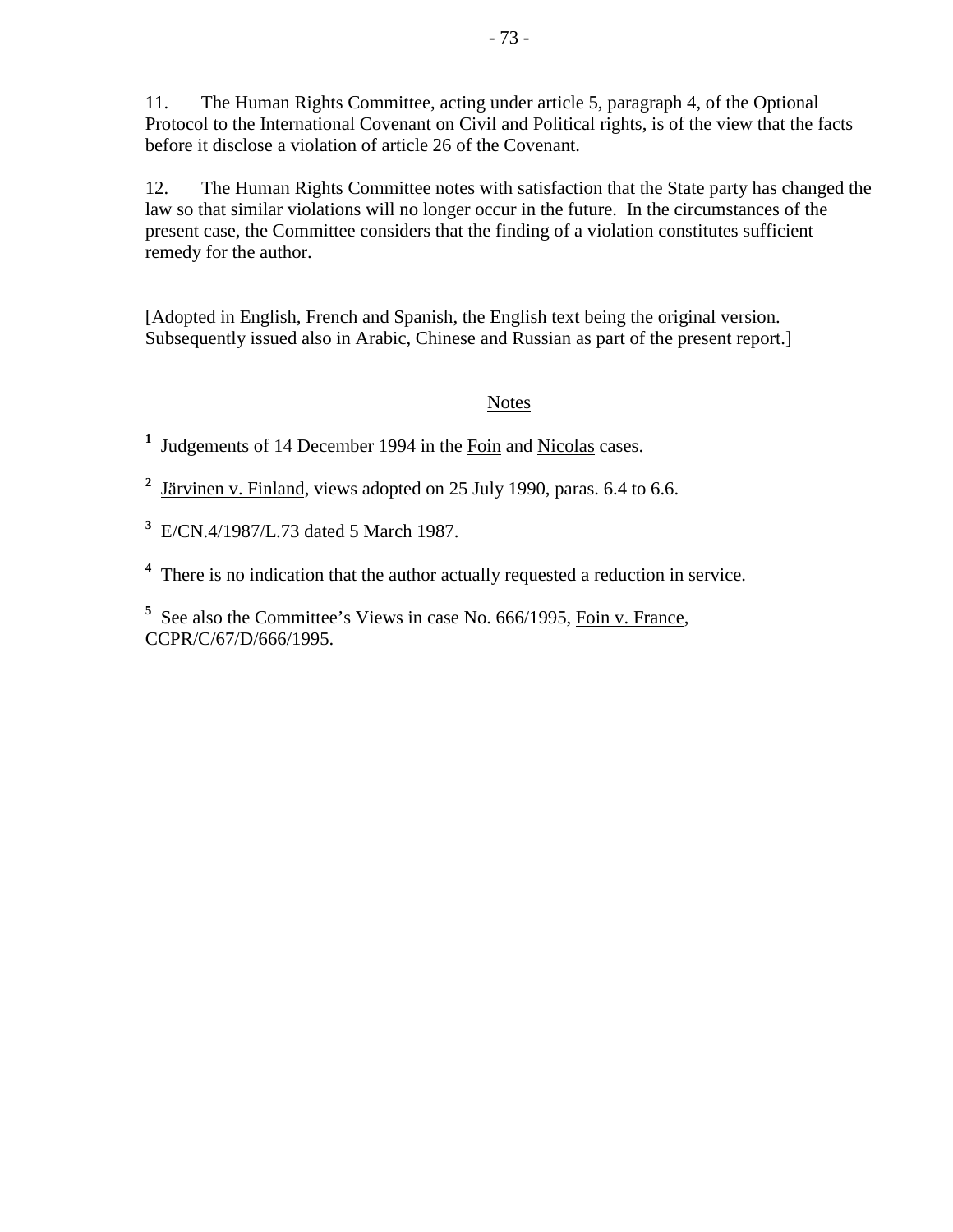#### APPENDIX

#### Individual opinion by Nisuke Ando, Eckart Klein, David Kretzmer and Abdallah Zakhia (dissenting)

We dissent from the Committee's Views for the same reasons we have laid down in our separate dissenting opinion on the Foin case (Communication No. 666/1995).

> (Signed) N. Ando (Signed) E. Klein (Signed) D. Kretzmer (Signed) A. Zakhia

[Done in English, French and Spanish, the English text being the original version. Subsequently issued also in Arabic, Chinese and Russian as part of the present report.]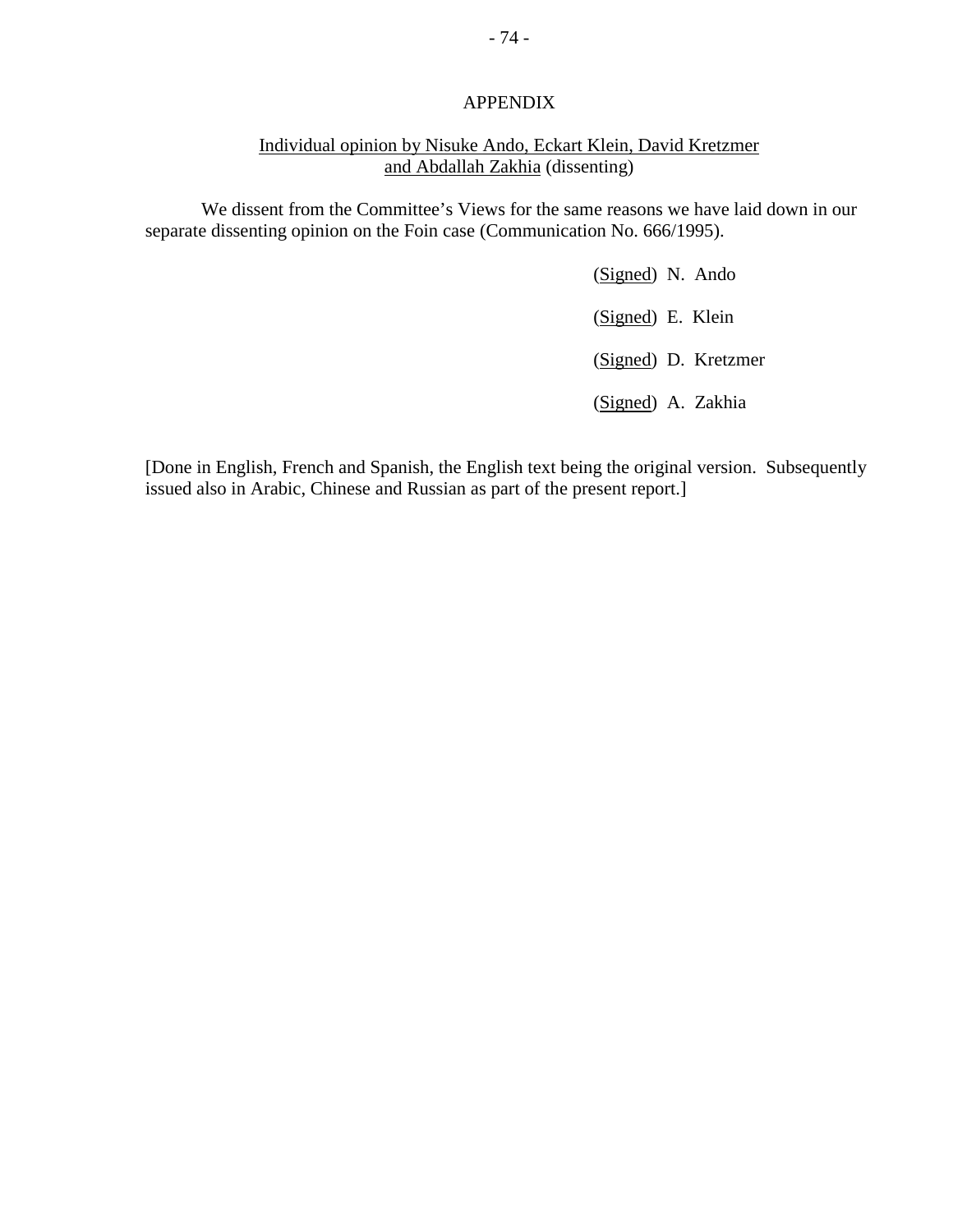#### G. Communication Nos. 690/1996 and 691/1996, Venier & Nicolas v. France (Views adopted on 10 July 2000, sixty-ninth session)\*

| Submitted by:                   | Marc Venier and Paul Nicolas (represented by<br>François Roux, legal counsel) |
|---------------------------------|-------------------------------------------------------------------------------|
| Alleged victim:                 | The authors                                                                   |
| State party:                    | France                                                                        |
| Date of communications:         | 14 and 17 November 1995                                                       |
| Date of admissibility decision: | 11 July 1997                                                                  |

The Human Rights Committee, established under article 28 of the International Covenant on Civil and Political Rights,

Meeting on 10 July 2000,

Having concluded its consideration of communications No. 690/1996 & 691/1996 submitted to the Human Rights Committee by Marc Venier and Paul Nicolas under the Optional Protocol to the International Covenant on Civil and Political Rights,

Having taken into account all written information made available to it by the authors of the communication, and the State party,

Adopts the following:

 $\overline{a}$ 

Views under article 5, paragraph 4, of the Optional Protocol

1. The authors of the communications, dated 14 and 17 November 1995, are Marc Venier and Paul Nicolas, French citizens born in 1967 and 1968, respectively, and currently domiciled at Audincourt, France and Gabarret, France, respectively. They claim to be victims of violations by France of articles 18, 19 and 26, juncto article 8, of the International Covenant on Civil and Political Rights. The authors are represented by counsel, François Roux.

\* The following members of the Committee participated in the examination of the present communication: Mr. Nisuke Ando, Mr. P.N. Bhagwati, Lord Colville, Ms. Elizabeth Evatt, Mr. Louis Henkin, Mr. Eckart Klein, Mr. David Kretzmer, Mr. Rajsoomer Lallah, Ms. Cecilia Medina Quiroga, Mr. Martin Scheinin, Mr. Hipólito Solari Yrigoyen, Mr. Roman Wieruszewski, Mr. Maxwell Yalden, Mr. Abdallah Zakhia. Under rule 85 of the Committee's rules of procedure, Ms. Christine Chanet did not participate in the examination of the case. The text of an individual opinion by Committee members Nisuke Ando, Eckart Klein, David Kretzmer and Abdallah Zakhia is appended to this document.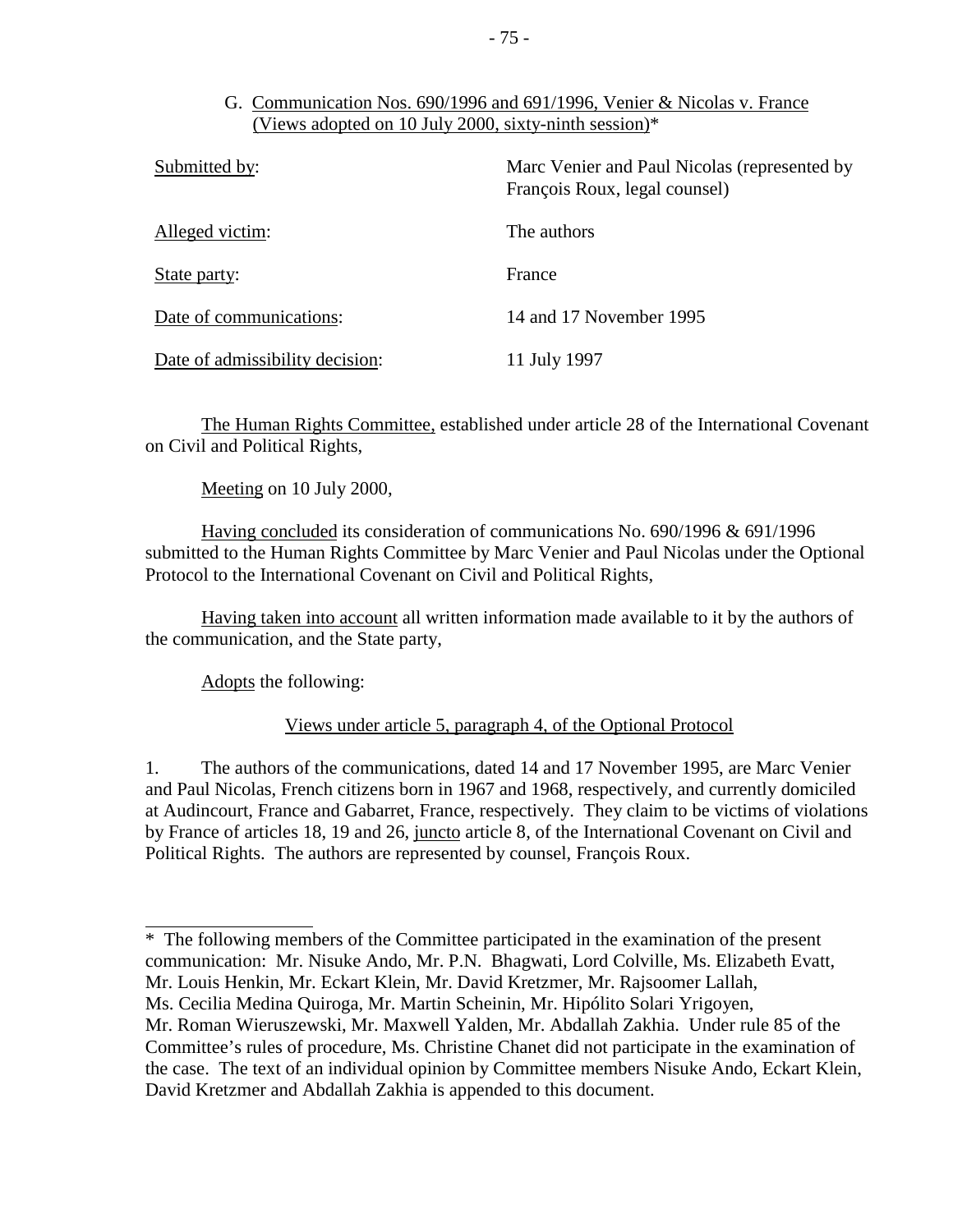# The facts as submitted by the authors

2.1 The authors, recognized conscientious objectors, began their civilian service duties on 23 June 1988 (Mr. Nicolas) and 16 November 1989 (Mr. Venier). After approximately one year of service, the authors notified the authorities that they intended to cease performing their civilian service duties, and did so on 1 July 1989 and 1 February 1991, respectively. The authors invoked the allegedly discriminatory character of article 116 (6) of the National Service Code (Code du service national), pursuant to which conscientious objectors were required to perform civilian national service duties for a period of 24 months, whereas military service did not exceed 12 months.

2.2 The authors were charged before the Criminal Court (Tribunal Correctionnel) of Paris and the Criminal Court of Orléans, respectively, with desertion in peacetime, pursuant to articles 398 and 399 of the Code of Military Justice. On 4 July 1991, the Criminal Court of Paris found Mr. Nicolas guilty as charged and sentenced him to one year's imprisonment; on 17 June 1992 the Criminal Court of Orléans found Mr. Venier also guilty and sentenced him to 10 months' imprisonment, rejecting the arguments of the defence, which had invoked articles 9, 10 and 14 of the European Convention on Human Rights and articles 18 and 19 of the Covenant.

2.3 On appeal by Mr. Nicolas, the Paris Court of Appeal confirmed the guilty verdict but modified the sentence into a two months' suspended prison sentence. On 8 February 1993, the Court of Appeal of Orléans confirmed the Criminal Court's decision concerning Mr. Venier but reduced the sentence to eight months' imprisonment (of which six months were suspended). On 14 December 1994, the Court of Cassation rejected the authors' further appeals, holding that article 116 (6) of the National Service Code was not discriminatory and did not violate articles 9, 10 and 14 of the European Convention on Human Rights. With that latter decision, all available remedies are said to have been exhausted.

# The complaints

3.1 According to the authors, both article 116 (6) of the National Service Code (in its version of July 1983 prescribing a period of 24 months of civilian service for conscientious objectors) and article L.2 of the National Service Code in its version of January 1992 (as amended by Act No. 92n9 of 4 January 1992), which sets the duration of civilian service for conscientious objectors at 20 months, violates articles 18, 19 and 26, juncto article 8 of the Covenant in that they double the duration of service for conscientious objectors in comparison with that for persons performing military service.

3.2 The authors acknowledge that in case No. 295/1988**<sup>1</sup>** the Committee has held that an extended period of alternative service was neither unreasonable nor punitive, and has found no violation of the Covenant. However, they invoke and quote at length from the individual opinions appended to the Committee's Views by three of its members, who had concluded that the challenged legislation was not based on either reasonable or objective criteria, such as a more severe type of service or the need for special training to perform the longer service. The authors fully endorse the conclusions of those three members of the Committee.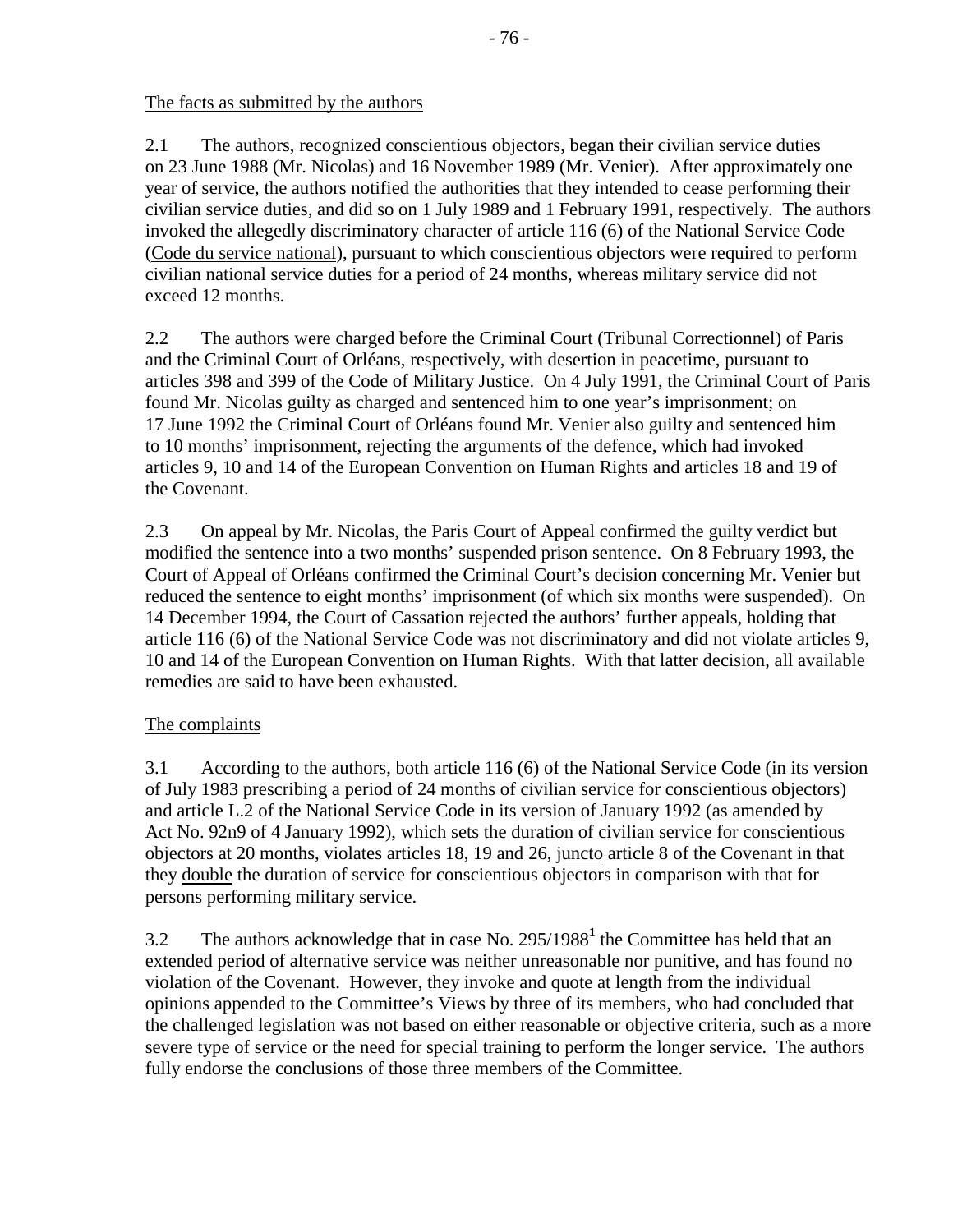3.3 The authors observe that under articles L.116 (2) to L.116 (4) of the National Service Code, each application for recognition as a conscientious objector has to be approved by the Minister for the Armed Forces. If he refuses, an appeal to the Administrative Tribunal is possible under article L.116 (3). In such circumstances, the authors argue, it cannot be assumed that the length of civilian service was fixed purely for reasons of administrative convenience, since anyone agreeing to perform civilian service twice as long as military service should be deemed to have genuine convictions. Rather, the length of civilian service must be deemed to have a punitive character, which is not based on reasonable or objective criteria.

3.4 In support of their contention, the authors invoke a judgement of the Italian Constitutional Court of July 1989, which held that the provision for non-military service lasting eight months longer than military service was incompatible with the Italian Constitution. They further point to a decision adopted by the European Parliament in 1967 which, on the basis of article 9 of the European Convention on Human Rights, suggested that the duration of alternative service should be the same as that of military service. Moreover, the Committee of Ministers of the Council of Europe has declared that alternative service must not have a punitive character and that its duration, in relation to military service, must remain within reasonable limits (Recommendation No. R(87)8 of 9 April 1987). Finally, the authors note that the United Nations Commission on Human Rights declared, in a resolution adopted on 5 March 1987,<sup>2</sup> that conscientious objection to military service should be regarded as a legitimate exercise of the right to freedom of thought, conscience and religion, as recognized by the Covenant.

3.5 In these circumstances, the authors submit that requiring them to perform civilian service that is twice as long as military service constitutes unlawful and prohibited discrimination on the basis of opinion, and that the possibility of imprisonment for refusal to perform civilian service beyond the length of time of military service constitutes a violation of articles 18, paragraph 2, 19, paragraph 1, and 26 of the Covenant.

# The State party's observations on admissibility and the authors' comments thereon

4.1 The State party contends firstly that the communications are incompatible ratione materiae with the provisions of the Covenant since, on the one hand, the Committee has acknowledged in its decision on communication No. 185/1984 (L.T.K. v. Finland) that "the Covenant does not provide for the right to conscientious objection; neither article 18 nor article 19 of the Covenant, especially taking into account paragraph 3 (c) (ii) of article 8, can be construed as to imply that right" and since, on the other hand, by virtue of article 8, paragraph 3 (c) (ii) of the Covenant, the internal regulation of national service, and therefore of conscientious objector status for those States which recognize it, does not fall within the scope of the Covenant and remains a matter for domestic legislation.

4.2 Subsidiarily, the State party contends that domestic remedies have not been exhausted by the authors. In this connection, it submits that the authors of the communications have exhausted the judicial remedies open to them, but have not exhausted all administrative remedies. The argument put forward in this connection is that, by leaving their duty stations before having received replies from the military authorities concerning their requests for a reduction in the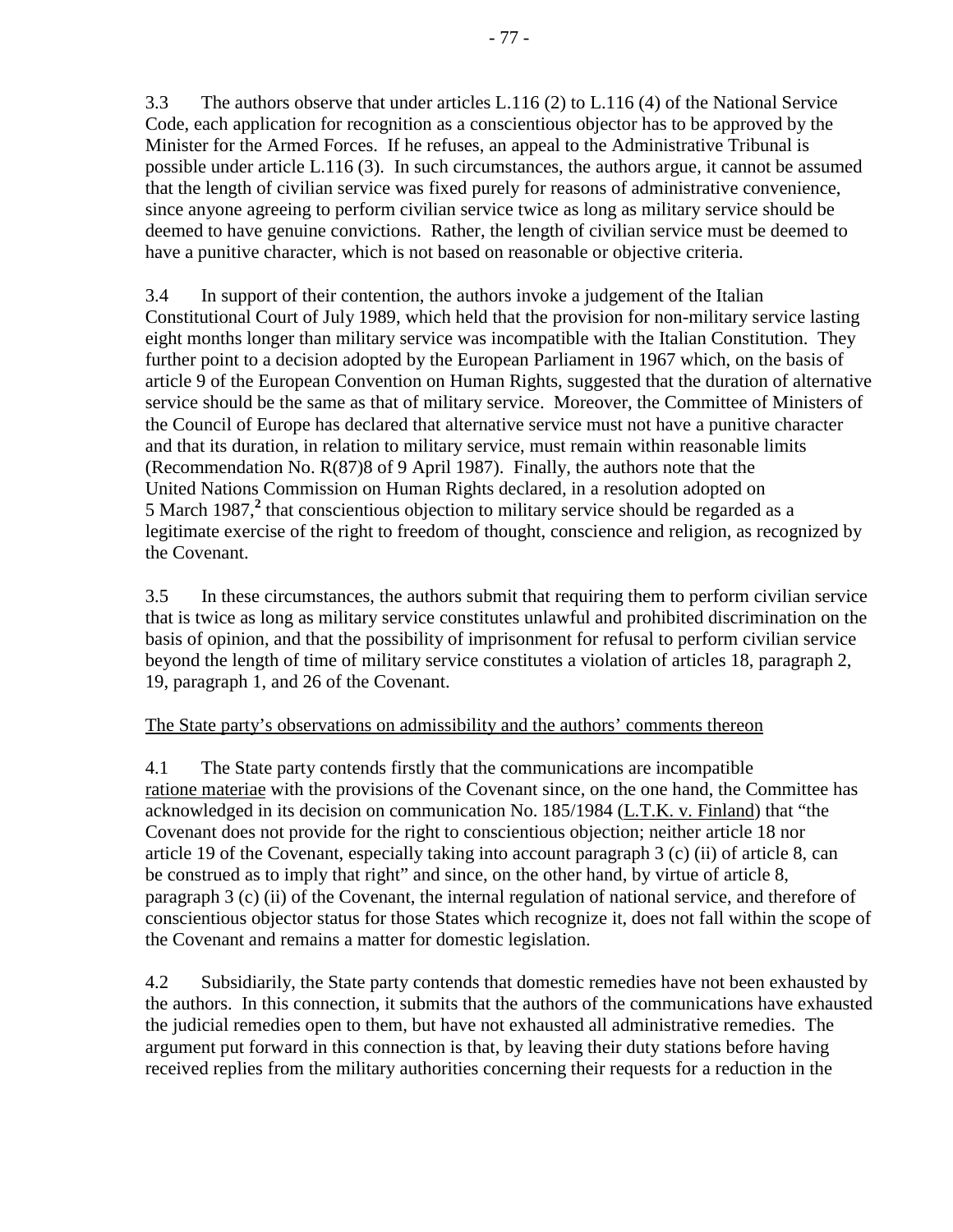length of their service, the authors violated the provisions of the National Service Code, thus becoming liable to criminal prosecution, and did not wait for the military authorities to refuse their requests and then bring the matter before the Administrative Tribunal.

4.3 Third and last, the State party contends that the authors do not qualify as victims of a violation of articles 18, paragraph 2, 19, paragraph 1, and 26 of the Covenant. With regard to articles 18 and 19 of the Covenant, the State party claims that by recognizing conscientious objector status and offering conscripts a choice as to the form of their national service, it allows them to opt freely for the national service appropriate to their beliefs, thus enabling them to exercise their rights under articles 18 and 19 of the Covenant. In this connection, the State party concludes, quoting the decision on communication No. 185/1984 cited above, that as the authors were "not prosecuted and sentenced because of [their] beliefs or opinions as such, but because [they] refused to perform military service", they cannot therefore claim to be victims of a violation of articles 18 and 19 of the Covenant.

4.4 With regard to the alleged violation of article 26 of the Covenant, the State party, noting that the authors complain of a violation of this article because the length of alternative civilian service is double that of military service, submits first of all that "the Covenant, while prohibiting discrimination and guaranteeing equal protection of the law to everyone, does not prohibit all differences of treatment", which must be "based on reasonable and objective criteria" (communication No. 196/1985, Gueye v. France). The State party argues in this connection that the situation of conscripts performing alternative civilian service differs from that of those performing military service, notably in respect of the heavier constraints of service in the army, and that a longer period of alternative civilian service constitutes a test of the sincerity of conscientious objectors, designed to prevent conscripts from claiming conscientious objector status for reasons of comfort, ease and security. The State party also quotes the Committee's Views on communication No. 295/1988 (Järvinen v. Finland), where the Committee held that the 16-month period of alternative service imposed for conscientious objectors - double the eight-month period of military service - was "neither unreasonable nor punitive". The State party therefore concludes that the difference of treatment complained of by the authors is based on the principle of equality, which requires different treatment of different situations.

4.5 For all of these reasons, the State party requests the Committee to declare the communications inadmissible.

5.1 Concerning the State party's first argument as to the Committee's competence ratione materiae, the authors cite the Committee's General Comment No. 22 (48), where it is stated that the right to conscientious objection "can be derived from article 18, inasmuch as the obligation to use lethal force may seriously conflict with the freedom of conscience and the right to manifest one's religion or belief. When this right is recognized by law or practice, there shall be no differentiation among conscientious objectors on the basis of the nature of their particular beliefs; likewise, there shall be no discrimination against conscientious objectors because they have failed to perform military service". According to the authors, it is clear from these comments that the Committee is competent to determine whether or not there has been a violation of the right to conscientious objection under article 18 of the Covenant.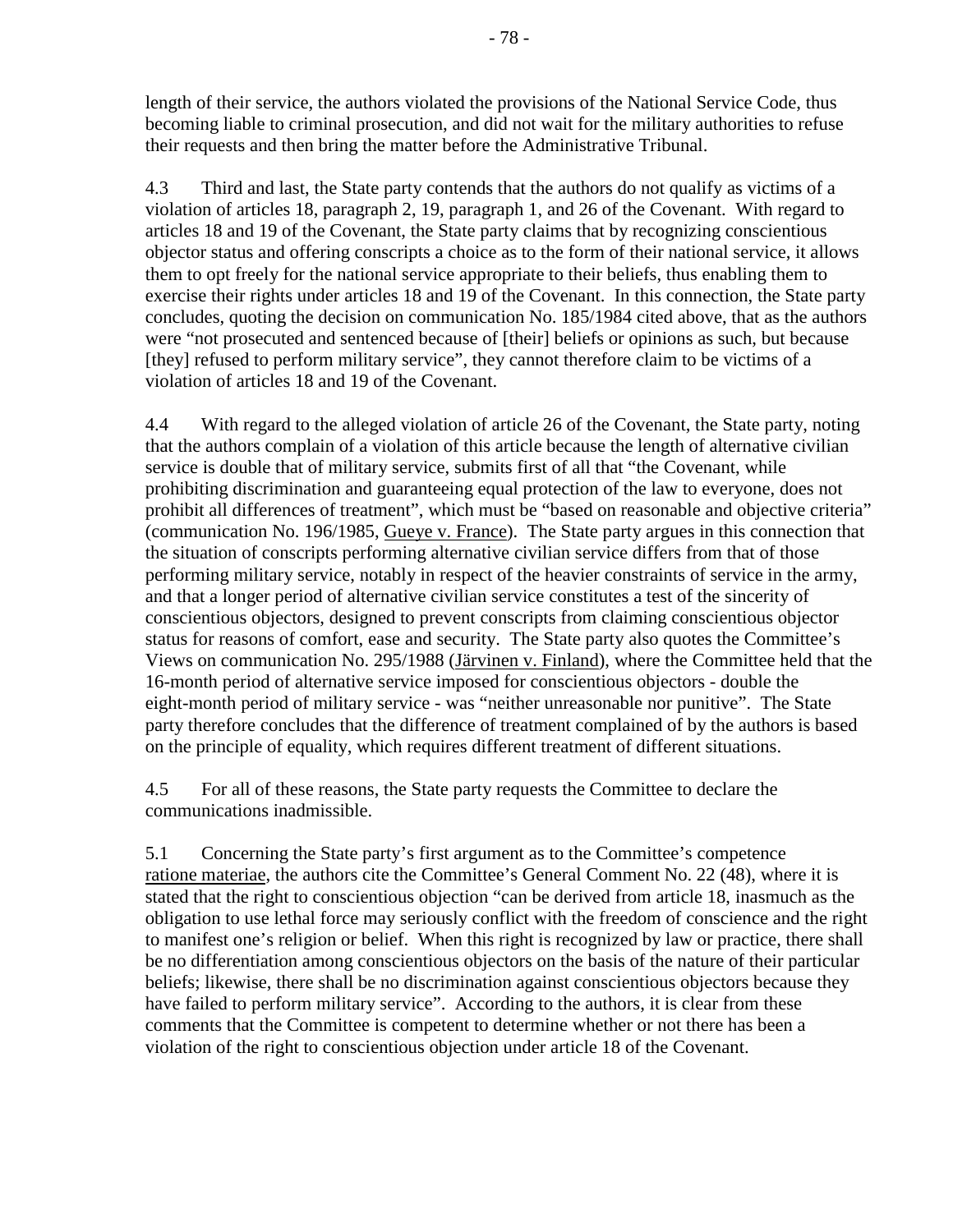5.2 The authors claim that the problem posed in their case lies not in a possible infringement of conscientious objectors' freedom of belief by French legislation, but in the conditions for the exercise of that freedom, since alternative civilian service is twice the length of military service, without this being justified by any provision to protect public order, in violation of article 18, paragraph 3, of the Covenant. The authors invoke in this context the Committee's General Comment No. 22 (48), which states that "limitations imposed must be established by law and must not be applied in a manner that would vitiate the rights guaranteed in article 18. (...) Restrictions may not be imposed for discriminatory purposes or applied in a discriminatory manner", and conclude that requiring conscientious objectors to perform alternative civilian service which is twice the length of military service constitutes a discriminatory restriction on the enjoyment of the rights set forth in article 18 of the Covenant.

5.3 As to the question of the exhaustion of domestic remedies, the authors state that domestic remedies in respect of the criminal proceedings brought against them have, in fact, been exhausted since the Court of Cassation dismissed their appeals against the Court of Appeal judgements on 14 December 1994. With regard to the non-exhaustion of administrative remedies, the authors maintain that such remedies were not open to them inasmuch as, not having been notified of any administrative decision, they could not bring the matter before the Administrative Tribunal.

5.4 Concerning the alleged violation of article 26, the authors claim that requiring a period of civilian service twice the length of military service constitutes a difference of treatment which is not based on "reasonable and objective criteria" and therefore constitutes discrimination prohibited by the Covenant (communication No. 196/1985 cited above). In support of this conclusion, the authors argue that there is no justification for making civilian service twice the length of military service; in fact, unlike in the Järvinen case (communication No. 295/1988 cited above), the longer duration is not justified by any relaxation of the administrative procedures for obtaining conscientious objector status since, under articles L.116 (2) and L.116 (4) of the National Service Code, applications for conscientious objector status are subject to approval by the Minister for the Armed Forces following an examination which may result in refusal. Nor is it justified in the general interest or as a test of the seriousness and sincerity of the beliefs of the conscientious objector. Indeed, the mere fact of taking special steps to test the sincerity and seriousness of the beliefs of conscientious objectors in itself constitutes discrimination based on the recognition of a difference of treatment between conscripts. Furthermore, conscientious objectors derive no benefit or privilege from their status - unlike, for example, persons assigned to perform international cooperation services instead of military service, who have the opportunity to work abroad in a professional field corresponding to their university qualifications for 16 months (i.e. four months less than the civilian service for conscientious objectors) - and a difference of treatment is not, therefore, justified on that ground.

# The Committee's decision on admissibility

6.1 At its sixtieth session, the Committee decided to join the consideration of communications Nos. 690/1996 and 691/1996. It then proceeded to consider the admissibility of the communications.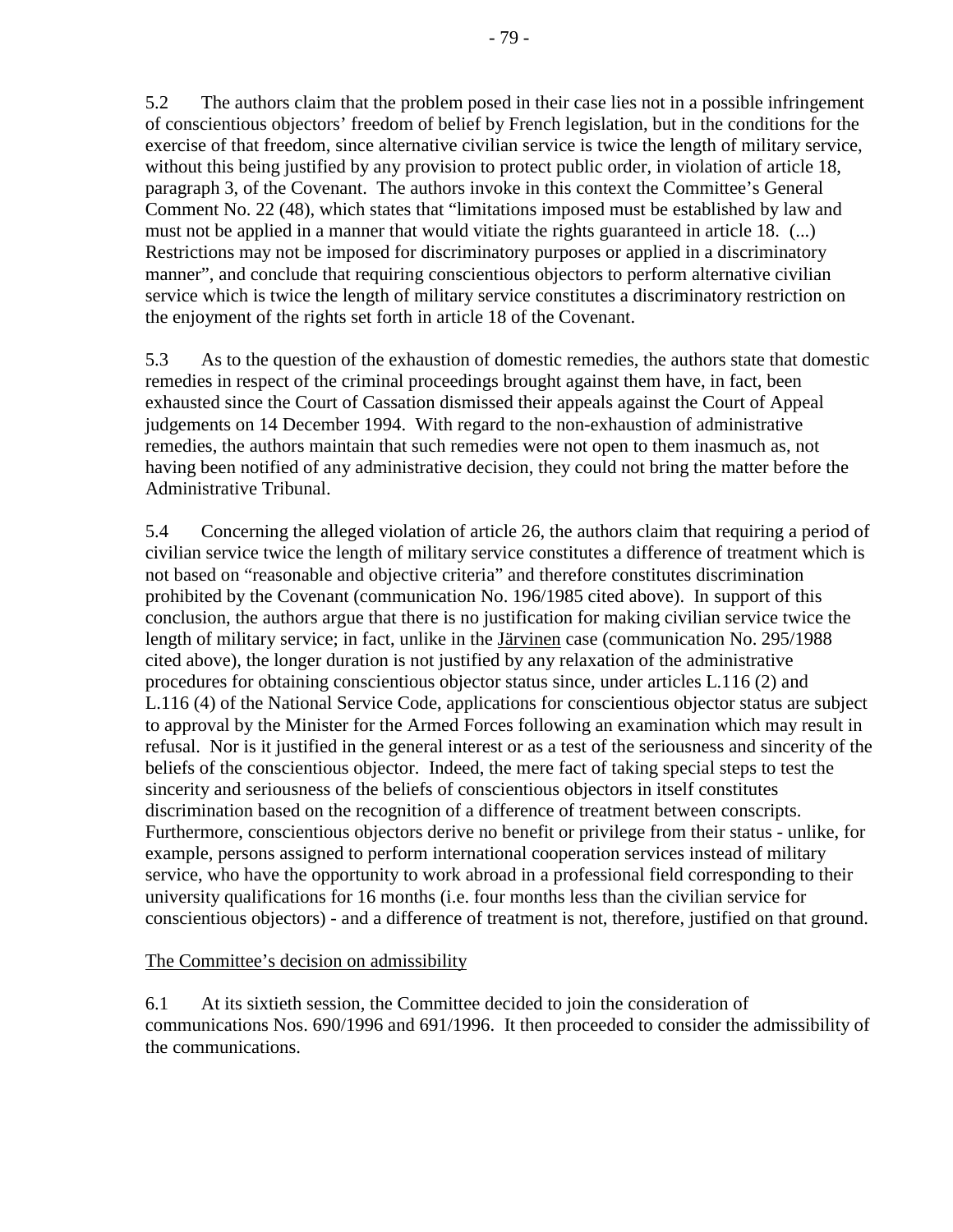6.2 Concerning the requirement of exhaustion of available domestic remedies, the Committee took note of the fact that the authors had exhausted all the judicial remedies that were open to them. The Committee also considered that administrative remedies were not available to the authors of the communications. The Committee therefore concluded that it was not prevented by article 5, paragraph 2 (b), of the Optional Protocol from dealing with the communications.

6.3 The Committee took note of the State party's arguments concerning the incompatibility of the communications ratione materiae with the provisions of the Covenant. In this regard, the Committee considered that the matter raised in the communications did not concern a violation of the right to conscientious objection as such. The Committee considered that the authors had sufficiently substantiated their claim, for the purposes of admissibility, that the communications might raise issues under provisions of the Covenant.

7. Accordingly, on 11 July 1997, the Committee decided that the communications were admissible.

The State party's observations on the merits of the communication

8.1 By submission of 18 June 1998, the State party argues that the communication should be rejected because the authors are not victims of a violation of the Covenant, and because their complaints are ill-founded.

8.2 According to the State party, article L.116 of the National Service Code in its version of July 1983 instituted a genuine right to conscientious objection, in the sense that the sincerity of the objections is said to be shown by the request alone, if presented in accordance with the legal requirements (that is, justified by an affirmation of the applicant that he has personal objections to using weapons). No verification of the objections took place. To be admissible, requests had to be presented on the 15th of the month preceding the incorporation into the military service. Thus a request could only be rejected if it was not justified or if it was not presented in time. A right to appeal existed to the administrative tribunal.

8.3 Although the normal length of military service since January 1992 in France was 10 months, some forms of national service lasted 12 months (military service of scientists) and 16 months (civil service of technical assistance). The length of the service for conscientious objectors was 20 months. The State party denies that the length has a punitive or discriminatory character. It is said to be the only way to verify the seriousness of the objections, since the objections are no longer tested by the administration. After having fulfilled their service, conscientious objectors have the same rights as those who have finished civil national service.

8.4 The State party informs the Committee that on 28 October 1997 a law was adopted to reform the national service. Under this law, all young men and women will have to participate between their 16th and 18th birthday in a one day call-up to prepare for defence. Optional voluntary service can be done for a duration of 12 months, renewable up to 60 months. The new law is applicable to men born after 31 December 1978 and women born after 31 December 1982.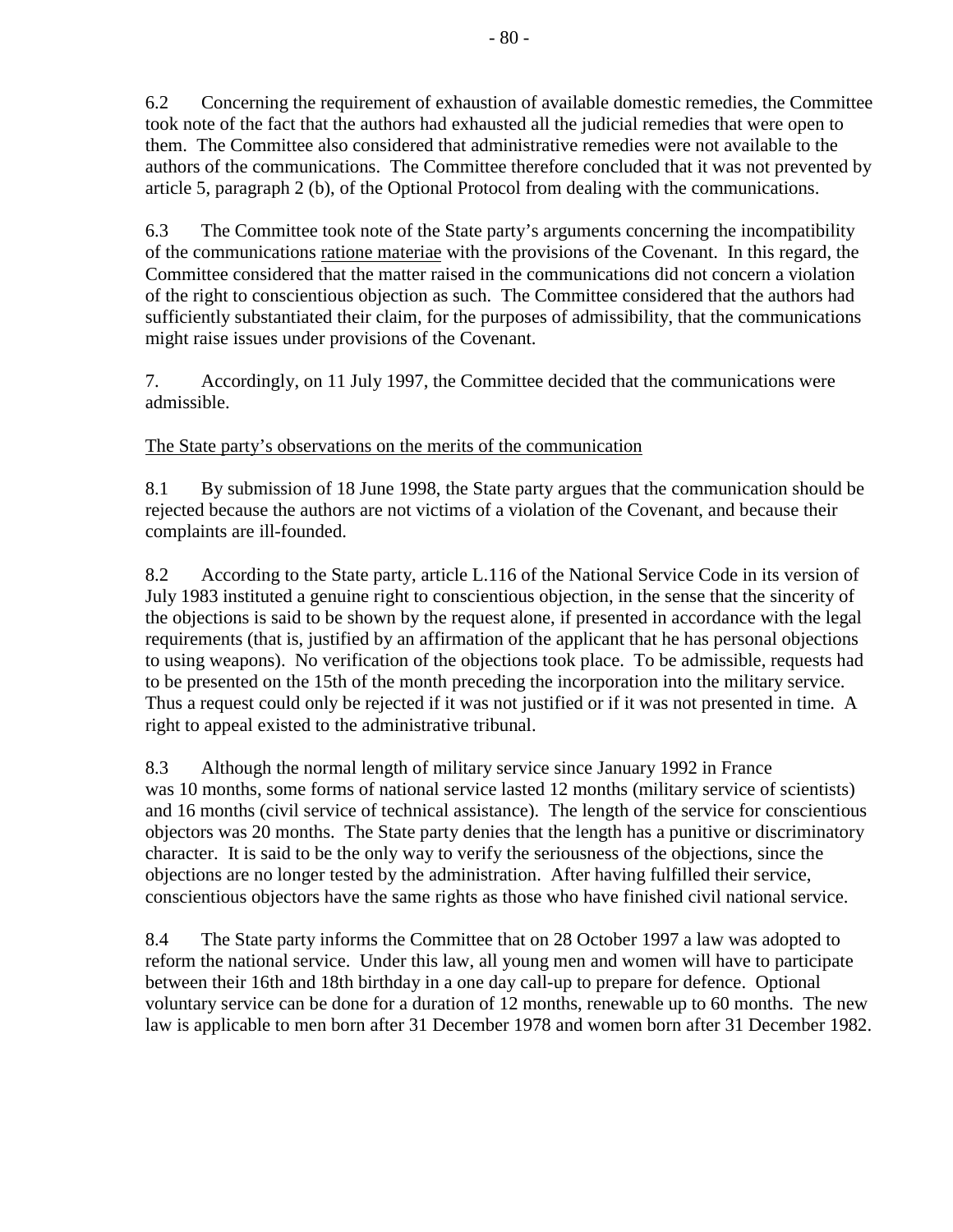8.5 According to the State party, its system of conscientious objection was in accordance with the requirements of articles 18, 19 and 26 of the Covenant, and with the Committee's general comment No. 22. The State party notes that its regime for conscientious objection did not make any difference on the basis of belief, and no process of verification of the justification forwarded by the applicants occurred, other than in many neighbouring countries. No discrimination existed against conscientious objectors, as their service was a recognised form of the national service, on equal footing with military service or other forms of civil service. In 1997, just under 50 per cent of those performing civil service were doing this on the basis of conscientious objections to military service.

8.6 The State party submits that the authors of the present communications have not been victims of discrimination on the basis of their choice to perform national service as a conscientious objector. It notes that they were convicted for not complying with their obligations under the civil service, which they had freely chosen. Their convictions were thus not because of their personal beliefs, nor on the basis of their choice for alternative civil service, but on the basis of their refusal to respect the conditions of that type of service. The State party notes that at the time when the authors requested to perform alternative military service, they had not indicated any objection to the length of service. Moreover, in the case of Mr. Venier, the State party notes that the reason which he gave for abandoning his civil service, was "the attitude of his country towards the Third World", and thus unrelated to the alleged discriminatory character of the length of service for conscientious objectors. In this context, the State party notes that it would have been open to the authors to choose another form of unarmed national service, such as one of technical assistance. On this basis, the State party argues that the authors have not established that they are victims of a violation by the State party.

8.7 Subsidiarily, the State party argues that the authors' claims are ill-founded. In this context, the State party recalls that according to the Committee's own jurisprudence, not all differences in treatment constitute discrimination, as long as they are based on reasonable and objective criteria. In this context, the State party refers to the Committee's Views in case No. 295/1988 (Järvinen v. Finland), where the service for conscientious objectors was 16 months and that for other conscripts 8 months, but the Committee found that no violation of the Covenant had occurred because the length of the service ensured that those applying for conscientious objector status would be serious, since no further verification of the objections occurred. The State party submits that the same reasoning should apply to the present cases.

8.8 In this context, the State party also notes that the conditions of the alternative civil service were less onerous than that of military service. The conscientious objectors had a wide choice of posts. They could also propose their own employer and could do their service within their professional interest. They also received a higher indemnity than those serving in the armed forces. In this context, the State party rejects counsel's claim that the persons performing international cooperation service received privileged treatment vis à vis conscientious objectors, and submits that those performing international cooperation service did so in often very difficult situations in a foreign country, whereas the conscientious objectors performed their service in France. In the case of Mr. Venier, he performed his civil service with the secretariat of the "Movement for a non-violent alternative", whereas Mr. Nicolas was posted with the international civil service in Ile de France.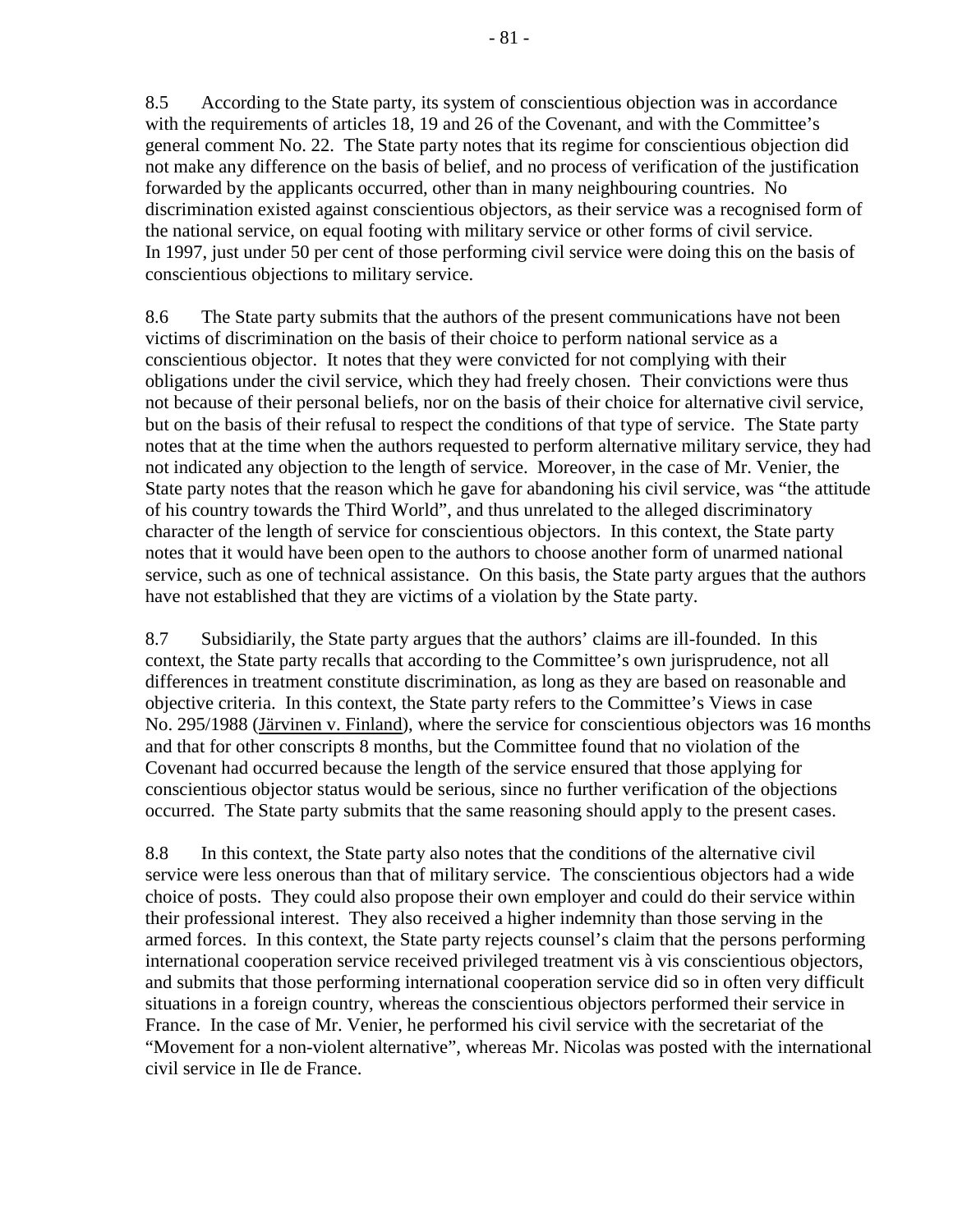8.9 The State party concludes that the length of service for the authors of the present communications had no discriminatory character compared with other forms of civil service or military service. The differences that existed in the length of the service were reasonable and reflected objective differences between the types of service. Moreover, the State party submits that in most European countries the time of service for conscientious objectors is longer than military service.

# Counsel's comments on the State party's submission

9.1 In his comments, dated 21 December 1998, counsel submits that at issue are the modalities of civil service for conscientious objectors. He submits that the double length of this service was not justified by any reason of public order and refers in this context to paragraph 3 of article 18 of the Covenant which provides that the right to manifest one's religion or beliefs may be subject only to such limitations as are necessary to protect public safety, order, health, or morals or the fundamental rights and freedoms of others. He also refers to the Committee's general comment No. 22 where the Committee stated that restrictions may not be imposed for discriminatory purposes or applied in a discriminatory manner. He argues that the imposition upon conscientious objectors of civil service of double length as that of the military service constitutes a discriminatory restriction, because the manifestation of a conviction such as the refusal to carry arms, does not in itself affect the public safety, order, health, or morals or the fundamental rights and freedoms of others since the law expressly recognizes the right to conscientious objection.

9.2 Counsel states that, contrary to what the State party has submitted, persons who requested status as a conscientious objector were subject to administrative verification and did not have a choice as to the conditions of service. In this context, counsel refers to the legal requirements that a request had to be submitted before the 15th of the month of incorporation into the military service, and that it had to be reasoned. Thus, the Minister for the Armed Forces might refuse a request and no automatic right to conscientious objector status existed. According to counsel, it is therefore clear that the reasons given by the conscientious objector were being tested.

9.3 Counsel rejects the State party's argument that the authors had made an informed choice as to the kind of service they were going to perform. Counsel emphasizes that they made their choice on the basis of their convictions, not on the basis of the length of service. They had no choice in the modalities of the service. Counsel argues that no reasons of public order exist to justify that the length of civil service for conscientious objectors be twice the length of military service.

9.4 Counsel maintains that the length of service constitutes discrimination on the basis of opinion. Referring to the Committee's Views in communication No. 295/1988 (Järvinen v. Finland), counsel submits that the present case is to be distinguished, since in the earlier case the extra length of service was justified, in the opinion of the majority in the Committee, by the absence of administrative formalities in having the status of conscientious objector recognized.

9.5 As far as other forms of civil service are concerned, especially those doing international cooperation service, counsel rejects the State party's argument that these were often performed in difficult conditions and on the contrary, asserts that this service was often fulfilled in another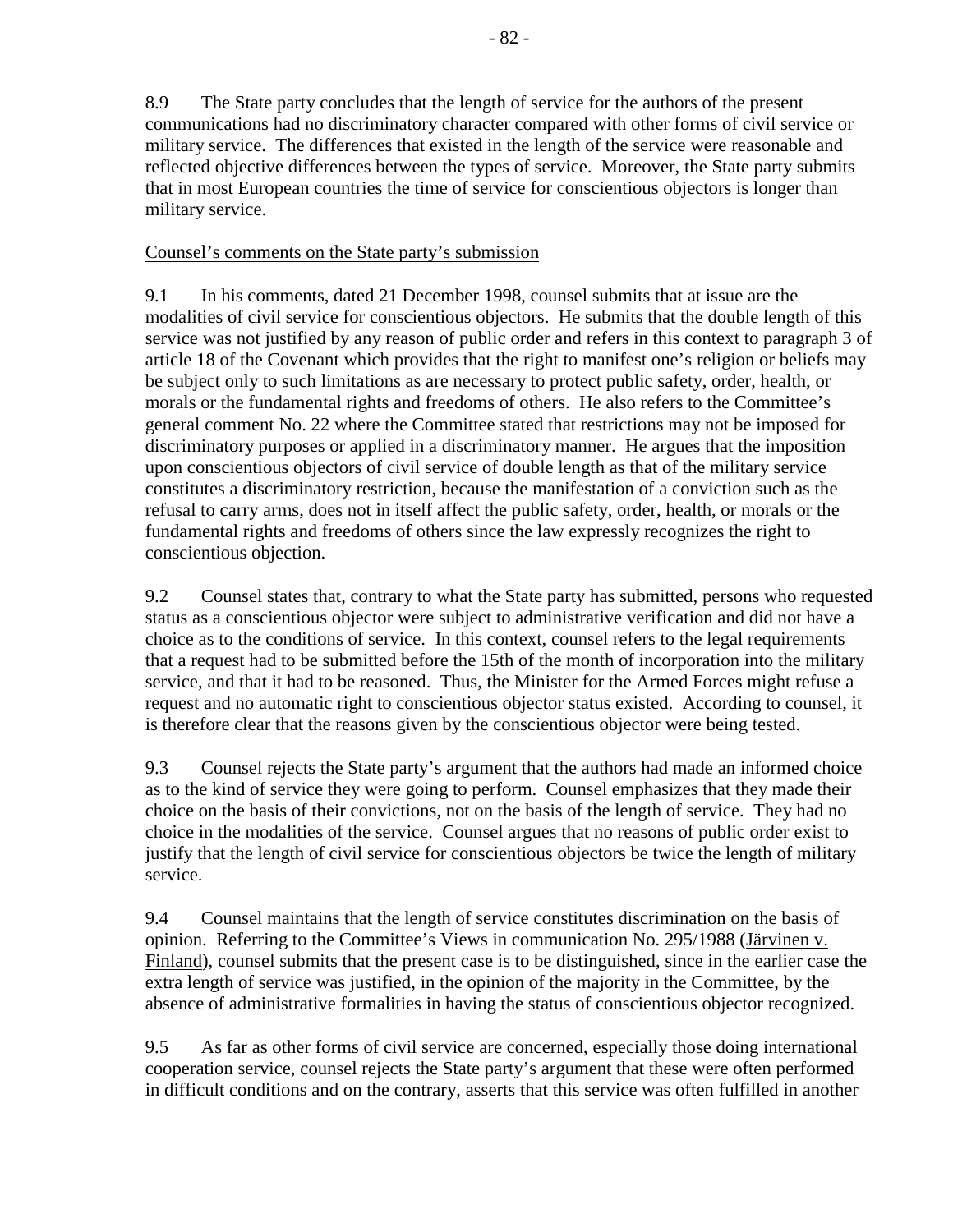European country and under pleasant conditions. Those performing the service moreover built up a professional experience. According to counsel, the conscientious objector did not draw any benefit from his service. As regards the State party's argument that the extra length of service is a test for the seriousness of a person's objections, counsel argues that to test the seriousness of conscientious objectors constitutes in itself a flagrant discrimination, since those who applied for another form of civil service were not being subjected to a test of their sincerity. With regard to the advantages mentioned by the State party (such as no obligation to carry a uniform, not being under military discipline), counsel notes that the same advantages were being enjoyed by those performing other kinds of civil service and that these did not exceed 16 months. With regard to the State party's argument that the conscientious objectors received a higher pay than those performing military service, counsel notes that they worked in structures where they were treated as employees and that it was thus normal that they would receive a certain remuneration. He states that the pay was little in comparison with the work done and much less than that received by normal employees. According to counsel, those performing cooperation service were better paid.

#### Issues and proceedings before the Committee

10.1 The Human Rights Committee has considered the present communication in the light of all the information made available to it by the parties, as provided in article 5, paragraph 1 of the Optional Protocol.

10.2 The Committee has noted the State party's argument that the authors are not victims of any violation, because they were not convicted for their personal beliefs, but for deserting the service freely chosen by them. The Committee notes, however, that during the proceedings before the courts, the authors raised the right to equality of treatment between conscientious objectors and military conscripts as a defence justifying their desertion and that the courts' decisions refer to such claim. It also notes that the authors contend that, as conscientious objectors to military service, they had no free choice in the service that they had to perform. The Committee therefore considers that the authors qualify as victims for purposes of the Optional Protocol.

10.4 The issue before the Committee is whether the specific conditions under which alternative service had to be performed by the authors constitute a violation of the Covenant.**<sup>3</sup>** The Committee observes that under article 8 of the Covenant, States parties may require service of a military character and, in case of conscientious objection, alternative national service, provided that such service is not discriminatory. The authors have claimed that the requirement, under French law, of a length of 24 months for national alternative service, rather than 12 months for military service, is discriminatory and violates the principle of equality before the law and equal protection of the law set forth in article 26 of the Covenant. The Committee reiterates its position that article 26 does not prohibit all differences of treatment. Any differentiation, as the Committee has had the opportunity to state repeatedly, must however be based on reasonable and objective criteria. In this context, the Committee recognizes that the law and practice may establish differences between military and national alternative service and that such differences may, in a particular case, justify a longer period of service, provided that the differentiation is based on reasonable and objective criteria, such as the nature of the specific service concerned or the need for a special training in order to accomplish that service. In the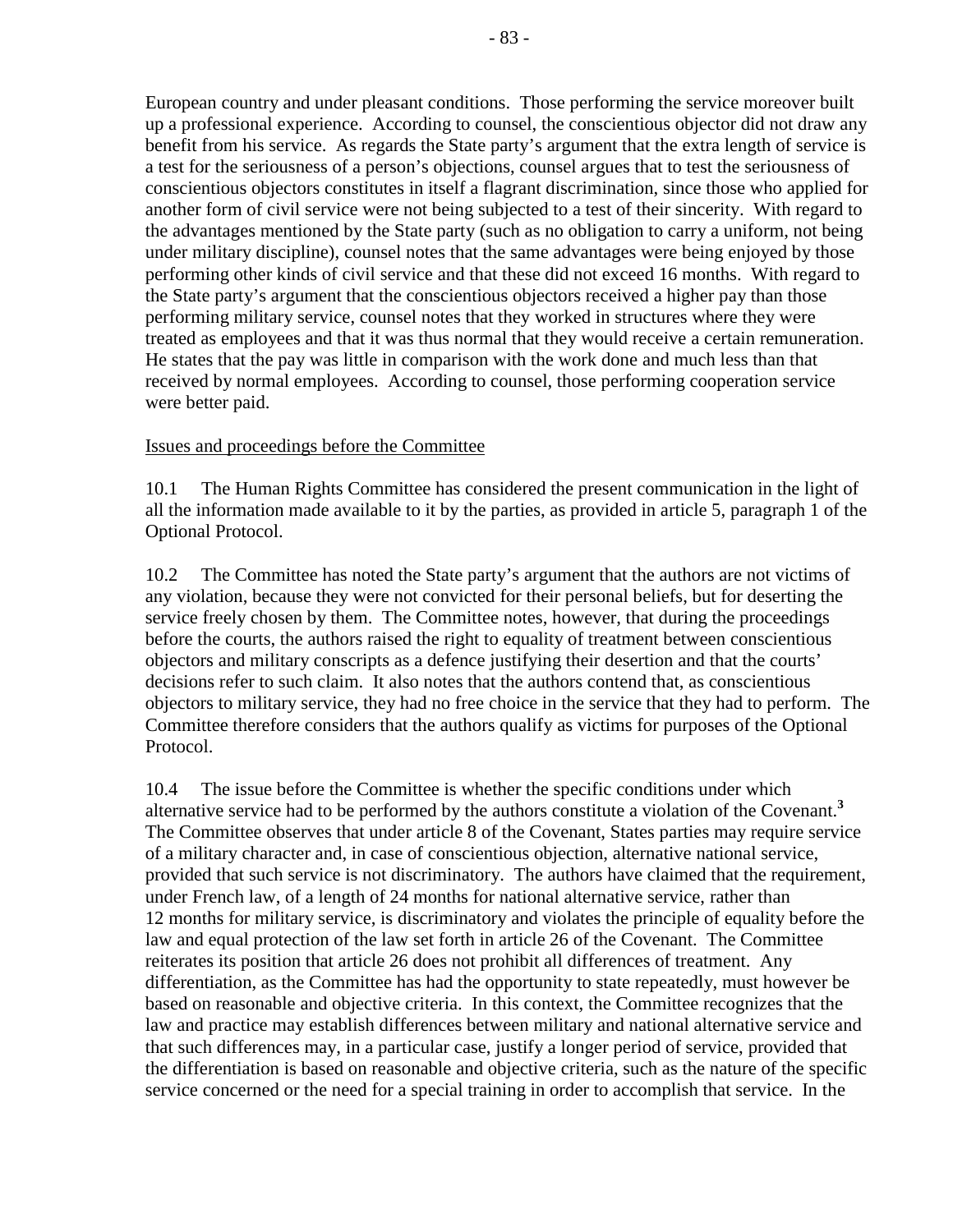present case, however, the reasons forwarded by the State party do not refer to such criteria or refer to criteria in general terms without specific reference to the authors' cases, and are rather based on the argument that doubling the length of service was the only way to test the sincerity of an individual's convictions. In the Committee's view, such argument does not satisfy the requirement that the difference in treatment involved in the present cases was based on reasonable and objective criteria. In the circumstances, the Committee finds that a violation of article 26 occurred, since the authors were discriminated against on the basis of their conviction of conscience.

11. The Human Rights Committee, acting under article 5, paragraph 4, of the Optional Protocol to the International Covenant on Civil and Political rights, is of the view that the facts before it disclose a violation of article 26 of the Covenant.

12. The Human Rights Committee notes with satisfaction that the State party has changed the law so that similar violations will no longer occur in the future. In the circumstances of the present case, the Committee considers that the finding of a violation constitutes sufficient remedy for the authors.

[Adopted in English, French and Spanish, the English text being the original version. Subsequently issued also in Arabic, Chinese and Russian as part of the present report.]

#### Notes

<sup>1</sup> Järvinen v. Finland, Views adopted on 25 July 1990, paras. 6.4 to 6.6.

**2** E/CN.4/1987/L.73 dated 5 March 1987.

<sup>3</sup> See also the Committee's Views in case No. 666/1995, Foin v. France, CCPR/C/67/D/666/1995.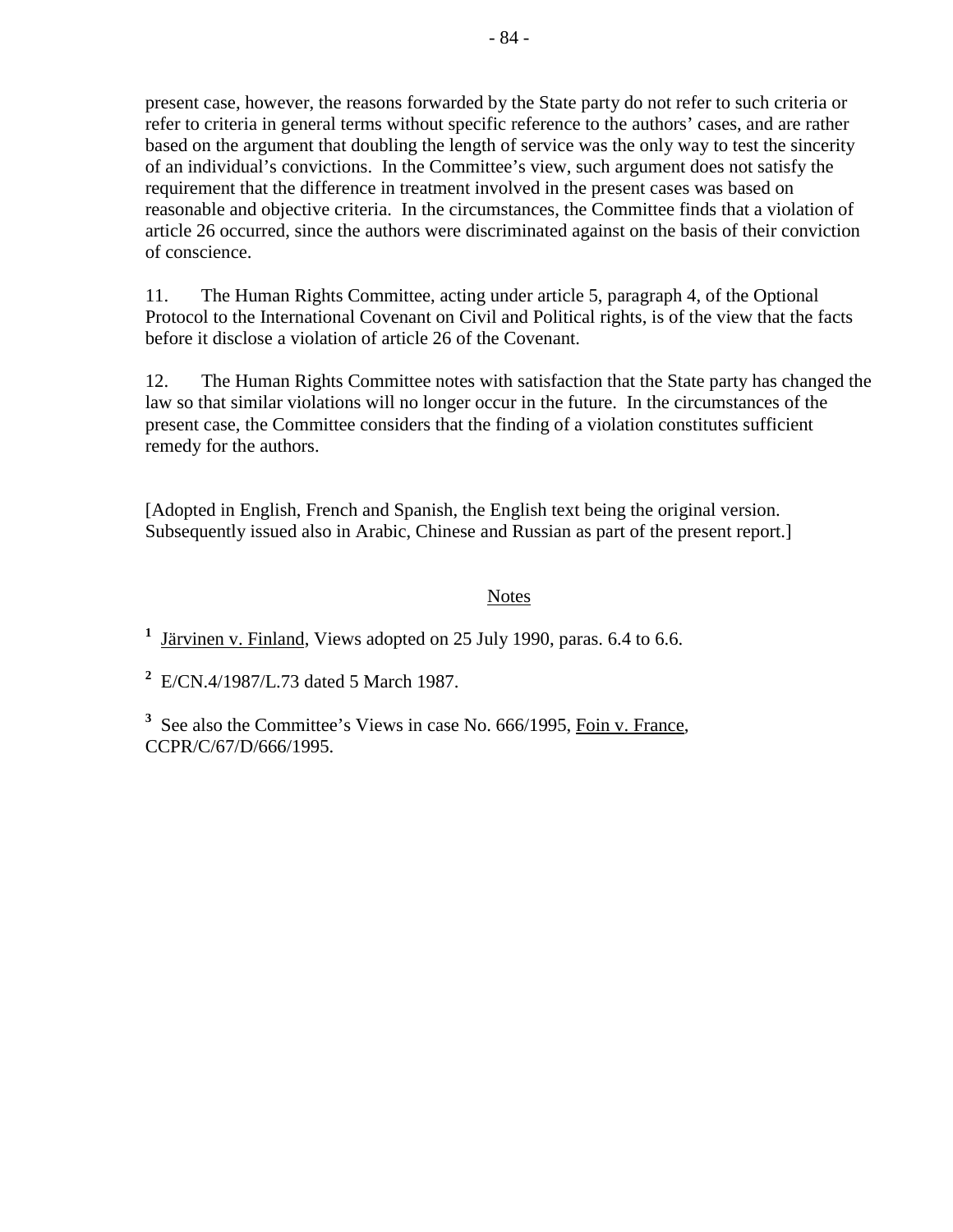#### APPENDIX

#### Individual opinion by Nisuke Ando, Eckart Klein, David Kretzmer and Abdallah Zakhia (dissenting)

We dissent from the Committee's Views for the same reasons we have laid down in our separate dissenting opinion on the Foin case (Communication No. 666/1995).

> (Signed) N. Ando (Signed) E. Klein (Signed) D. Kretzmer (Signed) A. Zakhia

[Done in English, French and Spanish, the English text being the original version. Subsequently issued also in Arabic, Chinese and Russian as part of the present report.]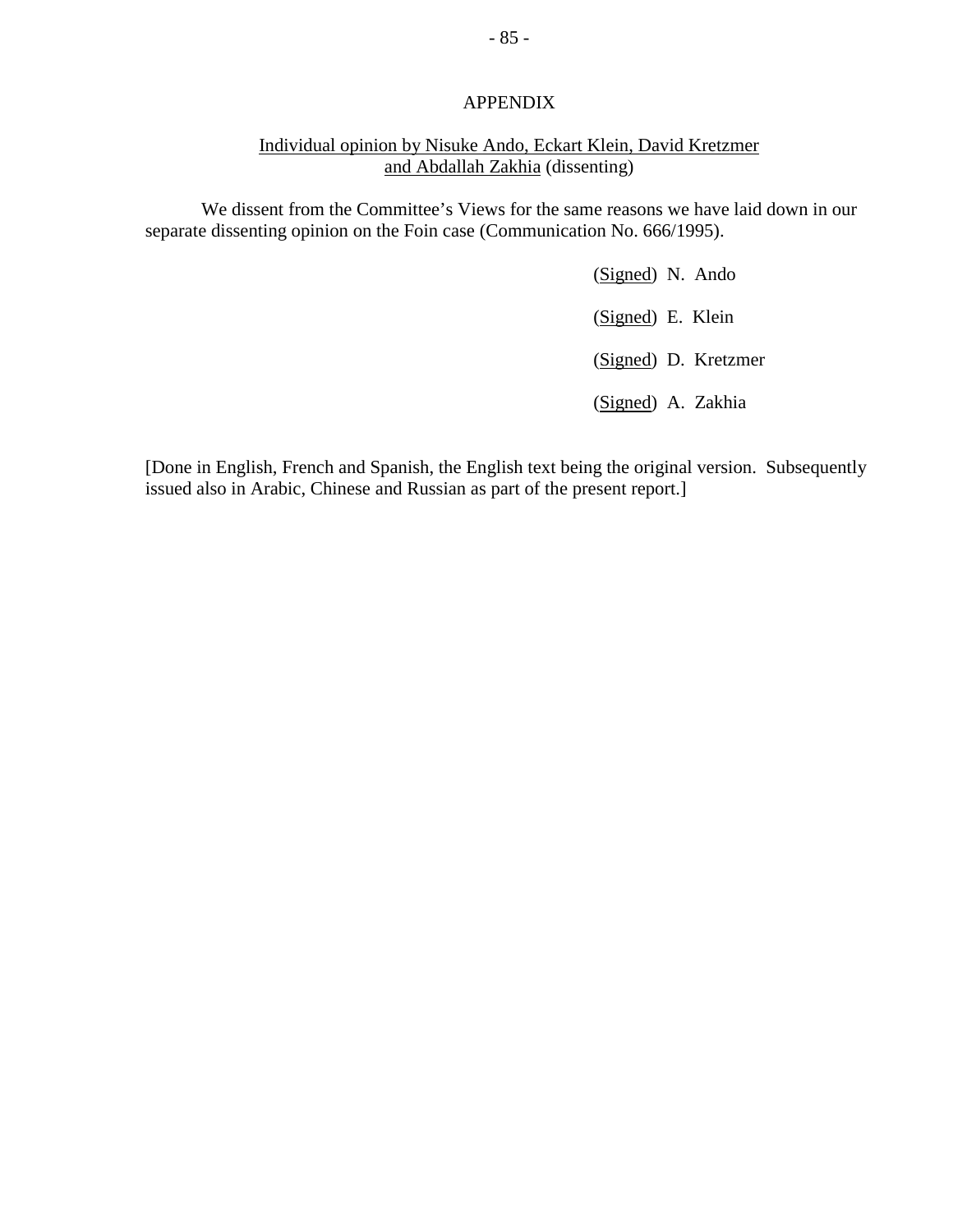#### H. Communication No. 694/1996, Waldman v. Canada (Views adopted on 3 November 1999, sixty-seventh session)\*

| Submitted by:          | Arieh Hollis Waldman (Initially represented<br>by Mr. Raj Anand) |
|------------------------|------------------------------------------------------------------|
| Alleged victim:        | The author                                                       |
| State party:           | Canada                                                           |
| Date of communication: | 29 February 1996                                                 |

The Human Rights Committee, established under article 28 of the International Covenant on Civil and Political Rights,

Meeting on 3 November 1999,

Having concluded its consideration of communication No. 694/1996 submitted to the Human Rights Committee on behalf of Arieh Hollis Waldman, under the Optional Protocol to the International Covenant on Civil and Political Rights,

Having taken into account all written information made available to it by the author of the communication, his counsel and the State party,

Adopts the following:

\_\_\_\_\_\_\_\_\_\_\_\_\_\_\_

# Views under article 5, paragraph 4, of the Optional Protocol

1.1 The author of the communication is Mr. Arieh Hollis Waldman, a Canadian citizen residing in the province of Ontario. He claims to be a victim of a violation of articles 26, and articles 18(1), 18(4) and 27 taken in conjunction with article  $2(1)$ .<sup>\*\*</sup>

<sup>\*</sup> The following members of the Committee participated in the examination of the present communication: Mr. Abdelfattah Amor, Mr. Nisuke Ando, Mr. Prafullachandra N. Bhagwati, Ms. Christine Chanet, Lord Colville, Ms. Elizabeth Evatt, Mr. Louis Henkin, Mr. Eckart Klein, Mr. David Kretzmer, Mr. Rajsoomer Lallah, Ms. Cecilia Medina Quiroga, Mr. Fausto Pocar, Mr. Martin Scheinin, Mr. Hipólito Solari Yrigoyen, Mr. Roman Wieruszewski and Mr. Abdallah Zakhia. Pursuant to rule 85 of the Committee's rules of procedure Mr. Maxwell Yalden did not participate in the examination of the case. The text of an individual opinion by member Martin Scheinin is appended to this document.

<sup>\*\*</sup> The author was represented by Mr. Raj Anand from Scott and Aylen, a law firm in Toronto, Ontario, until 1998.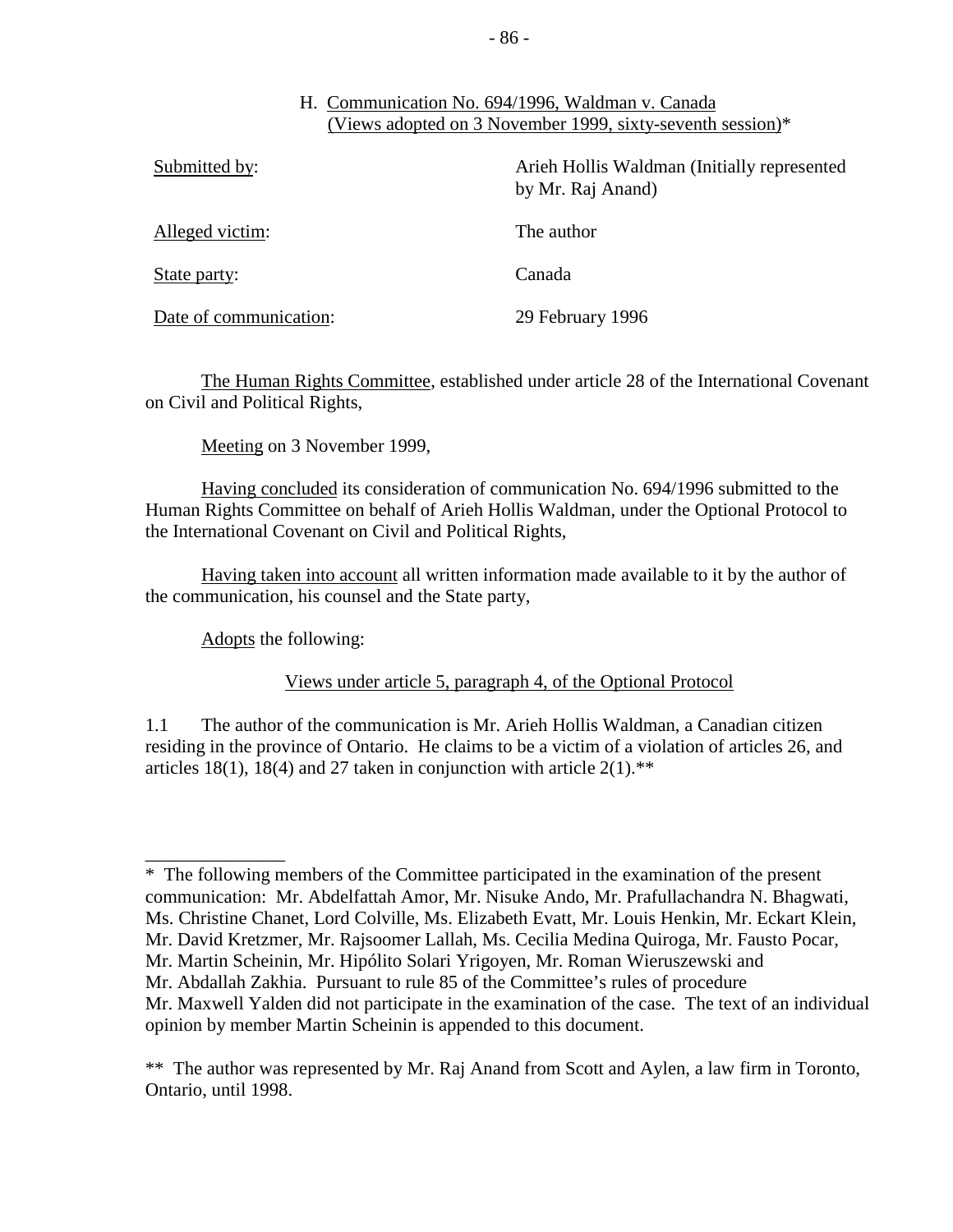1.2 The author is a father of two school-age children and a member of the Jewish faith who enrols his children in a private Jewish day school. In the province of Ontario Roman Catholic schools are the only non-secular schools receiving full and direct public funding. Other religious schools must fund through private sources, including the charging of tuition fees.

1.3 In 1994 Mr. Waldman paid \$14,050 in tuition fees for his children to attend Bialik Hebrew Day School in Toronto, Ontario. This amount was reduced by a federal tax credit system to \$10,810.89. These tuition fees were paid out of a net household income of \$73,367.26. In addition, the author is required to pay local property taxes to fund a public school system he does not use.

# The facts

2.1 The Ontario public school system offers free education to all Ontario residents without discrimination on the basis of religion or on any other ground. Public schools may not engage in any religious indoctrination. Individuals enjoy the freedom to establish private schools and to send their children to these schools instead of the public schools. The only statutory requirement for opening a private school in Ontario is the submission of a "notice of intention to operate a private school". Ontario private schools are neither licensed nor do they require any prior Government approval. As of 30 September 1989, there were 64,699 students attending 494 private schools in Ontario. Enrolment in private schools represents 3.3 percent of the total day school enrolment in Ontario.

2.2 The province of Ontario's system of separate school funding originates with provisions in Canada's 1867 constitution. In 1867 Catholics represented 17 per cent of the population of Ontario, while Protestants represented 82 per cent. All other religions combined represented .2 per cent of the population. At the time of Confederation it was a matter of concern that the new province of Ontario would be controlled by a Protestant majority that might exercise its power over education to take away the rights of its Roman Catholic minority. The solution was to guarantee their rights to denominational education, and to define those rights by referring to the state of the law at the time of Confederation.

2.3 As a consequence, the 1867 Canadian constitution contains explicit guarantees of denominational school rights in section 93. Section 93 of the Constitution Act, 1867 grants each province in Canada exclusive jurisdiction to enact laws regarding education, limited only by the denominational school rights granted in 1867. In Ontario, the section 93 power is exercised through the Education Act. Under the Education Act every separate school is entitled to full public funding. Separate schools are defined as Roman Catholic schools. The Education Act states: "1. (1) 'separate school board' means a board that operates a school board for Roman Catholics; ... 122. (1) Every separate school shall share in the legislative grants in like manner as a public school". As a result, Roman Catholic schools are the only religious schools entitled to the same public funding as the public secular schools.

2.4 The Roman Catholic separate school system is not a private school system. Like the public school system it is funded through a publicly accountable, democratically elected board of education. Separate School Boards are elected by Roman Catholic ratepayers, and these school boards have the right to manage the denominational aspects of the separate schools. Unlike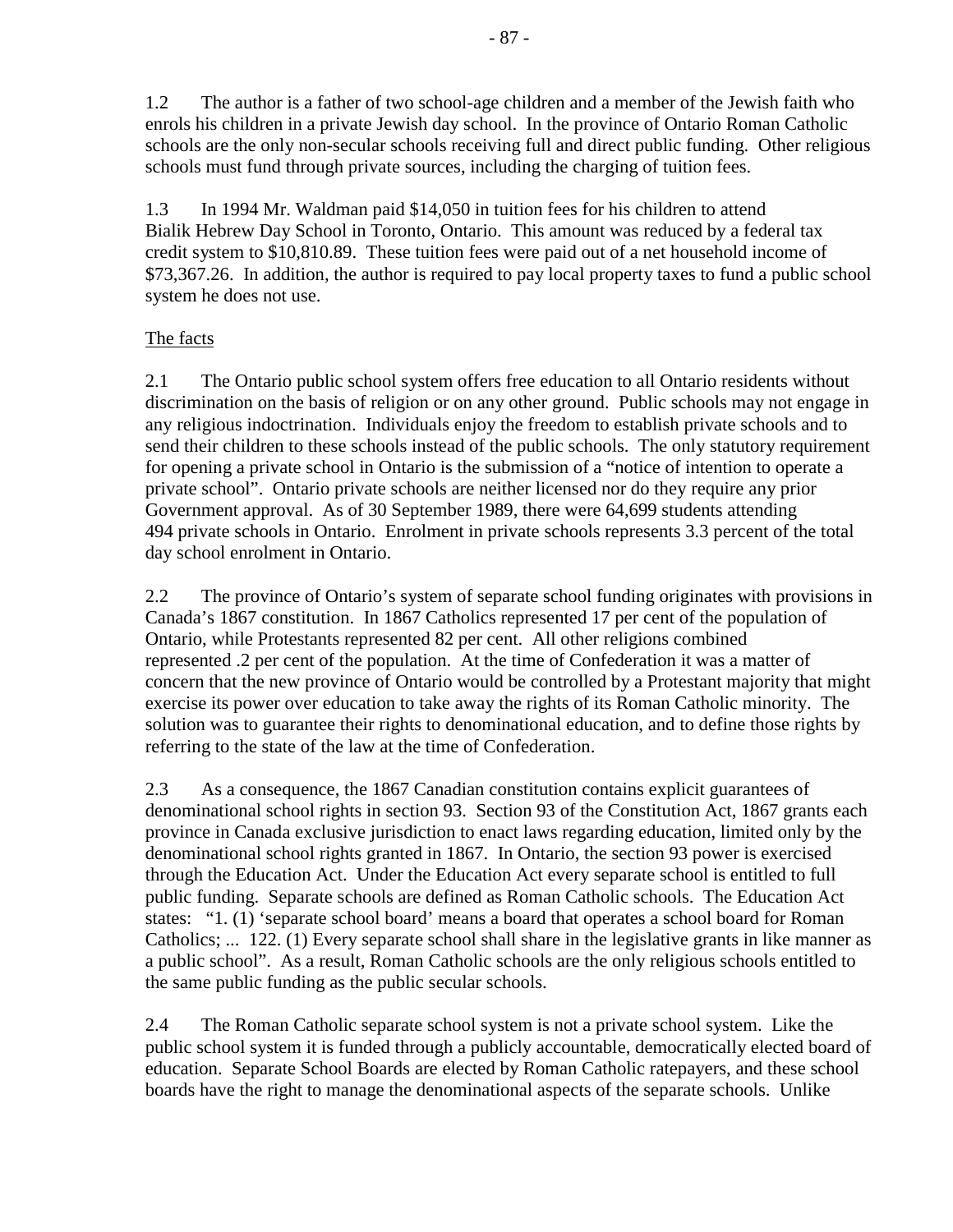private schools, Roman Catholic separate schools are subject to all Ministry guidelines and regulations. Neither s.93 of the Constitution Act 1867 nor the Education Act provide for public funding to Roman Catholic private/independent schools. Ten private/independent Roman Catholic schools operate in Ontario and these schools receive no direct public financial support.

2.5 Private religious schools in Ontario receive financial aid in the form of (1) exemption from property taxes on non-profit private schools; (2) income tax deductions for tuition attributable to religious instruction; and (3) income tax deductions for charitable purposes. A 1985 report concluded that the level of public aid to Ontario private schools amounted to about one-sixth of the average total in cost per pupil enrolled in a private school. There is no province in Canada in which private schools receive funding on an equal basis to public schools. Direct funding of private schools ranges from 0 per cent (Newfoundland, New Brunswick, Ontario) to 75 per cent (Alberta).

2.6 The issue of public funding for non-Catholic religious schools in Ontario has been the subject of domestic litigation since 1978. The first case, brought 8 February 1978, sought to make religious instruction mandatory in specific schools, thereby integrating existing Hebrew schools into public schools. On 3 April 1978, affirmed 9 April 1979, Ontario courts found that mandatory religious instruction in public schools was not permitted.

2.7 In 1982 Canada's constitution was amended to include a Charter of Rights and Freedoms which contained an equality rights provision. In 1985 the Ontario government decided to amend the Education Act to extend public funding of Roman Catholic schools to include grades 11 to 13. Roman Catholic schools had been fully funded from kindergarten to grade 10 since the mid-1800s. The issue of the constitutionality of this law (Bill 30) in view of the Canadian Charter of Rights and Freedoms, was referred by the Ontario government to the Ontario Court of Appeal in 1985.

2.8 On 25 June 1987 in the Bill 30 case the Supreme Court of Canada upheld the constitutionality of the legislation which extended full funding to Roman Catholic schools. The majority opinion reasoned that section 93 of the Constitution Act 1867 and all the rights and privileges it afforded were immune from Charter scrutiny. Madam Justice Wilson, writing the majority opinion stated: "It was never intended ... that the Charter could be used to invalidate other provisions of the constitution, particularly a provision such as s.93 which represented a fundamental part of the Confederation compromise."

2.9 At the same time the Supreme Court of Canada, in the majority opinion of Wilson, J. affirmed: "These educational rights, granted specifically to ... Roman Catholics in Ontario, make it impossible to treat all Canadians equally. The country was founded upon the recognition of special or unequal educational rights for specific religious groups in Ontario ...". In a concurring opinion in the Supreme Court, Estey J. conceded: "It is axiomatic (and many counsel before this court conceded the point) that if the Charter has any application to Bill 30, this Bill would be found discriminatory and in violation of ss. 2(a) and 15 of the Charter of Rights."

2.10 In a further case, Adler v. Ontario, individuals from the Calvinistic or Reformed Christian tradition, and members of the Sikh, Hindu, Muslim, and Jewish faiths challenged the constitutionality of Ontario's Education Act, claiming a violation of the Charter's provisions on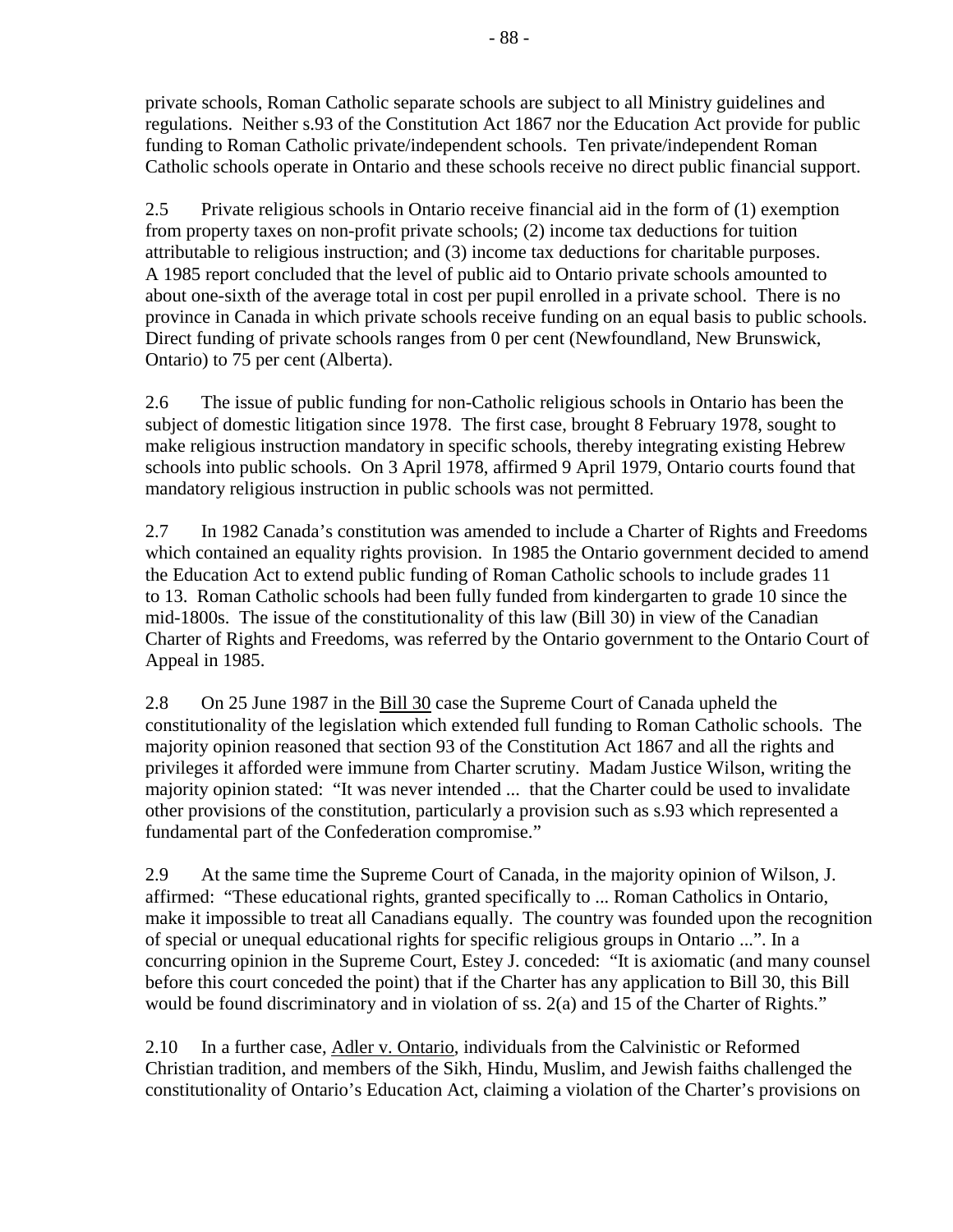freedom of religion and equality. They argued that the Education Act, by requiring attendance at school, discriminated against those whose conscience or beliefs prevented them from sending their children to either the publicly funded secular or publicly funded Roman Catholic schools, because of the high costs associated with their children's religious education. A declaration was also sought stating that the applicants were entitled to funding equivalent to that of public and Roman Catholic schools. The Ontario Court of Appeal determined that the crux of Adler was an attempt to revisit the issue which the Supreme Court of Canada had already disposed of in the Bill 30 case. Chief Justice Dubin stated that the Bill 30 case was "really quite decisive of the discrimination issue in these appeals". They also rejected the argument based on freedom of religion.

2.11 On appeal, the Supreme Court of Canada by judgement of 21 November 1996, confirmed that its decision in the Bill 30 case was determinative in the Adler litigation, and found that the funding of Roman Catholic separate schools could not give rise to an infringement of the Charter because the province of Ontario was constitutionally obligated to provide such funding.

# The complaint

3.1 The author contends that the legislative grant of power to fund Roman Catholic schools authorized by section 93 of the Constitution Act of Canada 1867, and carried out under sections 122 and 128 of the Education Act (Ontario) violates Article 26 of the Covenant. The author states that these provisions create a distinction or preference which is based on religion and which has the effect of impairing the enjoyment or exercise by all persons, on an equal footing, of their religious rights and freedoms. He argues that the conferral of a benefit on a single religious group cannot be sustained. When a right to publicly financed religious education is recognized by a State party, no differentiation should be made among individuals on the basis of the nature of their particular beliefs. The author maintains that the provision of full funding exclusively to Roman Catholic schools cannot be considered reasonable. The historical rationale for the Ontario government's discriminatory funding practice, that of protection of Roman Catholic minority rights from the Protestant majority, has now disappeared, and if anything has been transferred to other minority religious communities in Ontario.<sup>1</sup> It is also unreasonable in view of the fact that other Canadian provinces and territories do not discriminate on the basis of religion in allocating education funding.

3.2 The author also claims that Ontario's school funding practices violate Article 18(1) taken in conjunction with Article 2. The author states that he experiences financial hardship in order to provide his children with a Jewish education, a hardship which is not experienced by a Roman Catholic parent seeking to provide his children with a Roman Catholic education. The author claims that such hardship significantly impairs, in a discriminatory fashion, the enjoyment of the right to manifest one's religion, including the freedom to provide a religious education for one's children, or to establish religious schools.

3.3 The author further points out that this violation is not sustainable under the limitation provisions of article 18(3), which only permits those limitations which are prescribed by law and are necessary to protect public safety, order, health or morals, or the fundamental rights and freedom of others. According to the author, a limitation established to protect morals may not be based on a single tradition.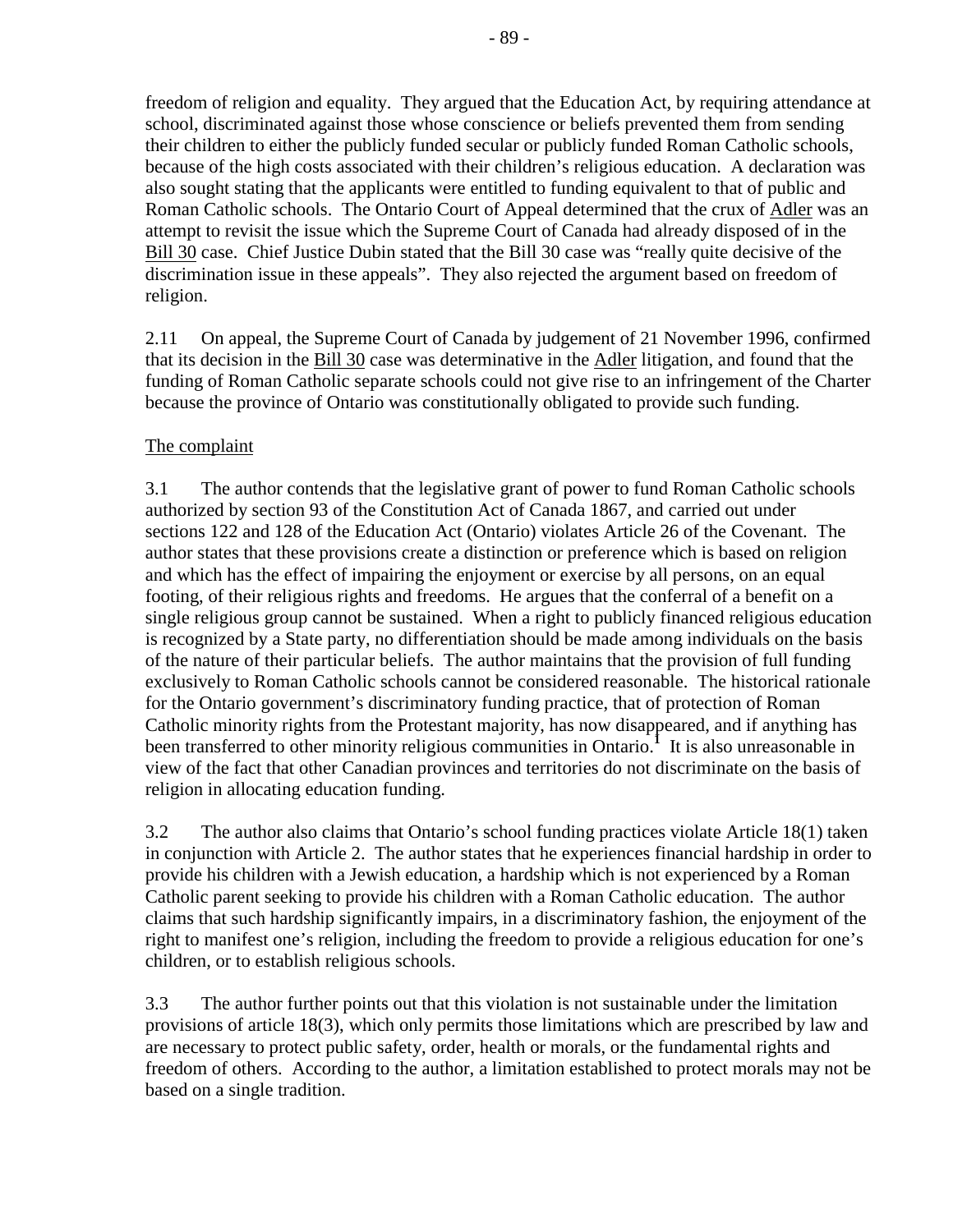3.4 The author further asserts that when a right to publicly financed religious education is recognized by a State party, no differentiation should be made on the basis of religion. The full and direct public funding of Roman Catholic schools in Ontario does not equally respect the liberty of non-Roman Catholics to choose an education in conformity with a parent's religious convictions, contrary to Article 18(4) taken together with Article 2.

3.5 The author states that Article 27 recognizes that separate school systems are crucial to the practice of religion, that these schools form an essential link in preserving community identity and the survival of minority religious groups and that positive action may be required to ensure that the rights of religious minorities are protected. Since Roman Catholics are the only religious minority to receive full and direct funding for religious education from the government of Ontario, Article 27 has not been applied, as required by Article 2, without distinction on the basis of religion.

# State party's observations

4.1 By note of 29 April 1997, the State party agrees to the combined consideration of admissibility and merits of the communication by the Committee.

4.2 In its submission of February 1998, the State party denies that the facts of the case disclose violations of articles 2, 18, 26 and 17 of the Covenant.

4.3.1 With regard to the alleged violation of article 26, the State party contends the communication is inadmissible ratione materiae, or, in the alternative, does not constitute a violation. The State party recalls that a differentiation in treatment based on reasonable and objective criteria does not amount to prohibited discrimination within the meaning of article 26. It refers to the Committee's jurisprudence in communication No. 191/1985,<sup>2</sup> where the Committee found that the State party was not violating article 26 by not providing the same level of subsidy for private and public education, when the private system was not subject to State supervision. It also refers to the Committee's Views in communications Nos. 298/1988 and 299/1988,**<sup>3</sup>** where the Committee decided that the State party could not be deemed to be under an obligation to provide the same benefits to private schools as to public schools, and that the preferential treatment given to public sector schooling was reasonable and based on objective criteria. The Committee also considered that the State party could not be deemed to discriminate against parents who freely choose not to avail themselves of benefits which are generally open to all.

4.3.2 The State party argues that its funding of public schools but not private schools is not discriminatory. All children of every or no religious denomination have the same right to attend free secular public schools maintained with tax funds. According to the State party, it is not a deprivation by the Government that a child or a parent voluntarily chooses to forego the exercise of the right to educational benefits provided in the public school system. The State party emphasizes that the province of Ontario does not fund any private schools, whether they are religious or not. The distinction made in the funding of schools is based not on religion, but on whether or not the school is a public or a private/independent institution.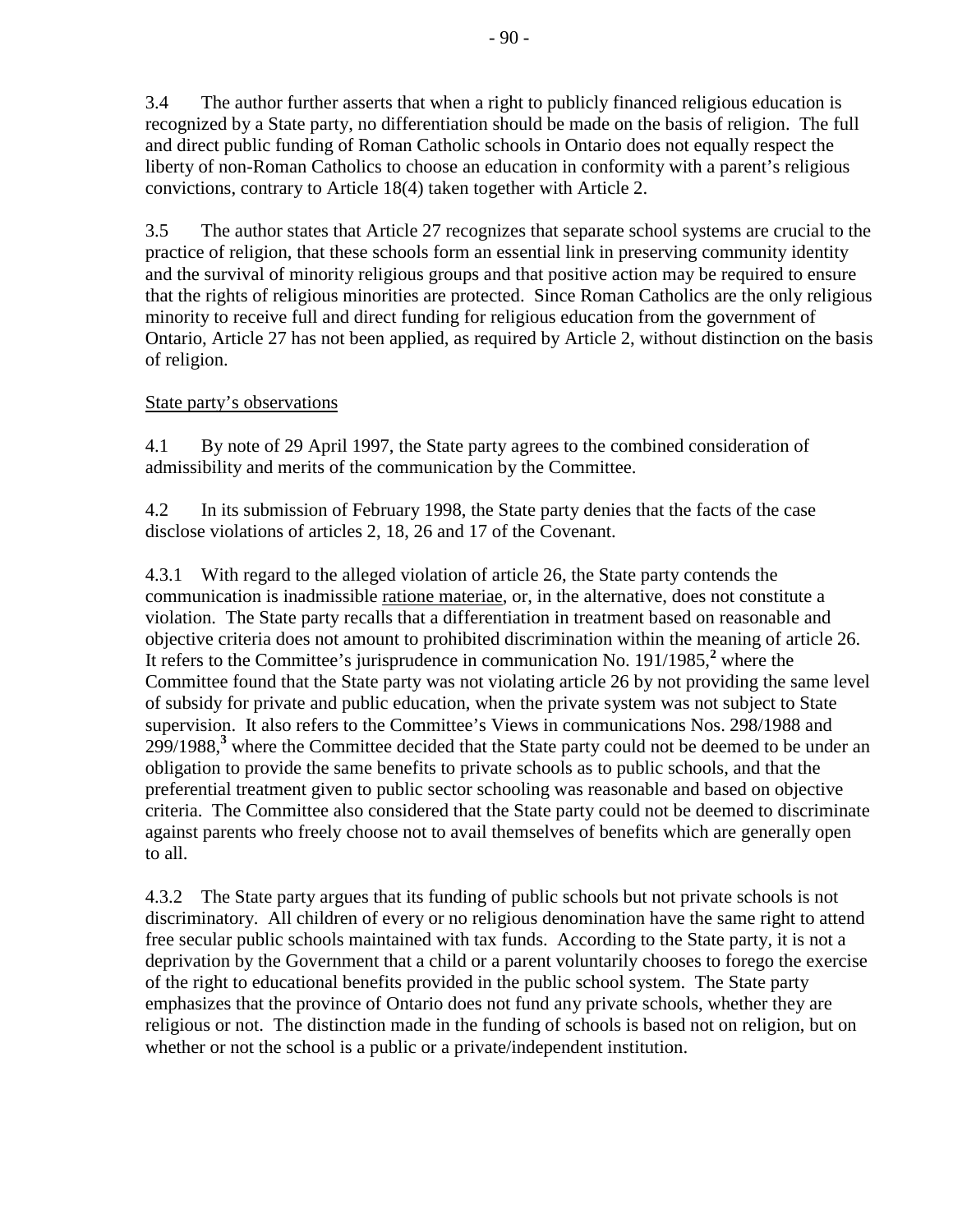4.3.3 According to the State party, the establishment of secular public institutions is consistent with the values of article 26 of the Covenant. Secular institutions do not discriminate against religion, they are a legitimate form of Government neutrality. According to the State party, a secular system is a tool which assists in preventing discrimination among citizens on the basis of their religious faiths. The State party makes no distinctions among different religious groups in its public education and does not limit any religious group's ability to establish private schools.

4.3.4 Apart from its obligations under the Constitution Act 1867, the State party provides no direct funding to religious schools. In such circumstances, the State party argues that it is not discriminatory to refuse funding for religious schools. In making its decision, the State party seeks to achieve the very values advanced by article 26, the creation of a tolerant society where there is respect and equality for all religious beliefs. The State party argues that it would defeat the purposes of article 26 itself if the Committee was to hold that because of the provisions in the Constitution Act 1867 requiring the funding of Roman Catholic schools, the State party now must fund all private religious schools, thus undermining its very ability to create and promote a tolerant society that truly protects religious freedom, when in the absence if the 1867 constitutional provision, it would have no obligation under the Covenant to fund any religious schools at all.

4.4.1. In relation to article 18, the State party refers to the travaux préparatoires which make it clear that article 18 does not include the right to require the State to fund private religious schools. During the drafting the question was expressly raised and answered in the negative.**<sup>4</sup>** As a consequence, the State party argues that the author's claim under article 18 is inadmissible ratione materiae. In the alternative, the State party argues that its policy meets the guarantee of freedom of religion contained in article 18, because it provides a public school system which is open to persons of all religious beliefs and which does not provide instruction in a particular religion or belief, and because there is freedom to establish private religious schools and parents are free to send their children to such religious schools. The State party denies that paragraph 4 of article 18 obligates States to subsidize private religious schools or religious education.**<sup>5</sup>** According to the State party, the purpose of article 18 is to ensure that religious observance, beliefs and practices remain a private matter, free from State coercion or restraint. It is the State's obligation to provide an education open and accessible to all children regardless of religion. There is no obligation to either offer or finance religious instruction or indoctrination. While the province must ensure that religious freedom and religious differences are accommodated within the public school system, it has no obligation to fund individuals who, for religious reasons, exercise their freedom to opt out of the public school system.

4.4.2 The State party argues that failure to act in order to facilitate the practice of religion cannot be considered State interference with freedom of religion. It points out that there are many spheres of government action which hold religious significance for religious believers and the State party rejects the suggestion that it must pay for religious dimensions in spheres in which it takes a role, such as religious marriages and religious community institutions such as churches and hospitals.

4.4.3 In the alternative, if the Committee were to interpret article 18 as requiring States to fund religious schools, the State party argues that its limitation meets the requirements of paragraph 3 of article 18 as it is prescribed by law and is necessary to protect public order and the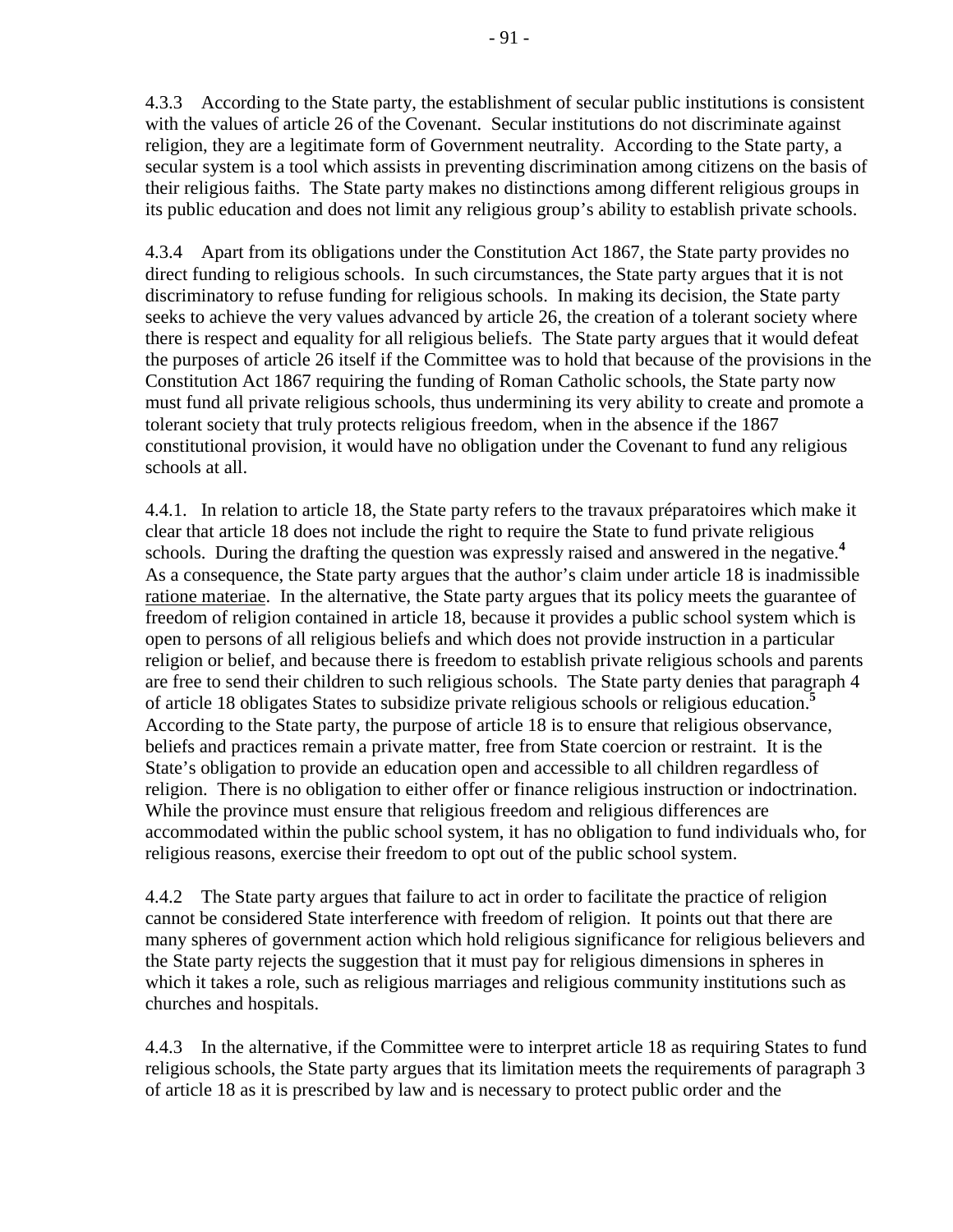fundamental rights and freedoms of others. The objectives of the State party's education system are the provision of a tuition-free, secular public education, universally accessible to all residents without discrimination and the establishment of a public education system which fosters and promotes the values of a pluralist, democratic society, including social cohesion, religious tolerance and understanding. The State party argues that if it were required to fund private religious schools, this would have a detrimental impact on the public schools and hence the fostering of a tolerant, multicultural, non-discriminatory society in the province.

4.4.4 Public schools, in the State party's opinion, are a rational means of fostering social cohesion and respect for religious and other differences. Schools are better able to teach common understanding and shared values if they are less homogeneous. The State party submits that one of the strengths of a public system of education is that it provides a venue where people of all colours, races, national and ethnic origins, and religions interact and try to come to terms with one another's differences. In this way, the public schools build social cohesion, tolerance and understanding. Extending public school funding rights to private religious schools will undermine this ability and may result in a significant increase in the number and kind of private schools. This would have an adverse effect on the viability of the public school system which would become the system serving students not found admissible by any other system. Such potential fragmentation of the school system is an expensive and debilitating structure for society. Moreover, extending public school funding rights to private religious schools could compound the problems of religious coercion and ostracism sometimes faced by minority religious groups in homogeneous rural areas of the province. The majority religious group could reintroduce and even make compulsory the practice of school prayer and religious indoctrination and minority religious groups would have to conform or attend their own, virtually segregated schools. To the extent that full funding of private schools enables such schools to supplant public schools, the government objective of universal access to education will be impaired. Full public funding of private religious schools is likely to lead to increased public school closings and to the reduction of the range of programs and services a public system can afford to offer.

4.4.5 The State party concludes that if the province of Ontario were required to fund private religious schools, this would have a detrimental impact on the public schools, and hence the fostering of a tolerant, multicultural, non-discriminatory society in the province, thus undermining the fundamental rights and freedoms of others. According to the State party it has struck the appropriate balance by funding a public school system where members of all groups can learn together while retaining the freedom of parents to send children to private religious schools, at their own expense, if they do desire.

4.5.1 As to the author's allegation that he is a victim of a violation of article 18 in conjunction with article 2 of the Covenant, the State party recalls that article 2 does not establish an independent right but is a general undertaking by States and cannot be invoked by individuals under the Optional Protocol without reference to other specific articles of the Covenant. It cannot be argued that article 2 in combination with article 18 has been violated if there is no such right in article 18 itself.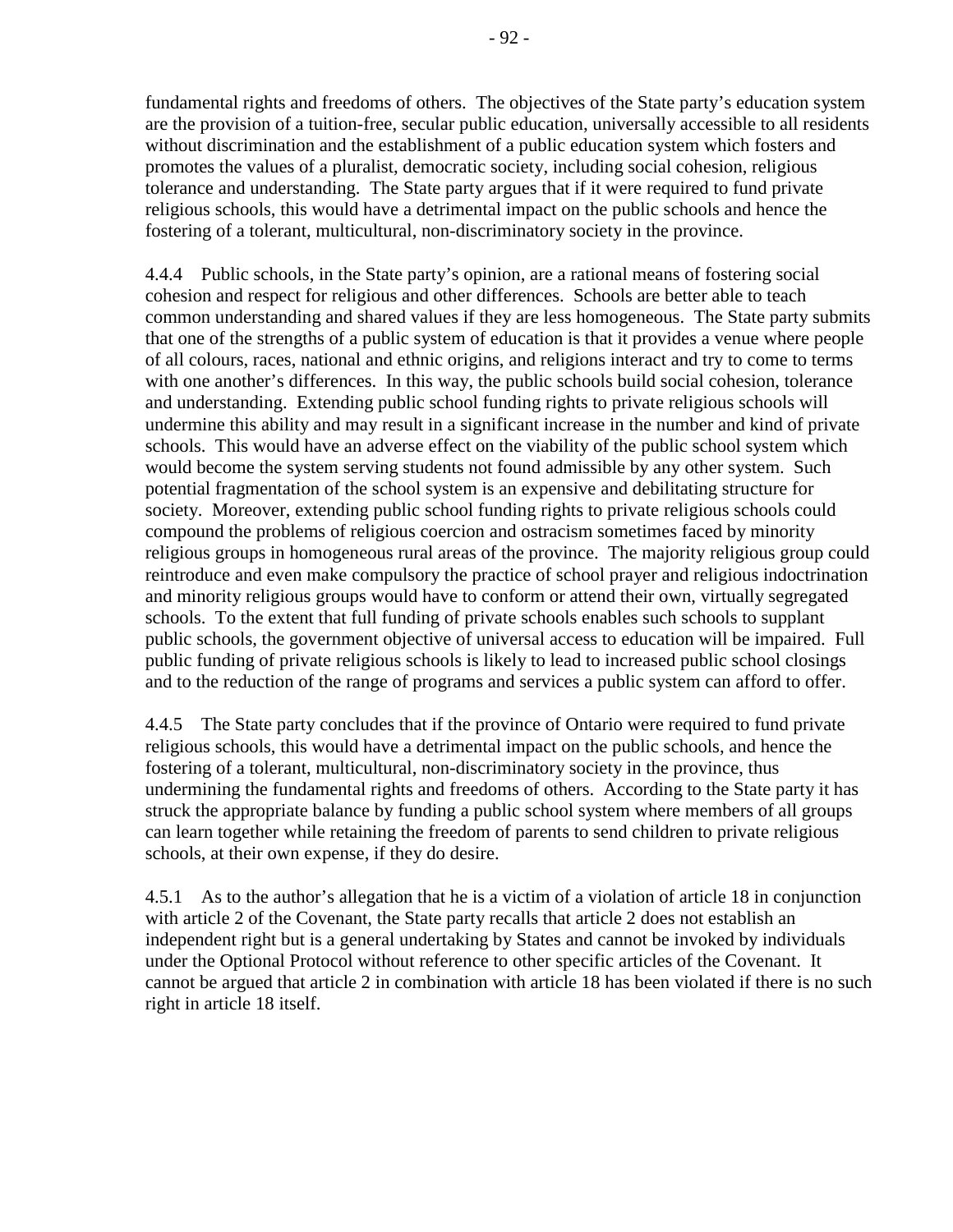4.5.2 Alternatively, the State party rejects a violation of article 2 because a differentiation based on reasonable and objective criteria does not amount to a distinction or discrimination within the meaning of article 2 of the Covenant. For substantive arguments concerning the issue of discrimination, it refers to its arguments relating to the alleged violation of article 26.

4.6.1 In respect to the alleged violation of article 27, the State party contends that the communication is inadmissible ratione materiae or in the alternative does not demonstrate a violation. According to the State party, the travaux préparatoires make it clear that article 27 does not include a right to require the State to fund private religious schools. The article only protects against State actions of a negative character: individuals "shall not be denied the right". A proposal to include an obligation to take positive measures was defeated.**<sup>6</sup>** Although under article 27 a State party may be required to take certain positive actions, in the light of the intention of the drafters positive actions should be required only in rare circumstances. According to the State party, the province of Ontario has taken positive measures which protect the right of members of religious minorities to establish religious schools and to send their children to those schools. It is not further required to fund those schools.

4.6.2 In the alternative, restrictions on the rights contained in article 27 may occur where they have a reasonable and objective justification and are consistent with the provisions of the Covenant read as a whole. For the reasons given in relation to the creation of a tolerant society, Ontario's decision not to extend funding to all private religious schools meets this test for justification.

4.6.3 The State party refers to its arguments in relation to article 18 and reiterates that there can be no argument that article 27 in combination with article 2 has been violated if there is no such right in article 27 itself. In the alternative, there is no violation of article 2 because a differentiation based on reasonable and objective criteria does not amount to an invidious distinction or discrimination within the meaning of article 2. The State party refers to its arguments concerning article 26 above.

# Author's comments

5.1 Counsel submits that the State party has admitted the discriminatory nature of the educational funding, and based this on a constitutional obligation. Counsel argues that article 26 of the Covenant does not allow exceptions for discriminatory constitutional laws and that historical anomalies cannot thwart the application of the equality provisions of the Covenant. Counsel rejects as circular the State party's argument that the difference between the funding of Roman Catholic schools and other religious schools is one between public and private schools. Counsel notes that the public quality of Roman Catholic schools is a bureaucratic construct assigned to one group of ratepayers based on their religious affiliation to the discriminatory exclusion of all other ratepayers.

5.2 Counsel rejects the State party's argument that the extension of non-discriminatory public funding to other religious schools would harm the goals of a tolerant, multi-cultural, non-discriminatory society, and argues that on the contrary, the current circumstance of discriminatory and selective funding of only one religious denomination in the establishment and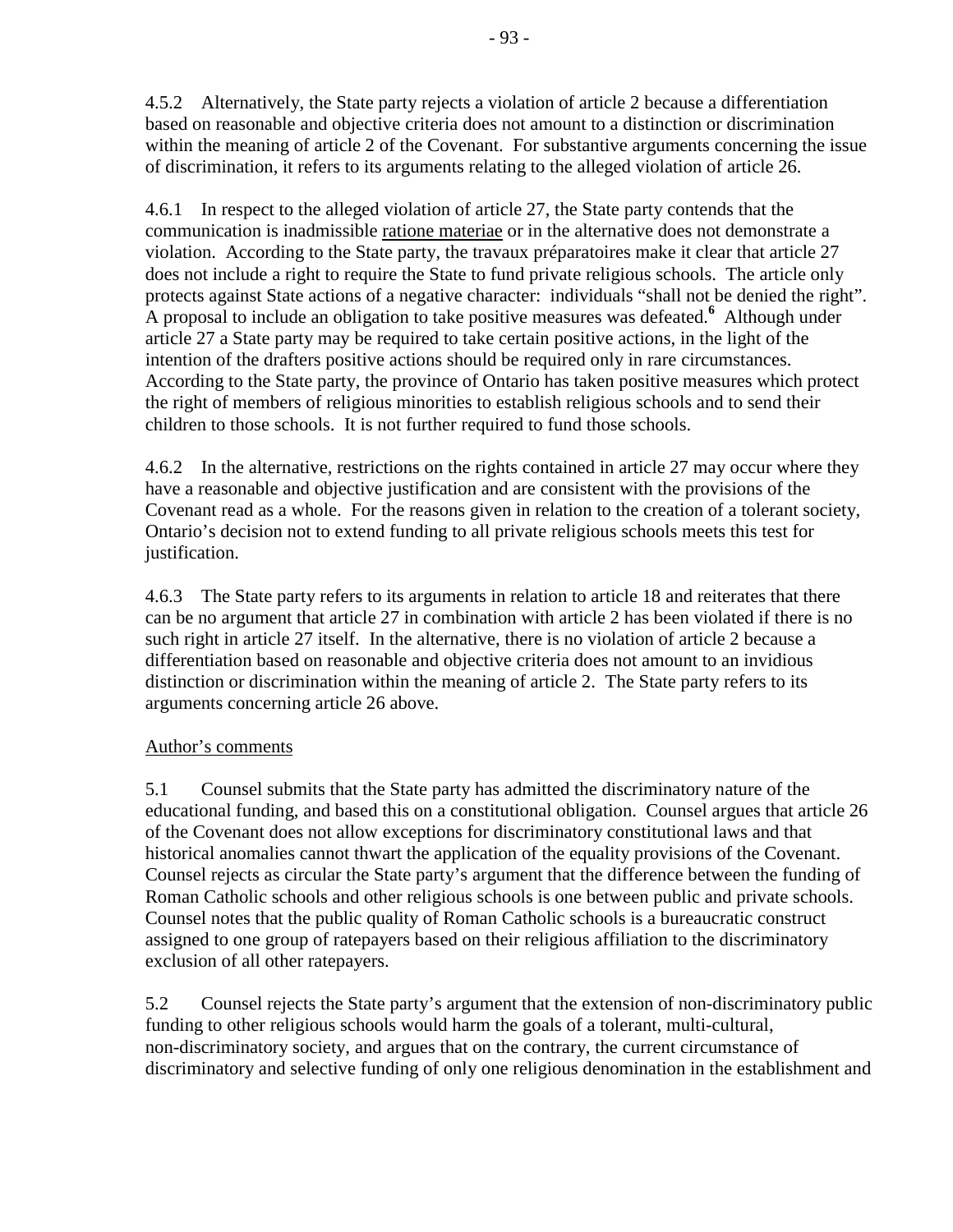operation of religious schools is highly detrimental to fostering a tolerant, non-discriminatory society in the province and encourages the divided society among religious lines that it claims to defeat.

5.3 According to counsel, the State party's argument that the claim under article 18 is inadmissible ratione materiae because article 18 does not include a right to require the State to fund public schools, is a misrepresentation of the author's submissions. Counsel argues that article 18(1) includes the right to teach religion and the right to educate one's children in a religious school. If this is possible for some and not for others on discriminatory grounds, then article 18 is violated in conjunction with article 2. According to counsel, in order to give article 2 its full and proper meaning, it must have the effect of requiring non-discrimination on the listed grounds with respect to the rights and freedoms in the Covenant, even if in the absence of discrimination, no violation of the Covenant existed. If a violation of the Covenant was always required without the application or consideration of article 2, article 2 would be superfluous, in counsel's opinion.**<sup>7</sup>** Counsel clarifies that he does not claim a violation of article 18 on its own, but only in conjunction with article 2, because the funding of only Roman Catholic schools results in discriminatory support for Roman Catholic education.

5.4 According to counsel, the State party makes the same error in replying to his claims under article 27 in conjunction with article 2. He argues that, since Roman Catholic schools are the only religious minority to receive full and direct funding for religious education from the Government of Ontario, article 27 has not been applied, as required by article 2, without distinction on the basis of religion.

5.5 Counsel agrees with the State party that the fact alone that it does not provide the same level of funding for private as for public schools cannot be deemed to be discriminatory. He acknowledges that the public school system in Ontario would have greater resources if the Government would cease funding any religious schools. In the absence of discrimination, the withdrawal of such funding is a policy decision which is for the Government to take. Counsel notes that the amendment of the provision of the Canadian Constitution Act 1867 requires only the agreement of the Government of the province affected and the federal Government. Such amendments have been recently passed in Quebec and Newfoundland to reduce historical commitments to publicly-funded education for selective religious denominations.

5.6 Counsel maintains that when a right to publicly financed religious education is recognized by States parties, no differentiation shall be made among individuals on the basis of the nature of their particular beliefs. The practice of exclusively funding Roman Catholic religious education in Ontario therefore violates the Covenant. Counsel therefore seeks funding for all religious schools which meet provincial standards in Ontario at a level equivalent to the funding, if any, received by Roman Catholic schools in Ontario.

# State party's further observations

6.1 In a further reply, the State party emphasizes that the recent constitutional amendments affecting education in Quebec and Newfoundland do not bring about the remedy sought by the author of equivalent funding for all religious schools. The changes in Quebec preserve the denominational status of Catholic and Protestant schools in that province, and protect that status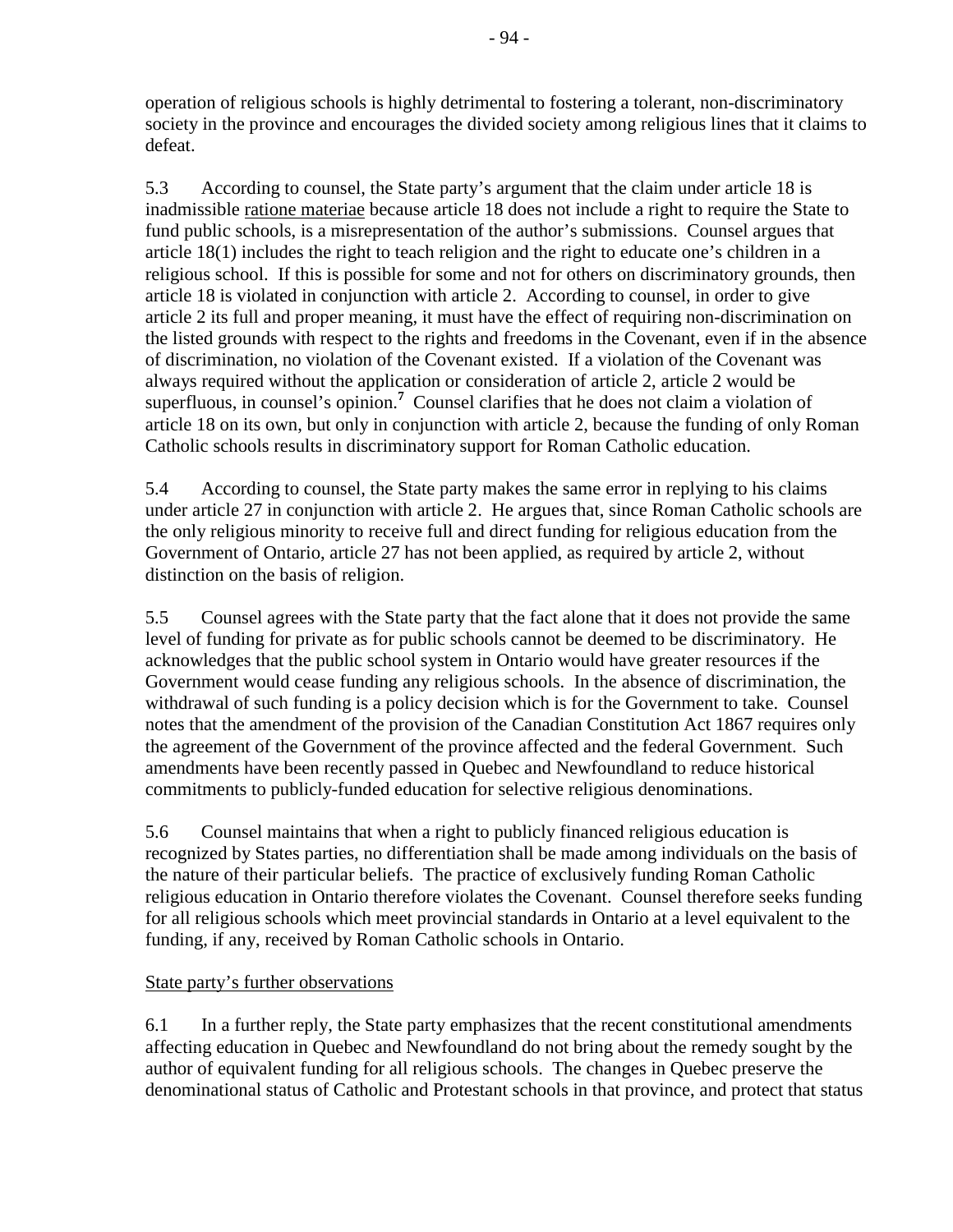through an alternate constitutional means, by way of the notwithstanding clause in the Charter. The changes in Newfoundland demonstrate a clear rejection of the very remedy sought by the author, since it has replaced its religious based school system, where 8 different religions representing 90 per cent of the population each had the right to set up their own publicly funded schools, with a singular public system where religious observance will be permitted at the request of parents.

6.2 In respect of counsel's argument concerning article 2 of the Covenant, the State party rejects his suggestion that article 2 can convert laws or Government actions otherwise consistent with the rights and freedoms of the Covenant, into contraventions. In the State party's opinion, the author seeks to raise equality arguments by combining article 2 with articles 18 and 27 respectively. It is the equality guarantee in article 26 of the Covenant that is the proper context for raising such issues. The State party notes that article 26 has no equivalent in the European Convention for the Protection of Fundamental Human Rights and Fundamental Freedoms. The State party argues that a complainant who is unsuccessful under article 26 should not be entitled to an identical reexamination of the issue simply by combining article 2 with various substantive Covenant provisions.

6.3 The State party further observes that article 2 of the Covenant requires the State to respect and ensure to all individuals within its territory the rights recognized in the present Covenant. The funding of denominational separate schools in Ontario is not required to ensure the rights contained in articles 18 and 27 of the Covenant, neither is it related to, or in addition to, the obligations created by those articles. The funding arises solely out of the constitutional obligation under section 93(1) of the Constitution Act 1867, not out of any obligation under, in conformity with, nor the augmenting of any right in any of the articles of the Covenant.

# Author's further comments

7. By submission of 15 March 1999, the author notes that the State party's rationale for the discriminatory treatment of religious schools, the desire to foster multiracial and multicultural harmony through maximizing public funding for the secular school system, would actually require the withdrawal of special funding for Roman Catholic separate schools. He further points out that the fact that Quebec had to resort to the notwithstanding clause in the Charter in order to preserve its funding for separate schools indicates that this system is in violation of the equality rights contained in the Charter, and by consequence of article 26 of the Covenant. The author refers to the constitutional changes in respect of the education system in Newfoundland and states that it is indicative of the fact that constitutional change in relation to denominational schools is possible even over the objections of those with vested interests.

#### State party's further observations

8.1 In a further reply to the author's comments, the State party contests the author's interpretation of the use of the notwithstanding clause in Quebec. According to the State party, the amendment to section 93 of the Constitution Act, 1867, took away the constitutional protection for Protestant and Catholic denominational schools in Quebec in order to replace them with linguistic school boards. Continued constitutional protection for the denominational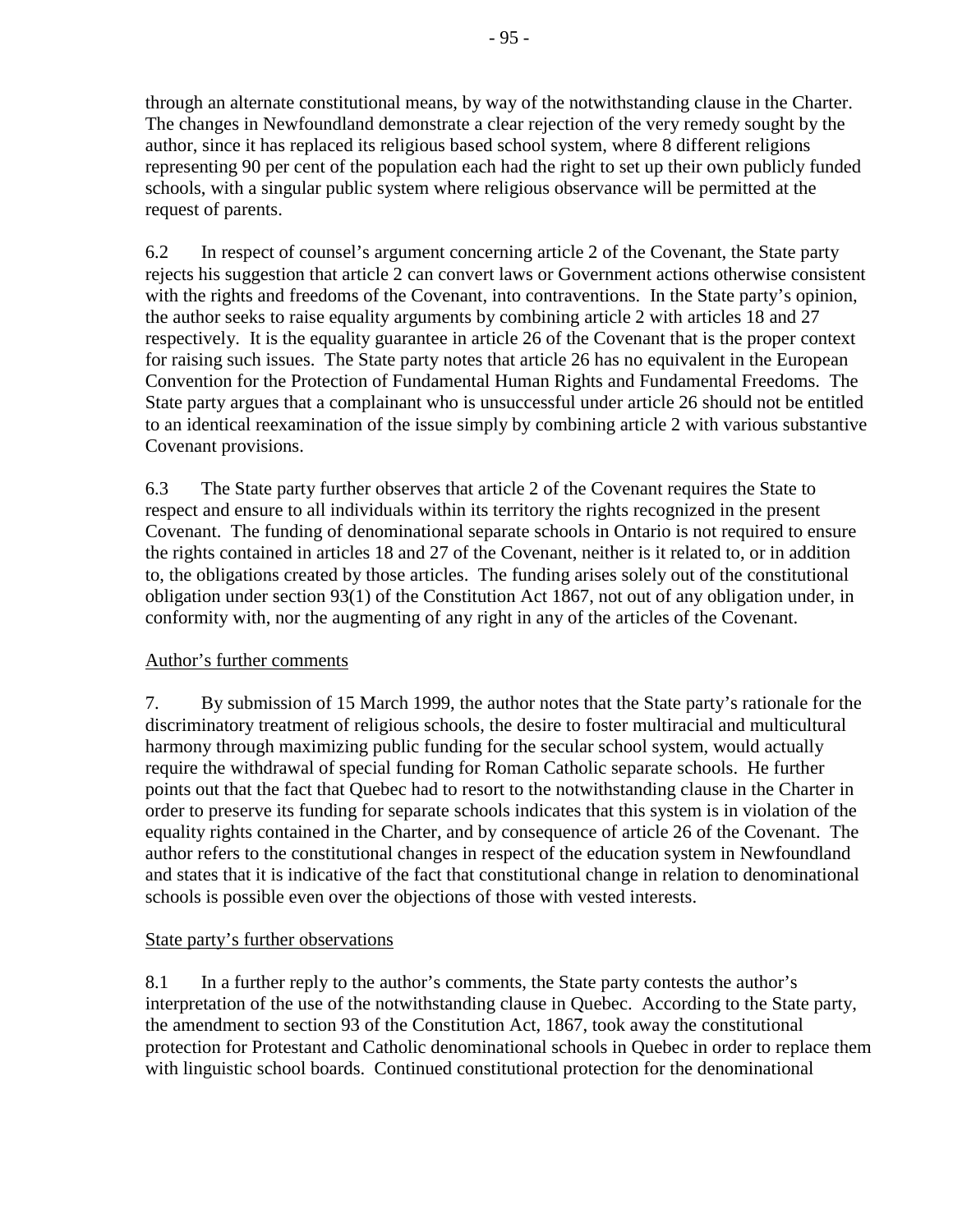schools, however, is provided through the alternate method of the notwithstanding clause. According to the State party, this shows that the issue of denominational school funding continues to involve the present day complex balancing of diverse needs and interests.

8.2 The State party notes that in his comments, the author for the first time indicates that a possible remedy for the alleged discrimination would be the elimination of funding for the Roman Catholic separate schools. So far, the State party's reply to the author's communication has focussed on his claim that the failure to extend funding constituted a violation of the Covenant, not on a claim that the failure to eliminate funding from the Roman Catholic separate school system is violative of the Covenant. The State party notes that in another communication (No. 816/1998, Tadman et al. v. Canada) presented to the Committee under the Optional Protocol this question has been addressed and therefore it requests the Committee to consider jointly the two communications.

8.3 In case the Committee does not join the consideration of the two communications, the State party provides further arguments concerning this matter. In this context, the State party explains that without the protection of the rights of the Roman Catholic minority, the founding of Canada would not have been possible and that the separate school system remained a controversial issue, at times endangering the national unity in Canada. The State party explains that the funding is seen by the Roman Catholic community as correction of a historical wrong.

8.4 The State party submits that there are reasonable and objective grounds for not eliminating funding to Roman Catholic separate schools in Ontario. The elimination would be perceived as undoing the bargain made at Confederation to protect the interests of a vulnerable minority in the province and would be met with outrage and resistance by the Roman Catholic community. It would also result in a certain degree of economic turmoil, including claims for compensation of facilities or lands provided for Roman Catholic schools. Further, the protection of minority rights, including minority religion and education rights, is a principle underlying the Canadian constitutional order and militates against elimination of funding for the Roman Catholic separate schools. Elimination of funding for separate schools in Ontario would further lead to pressure on other Canadian provinces to eliminate their protections for minorities within their border.

# Issues and proceedings before the Committee

9.1 Before considering any claim contained in a communication, the Human Rights Committee must, in accordance with rule 87 of its rules of procedure, decide whether or not it is admissible under the Optional Protocol to the Covenant.

9.2 The Committee notes that the State party has challenged the admissibility of the communication ratione materiae. The Committee, however, considers that the author's claim of discrimination, in itself and in conjunction with articles 18 and 27, is not incompatible with the provisions of the Covenant. The State party has not raised any other objections and accordingly the Committee finds the communication admissible. The Committee does not consider that there would be any difficulty or disadvantage to the parties in proceeding to consider this case on its own without joinder as requested by the State party.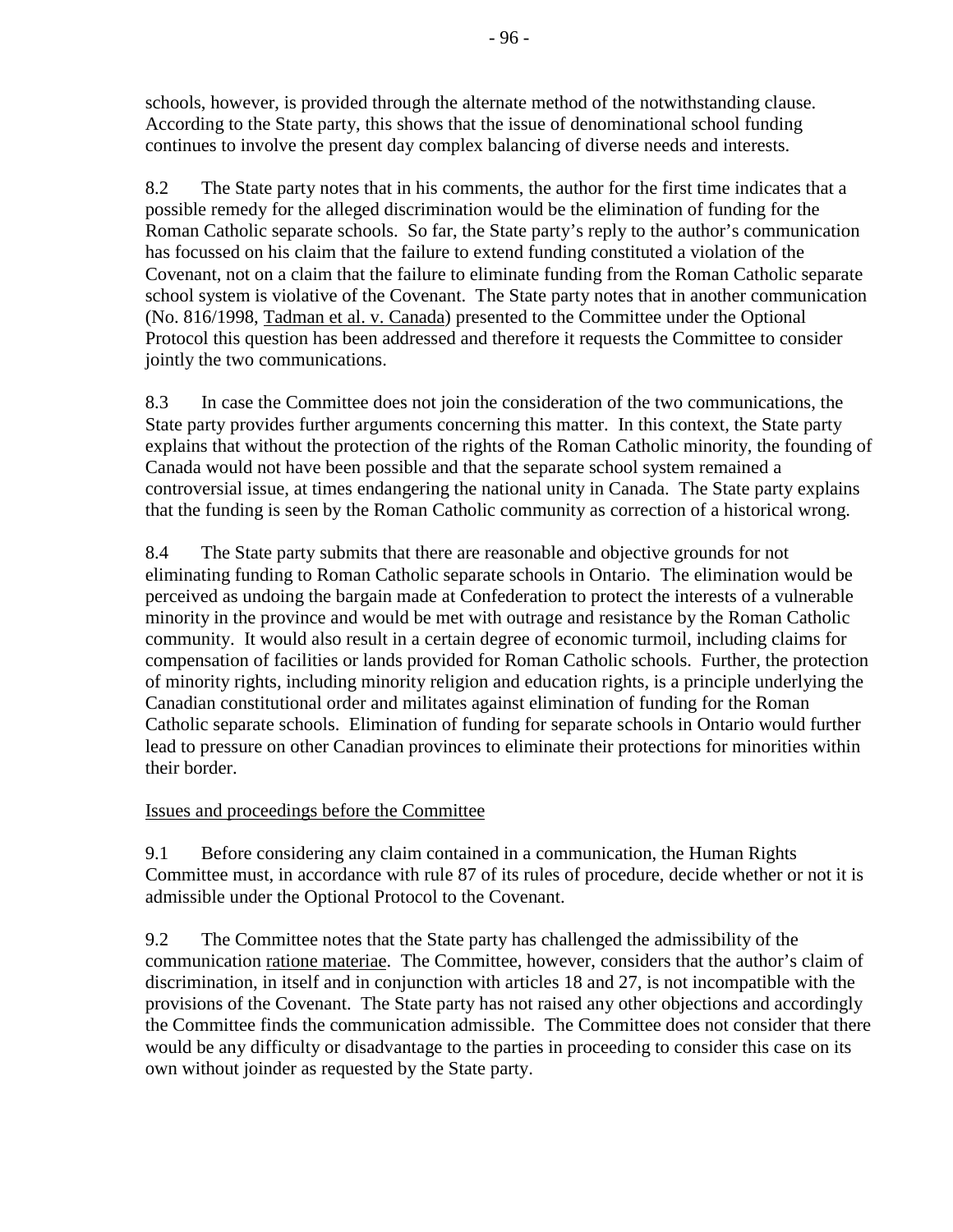10.1 The Human Rights Committee has considered the present communication in the light of all the information made available to it by the parties, as provided in article 5, paragraph 1, of the Optional Protocol.

10.2 The issue before the Committee is whether public funding for Roman Catholic schools, but not for schools of the author's religion, which results in him having to meet the full cost of education in a religious school, constitutes a violation of the author's rights under the Covenant.

10.3 The State party has argued that no discrimination has occurred, since the distinction is based on objective and reasonable criteria: the privileged treatment of Roman Catholic schools is enshrined in the Constitution; as Roman Catholic schools are incorporated as a distinct part of the public school system, the differentiation is between private and public schools, not between private Roman Catholic schools and private schools of other denominations; and the aims of the public secular education system are compatible with the Covenant.

10.4 The Committee begins by noting that the fact that a distinction is enshrined in the Constitution does not render it reasonable and objective. In the instant case, the distinction was made in 1867 to protect the Roman Catholics in Ontario. The material before the Committee does not show that members of the Roman Catholic community or any identifiable section of that community are now in a disadvantaged position compared to those members of the Jewish community that wish to secure the education of their children in religious schools. Accordingly, the Committee rejects the State party's argument that the preferential treatment of Roman Catholic schools is non-discriminatory because of its Constitutional obligation.

10.5 With regard to the State party's argument that it is reasonable to differentiate in the allocation of public funds between private and public schools, the Committee notes that it is not possible for members of religious denominations other than Roman Catholic to have their religious schools incorporated within the public school system. In the instant case, the author has sent his children to a private religious school, not because he wishes a private non-Government dependent education for his children, but because the publicly funded school system makes no provision for his religious denomination, whereas publicly funded religious schools are available to members of the Roman Catholic faith. On the basis of the facts before it, the Committee considers that the differences in treatment between Roman Catholic religious schools, which are publicly funded as a distinct part of the public education system, and schools of the author's religion, which are private by necessity, cannot be considered reasonable and objective.

10.6 The Committee has noted the State party's argument that the aims of the State party's secular public education system are compatible with the principle of non-discrimination laid down in the Covenant. The Committee does not take issue with this argument but notes, however, that the proclaimed aims of the system do not justify the exclusive funding of Roman Catholic religious schools. It has also noted the author's submission that the public school system in Ontario would have greater resources if the Government would cease funding any religious schools. In this context, the Committee observes that the Covenant does not oblige States parties to fund schools which are established on a religious basis. However, if a State party chooses to provide public funding to religious schools, it should make this funding available without discrimination. This means that providing funding for the schools of one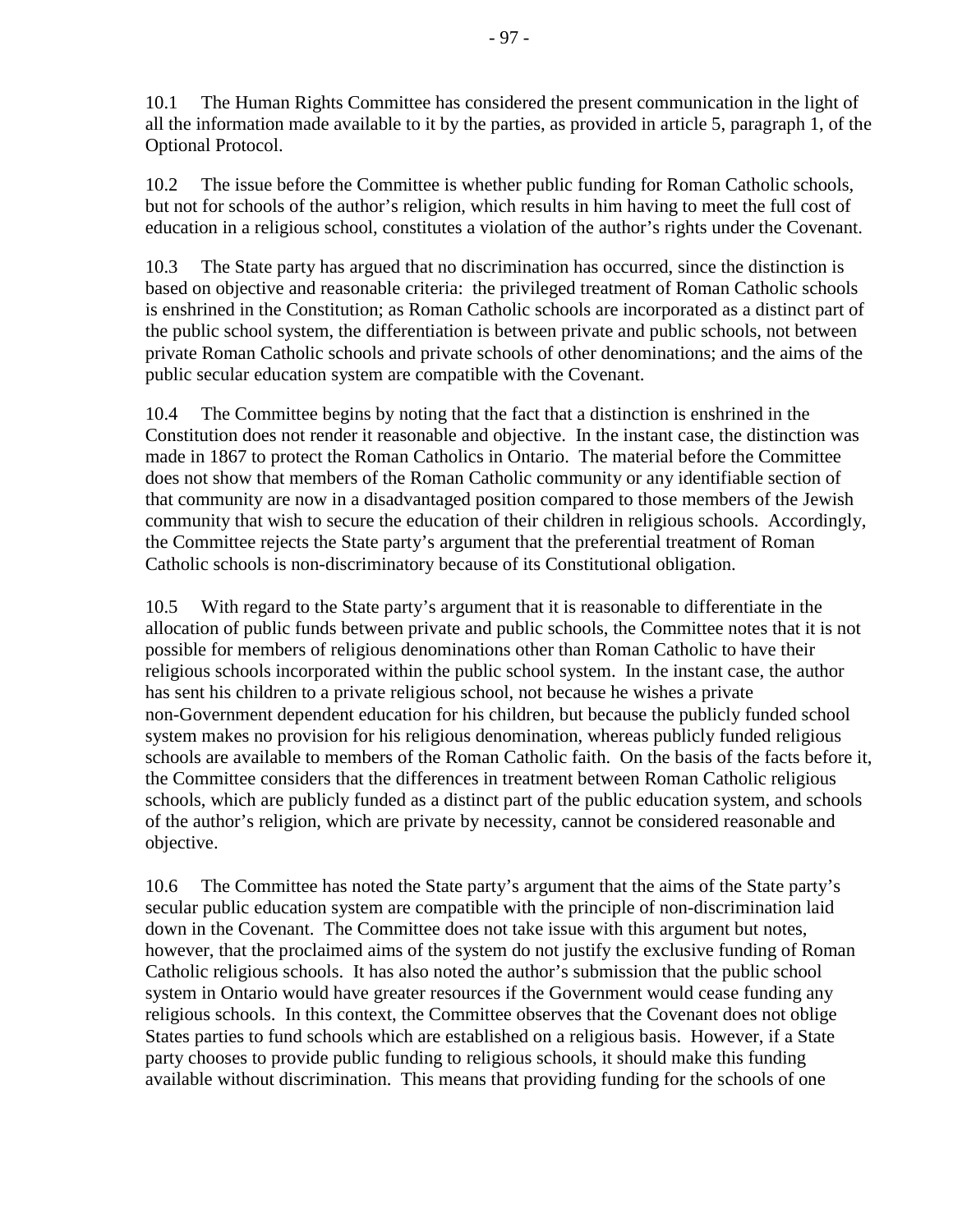religious group and not for another must be based on reasonable and objective criteria. In the instant case, the Committee concludes that the material before it does not show that the differential treatment between the Roman Catholic faith and the author's religious denomination is based on such criteria. Consequently, there has been a violation of the author's rights under article 26 of the Covenant to equal and effective protection against discrimination.

10.7 The Committee has noted the author's arguments that the same facts also constitute a violation of articles 18 and 27, read in conjunction with article 2(1) of the Covenant. The Committee is of the opinion that in view of its conclusions in regard to article 26, no additional issue arises for its consideration under articles 18, 27 and 2(1) of the Covenant.

11. The Human Rights Committee, acting under article 5, paragraph 4, of the Optional Protocol to the International Covenant on Civil and Political Rights, is of the view that the facts before it disclose a violation of article 26 of the Covenant.

12. Under article 2, paragraph 3(a), of the Covenant, the State party is under the obligation to provide an effective remedy, that will eliminate this discrimination.

13. Bearing in mind that, by becoming a State party to the Optional Protocol, the State party has recognized the competence of the Committee to determine whether there has been a violation of the Covenant or not and that, pursuant to article 2 of the Covenant, the State party has undertaken to ensure to all individuals within its territory and subject to its jurisdiction the rights recognized in the Covenant and to provide an effective and enforceable remedy in case a violation has been established, the Committee wishes to receive from the State party, within ninety days, information about the measures taken to give effect to the Committee's Views. The State party is also requested to publish the Committee's Views.

[Adopted in English, French and Spanish, the English text being the original version. Subsequently issued also in Arabic, Chinese and Russian as part of the present report.]

#### Notes

<sup>1</sup> A 1991 census is quoted as indicating that 44 per cent of the population is Protestant, 36 per cent is Catholic, and 8 per cent have other religious affiliations.

<sup>2</sup> Blom v. Sweden, Views adopted on 4 April 1988, selected decisions volume 2, CCPR/C/OP/2.

<sup>3</sup> Lindgren and Lundquist v. Sweden, Views adopted on 9 November 1990 (CCPR/C/40/D/298-299/1988).

**4** See Bossuyt, Guide to the Travaux Préparatoires of the ICCPR, 1987, at 369.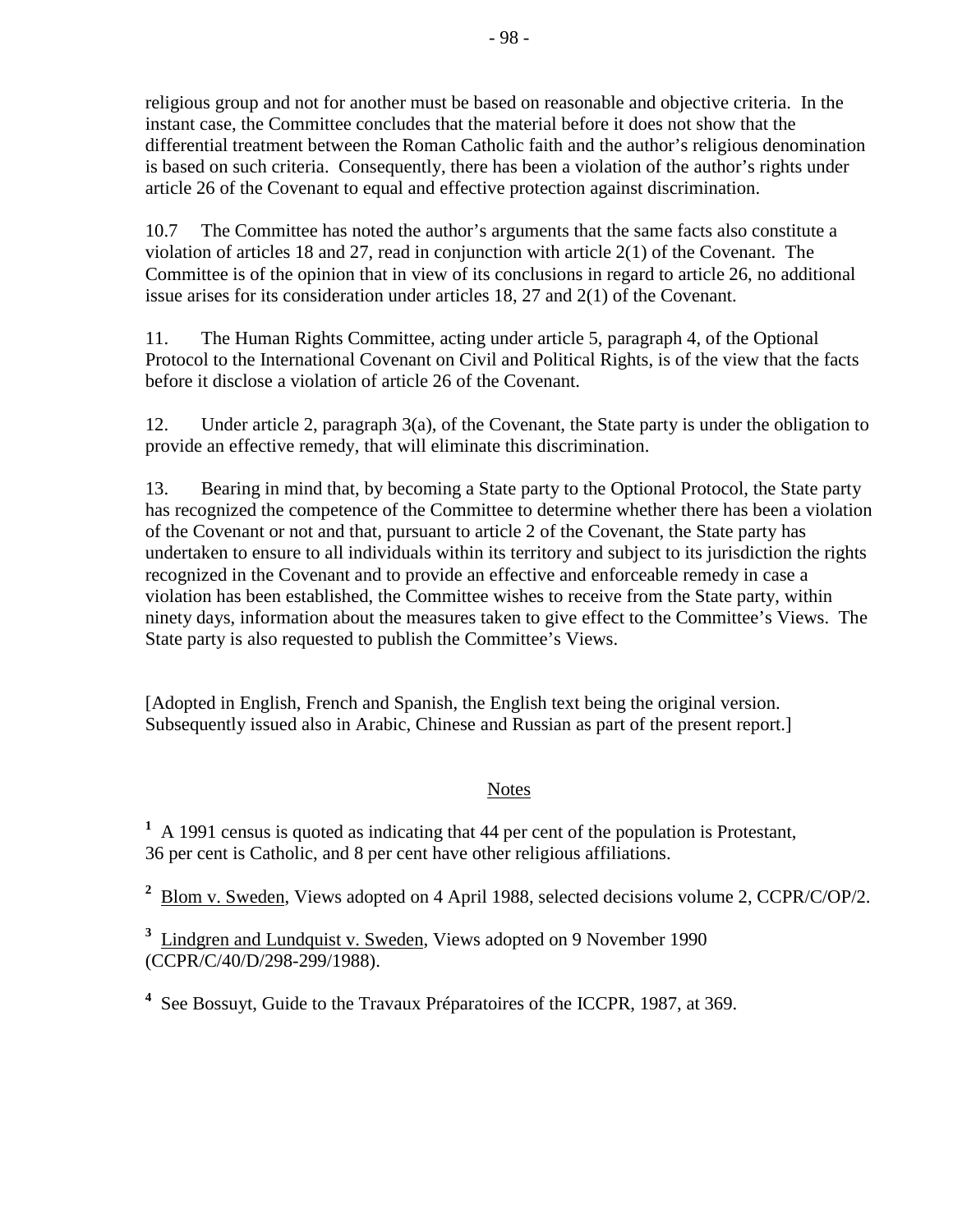<sup>5</sup> The State party makes reference to Nowak, UN Covenant on Civil and Political Rights, CCPR commentary, at 330-333.

**6** Nowak, UN Covenant on Civil and Political Rights, CCPR commentary at 481, 504.

<sup>7</sup> Counsel refers to the jurisprudence of the European Court of Human Rights in relation to article 14 of the European Convention on Human Rights, which recognizes that a measure which in itself is in conformity with the requirements of the article enshrining the right or freedom in question may however infringe this article when read in conjunction with article 14 for the reason that it is of a discriminatory nature. (Judgement of 23 July 1968, relating to certain aspects of the laws on the use of languages in education in Belgium).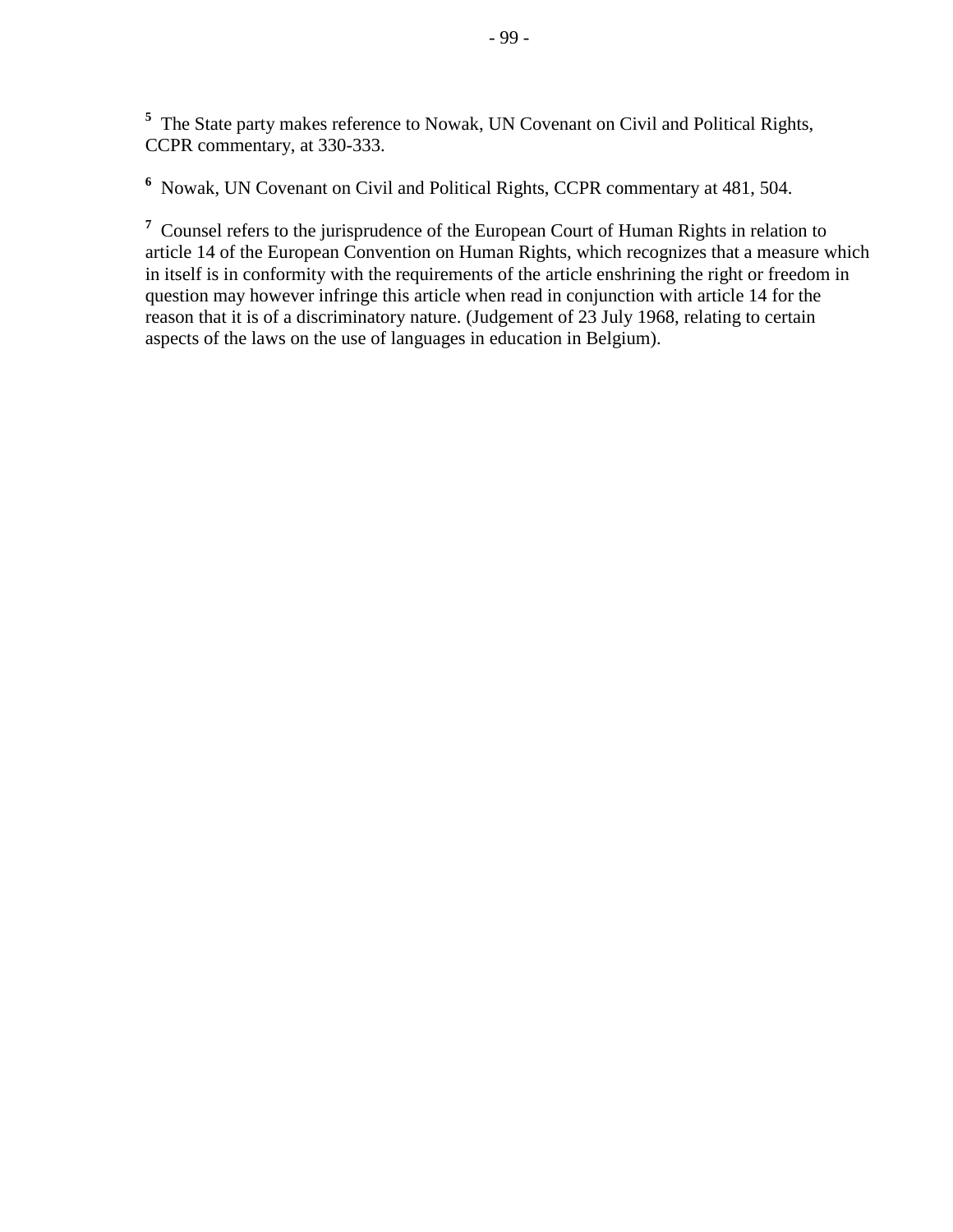#### APPENDIX

#### Individual opinion by member Martin Scheinin (concurring)

While I concur with the Committee's finding that the author is a victim of a violation of article 26 of the Covenant, I wish to explain my reasons for such a conclusion.

1. The Covenant does not require the separation of church and state, although countries that do not make such a separation often encounter specific problems in securing their compliance with articles 18, 26 and 27 of the Covenant. Varying arrangements are in place in States parties to the Covenant, ranging from full separation to the existence of a constitutionally enforced state church. As the Committee has expressed in its General Comment No. 22 [48] on article 18, the fact that a religion is recognized as a state religion or that it is established as official or traditional or that its followers comprise the majority of the population, "shall not result in any impairment of the enjoyment of any of the rights under the Covenant, including articles 18 and 27, nor in any discrimination against adherents to other religions or non-believers" (para. 9).

2. The plurality of acceptable arrangements in the relationship between state and religion relates also to education. In some countries, all forms of religious instruction or observance are prohibited in public schools, and religious education, protected under article 18 (4), takes place either outside school hours or in private schools. In some other countries there is religious education in the official or majority religion in public schools, with provision for full exemption for adherents of other religions and non-religious persons. In a third group of countries instruction in several or even all religions is offered, on the basis of demand, within the public system of education. A fourth arrangement is the inclusion in public school curricula of neutral and objective instruction in the general history of religions and ethics. All these arrangements allow for compliance with the Covenant. As was specifically stated in the Committee's General Comment No. 22 [48], "public education that includes instruction in a particular religion or belief is inconsistent with article 18 (4) unless provision is made for non-discriminatory exemptions or alternatives that would accommodate the wishes of parents and guardians" (para. 6). This statement reflects the Committee's findings in the case of Hartikainen et al. v. Finland (Communication No. 40/1978).

3. In the present case the Committee correctly focussed its attention on article 26. Although both General Comment No. 22 [48] and the Hartikainen case are related to article 18, there is a considerable degree of interdependence between that provision and the non-discrimination clause in article 26. In general, arrangements in the field of religious education that are in compliance with article 18 are likely to be in conformity with article 26 as well, because non-discrimination is a fundamental component in the test under article 18 (4). In the cases of Blom v. Sweden (Communication No. 191/1985) and Lundgren et al. and Hjord et al. v. Sweden (Communications 288 and 299/1988) the Committee elaborated its position in the question what constitutes discrimination in the field of education. While the Committee left open whether the Covenant entails, in certain situations, an obligation to provide some public funding for private schools, it concluded that the fact that private schools, freely chosen by the parents and their children, do not receive the same level of funding as public schools does not amount to discrimination.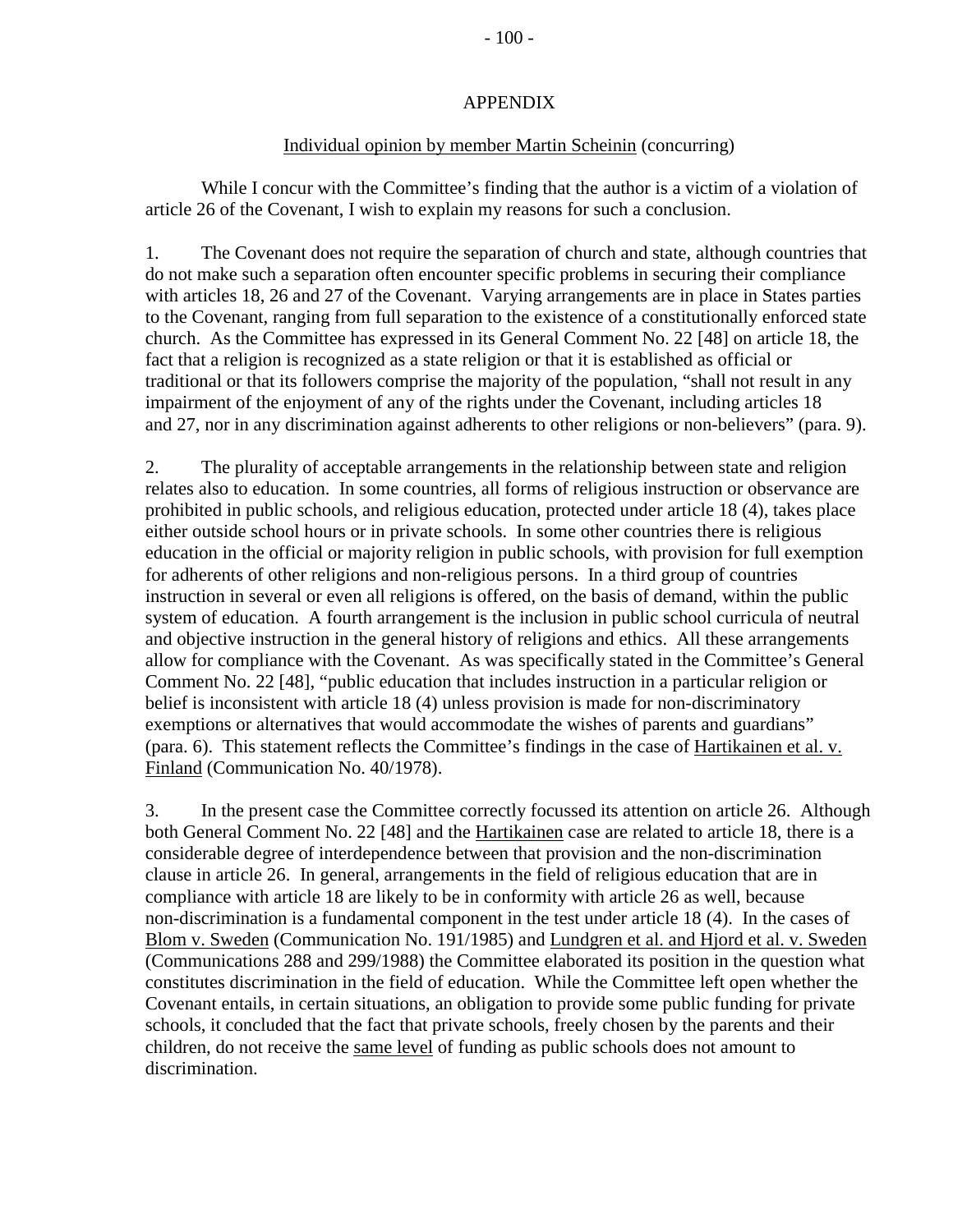4. In the Province of Ontario, the system of public schools provides for religious instruction in one religion but adherents of other religious denominations must arrange for their religious education either outside school hours or by establishing private religious schools. Although arrangements exist for indirect public funding to existing private schools, the level of such funding is only a fraction of the costs incurred to the families, whereas public Roman Catholic schools are free. This difference in treatment between adherents of the Roman Catholic religion and such adherents of other religions that wish to provide religious schools for their children is, in the Committee's view, discriminatory. While I concur with this finding I wish to point out that the existence of public Roman Catholic schools in Ontario is related to a historical arrangement for minority protection and hence needs to be addressed not only under article 26 of the Covenant but also under articles 27 and 18. The question whether the arrangement in question should be discontinued is a matter of public policy and the general design of the educational system within the State party, not a requirement under the Covenant.

5. When implementing the Committee's views in the present case the State party should in my opinion bear in mind that article 27 imposes positive obligations for States to promote religious instruction in minority religions, and that providing such education as an optional arrangement within the public education system is one permissible arrangement to that end. Providing for publicly funded education in minority languages for those who wish to receive such education is not as such discriminatory, although care must of course be taken that possible distinctions between different minority languages are based on objective and reasonable grounds. The same rule applies in relation to religious education in minority religions. In order to avoid discrimination in funding religious (or linguistic) education for some but not all minorities States may legitimately base themselves on whether there is a constant demand for such education. For many religious minorities the existence of a fully secular alternative within the public school system is sufficient, as the communities in question wish to arrange for religious education outside school hours and outside school premises. And if demands for religious schools do arise, one legitimate criterion for deciding whether it would amount to discrimination not to establish a public minority school or not to provide comparable public funding to a private minority school is whether there is a sufficient number of children to attend such a school so that it could operate as a viable part in the overall system of education. In the present case this condition was met. Consequently, the level of indirect public funding allocated to the education of the author's children amounted to discrimination when compared to the full funding of public Roman Catholic schools in Ontario.

(Signed) Martin Scheinin

[Done in English, French and Spanish, the English text being the original version. Subsequently issued also in Arabic, Chinese and Russian as part of the present report.]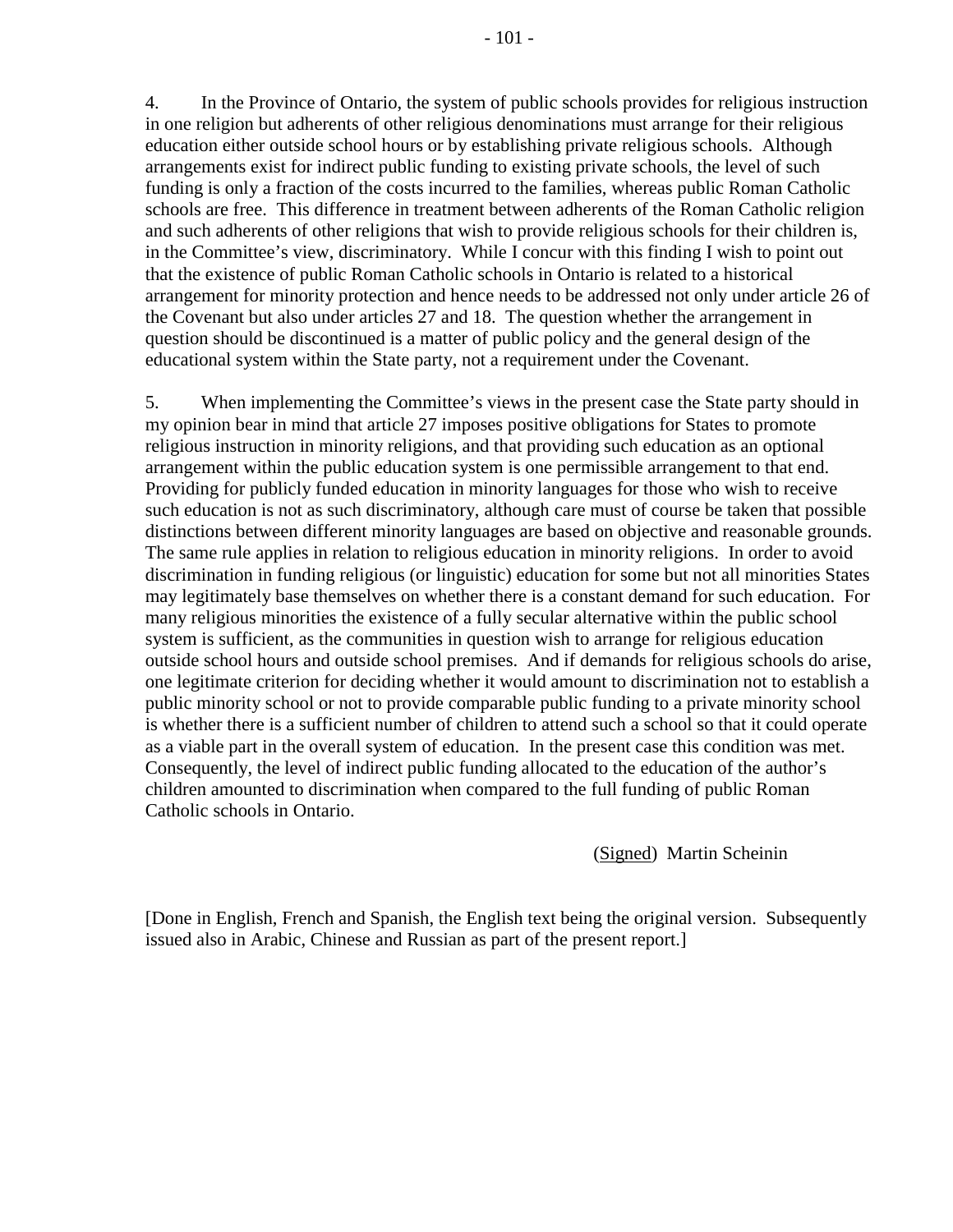#### I. Communication No. 701/1996, Gomez v. Spain (Views adopted on 20 July 2000, sixty-ninth session)\*

| Submitted by:                   | Cesario Gómez Vázquez (Represented by<br>José Luis Mazón Costa) |
|---------------------------------|-----------------------------------------------------------------|
| Alleged victim:                 | Author                                                          |
| State party:                    | Spain                                                           |
| Date of communication:          | 29 May 1995                                                     |
| Date of admissibility decision: | 23 October 1998                                                 |

The Human Rights Committee, established under article 28 of the International Covenant on Civil and Political Rights,

Meeting on 20 July 2000,

Having concluded its consideration of communication No. 701/1996 submitted to the Human Rights Committee by Mr. Cesario Gómez Vázquez under the Optional Protocol to the International Covenant on Civil and Political Rights,

Having taken into account all written information made available to it by the author of the communication and the State party,

Adopts the following:

 $\overline{a}$ 

Views under article 5, paragraph 4, of the Optional Protocol

1. The author of the communication is Cesario Gómez Vázquez, a Spanish citizen born in 1966 in Murcia, formerly employed as a physical education teacher. He is currently living in hiding somewhere in Spain. He claims to be the victim of violations by Spain of articles 14, paragraph 5, and 26 of the International Covenant on Civil and Political Rights. The author is represented by counsel, Mr. José Luis Mazón Costa.

\* The following members of the Committee participated in the examination of the present communication: Mr. Abdelfattah Amor, Mr. Nisuke Ando, Mr. P.N. Bhagwati,

Ms. Christine Chanet, Lord Colville, Ms. Elizabeth Evatt, Ms. Pilar Gaitan de Pombo,

Mr. Louis Henkin, Mr. Eckart Klein, Mr. David Kretzmer, Mr. Rajsoomer Lallah,

Ms. Cecilia Medina Quiroga, Mr. Martin Scheinin, Mr. Roman Wieruszewski,

Mr. Maxwell Yalden, Mr. Hipólito Solari Yrigoyen and Mr. Abdallah Zakhia.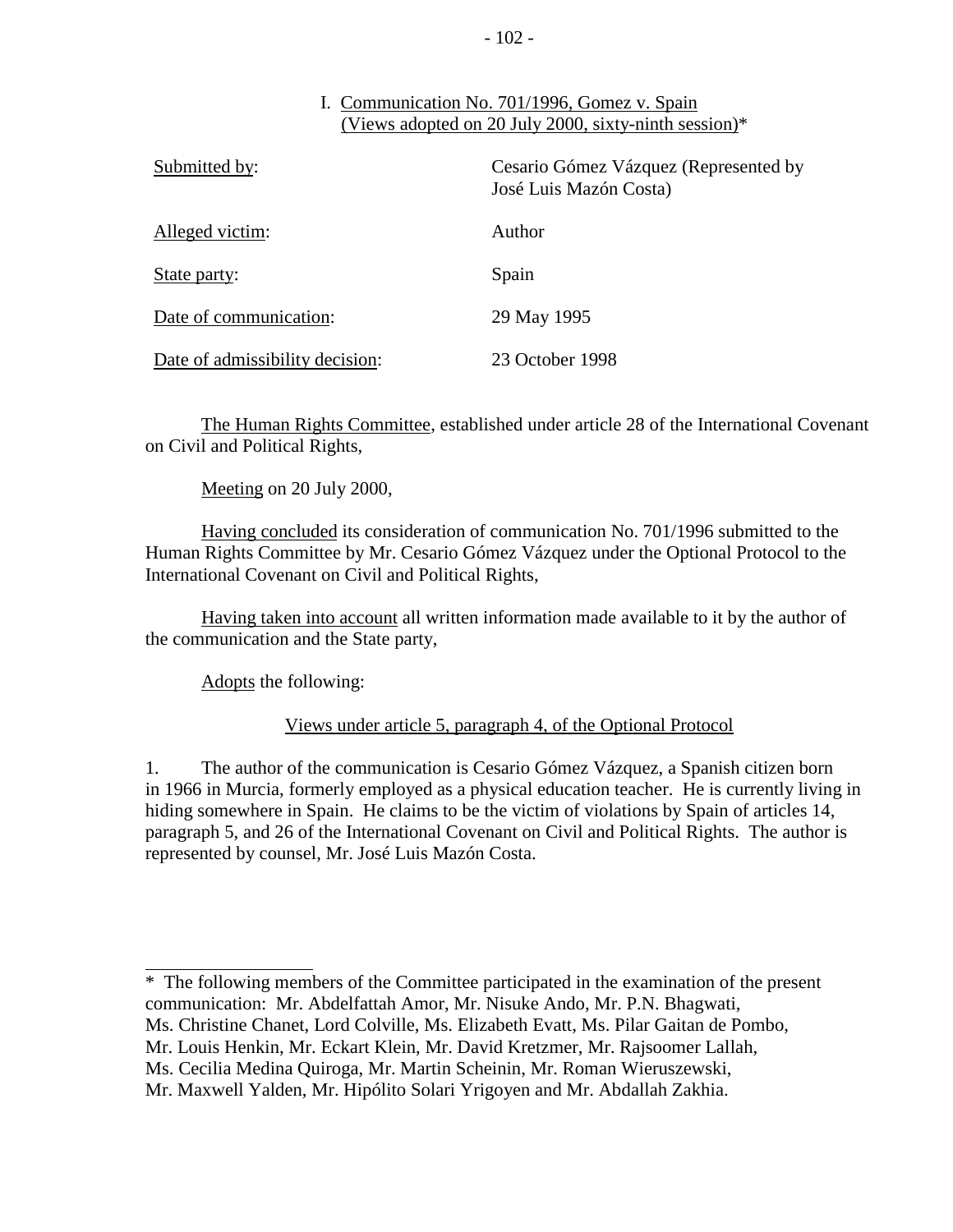# Facts as submitted by the author

2.1 On 22 February 1992, the author was sentenced to 12 years and one day by the Provincial Court (Audiencia Provincial) of Toledo for the attempted murder (asesinato en grado de frustración) of one Antonio Rodríguez Cottin. The Supreme Court (Tribunal Supremo) rejected his appeal on 9 November 1993.

2.2 At around 4 a.m. on 10 January 1988, Antonio Rodríguez Cottin was stabbed five times in a car lot outside a discotheque in Mocejón, Toledo. The wounds required 336 days' hospitalization and a total of 635 days for complete recovery.

2.3 The case for the prosecution was that the author, who had been working as doorman at the discotheque, saw the victim drive into the car lot and went out to talk to him, asking him to get out of the car. While they argued, an unidentified car came up to them, a person got out asking for a light and, when Mr. Rodríguez turned around, the author allegedly stabbed him in the back and neck.

2.4 The author has consistently denied this description of the events and maintains that, on 10 January 1988, he left the discotheque between 2 and 2.30 a.m., going home to Mostoles, Madrid, as he was feeling ill. He was taken home by Benjamin Sanz Carranza, Manuela Vidal Ramírez and another woman. When he arrived at his home at 3.15 a.m., he asked his flatmate for an aspirin and remained in bed all the following day. The author knew the victim, who was a frequent visitor to the discotheque, and considered him to be a violent person. The author states that, on 5 December 1987, Mr. Rodríguez had had an argument with Julio Pérez, the owner of the discotheque, and drawn a knife on him. During the trial, the author claimed that the assault on Mr. Rodríguez on 10 January 1988 was a settling of accounts between the victim and someone in the underworld of which he is a part.

2.5 During the trial, both the author and the prosecutor called witnesses to corroborate their respective versions.**<sup>1</sup>**

2.6 Counsel states that the author did not file an appeal (recurso de amparo) because, as the right to an appeal is not covered by articles 14-38 and, in particular, article 24, paragraph 2, of the Spanish Constitution, the appeal would simply have been rejected. He later submitted an additional allegation to the effect that the Constitutional Court's repeated rejection of amparo applications made them an ineffective remedy. Consequently, he considers the requirement of exhaustion of domestic remedies to have been duly met.

# The complaint

3.1 The author's complaint concerns primarily the right to an effective appeal against conviction and sentence. He argues that the Spanish Criminal Procedure Act (Ley de Enjuiciamiento Criminal) violates articles 14, paragraph 5, and 26 of the Covenant because those charged with the most serious crimes have their cases heard by a single judge (Juzgado de Instrucción), who conducts all the pertinent investigations and, once he considers the case ready for the hearing, refers it to the Provincial Court (Audiencia Provincial), where a panel of three judges is in charge of proceedings and hands down the sentence. Their decision is subject to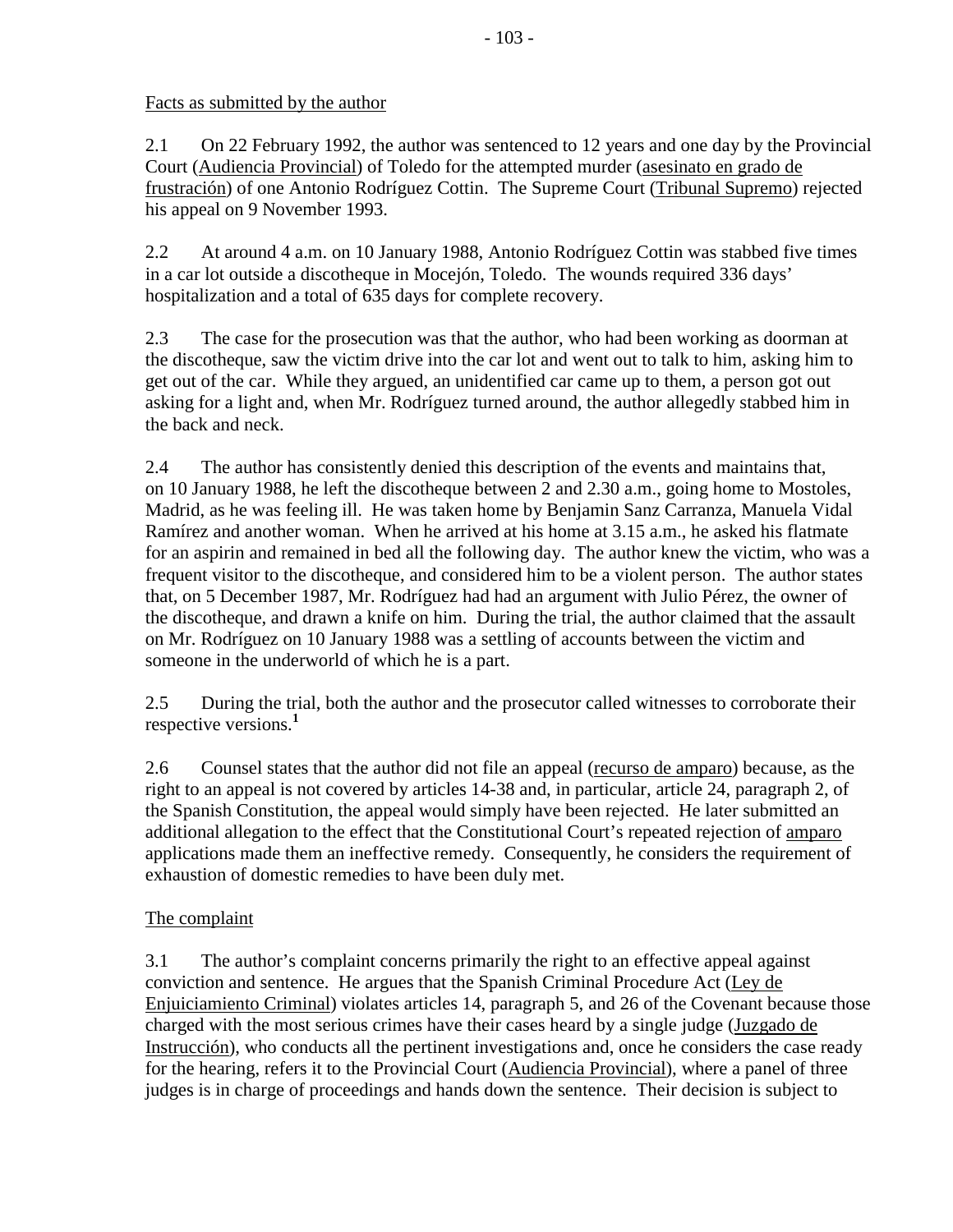judicial review proceedings only on very limited legal grounds. There is no possibility of a re-evaluation of the evidence by the Court of Cassation, as all factual determinations by the lower court are final. By contrast, those convicted of less serious crimes for which sentences of less than six years' imprisonment have been imposed have their cases investigated by a single judge (Juzgado de Instrucción) who, when the case is ready for the hearing, refers it to a single judge ad quo (Juzgado de lo Penal), whose decision may be appealed before the Provincial Court (Audiencia Provincial), thus ensuring an effective review not only of the application of the law, but also of the facts.

3.2 Counsel claims that, as the Supreme Court does not re-evaluate evidence, the above constitutes a violation of the right to have one's conviction and sentence reviewed by a higher court according to law. In this context, the author's lawyer cites the decision of 9 November 1993 rejecting the application for judicial review filed on behalf of Mr. Cesario Gómez Vázquez, the first ground of which states:

"… since it must also be pointed out that such evidence has to be evaluated exclusively by the court ad quo in accordance with the provisions of article 741 of the Criminal Procedure Act.

"… The appellant therefore recognizes that there is a great deal of evidence for the prosecution and his arguments consist only in interpreting this evidence according to his own way of thinking - and this approach is inadmissible when the principle of the presumption of innocence is invoked because, if it were allowed, it would change the nature of the judicial review and turn it into an appeal ...".

The second ground states:

"[in this case] … of the principle in 'dubio pro reo', the result is also rejection because the complainant forgets that this principle cannot be the subject of a review for the obvious reason that that would mean re-evaluating the evidence and such an evaluation is, as we have stated and repeated, not admissible."

3.3 Counsel further claims that the existence of different recourse procedures, depending on the gravity of the offence, implies a discriminatory treatment of persons convicted of serious offences, constituting a violation of article 26 of the Covenant.

3.4 The author states that the communication has not been submitted to another procedure of international investigation or settlement.

#### State party's observations and comments on admissibility and author's comments

4.1 In its submission under rule 91 of the Committee's rules of procedure, the State party requested the Committee to declare the communication inadmissible for failure to meet the requirement contained in article 5, paragraph 2, of the Optional Protocol, namely, exhaustion of domestic remedies, as the author had not lodged an appeal with the Constitutional Court, and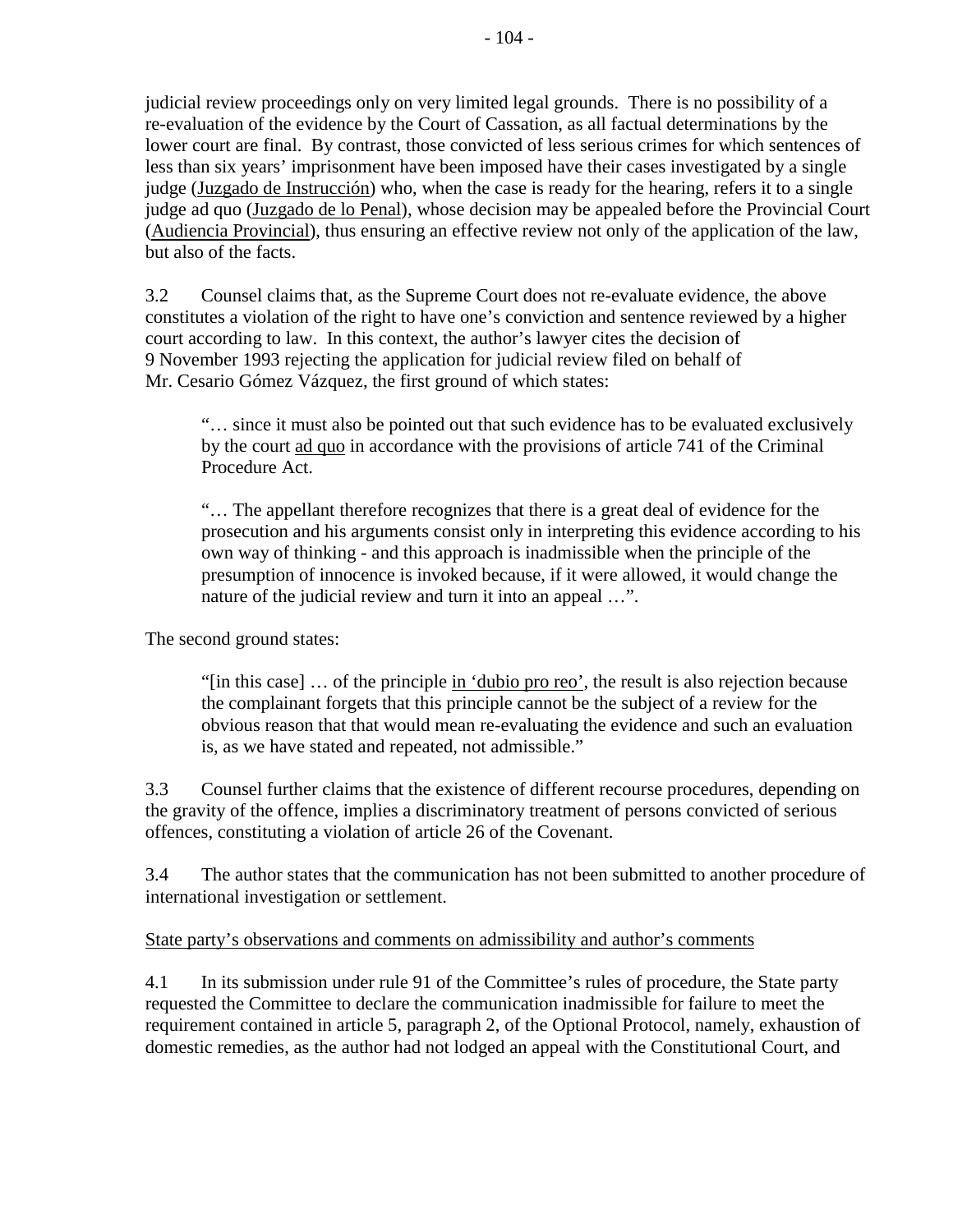referred in this connection to the position of the European Commission of Human Rights, which has systematically denied admissibility in cases involving Spain when an amparo application has not been filed. The State party claimed that the author's defence was inconsistent, as counsel had stated in a first submission that he had not filed an application for amparo because the right to an appeal is not protected by the Spanish Constitution and had subsequently corrected that allegation in a second submission in which he had stated that his failure to file an application for amparo had been due to the Constitutional Court's repeated rejection of such appeals. The State party also maintained that the communication was inadmissible for failure to exhaust domestic remedies, since this question had never been brought before the Spanish courts.

4.2 The State party further claimed that the case was inadmissible because the author had abused his right to submit a communication, as his whereabouts were unknown and he had placed himself beyond the reach of the law. Lastly, the State party expressed doubts regarding counsel's right to represent the author, as counsel did not have sufficient authority and had not sought the permission of the previous defence counsel.

5.1 Counsel admitted that he had claimed in his initial submission that no effective remedy was available before the Constitutional Court. When he realized his error, he had made an additional submission, however, claiming that the said remedy was ineffective because the Constitutional Court had repeatedly rejected it (Constitutional Court judgement attached), and he referred to the Committee's case law on this point.**<sup>2</sup>**

5.2 Counsel admitted that the author's whereabouts were unknown, but claimed that this had not been an obstacle in other cases which the Committee had accepted. With regard to the doubts about his right to represent the author, counsel regretted that the State party did not clearly explain the real reasons, if any, for such doubts.

# Decision of the Committee on admissibility

6.1 At its sixty-first session, of October 1997, the Committee considered the admissibility of the communication. It ascertained, as required under article 5, paragraph 2 (a), of the Optional Protocol, that the same matter had not been examined under another procedure of international investigation or settlement.

6.2 The Committee noted that the State party had challenged the communication on the ground of failure to exhaust domestic remedies. The Committee referred to its case law, in which it had repeatedly found that, for the purposes of article 5, paragraph 2 (b), of the Optional Protocol, domestic remedies must be both effective and available. With regard to the State party's argument that the author should have filed an appeal for amparo before the Constitutional Court, the Committee noted that the Constitutional Court had repeatedly rejected similar applications for amparo. The Committee considered that, in the circumstances of the case, a remedy which had no chance of being successful could not count as such and did not need to be exhausted for the purposes of the Optional Protocol. The Committee accordingly finds that article 5, paragraph 2 (a), of the Optional Protocol is not an obstacle to consideration of the complaint, which might raise issues under article 14, paragraph 5, and article 26 of the Covenant.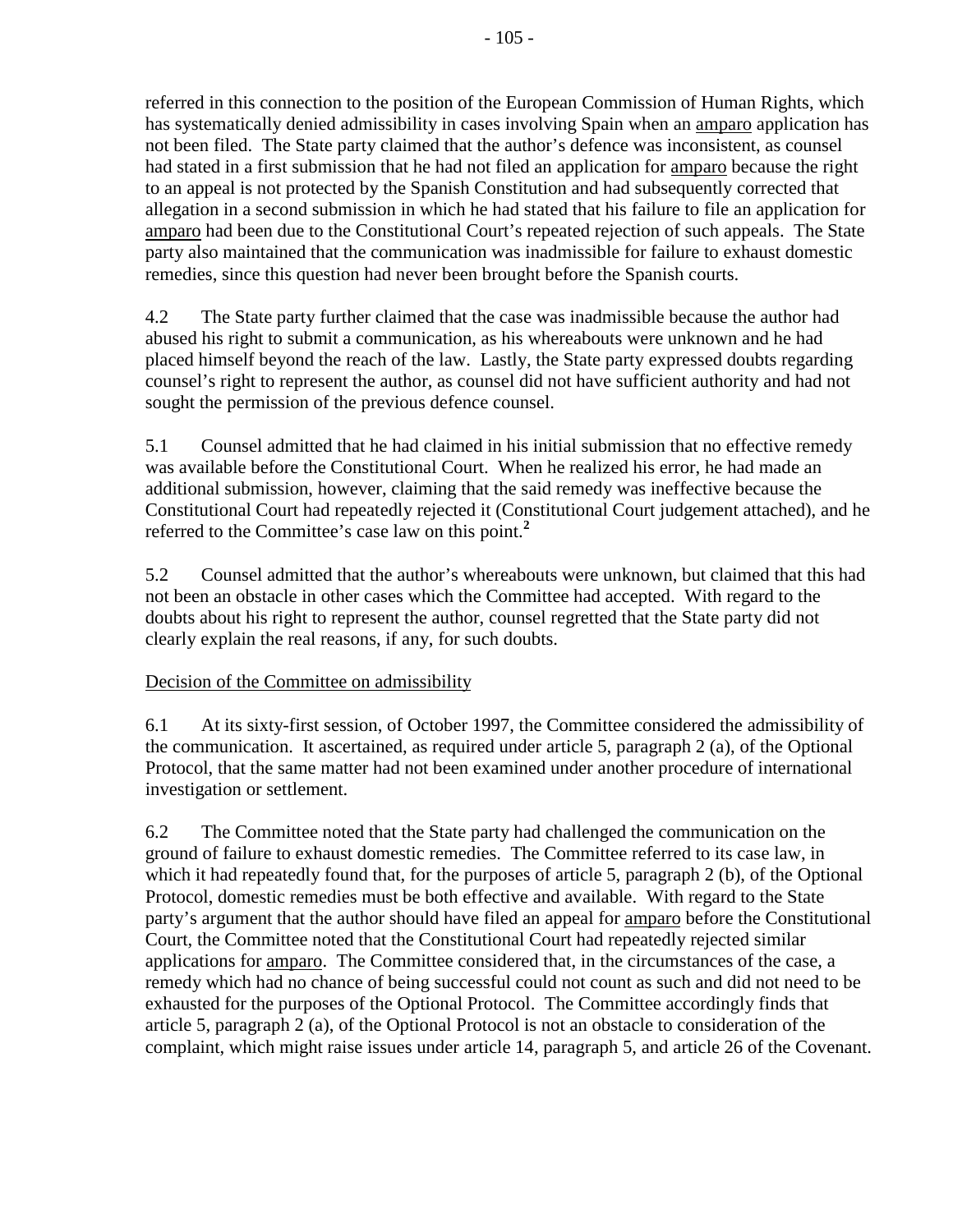# Comments of the State party on the merits and author's response

7.1 In its submission dated 31 May 1999, the State party reiterates its view with regard to the inadmissibility of the complaint because the issues which are now being brought before the Committee were not raised at the domestic level. It also believes that the domestic appeals<sup>3</sup> in respect of the allegations of violation of article 14, paragraph 5, and article 26, of the Covenant were not lodged on time and in the correct form, resulting in their dismissal.

7.2 Counsel for the State maintains that the allegations made to the Committee are abstract and aim to amend the law in general; they do not relate specifically to Mr. Gómez Vásquez, and therefore he does not have the status of a victim. Consequently, since there is no victim in the sense of article 1 of the Optional Protocol, the State party considers that the case should be declared inadmissible.

7.3 Counsel for the State also maintains that, since Mr. Gómez Vásquez has placed himself beyond the reach of the law and is a fugitive from justice, the case should be dismissed, since the "clean hands" principle has been violated. Counsel for the State considers that, since the complaint was not brought before the national judicial bodies, the author does not have the capacity to be the victim of a violation of a human right, particularly since not only was no violation invoked at the domestic level, but also the facts established by the judiciary were explicitly accepted.

7.4 Counsel for the State affirms that it was only after the appointment of a new lawyer that the author requested a review of all the judicial proceedings. He also contends that the appointment of the lawyer to appear at the international level was defective in terms of form. According to counsel for the State, when appointing a lawyer at the domestic level, the author made the appointment through a public document, while at the international level he did so by means of a mere paper.

7.5 As to the allegation of violation of article 26, the State party maintains its view already expressed at the stage of admissibility that two separate types of crimes are being compared, on the one hand the most serious crimes and, on the other hand, less serious crimes. In this respect the State party believes that a differentiation in the treatment of the two different types of crimes cannot possibly constitute discrimination.

7.6 As to the question of violation of article 14, paragraph 5, in the author's case, the State party explains that not only did the author's lawyer not raise the question of the lack of a full appeal or of a complete review of the proceedings when applying for a review, but he also explicitly recognized in his submission to the Supreme Court that: "In claiming a constitutional presumption of innocence, we do not aim to subvert or distort the purposes of an appeal, and convert it into a second judicial instance". Moreover, not only did the author not file an appeal for amparo with the Constitutional Court after the rejection of the appeal on 9 December 1993, but also, and instead, on 30 December he applied to the Ministry of Justice for a pardon, and as a first plea affirmed: "The conduct of the undersigned has always been irreproachable, with the exception of the crime committed, which was an isolated incident in his life and for which he has given ample demonstrations of remorse". Also, in a submission to the court of Toledo, of 14 January 1994, the author affirms: "The crime for which he is being sentenced is an isolated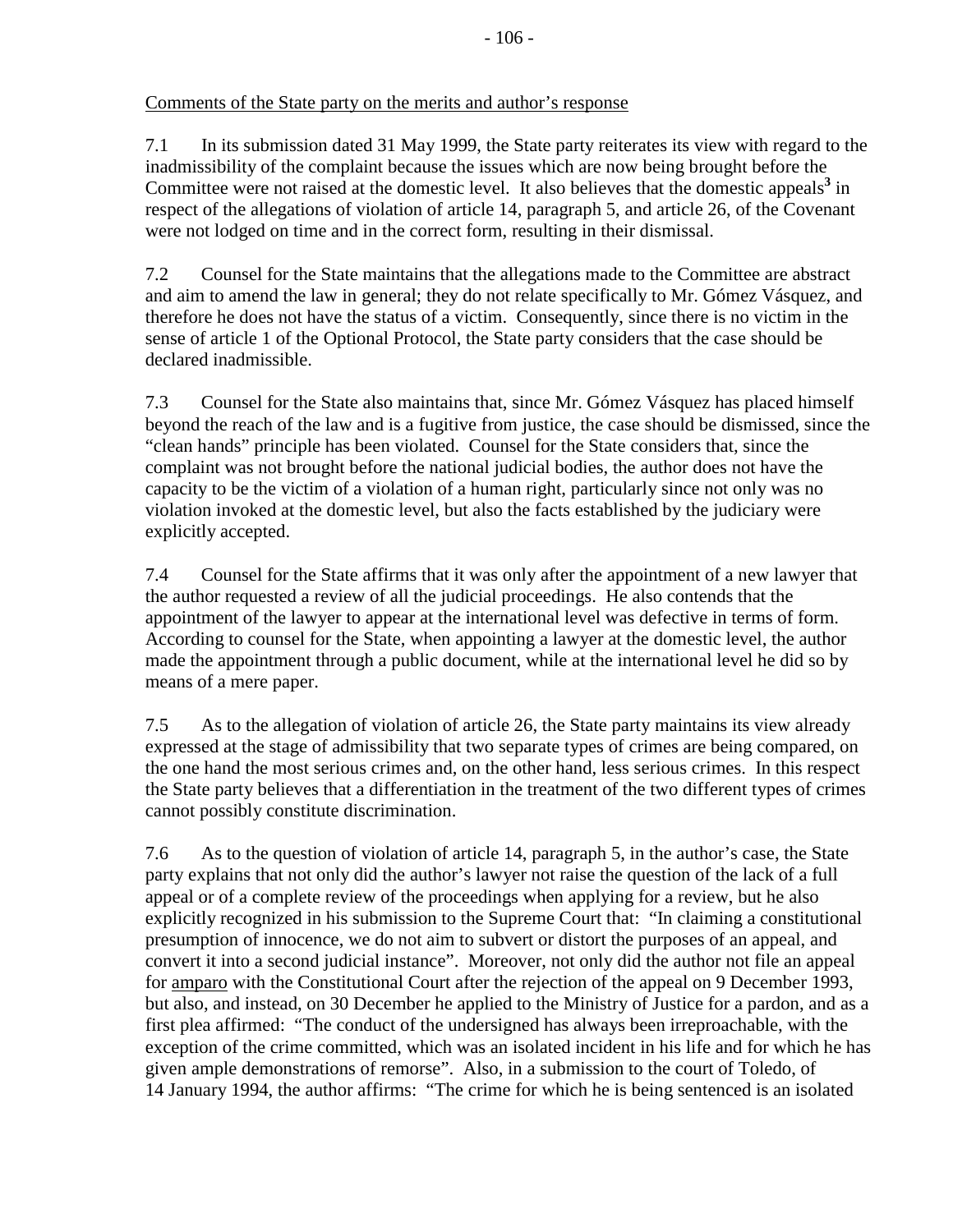incident in his life, and at all times he has shown a fervent and sincere desire to be reintegrated into society". The State party therefore considers that it cannot be argued that there was a violation of the Covenant, since the author has accepted the facts as established by the Spanish courts.

8.1 The author's lawyer, in his response to the State party's allegations dated 8 November 1998, rejects the State party's contentions that the communication is abstract and the author does not have the status of a victim, since the author was sentenced on the basis of contradictory evidence and did not have an opportunity to request a review, or a re-evaluation of the evidence in a higher court, which took up only the legal aspects of the sentence.

8.2 The author's lawyer rejects the State party's claim that he is not authorized to represent the author since he sought the permission of the previous representative of Mr. Gómez Vázquez before beginning to act in his defence at the international level; he also contends that neither the Covenant, nor its Optional Protocol, nor the Committee's case law requires that representation by counsel should be effected by means of a document granted by a public authenticating officer, so that he believes that the State party's allegation is completely groundless.

8.3 As to the allegation by counsel for the State that article 26 has not been at issue because there are two different categories of crimes and therefore they do not have to be treated in the same way under the law, the author's counsel reiterates that the claim is not based on differential treatment of two different types of crimes, but on the fact that in the Spanish legal system, persons convicted of the most serious crimes do not have the possibility of a complete review of their convictions and sentences, in violation of article 14, paragraph 5, of the Covenant.

8.4 With regard to the alleged renunciation of his rights under article 14, paragraph 5, by drafting the appeal document subject to the limitations laid down under the Criminal Procedure Act, counsel explains that in the Spanish system of judicial appeals, acceptance of the legal limits of appeals made before a court is a condition sine qua non for the appeal to be accepted for processing and subsequently considered. This cannot possibly be interpreted as a renunciation of the right to a sentence being reviewed in its entirety. The author's counsel maintains that the author's lawyer in the domestic court applied only for the partial review allowed under Spanish law, and it is precisely for this reason that there is a violation of article 14, paragraph 5; in this respect, he cites the Committee's case law.**<sup>4</sup>**

8.5 Counsel explains that the Committee is not being asked to evaluate the facts and evidence established in the case, a matter which in any case is beyond its jurisdiction, as the State affirms, but merely to ascertain whether the review of the sentence which convicted the author met the requirements of article 14, paragraph 5 of the Covenant. Counsel maintains that the case law submitted by the State party, 29 verdicts of the Supreme Court, have no connection with the denial of the author's right of appeal. Moreover, a careful examination of the texts of the verdicts shows that they lead to conclusions which are the opposite of those claimed by the State, since most of them recognize that criminal appeals are subject to severe limitations as to the possibility of reviewing the evidence brought before the court of the first instance. The criminal section of the Supreme Court did not review the evaluation of the evidence carried out by the court of the first instance in any of these cases unless there was some violation of the law or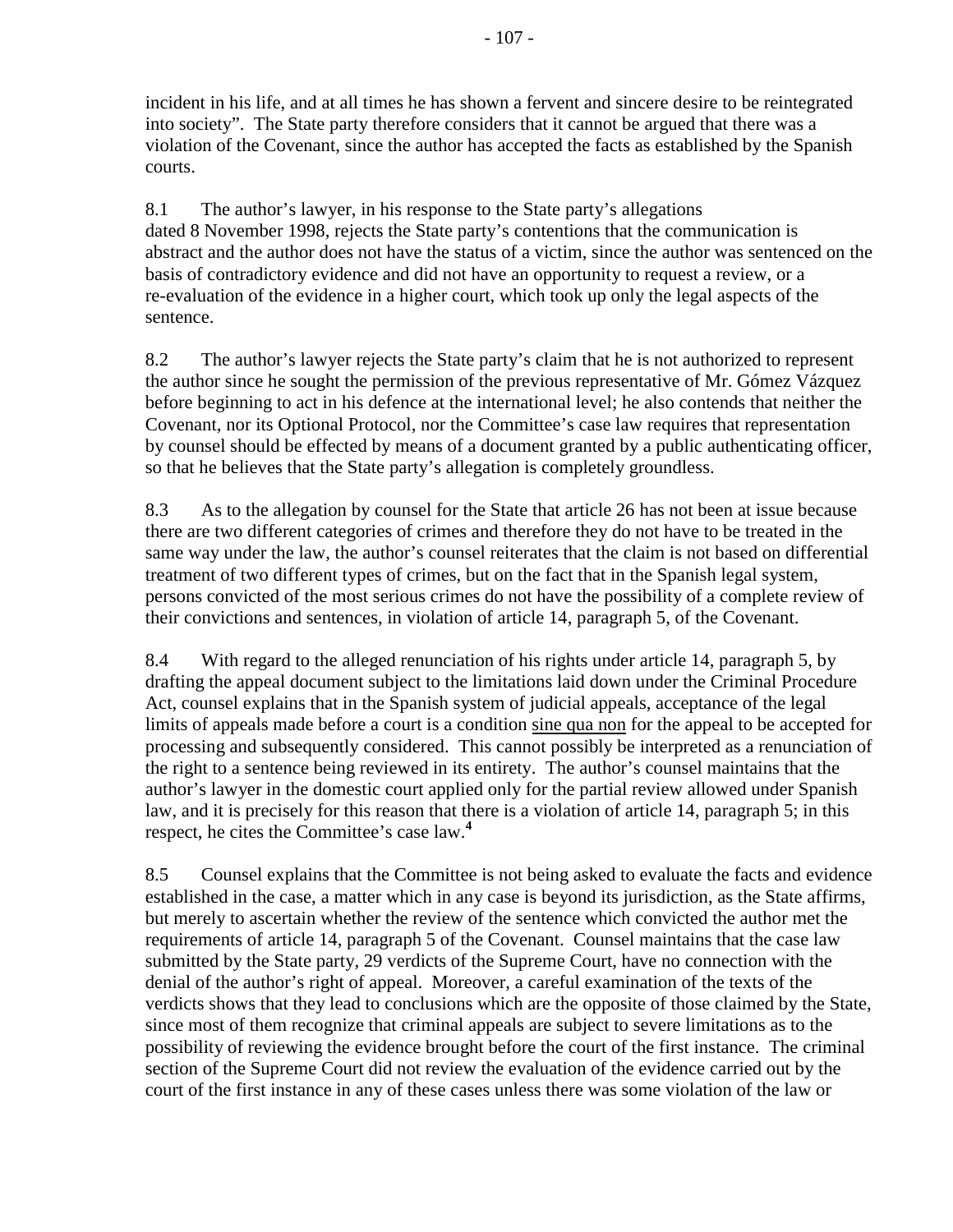there was a gap in the evidence which would support a violation of the right to presumption of innocence or if the factual observations made in the sentence were in contradiction with documents which demonstrated the error.

8.6 The State party alleges that article 14, paragraph 5, of the Covenant does not require that a remedy of review should be specifically termed a remedy of appeal and that the Spanish criminal appeal fully satisfies the requirements in the second instance although it does not allow review of the evidence except in extreme cases which are specified in the law. In view of the foregoing, counsel believes that the criminal proceedings against his client and specifically the sentence convicting him were vitiated by the lack of a full review of the legal and factual aspects, so that the author was denied the right guaranteed under article 26 of the Covenant.**<sup>5</sup>**

## Consideration on the merits

9. The Human Rights Committee has considered the present communication in the light of all the information made available to it by the parties, in accordance with the provisions of article 5, paragraph 1, of the Optional Protocol.

## Review of admissibility

10.1 With respect to the State party's claim of inadmissibility on the ground of failure to exhaust domestic remedies, the Committee has consistently taken the view that a remedy does not have to be exhausted if it has no chance of being successful. In the case under consideration, the case law of the Spanish Constitutional Court shows repeated and recent rejections of applications for amparo against conviction and sentence. The Committee therefore considers, as it did upon determining the admissibility of this case on 23 October 1998, that there is no obstacle to its consideration of the merits.

10.2 With respect to the State party's claim that the author is not a victim because his counsel's objective is to amend Spanish legislation, and that the case is therefore inadmissible, the Committee points out that the author was convicted by a Spanish court and that the issue before the Committee is not the amendment, in the abstract, of Spanish legislation, but whether or not the appeals procedure followed in the author's case provided the guarantees required under the Covenant. The Committee therefore considers that the author can be considered a victim in accordance with the requirements of article 1 of the Optional Protocol.

10.3 With respect to the State party's allegation that the communication should be declared inadmissible because the author abused his right to lodge a complaint, since he did not serve his sentence and is currently a fugitive from justice, in violation of Spanish law, the Committee reiterates<sup>6</sup> its position that an author does not lose his or her right to lodge a complaint under the Optional Protocol simply because he or she has not complied fully with an order imposed by a judicial authority of the State party against which the complaint was lodged.

10.4 Lastly, with respect to the final ground of inadmissibility claimed by the State party, to the effect that the author's counsel does not have the right to represent him before the Human Rights Committee, the Committee takes note of the State party's claim, but reiterates that there are no specific requirements for representation before it and that the State party does not question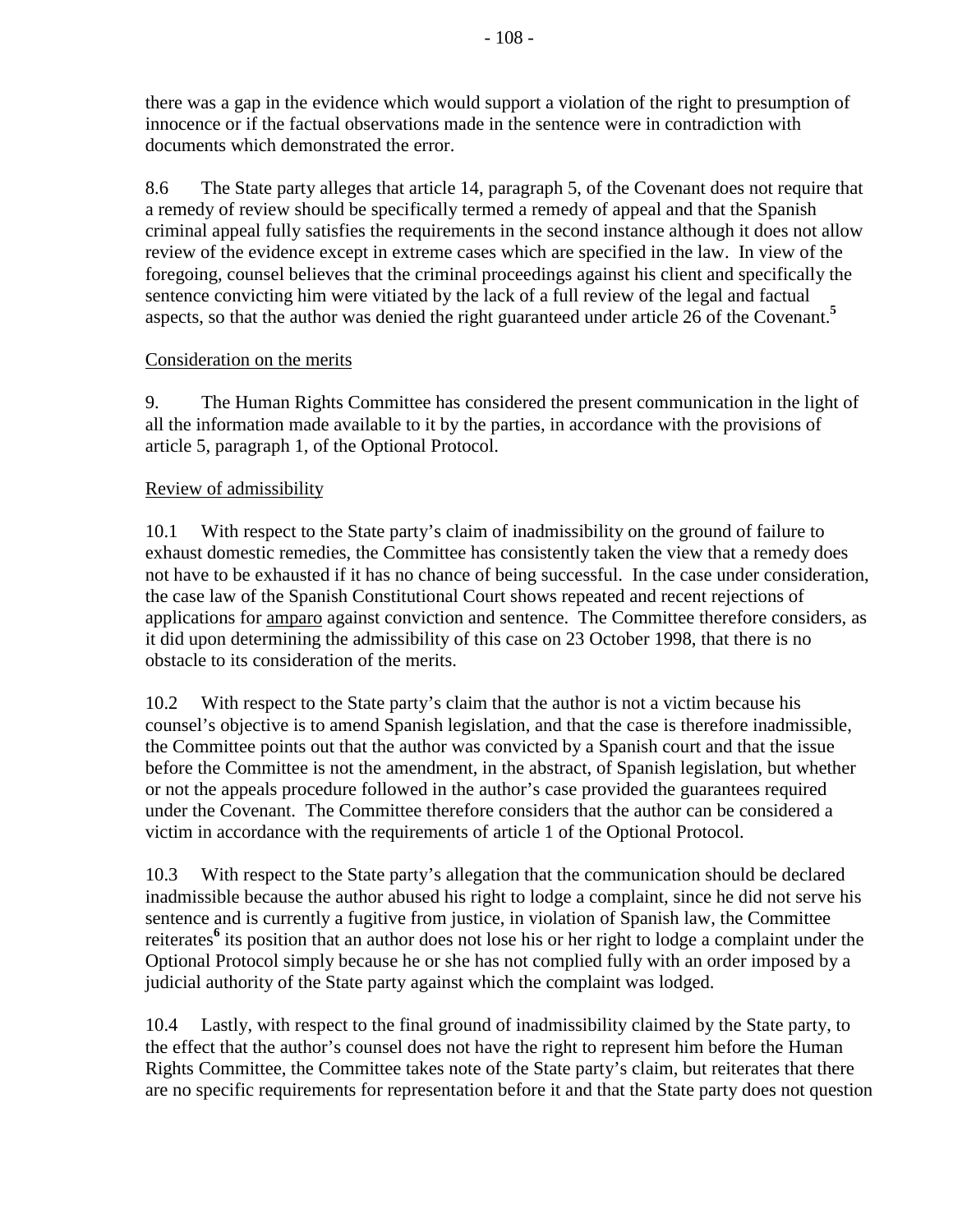whether or not Mr. Gómez Vázquez's counsel represents him, but only whether certain formalities that are not required by the Covenant have been fulfilled. The Committee therefore considers that the author's counsel is acting in accordance with the instructions of the principal and, therefore, legitimately represents him.

## Substantive issues

11.1 As to whether the author has been the victim of a violation of article 14, paragraph 5, of the Covenant because his conviction and sentence were reviewed only by the Supreme Court on the basis of a procedure which his counsel, following the criteria laid down in article 876 et seq, of the Criminal Procedure Act, characterizes as an incomplete judicial review, the Committee takes note of the State party's claim that the Covenant does not require a judicial review to be called an appeal. The Committee nevertheless points out that, regardless of the name of the remedy in question, it must meet the requirements for which the Covenant provides. The information and documents submitted by the State party do not refute the author's complaint that his conviction and sentence were not fully reviewed. The Committee concludes that the lack of any possibility of fully reviewing the author's conviction and sentence, as shown by the decision referred to in paragraph 3.2, the review having been limited to the formal or legal aspects of the conviction, means that the guarantees provided for in article 14, paragraph 5, of the Covenant have not been met. The author was therefore denied the right to a review of his conviction and sentence, contrary to article 14, paragraph 5, of the Covenant.

11.2 With regard to the allegation that article 26 of the Covenant was violated because the Spanish system provides for various types of remedy depending on the seriousness of the offence, the Committee considers that different treatment for different offences does not necessarily constitute discrimination. The Committee is of the opinion that the author has not substantiated the allegation of a violation of article 26 of the Covenant.

12. The Human Rights Committee, acting under article 5, paragraph 4, of the Optional Protocol to the International Covenant on Civil and Political Rights, is of the view that the facts before it disclose a violation of article 14, paragraph 5, in respect of Mr. Cesario Gómez Vázquez.

13. Under article 2, paragraph 3 (a), of the Covenant, the author is entitled to an effective remedy. The author's conviction must be set aside unless it is subjected to review in accordance with article 14, paragraph 5, of the Covenant. The State party is under an obligation to take the necessary measures to ensure that similar violations do not occur in future.

14. Considering that, by becoming a party to the Optional Protocol, the State party has recognized the competence of the Committee to determine whether there has been a violation of the Covenant or not and that, pursuant to article 2 of the Covenant, the State party has undertaken to ensure to all individuals within its territory and subject to its jurisdiction the rights recognized in the Covenant and to provide an effective and enforceable remedy in case a violation has been established, the Committee wishes to receive from the State party, within 90 days, information about the measures taken to give effect to the Committee's Views.

[Adopted in English, French and Spanish, the Spanish being the original version. Subsequently issued also in Arabic, Chinese and Russian as part of the present report.]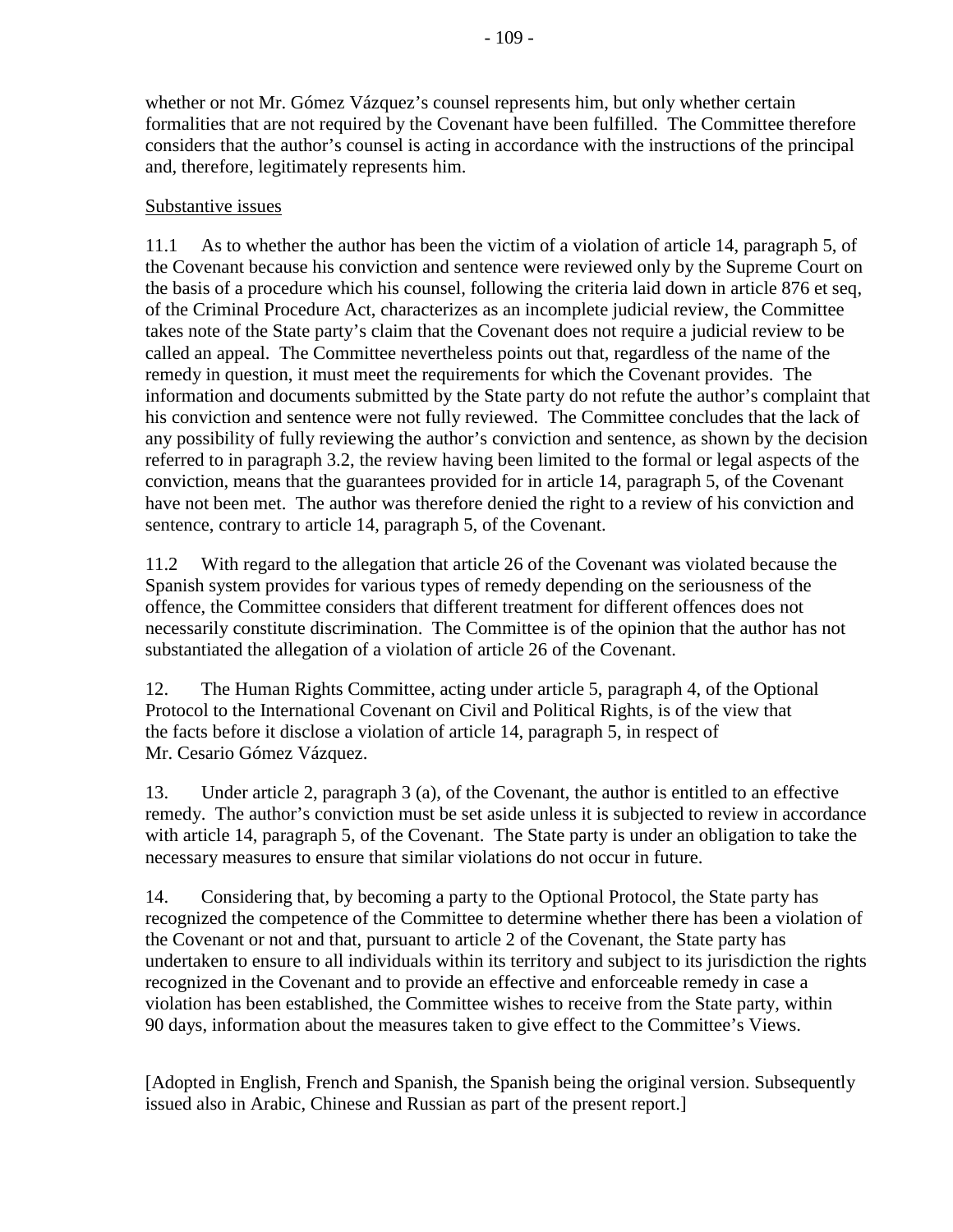## Notes

<sup>1</sup> The author's witnesses at the trial were his girlfriend and his flatmate, who clearly had close ties with him, whereas the prosecution witnesses knew him only by sight.

<sup>2</sup> Communication No. 445/1991, Champagne, Palmer and Chisholm v. Jamaica. Views adopted on 18 July 1994.

<sup>3</sup> From information submitted by the State party, this refers only to the application for <u>amparo</u>, even though the plural form "appeals" is used.

**4** Communications 623-626/1995, Domukovsky and others v. Georgia. Views adopted on 6 April 1998.

<sup>5</sup> In this respect counsel cites information from the press referring to part of the judicial memorandum of 1998 of the Basque Supreme Court of Justice indicating that the Supreme Court of Justice of the Basque country considers the need for referral to the second instance in criminal cases to be indisputable, since, in its view, there is no doubt that this shortcoming is not remedied by an appeal.

<sup>6</sup> Communication 526/1993, Hill v. Spain. Views adopted on 2 April 1997.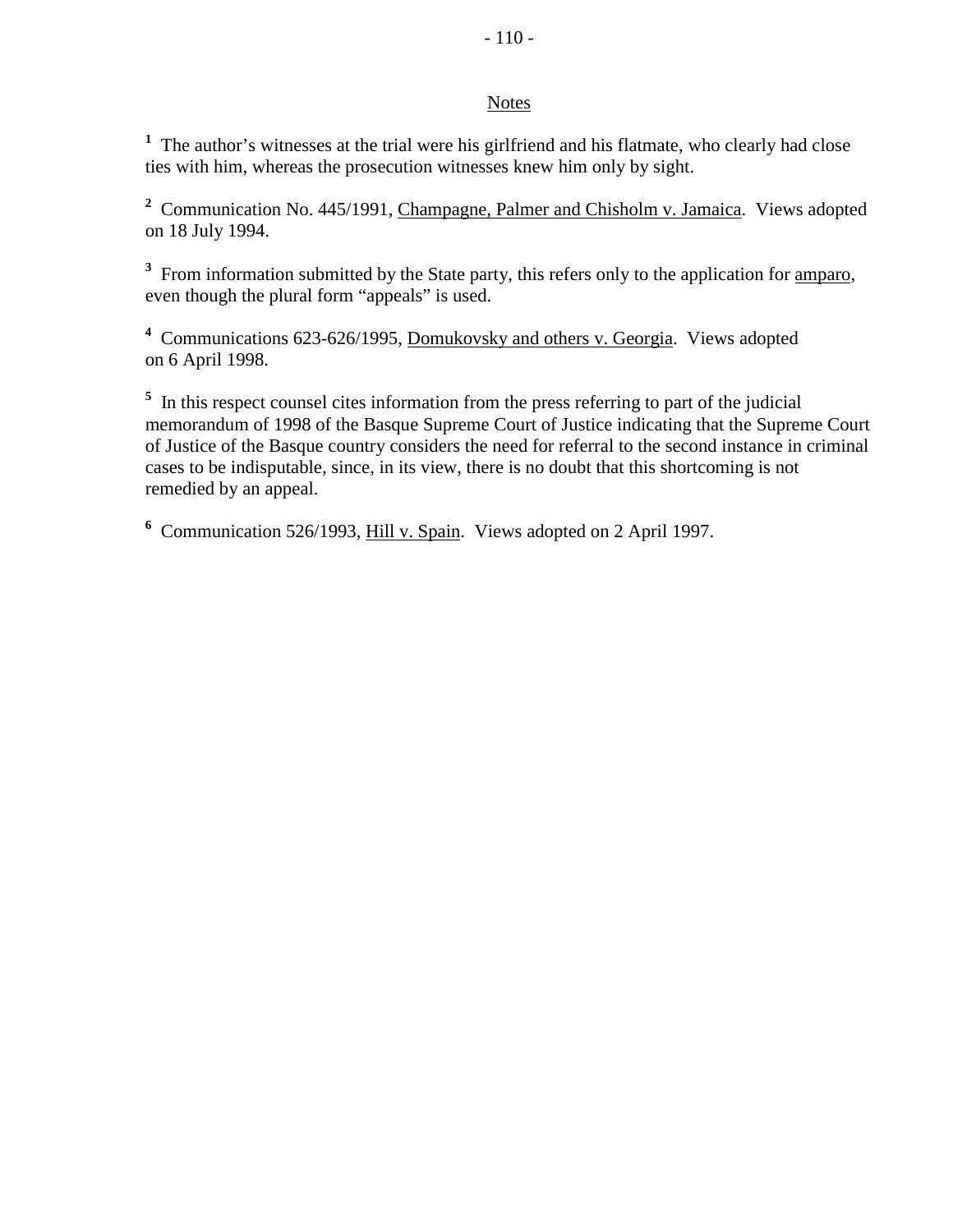#### - 111 -

## J. Communication No. 711/1996, Dias v. Angola (Views adopted on 20 March 2000, sixty-eighth session)\*

| Submitted by:                   | Carlos Dias                                             |
|---------------------------------|---------------------------------------------------------|
| Alleged victims:                | The author and Carolina de Fatima da<br>Silva Francisco |
| State party:                    | Angola                                                  |
| Date of communication:          | 28 March 1996 (initial submission)                      |
| Date of admissibility decision: | 20 March 1998                                           |

The Human Rights Committee, established under article 28 of the International Covenant on Civil and Political Rights,

Meeting on 20 March 2000,

Having concluded its consideration of communication No. 711/1996 submitted to the Human Rights Committee by Mr. Carlos Dias under the Optional Protocol to the International Covenant on Civil and Political Rights,

Having taken into account all written information made available to it by the author of the communication, and the State party,

Adopts the following:

 $\overline{a}$ 

Views under article 5, paragraph 4, of the Optional Protocol

1. The author of the communication is Mr. Carlos Dias, a Portuguese national. He submits the communication on his own behalf and of that of Carolina de Fátima da Silva Francisco, an Angolan national, killed on 28 February 1991. He does not invoke any articles of the Covenant. The Covenant and the Optional Protocol thereto entered into force for Angola on 9 February 1992.

<sup>\*</sup> The following members of the Committee participated in the examination of the present communication: Mr. Abdelfattah Amor, Mr. Nisuke Ando, Mr. Prafullachandra Natwarlal Bhagwati, Lord Colville, Ms. Elizabeth Evatt, Ms. Pilar Gaitan de Pombo, Mr. Louis Henkin, Mr. Eckart Klein, Mr. David Kretzmer, Mr. Rajsoomer Lallah, Mr. Martin Scheinin, Mr. Hipólito Solari Yrigoyen, Mr. Roman Wieruszewski and Mr. Maxwell Yalden.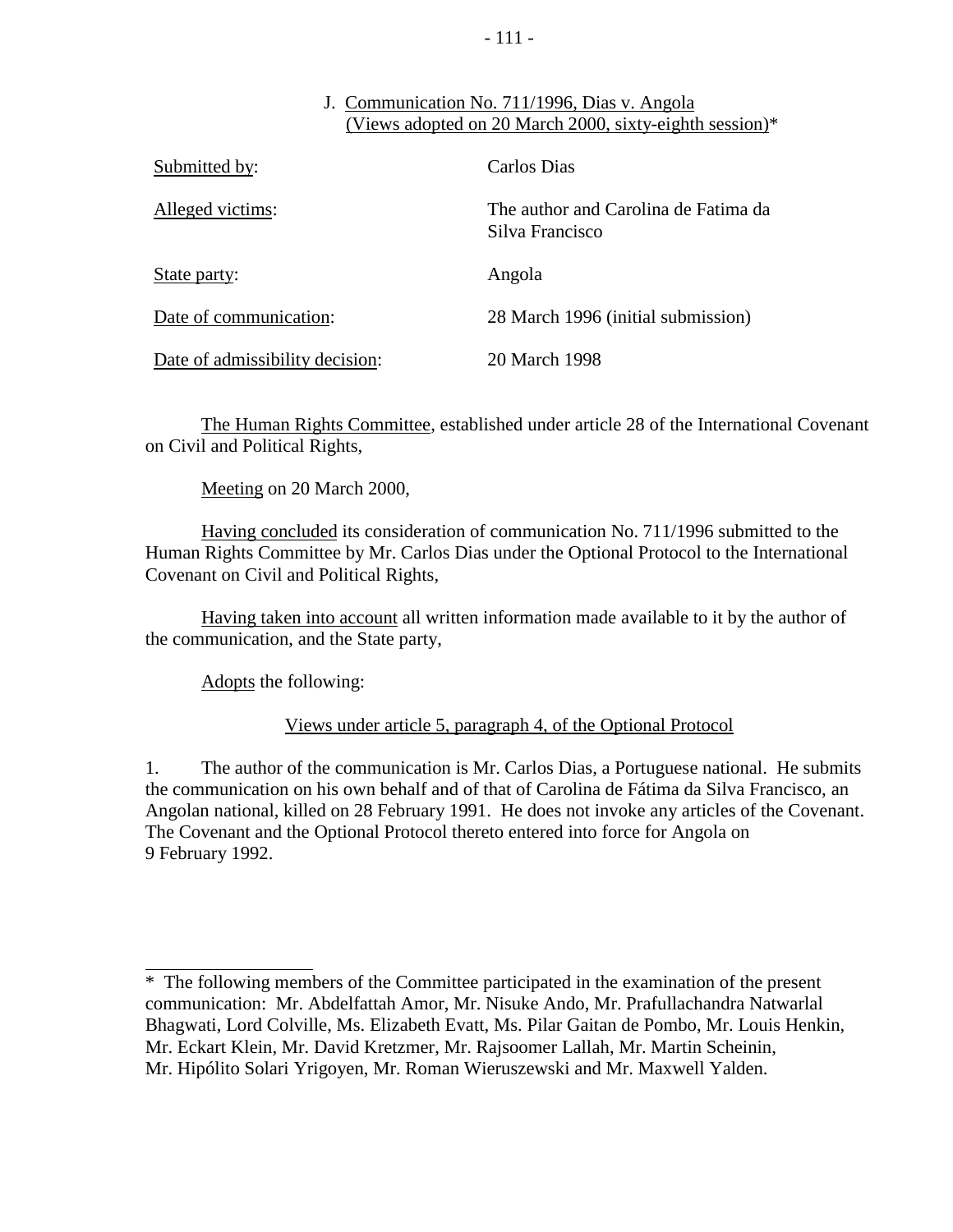## Facts as submitted by the author

2.1 The author has a business in Angola, with a head office in Luanda. In February 1991, he was away on business and his business partner and companion Carolina da Silva stayed at the premises in Luanda. She was killed in the night of 28 February 1991. The author arrived back from his trip the following morning. The guard on duty was found severely wounded and later died of his injuries. The safe was found open and a large sum of money removed.

2.2 The author states that the murder was never seriously investigated by the Angolan police, despite several urgent requests made by him. The author then decided to start his own investigations and, in the beginning of 1993, published a series of advertisements in newspapers in Angola and in other countries, despite the fact that the Angolan authorities refused to give permission for these publications and actually threatened him if he would do so. Following the advertisements, the author came in contact with an eye witness to the crime.

2.3 This eye witness, an Angolan national born on 16 June 1972, in a statement made on 23 November 1993 in Rio de Janeiro, stated that at the time she was the girlfriend of one Victor Lima, adviser to the President of Angola in charge of international affairs. In the evening of 27 February 1991, Mr. Lima came to pick her up to go for a drive in his car. Later that night they picked up four friends of his. According to the witness the five men started to complain about Angolans who worked for white men, and said that they would eliminate 'this black girl who is working with the whites'. After a while they stopped at a house, and a black woman, whom the witness did not know, but who apparently knew Mr. Lima and his friends, opened the door. They went inside, took drinks, and then the men said that they wanted to speak to the woman alone, upon which they retired to a side room. The witness remained behind. After a while she heard loud voices, and then the woman started to scream. The witness became afraid and wanted to flee, but was prevented from leaving by the security guard. She then took up a position in the room from where she could see what was happening, and saw the woman being raped by the men. Mr. Lima, the last one to rape her, then took her neck and twisted it. Upon leaving the premises, the witness was threatened by the men and told never to reveal what she had seen. Soon thereafter the witness left Angola out of fear.

2.4 The witness' sister was married to an inspector for secret services of the Angolan Ministry of the Interior. In a statement, made on 15 September 1993 in Rio de Janeiro, he confirms that Carolina da Silva was being kept under surveillance by the secret police, officially for being suspected of furnishing political-military information to the South African Government, through her contacts with whites, but according to the statement, in reality because she had rejected the amorous proposals of the Chief of the Security Services of the Cabinet of the President and National Director of the Secret Service, Mr. Jose Maria.

2.5 The author states that the eye witness' brother-in-law, the inspector who gave the statement referred to above, disappeared on 21 February 1994, while in Rio de Janeiro.

2.6 The author informed the President of Angola about his discoveries in a letter sent by his lawyer, pointing out that the perpetrators of the crime belonged to his inner circle. On 8 March 1994, a meeting was held with the Angolan consul in Rio de Janeiro, who informed the author that the Government might send a mission to Rio de Janeiro. However, nothing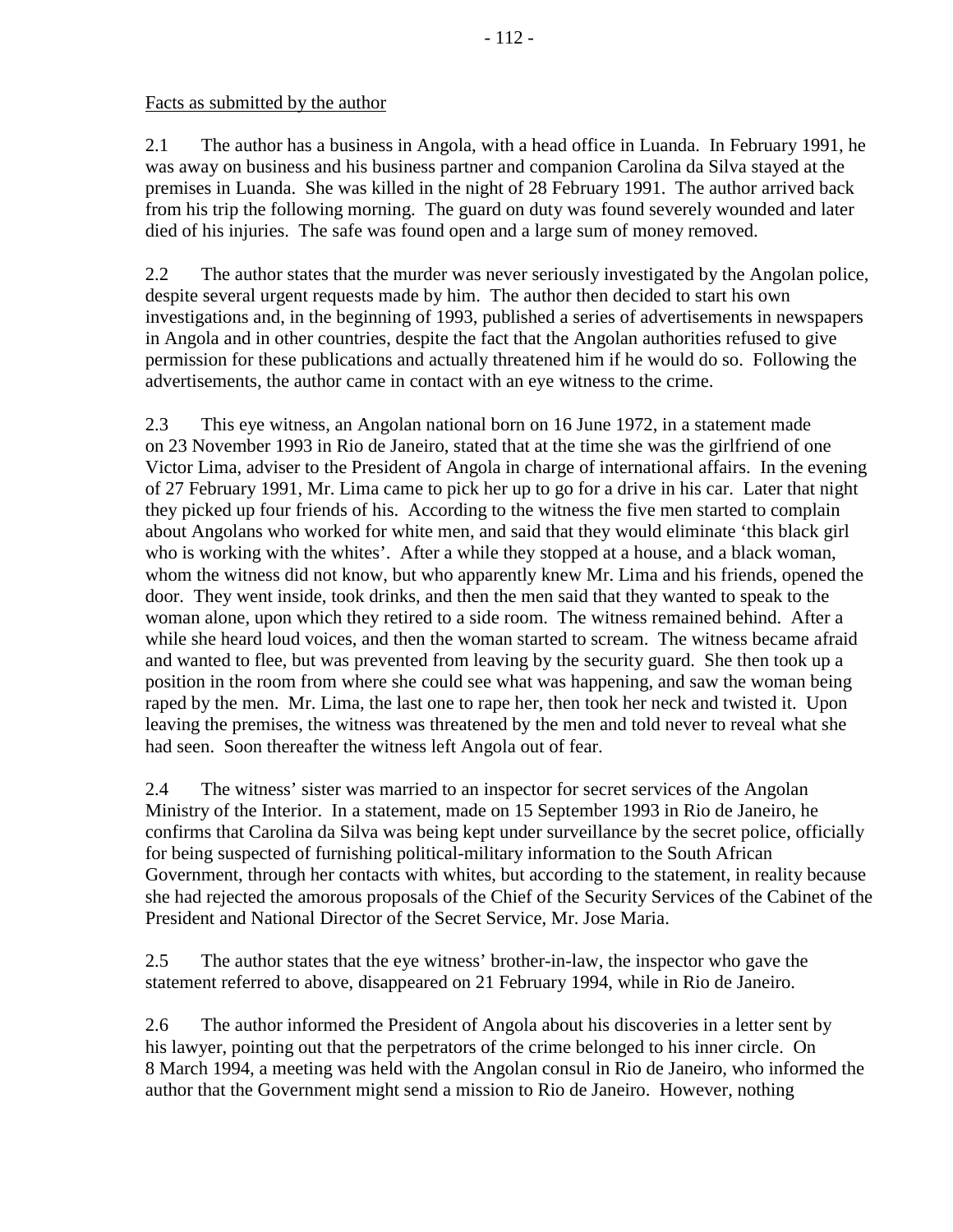happened. On 19 April 1994, the judicial adviser of the President, in a letter to the author's lawyer, stated that he was aware of the urgency of solving the case, and on 26 June 1994, a meeting took place in Lisbon between the judicial adviser and the Secretary of the Council of Ministers on the one side and the author and his lawyer on the other. However, no further progress seems to have been achieved, and on 8 September 1994 an official communique was issued by the Angolan Minister of the Interior, stating that the police contested declarations on the death of Carolina da Silva and accusing the author of trying to bribe the Government.

2.7 Since then, the author has continued to try in vain to have the perpetrators of the murder brought to justice. In March 1995, he began a civil action against Angola in the civil court of Lisbon, to recover unsettled debts. In July 1995, he applied to the Criminal Court in Lisbon against the perpetrators of the murder, apparently under article 6 of the Convention against Torture.

2.8 According to the author, the murder of his companion was planned by the Head of the Military House of the President, the vice-Minister of the Interior, the Minister of State Security and the Minister of Foreign Affairs. In this connection, he states that Carolina da Silva had been arrested on 6 October 1990 and kept in detention for 36 hours, because she had refused to open the safe of the enterprise owned by the author.

2.9 The author states that since the murder, he has not been able to live and do his business in Angola, because of threats. He has left Angola, leaving his properties (real estate, furniture, vehicles) behind. He has not been able to bring a case in the Angolan courts, since no lawyer wants to take the case, as it involves Governmental officials. In this context, he states that the lawyer who was representing Carolina's mother, withdrew from the case on 15 March 1994.

## The complaint

3. The author claims that Angola has violated the Covenant, since it failed to investigate the crimes committed, keeps those responsible for the crimes in high positions, and harasses the author and the witnesses so that they can't return to Angola, with as a consequence for the author that he has lost his property. The author argues that, although the murder occurred before the entry into force for Angola of the Covenant and the Optional Protocol thereto, the above mentioned violations continue to affect the author and the witnesses.

#### The Committee's admissibility decision

4. By decision of 6 August 1996, the Special Rapporteur on New Communications of the Human Rights Committee transmitted the communication to the State party, requesting it, under rule 91 of the rules of procedure, to submit information and observations in respect of the admissibility of the communication. The State party did not forward such information, despite of several reminders addressed to it, the latest on 17 September 1997.

5.1 At its 62nd session, the Committee considered the admissibility of the communication. It ascertained, as required under article 5, paragraph 2(a), of the Optional Protocol, that the same matter was not being examined under another procedure of international investigation or settlement.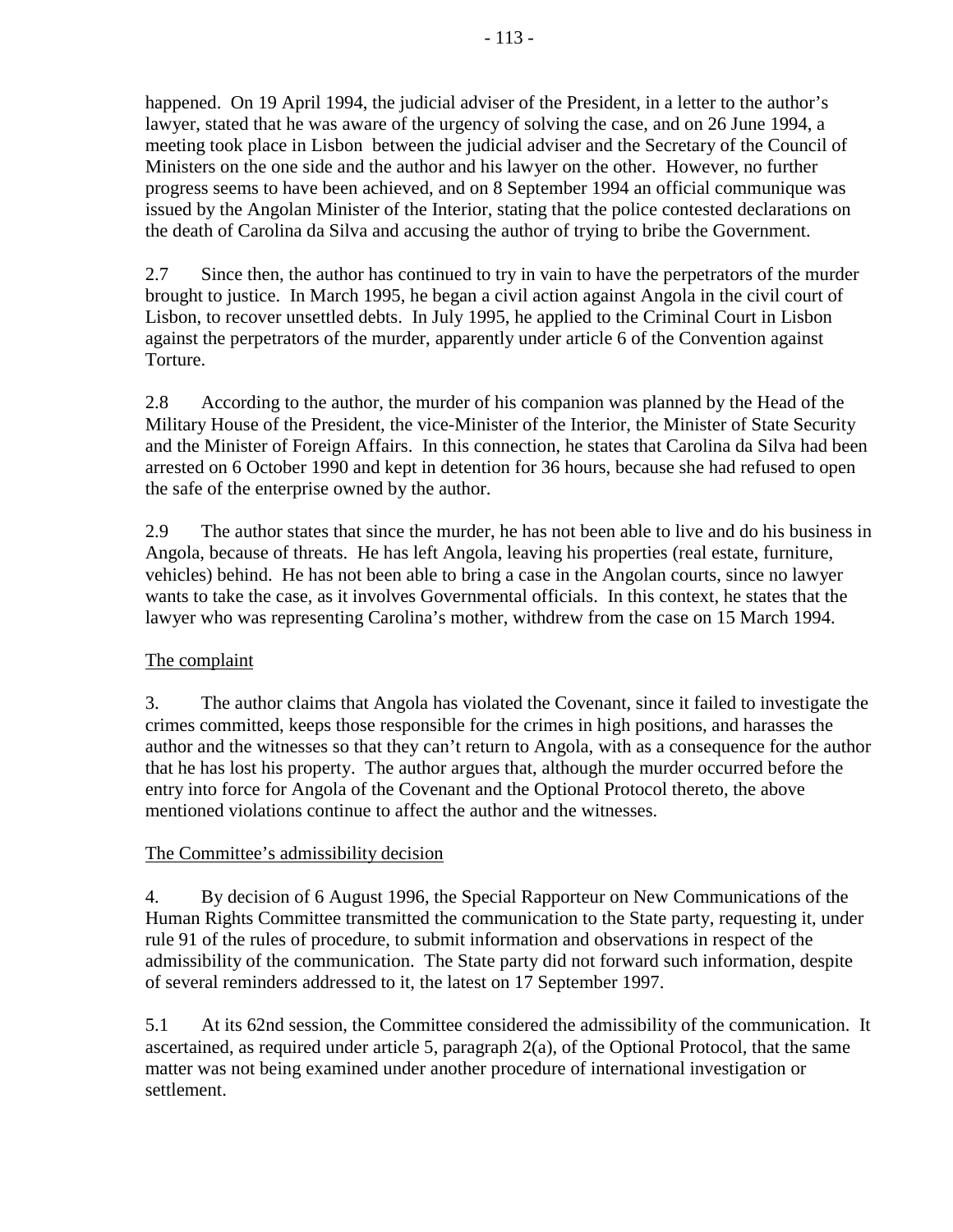5.2 The Committee noted that it was precluded from considering the claim submitted on behalf of Ms. Carolina Da Silva, ratione temporis. In the absence of observations from the State party, the Committee was not aware of any other obstacles to the admissibility of the communication and considered that the communication submitted on behalf of Mr. Dias might raise issues under the Covenant which should be examined on their merits.

6. Accordingly, on 20 March 1998, the Human Rights Committee decided that the communication was admissible.

## Issues and proceedings before the Committee

7. The Committee's decision declaring the communication admissible was transmitted to the State party on 1 May 1998, with the request that explanations or statements clarifying the matter under consideration should reach the Committee at the latest by 1 November 1998. No clarifications were received despite several reminders sent to the State party, the last one on 24 June 1999. The Committee recalls that it is implicit in the Optional Protocol that the State party make available to the Committee all information at its disposal and regrets the lack of cooperation of the State party. In the absence of any reply from the State party, due weight must be given to the author's allegations to the extent that they have been substantiated.

8.1 The Committee has considered the present communication in the light of all the written information before it, in accordance with article 5 (1) of the Optional Protocol.

8.2 The author has provided information to the effect that he has been harassed and threatened by the State party's authorities, when, in the absence of a serious investigation by the police, he started investigating the murder of his companion and found evidence that high ranking Government officials had been involved in the murder. The author's allegations in this respect have never been contradicted by the State party. The Committee notes that it has also not been disputed that one of the witnesses, who gave a statement to the author about the murder of his companion, disappeared shortly afterwards.

8.3 The Committee recalls its jurisprudence that article 9(1) of the Covenant protects the right to security of person also outside the context of formal deprivation of liberty. An interpretation of article 9 which would allow a State party to ignore threats to the personal security of non-detained persons subject to its jurisdiction would render totally ineffective the guarantees of the Covenant.**<sup>1</sup>** In the present case, the author has claimed that the authorities themselves have been the source of the threats. As a consequence of the threats against him, the author has been unable to enter Angola, and he has therefore been prevented from exercising his rights. If the State party neither denies the threats nor cooperates with the Committee to explain the matter, the Committee must give due weight to the author's allegations in this respect. Accordingly, the Committee concludes that the facts before it disclose a violation of the author's right of security of person under article 9, paragraph 1, of the Covenant.

9. The Human Rights Committee, acting under article 5, paragraph 4, of the Optional Protocol to the International Covenant on Civil and Political Rights, is of the view that the facts before it disclose violations of article 9, paragraph 1, of the Covenant.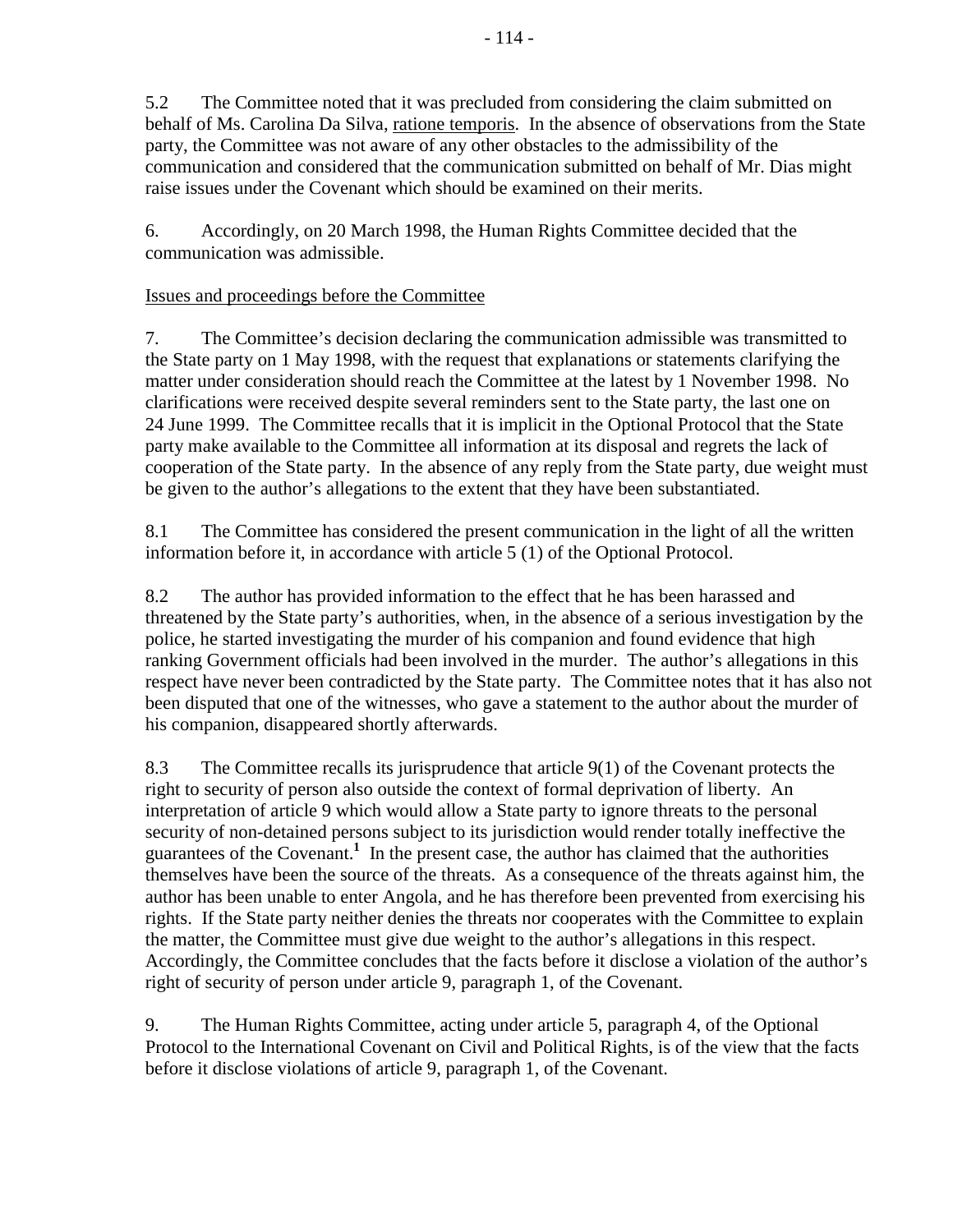10. Under article 2, paragraph 3(a), of the Covenant, the State party is under the obligation to provide Mr. Dias with an effective remedy and to take adequate measures to protect his personal security from threats of any kind. The State party is under an obligation to take measures to prevent similar violations in the future.

11. Bearing in mind that, by becoming a State party to the Optional Protocol, the State party has recognized the competence of the Committee to determine whether there has been a violation of the Covenant or not and that, pursuant to article 2 of the Covenant, the State party has undertaken to ensure to all individuals within its territory and subject to its jurisdiction the rights recognized in the Covenant and to provide an effective and enforceable remedy in case a violation has been established, the Committee wishes to receive from the State party, within ninety days, information about the measures taken to give effect to the Committee's Views. The State party is also requested to publish the Committee's Views.

[Adopted in English, French and Spanish, the English text being the original version. Subsequently issued also in Arabic, Chinese and Russian as part of the present report.]

#### Notes

<sup>1</sup> See the Committee's Views in case No. 195/1985, Delgado Paez v. Colombia, paragraph 5.5, adopted on 12 July 1990, document CCPR/C/39/D/195/1985.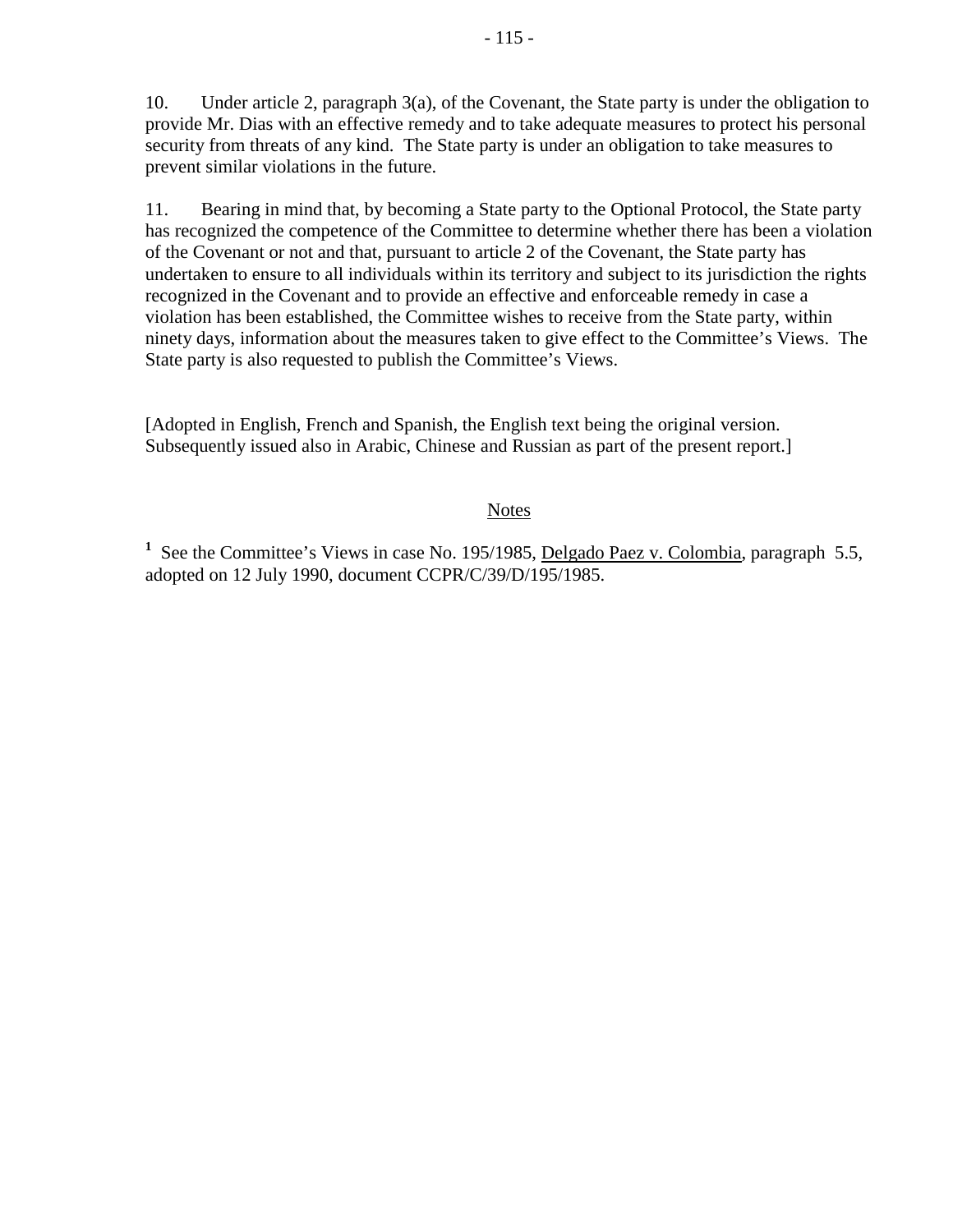#### - 116 -

#### K. Communication No. 731/1996, Michael Robinson v. Jamaica (Views adopted on 29 March 2000, sixty-eighth session)\*

| Submitted by:          | Michael Robinson (represented by<br>Mr. Graham Huntley of the London law<br>firm of Lovell White Durrant) |
|------------------------|-----------------------------------------------------------------------------------------------------------|
| Alleged victim:        | The author                                                                                                |
| State party:           | Jamaica                                                                                                   |
| Date of communication: | 9 December 1996 (initial submission)                                                                      |

The Human Rights Committee, established under article 28 of the International Covenant on Civil and Political Rights,

Meeting on 29 March 2000,

Having concluded its consideration of communication No. 731/1996 submitted to the Human Rights Committee by Mr. Michael Robinson under the Optional Protocol to the International Covenant on Civil and Political Rights,

Having taken into account all written information made available to it by the author of the communication, and the State party,

Adopts the following:

 $\overline{a}$ 

## Views under article 5, paragraph 4, of the Optional Protocol

1. The author of the communication is Michael Robinson, a citizen of Jamaica, at the time of submission detained on death row in St Catherine's District Prison. His death sentence has since been commuted to life imprisonment. He claims to be a victim of violations by Jamaica of articles 7, 10, and 14, paragraphs 1, 2, 3(b), 3(d), 3(e) and 5, of the International Covenant on Civil and Political Rights. He is represented by Mr. Graham Huntley of the London law firm of Lovell White Durrant.

<sup>\*</sup> The following members of the Committee participated in the examination of the present communication: Mr. Abdelfattah Amor, Mr. Nisuke Ando, Mr. Prafullachandra Natwarlal Bhagwati, Ms. Christine Chanet, Lord Colville, Ms. Elizabeth Evatt, Ms. Pilar Gaitan de Pombo, Mr. Louis Henkin, Mr. Eckart Klein, Mr. David Kretzmer, Mr. Rajsoomer Lallah, Ms. Cecilia Medina Quiroga, Mr. Martin Scheinin, Mr. Hipólito Solari Yrigoyen, Mr. Roman Wieruszewski, Mr. Maxwell Yalden and Mr. Abdallah Zakhia. An individual opinion by Member Louis Henkin is attached to the present document.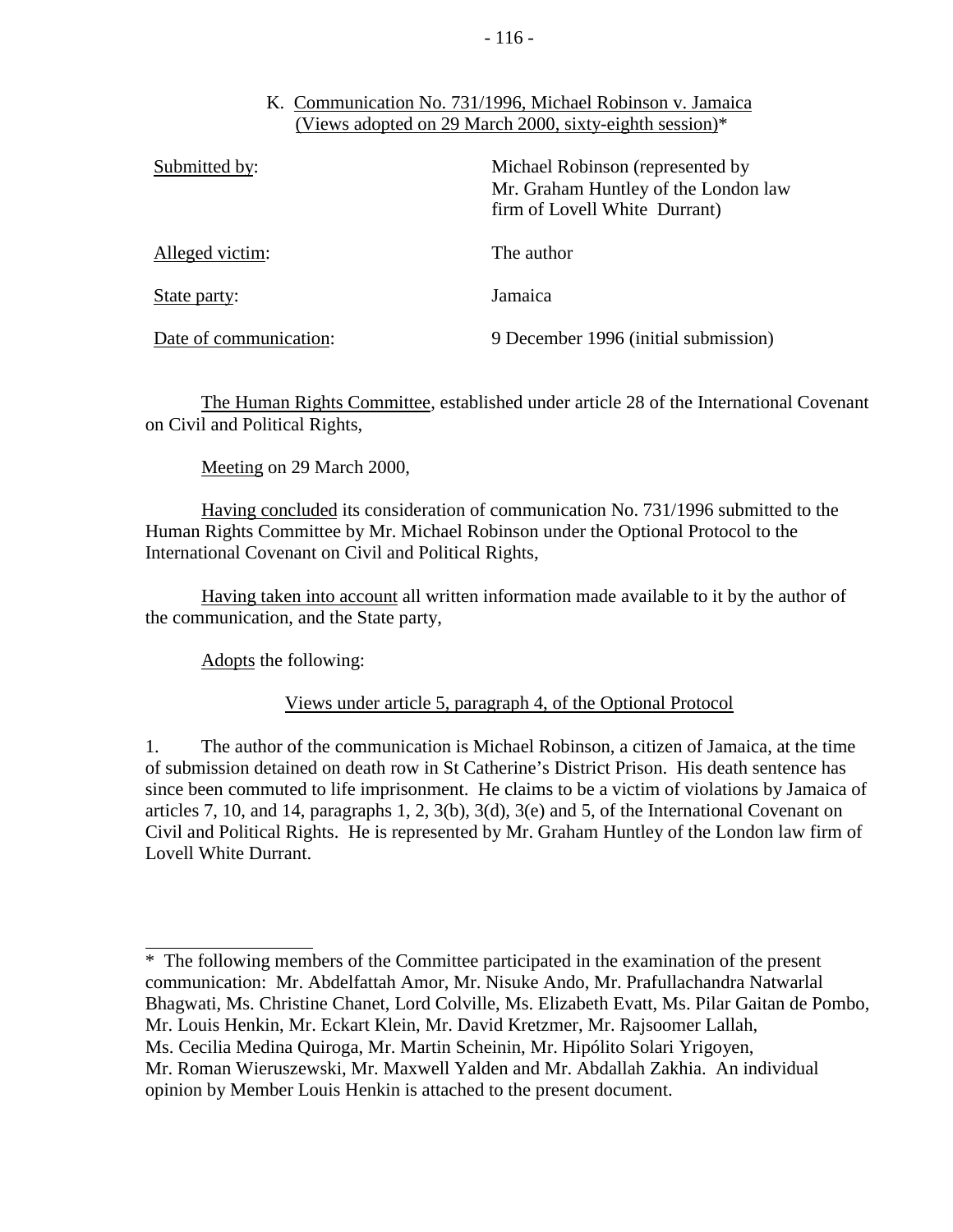#### The facts as submitted by the author

2.1 The author was convicted for the murder of Chi Pang Chan and sentenced to death in the Home Circuit Court, Kingston, Jamaica on 21 November 1991. His application for leave to appeal against his conviction and sentence to the Court of Appeal in Jamaica was dismissed on 16 May 1994. In its judgment, the Court of Appeal classified his offence as capital murder under section  $2(1)(d)(1)$  of the Offences Against the Person Act of 1992, on the ground that it was a murder committed in the course of a robbery. Thus, the Court of Appeal affirmed the sentence of death. The author's subsequent petition for special leave to appeal to the Judicial Committee of the Privy Council was dismissed on 19 November 1996. On the same day, the Court of Appeal reviewed and reconfirmed the classification of the author's conviction as capital murder. Also on the same day, the author's counsel wrote to the Governor General of Jamaica and requested a commutation of the death sentence, submitting that since the author had spent five years on death row, he had been subject to inhuman and degrading treatment contrary to his rights under section 20 of the Jamaican Constitution. On 5 December 1996, the author was informed that the Governor General would not commute his death sentence. Instead, on the same day, a warrant was issued for the execution to be carried out on 19 December 1996. However, the author's death sentence was subsequently commuted to life imprisonment. A warrant to this effect was read to the author on 4 July 1997.**<sup>1</sup>**

2.2 Chi Pang Chan was stabbed to death during the course of a robbery on the afternoon of Wednesday 27 June 1990 at Sheila Place, Queensborough, in Kingston, Jamaica. The prosecution's case against the author was based on circumstantial and confession evidence.

2.3 The author's aunt, Ruby Campbell, resided in Diana Place, an avenue some four blocks away from Sheila Place, where Mr. Chan was killed. She testified that Mr. Chan, whom she had known and done business with for several years, came to her house on most Wednesday afternoons in connection with her travelling to Miami on business. On these occasions, he would often give her US dollars, either cash in the hand to make purchases in Miami, or in an envelope to give to his uncle there. To questions as to whether Mr. Chan was expected on the Wednesday of the crime, she explained that he came most Wednesdays, but that he was not specifically expected this Wednesday. She further testified that Mr. Robinson had lived in her house for a period of five years until the year before the incident, and that he was well aware of the custom of Mr. Chan stopping by her house on Wednesday afternoons.

2.4 An eye witness to the crime, Victoria Lee, testified that she saw the deceased and a black man struggling together outside her house in Sheila Place, that the black man appeared to be trying to take an envelope from the other man, and that he stabbed him before fleeing into a gully.

2.5 Detective Acting Corporal McPherson testified that on 28 June 1990, the day after Mr. Chan had been killed, he went to the author's home twice, once alone and once along with Senior Superintendent Hibbert, and found a shirt, a pair of jeans and footwear which appeared to be bloodstained. Underneath the wardrobe in the author's bedroom, they found a plastic bag containing US dollars and Pounds Sterling. One of the US dollar bills appeared to be bloodstained. McPherson testified that the author, when confronted by Senior Superintendent Hibbert with these items, admitted that the clothes and the shoes were his, but that he had no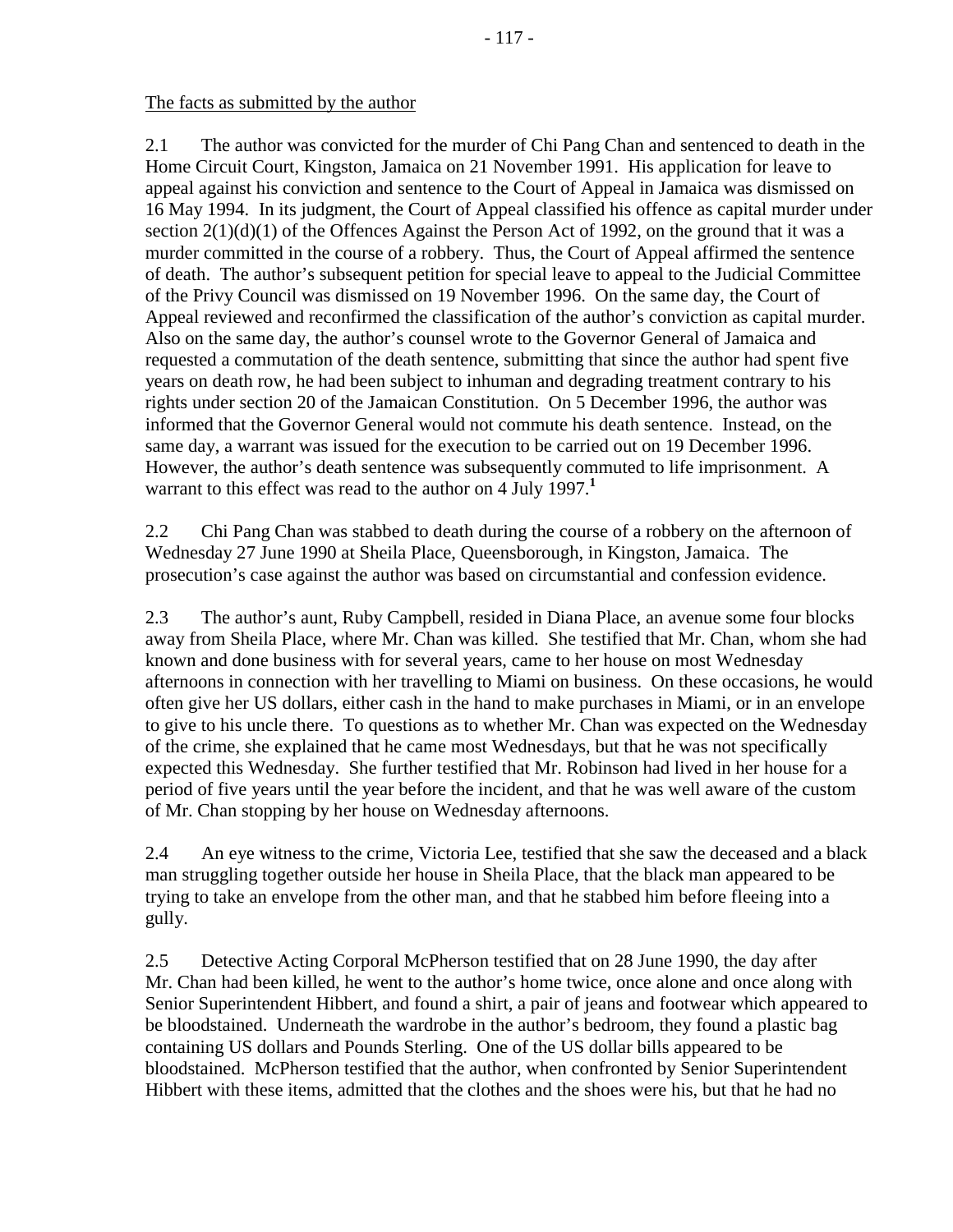knowledge of the bills. The same testimony was given by Senior Superintendent Hibbert. A Government analyst at the Forensic Laboratory, Ms. Yvonne Cruickshank, testified that on examination, the items were found to be stained with blood of Group B, the same as that of Mr. Chan and about 18 per cent of the Jamaican population.

2.6 The author's sister, Ms. Charmaine Jones, who at the time of the crime was living in the same house as the author, testified that she saw the author on the morning of 27 June 1990 wearing the same clothes that were later seized by the police, and that they were not bloodstained at the time. Furthermore, she testified that the author usually carried a ratchet knife on a key ring, and that he had done so on the morning of 27 June 1990. When the author was taken to Waterford Police Station on 28 June 1990, the ratchet knife was missing from the key ring. Detective Acting Corporal McPherson testified that the author had explained that he usually kept a ratchet knife on his key ring, but that it had been broken three days earlier while he was digging out a coconut.

2.7 Senior Superintendent Hibbert and Sergeant Forrest testified that the author on 29 June 1990, at Bridgeport Police Station, in their and Assistant Superintendent Lawrence's presence, after being duly cautioned, confessed to stabbing Mr. Chan and taking his money. The detailed confession was taken down by Sergeant Forrest in a written statement, and signed by the author. The statement was admitted as evidence and was read to the jury.

2.8 The author gave evidence on oath that he did not know the deceased, nor had he ever met him at his aunt's house. He stated that he had only lived with his aunt for 6 months. On 27 June 1990, he was at Caymanas Park Race Course from noon until 5:30 p.m. He denied owning any of the items produced by the prosecution (clothes, shoes, bank notes) and stated that he had never had a ratchet knife on his key ring. He denied making any of the confessions, oral or written, and denied signing the statement purportedly made by him. He said that on first arriving at Waterford Police Station he was put in a cage and told "it better you stay in there more than get a gun shot". He stated that he was violently assaulted by police officers on 29 June 1990 at the time when Officer Hibbert claimed he made and signed the written confessions.**<sup>2</sup>**

2.9 Counsel argues that all available domestic remedies have been exhausted for the purposes of article 5, paragraph 2(b), of the Optional Protocol. While a constitutional motion might be open to the author in theory, it is not available in practise due to the State party's unwillingness or inability to provide legal aid for such motions and to the extreme difficulty of finding a Jamaican lawyer who would represent an applicant pro bono on a constitutional motion.

## The complaint

3.1 Counsel alleges a violation of articles 7 and 10 on the ground that the author has been on death row for a period of over five years. It is submitted that the "agony of suspense resulting from such long awaited and expected death" amounts to cruel, inhuman and degrading treatment. Reference is made to the jurisprudence of the Privy Council.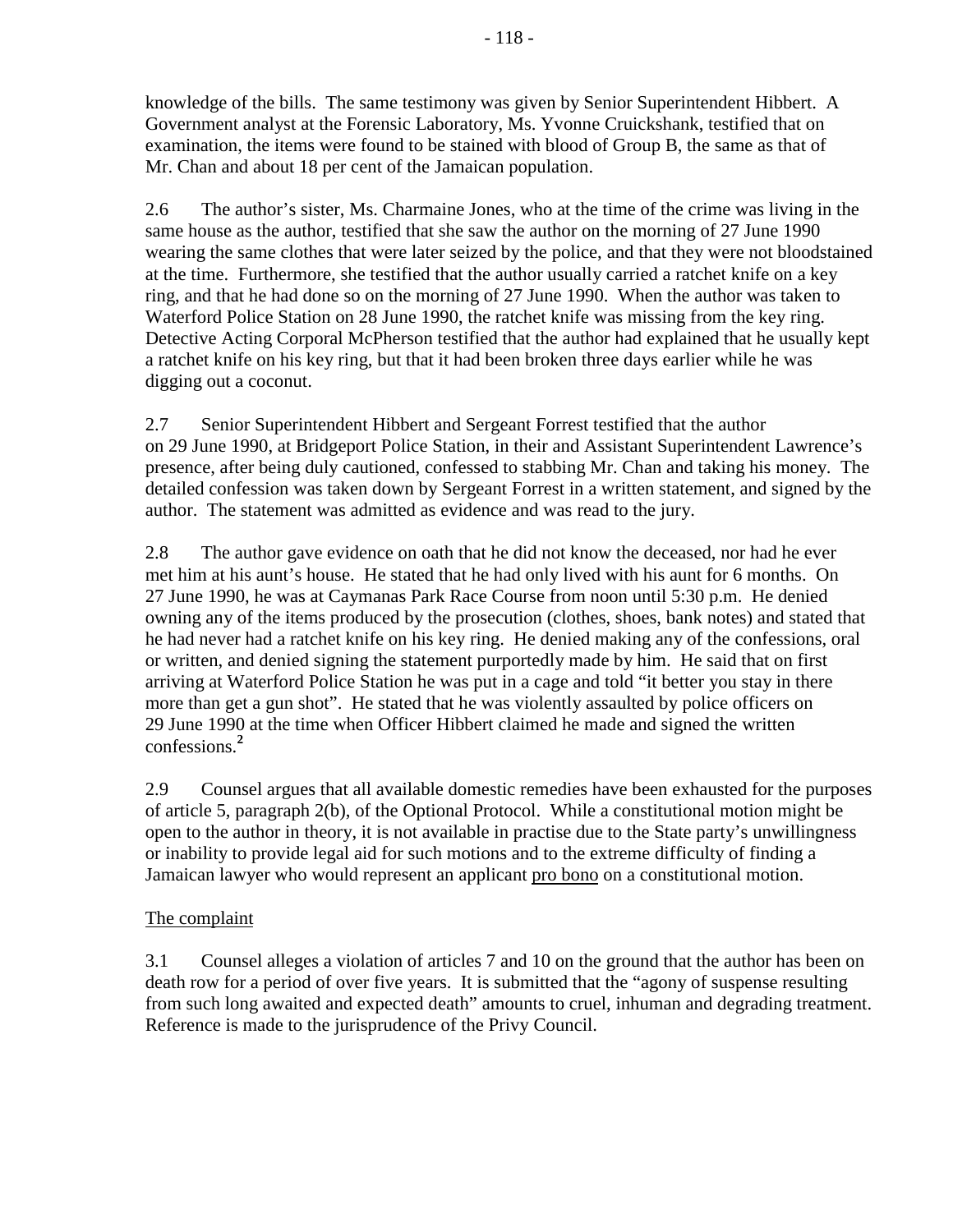3.2 Counsel also alleges a violation of articles 7 and 10 on the ground of the conditions of his incarceration at St. Catherine's District Prison. As to the general conditions, reference is made to reports by Americas Watch, Amnesty International and the Jamaican Council for Human Rights. The reports highlight that the prison is holding more than twice the capacity for which it was constructed in the 19th century, that there are no mattresses, other bedding or furniture in the cells, that there is a desperate shortage of soap, toothpaste and toilet paper, that the quality of food and drink is very poor, that there is no integral sanitation in the cells and there are open sewers and piles of refuse, that there is no artificial lighting in the cells and only small air vents through which natural light can enter, that there are almost no employment or recreational opportunities available to inmates, and that there is no doctor attached to the prison, leaving warders with very limited training to treat medical problems. In addition to the NGO reports, counsel makes reference to reports from prisoners, stating that the prison is infested by vermin, in particular rats, cockroaches, mosquitoes and, in rainy periods, maggots. Furthermore, the prisoners have stated that food is being prepared in the kitchen and the bakery despite these having been condemned for many years, that the prison often runs out of medication, that insufficient clothing is given to inmates, that there is no procedure for handling the complaints of inmates and that the organisation of the prison at times breaks down, with the result that the inmates are locked up in their cells for long periods of time, without access to washing facilities and having to ask for food and water to be brought to them. These alleged reports from prisoners are not enclosed.

3.3 Counsel submits that the particular impact of these general conditions upon the author is that he is confined to his cell for 22 hours every day in enforced darkness, isolated from other men and with nothing to keep him occupied. Reference is made to the UN Standard Minimum Rules for the Treatment of Prisoners.

3.4 Counsel alleges that the trial judge's instructions to the jury and his failure to exclude certain evidence amount to a denial of justice, which, according to the Committee's jurisprudence, constitutes a violation of article 14, paragraphs 1 and 2. As to the trial judge's instructions to the jury, counsel submits that the trial judge prejudiced the author's case in the following respects:

- − the judge failed to remind the jury that the fact that no objection was made to the confession statement being admitted into evidence was irrelevant to the issue the jury had to decide, namely whether the statement was forged or not
- − the judge failed to direct the jury upon the law regarding self-defence as to the facts allegedly admitted by the author, notwithstanding that the author relied upon a defence of alibi in the trial
- the judge failed to remind the jury of the description of the assailant given by Victoria Lee and Audley Wilson (Victoria Lee testified that the black man who she saw stabbing the deceased was wearing a blue shirt, or at least a shirt with blue in it, whilst the shirt that was seized by the police was white and black. Audley Wilson, another eye witness to the struggle, testified that the assailant was 5'8"-5'9", which is the author's height, but in the cross-examination it was made clear that he at the preliminary hearing had claimed that the assailant was "about 5' and a little".)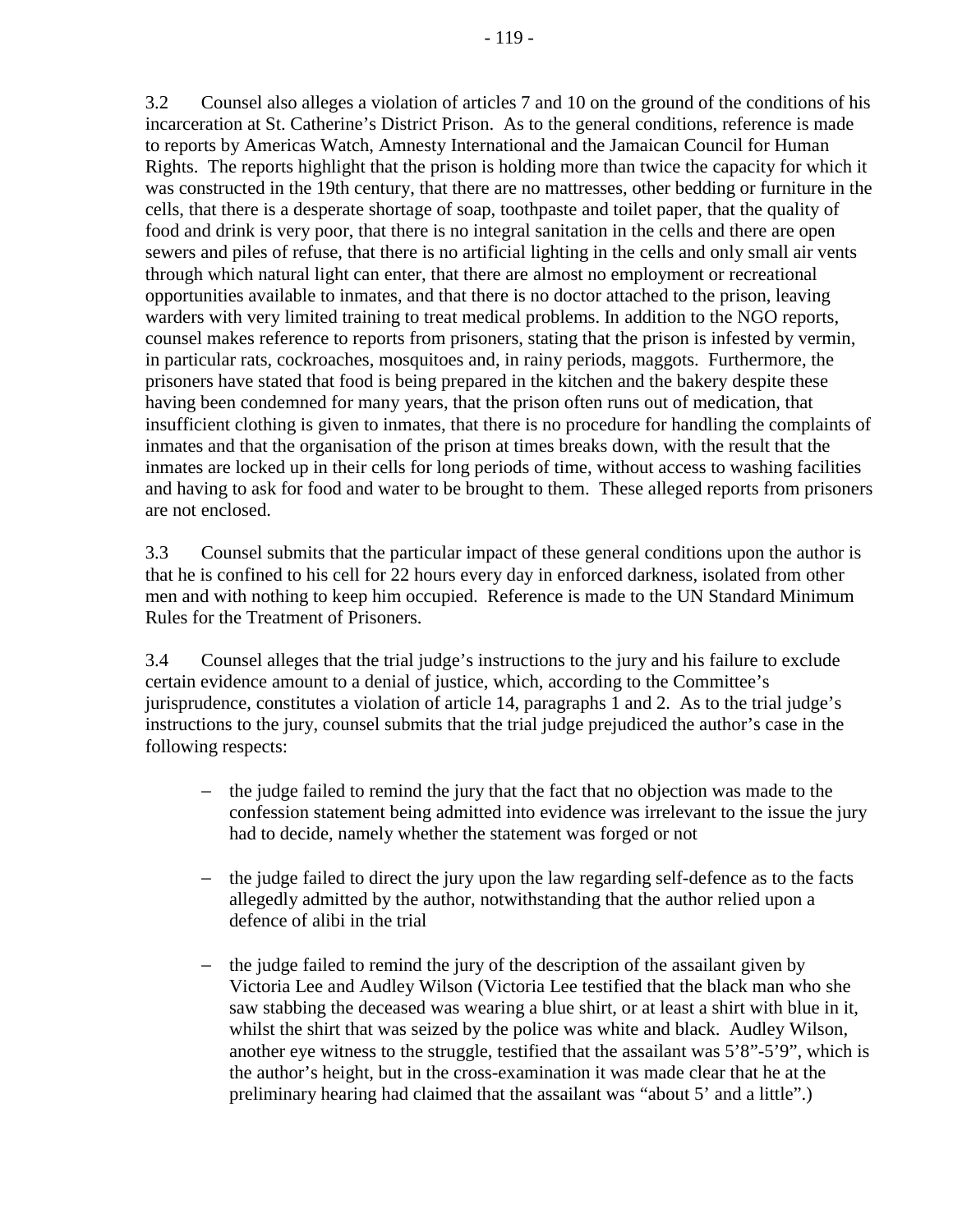3.5 As to the oral and written confession evidence allegedly given by the author in answer to questions from Senior Superintendent Hibbert, counsel submits that this evidence should have been excluded on the ground that the author should have been charged with murder before the questions were put. Further, it is submitted that the judge should have reconsidered the admissibility of the confession evidence having heard the cross-examination of the police officers concerned and the sworn evidence of the author, notwithstanding his earlier ruling on the issue and the fact that defence counsel did not challenge the admissibility of the evidence.

3.6 Counsel alleges a violation of article 14, paragraph 3(e), on the ground that Miss Charmaine Jones and Miss Herma Ritchie, respectively the author's sister and her room-mate, were willing to give evidence as witnesses on the author's behalf before the Court of Appeal, but did not attend the appeal because they were intimidated by the police and told that they would be arrested if they appeared.

3.7 Counsel alleges a violation of article 14, paragraphs 1, 2, 3(b), 3(d) and 5, on the ground that defence counsel on appeal, Lord Gifford, made an erroneous submission that there was no arguable point in the author's case, and, contrary to the author's instructions, stated that the author had accepted this advice.**<sup>3</sup>** Counsel argues that Lord Gifford thereby failed to make a case as to whether the cautioned statement was forged or not. It is submitted that Lord Gifford failed to inform the Court both that he had advised the author to obtain a handwriting expert to review the signatures on the disputed statement, and that the author wanted to obtain such an expert, but did not have the necessary funds. Furthermore, counsel argues that Lord Gifford failed to ask for an adjournment to enable funds to be raised.

3.8 Counsel also alleges a violation of article 14, paragraph 5, on the ground that the original of the written confession was not available to the author or his counsel before the petition for special leave to the Privy Council, and therefore it could not be properly reviewed by a handwriting expert assigned by counsel. It is submitted that the State party has an obligation to preserve evidence relied upon in a trial at least until appeals have been exhausted, and that this obligation has been breached in this case with the effect that the author was deprived of an opportunity to place new material before the court.

## The State party's submission and the author's comments thereon

4.1 In its submission of 14 February 1997, the State party raises no objections as to the admissibility of the communication, and offers its observations on the merits. The State party denies that any violation of the Covenant has occurred in the author's case.

4.2 With respect to the alleged violation of articles 7 and 10, paragraph 1, of the Covenant on the ground of "agony of suspense" suffered by the author due to the five years spent on death row, the State party submits that a prolonged stay on death row does not per se constitute cruel and inhuman treatment. Reference is made to the jurisprudence of the Committee.**<sup>4</sup>**

4.3 As regards the alleged violation of article 14, paragraphs 1 and 2, on the ground of the trial judge's summing up, the State party submits that this is not a matter to be considered by the Committee. The State party makes reference to the jurisprudence of the Committee where it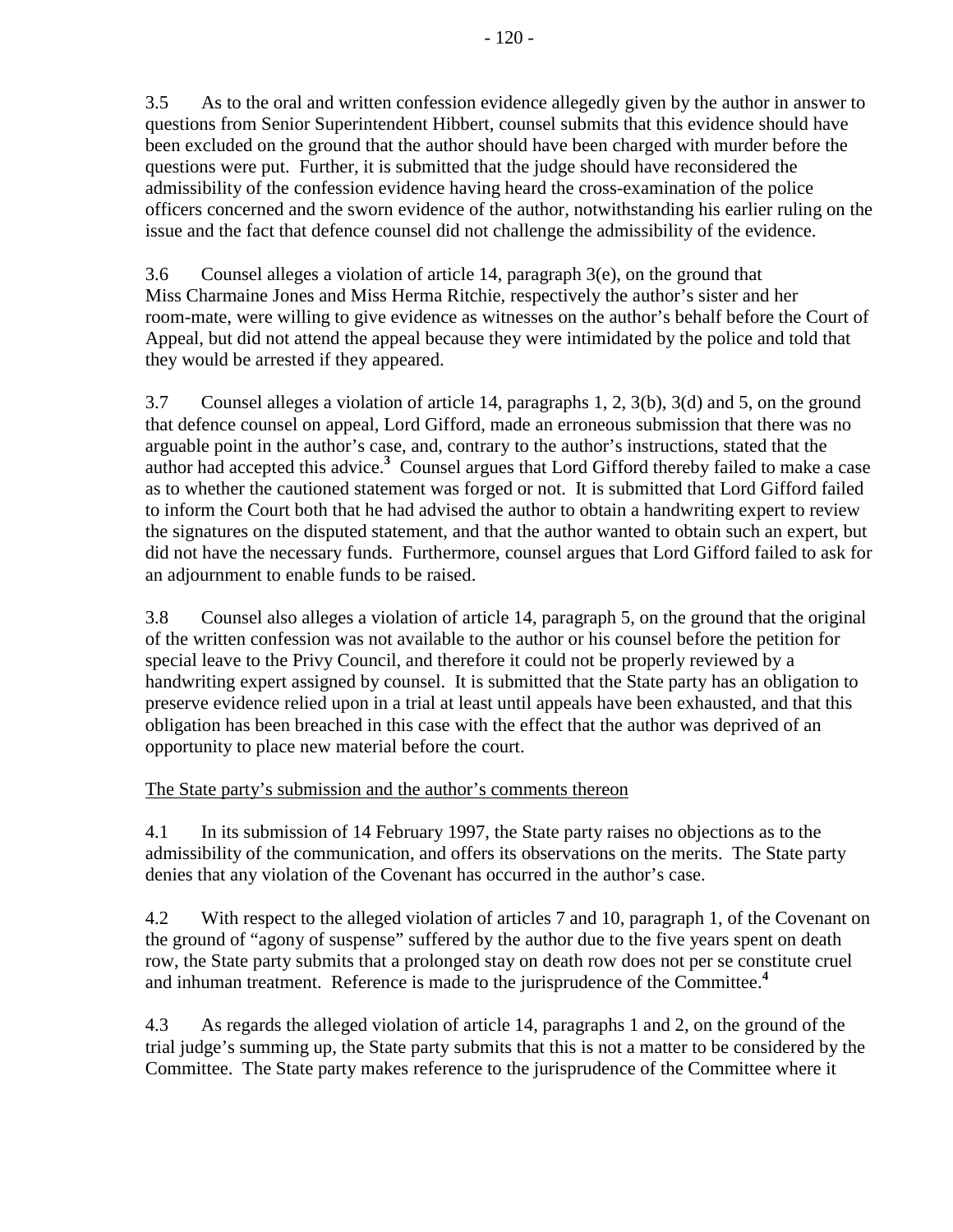holds that it can only examine whether such instructions were manifestly arbitrary or amounted to a denial of justice. It is submitted that neither of these exceptions are applicable to the author's case.

4.4 The second alleged violation of article 14 concerns the conduct of the trial judge in regard to allowing the author's oral and written confession into evidence. The State party submits that these matters relate to facts and evidence which according to the Committee's jurisprudence are best left to Appellate courts. It is stated that these issues were in fact examined by the Court of Appeal.

4.5 As regards the alleged violation of article 14, paragraphs 1,2, 3(b), 3(d) and 5, on the ground that the attorney who represented the author on appeal allegedly did not seek an adjournment in order to enable funds to be raised to retain a handwriting expert and that he instead advised the Court of Appeal that he had nothing to argue and that this had been accepted by the author, the State party submits that this allegation is based on assertions of what instructions that were given and how these were carried out. It is submitted that this is not a matter of State responsibility: the State party's obligation is to appoint competent counsel to the accused, but it cannot be held responsible for how he has carried out his instructions when there is no indication that agents of the State party, by act or omission, prevented him from conducting the case as he saw fit.

4.6 With regard to the alleged violation of article 14, paragraph 3(e), because two potential defence witnesses failed to give evidence before the Court of Appeal as they were threatened by the police, the State party notes that "these are very serious allegations which go to the core of the administration of justice and cast serious aspersions on the integrity of members of the police force." The State party is of the view that "these allegations must be supported by the clearest and most unambiguous evidence or be promptly withdrawn."

5.1 In his comments of 9 October 1998, counsel explains that the author was moved off death row on 4 July 1997 and into the main section of the prison. It is stated that the author received no "official confirmation of the reason for his move". Furthermore, counsel states that "the author understands that the State party has generally indicated that prisoners who have had their sentences commuted according to the Pratt & Morgan decision must serve a minimum non-parole period of 7 years. It is not clear when the 7 years begin to run although in a recent decision in Jamaica, R v. Anthony, the judge ruled that the non-parole period for a prisoner convicted of non-capital murder should run from a date three months after the date of conviction." Counsel says that the author hopes that the same practice will be followed in all cases, but submits that the lack of clarity in this regard constitutes a "continuing uncertainty" in breach of articles 7 and 10. With regard to the conditions of detention, the author also submits that in the section of the prison to which he was moved on 4 July 1997, AIDS and HIV. infections are common among the prisoners.

5.2 In his submission of 9 October 1998, the author also forwards a new claim under articles 7 and 10. It is submitted that on 5 March 1997, the author was beaten and hit in the head by some unnamed warders, sustaining a cut for which he received ten stitches. Furthermore, the author states that upon the instruction of the Prison Director, the warders destroyed all his belongings save for two suits. Allegedly, this occurred with the full knowledge and the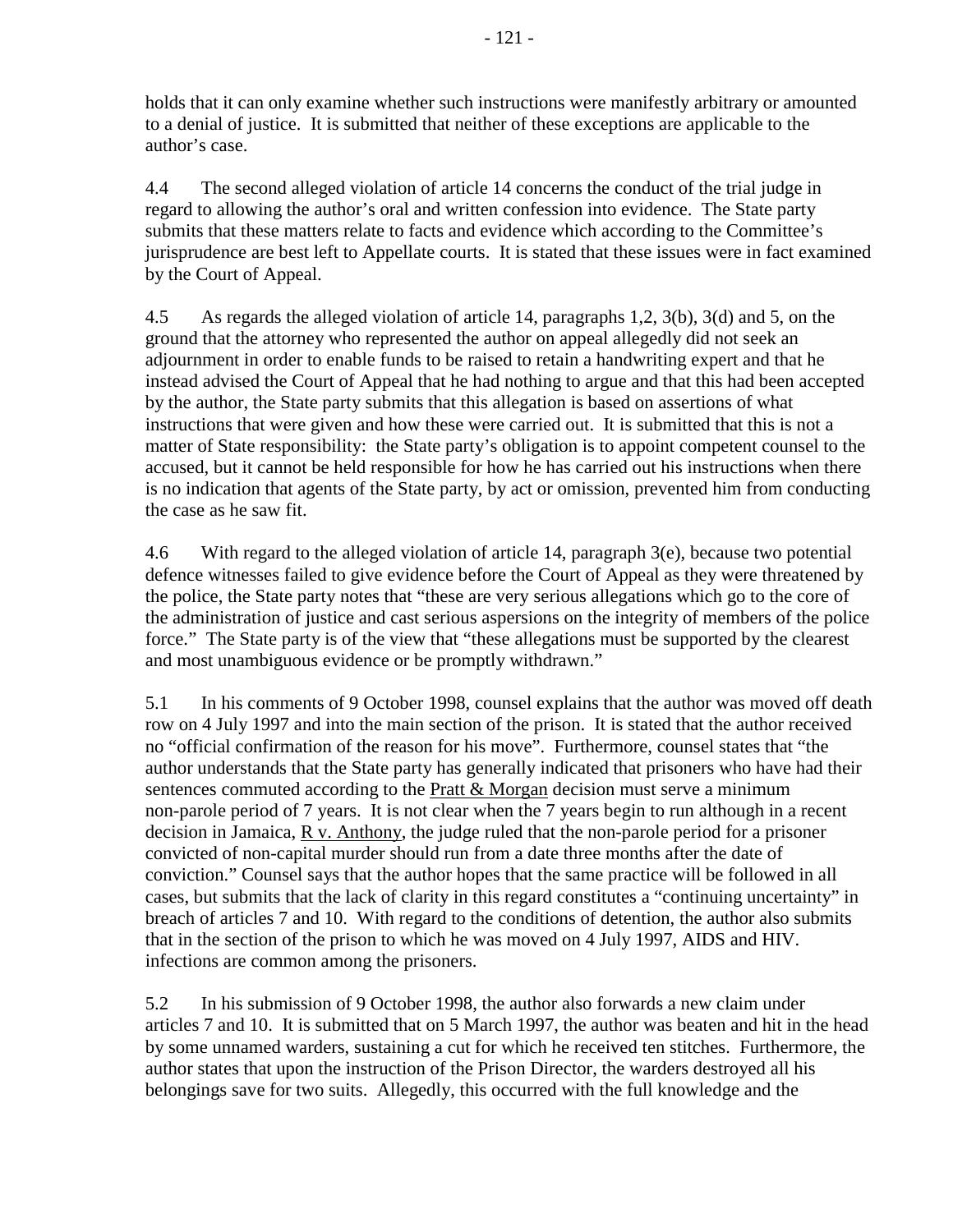authorisation of two named superintendents. The author also claims that his visiting rights were suspended for three months and that the warder working on his section began harassing him. To substantiate this claim, counsel has forwarded a statement from the author dated 16 April 1997, an affidavit dated 14 July 1997 and an article in The Pen**<sup>5</sup>** of May 1997.

5.3 As regards the alleged violations of article 14, paragraphs 1 and 2, on the grounds of the trial judge's directions to the jury on the confession statement and the admission of this evidence, counsel submits that the judge's errors on these points amounted to a denial of justice. Counsel further submits that the judgment of the Court of Appeal does not indicate that these issues were examined by it.

5.4 With regard to the alleged violation of article 14, paragraphs 1,2, 3(b), 3(d) and 5, on the ground of the previously described acts and omissions of the legal aid attorney who represented the author on appeal, counsel makes reference to the jurisprudence of the Committee**<sup>6</sup>** and submits that a violation did occur as the legal aid attorney told the Court of Appeal that there was no merit in the application without the knowledge or consent of the author.

5.5 Counsel notes that the State party did not respond to the alleged violation of article 14(5) on the ground that the State party failed to preserve the original confession statement. Counsel reiterates the claim and makes reference to Walker and Richards v. Jamaica,**<sup>7</sup>** in which the authors "had made diligent efforts to obtain documents necessary to the determination of the case by the Privy Council and the lack of availability and delay in locating them was attributed to the State party." Counsel submits that there have been made comparable diligent efforts to obtain the original alleged confession statement. In this regard, counsel points out that on 24 January 1996 he wrote to the Private Secretary to the Governor-General of Jamaica, the solicitors for the Director of Public Prosecutions and the Privy Council clerk in Jamaica seeking the document. On 9 April 1996 he was provided with a copy. On 23 May 1996 and 3 June 1996, counsel again wrote to the Director for Public Prosecutions seeking the original. On 5 November 1996, the State party's counsel before the Privy Council stated that "it was accepted that the original document was lost and that this should not have happened ... normal procedure was for the return of original documents to the police station of arrest". Still according to counsel, the Privy Council clerk in Jamaica enquired at the police station on 21 November 1996, but obtained no information.

5.6 With regard to the two witnesses who allegedly failed to give evidence before the Court of Appeal because of police threats, counsel states that his agents in Jamaica, without success, have sought to obtain further evidence from these witnesses. According to counsel, contact was made with one of the witnesses but she repeated her unwillingness to give further evidence, suggesting that this was "because of intimidation by/fear of the authorities".

5.7 Counsel also alleges that because of the violations of article 14, also article 6, paragraph 2, was violated, since a death sentence was imposed contrary to the Covenant.

## The State party's response and the author's further comments

6.1 In its response of 29 January 1999, the State party firstly contests that the author was not informed of the reason why he was removed from death row and placed in the main section of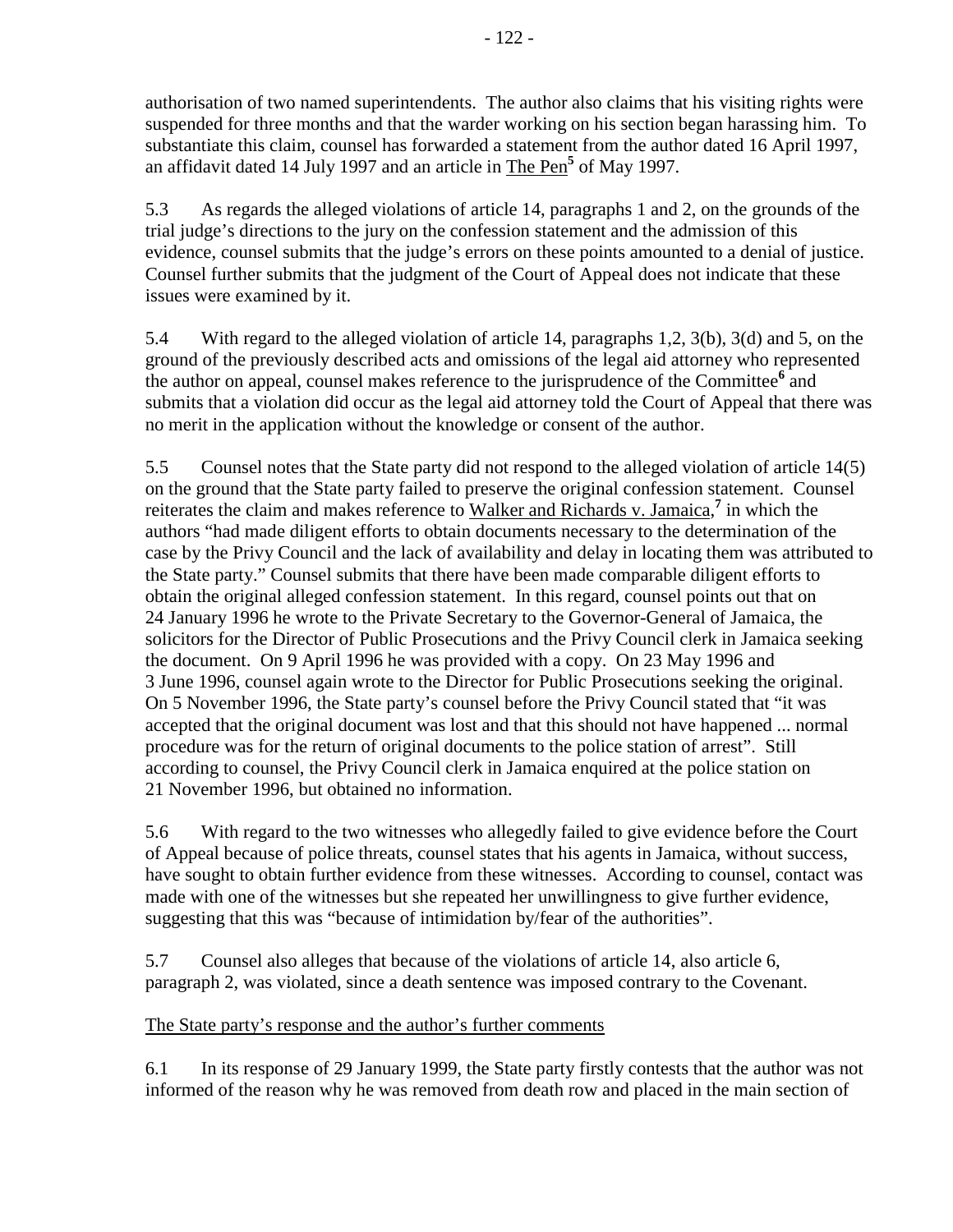the prison. The State party claims that on 4 July 1997, the Superintendent of the Saint Catherine Adult Correctional Centre read a copy of the warrant for commutation of the author's death sentence to the author. Therefore, it is submitted, the author was aware that his sentence was commuted as of 4 July 1997.

6.2 The State party further denies that there is any uncertainty as to when death row prisoners, whose sentences have been commuted, become eligible for parole. The State party submits that the Offences Against the Person (Amendment) Act is abundantly clear as to when commuted prisoners become eligible for parole. Reference is made to sections 5A and 6(4) which read:

## "Section 5A

Where pursuant to section 90 of the Constitution, a sentence of death has been commuted to life imprisonment, the case of the person in respect of whom the sentence was so committed shall be examined by a Judge of the Court of Appeal who shall determine whether the person should serve a period of more than seven years before becoming eligible for parole and if so, shall specify the period so determined.

#### Section  $6(4)$

Subject to subsection (5), an inmate -

- (a) who has been sentenced to imprisonment for life; or
- (b) in respect of whom
	- (i) a sentence of death has been commuted to life imprisonment; and
	- (ii) no period has been specified pursuant to section 5A shall be eligible for parole after having served a period of not less that seven years."

6.3 The State party points out that under these sections "a death row prisoner who has his sentence commuted, would pursuant to section 5A have to serve the period determined by the Judge, or serve a minimum of seven years pursuant to section 6(4), before he becomes eligible for parole." The State party denies that the judgment referred to by the author, R v. Anthony Lewis, makes it unclear when the parole period starts to run for a commuted prisoner. In that particular case, the crime committed by the applicant was re-classified as non-capital murder and he was sentenced to life imprisonment and to serve 20 years before becoming eligible for parole, starting from a date 3 months after the date of his conviction. In deciding so, the Judge relied on the discretion conferred on him by section 7(2)c of the same act which states that the judge may decide

"whether, and if so to what extent, a specified period should elapse before the grant of parole in a case where murder is classified as non-capital murder."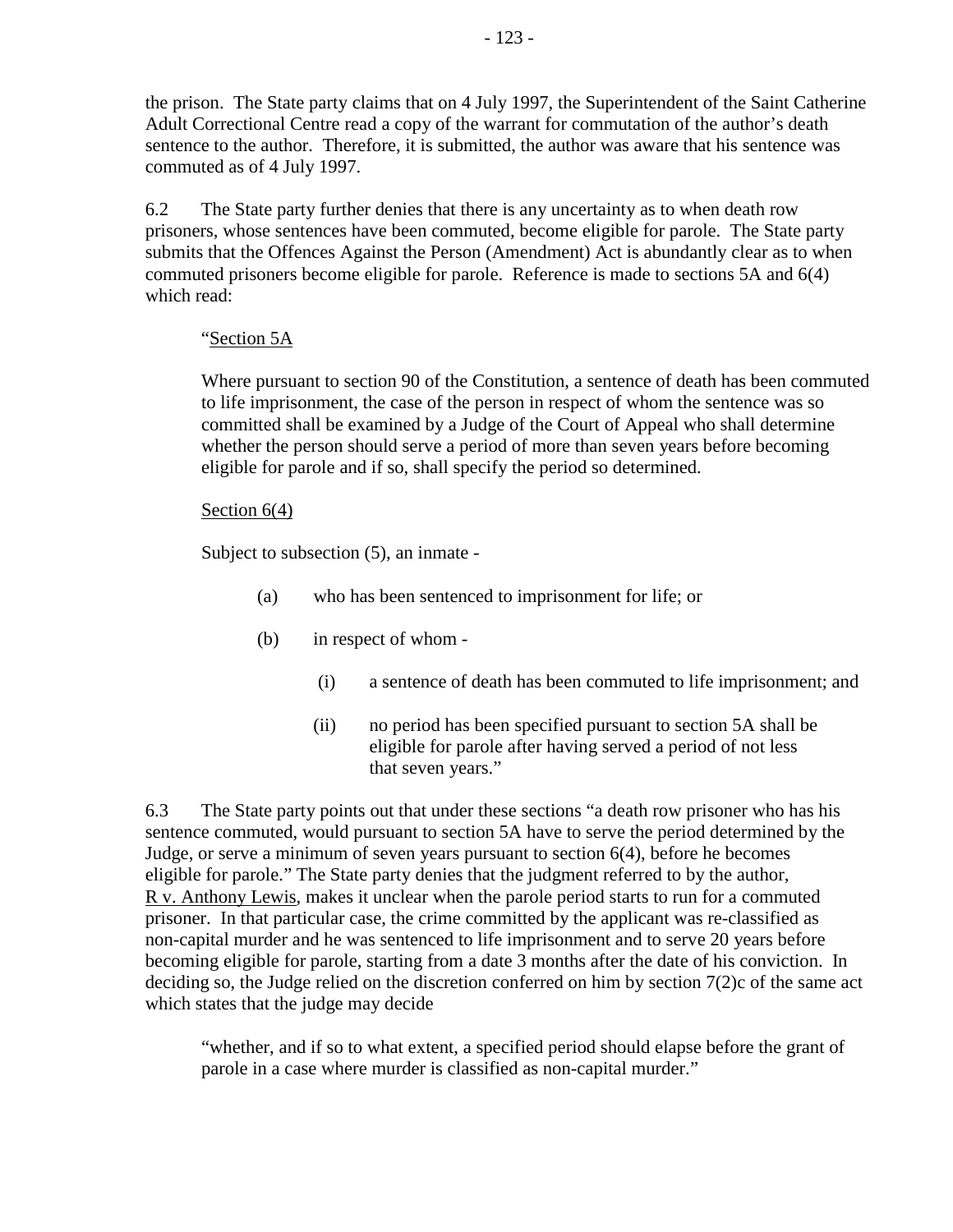6.4 With regard to the alleged beatings on 5 March 1997, the State party comments that the author tried to escape on that day and that it will undertake a further investigation of the episode, the results of which will be forwarded to the Committee. As to the conditions of detention in general, the State party states that notwithstanding the contents of the NGO reports referred to by the author, a generalized position cannot be adopted. Rather, the approach to be taken is to deal with the complaints individually and consider each case on its individual merits. In light of this, the State party undertakes to investigate the conditions of the author's detention, and states that the results of the inquiry will be submitted to the Committee.

6.5 With regard to the alleged violations of article 14, paragraphs 1 and 2, on the ground of the trial judge's directions on and admission of the confession statement, the State party reiterated its position that no violation occurred. The State party cites the jurisprudence<sup>8</sup> of the Committee and argues that there has been no denial of justice in the present case. The State party also reiterates its position with regard to the claim that article 14, paragraph 3(e), was violated as two potential defence witnesses allegedly had been threatened, and notes that the author has failed to produce any evidence to substantiate this claim. Furthermore, the State party submits that article 6, paragraph 2, has not been violated since the trial was lawful and in accordance with the Covenant.

6.6 With regard to the alleged violation of article 14, paragraph 5, on the ground of failure to preserve the author's alleged confession statement, the State party argues that the Walker and Richards case, to which the author refers, does not support his claim. The State party points to differences between the two cases as there in Walker and Richards, in spite of eight separate requests, was a delay of about 5 years before the author's representatives were informed by the Supreme Court of the availability of the authors' trial transcript and Court of Appeal judgment, documents that were necessary in the determination of the possibility for appeal to the Privy Council. In the present case, the author was provided with a copy three months after his first request. The State party submits that the failure in providing the original of the author's confession did not deprive him of his right to have his conviction and sentence reviewed in violation of article 14, paragraph 5. The State party points out that the Privy Council decided to dismiss the author's appeal even though one of the grounds of appeal was the State party's failure to preserve the original alleged confession statement.

6.7 With regard to the alleged violation of article 14, paragraphs 1,2, 3(b), 3(d) and 5, on the ground of the conduct of the author's appeal by his attorney, the State party makes reference to E. Morrison v. Jamaica<sup>9</sup> and Smart v. Jamaica,<sup>10</sup> and submits that the State party can not be held accountable for alleged errors made by a defence lawyer, unless it was or should have been manifest to the court that the lawyer's behaviour was incompatible with the interests of justice. It is submitted that in the present case, counsel's conduct did not deny the author of his right to justice, nor did it amount to a breach of article 14.

7.1 In his comments of 12 April 1999, counsel explains that the author acknowledges that the commutation warrant was read to him on 4 July 1997 and that he did not wish to suggest that he was not aware of the reasons for the move to the main section of the prison. However, he does submit that he has received no official confirmation of the reason for the move.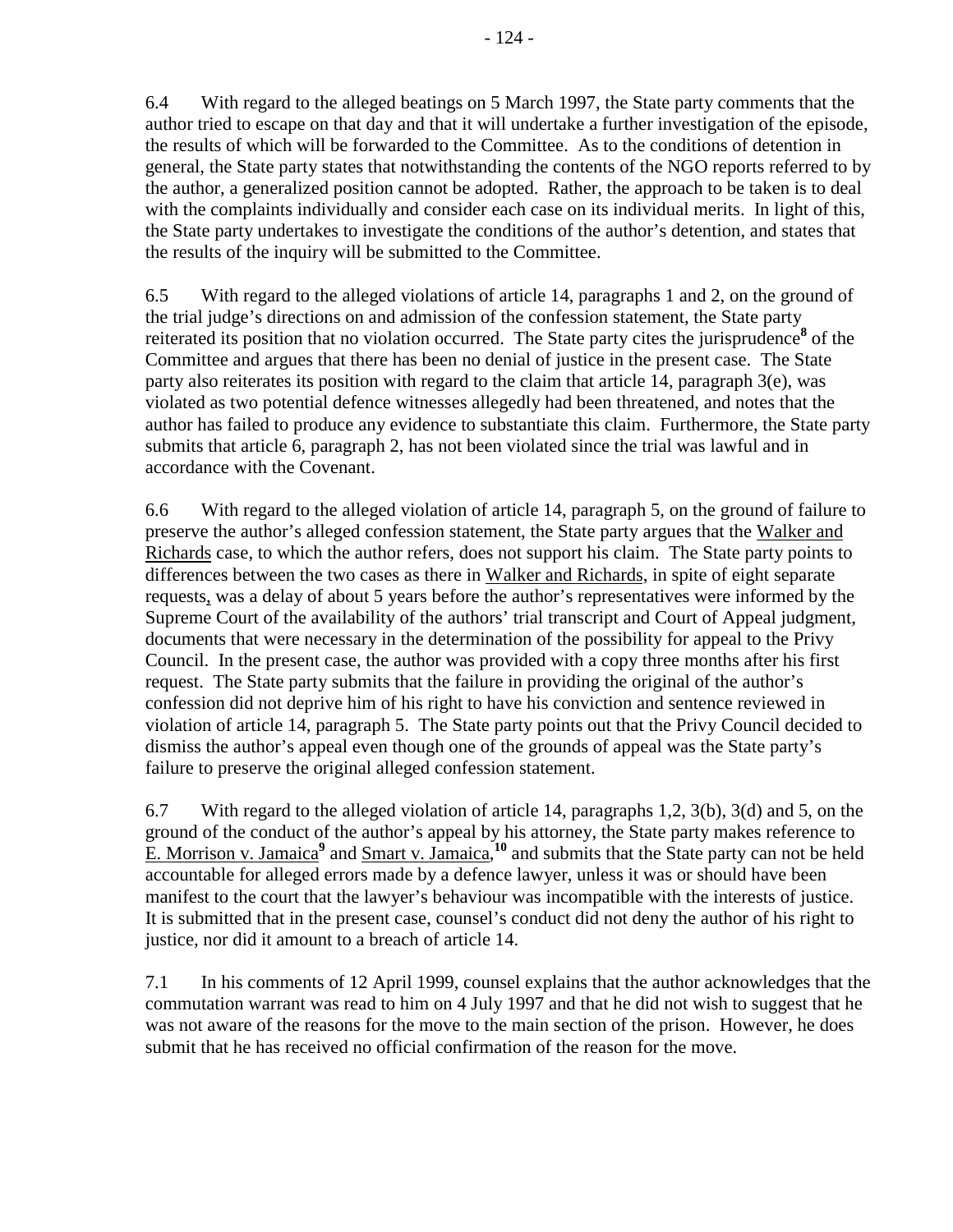7.2 As regards the alleged violation of articles 7 and 10, paragraph 1, on the ground of uncertainty as to when the non-parole period begins to run, counsel submits that the position remains unclear also after the State party's submission. From the State party's comment that the ruling in R v. Anthony Lewis only applies to that particular case, the author infers that the same solution (i.e. that the period commences three months after the date of conviction) will not be applied to other comparable cases, such as the author's own. It is submitted that although the minimum non-parole period is set by the Offences Against the Person (Amendment) Act 1992, "the date on which this period commences has not been set down or clarified in any case."

7.3 With regard to the alleged beatings on 5 March 1997 and the State party's claim that the author tried to escape on that day, the author submits, as held in his affidavit of 14 July 1997, that "although he cut the lock on his cell he did not leave his cell as he had changed his mind and decided not to try to escape."

7.4 As regards the alleged violations of article 14, paragraphs 1 and 2, on the grounds of the trial judge's directions to the jury on the confession statement and the admission of this evidence, the author reiterates his claims that the judge's instructions and summing up amounted to a denial of justice. It is further argued that the State party has made no effort to explain why this exception from the principle that the Committee shall not re-evaluate facts and evidence and the trial judge's instructions is not applicable in the present case.

7.5 On the issue of the author's appeal, and what instructions that were given and how these were carried out, counsel submits that the cases referred to by the State party are without relevance as they "can be distinguished on their facts." Counsel asserts that in the case of E. Morrison v. Jamaica, the allegations concerned the handling of the applicant's defence at the trial particularly with regard to failure to challenge the credibility of certain witnesses. In the case of Smart v. Jamaica, the applicant's counsel on appeal dropped two of the grounds of appeal, but not all, as in the present case. As opposed to these cases, it is submitted that the cases previously referred to by the author, i.e. Kelly v. Jamaica and Collins v. Jamaica, were "cases based on the same relevant facts" as in the author's case, because counsel in those cases "informed the Court of Appeal that there was no merit in the prisoners' appeals without the prisoners knowing they were going to do so and without their consent." Accordingly, it is submitted that the Committee should find a violation of article 14 also in this case.

## Further submission from the State party, including the results of its investigation

8.1 In its submission of 2 November 1999, the State party again addresses the author's claims under articles 7 and 10, paragraph 1, and forwards the results of its investigations. As regards the claim that articles 7 and 10 were violated on account of the alleged uncertainty concerning the commencement of the non-parole period to be served by the author, the State party offers a further explanation to its position. Under the Offences Against the Person (Amendment) Act 1992, the judge performing the review (the reclassification) shall determine whether, and if so, to what extent, a specified period should elapse before the grant of parole in a case where murder is classifiable as non-capital (i.e. the "non-parole period"). A judge, therefore, has the discretion to decide how long a prisoner, who has had his sentence commuted, must serve before he becomes eligible for parole. It is submitted that this is exactly what happened in the author's case, as it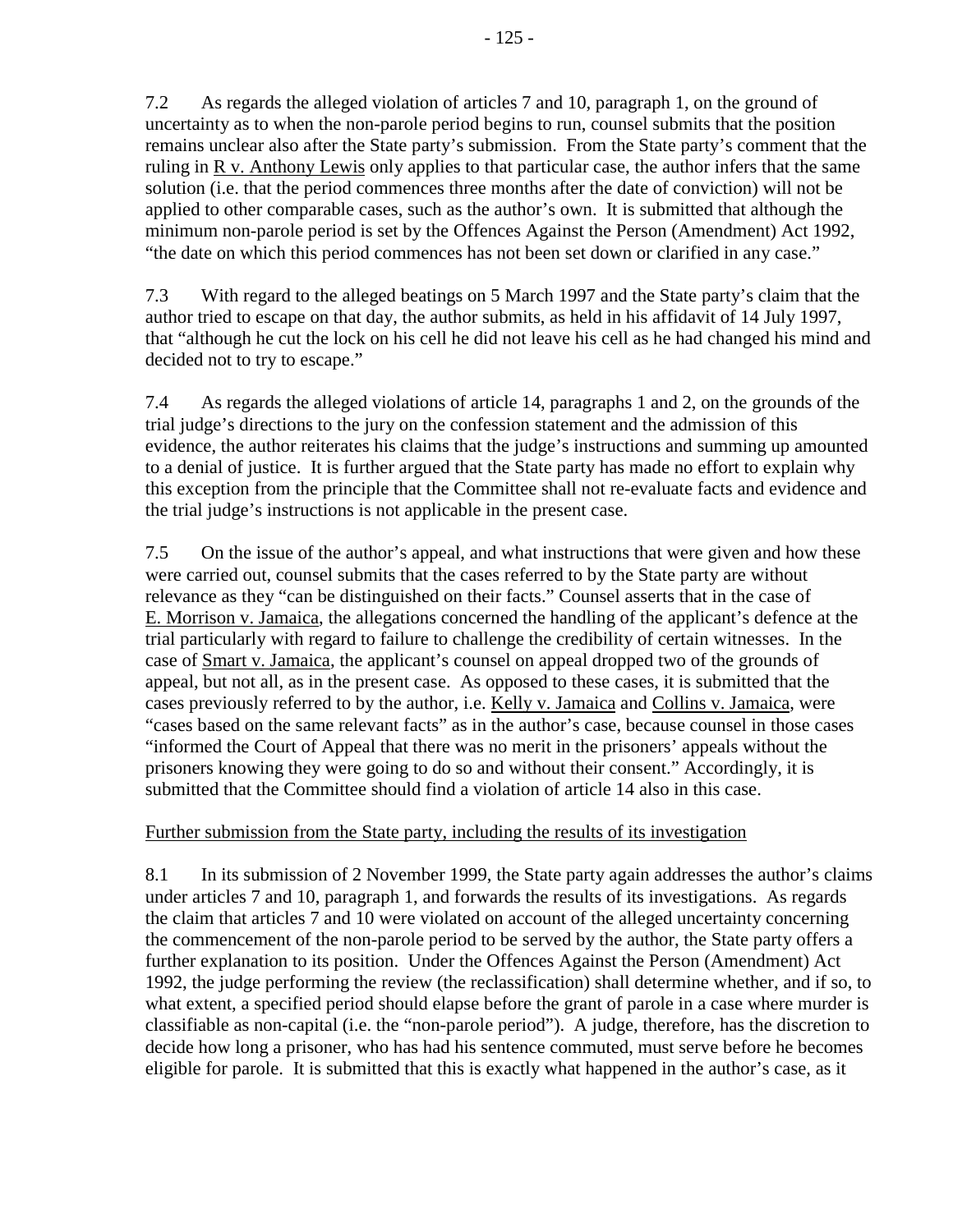did in R. v. Anthony Lewis and all other cases where such reclassifications have been made. Consequently, the State party repeats its submission that the Act does not create uncertainty and that there has been no breach of the Covenant in this regard in this case.

8.2 With regard to the alleged beatings, the State party states that on 5 March 1997, the author, along with three other inmates, attempted to escape from the prison. Allegedly, they escaped from their cells by cutting the iron bars and locks on their cell doors, but the plot was foiled when they were caught attempting to leave through the gate to a workshop. Subsequently all the four inmates were placed in cell No. 19. When asked to leave this cell so that it could be searched, the inmates allegedly refused to comply and began acting boisterously, threatening the officers and using foul language. The State party claims that the officers repeated the orders several times during the subsequent 15 minutes, but the inmates still refused to obey and therefore had to be removed with force. After their removal, it was discovered that they had in their possession a piece of cutlass, a piece of iron pipe and two hacksaw blades.

8.3 The State party states that it was during the forced removal of the inmates that they were injured. As a result of the injuries, the inmates received medical attention from the medical doctor at the prison. He referred them to the Spanish Town Hospital where they were examined by a Dr. Donald Neil. In his report, Dr. Neil stated that the author was admitted to the hospital "complaining of sustaining blows all over his body from prison warders at the prison. ... [the] examinations revealed a conscious and alert young man with vital signs. There were multiple contusions to the lower back plus swelling and tenderness to the left posterior chest. There was a 4cm laceration to the right parietal scalp. There were multiple linear abrasions to the right thigh, the anterior surface of the left leg plus swelling and tenderness to the middle one-third of the right leg. X-ray of the skull revealed no fractures. Treatment consisted of tetanus toxoid, antibiotic injection and suturing of the scalp laceration. He was discharged on antibiotics and painkillers."

8.4 In conclusion, the State party acknowledges that the author was beaten on 5 March 1997 after attempting to escape from the prison. However, it is submitted that the beating could not have been avoided as the author, along with the other inmates, failed to follow instructions issued by prison officers. Consequently, the State party "denies that the occurrence on 5 March constituted a breach of articles 7 and 10, paragraph 1".

8.5 The State party further states that their investigations have shown that the allegations made against the Director of the prison are false: "No instructions were given to clean out and burn the [author's] belongings. The [author's] fellow inmates ... substantiate this finding, as they both stated that they did not hear [the] Director give orders to the warders to destroy or burn things." As regards the suspension of the author's privileges, the State party submits that this was ordered pursuant to section 35(1) of the Corrections Act, which lays down clear instructions with regard to punishment for major and minor correctional offences.

8.6 As regards the author's claim that after being taken off death row on 4 July 1997 he was moved to a section of the prison where AIDS and HIV are common among the prisoners, the State party notes that when interviewed,**<sup>11</sup>** the author stated that at no time during his prison sentence was he placed in a section where AIDS and HIV were common. Furthermore, the State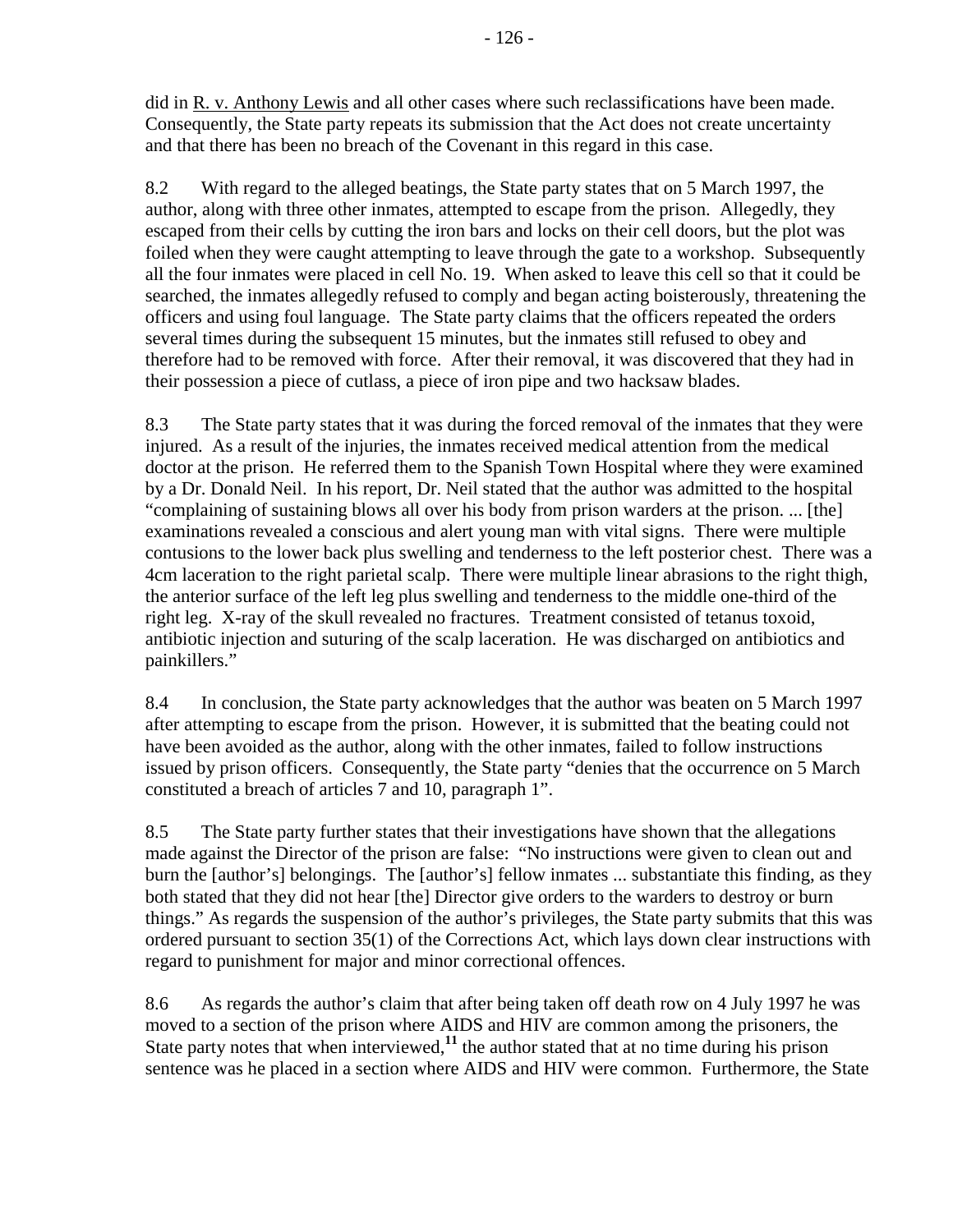party claims that according to the author's prison record, he was moved from St. Catherine's District Prison to Tower Street Adult Correctional Centre shortly after the commutation of his death sentence.

8.7 In relation to the allegation that the author's conditions of detention at St. Catherine's District Prison violated articles 7 and 10, paragraph 1, of the Covenant, and in particular the allegation that the prison has inadequate medical service, the State party claims that the Prison "houses a Medical Centre that is staffed by two registered medical practitioners, a general practitioner and a psychiatrist. There is also a registered dentist. A matron who is a registered nurse, a qualified social worker and several medical orderlies assists these doctors. The general practitioner attends at the Medical Centre daily and when he is not on duty, he is on call; whilst the dentist attends at the Medical Centre three days every week. Additionally, when a prisoner makes a complaint of a medical nature, arrangements are made with a medical orderly for that prisoner to be taken to see the doctor at the very earliest opportunity. If the complaint is of a serious nature and a doctor is not on duty at the time or cannot be located, the prisoner is immediately dispatched to the Spanish Town General Hospital." The State party therefore denies that the prison has no or inadequate medical services in breach of articles 7 and 10. Furthermore, the State party denies that the prison, as alleged by the author, has no integral sanitation in the cells and that it is infested with vermin and that the kitchen and bakery have been condemned.

#### Issues and proceedings before the Committee

9.1 Before considering any claims contained in a communication, the Human Rights Committee must, in accordance with rule 87 of its rules of procedure, decide whether or not it is admissible under the Optional Protocol to the Covenant.

9.2 The Committee notes that the State party in its submissions has addressed the merits of the communication. This enables the Committee to consider both the admissibility and merits of the case at this stage, pursuant to rule 94, paragraph 1, of the rules of procedure. However, pursuant to rule 94, paragraph 2, of the rules of procedure, the Committee shall not decide on the merits of a communication without having considered the applicability of any of the grounds of admissibility referred to in the Optional Protocol.

9.3 As to the claim that the author's detention on death row from 1992 to 1997 constitutes cruel, inhuman or degrading treatment, the Committee reiterates its constant jurisprudence**<sup>12</sup>** that detention on death row for any specific period of time does not per se constitute a violation of articles 7 and 10, paragraph 1, of the Covenant, in absence of further compelling circumstances. As neither the author nor his counsel have adduced any such circumstances, the Committee finds this part of the communication inadmissible under article 2 of the Optional Protocol. On the other hand, the author's claims of violations of the same provisions both on the ground of the alleged beatings on 5 March 1997 and on the ground of deplorable conditions of the author's detention in general are, in the view of the Committee, sufficiently substantiated to be considered on the merits, and are therefore deemed admissible.

9.4 With regard to the author's allegation of violations of article 14, paragraphs 1 and 2, on the ground of improper instructions from the trial judge to the jury on the issues set out in para. 3.4 supra, and the admission of the confession statement and the police officers' testimony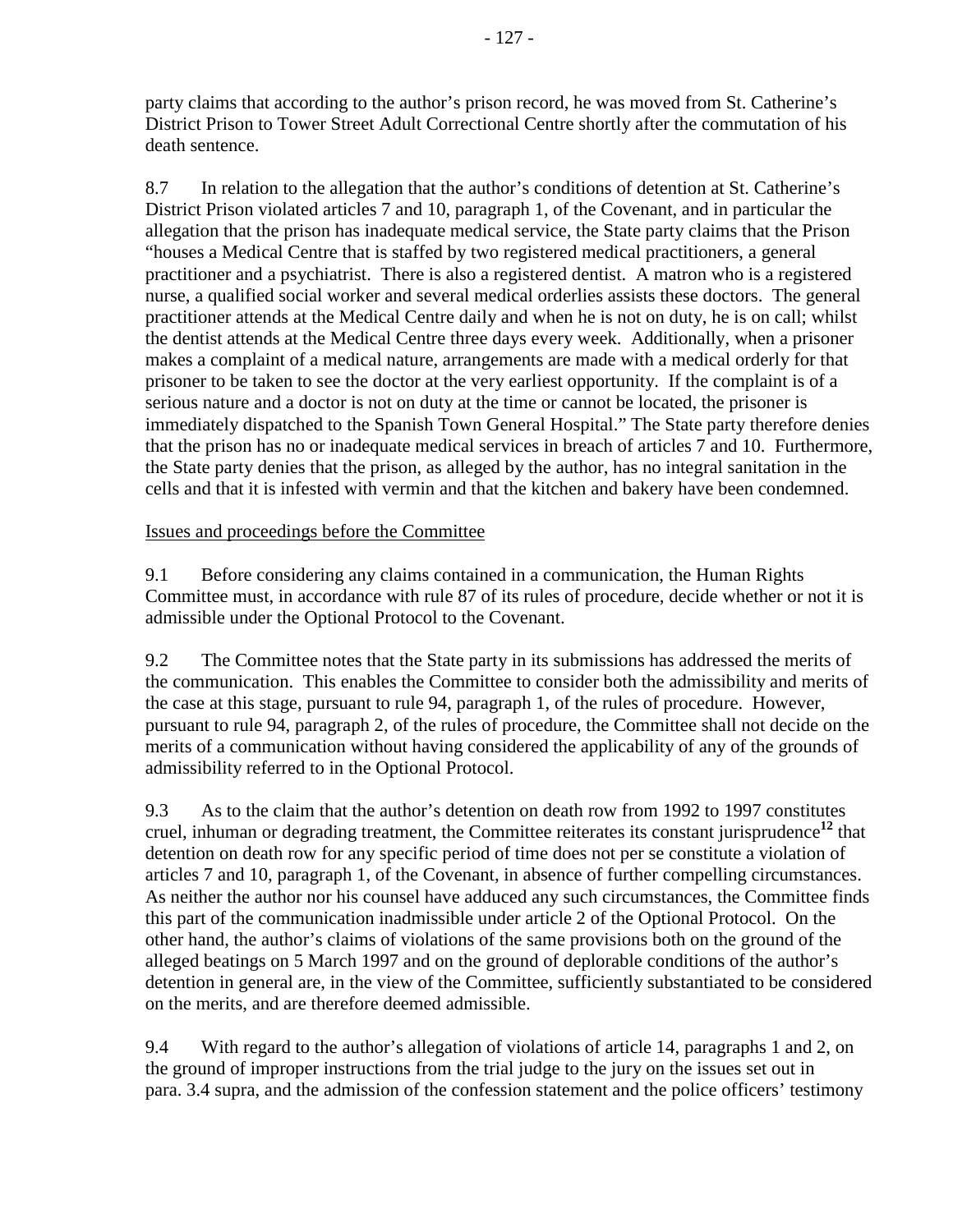into evidence, the Committee reiterates that while article 14 guarantees the right to a fair trial, it is generally for the domestic courts to review the facts and evidence in a particular case. Similarly, it is for the appellate courts of States parties to review whether the judge's instructions to the jury and the conduct of the trial were in compliance with domestic law. As both parties also have pointed out, the Committee can, when considering alleged breaches of article 14 in this regard, solely examine whether the judge's instructions to the jury were arbitrary or amounted to a denial of justice, or if the judge manifestly violated his obligation of impartiality. The material before the Committee and the author's allegations do not show that the trial judge's instructions or the conduct of the trial suffered from any such defects. Accordingly, this part of the communication is inadmissible as the author has failed to forward a claim within the meaning of article 2 of the Optional Protocol.

9.5 With regard to the alleged violation of article 14, paragraph 3(e), on the ground that two named witnesses were willing to give evidence before the Court of Appeal but declined because of police intimidation, the Committee notes that the State party has disputed the author's allegations and that the author has not adduced any evidence in support of them, nor has he made any claims as to what new evidence these witnesses would provide. Furthermore, the material before the Committee shows that the author's counsel before the Court of Appeal, Lord Gifford, was granted an adjournment of 10 months in order to interview one of the potential witnesses and to obtain any other new evidence. However, at the hearing, Lord Gifford did not mention any police intimidation of defence witnesses. In the circumstances, the Committee finds that the claim is inadmissible under article 2 of the Optional Protocol for lack of substantiation.

9.6 The Committee declares the remaining claims under article 14 admissible, and proceeds with the examination of the merits of all admissible claims, in the light of the information made available to it by the parties, as required by article 5, paragraph 1, of the Optional Protocol.

10.1 The author has claimed a violation of articles 7 and 10, paragraph 1, on the ground of the conditions of detention to which he was subjected while detained at St. Catherine's District Prison. To substantiate his claim, the author has invoked three NGO reports specified in para. 3.2 supra. The Committee notes that the author refers to the inhuman and degrading prison conditions in general, such as the complete lack of mattresses, other bedding and furniture in the cells; that there is a desperate shortage of soap, toothpaste and toilet paper; that the quality of food and drink is very poor; that there is no integral sanitation in the cells and open sewers and piles of refuse; that there is no doctor, leaving warders with very limited training to treat medical problems. In addition to the NGO reports, counsel makes reference to reports from prisoners, stating that the prison is infested by vermin, and that the kitchen and the bakery despite having been condemned for many years are still in regular use. In addition to these claims, the author has also made specific allegations that he is confined to his cell for 22 hours every day in enforced darkness, isolated from other men, without anything to keep him occupied.

10.2 The Committee notes that with regard to these allegations, the State party has disputed only that there is inadequate medical facilities, that the prison is infested with vermin and that the kitchen and bakery have been condemned. The rest of the allegations put forward by the author stand undisputed and, in the circumstances, the Committee finds that article 10, paragraph 1, has been violated.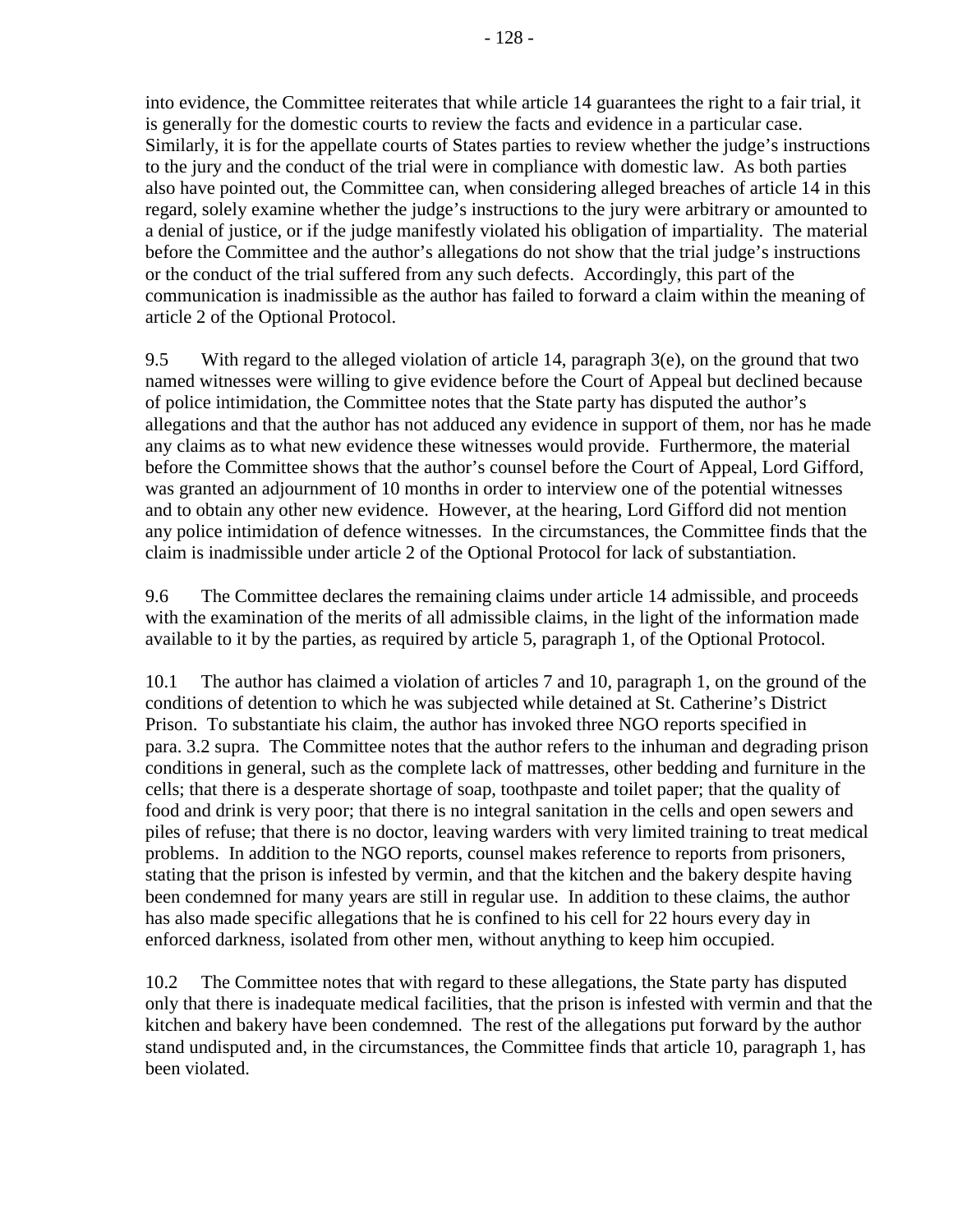10.3 With regard to the author's claim that, on 5 March 1997, he was beaten by several warders at St. Catherine's District Prison, the Committee notes that the State party in its investigations of the allegations found that the beating was unavoidable as the author and three inmates had failed to follow repeated instructions to leave a particular cell. However, the Committee also notes the medical report provided by the State party which reveals that the author sustained injuries to his head, back, chest and legs which appear to go beyond that which is necessary to forcefully remove someone from a cell. The Committee therefore concludes that excessive force was used, in violation of articles 7 and 10, paragraph 1, of the Covenant.

10.4 The author has alleged that articles 7 and 10, paragraph 1, were violated also because of "continuing uncertainty" with regard to the non-parole period to be served by the author. The Committee notes that there appears to be agreement between the parties that upon the commutation of the author's sentence, he is subject to a non-parole period of seven years. Neither of the parties have, however, provided the Committee with a copy of a decision to this effect. The Committee notes that the State party claims that there is no uncertainty as to when this period begins to run, but that it does not in fact explicitly state on which date the period began to run in the author's case. However, based on the cited legislation and the State party's explanation, it does seem clear that when it is not otherwise decided, the non-parole period does not start to run any later than on the date of his commutation. The Committee cannot see that any uncertainty the author may experience as to whether the period started to run on that date or at any time prior to that, can constitute cruel, inhuman or degrading treatment or punishment in violation of the Covenant.

10.5 With regard to the alleged violation of article 14, paragraphs 1, 2, 3(b), 3(d) and 5, on the ground that the author was not effectively represented on appeal, the Committee notes that it is correct as stated by counsel that the Committee in its prior jurisprudence has found violations of article 14, paragraphs 3(d) and 5, in situations where counsel has abandoned all grounds of appeal and the court has not ascertained that this was in compliance with the wishes of the client. This jurisprudence does not, however, apply to this case, in which the Court of Appeal, according to the material before the Committee, did ascertain that the applicant had been informed and accepted that there were no arguments to be made on his behalf. In this regard, the Court of Appeal states:

"Lord Gifford, QC informed the court that notwithstanding his best efforts he was still firmly of the view that there was nothing he could urge on behalf of the applicant and that he had further informed the applicant accordingly and that he had accepted the advice of counsel."

10.6 The Committee also notes that a letter of 27 December 1995 from Lord Gifford to the author's present counsel, which is appended to the author's original submission, implies that the Court of Appeal's judgment gave a correct account of the events, as he states that he, over a period of about a year, on several occasions discussed the case with the author and informed him that he could see no merit in the appeal unless they came up with new evidence. He also invited the author to get a second opinion. However, even if the situation, as alleged by the author, was that he had not accepted his counsel's advice, this cannot be attributed to the State party. Nor can the Committee find anything else in the material before it to suggest that the lawyer's conduct was incompatible with the interests of justice. In this regard, the Committee notes, as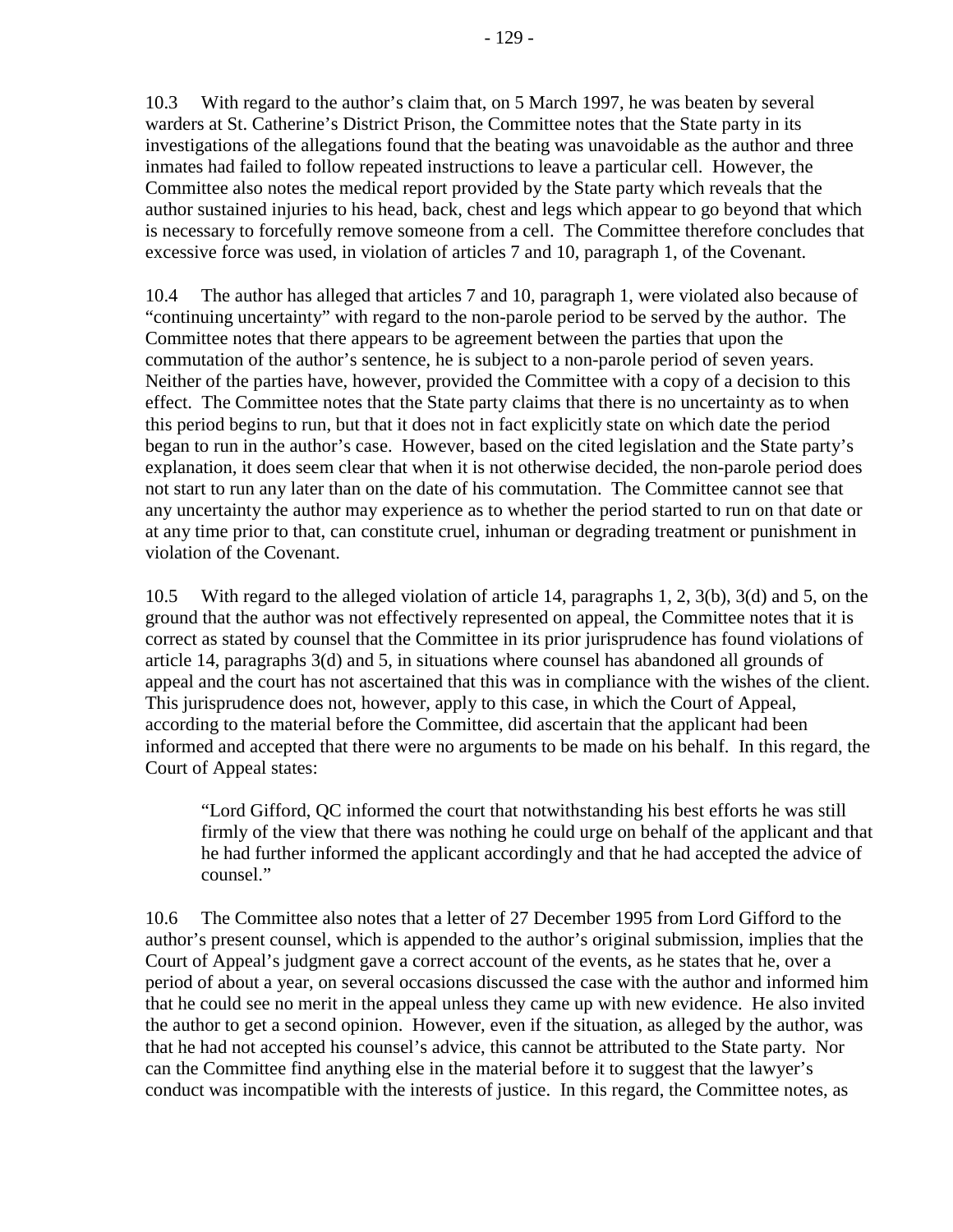opposed to what has been claimed by the author, that a 10 month adjournment was given in order to obtain new evidence, but that the counsel failed to secure any new evidence in that period. In the view of the Committee, this again cannot be attributed to the State party, and it concludes that there has been no violation of article 14, paragraphs 3(d) and 5, on this ground.

10.7 While recognizing that in order for the right to review of one's conviction to be effective, the State party must be under an obligation to preserve sufficient evidential material to allow for such a review, the Committee cannot see, as implied by counsel, that any failure to preserve evidential material until the completion of the appeals procedure constitutes a violation of article 14, paragraph 5. Article 14, paragraph 5, will, in the view of the Committee, only be violated where such failure prejudices the convict's right to a review, i.e. in situations where the evidence in question is indispensable to perform such a review. It follows that this is an issue which it is primarily for the appellate courts to consider.

10.8 In the present case, the State party's failure to preserve the original confession statement was made one of the grounds of appeal before the Judicial Committee of the Privy Council which, nevertheless, found that there was no merit in the appeal and dismissed it without giving further reasons. The Human Rights Committee is not in a position to re-evaluate the Judicial Committee's finding on this point, and finds that there was no violation of article 14, paragraph 5, in this respect.

11. The Human Rights Committee, acting under article 5, paragraph 4, of the Optional Protocol to the International Covenant on Civil and Political Rights, is of the view that the facts before it disclose violations of articles 7 and 10, paragraph 1, of the International Covenant on Civil and Political Rights.

12. In accordance with article 2, paragraph 3(a), of the Covenant, the State party is under an obligation to provide Mr. Robinson with an effective remedy, including compensation. The State party is under an obligation to ensure that similar violations do not occur in the future.

13. On becoming a State party to the Optional Protocol, Jamaica recognized the competence of the Committee to determine whether there has been a violation of the Covenant or not. This case was submitted for consideration before Jamaica's denunciation of the Optional Protocol became effective on 23 January 1998; in accordance with article 12(2) of the Optional Protocol the communication is subject to the continued application of the Optional Protocol. Pursuant to article 2 of the Covenant, the State party has undertaken to ensure to all individuals within its territory and subject to its jurisdiction the rights recognized in the Covenant and to provide an effective and enforceable remedy in case a violation has been established. The Committee wishes to receive from the State Party, within ninety days, information about the measures taken to give effect to the Committee's Views. The State party is also requested to publish the Committee's Views.

[Adopted in English, French and Spanish, the English text being the original version. Subsequently issued also in Arabic, Chinese and Russian as part of the present report.]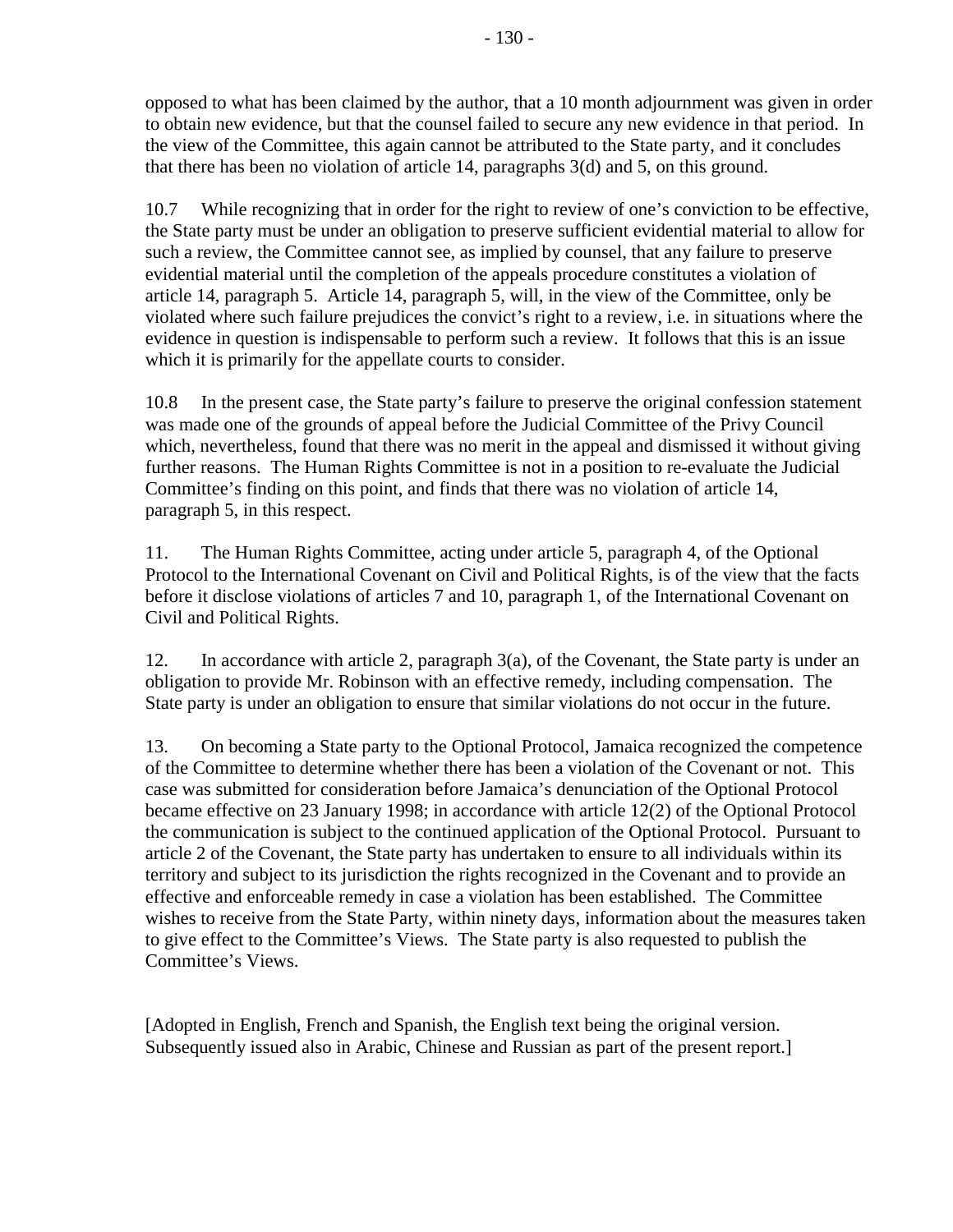# - 131 -

#### Notes

**1** See paras. 5.1, 6.1 and 7.1 below.

<sup>2</sup> The author does not claim that he was forced to sign the statement. He claims that a confession was never made, and that the statement submitted by the prosecution was forged.

<sup>3</sup> There is nothing in the file which indicates any earlier mention of such contrary instructions from the author.

<sup>4</sup> Communication Nos. 210/1986 & 225/1987, Pratt and Morgan v. Jamaica, Views adopted on 6 April 1989.

<sup>5</sup> A newsletter for friends of prisoners on death row in the Caribbean.

**6** Communication No. 250/1987, Reid v. Jamaica, Views adopted on 20 July 1990; Communication No. 253/1987, Kelly v. Jamaica, Views adopted on 8 April 1991; Communication No 356/1989, Collins v. Jamaica, Views adopted on 25 March 1993.

**7** Communication No. 639/1995, Views adopted on 28 July 1997.

**8** Communication No. 639/1995, Walker and Richards v. Jamaica,Views adopted on 28 July 1997; Communication No. 749/1997, Taggart v. Jamaica, Views adopted on 31 March 1998.

<sup>9</sup> Communication No. 635/1995, Views adopted on 27 July 1998.

**<sup>10</sup>** Communication No. 672/1995, Views adopted on 29 July 1998.

<sup>11</sup> There is no mention of by who or in which context the interview was done.

<sup>12</sup> See, inter alia, the Committee's Views on communication No. 588/1994, Errol Johnson v. Jamaica, adopted on 22 March 1996.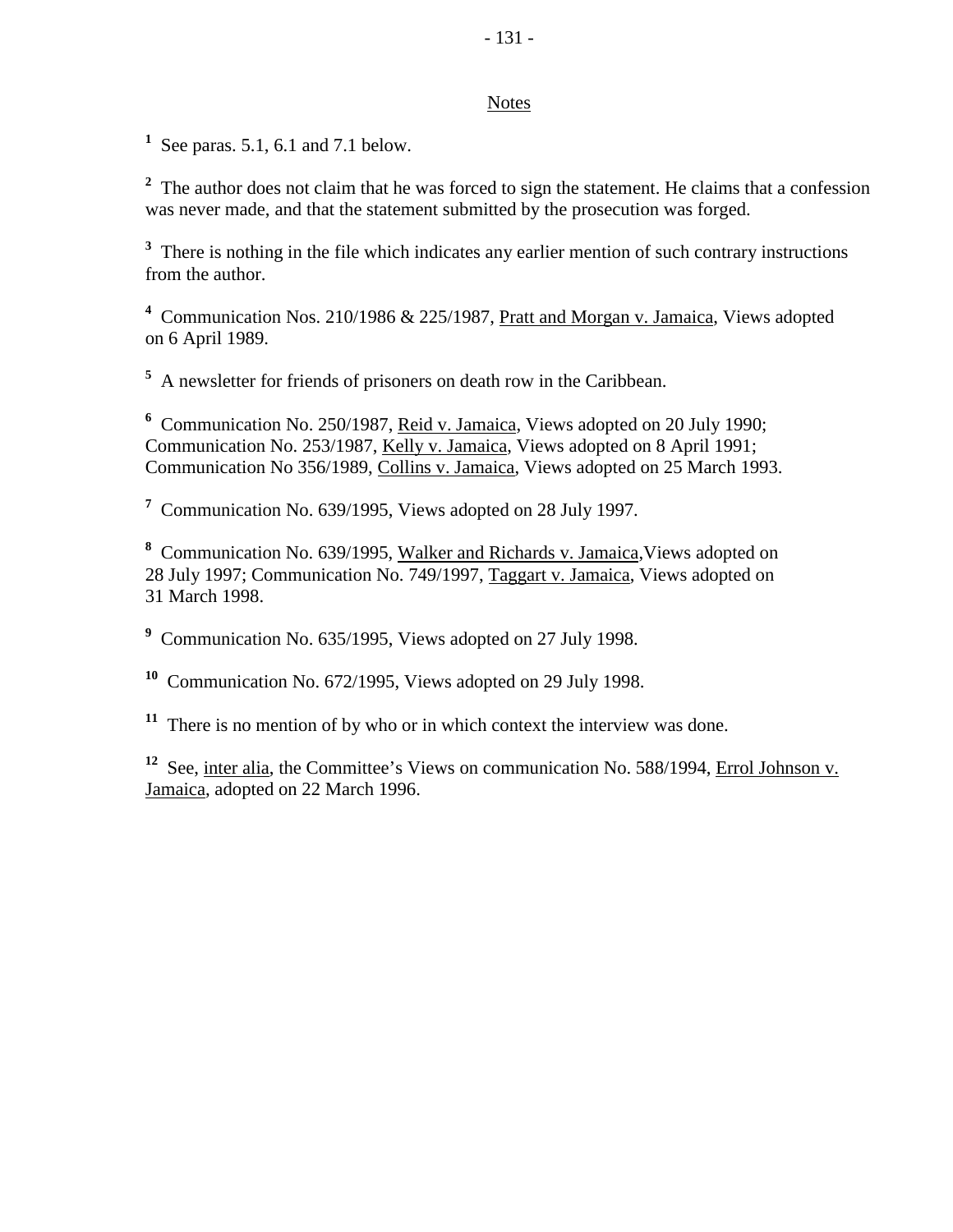## APPENDIX

#### Individual opinion by member Louis Henkin

I concur in the conclusion of the Committee (paragraph 9.3) that, according to the jurisprudence of the Committee as formulated in previous cases, the circumstances of this case do not constitute a violation by the State party of article 7 of the Covenant.

Like several of my colleagues, I continue to be troubled by the Committee's formulation of the relevant principles, but do not consider the present case to be an appropriate vehicle for re-examining and reformulating them.

(Signed) Louis Henkin

[Done in English, French and Spanish, the English text being the original version. Subsequently issued also in Arabic, Chinese and Russian as part of the present report.]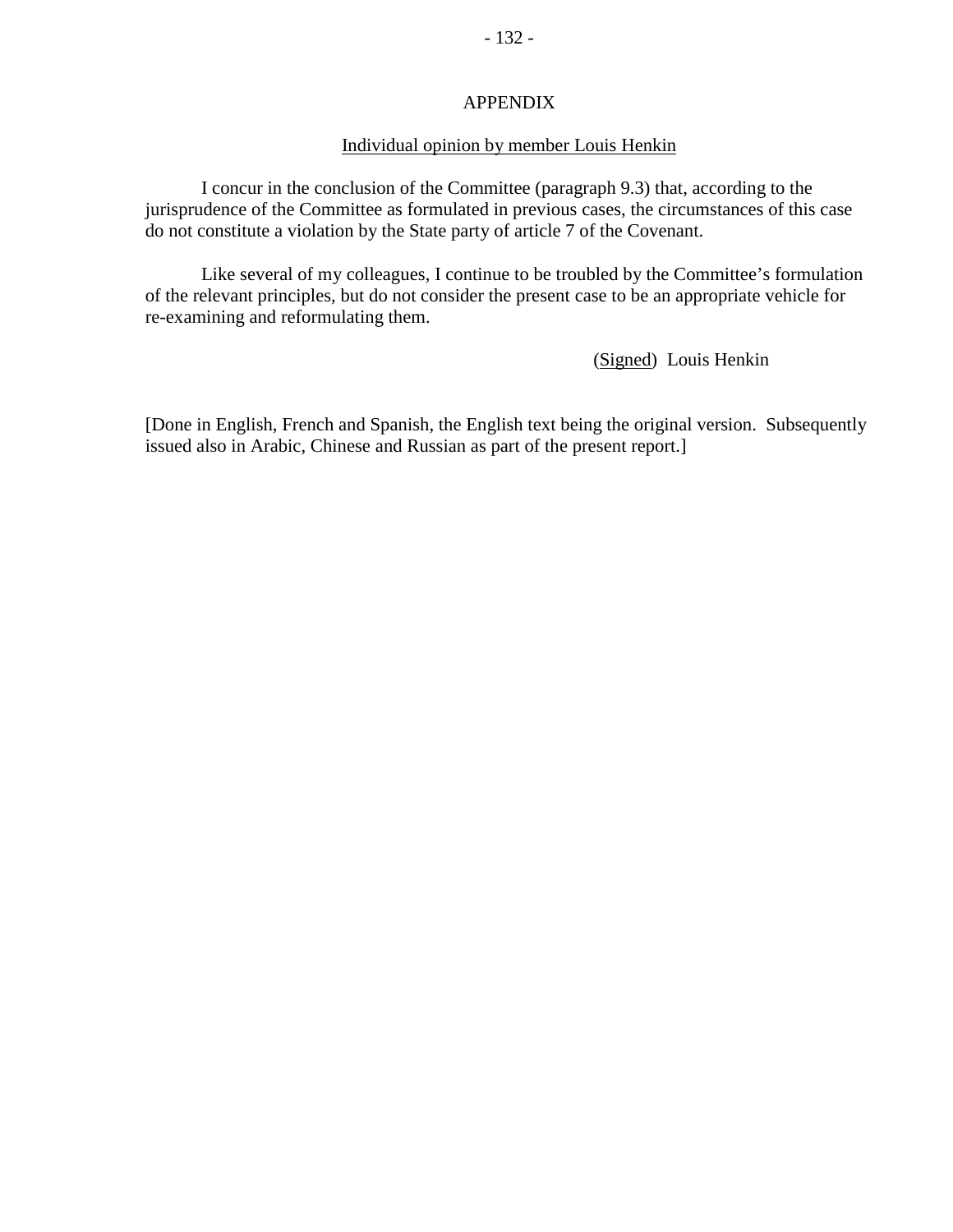#### L. Communication No. 759/1997, Osbourne v. Jamaica (Views adopted on 15 March 2000, sixty-eighth session)\*

| Submitted by:          | George Osbourne (represented by<br>S. Lehrfreund of the London law firm<br>Simons Muirhead and Burton) |
|------------------------|--------------------------------------------------------------------------------------------------------|
| Alleged victim:        | The author                                                                                             |
| State party:           | Jamaica                                                                                                |
| Date of communication: | 12 June 1997 (initial submission)                                                                      |
| Prior decision:        | Special Rapporteur's rule 86/91<br>Request transmitted to the State party on<br>23 June 1997           |

The Human Rights Committee, established under article 28 of the International Covenant on Civil and Political Rights,

Meeting on 15 March 2000,

Having concluded its consideration of communication No. 759/1997 submitted to the Human Rights Committee by Mr. George Osbourne under the Optional Protocol to the International Covenant on Civil and Political Rights,

Having taken into account all written information made available to it by the author of the communication and the State party,

Adopts the following:

 $\overline{a}$ 

Views under article 5, paragraph 4, of the Optional Protocol

1. The author of the communication is George Osbourne, a Jamaican national currently detained at the General Penitentiary, Kingston, Jamaica. He claims to be a victim of a violation by Jamaica of articles 7 and 10, paragraph 1, of the International Covenant of Civil and Political Rights. He is represented by Mr. Saul Lehrfreund of the London law firm Simons Muirhead and Burton.

<sup>\*</sup> The following members of the Committee participated in the examination of the present communication: Mr. Abdelfattah Amor, Mr. Nisuke Ando, Mr. Prafullachandra Natwarlal Bhagwati, Ms. Christine Chanet, Lord Colville, Ms. Elizabeth Evatt, Ms. Pilar Gaitan de Pombo, Mr. Louis Henkin, Mr. Eckart Klein, Mr. David Kretzmer, Mr. Rajsoomer Lallah, Mr. Martin Scheinin, Mr. Hipólito Solari Yrigoyen, Mr. Roman Wieruszewski, Mr. Maxwell Yalden and Mr. Abdallah Zakhia.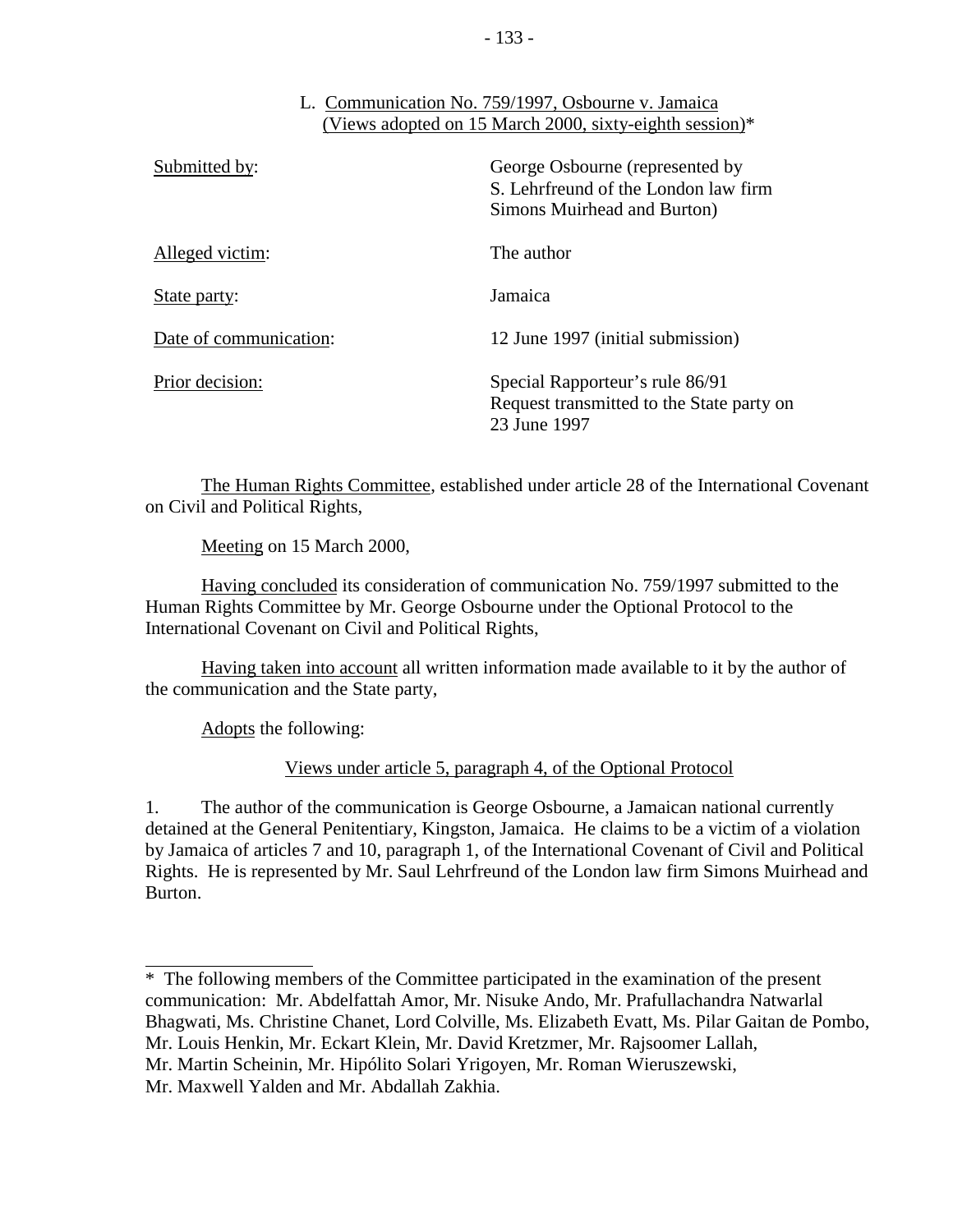## The facts as submitted by the author

2.1 In October 1994, the author was convicted by the Westmoreland Circuit court, Savannah-la-Mar, along with a co-accused for illegal possession of firearm, robbery with aggravation and wounding with intent. He is serving a sentence of 15 years' imprisonment with hard labour and is subject to receive 10 strokes of the tamarind switch.

2.2 The author's appeal against the conviction and the sentence was heard and dismissed on 5 September 1995. Counsel claims that there is no known record of proceedings before the Court of Appeal, and that no reasons for dismissal were given in writing.

2.3 Counsel contends that the applicant is unable to pursue a constitutional motion before the Supreme (Constitutional) Court of Jamaica because he has no private means and is not entitled to any form of legal aid for such a motion. Counsel cites decisions by the Human Rights Committee which have consistently rejected the Jamaican Government's contention that an applicant under the Optional Protocol must pursue a Constitutional motion before the Supreme (Constitutional) Court of Jamaica in order to exhaust domestic remedies.

## The complaint

3.1 The author submits that the use of the tamarind switch as a form of punishment is inherently cruel, inhuman and degrading and therefore in violation of article 7 of the Covenant.**<sup>1</sup>**

3.2 Counsel states that the basic provision for flogging and whipping in Jamaica is preserved by the Constitution of Jamaica 1962. The relevant statutory provisions governing flogging and whipping are the Flogging Regulation Act 1903, the (Prevention of) Crime Act, 1942 and the Approval and Directions under section 4 thereof, dated 26 January 1965. It is claimed that in the absence of regulations more extensive than those set out in the Approval and Directions, the actual procedure used appears to be largely at the discretion of the implementing prison authorities. In this context, counsel refers to the affidavit of E.P., formerly incarcerated in the General Penitentiary, Kingston, Jamaica.

3.3 In his affidavit, Mr. E.P. states that on 8 August 1994 after pleading guilty to wounding with intent, he was sentenced to four years hard labour and six strokes of the tamarind switch. He was scheduled for release on 1 March 1997 after being granted one-third remission of his sentence for good behaviour. The day before his release, a batch of more than 12 correctional officers came and took him from his cell to another section of the prison. When he realized that the sentence of flogging was about to be carried out, he protested, with the result that he was hit in the stomach by one of the officers. He was then seized, blindfolded and ordered to remove clothing from the lower part of his body. When this was done, he was forced to lean forward across a barrel and one of the warders placed his penis into a slot in the barrel. He was then strapped into that position and struck across the buttocks with an instrument that he was unable to see. E.P. states that an unnecessary number of prison warders (25) were present at the time of the whipping and that this added to his humiliation. He further states that the doctor was the only outsider present and that he was not examined by the doctor after the whipping.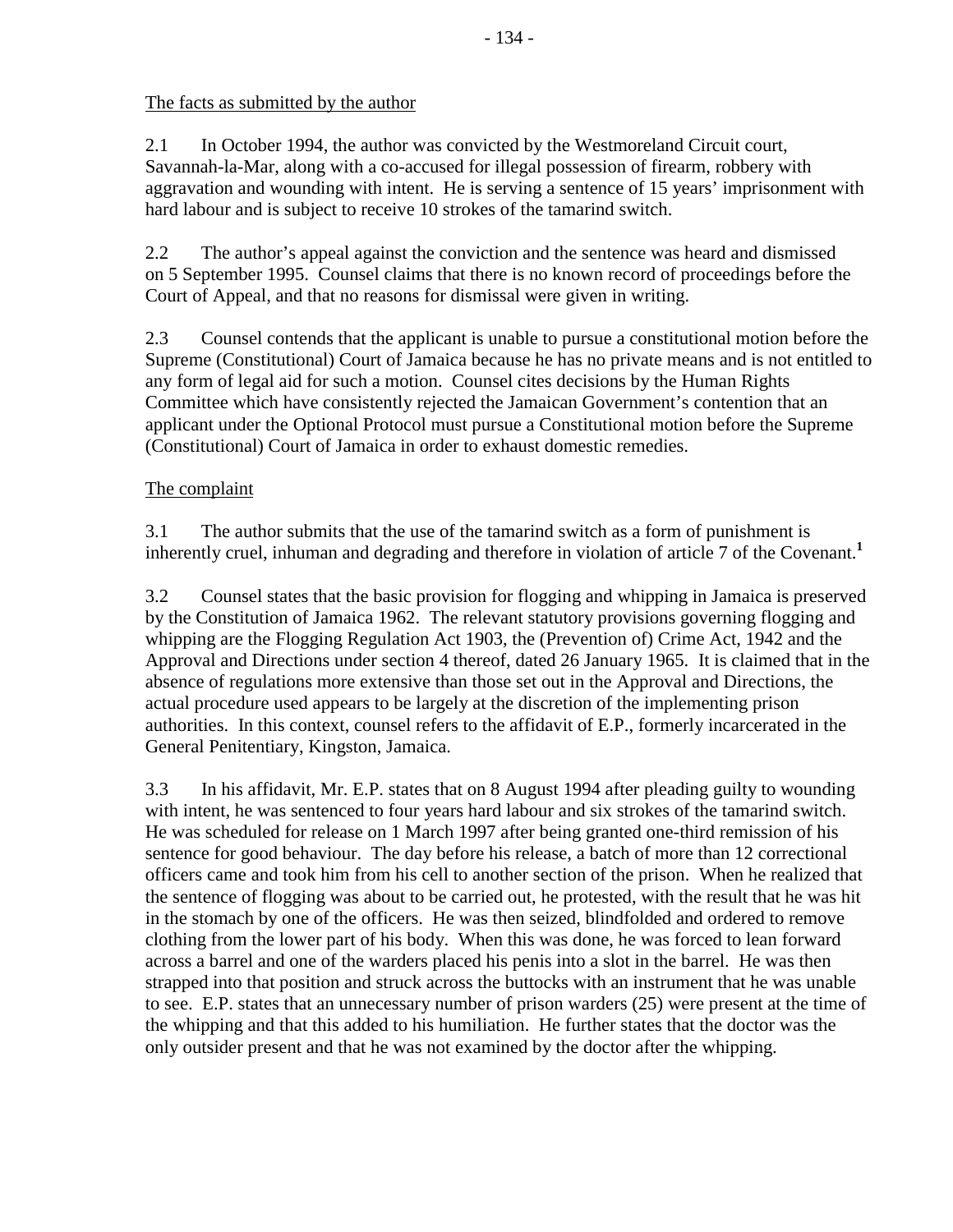3.4 It is further submitted that the specific features of the regulation of whipping in Jamaica as shown in the case of E.P., including delay between sentence and execution causing additional anguish, the humiliating number and identity of witnesses to the punishment, no provision for the attendance by witnesses on behalf of the prisoner and the humiliation of being strapped naked to a barrel, aggravate the humiliation inherent in the punishment.

3.5 Counsel states that corporal punishment has not been practised in Jamaica in 25 years up to 1994, and contends that if a rising incidence of serious crime in Jamaica is advanced as justification for the reintroduction of corporal punishment, the empirically established lack of deterrence destroys this justification. Counsel further notes that by regulation 9 of the Flogging Regulation Act 1903 "in no case shall a sentence of flogging be passed upon a female." He contends that if deterrence of crime were the purpose of the provision, such an exception would not arise.

# The State party's submission and counsel's comments thereon

4.1 In its submission of 28 August 1997, the State party challenges the admissibility of the communication under article 5, paragraph 2, of the Optional Protocol, claiming that domestic remedies have not been exhausted as the author has not petitioned the Judicial Committee of the Privy Council.

4.2 Without prejudice to its response on admissibility, the State party also responds to the merits by simply stating that it denies that articles 7 and 10 were breached by the imposition of a sentence of flogging on the author, as the relevant legislation, e.g. the Flogging Regulation Act and the Crime (Prevention) Act, are protected from unconstitutionality by Section 26 of the Constitution.

5.1 In his submission dated 13 November 1997, the author contends that the State party's observations are wrong and that the communication is admissible. In this regard, counsel states that there is no known record of the proceedings before the Court of Appeal on 25 September 1995, and that no reason for the dismissal of the appeal was given in writing. Furthermore, counsel points out that the author did not petition the Privy Council on the advice of Counsel, Mr. Hugh Davies. It is stated that Mr. Davies was requested to advise on the merits of an application for Special Leave to Appeal to the Judicial Committee of the Privy Council. In his advice, a copy of which has been made available to the Committee, he explains that the constitutionality of the sentence could only be contested through a constitutional motion before the relevant Jamaican courts, a motion which London counsel were not in a position to forward. With this background, the author was advised by Mr. Davies that there was no reasonable prospect of leave to appeal being granted.

5.2 The author also submits that a constitutional motion to the Supreme Court of Jamaica was not an available remedy in this case. Counsel argues that the lack of private funding and the unavailability of legal aid or lawyers willing to undertake such representation without payment inhibited the pursuit of such a motion which, given the complexity of the Constitution as a legal document, clearly required expert legal representation to establish a reasonable prospect of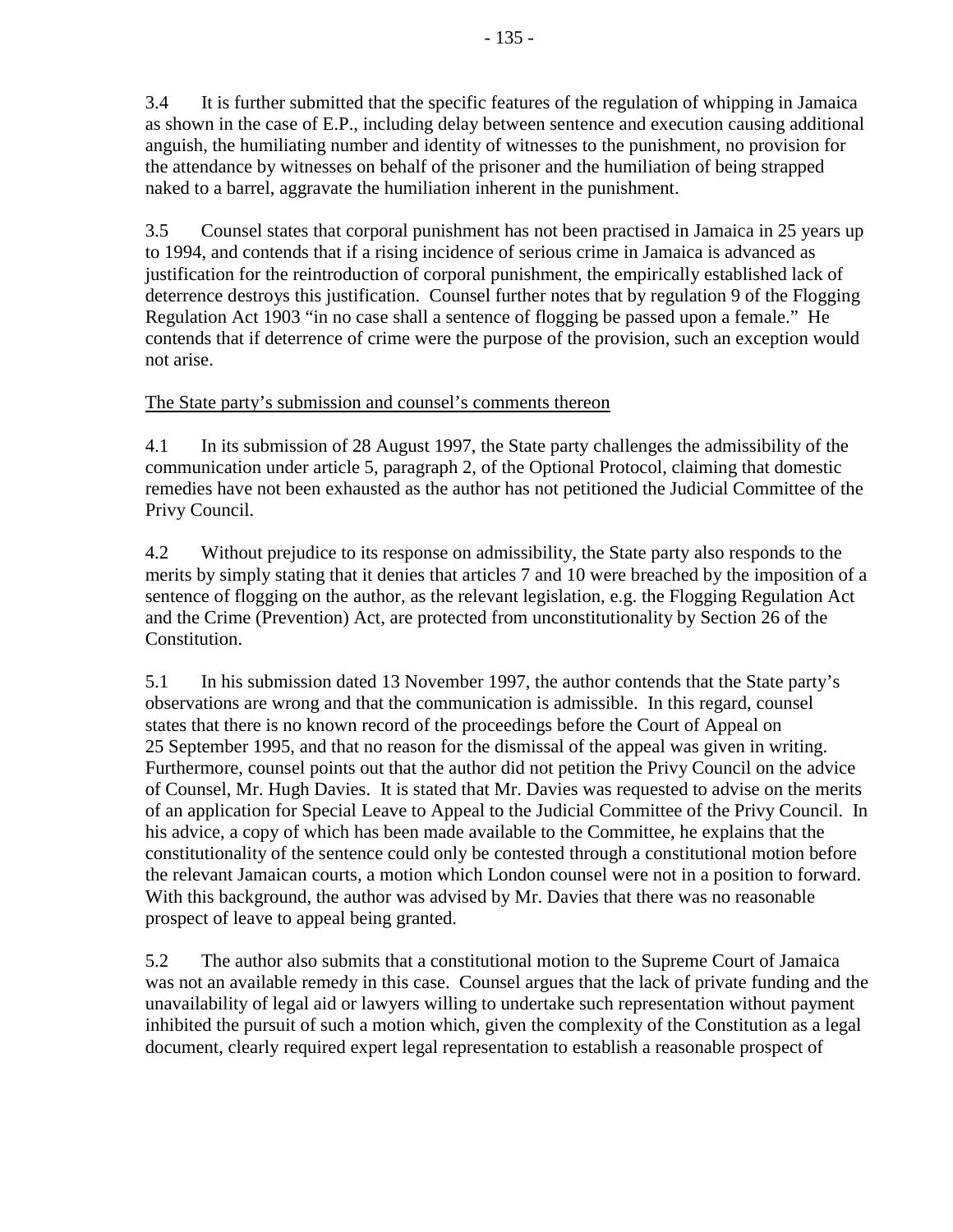success. In conclusion, it is submitted that on account of lack of legal aid the remedy before the Constitutional Court of Jamaica was not available to the author and that the domestic remedies must therefore be taken to be exhausted.

5.3 With regard to the merits of the case, counsel submits that the State party's reference to its constitution cannot in itself protect the sentence from challenge of a violation of articles 7 and 10, paragraph 1, of the Covenant.

# New claim submitted by the author

6.1 In his letter of 6 January 1998, the author forwards a new claim that, on 13 December 1997, he was beaten severely by three warders at the General Penitentiary in Kingston.

6.2 The author states that on 13 December 1997, he was stabbed in the back with a knife by an inmate after having been attacked by him and three other inmates. Upon notifying a warder of the stabbing, the author was sent to see a named corporal, who allegedly asked the author to identify the assailants. The author states that he pointed out three of the assailants, and that the corporal recovered two knives and one icepick from them and then started beating the inmate who had admitted to stabbing the author. However, after having been beaten for a while, the inmate allegedly claimed that the author had provoked the stabbing by first attacking him with a knife. The author states that this was not true, but the corporal nonetheless started beating him. Two other warders allegedly joined him, and the author was beaten until he fell unconscious. He claims that he remembers blood running through his nose and mouth, and that he remained unconscious until he woke up in a vehicle on its way to the Kingston Public Hospital.

6.3 The author states that as a result of the beating, he suffered internal bleeding and that he was treated for this at the hospital until 16 December 1997. He claims that on 15 December 1997, he was visited by some policemen from Elliston Road Police Station who took a statement from him. He also claims that after his discharge from hospital, he gave a statement to an assistant of the Superintendent of the prison, but that all subsequent requests to see the Superintendent have been denied.

6.4 The author's letter was sent to the State party, with a request for comments, in order to enable the Committee to deal with all claims in the same procedure.

# The State party's submission concerning the new claim

7.1 In its Note of 2 November 1998, the State party states that the Department of Correctional Services had been requested to investigate the new claims, and that the results of its investigation would be communicated to the Committee upon receipt.

7.2 In its submission of 17 May 1999, the State party forwards the results of its investigations and denies that any breaches of the Covenant had occurred. The State party submits that an injury report from the Tower Street Adult Correctional Centre, dated 13 December 1997, indicates that the author was stabbed by another inmate, and that he was taken to the institution's hospital for initial treatment, before he was referred to the Kingston Public Hospital where he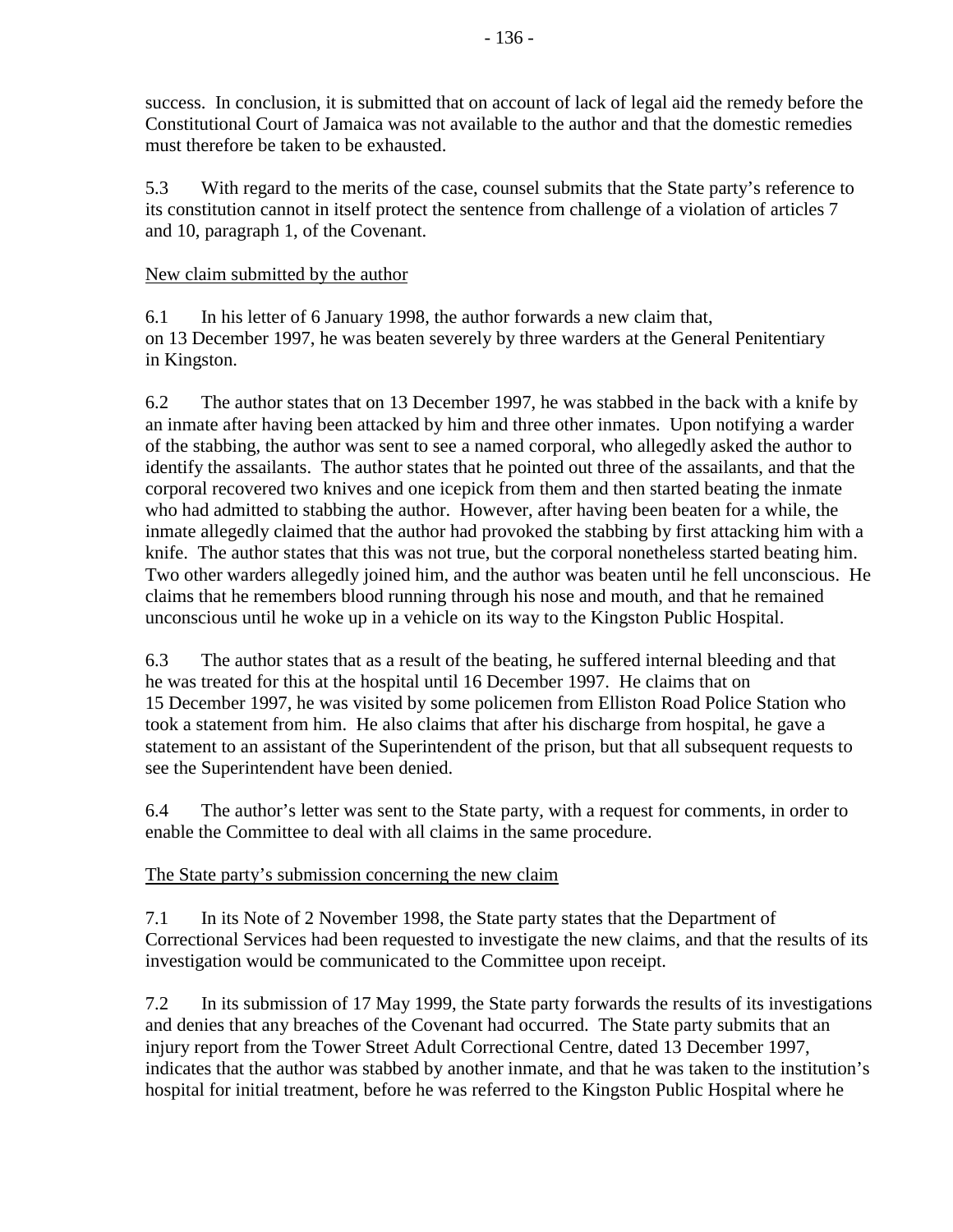remained hospitalized until 15 December 1997. A medical report from Dr. N. Graham, General Surgeon at the Kingston Public Hospital, a copy of which is attached to the State party's submission, states that the author "had no loss of consciousness, no dyspnea nor did he vomit or spat blood." Furthermore, the report states that his injuries consisted of a stab wound to the chest. There is no mention of injuries received as results of beatings.

7.3 The State party further states that the Staff Officer in question ("the corporal") denies having used any force against the author on the date in question. He only admits to having questioned him on whether he had a knife in his possession. Another warder who was present during the alleged incident also admits to having questioned the author whether he had a knife. Allegedly, this warder states that the author was questioned because the prison authorities suspected that he had a knife in his possession, and admits that some force was used in attempting to retrieve the knife. However, he states that the use of force did not last very long, on account of the author's injuries. This warder cannot recall whether the previously mentioned Staff Officer was in the vicinity at the time.

7.4 In conclusion, based on its investigation, the State party submits that the Staff Officer ("the corporal") did not beat the author on 13 December 1997. The State party admits that, while attempting to ascertain whether the author had a knife in his possession, some force was used against him, but it states that the force used was not excessive and not to the extent alleged by the author. It is further submitted that the medical report provides evidence that excessive force was not used, because of the absence of injuries other than those caused by the stabbing incident.

## Admissibility consideration and examination of the merits

8.1 Before considering any claims contained in a communication, the Human Rights Committee must, in accordance with article 87 of its rules of procedure, decide whether or not it is admissible under the Optional Protocol to the Covenant.

8.2 The Committee notes that the State party has contested the admissibility of the original claim, contending that domestic remedies have not been exhausted since the author has not petitioned the Judicial Committee of the Privy Council. The Committee recalls its constant jurisprudence that for purposes of article 5, paragraph 2(b), of the Optional Protocol, domestic remedies must be both effective and available. With respect to the author's possibility of challenging the legitimacy of the sentence imposed on him, the Committee notes counsel's assertion that such a challenge could only be lodged as a constitutional motion before the Jamaican courts, and that a petition to the Judicial Committee of the Privy Council on this point thus would have no prospect of success. The Committee also notes that in its observations on admissibility, the State party merely in a single sentence claims that the Privy Council could have been petitioned, without elaborating on whether this would be an effective and available remedy, and without commenting on counsel's assertions in this regard. In the circumstances, the Committee holds that petitioning the Judicial Committee of the Privy Council would not have constituted an available and effective remedy for purposes of article 5, paragraph 2(b), of the Optional Protocol.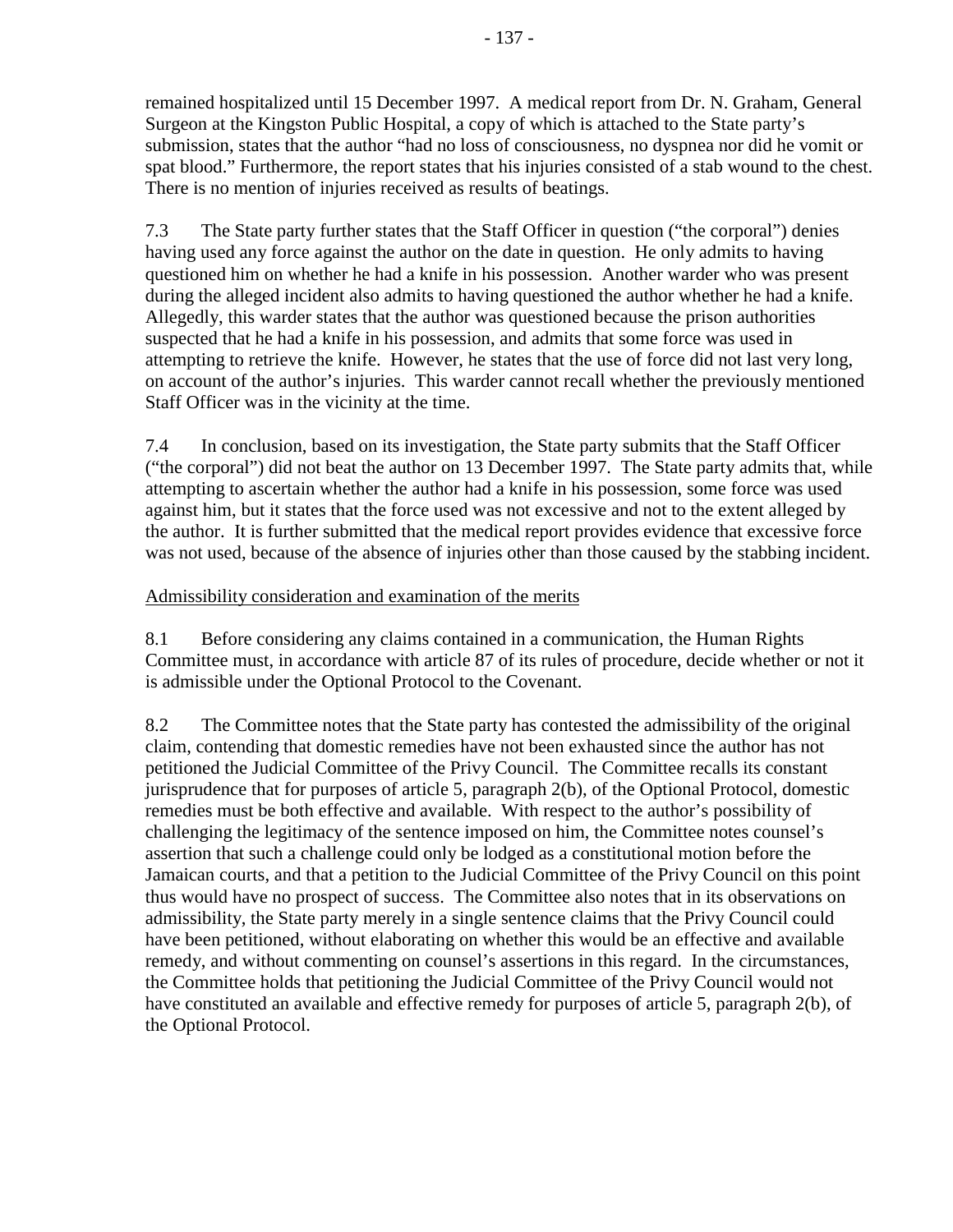8.3 With regard to the author's possibility of filing a constitutional motion, the Committee notes that this issue has not been commented by the State party and considers, in view of its constant jurisprudence, that in the absence of legal aid, a constitutional motion was not an available and effective remedy in the present case. In conclusion, the Committee finds that it is not precluded by article 5, paragraph 2(b), of the Optional Protocol from considering the original claim.

8.4 Noting that the State party has not contested the admissibility of the new claim, the Committee also declares this claim admissible, and proceeds with the examination of the merits of the admissible claims, in the light of the information made available to it by the parties, as required by article 5, paragraph 1, of the Optional Protocol.

9.1 The author has claimed that the use of the tamarind switch constitutes cruel, inhuman and degrading punishment, and that the imposition of the sentence violated his rights under article 7 of the Covenant. The State party has contested the claim by stating that the domestic legislation governing such corporal punishment is protected from unconstitutionality by section 26 of the Constitution of Jamaica. The Committee points out, however, that the constitutionality of the sentence is not sufficient to secure compliance also with the Covenant. The permissibility of the sentence under domestic law cannot be invoked as justification under the Covenant. Irrespective of the nature of the crime that is to be punished, however brutal it may be, it is the firm opinion of the Committee that corporal punishment constitutes cruel, inhuman and degrading treatment or punishment contrary to article 7 of the Covenant. The Committee finds that by imposing a sentence of whipping with the tamarind switch, the State party has violated the author's rights under article 7.

9.2 With regard to the author's claim that, on 13 December 1997, he was beaten severely by three warders of the General Penitentiary in Kingston, the Committee notes that the State party in its investigations of the allegations found that the warders had not exercised more force than that which was necessary to ascertain whether the author was in possession of a knife. Furthermore, the State party has provided the Committee with copies of medical reports which contain no mention of the injuries which the author claims to have sustained as a result of the alleged beatings. Based on the material before it, the Committee therefore cannot find a violation of the Covenant on this ground.

10. The Human Rights Committee, acting under article 5, paragraph 4, of the Optional Protocol to the International Covenant on Civil and Political Rights, is of the view that the facts before it reveal a violation of article 7 of the International Covenant on Civil and Political Rights.

11. Under article 2, paragraph 3 (a), of the Covenant, the State party is under an obligation to provide Mr. Osbourne with an effective remedy, and should compensate him for the violation. The State party is also under an obligation to refrain from carrying out the sentence of whipping upon Mr. Osbourne. The State party should ensure that similar violations do not occur in the future by repealing the legislative provisions that allow for corporal punishment.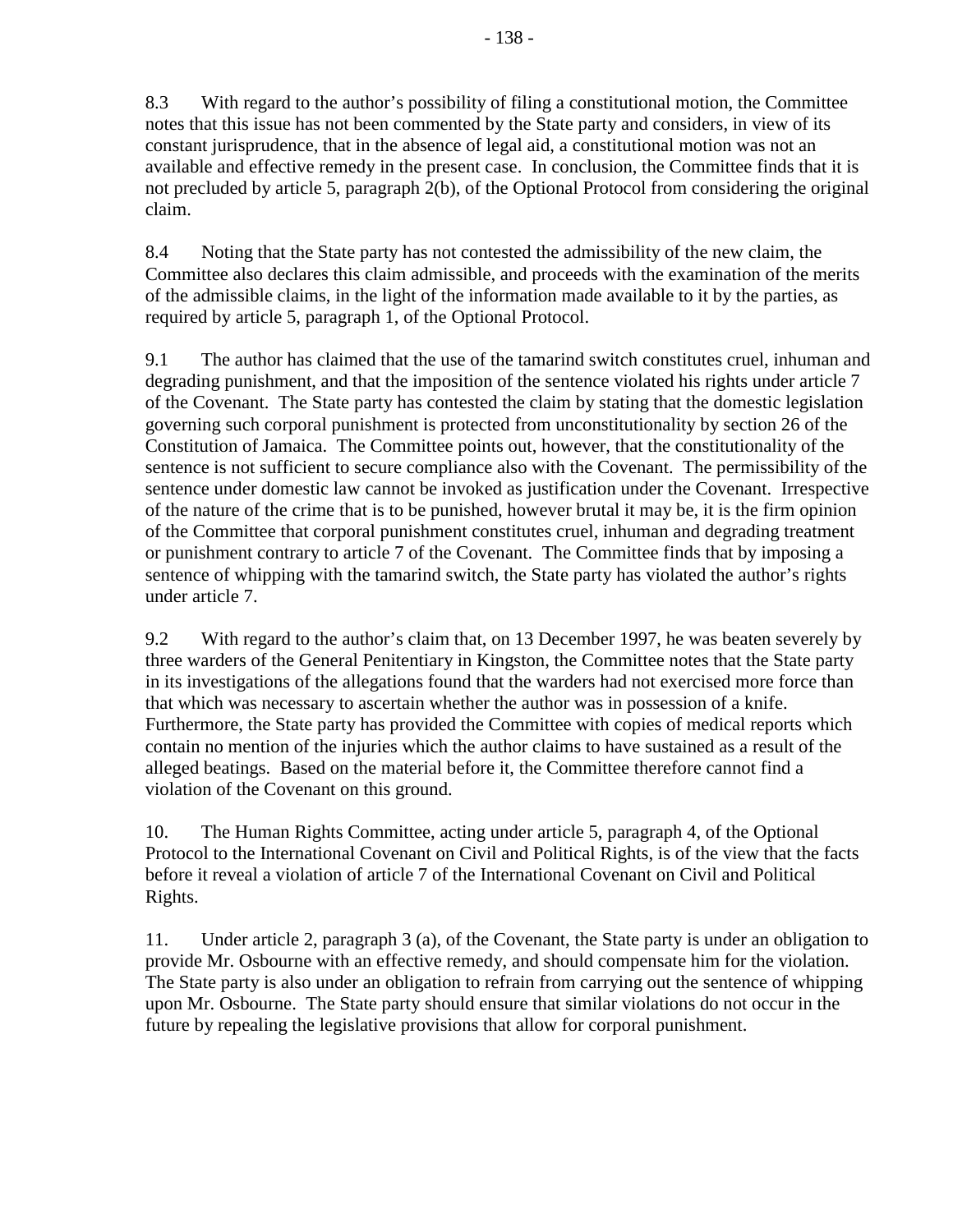12. On becoming a State party to the Optional Protocol, Jamaica recognized the competence of the Committee to determine whether there has been a violation of the Covenant or not. This case was submitted for consideration before Jamaica's denunciation of the Optional Protocol became effective on 23 January 1998; in accordance with article 12(2) of the Optional Protocol the communication is subject to the continued application of the Optional Protocol. Pursuant to article 2 of the Covenant, the State party has undertaken to ensure to all individuals within its territory and subject to its jurisdiction the rights recognized in the Covenant. The Committee wishes to receive from the State Party, within ninety days, information about the measures taken to give effect to the Committee's Views. The State party is also requested to publish the Committee's Views.

[Adopted in English, French and Spanish, the English text being the original version. Subsequently issued also in Arabic, Chinese and Russian as part of the present report.]

#### **Notes**

<sup>1</sup> Reference is made to the Zimbabwean decisions of <u>S.V.Ncube and others</u>, and S.V.A Juvenile, a decision from Barbados, Hobbs and Mitchell v. R. and a judgement of the European Court of Human Rights, Tyrer v. United Kingdom.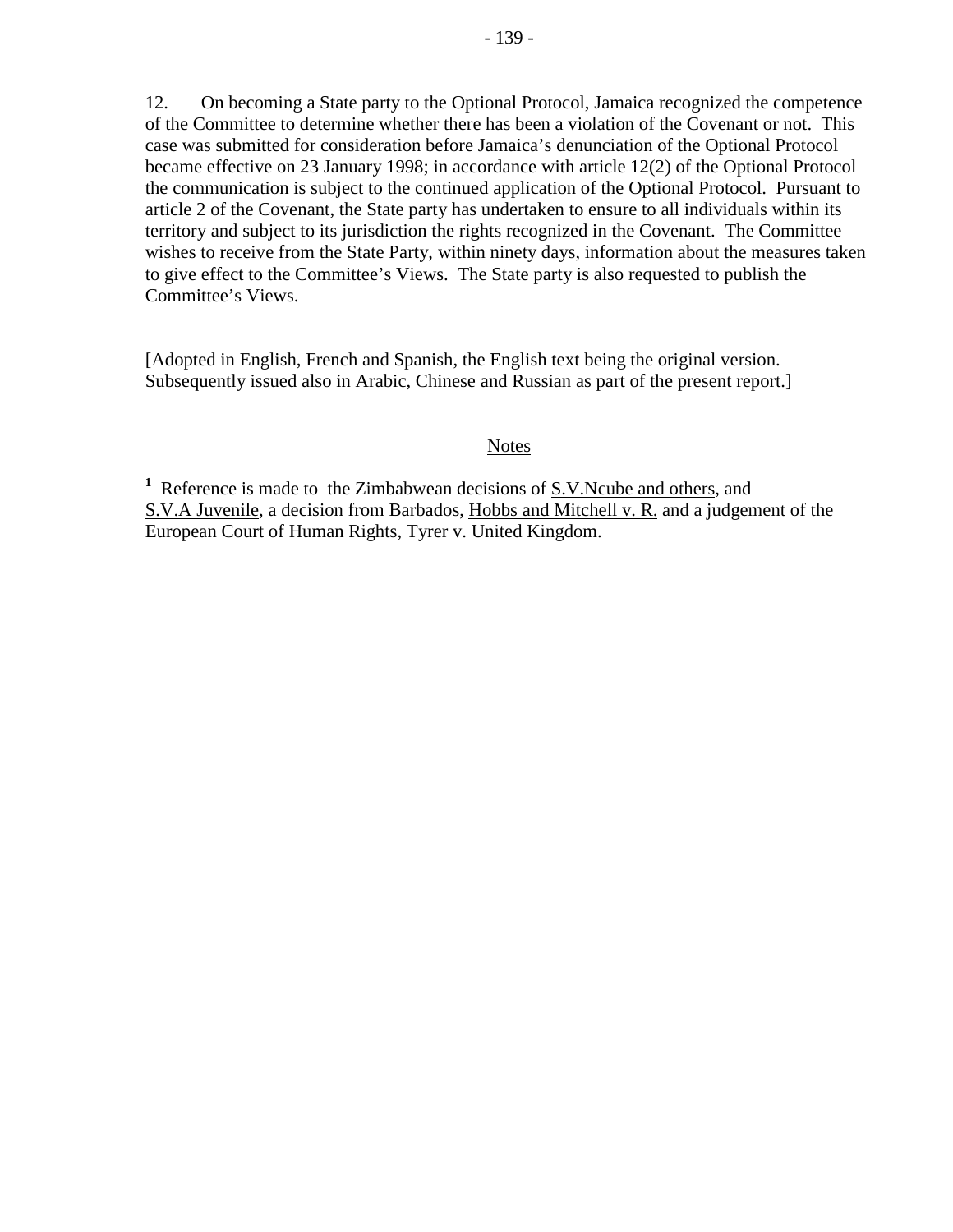#### $-140-$

#### M. Communication No. 760/1997, J.G.A. Diergaardt et al. v. Namibia (Views adopted on 25 July 2000, sixty-ninth session)\*

| Submitted by:                   | Rehoboth Baster Community et al. (represented<br>by Dr. Y. J. D. Peeters, their international legal<br>counsel) |
|---------------------------------|-----------------------------------------------------------------------------------------------------------------|
| Alleged victim:                 | The authors                                                                                                     |
| State party:                    | Namibia                                                                                                         |
| Date of communication:          | 17 November 1996 (initial submission)                                                                           |
| Date of admissibility decision: | 7 July 1998                                                                                                     |

The Human Rights Committee, established under article 28 of the International Covenant on Civil and Political Rights,

Meeting on 25 July 2000,

Having concluded its consideration of communication No. 760/1997 submitted to the Human Rights Committee by J.G.A. Diergaardt et al. under the Optional Protocol to the International Covenant on Civil and Political Rights,

Having taken into account all written information made available to it by the authors of the communication, and the State party,

Adopts the following:

 $\overline{a}$ 

Views under article 5, paragraph 4, of the Optional Protocol

1. The authors of the communication are J.G.A. Diergaardt, Captain of the Rehoboth Baster Community,<sup>1</sup> D.J. Izaaks, Captain a.i. of the Rehoboth Baster Community, Willem van Wijk and Jan Edward Stumpfe, members of the Legislative Council of the Rehoboth Baster Community, Andreas Jacobus Brendell, Speaker of the Rehoboth Baster Community, and J. Mouton and John Charles Alexander McNab, members of the Rehoboth Baster Community.

\* The following members of the Committee participated in the examination of the present communication: Mr. Abdelfattah Amor, Mr. Nisuke Ando, Mr. P.N. Bhagwati,

Ms. Christine Chanet, Lord Colville, Ms. Elizabeth Evatt, Ms. Pilar Gaitan de Pombo,

Mr. Louis Henkin, Mr. Eckart Klein, Mr. David Kretzmer, Mr. Rajsoomer Lallah,

Ms. Cecilia Medina Quiroga, Mr. Martin Scheinin, Mr. Hipólito Solari Yrigoyen,

Mr. Roman Wieruszewski, Mr. Maxwell Yalden, and Mr. Abdallah Zakhia. The text of seven individual opinions signed by eleven Committee members is appended to this document.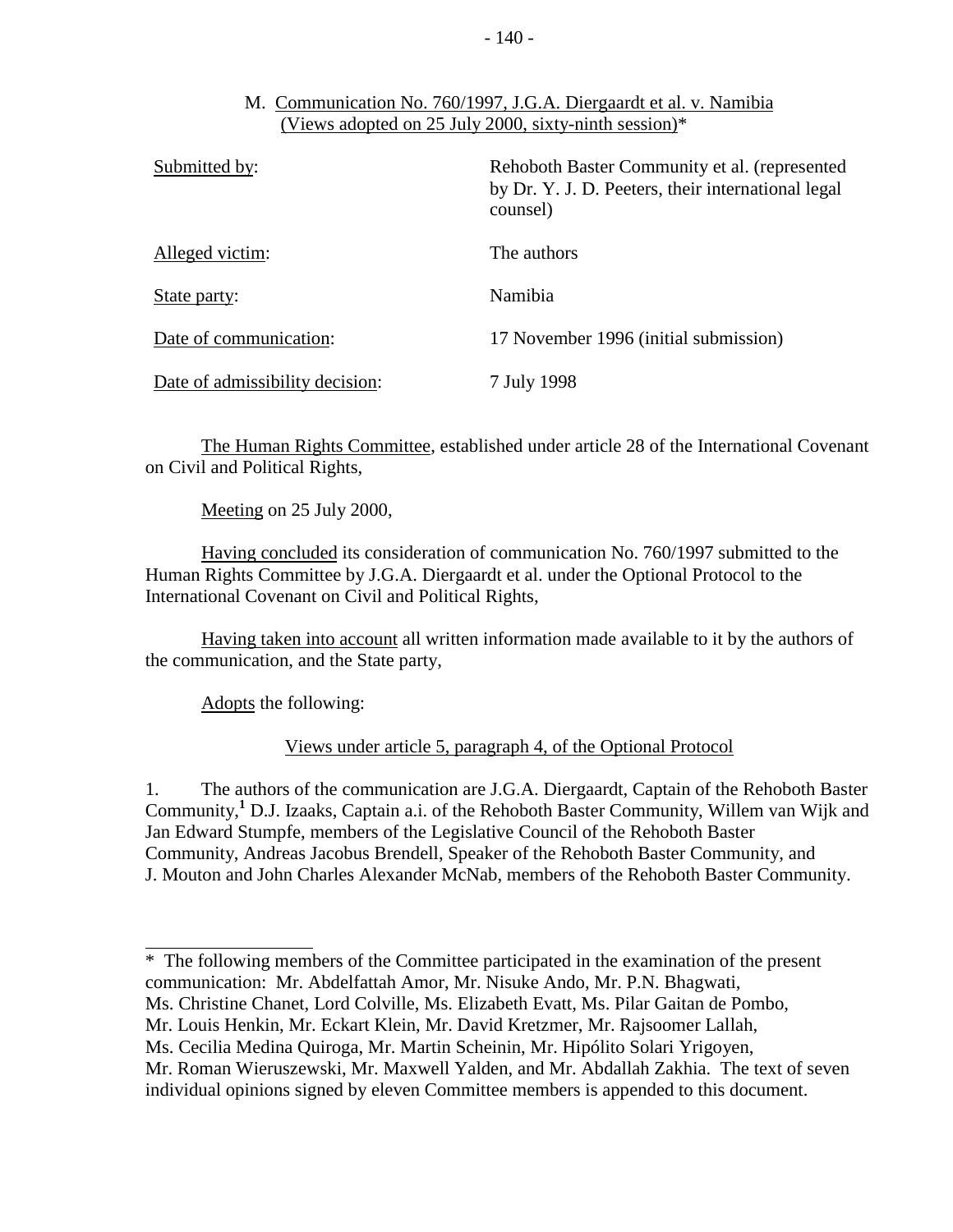They present the communication on their own behalf and on behalf of the Rehoboth Baster Community and claim to be a victim of a violation by Namibia of articles 1, 14, 17, 25(a)  $\&$  (c), 26 and 27 of the Covenant. They are represented by Dr. Y.J.D. Peeters, their international legal counsel.

## The facts as submitted by the authors

2.1 The members of the Rehoboth Baster Community are descendants of indigenous Khoi and Afrikaans settlers who originally lived in the Cape, but moved to their present territory in 1872. They were governed by their 'paternal laws', which provided for the election of a Captain, and for rights and duties of citizens. At present, the community numbers some 35,000 people and the area they occupy (south of Windhoek) has a surface of 14,216 square kilometres. In this area the Basters developed their own society, culture, language and economy, with which they largely sustained their own institutions, such as schools and community centres.

2.2 Their independence continued throughout the German colonial reign of Namibia, and was recognized by South Africa when it became the mandatory for South West Africa. However, in 1924, because of disagreement among the Basters about an agreement concluded with South Africa concerning the administration of the district of Rehoboth, the South African government enacted proclamation No. 31 whereby all powers of the Captain, the courts and officials appointed by the Council, were transferred to the Magistrate and his Court, thereby suspending the agreement on self-government. In 1933, a gradual process of restoring some form of local government was introduced by the establishment of an Advisory Council, members of which were elected by the community.

2.3 By Act No. 56 of 1976, passed by the South African parliament, the Rehoboth people were granted "self-government in accordance with the Paternal Law of 1872". The law provided for the election of a Captain every five years, who appointed the Cabinet. Laws promulgated by the Cabinet had to be approved by a 'Volksraad' (Council of the people), consisting of nine members.

2.4 According to counsel, in 1989, the Rehoboth Basters accepted under extreme political pressure, the temporary transfer of their legislative and executive powers into the person of the Administrator-General of South West Africa, so as to comply with UN Security Council resolution nr.435 (1978). In the motion, adopted by the Council of Rehoboth on 30 June 1989, the Administrator General was requested to administer the territory as an agent of the Captain and not to make any law or regulation applicable to Rehoboth without consent of the Captain, the Cabinet and the Council; at the end of the mandate the Government of Rehoboth would resume authority. The proclamation by the Administrator-General on the transfer of powers of legislative authority and government of Rehoboth, of 30 August 1989, suspends the powers of the Legislative Council and the Captain's Council of Rehoboth "until the date immediately before the date upon which the territory becomes independent". It is therefore submitted that the effect of this transfer expired on the day before independence of Namibia, and that thus on 20 March 1990, the traditional legal order and Law 56 of 1976 were in force on the territory of Rehoboth. A resolution restoring the power of the Captain, his Council and the legislative Council was adopted by the Rehoboth People's Assembly on 20 March 1990. On 21 March 1990, Namibia became independent, and the Constitution came into force.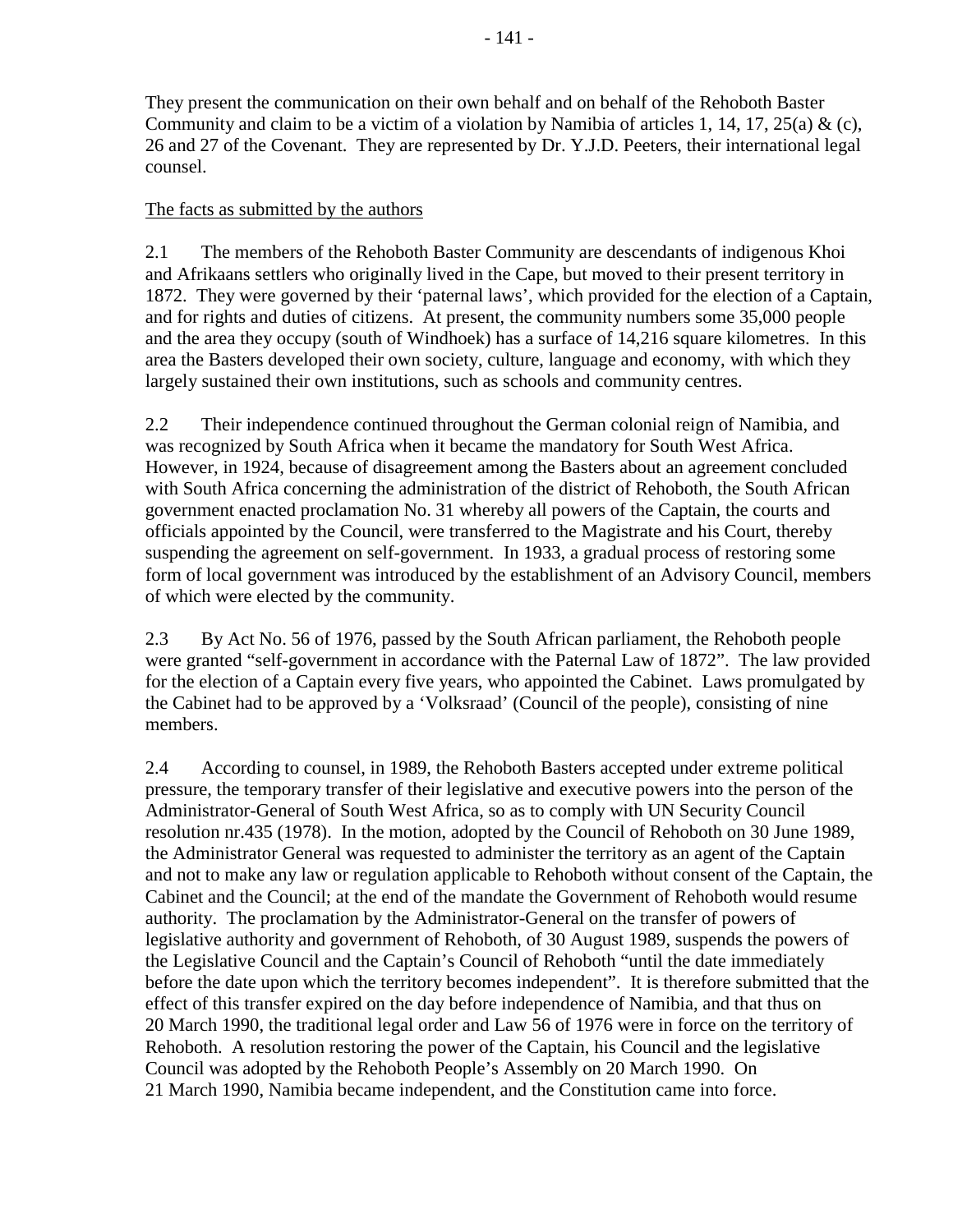2.5 The authors submit that the Government of Namibia did not recognize their independence and the return to the status quo ante, but expropriated all communal land of the community through application of schedule 5 of the Constitution, which reads:

(1) All property of which the ownership or control immediately prior to the date of independence vested in the Government of the Territory of South West Africa, or in any Representative Authority constituted in terms of the Representative Authorities Proclamation, 1980 (Proclamation AG 8 of 1990) or in the Government of Rehoboth, or in any other body, statutory or otherwise, constituted by or for the benefit of any such Government or Authority immediately prior to the date of independence, or which was held in trust for or on behalf of the Government of an independent Namibia, shall vest in or be under the control of the Government of Namibia.

..."

According to the counsel, this has had the effect of annihilating the means of subsistence of the community, since communal land and property was denied.

2.6 On 22 June 1991, the Rehoboth people organized general elections for a Captain, Council and Assembly according to the Paternal Laws. The new bodies were entrusted with protecting the communal properties of the people at all cost. Subsequently, the Rehoboth Baster Community and its Captain initiated a case against the Government of Namibia before the High Court. On 22 October 1993 the Court recognized the community's locus standi. Counsel argues that this implies the recognition by the Court of the Rehoboth Basters as a people in its own right. On 26 May 1995, the High Court however rejected the community's claim to the communal property. On 14 May 1996, the Supreme Court rejected the Basters' appeal. With this, it is submitted that all domestic remedies have been exhausted.

2.7 On 28 February 1995, the International Covenant on Civil and Political Rights and the Optional Protocol thereto entered into force for Namibia.

# The complaint

3.1 Counsel submits that the Government continues to confiscate the assets of the Rehoboth Basters, and that the Captain and other leaders and organizations were evicted from and deprived of the Captain's residence, the administrative offices, the community hall, the communal land and of the assets of the Rehoboth Development Corporation. Counsel submits that this policy endangers the traditional existence of the community as a collective of mainly cattle raising farmers. He explains that in times of drought (as at the time when the communication was submitted) the community needs communal land, on which pasture rights are given to members of the community on a rotating basis. The expropriation of the communal land and the consequential privatization of it, as well as the overuse of the land by inexperienced newcomers to the area, has led to bankruptcy for many community farmers, who have had to slaughter their animals. As a consequence, they cannot pay their interests on loans granted to them by the Development Corporation (which used to be communal property but has now been seized by the Government), their houses are then sold to the banks and they find themselves homeless.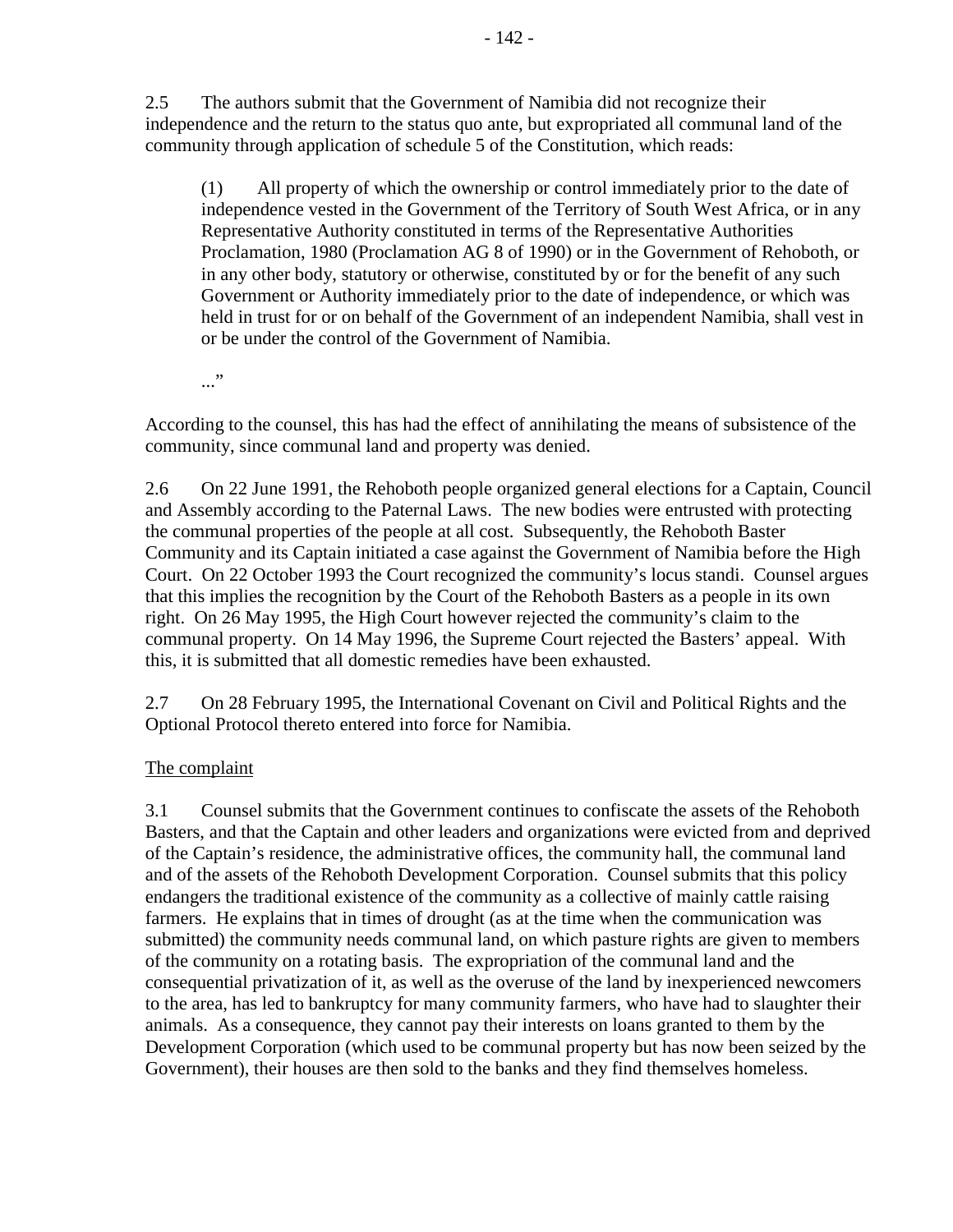Counsel emphasizes that the confiscation of all property collectively owned by the community robbed the community of the basis of its economic livelihood, which in turn was the basis of its cultural, social and ethnic identity. This is said to constitute a violation of article 27.

3.2 In this context, the authors claim to be victims of a violation by the Government of Namibia of article 1 of the Covenant. They point out that the Namibian High Court has recognised them as a distinct community with a legal basis. They claim that their right to self-determination inside the republic of Namibia (so-called internal self-determination) has been violated, since they are not allowed to pursue their economic social and cultural development, nor are they allowed to freely dispose of their community's national wealth and resources. By enactment of the law on regional government 1996, the 124 year long existence of Rehoboth as a continuously organised territory was brought to an end. The territory is now divided over two regions, thus preventing the Basters from effectively participating in public life on a regional basis, since they are a minority in both new districts. Counsel claims that this constitutes a violation of article 25 of the Covenant.

3.3 The authors further claim a violation of article 14 of the Covenant, since they were forced to use English throughout the court proceedings, a language they do not normally use and in which they are not fluent. Moreover, they had to provide sworn translations of all documents supporting their claims (which were in Afrikaans)at very high cost. They claim therefore that their right to equality before the Courts was violated, since the Court rules favour English speaking citizens.

3.4 In this context, counsel points out that article 3 of the Constitution declares English to be the only official language in Namibia. Paragraph 3 of this article allows for the use of other languages on the basis of legislation by Parliament. Counsel states that seven years after independence such a law has still not been passed, and claims that this constitutes discrimination against non-English speakers. According to counsel, attempts by the opposition to have such legislation enacted have been thwarted by the Government which has declared to have no intention to take any legislative action in this matter. In this connection, counsel refers to the 1991 census, according to which only 0.8 percent of the Namibian population uses English as mother tongue.

3.5 As a consequence the authors have been denied the use of their mother tongue in administration,<sup>2</sup> justice, education and public life. This is said to be a violation of their rights under articles 26 and 27 of the Covenant.

3.6 The authors further claim a violation of article 17 of the Covenant, since they and their cattle have been expelled from the lands which they held in collective property.

3.7 Counsel requests the Committee for interim measures of protection under rule 86 of the rules of procedure. He requests that the Committee demand that no expropriation, buying or selling of the community lands take place, that no rent be collected from tenants, and that no herds be prevented from grazing on the community lands while the communication is under consideration by the Committee.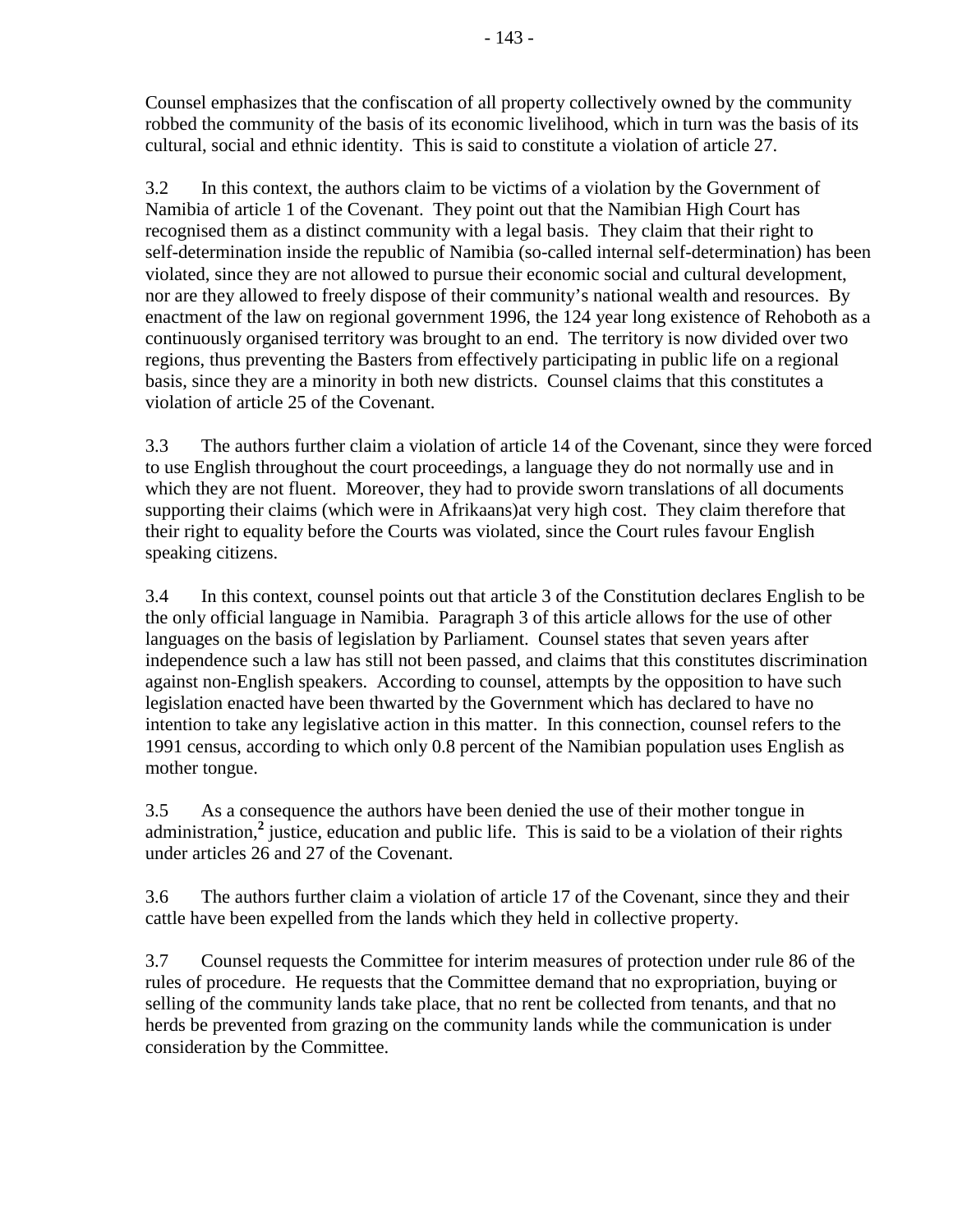# The State party's observations and counsel's comments thereon

4. On 23 June 1997, the Committee, acting through its Special Rapporteur on New Communications, transmitted the communication to the State party, requesting information and observations, without however requesting interim measures of protection under rule 86.

5. By note of 6 November 1997, the State party confirmed that domestic remedies had been exhausted. The State party denied however, that it had violated international obligations. The State party submitted that it was prepared to supply any relevant information which the Committee might request, either orally or in writing.

6. In his comments on the State party's submission, counsel noted that the State party conceded that domestic remedies had been exhausted and that it did not adduce any other grounds on the basis of which the communication should be inadmissible. Counsel agreed that the matter should be considered on its merits.

# The Committee's admissibility decision

7. At its 63rd session, the Committee considered the admissibility of the communication. It ascertained, as required under article 5, paragraph 2(a), of the Optional Protocol, that the same matter was not being examined under another procedure of international investigation or settlement. The Committee noted that the State party had confirmed that all domestic remedies had been exhausted.

8. Consequently, on 7 July 1998 the Committee found the communication admissible and decided that the question whether or not the State party has violated its obligations under the Covenant in the authors' case should be examined on the merits.

# Further developments

9.1 On 3 August 1998, the Committee's decision on admissibility was transmitted to the State party, with the request that the State party provide written explanations or statements on the substance of the authors' claims. No information was received, despite two reminders sent to the State party.

9.2 On 28 January 1999, counsel for the authors informed the Committee that Mr. John Macnab had been elected Captain of the Rehoboth community. In a further letter, dated 25 April 1999, counsel informed the Committee that the community's water supply had been cut off. He reiterated his request for interim measures of protection.

## Consideration of the merits

10.1 The Human Rights Committee has considered the present communication in the light of all the written information made available to it by the parties, as provided in article 5, paragraph 1, of the Optional Protocol.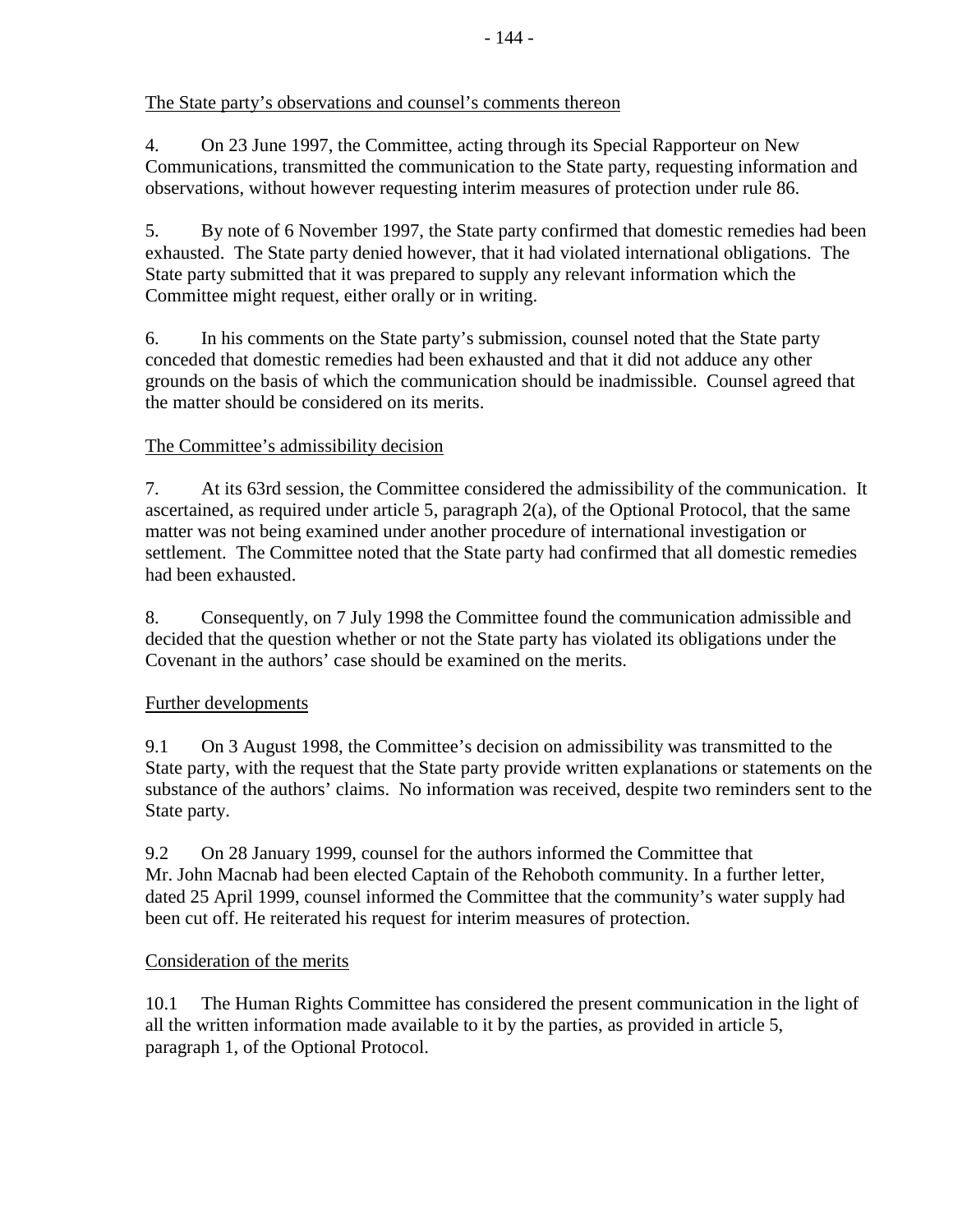10.2 The Committee regrets that the State party has not provided any information with regard to the substance of the authors' claims. It recalls that it is implicit in the Optional Protocol that States parties make available to the Committee all information at its disposal. In the absence of a reply from the State party, due weight must be given to the authors' allegations to the extent that they are substantiated.

10.3 The authors have alleged that the termination of their self-government violates article 1 of the Covenant. The Committee recalls that while all peoples have the right of self-determination and the right freely to determine their political status, pursue their economic, social and cultural development and dispose of their natural wealth and resources, as stipulated in article 1 of the Covenant, the question whether the community to which the authors belong is a "people" is not an issue for the Committee to address under the Optional Protocol to the Covenant. The Optional Protocol provides a procedure under which individuals can claim that their individual rights have been violated. These rights are set out in part III of the Covenant, articles 6 to 27, inclusive.**<sup>3</sup>** As shown by the Committee's jurisprudence, there is no objection to a group of individuals, who claim to be commonly affected, to submit a communication about alleged breaches of these rights. Furthermore, the provisions of article 1 may be relevant in the interpretation of other rights protected by the Covenant, in particular articles 25, 26 and 27.

10.4 The authors have made available to the Committee the judgement which the Supreme Court gave on 14 May 1996 on appeal from the High Court which had pronounced on the claim of the Baster community to communal property. Those courts made a number of findings of fact in the light of the evidence which they assessed and gave certain interpretations of the applicable domestic law. The authors have alleged that the land of their community has been expropriated and that, as a consequence, their rights as a minority are being violated since their culture is bound up with the use of communal land exclusive to members of their community. This is said to constitute a violation of Article 27 of the Covenant.

10.5 The authors state that, although the land passed to the Rehoboth Government before 20 March 1976, that land reverted to the community by operation of law after that date. According to the judgement, initially the Basters acquired for and on behalf of the community land from the Wartbooi Tribe but there evolved a custom of issuing papers (papieren) to evidence the granting of land to private owners and much of the land passed into private ownership. However, the remainder of the land remained communal land until the passing of the Rehoboth Self-Government Act No. 56 of 1976 by virtue of which ownership or control of the land passed from the community and became vested in the Rehoboth Government. The Baster Community had asked for it. Self-Government was granted on the basis of proposals made by the Baster Advisory Council of Rehoboth. Elections were held under this Act and the Rehoboth area was governed in terms of the Act until 1989 when the powers granted under the Act were transferred by law to the Administrator General of Namibia in anticipation and in preparation for the independence of Namibia which followed on 21 March 1990. And in terms of the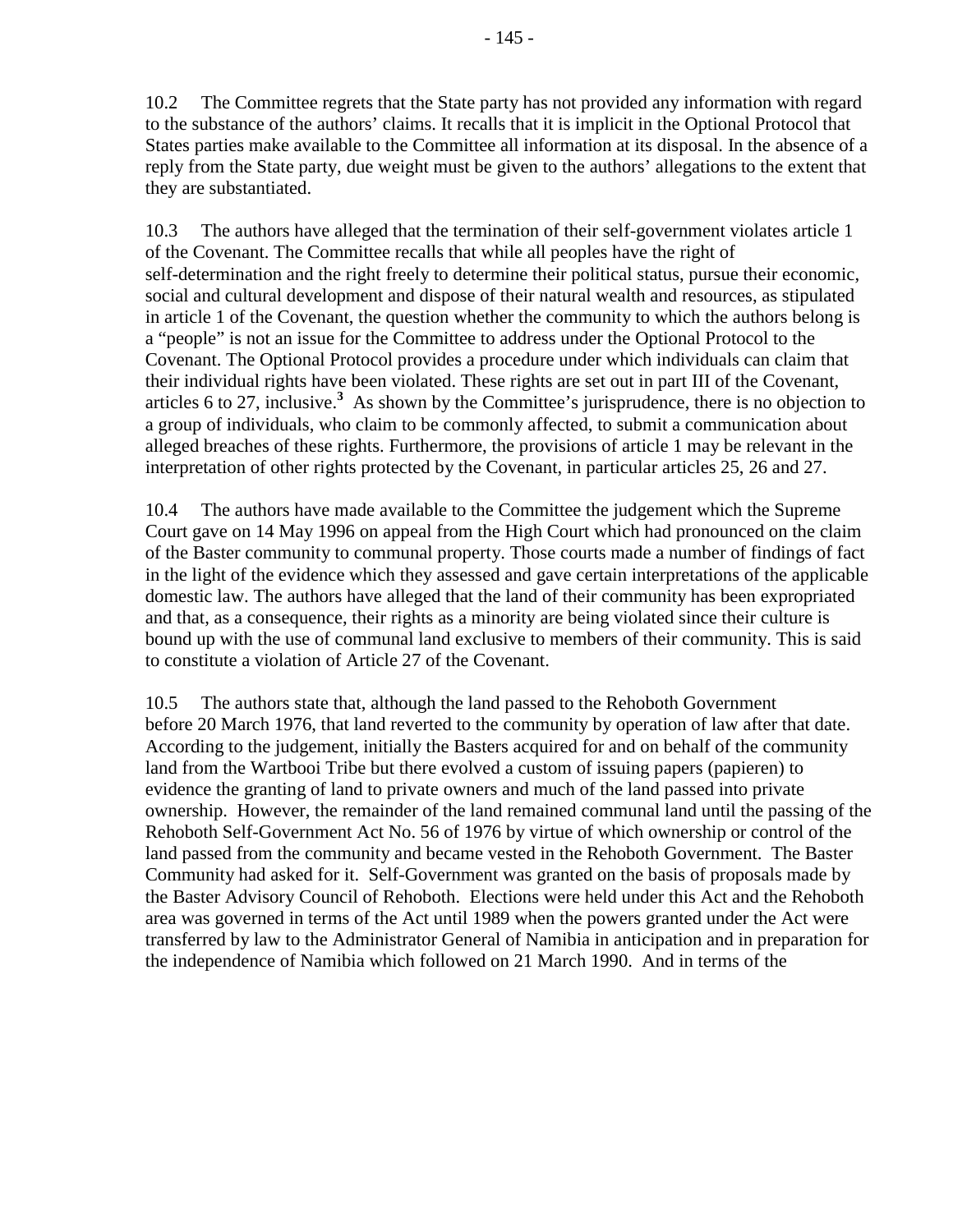Constitution of Namibia, all property or control over property by various public institutions, including the Government of South West Africa, became vested in, or came under the control, of the Government of Namibia. The Court further stated:

"In 1976 the Baster Community, through its leaders, made a decision opting for Self-Government. The community freely decided to transfer its communal land to the new Government. Clearly it saw advantage in doing so. Then in 1989, the community, through the political party to which its leaders were affiliated, subscribed to the Constitution of an independent Namibia. No doubt, once again, the Community saw advantage in doing so. It wished to be part of the new unified nation which the Constitution created. .... One aim of the Constitution was to unify a nation previously divided under the system of apartheid. Fragmented self-governments had no place in the new constitutional scheme. The years of divide and rule were over."

10.6 To conclude on this aspect of the complaint, the Committee observes that it is for the domestic courts to find the facts in the context of, and in accordance with, the interpretation of domestic laws. On the facts found, if "expropriation" there was, it took place in 1976, or in any event before the entry into force of the Covenant and the Optional Protocol for Namibia on 28 February 1995. As to the related issue of the use of land, the authors have claimed a violation of article 27 in that a part of the lands traditionally used by members of the Rehoboth community for the grazing of cattle no longer is in the de facto exclusive use of the members of the community. Cattle raising is said to be an essential element in the culture of the community. As the earlier case law by the Committee illustrates, the right of members of a minority to enjoy their culture under article 27 includes protection to a particular way of life associated with the use of land resources through economic activities, such as hunting and fishing, especially in the case of indigenous peoples.**<sup>4</sup>** However, in the present case the Committee is unable to find that the authors can rely on article 27 to support their claim for exclusive use of the pastoral lands in question. This conclusion is based on the Committee's assessment of the relationship between the authors' way of life and the lands covered by their claims. Although the link of the Rehoboth community to the lands in question dates back some 125 years, it is not the result of a relationship that would have given rise to a distinctive culture. Furthermore, although the Rehoboth community bears distinctive properties as to the historical forms of self-government, the authors have failed to demonstrate how these factors would be based on their way of raising cattle. The Committee therefore finds that there has been no violation of article 27 of the Covenant in the present case.

10.7 The Committee further considers that the authors have not substantiated any claim under article 17 that would raise separate issues from their claim under article 27 with regard to their exclusion from the lands that their community used to own.

10.8. The authors have also claimed that the termination of self-government for their community and the division of the land into two districts which were themselves amalgamated in larger regions have split up the Baster community and turned it into a minority with an adverse impact on the rights under Article 25(a) and (c) of the Covenant. The right under Article 25(a) is a right to take part in the conduct of public affairs directly or through freely chosen representatives and the right under Article 25(c) is a right to have equal access, on general terms of equality, to public service in one's country. These are individual rights. Although it may very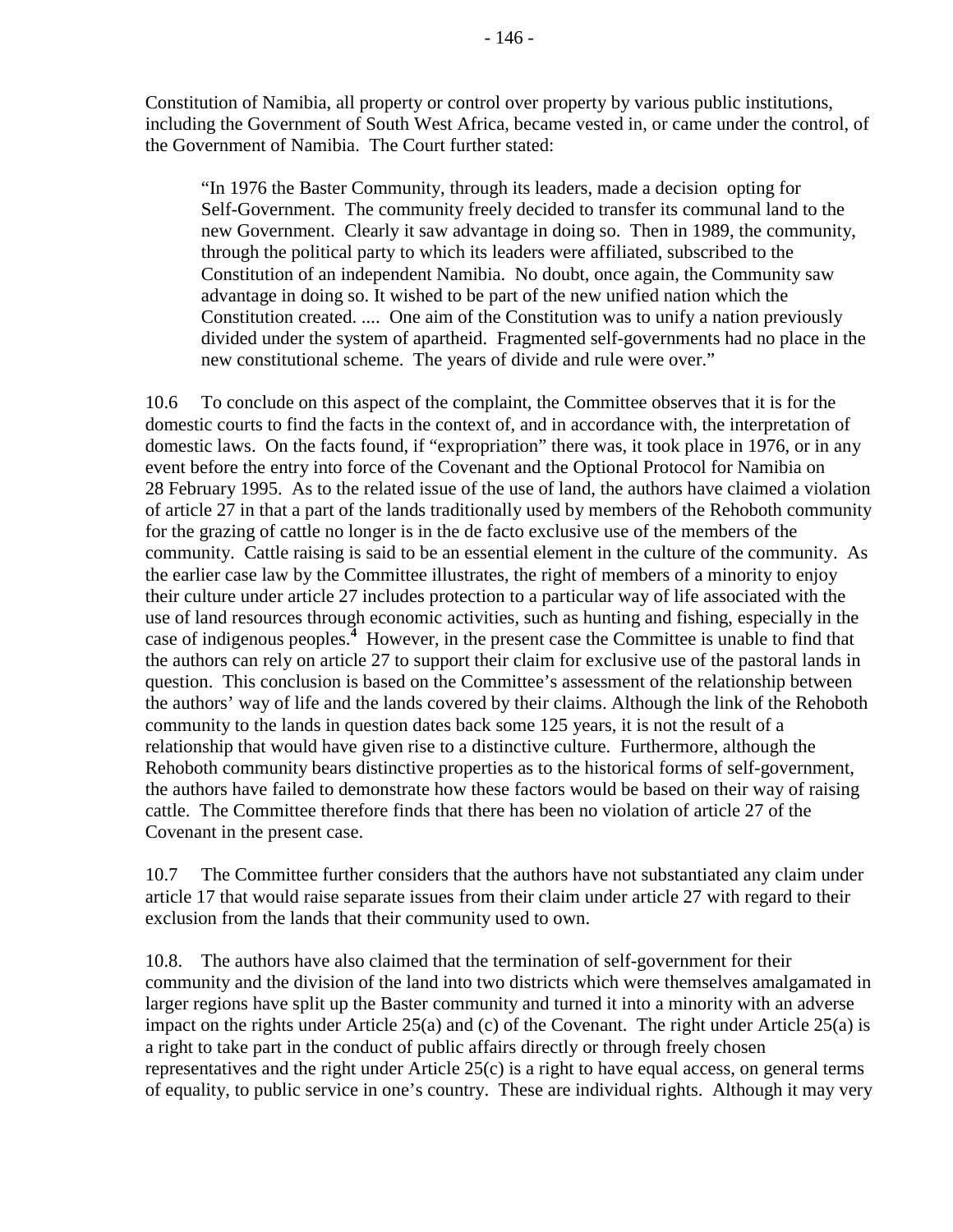well be that the influence of the Baster community, as a community, on public life has been affected by the merger of their region with other regions when Namibia became sovereign, the claim that this has had an adverse effect on the enjoyment by individual members of the community of the right to take part in the conduct of public affairs or to have access, on general terms of equality with other citizens of their country, to public service has not been substantiated. The Committee finds therefore that the facts before it do not show that there has been a violation of article 25 in this regard.

10.9 The authors have claimed that they were forced to use English during the proceedings in court, although this is not their mother tongue. In the instant case, the Committee considers that the authors have not shown how the use of English during the court proceedings has affected their right to a fair hearing. The Committee is therefore of the opinion that the facts before it do not reveal a violation of article 14, paragraph 1.

10.10 The authors have also claimed that the lack of language legislation in Namibia has had as a consequence that they have been denied the use of their mother tongue in administration, justice, education and public life. The Committee notes that the authors have shown that the State party has instructed civil servants not to reply to the authors' written or oral communications with the authorities in the Afrikaans language, even when they are perfectly capable of doing so. These instructions barring the use of Afrikaans do not relate merely to the issuing of public documents but even to telephone conversations. In the absence of any response from the State party the Committee must give due weight to the allegation of the authors that the circular in question is intentionally targeted against the possibility to use Afrikaans when dealing with public authorities. Consequently, the Committee finds that the authors, as Afrikaans speakers, are victims of a violation of article 26 of the Covenant.

11. The Human Rights Committee, acting under article 5, paragraph 4, of the Optional Protocol to the International Covenant on Civil and Political rights, is of the view that the facts before it disclose a violation of article 26 of the Covenant.

12. Under article 2, paragraph 3(a), of the Covenant, the State party is under the obligation to provide the authors and the other members of their community an effective remedy by allowing its officials to respond in other languages than the official one in a nondiscriminatory manner. The State party is under an obligation to ensure that similar violations do not occur in the future.

13. Bearing in mind that, by becoming a State party to the Optional Protocol, the State party has recognized the competence of the Committee to determine whether there has been a violation of the Covenant or not and that, pursuant to article 2 of the Covenant, the State party has undertaken to ensure to all individuals within its territory and subject to its jurisdiction the rights recognized in the Covenant and to provide an effective and enforceable remedy in case a violation has been established, the Committee wishes to receive from the State party, within ninety days, information about the measures taken to give effect to the Committee's Views. The State party is also requested to publish the Committee's Views.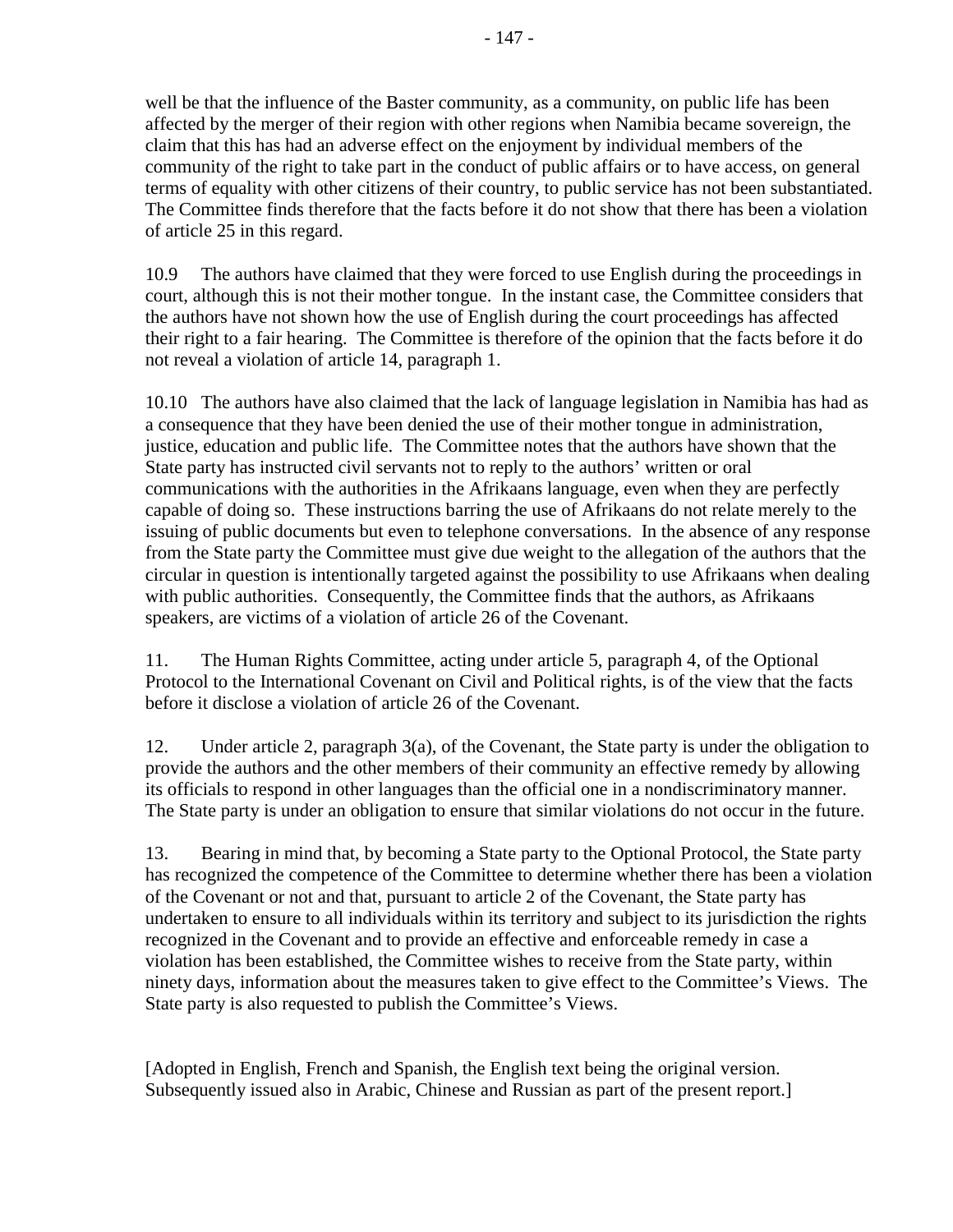### Notes

<sup>1</sup> On 10 May 1998, the Committee was informed about the passing away of Captain Diergaardt, and that Mr. D. Izaaks had been appointed acting chief.

<sup>2</sup> Counsel provides a copy of a circular issued by the Regional Commissioner, Central Region, Rehoboth, dated 4 March 1992, in which the use of Afrikaans during telephone conversations with regional public authorities is explicitly excluded.

<sup>3</sup> See the Committee's Views in case No. 167/1984 (*Ominayak v. Canada*), Views adopted on 26 March 1990.

**<sup>4</sup>** See, Kitok v. Sweden (197/1985), Ominayak v. Canada (167/1984), I. Länsman et al. v. Finland (511/1992), J. Länsman et al. v. Finland (671/1995), as well as General Comment No. 23 [50], para. 7.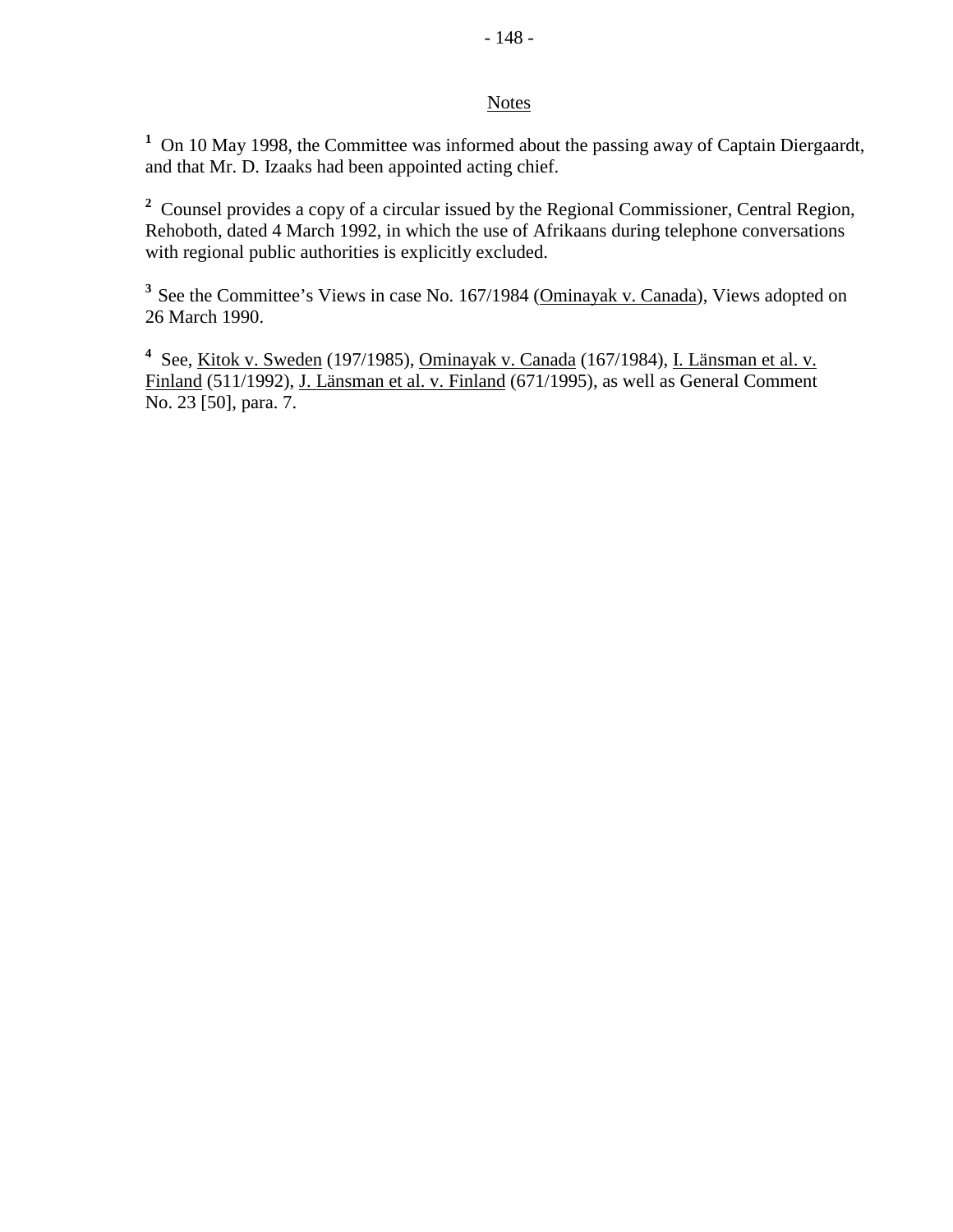### APPENDIX

#### Individual opinion of Abdalfattah Amor (dissenting)

I cannot subscribe to the Committee's finding of a violation of article 26 of the Covenant, for the following reasons:

1. In article 3 of its Constitution, Namibia, which had declared its independence on 21 March 1991, made English the country's official language out of a legitimate concern to improve the chances of integration. It was thought that granting any privilege or particular status to one of the many other minority or tribal languages in the country would be likely to encourage discrimination and be an obstacle to the building of the nation. Since then, all languages other than English have been on an equal footing under the Constitution: no privileges, and no discrimination. It is the same for all languages, including Afrikaans, the introduction of which into Namibia was tied up with the history of colonization and which, in any case, ceased to be used as an official language on 21 March 1991.

2. Article 3 (3) of the Constitution of Namibia permits the use of other languages in accordance with legislation adopted by Parliament. No such legislation, which in any case could have no effect on the use of English as the official language, has yet been adopted. The guarantees it might have provided or the restrictions it might have introduced have not been decreed and as the situation is the same for everyone, no distinction could have been established legislatively in either a positive or a negative sense. Naturally this also applies to the Afrikaans language.

3. The use of minority languages as such has not been limited, far less questioned, at any level other than the official level. In their personal relationships, among themselves or with others, people speaking the same language are able to use that language without interference - which would be difficult to imagine anyway - from the authorities. In other words, there is nothing to limit the use of Afrikaans as the language of choice of the Basters in their relations between themselves or with others who know the language and agree to communicate with them in that language.

4. Whatever legislative weaknesses there may have been so far, the right to use one's mother tongue cannot take precedence, in relations with official institutions, over the official language of the country, which is, or which is intended to be, the language of all and the common denominator for all citizens. The State may impose the use of the common language on everyone; it is entitled to refuse to allow a few people to lay down the law. In other words, everyone is equal in relation to the official language and any linguistic privileges - unless they apply to all, in which case they would no longer be privileges - would be unjustifiable and discriminatory. The Basters complain that they are not able to use their mother tongue for administrative purposes or in the courts. However, they are not the only ones in this situation. The situation is exactly the same for everyone speaking the other minority languages. In support of their complaint, the Basters provide a copy of a circular issued by the Regional Commissioner of the Central Region of Rehoboth dated 4 March 1992, in which, according to their counsel, "the use of Afrikaans during telephone conversations with regional public authorities is explicitly excluded". This circular, although not very skilfully drafted, actually says something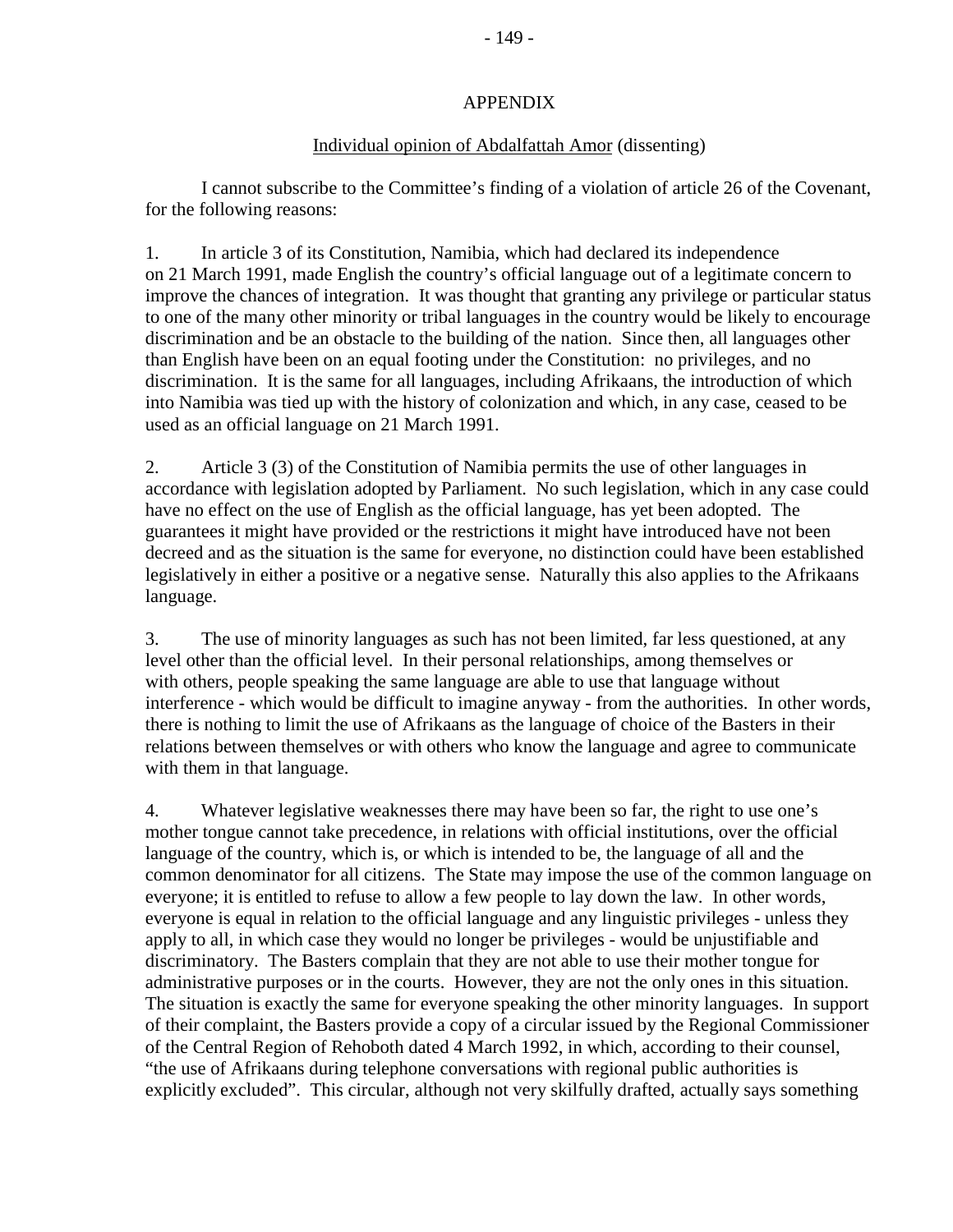else and, in any case, certainly says more than that. It deserved closer attention from the Committee, in order to avoid the danger of not seeing the wood for the trees and to prevent the specific problem from hiding the general solution. In that connection, it is important to remember the structure of this circular, which consists of a statement of fact, a reminder, a ban and a requirement:

- The statement of fact is that officials, in the course of their duties, continue to hold their official telephone conversations and to write official letters in Afrikaans;
- The reminder refers to the fact that on 21 March 1992 Afrikaans ceased to be the official language and that since then English has been the official language of Namibia. As a result, Afrikaans has the same official status as the other tribal languages, of which there are many;
- The ban is on the continuing use by State officials of Afrikaans in their replies, in the exercise of their official duties, to telephone calls and letters;
- The requirement is that all telephone calls and official correspondence should be carried out exclusively in English, the official language of Namibia.

In other words, State services must use English, and English only, and refrain from giving privileged status to any unofficial language. From this point of view, Afrikaans is neither more nor less important than the other tribal languages. This means that minority languages must be treated without discrimination. Consequently, there is no justification, unless one wishes to discriminate against the other minority languages and disregard article 3 of the Constitution of Namibia, for continuing to deal with the linguistic problem in a selective manner by favouring one particular language, Afrikaans, at the expense of the others. In that respect, the Regional Commissioner's circular does not reveal any violation of the principle of equality and certainly not of the provisions of article 26 of the Covenant.

5. All things considered, it is questionable whether there has been any violation of article 26 of the Covenant in the case in point, and the Committee has, in the belief that it was denouncing discrimination, given the impression that it has, rather, granted a privilege - that it has, in short, undermined the principle of equality as expressed in article 26 of the Covenant. That being the case, the reasons for giving this individual opinion will be apparent.

(Signed) A. Amor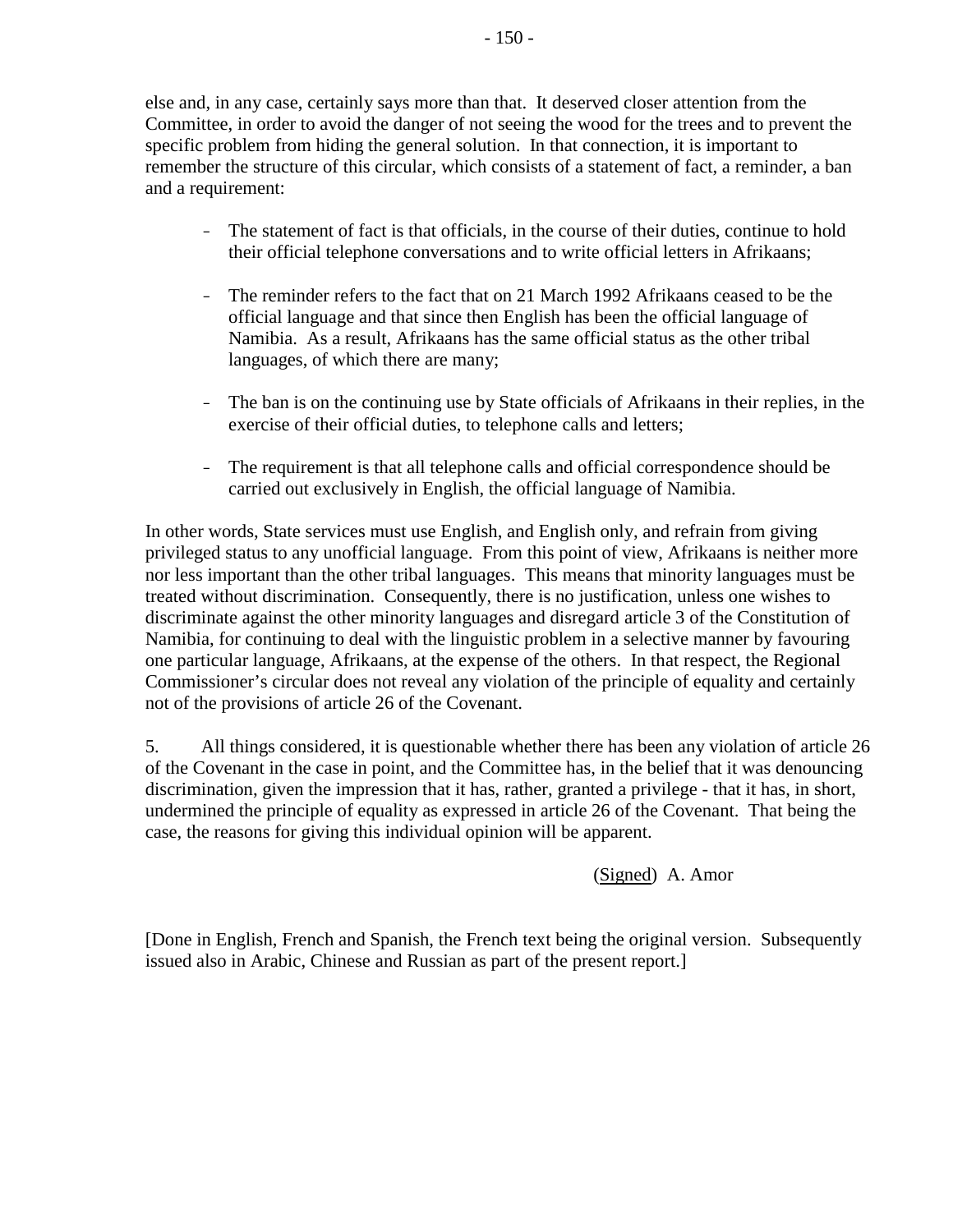#### Individual opinion of Nisuke Ando (dissenting)

I am unable to agree with the Committee's Views that the authors in this case are victims of a violation of article 26 of the Covenant because the State party has instructed its civil servants not to reply to their written or oral communications with the authorities in the Afrikaans language. Article 26 provides for everyone's right to equality before the law as well as to equal protection of the law without discrimination. It further provides that "the law shall prohibit any discrimination and guarantee to all persons equal and effective protection against discrimination on any ground such as race, colour, sex, language etc."

Certainly the instruction in question will put a great burden on speakers of Afrikaans in their official correspondence with the authorities. However, according to the circular by which the instruction is given, "All phone calls and correspondence should be treated exclusively in English which is the official language of the Republic of Namibia" and Afrikaans which "was for a very long time the official language ... now officially enjoys the same status as other tribal languages." In other words, now that English has become the official language of the State party, civil servants shall "refrain from using Afrikaans when responding to phone calls and ... correspondence."

Nevertheless, it is undoubtedly clear that the instruction puts the Afrikaans language exactly on the same footing as any other native languages spoken in Namibia, thus guaranteeing Afrikaans equal treatment without discrimination. Of course English is treated differently from all native languages including Afrikaans, but considering that each sovereign State may choose its own official language and that the official language may be treated differently from non-official languages, I conclude that this differentiation constitutes objective and reasonable distinction which is permitted under article 26.

My concern with respect to this instruction is whether it might unduly restrict communication between Namibian population and its authorities by apparently prohibiting not only written but also oral correspondence in any tribal language. This may raise issues under article 19, although I prefer to reserve my position on the subject in this particular case.

(Signed) N. Ando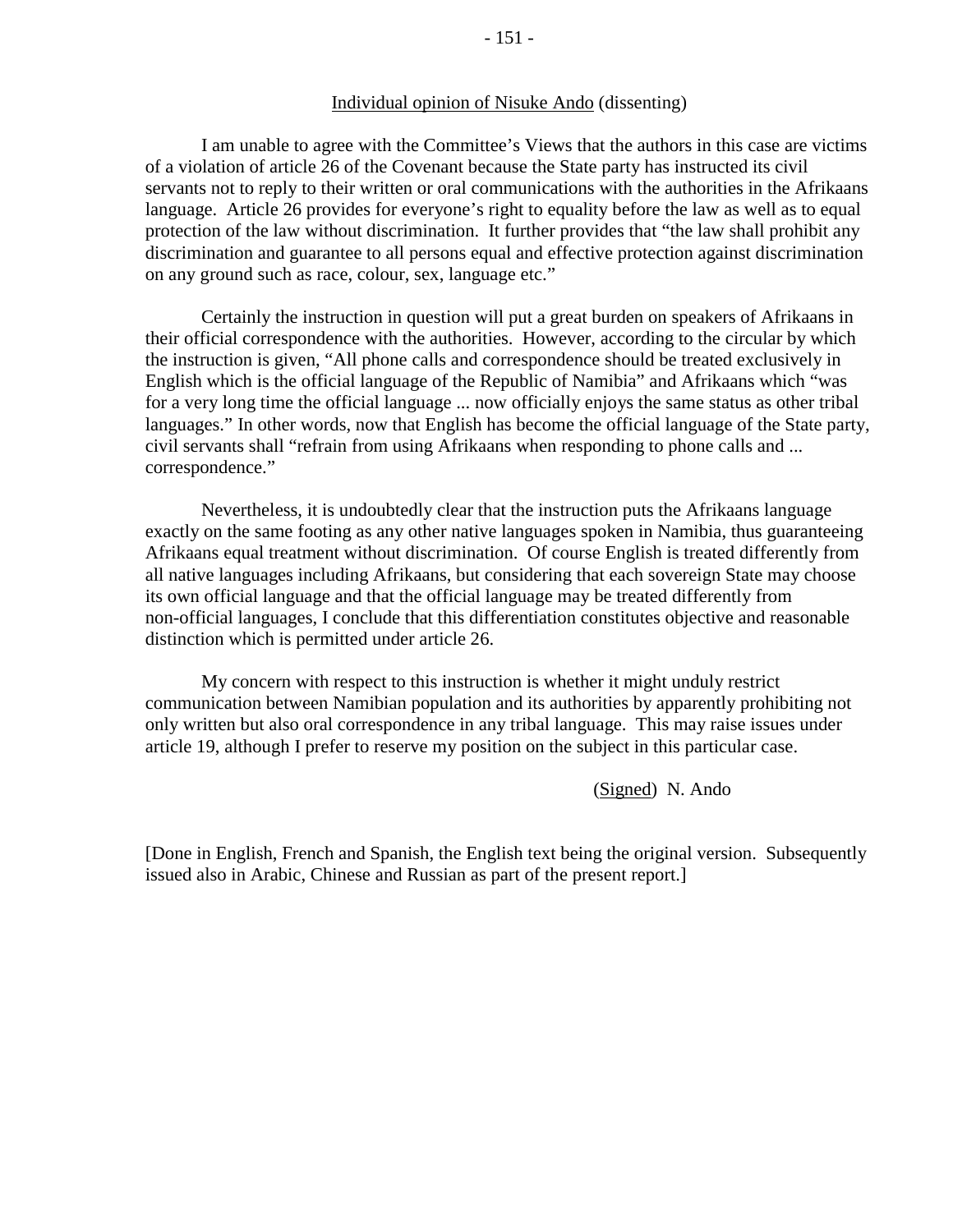### Individual opinion of P.N. Bhagwati, Lord Colville, and Maxwell Yalden (dissenting)

We find ourselves unable to agree with the view taken by some of our colleagues in regard to the applicability of article 19, paragraph 2, and article 26 of the Covenant, though we do agree with them so far as articles 17, 25 and 27 are concerned. Our reasons for taking a different view from that taken by our other colleagues are the following:

#### Re: article 19 paragraph 2

1. So far as the alleged violation of article 19, paragraph 2 is concerned, it may be pointed out that when the admissibility decision was given by the Committee on 7 July 1998, the Committee declared the communication admissible without specifying what were the articles of the Covenant which appeared to have been violated. The only question raised in the admissibility decision was whether or not the State party had violated its obligations under the Covenant. However, the Complaint in the communication which was sent to the State party related only to violation of articles 17, 25, 26 and 27 of the Covenant. The communication did not allege violation of article 19, paragraph 2, and the State party was therefore not called upon to meet the challenge of article 19, paragraph 2. We do not therefore think that it would be right for the Committee to make out a case of violation of article 19, paragraph 2, when that was not the case put forward by the authors in the communication. We can appreciate that if the authors had not claimed violation of any particular articles of the Covenant but had made a general complaint of violation by the State party of its obligations under the Covenant on the facts alleged in the communication, the Committee might have been justified in holding that on the facts as found by it, any particular article or articles of the Covenant were violated. But when specific articles of the Covenant were relied upon by the authors in the communication, especially when advised by counsel, we do not think that it would be right for the Committee to make out a new case for the authors.

2. Moreover, we find that the only allegation in the communication as set out in paragraphs 3(4) and 3(5) is that the authors were denied "the use of their mother tongue in administration, justice, education and public life." In our view this allegation does not make out a case of violation of article 19, paragraph 2. So far as the administration is concerned, English being the official language of the State party, it is obvious that no other language could be allowed to be used in the administration or in the Courts or in public life. The authors could not legitimately contend that they should be allowed to use their mother tongue in administration or in the Courts or in public life, and the insistence of the State party that only the official language shall be used cannot be regarded as violation of their right under article 19, paragraph 2. In regard to the use of Afrikaans, the mother tongue of the authors, in education there is nothing to show that the authors were not allowed to use Afrikaans in the schools or colleges run by them and this allegation of violation of article 19 paragraph 2 also therefore remains unsubstantiated.

3. Of course, the authors might have argued that their language rights under Article 27 were being denied, and this allegation could then have been examined by the Committee; however, this is hypothetical, as in fact their Article 27 submission related entirely to land use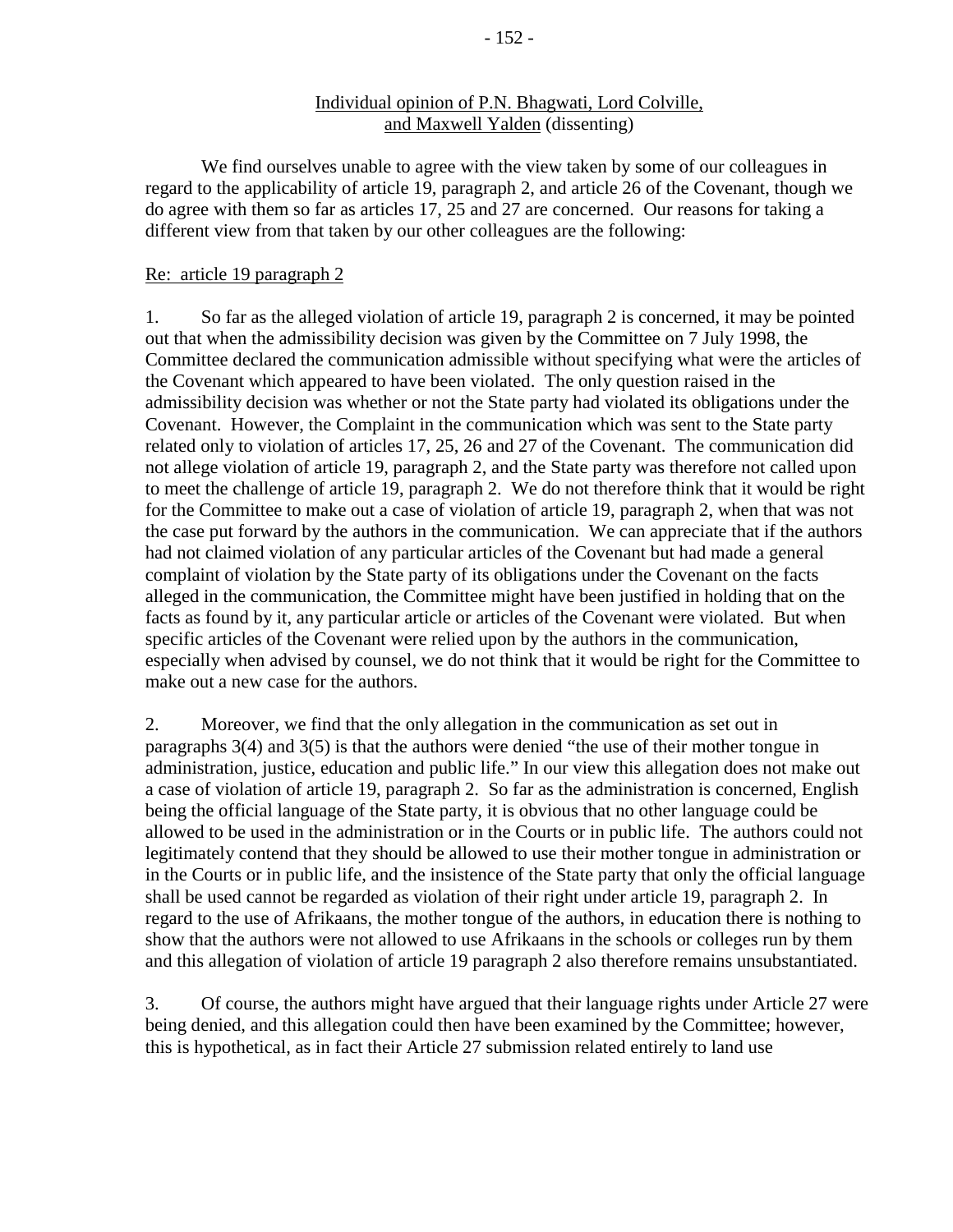(paragraphs 10.4 and 10.6), and not to language. In the circumstances, as has just been suggested in respect of Article 19, paragraph 2, it is not for the Committee to construct a case on this ground under Article 27, in the absence of a complaint from the authors.

4. The majority members of the Committee have relied on the circular of the Regional Commissioner but we do not think that the circular in any way supports the claim of violation of article 19 paragraph 2. The circular is in the following terms:

"It has come to the attention of the office of the Regional Commissioner that some Government officials handle (answer) official phone calls and correspondence in Afrikaans contrary to the Constitutional provision that Afrikaans ceased to be the official language in this country after 21 March 1990.

While it is understood that Afrikaans was for a very long time the official language, it now officially enjoys the same status as other tribal languages.

All employees of the Government are thus advised to, in future, refrain from using Afrikaans when responding to phone calls and their correspondence.

All phone-calls and correspondence should be treated exclusively in English which is the official language of the Republic of Namibia."

It is clear from the first paragraph of the circular that it is intended to apply only in relation to "official phone calls and correspondence" handled by Government officials. The circular points out that the handling of official phone calls and correspondence in Afrikaans was alright when Afrikaans was the official language of the territory of the State, but since English has now become the official language, Afrikaans is in the same position as other tribal languages and consequently official phone calls and correspondence should be responded to by Government employees only in English, which is the official language and not in Afrikaans.

5. We fail to see how the circular can be construed as imposing any restriction on the right to freedom of expression and to freedom to receive and impart information. When English is the official language of the State, it is legitimate for the State to insist that all official phone calls and correspondence should be responded to by Government officials in the official language, namely English, and not in Afrikaans. The advice given by the Government to its officials not to use Afrikaans, which has ceased to be the official language, but to use only English, which has now become the official language, is confined only to official phone calls and official correspondence and does not prevent any Government official from carrying on any conversation or correspondence which is private and not of an official character. If any other view were taken, namely that anyone in the territory of a State is entitled to carry on any official conversation or correspondence with a Government official in any language other than the official language of the State and that Government official is free to respond to such conversation or correspondence in that language, it would create a chaotic situation because there would, in that event, be multiplicity of languages in the official records of the State. The whole object of making a particular language as the official language of the State would be defeated. We are therefore of the view that the circular in question does not in any way violate article 19, paragraph 2 of the Covenant.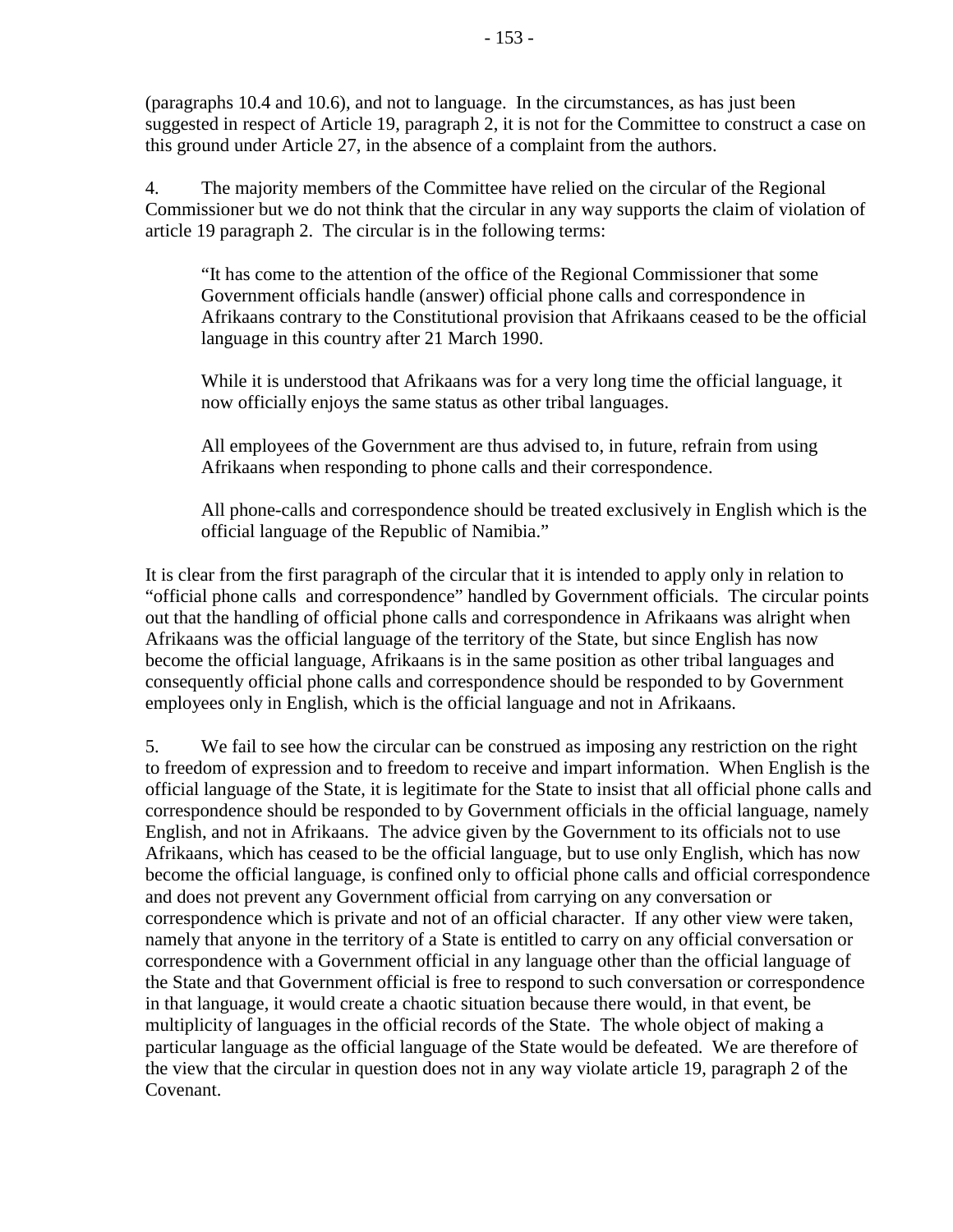6. The suggestion implicit in the argument of the authors as set out in paragraphs 3(4) and 3(5) is that the State party should have languages as Afrikaans in administration, Courts, education and public life and that the absence of such legislation in the context of making English the official language was violative of the Covenant. But this suggestion overlooks the fact that it is for a State party to decide what shall be its official language and it is not competent to the Committee to direct the State party to adopt any other language or languages as official language or languages of the State. Once a State party has adopted any particular language or languages as its official language or languages, it would be legitimate for the State party to prohibit the use of any other language for official purposes and if the State party does so, its action cannot be branded being in violation of article 19, paragraph 2.

#### Re. article 26

7. We are also of the view that the circular does not violate article 26. Article 26 is a free-standing guarantee of equality and strikes at discrimination. The only argument which seems to have been advanced by the authors in paragraphs 3(4) and 3(5) in support of its claim of violation of article 26 is that by reason of English being declared as the only official language of the State and the failure of the State to enact legislation allowing the use of other languages, the authors have been denied the use of their mother tongue in administration, justice, education and public life. This argument has already been rejected by us while dealing with article 19, paragraph 2, and the same reasoning must apply in relation to the challenge under article 26. It is significant to note that it is nowhere alleged in the communication that the action of the State in declaring English as the official language and not allowing the use of other languages was directed only against the use of Afrikaans while permitting the other languages to be used. The action of the State in declaring English as the official language and not allowing the use of other languages by enacting appropriate legislation was clearly not violative of article 26 because all languages other than English were treated on the same footing and were not allowed to be used for official purposes and there was no discrimination against Afrikaans vis-à-vis other languages.

8. The reliance on the circular referred to above would also not help the authors to substantiate their claim under article 26. The circular is clearly intended to provide that all official phone calls and correspondence should be treated exclusively in English, which is the official language of the State. That is the thrust, the basic object and purpose of the circular and it is in pursuance of this object and purpose that the circular directs that the Government officials should refrain from using Afrikaans when responding to official phone calls and correspondence. The circular refers specifically only to Afrikaans and seeks to prohibit its use by Government officials in official phone calls and correspondence, because the problem was only in regard to Afrikaans which was at one time, until replaced by English, the official language and which continued to be used by Government officials in official phone calls and correspondence, though it had been ceased to be the official language of the State. There was apparently no problem in regard to the tribal languages because they were at no time used in administration or for official business. But Afrikaans was being used earlier for official purposes and hence it became necessary for the State to issue the circular prohibiting the use of Afrikaans in official phone calls and correspondence. That is why the circular specifically referred only to Afrikaans and not to the other languages. This is also evident from the statement in the circular that Afrikaans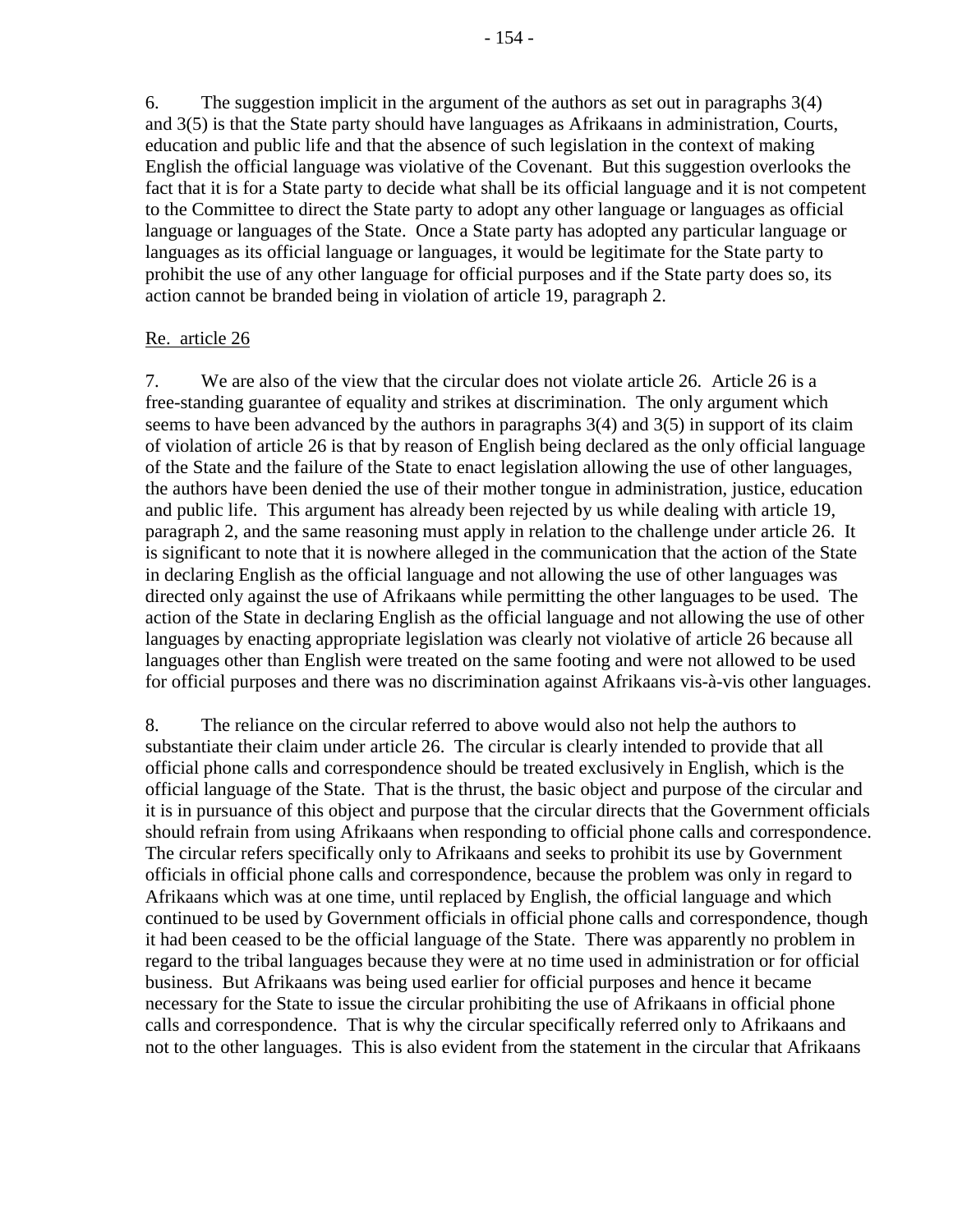now enjoys the same status as other tribal languages. It is therefore not correct to say that the circular singled out Afrikaans for unfavourable treatment as against other languages in that there was hostile discrimination against Afrikaans. We consequently hold that there was no violation of the principle of equality and non-discrimination enshrined in article 26.

9. We therefore hold, contrary to the conclusion reached by some of our colleagues, that there was no violation of article 19 paragraph 2 or article 26 committed by the State party.

> (Signed) P.N. Bhagwati (Signed) Lord Colville (Signed) M. Yalden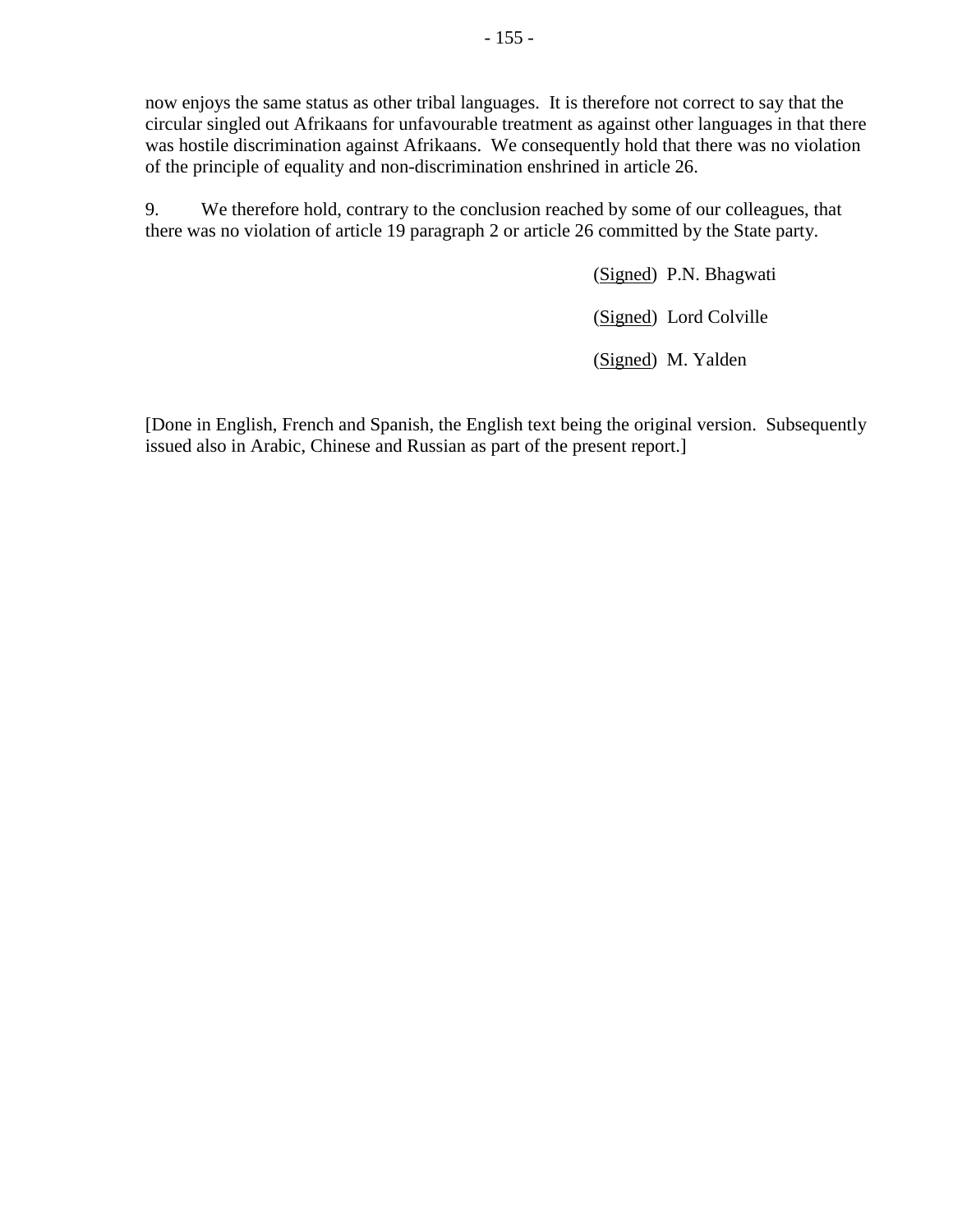### Individual opinion of Elizabeth Evatt, Eckart Klein, David Kretzmer and Cecilia Medina Quiroga (concurring)

We agree with the Committee's Views in this matter. However, we consider that the instruction given by the State party to civil servants not to respond in the Afrikaans language, even if they have the personal capacity to do so, restricts the freedom of the authors to receive and impart information in that language (art. 19, para. 2 of the Covenant). In the absence of a justification for this restriction, which meets the criteria set out in paragraph 3 of article 19, we consider that there has been a violation of the authors' right to freedom of expression under article 19 of the Covenant.

> (Signed) E. Evatt (Signed) E. Klein (Signed) D. Kretzmer (Signed) C. Medina Quiroga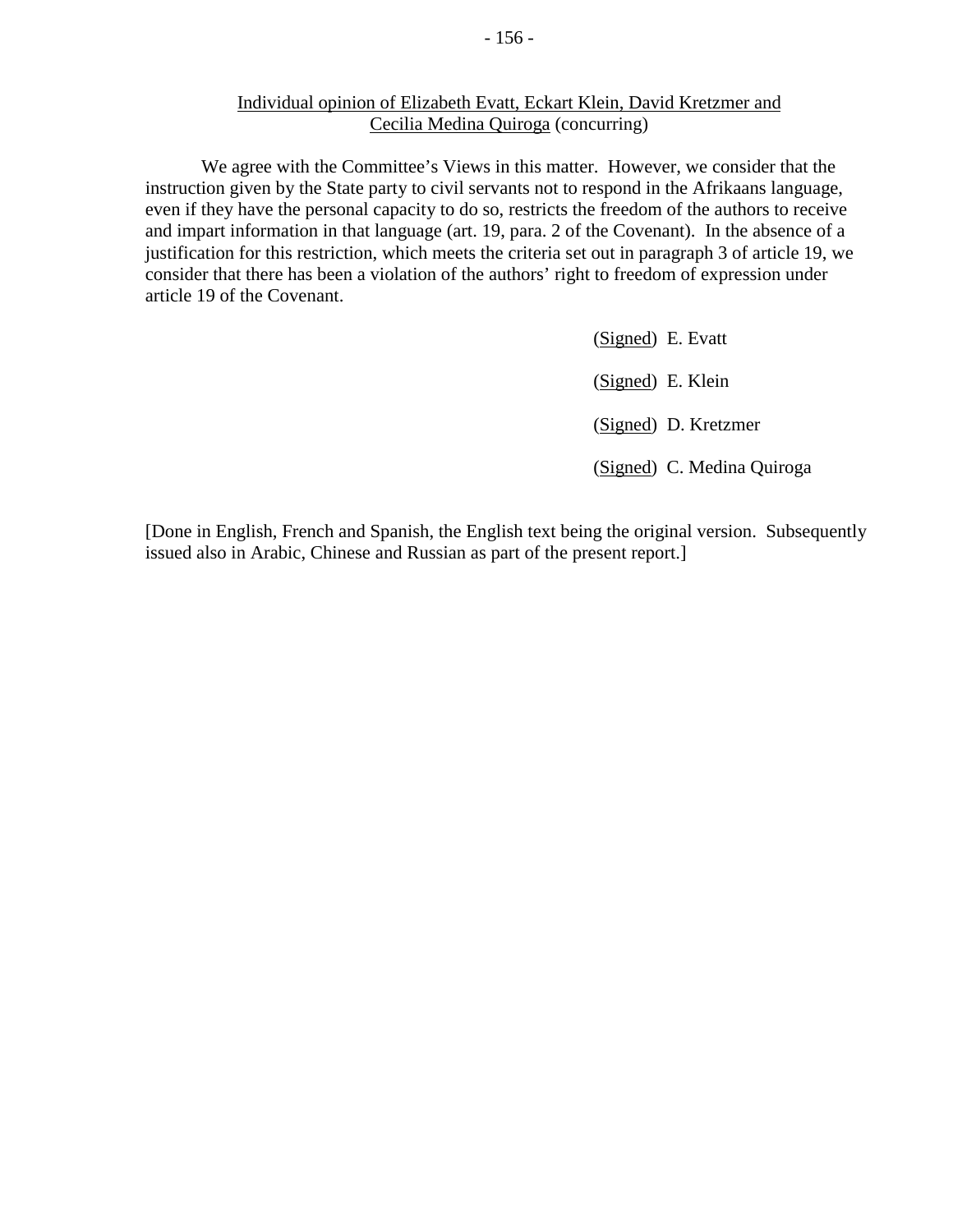#### Individual opinion of Elizabeth Evatt and Cecilia Medina Quiroga (concurring)

It is clear on the facts and from the 1996 decision of the High Court that the ownership of the communal lands of the community had been acquired by the government of Namibia before the coming into force of the Covenant and the Optional Protocol and that the authors cannot substantiate a claim on the basis of any expropriation. However, the significant aspect of the authors' claim under article 27 is that they have, since that date, been deprived of the use of lands and certain offices and halls that had previously been held by their government for the exclusive use and benefit of members of the community. Privatization of the land and overuse by other people has, they submit, deprived them of the opportunity to pursue their traditional pastoral activities. The loss of this economic base to their activities has, they claim, denied them the right to enjoy their own culture in community with others. This claim raises some difficult issues as to how the culture of a minority which is protected by the Covenant is to be defined, and what role economic activities have in that culture. These issues are more readily resolved in regard to indigenous communities which can very often show that their particular way of life or culture is, and has for long been, closely bound up with particular lands in regard to both economic and other cultural and spiritual activities, to the extent that the deprivation of or denial of access to the land denies them the right to enjoy their own culture in all its aspects. In the present case, the authors have defined their culture almost solely in terms of the economic activity of grazing cattle. They cannot show that they enjoy a distinct culture which is intimately bound up with or dependent on the use of these particular lands, to which they moved a little over a century ago, or that the diminution of their access to the lands has undermined any such culture. Their claim is, essentially, an economic rather than a cultural claim and does not draw the protection of article 27.

(Signed) E. Evatt

(Signed) C. Medina Quiroga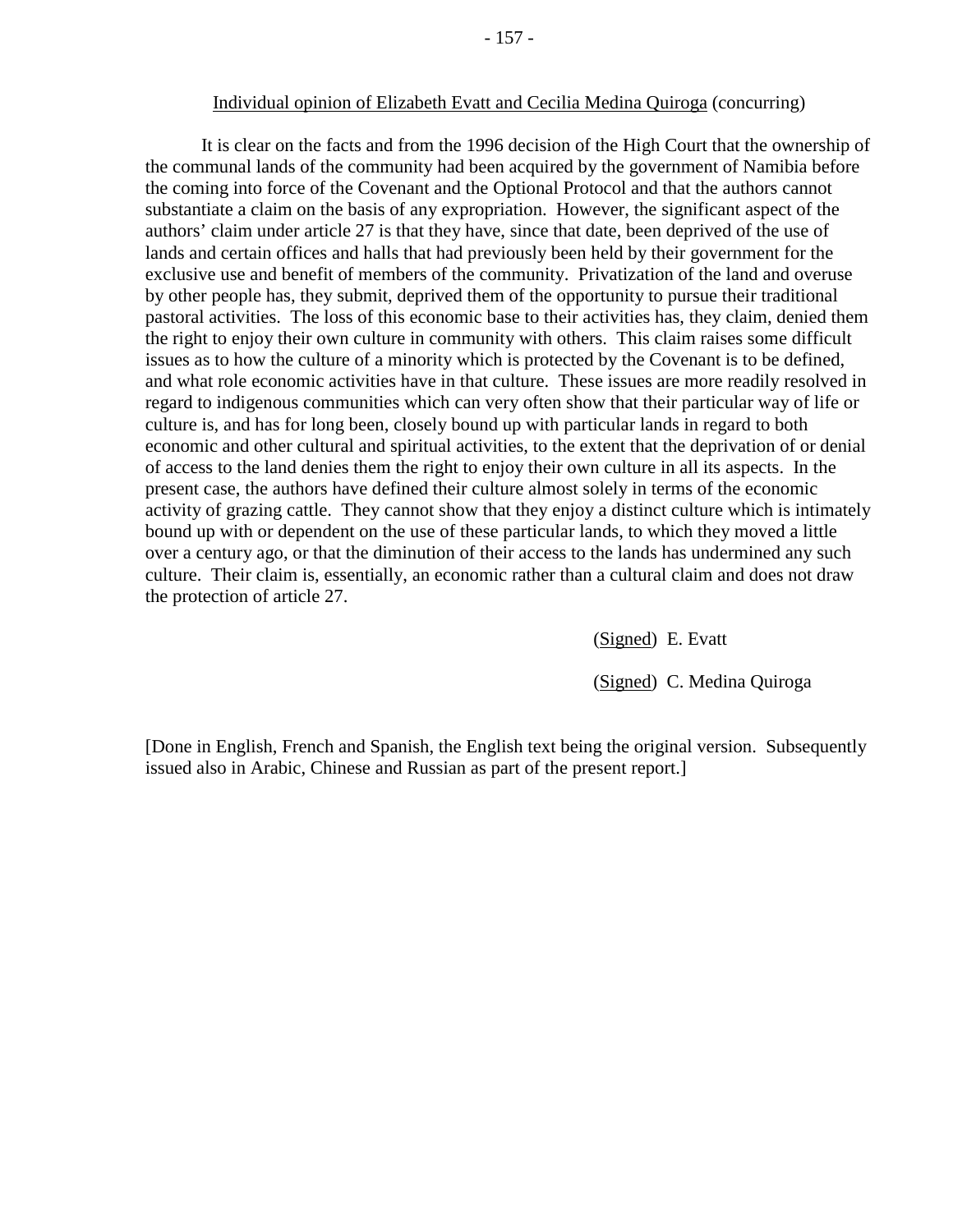### Individual opinion of Rajsoomer Lallah (dissenting)

1. I am unable to agree with the finding of the Committee (paragraph 10.10) that there has been a violation of Article 26 the Covenant.

2. I agree that, since the State party has not provided any explanations on the merits of the complaint, the Committee must give due weight to the allegations of the authors. However, where inferences are to be drawn from the material provided by the authors, these inferences must clearly be legitimate and must be seen in the context of the complaints made.

3. The material allegations of the authors with regard to this particular complaint are set out in paragraph 3.4 and 3.5. The authors complain of a violation of Articles 26 and 27. They have also provided the Committee with a copy of the circular advising civil servants not to respond to official phone calls and correspondence in Afrikaans and to do so in the official language. It is perhaps useful to reproduce the circular so that it may be seen in its proper perspective. The circular reads as follows:

### Office of the Regional Commissioner Central Region

4 March 1992

### CIRCULAR

1. It has come to the attention of the office of the Regional Commissioner that some Government officials handle (answer) official phone calls and correspondence in Afrikaans contrary, to the Constitutional provision that Afrikaans ceased to be the official language in this country after 21 March 1990.

2. While it is understood that Afrikaans was for a very long time the official language, it now officially enjoys the same status as other tribal languages.

3. All employees of the Government are thus advised to, in future, refrain from using Afrikaans when responding to phone calls and their correspondence.

4 All phone-calls and correspondence should be treated in English which is the official language of the Republic of Namibia.

Thank you for your cooperation.

N. Angermund Regional Commissioner Central

4. It is to be noted that the date of the circular is 4 March 1992 whereas the Covenant and the Optional Protocol came into force for Namibia on 28 February 1995. I proceed on the assumption, in the absence of any explanation from the State party, that the circular is still operative.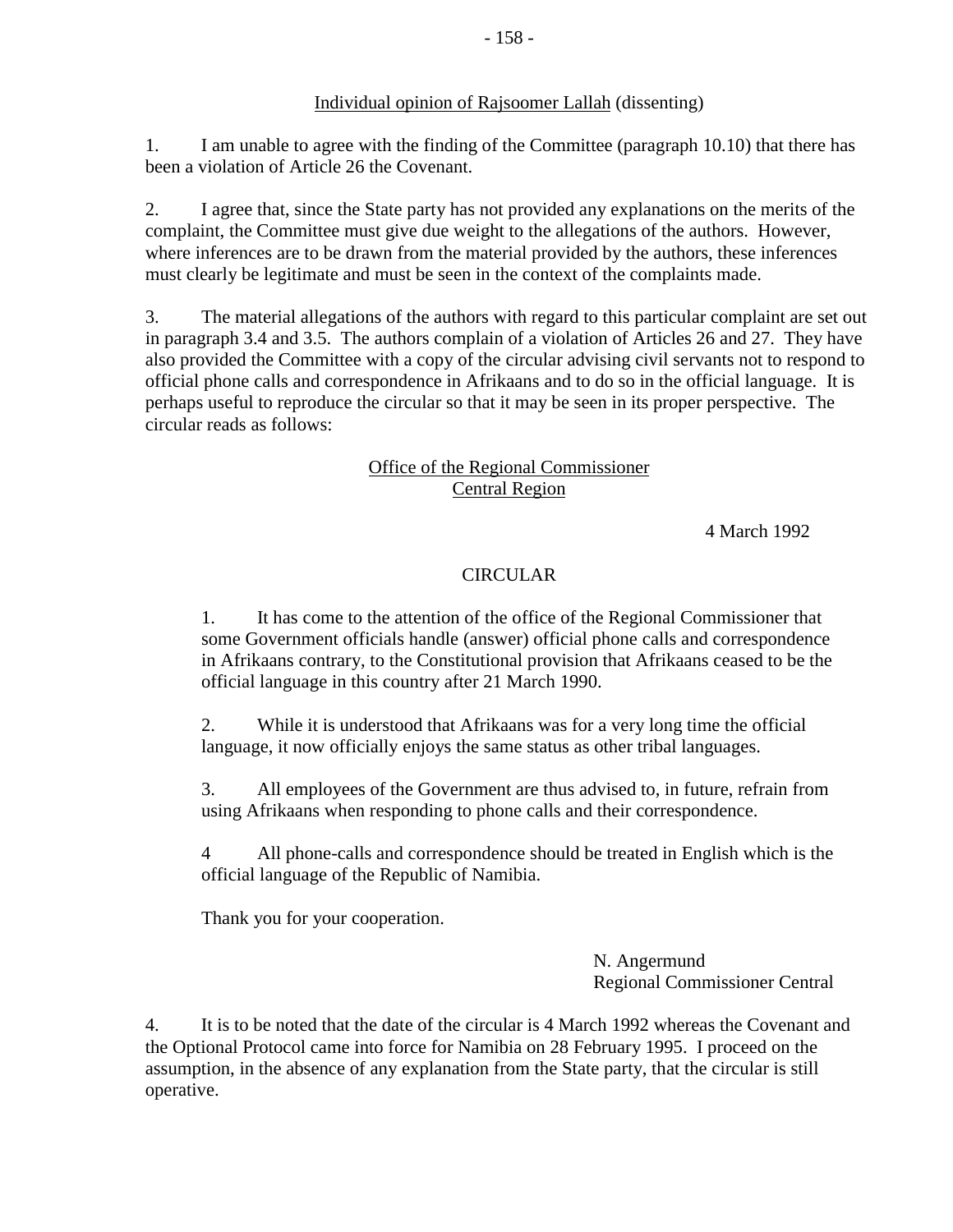5. It is to be observed that the authors claim a violation of Article 27, in addition to Article 26. The Committee presumably found no violation of Article 27 which, inter alia, deals with the right of linguistic minorities not to be denied the right, in community with the other members of their group, to use their own language. Indeed, it would be stretching the language of Article 27 too far to suggest, as the Committee might in effect be perceived to have done, that public authorities must make it possible to use a non- official language (Afrikaans) in official business when the official language is different. In this regard it is to be observed that the Committee itself finds in paragraph 10.9 that the authors have not shown how the use of English during Court proceedings has affected their right to a fair hearing. And a fair hearing requires that a person understands what is happening in court so as to brief his or her legal representative appropriately in the conduct of his or her case.

6. But it may very well be said that the gravamen of the reasoning of the Committee lies in that part of the finding which is to the effect that the circular is "targeted" against the possibility of using Afrikaans in official business. I am unable to follow this reasoning.

7. First, "targeted" connotes aiming at one particular object from among other objects: in this case singling out at "Afrikaans" from other non-official languages for the purpose of affording it discriminatory treatment. It may very well be said that in assimilating Afrikaans to a "tribal" language, the circular was perhaps unintentionally derogatory of Afrikaans. However, a reasonable construction of the circular would suggest that a difference was being made essentially between the official language and all unofficial languages.

8. Secondly, of course, the circular specifically mentions Afrikaans. The reason is stated in the first paragraph of the circular. The important point, however, is that neither the complaint of the authors nor the terms of the circular suggest that a more favourable treatment was being given to other unofficial languages. Indeed, the terms of the circular suggest quite the contrary. In my view, therefore, there is no basis for a finding of discriminatory treatment in violation of Article 26.

9. The real complaint of the authors with regard to Article 26, when seen in the context of their other complaints, would suggest that they still hanker after the privileged and exclusive status they previously enjoyed in matters of occupation of land, self-government and use of language under a system of fragmented self-governments which apartheid permitted. Such a system no longer avails under the unified nation which the Constitution of their country has created.

(Signed) R. Lallah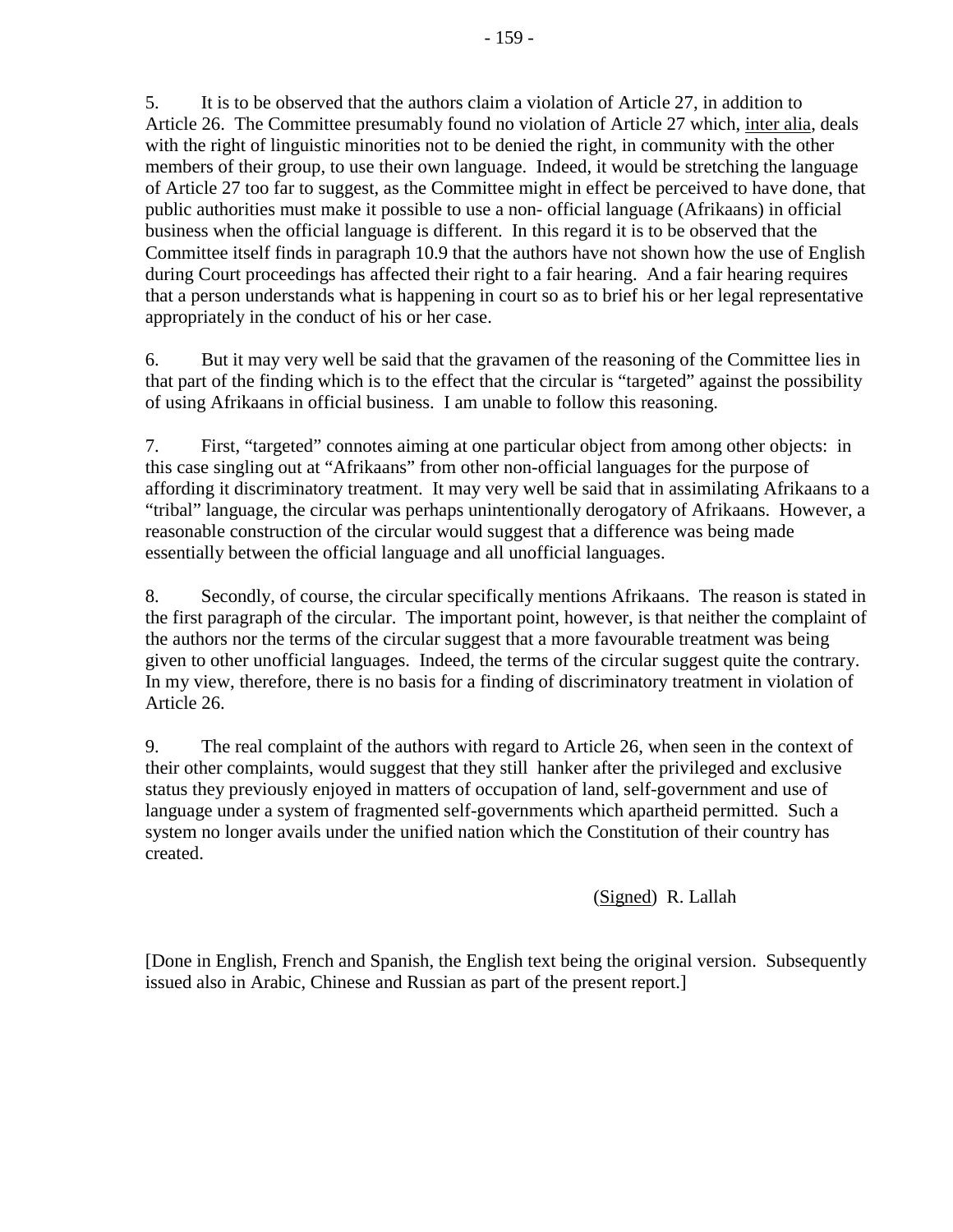#### Individual opinion by Martin Scheinin (concurring)

I share the Committee's conclusions in relation to all aspects of the case. On one particular point, however, I find that the Committee's reasoning is not fully consistent with the general line of its argumentation. In paragraph 10.8, the Committee, in my opinion unnecessarily, emphasizes the individual nature of rights of participation under article 25. In my view there are situations where article 25 calls for special arrangements for rights of participation to be enjoyed by members of minorities and, in particular, indigenous peoples. When such a situation arises, it is not sufficient under article 25 to afford individual members of such communities the individual right to vote in general elections. Some forms of local, regional or cultural autonomy may be called for in order to comply with the requirement of effective rights of participation. As is emphasized at the end of paragraph 10.3 of the Views, the right of self-determination under article 1 affects the interpretation of article 25. This obiter statement represents, in my opinion, proper recognition of the interdependence between the various rights protected by the Covenant, including article 1 which according to the Committee's jurisprudence cannot, on its own, serve as the basis for individual communications under the Optional Protocol.

Irrespective of what has been said above, I concur with the Committee's finding that there was no violation of article 25. In my opinion, the authors have failed to substantiate how the 1996 law on regional government has adversely affected their exercise of article 25 rights, in particular the operation and powers of local or traditional authorities. On the basis of the material they presented to the Committee, no violation of article 25 can be established.

(Signed) M. Scheinin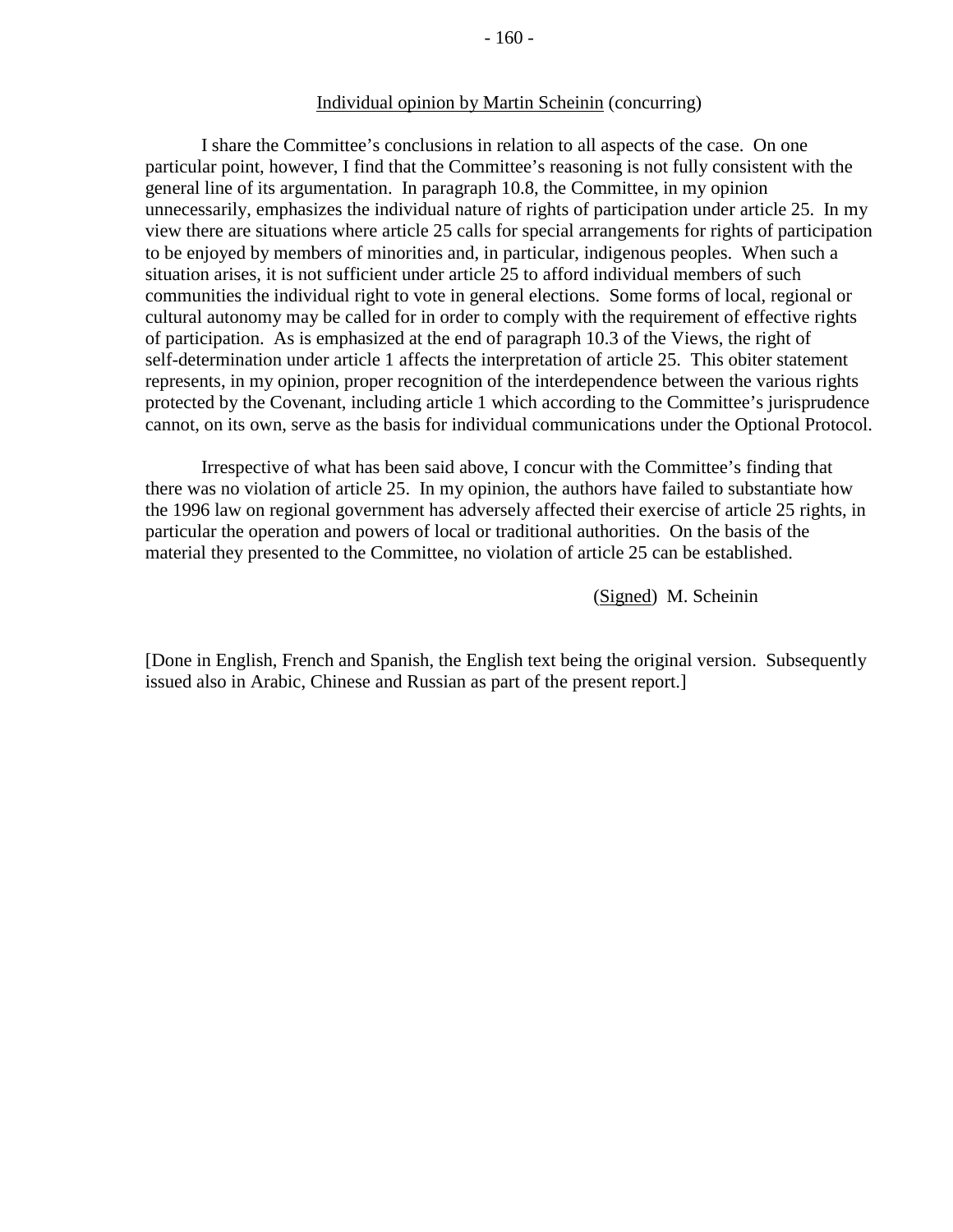#### - 161 -

### N. Communication No. 767/1997, Ben Said v. Norway (Views adopted on 29 March 2000, sixty-eighth session)\*

| Submitted by:                      | Zouhair Ben Said                     |
|------------------------------------|--------------------------------------|
| Alleged victim:                    | The author                           |
| State party:                       | Norway                               |
| Date of communication:             | 28 October 1996 (initial submission) |
| Date of decision on admissibility: | 21 July 1998                         |

The Human Rights Committee, established under article 28 of the International Covenant on Civil and Political Rights,

Meeting on 29 March 2000,

Having concluded its consideration of communication No. 767/1997 submitted to the Human Rights Committee by Zouhair Ben Said under the Optional Protocol to the International Covenant on Civil and Political Rights,

Having taken into account all written information made available to it by the author of the communication, and the State party,

Adopts the following:

 $\overline{a}$ 

Views under article 5, paragraph 4, of the Optional Protocol

1. The author of the communication is Mr. Zouhair Ben Said, a Tunisian citizen. He claims to be a victim of a violation of his rights by Norway.

\* The following members of the Committee participated in the examination of the present communication: Mr. Abdelfattah Amor, Mr. Nisuke Ando, Mr. Prafullachandra Natwarlal Bhagwati, Ms. Chrstine Chanet, Lord Colville, Ms. Elizabeth Evatt, Ms. Pilar Gaitan de Pombo, Mr. Louis Henkin, Mr. Eckart Klein, Mr. David Kretzmer, Mr. Rajsoomer Lallah, Ms. Cecilia Medina Quiroga, Mr. Martin Scheinin, Mr. Hipólito Solari Yrigoyen, Mr. Roman Wieruszewski, Mr. Maxwell Yalden and Mr. Abdallah Zakhia. The text of an individual opinion (dissenting) by members Bahgwati, Kretzmer, Medina and Lallah is appended to this document.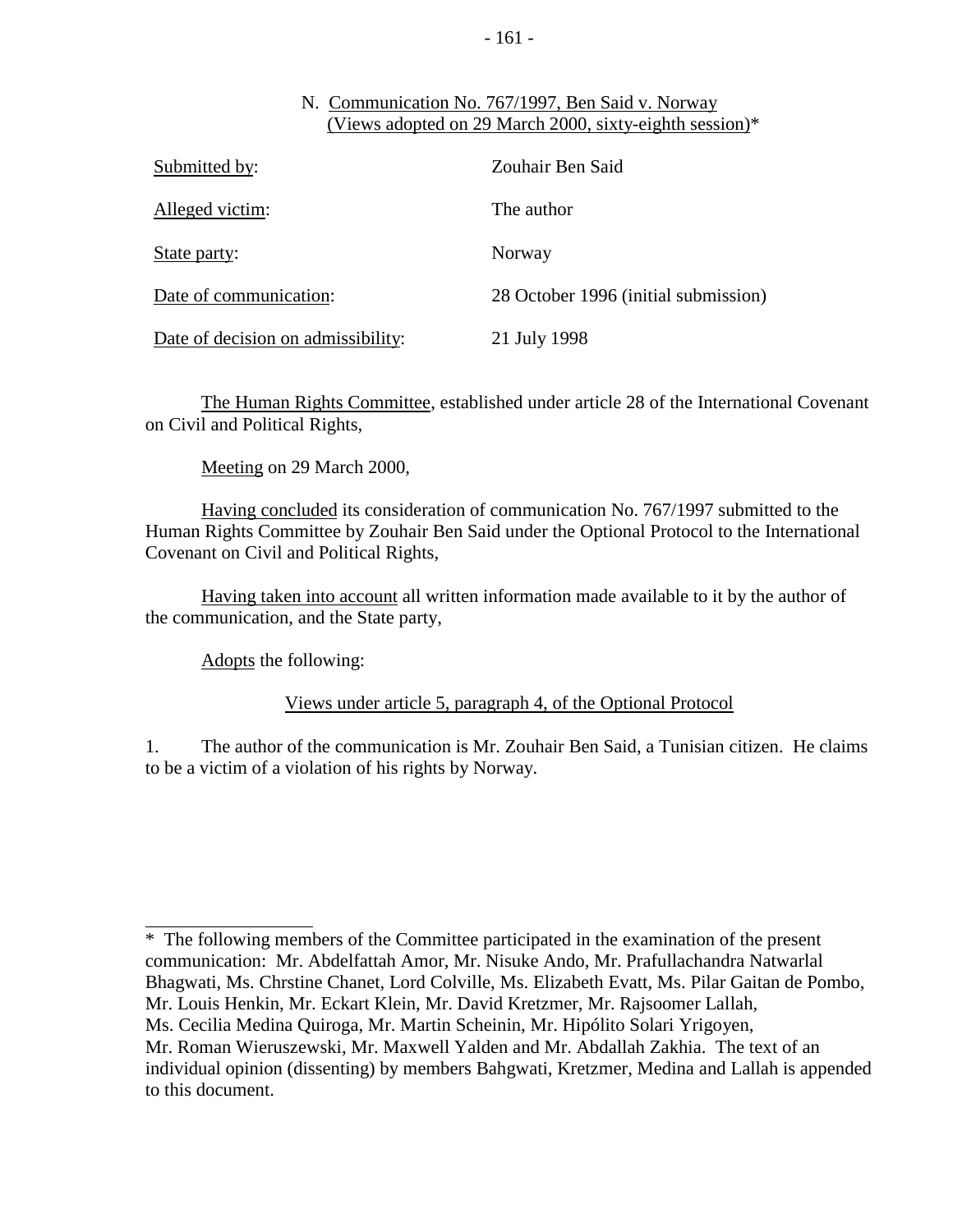## The facts as presented by the author

2.1. The author married a Norwegian citizen on 29 September 1976, in Tunisia. That same year the author obtained a residence permit and immigrated to Norway. In September 1977, a daughter was born, who received the Norwegian nationality in 1979. The author was granted a permanent residence permit. In 1982, a second child was born.

2.2 At the end of 1980 the author was sentenced to 5 years of imprisonment, because of a drug offence. In October 1982, the Norwegian authorities informed him that he would be expelled from Norway after serving half of his sentence. The author appealed against this decision to the Ministry of Justice. His appeal was rejected on 22 November 1982. The author then, using a leave from prison, escaped Norway to go to France with his wife and children. From there, the author and his family moved to Tunisia, where they lived from February 1983 onwards.

2.3 In 1987, the author and his wife contacted a Norwegian lawyer, because they wanted to move back to Norway. According to the author, he was then informed that the Ministry of Justice would consider granting him a residence permit once he and his family would be back in Norway and he would have served the remainder of his sentence.

2.4 In November 1987, the family returned to Norway. While the author was serving his sentence, his wife filed for separation and sole custody of the children. In an oral settlement of 18 April 1988, the author and his wife agreed to separation. On 10 October 1988, the Court gave sole custody of the children to the mother and the author was given regular access. The author's wife changed the family name of the children to her own and had Norwegian passports issued for them on her name, in accordance with Norwegian rules governing custody. According to the author, he has filed a cassation appeal against the October 1988 judgment.**<sup>1</sup>**

2.5 On 16 May 1988, the Ministry of Justice annulled the previous expulsion order. In May 1989, the author was released from prison.

2.6 On 9 October 1989, the author's wife filed for denying the author access to the children. In January 1990, the Court provisionally provided limited access in the presence of a third person, an arrangement which was apparently not kept. On 17 January 1990, the author was refused a residence permit. By judgment of 7 May 1990, the Court revoked the author's visiting rights, because of the alleged risk that he would kidnap his children. Subsequently, the author's appeal against the denial of his residence permit was refused on 28 May 1990. He was ordered deported by the Ministry of Justice and on 14 June 1990, he was arrested and shortly thereafter returned to Tunisia, against his will. The author appealed the Court's decision revoking his visiting rights to the Eidsivating High Court. On 21 December 1990, his appeal was rejected because he was unable to provide security for the costs, a condition when plaintiffs reside abroad.

2.7 On 19 November 1991, the author by writ of summons demanded to be awarded custody and access. This was denied by the Court on 21 January 1992, after a hearing in the author's presence.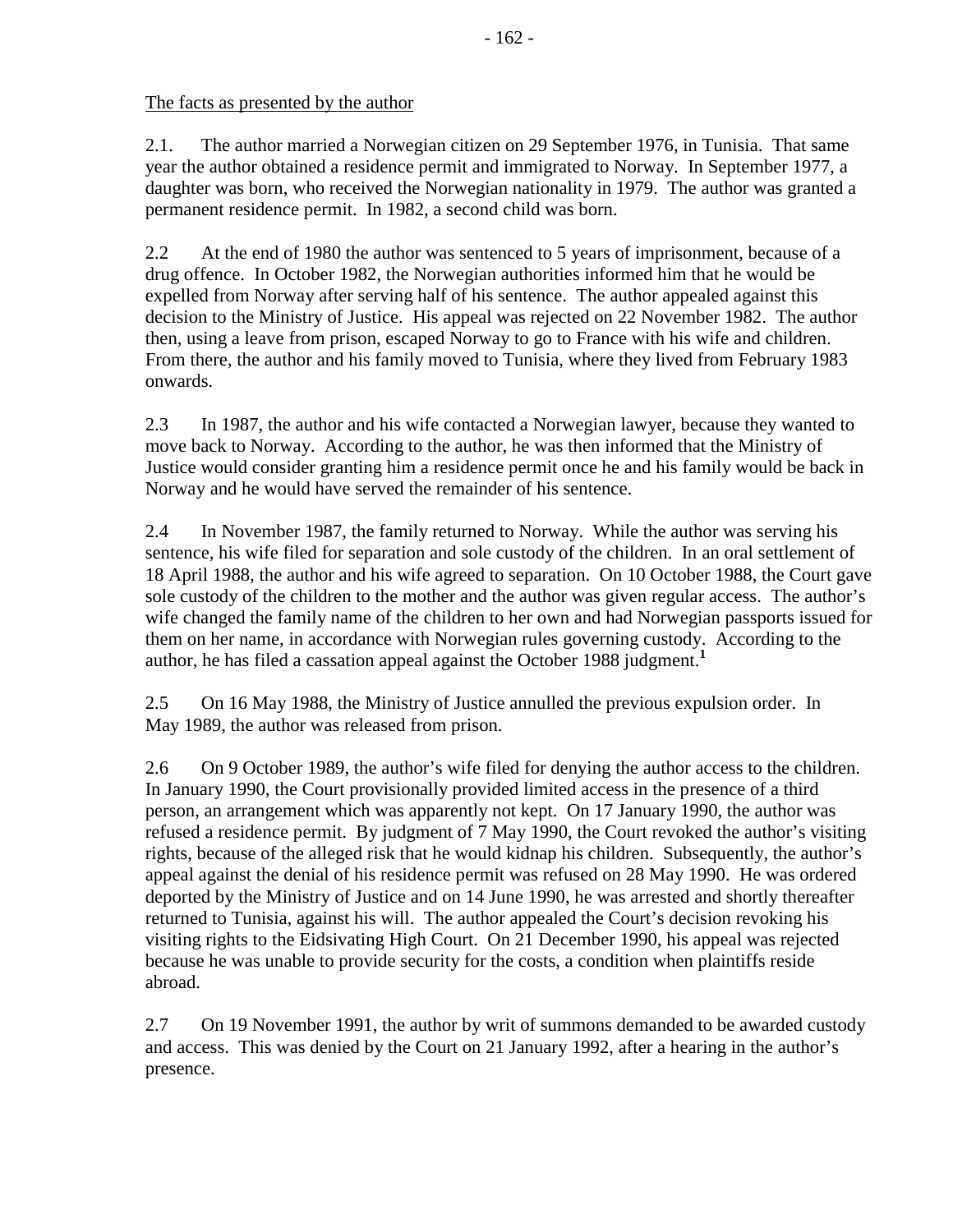- 163 -

2.8 Visa applications by the author in order to visit his children were denied by the Norwegian authorities on several occasions from 1992 to 1994. On 26 February 1992 and on 18 October 1994, the author tried to enter Norway without a visa and was rejected on entry. On 19 October 1994, the author was ordered expelled for repeated violations of the Immigration Act. On 8 September 1995, he requested asylum in Norway, which was denied.

2.9 On 15 January 1996, the author filed an action with the Oslo City Court for custody and access to his children. On 22 March 1996, he applied for a visa to attend the Court hearing of his case, which was scheduled for 24 July 1996, for which he had received a convocation. Because he did not receive an answer in time, the hearing was postponed until 14 January 1997. On 20 August 1996, the Ministry of Justice refused the author a visa to enter the country, because of indications that he would not voluntarily leave Norway after the hearing. Nevertheless, the author, who wanted to be present at the hearing, arrived at the airport of Oslo, where he was refused entry. He was not allowed to make any phone calls and in the morning of 14 January, he was handed a decision of deportation, put on a plane, and sent back to Tunisia. At the court hearing, he was represented by a lawyer. On 11 March 1997, the author's claim was heard and dismissed by the Court. On 22 October 1997, his appeal against the Court's decision was dismissed by the Borgarting High Court for failure to have it co-signed by a lawyer.

## The complaint

3. The author claims that he is a victim of discrimination, and that other Europeans are not treated in the same way. He also claims that he is a victim of a violation of the right to fair trial.

## The State party's admissibility submission and the author's comments

4. The State party submits that it is unclear what the author claims has been in breach of the Covenant. It understands that the complaint relates mainly to the denial of residence permit and visa in the author's case. In this connection, the State party points out that all administrative decisions concerning residence permits and visa can be brought before the courts for judicial review. The courts' review encompasses the question of whether the decision was in accordance with international law. According to the State party, the author's rights to petition for judicial review are not affected by the fact that he resides in Tunisia.

5.1 In his comments, the author submits that the decision to refuse him a residence permit was taken on the pretext that he had been refused access to his children. In this context, he refers to an exchange of correspondence between his ex-wife's lawyer and the Ministry of Justice. He contends that a permanent residence permit cannot be revoked simply upon request of his ex-wife. He claims that his de facto expulsion from Norway was abusive, and that an appeal was not effective, as shown by his deportation, while the administrative appeal was still pending.

5.2 He further suggests that the Norwegian authorities are using immigration procedures against him to prevent him access to court in his case of visiting rights and custody over his children.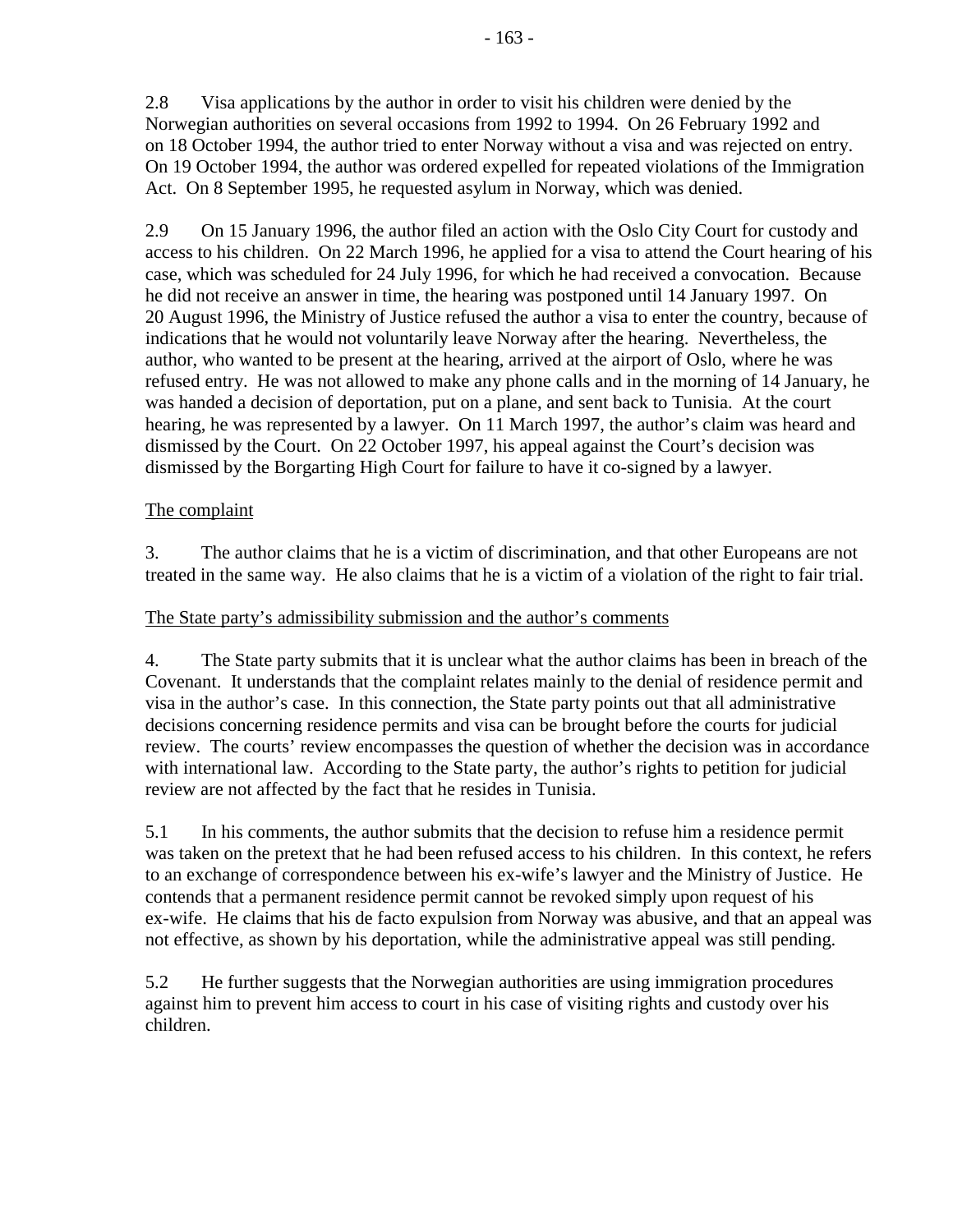5.3 He further denies that he ever entered Norway illegally, because he always presented himself to the airport police in order to obtain a legal entry permit, which was then refused, and that he never left the international zone of the airport.

5.4 The author further points out that the Ministry of Justice, which is the appeal instance for decisions taken by the Directorate of Immigration, always takes its decisions at the last minute or even too late.

5.5 The author claims that the Court's decision of 11 March 1997, refusing him access to his child, is unacceptable because he was prevented from personally attending the hearing scheduled for 14 January 1997, but kept against his will at the Oslo airport, despite a convocation from the court to attend the hearing.

5.6 The author further claims that it is illegal that the State party has issued passports for his children under their mother's name. He states that his children always had a Tunisian passport under his family name.

5.7 In respect of the State party's claim that he has failed to exhaust all domestic remedies, the author states that he has done what was in his power to do, and that ten years of interventions and appeals have remained without success. He states that he does not have the means to pay for any further court actions, and that he is not prepared to lose another ten years by trying in vain to obtain redress. He adds that good contact between him and his ex-wife and children has been re-established.

5.8 The author demands that the deportation order of 28 May 1990 be annulled, as well as all decisions based on this order, that the judgement denying him access to his children be rejected, that the expulsion order against him be lifted and that he be paid compensation for moral and material damages.

## The Committee's admissibility decision

6.1 During its sixty-third session the Committee considered the admissibility of the present communication.

6.2 The Committee took note of the State party's argument that the communication was inadmissible for non-exhaustion of domestic remedies. The Committee noted that with respect to the denial of a residence permit to the author and with respect to the expulsion order of 1994, the author had made no efforts to appeal these matters to the courts, and concluded that this aspect of the communication was therefore inadmissible under article 5, paragraph 2(b), of the Optional Protocol.

6.3 A separate issue arose, however, in relation to the author's claim that he was not allowed to attend in person the hearing before the Oslo City Court, scheduled for 14 January 1997. The Committee noted that the author appealed the Court's decision following the hearing, also on the ground that the hearing had been unfair because he was not present in person, and that the appeal was rejected because it was not co-signed by a lawyer. The Committee took note of the author's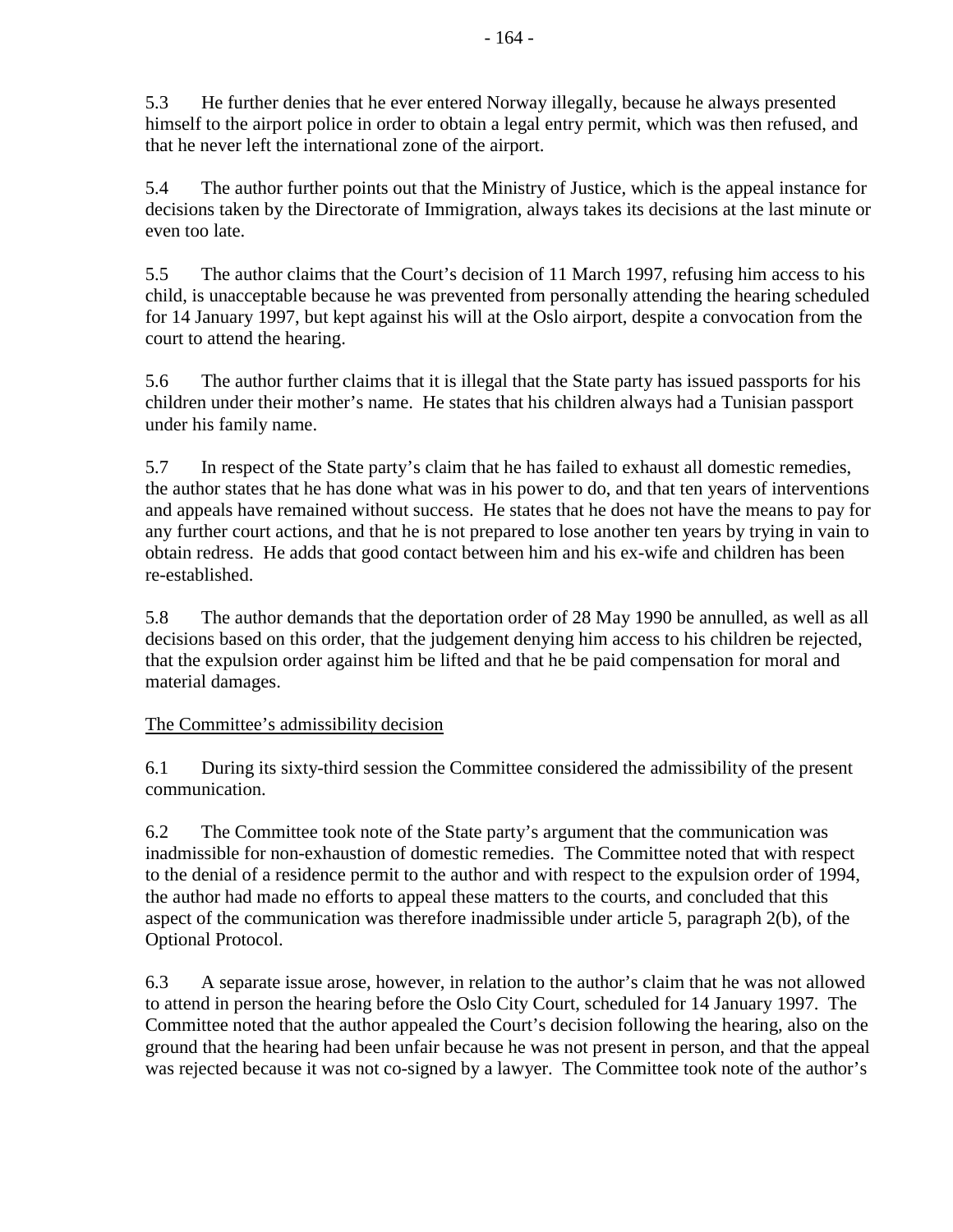arguments that he had no means left to go to court. In the circumstances, the Committee found that the author had made a reasonable effort to exhaust available domestic remedies and that the requirement of article 5, paragraph 2(b), did not prevent it from examining the author's claim.

6.4 The Committee considered that the author's claim that he was denied personal access to the Court in a hearing held on his initiative concerning the custody and visiting rights to his child, might raise issues under article 14, paragraph 1, and articles 17, 23 and 26, which should be considered on the merits.

7. Accordingly, on 21 July 1998, the Human Rights Committee decided that the communication was admissible.

## State party's request for review of admissibility

8.1 By submission of 23 February 1999, the State party interprets the Committee's admissibility decision to mean that all complaints directed by the author against the Norwegian immigration authorities have been declared inadmissible, including the refusal of granting him an entry visa to enable him to attend the Court hearing.

8.2 On the other hand, if the Committee intended its decision as encompassing the refusal of the entry visa to the author to attend the court hearing, the State party challenges the admissibility of this issue, and requests the Committee to revise its decision. In this context, the State party explains that at the pre-admissibility stage, the preparation of its reply to the author's communication was hindered by the unfocused nature of the original communication.

8.3 The State party explains the contents of the immigration law applicable in the author's case. A foreign national, who does not hold a residence permit, must be in possession of a visa to enter Norway. Such a visa must be issued in advance and the application must be presented from abroad. If there is reason to fear that the foreigner will exceed his stay or try to take up residence in Norway, a visa may be refused. A foreign national who tries to enter Norway not carrying a visa or residence permit can be rejected on entry or during the following seven days. Expulsion of a foreigner is ordered when the foreigner has grossly or repeatedly contravened one or more of the provisions of the Immigration Act or evades execution of any decision that he leave Norway. An expelled foreigner is precluded from further entry. Only by special permission can he be granted leave to enter the country.

8.4 Applications for visa are dealt with by the first administrative instance of the Directorate of Immigration. Administrative appeals are dealt with by the Ministry of Justice. The administrative decisions are subject to the supervision of the courts.

8.5 The State party submits that when dealing with the custody and access case, the Oslo City Court had no competence to order the author's access to Norway. That question was a matter for the immigration authorities. The admissibility of the matter of the author's access to the Court hearing can therefore not be dealt with by asking whether the author appealed against the Oslo City Court judgement in the child case. For an alien to be able to appear in person before the national courts, it is necessary to obtain a permit issued by the immigration authorities. If denied entry, the recourse is to bring that administrative decision before the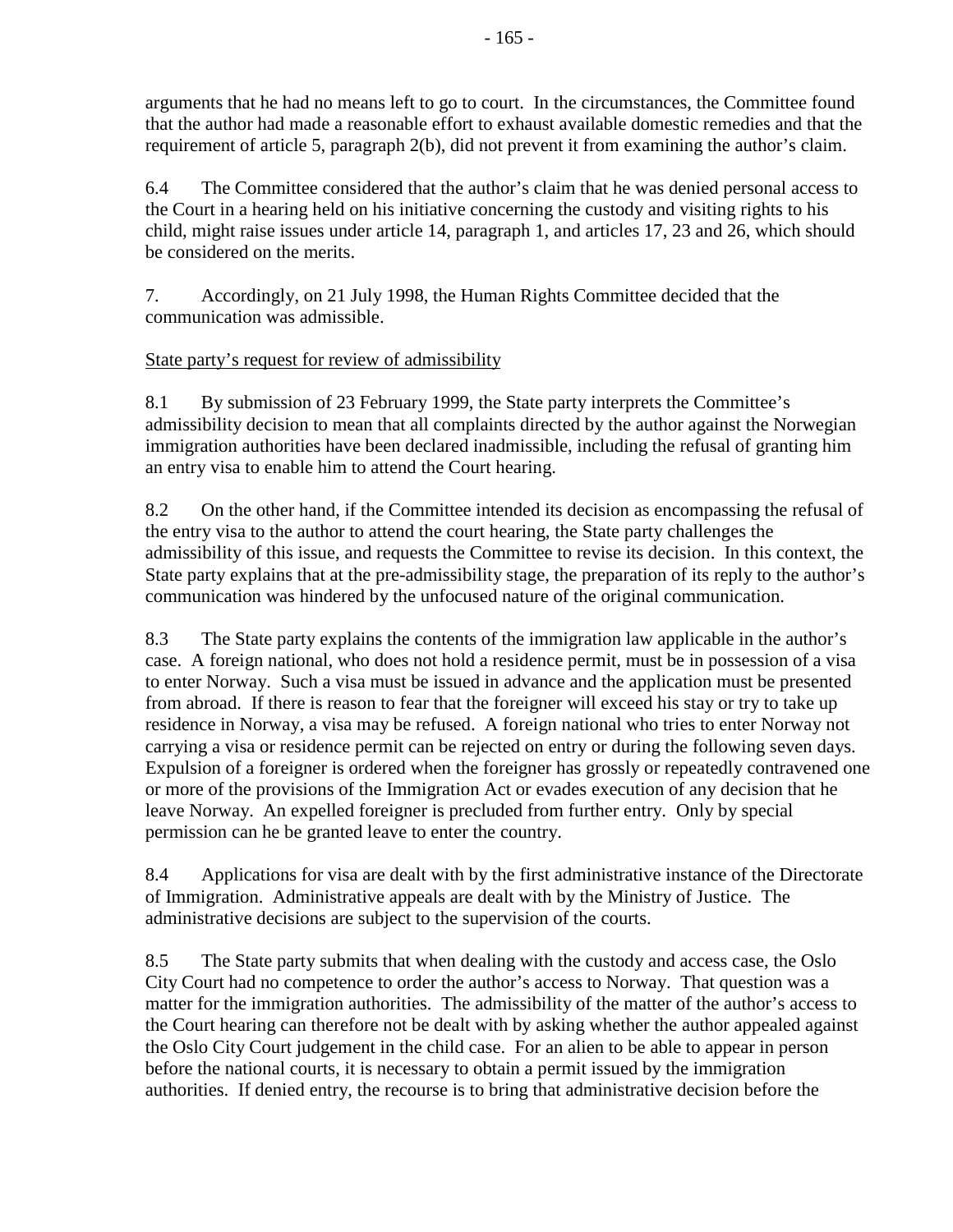Courts in the form of judicial review. In this context, the State party recalls that the author's expulsion from Norway had been ordered in 1994 for repeated violation of the Immigration Act and that this decision in principle prevents subsequent entry into Norway.

8.6 The State party refers to the developments in the author's case in 1996/1997 which show that he was aware of how the immigration system operates. As to the refusal of the visa, as a consequence of which the author was not able to attend the court hearing in the Oslo City Court, the State party recalls that the author applied for a visa on 22 March 1996, to attend the hearing scheduled for 24 July 1996. On 11 July 1996, the request was refused, because grounds existed to believe that the author would not leave Norway voluntarily after expiry of a visa. On 15 July 1996, the author appealed the refusal to the Ministry of Justice. The City Court was informed of the existence of the administrative appeal, and upon request from the author decided to postpone the hearing should the author not appear on 24 July 1996. On 20 August 1996, the Ministry upheld the refusal of a visa. The author was informed that he was entitled to legal representation for the court hearing. Upon receipt of the Ministry's decision, the author failed to apply for judicial review.

8.7 On 28 September 1996, an advocate presented himself as legal counsel for the author in the child case and applied for, and was granted, free legal aid, on the ground that the author could not personally be present in court. Subsequently, a new court hearing was set for 14 January 1997. Only on 4 January 1997, the author renewed his application for a visa through the Norwegian Embassy in Tunis. The Directorate forwarded the request to the Ministry, as it was perceived as an application for reevaluation of the Ministry's decision of 20 August 1996. The Ministry received the request on 13 January 1997. At that time, the author had already arrived at the Oslo airport and he was refused an emergency visa. The author then issued a written authority to his lawyer to represent him in the court hearing. From the record of the hearing of 14 January 1997, it appears that the lawyer represented the author without requesting any further postponement.

8.8 According to the State party, the author and his counsel were aware that the only possible action against the refusal of the visa was to bring an application for judicial review. Such an application is not subject to leave by the courts. According to the State party, the administrative discretion is limited by the domestic doctrine of abuse of power as well as by human rights provisions. If a decision is untenable according to national law or convention law, it will be annulled by the court. Had the author brought the refusal of his visa in August 1996 for judicial review, the court would have been able to adjudicate in time before the hearing in the child case.

8.9 The State party challenges the Committee's reasoning in finding that the author had made a reasonable effort to exhaust domestic remedies by appealing the Oslo City Court judgement without having the appeal co-signed by a lawyer. It submits that the requirement that an appeal be co-signed by a lawyer does not place an unreasonable burden on appellants. In this context, the State party points out that it is in the interests of justice that appeals are clear and concise and that they fulfill the relevant requirements. According to the State party, this requirement was in concreto not an unreasonable burden for the author, since the expense of a lawyer checking his appeal would have been quite limited, and his expense in this connection would have been covered by free legal aid. The author was notified by the Court of Appeal on 13 August 1997 of the requirement and was given until 15 September to rectify his appeal. His former lawyer also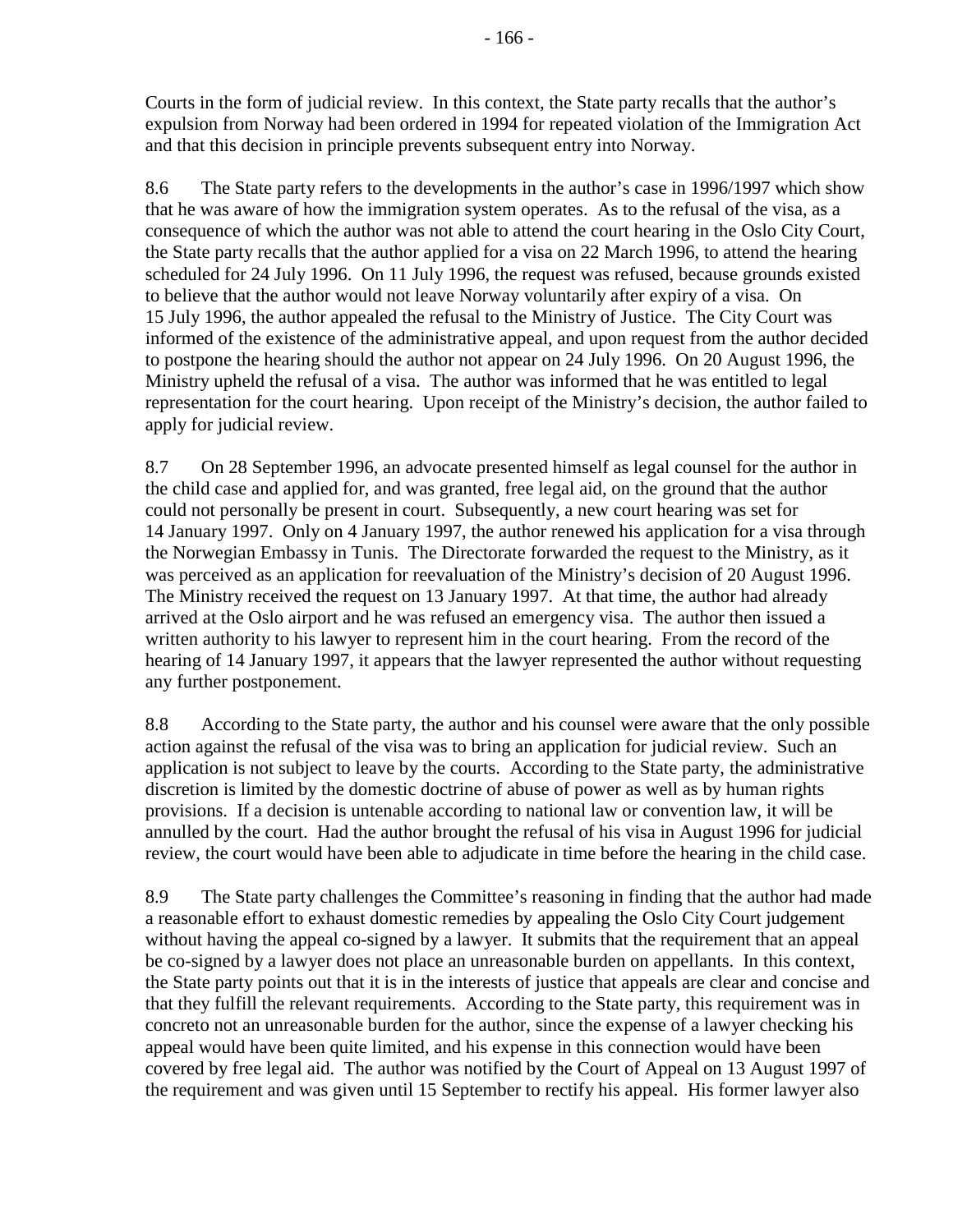received a copy. The author replied within the time limit, but did not comply with the requirement. The State party concludes that the author did not make a Areasonable effort" to have his appeal formally accepted.

8.10 In this context, the State party emphasizes the importance of the role of national courts in the protection of human rights, and argues that international supervision is secondary. In the present case, the national courts were not presented with the author's complaint that to deny him entry visa to attend the court hearing was contrary to international human rights law.

8.11 Accordingly, the State party requests the Committee to revise its decision on admissibility in accordance with rule 93(4) of the rules of procedure. The State party submits that the author's original communication to the Committee, presented a lot of different claims, and predated the court hearing of January 1997. The State party's arguments on the admissibility were therefore rather summary and did not address in detail the point later declared admissible by the Committee. In this context, the State party notes that the Committee never indicated before its decision on admissibility which of the various events and points mentioned by the author could be of particular interest.

# The State party's submission on the merits

8.12 As to the question whether the January 1997 hearing before the Oslo City Court in the absence of the author was in violation of the Covenant, the State party submits that the author was represented by counsel since September 1996. The costs were covered by the State as free legal aid. The main hearing had already been rescheduled by the Court at an earlier occasion. In January, neither the author nor his counsel requested a further postponement of the hearing. In the circumstances, and considering that the child to which the author was seeking visiting rights was nearly 15 years old at the time, the State party submits that there was no reason for the Court to postpone the hearing proprio motu. The State party also points out that the author had given a written proxy to his counsel, which was submitted to the court. The State party recalls that it was not within the court's power to allow the author entry into Norway. For these reasons, the State party argues that the hearing before the court was fair and did not violate any of the articles of the Covenant.

8.13 In case the question whether the refusal of the visa constituted a violation of the Covenant has been declared admissible by the Committee, the State party notes that it is not clearly indicated in the Committee's decision in what way an issue arises under articles 14(1), 17, 23 and 26 of the Covenant. With regard to article 14(1), the State party reiterates that the hearing before the Oslo City Court was fair, and that it was outside the Court's competence to give the author access to Norway.

8.14 With regard to article 17(1), the State party recalls that the author had been divorced from his wife for a long time, and had practically no contact with his daughters for a number of years. If 17(1) were to come into play in the sense that through a court decision in his favour, the author could have re-established some contact with his daughter, the State party notes that the author was able to bring his case to court. The fact that he was not allowed entry into Norway in order to be present during the court case, can hardly be seen as a family matter, according to the State party.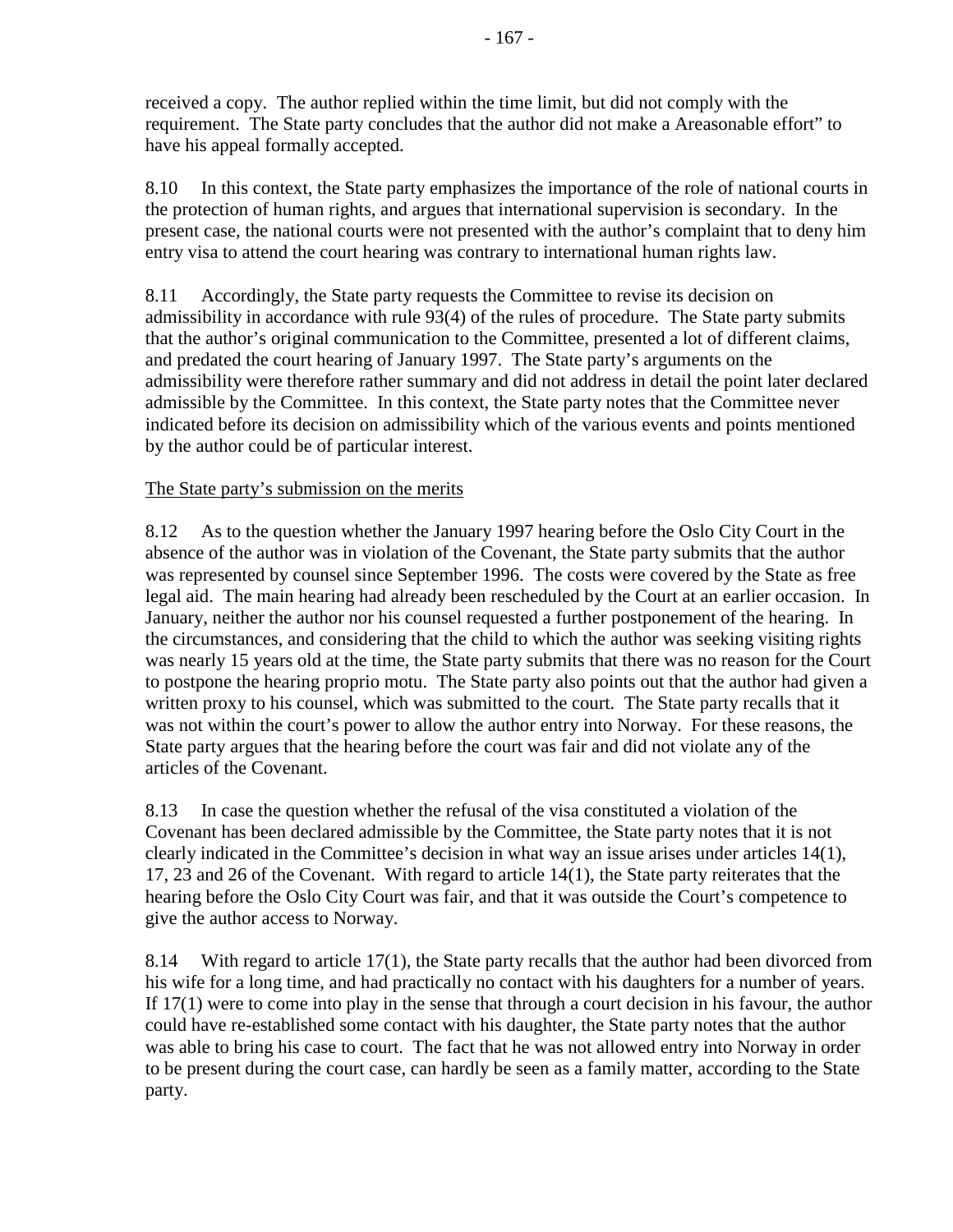8.15 With regard to article 23(4), the State party notes that the author's marriage was long since dissolved and not an issue during the court case. The State party cannot see how any issue arises under article 23(4) through the author's absence from the court hearing.

8.16 According to the State party it is likewise hard to see what issue might arise under article 26. It is unknown to the State party what the author compares with when alleging that he is a victim of discrimination, other foreigners in similar positions, other foreigners from different geographical areas or his ex-wife. As a consequence, the State party is unable to address the issue other than by simply refuting the allegation.

8.17 The State party goes on to address the competing interests in the case between the author and the immigration policy. As to the author's interest in being personally present at the court hearing, the State party begins by recalling the history of the author's case. It recalls that the author and his wife separated in 1988 and that the author was denied access to the children by judgement of the court of 7 May 1990, after a hearing on 25 April 1990 at which the author was present. The author was outside Norway since June 1990, and had practically no contact with his daughters since then. As to the question whether it was strictly necessary for the author to be present during the Court hearing of January 1997, the State party points out that the daughter to whom the author requested access was nearly 15 years old at the time of the hearing and that children become of age under Norwegian law when they are 18 years old. Further, to modify an earlier decision on access, special grounds must exist. Finally, according to Norwegian law, once the child has reached 12 years of age, considerable weight shall be given to the opinion of the child. In the present case, the child had informed the court that she objected to visits from her father. In the circumstances, the State party is of the opinion that it was not necessary for the author to be present in person at the court hearing. His direct testimony was not called for and he was represented by counsel paid through free legal aid.

8.18 As to the immigration policy interests, the State party points out that under international law States are free to prohibit or regulate immigration, and free to decide whether a foreigner should be allowed to continue his stay. By 1996/1997, the author had not had the right to stay in Norway for a number of years, and in fact was permanently excluded. He nevertheless continued to try to gain access to Norway in order to stay there permanently. In this context, the State party refers to the author's application of asylum in 1995. According to the State party, solid reasons therefore existed for fearing that the author would not leave Norway if allowed to enter on a time-limited visa.

8.19 With regard to the possible question why the author was not kept on in immigration custody, once he had been arrested on 12 January 1997, and allowed to attend the court hearing under police escort, the State party recalls that the author was well aware of the requirements for entry into Norway, and that he knew he would not be allowed in if he presented himself at the border without a visa. The State party argues that the granting of entry in a situation like the one created by the author in January 1997, would threaten the control system of visa applications which again would impair immigration control. The State party invokes a legitimate right in keeping immigration control systems and regulations intact. The State party concludes that the reasons for refusing the author entry were not arbitrary.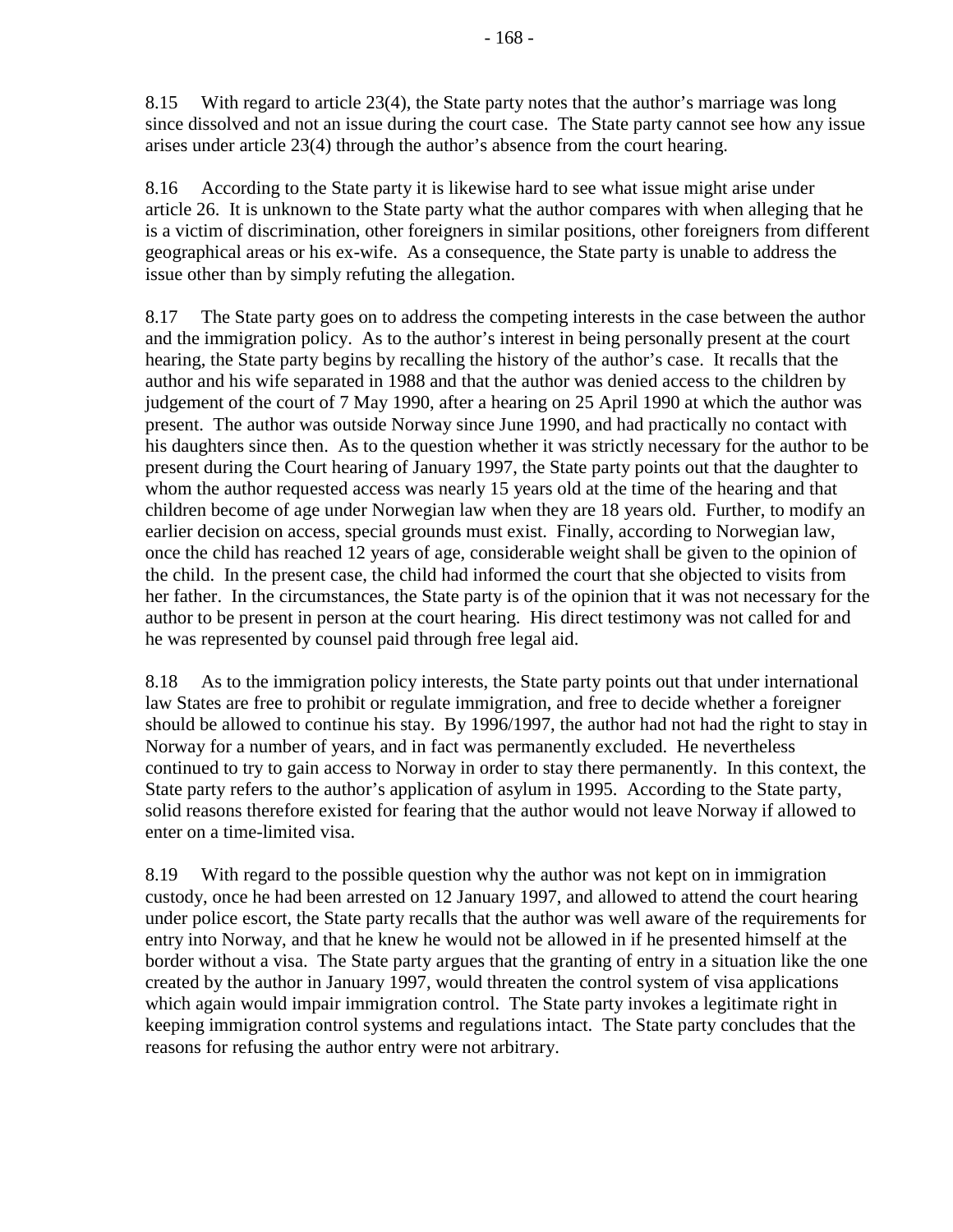### Author's comments on the State party's submission

9.1 In his comments, the author reiterates his previous allegations concerning events before 1996, denies that he has breached the Immigration Act, and claims that his expulsion in 1994 was unjust. He states that he has the right to show up at the airport of Oslo. He states that he has been continuously harassed by immigration officials ever since 1988. He challenges the judgement of 7 July 1990 of the Oslo City Court, and states that there was no reason to deny him visiting rights.

9.2 In respect to the denial of access in person to the Court hearing of January 1997, the author suggests that any further appeal concerning the refusal of his visa was no longer possible, because it was clear that the immigration authorities were biased against him. He explains that he arrived at the Oslo airport on Sunday evening 12 January 1997. He was kept at the airport all day Monday 13 January. According to the author, he was not allowed to call the judge at the Oslo City Court. His lawyer visited him in the course of the Monday evening, and the author signed a power of attorney on the understanding that the judge would be informed of what had happened, and that he would send a fax to the Immigration authorities. The author, however, was returned to Tunisia by plane the next morning at 7 a.m., before the judge could have been contacted. The author concludes that he indeed had made every reasonable effort to exhaust domestic remedies, and that the Committee's decision on admissibility is thus correct.

9.3 The author submits that it has never been his intention to stay in Norway clandestinely, and that the suspicions of the immigration authorities in this respect are ridiculous.

### Issues and proceedings before the Committee

10. The Committee has noted and considered the State party's request for a review of the Committee's admissibility decision in the case. The Committee observes that certain parts in the reasoning presented for such a review are related to those claims that had already been declared inadmissible by the Committee and that the remaining arguments by the State party should be dealt with as part of the merits of the case. Consequently, the Committee decides to proceed to a consideration of the merits.

11.1 The Committee has considered the present communication in the light of all written information before it, in accordance with article 5, paragraph 1, of the Optional Protocol.

11.2 It has been confirmed by the author and the State party that the author appeared, on 12 January 1997 at the airport of Oslo, intending to participate in a court hearing at the Oslo City Court in a child custody and visiting rights case, scheduled for 14 January, to which he had received a convocation. It is likewise undisputed that the author was prevented by the administrative authorities of the State party from attending the hearing or from directly contacting the judge. He was, however, able to meet with his lawyer who participated in the hearing held on 14 January while the author had already been deported from Norway.

11.3 The right to a fair trial in a suit at law, guaranteed under article 14, paragraph 1, may require that an individual be able to participate in person in court proceedings. In such circumstances the State party is under an obligation to allow that individual to be present at the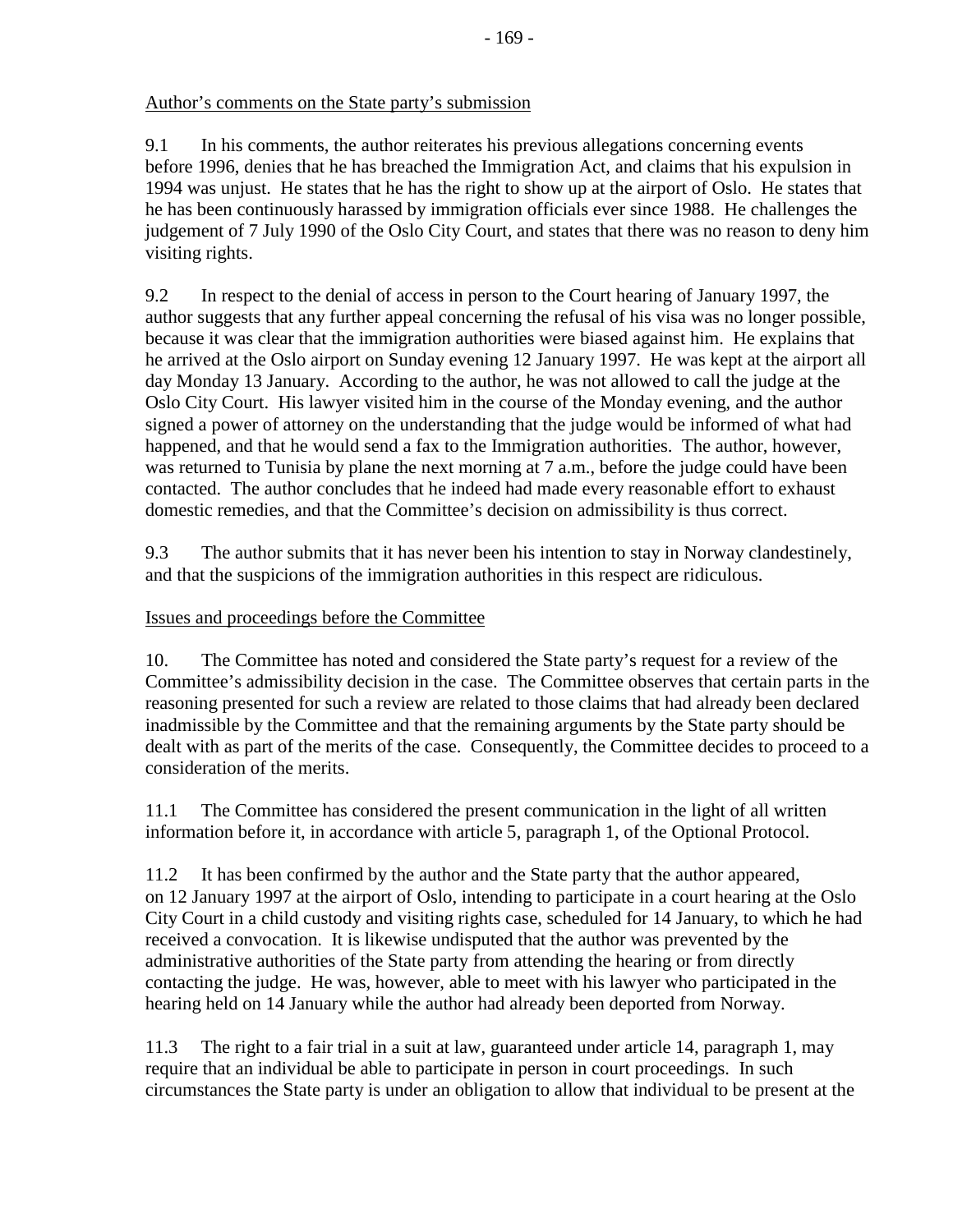hearing, even if the person is a non-resident alien. In assessing whether the requirements of article 14, paragraph 1, were met in the present case, the Committee notes that the author's lawyer did not request a postponement of the hearing for the purpose of enabling the author to participate in person; nor did instructions to that effect appear in the signed authorisation given to the lawyer by the author at the airport and subsequently presented by the lawyer to the judge at the hearing of the child custody case. In these circumstances, the Committee is of the view that it did not constitute a violation by the State party of article 14, paragraph 1, that the Oslo City Court did not on its own initiative, postpone the hearing in the case until the author could be present in person.

11.4 As the author's appeal in the Borgarting High Court was dismissed through the application of a uniform procedural rule after the author had been given an opportunity to remedy the deficieny in question, the Committee cannot find that the dismissal of the appeal constituted a violation of the author's rights under article 14, paragraph 1, of the Covenant.

11.5 As the Committee has found that the conduct of the court dealing with the author's case did not constitute a violation of article 14, paragraph 1, it concludes that no separate issue arises under articles 17, 23 or 26.

12. The Human Rights Committee, acting under article 5, paragraph 4, of the Optional Protocol to the International Covenant on Civil and Political Rights, is of the view that the facts before it do not disclose a violation of any of the articles of the International Covenant on Civil and Political Rights.

[Adopted in English, French and Spanish, the English text being the original version. Subsequently issued also in Arabic, Chinese and Russian as part of the present report.]

## Notes

<sup>1</sup> According to the State party, no appeal has been filed.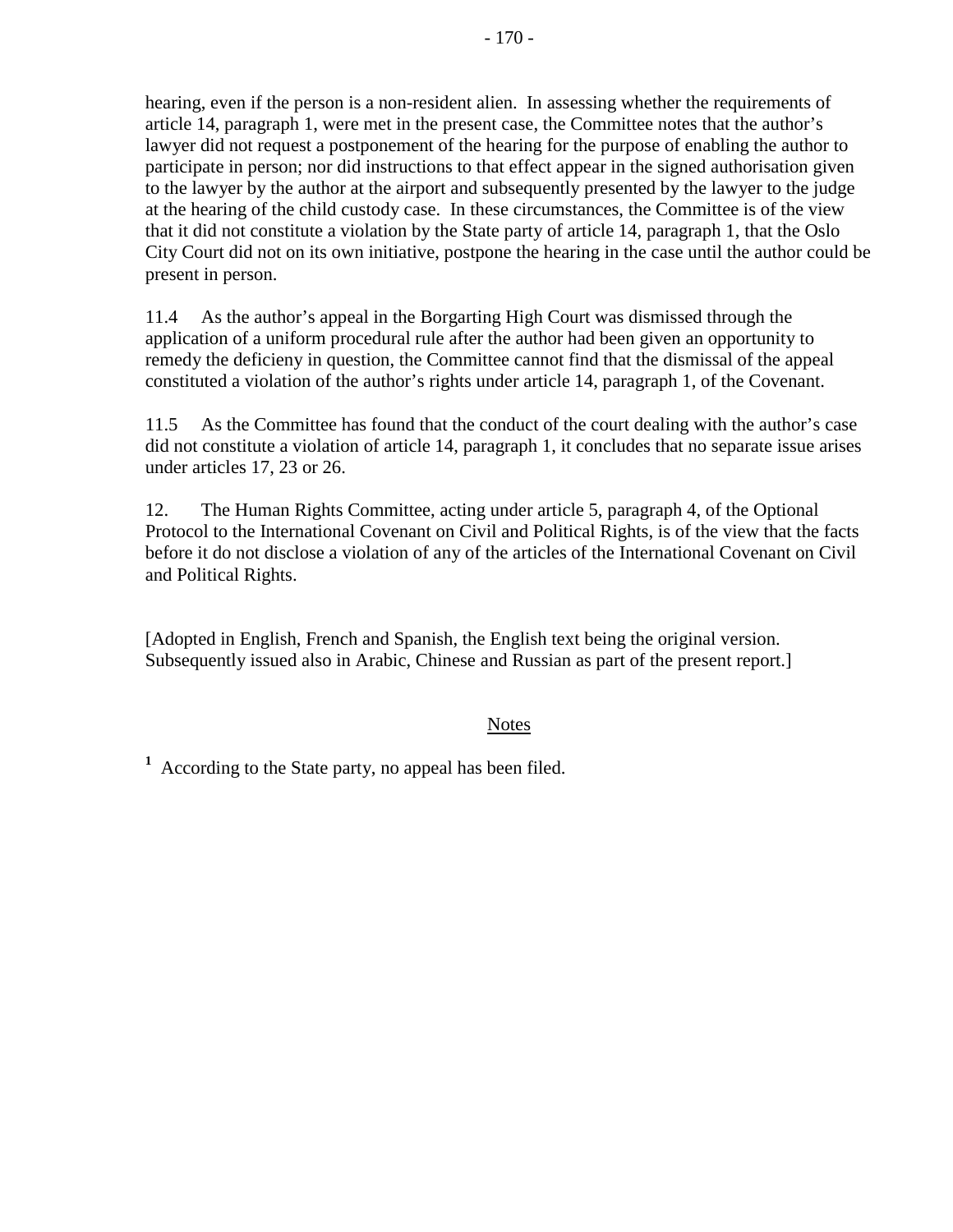#### APPENDIX

### Individual opinion by Committee members P. Bhagwati, D. Kretzmer C. Medina and R. Lallah (dissenting)

We are unable to agree with the approach adopted by the Committee in declining to review its decision on the admissibility of the communication. We must recall that, under Rule 93(4) of the Committee's rules of procedure, the Committee may review a decision on the admissibility of a communication in the light of any explanations or statements provided by the State party. In this particular case, the State party has requested such a review on the ground that domestic remedies had not been exhausted by the author. For this purpose, the State party has made extensive submissions regarding the circumstances in which the Oslo City Court dealt with the author's custody case, as well as the issues related to the denial of the author's applications to be allowed entry into Norway. The author was given an opportunity to address these submissions.

The essence of the author's claim is that he was denied the opportunity to appear in person before the Oslo City Court in January 1997, when that court dealt with the author's child custody case. All the allegations regarding violations of specific articles of the Covenant are related to this claim. We note that the author was represented by a lawyer in the proceedings before the Oslo City Court. The lawyer did not ask the court to refrain from dealing with the case until the author was present, or to grant an adjournment so as to allow him to apply for judicial review of the administrative decision denying the author entry into Norway for purpose of attending the court proceedings. Furthermore, the author was duly informed about the technical deficiency of his appeal against the decision of the Oslo City Court and he was given an opportunity to repair the said deficiency. We also note that the author had a legal aid lawyer at the time, and he has not refuted the State party's assertion that he could easily have complied with the requirement that his appeal be cosigned by a lawyer.

In our opinion in these circumstances the Committee should revise its admissibility decision and hold the communication inadmissible for non-exhaustion of domestic remedies, under article 5(2)(b) of the Optional Protocol.

> (Signed) P. Bhagwati (Signed) D. Kretzmer (Signed) R. Lallah (Signed) C. Medina Quiroga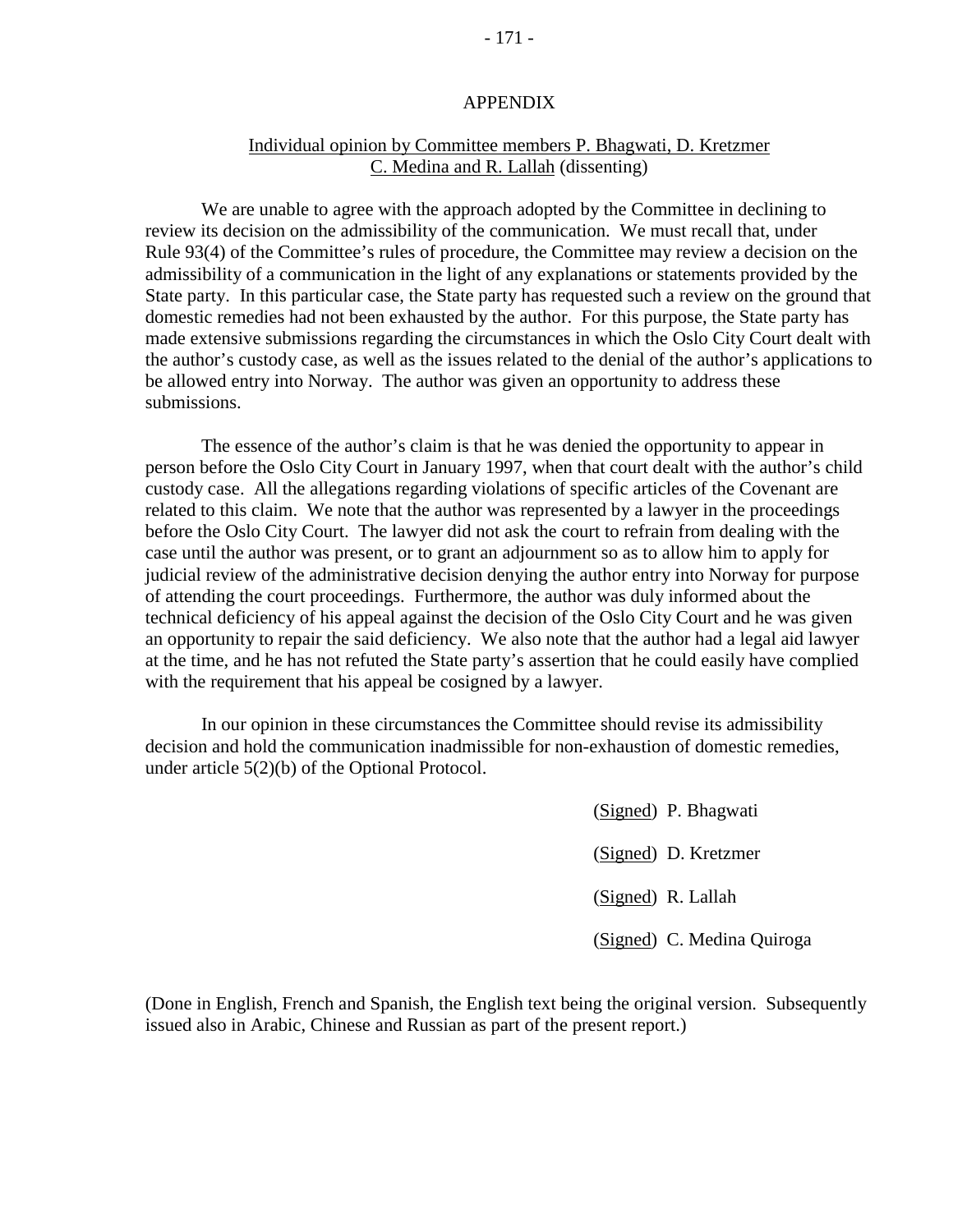### - 172 -

### O. Communication No. 770/1997, Gridin v. Russian Federation (Views adopted on 20 July 2000, sixty-ninth session)\*

| Submitted by:              | Mr. Dimitry L. Gridin<br>(Represented by Mr. A. Manov of the Centre for<br>Assistance to the International Protection) |
|----------------------------|------------------------------------------------------------------------------------------------------------------------|
| Alleged victim:            | The author                                                                                                             |
| State party:               | <b>Russian Federation</b>                                                                                              |
| Date of the communication: | 27 June 1996                                                                                                           |

The Human Rights Committee, established under article 28 of the International Covenant on Civil and Political Rights,

Meeting on 20 July 2000,

Having concluded its consideration of communication No. 770/1997 submitted to the Human Rights Committee by Mr. Dimitry L. Gridin, under the Optional Protocol to the International Covenant on Civil and Political Rights,

Having taken into account all written information made available to it by the author of the communication, and the State party,

Adopts the following:

## Views under article 5, paragraph 4, of the Optional Protocol

1. The author of the communication is Mr. Dimitriy Leonodovich Gridin, a Russian student, born on 4 March 1968. He claims to be a victim of a violation by Russia of articles 14, paragraphs 1, 2, 3(b),(e) and (g). The case also appears to raise issues under articles 9 and 10 of the Covenant. He is represented by Mr. A. Manov of the Centre for Assistance to the International Protection.

### The facts as submitted by the author

 $\overline{a}$ 

2. The author was arrested on 25 November 1989 on charges of attempted rape and murder of one Ms. Zykina. Once in detention, he was also charged with six other assaults. On 3 October 1990, the Chelyabinsk Regional Court found him guilty of the charges and sentenced

<sup>\*</sup> The following members of the Committee participated in the examination of the present communication: Mr. Abdelfattah Amor, Mr. Nisuke Ando, Mr. P.N. Bhagwati, Lord Colville, Ms. Elizabeth Evatt, Ms. Pilar Gaitan de Pombo, Mr. Louis Henkin, Mr. David Kretzmer, Ms. Cecilia Medina Quiroga, Mr. Martin Scheinin, Mr. Hipólito Solari Yrigoyen, Mr. Roman Wieruszewski, and Mr. Abdallah Zakhia.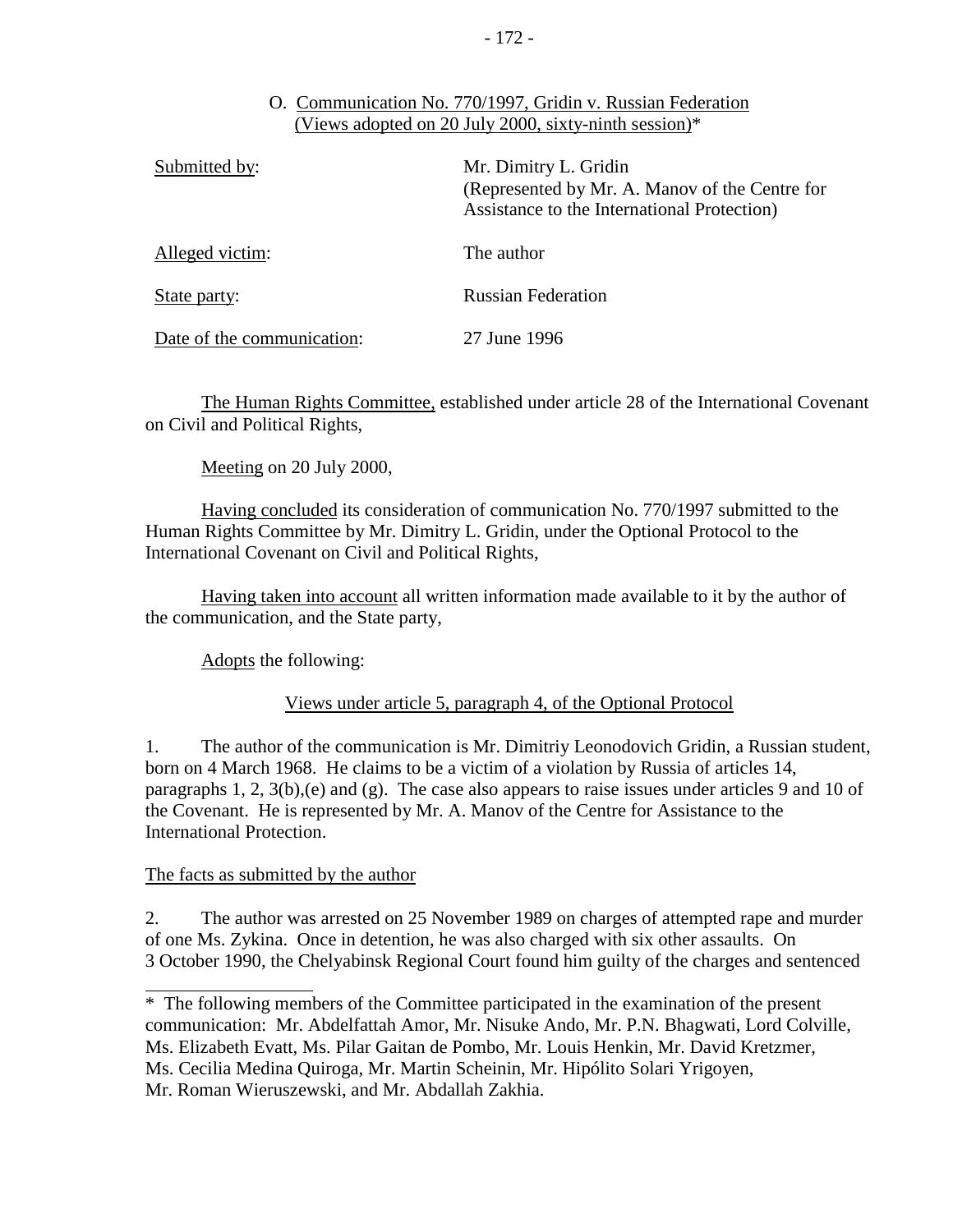him to death. His appeal to the Supreme Court was rejected on 21 June 1991. Further appeals were rejected on 21 October 1991 and 1 July 1992. Appeals to the Prosecutor's Office were likewise rejected, respectively on 12 December 1991, 16 January and 11 March 1992. On 3 December 1993, the author's death sentence was commuted to life imprisonment.

# The complaint

3.1 The author alleges that a warrant for his arrest was only issued on 29 November 1989, over three days after he was detained. He further states that he was denied access to a lawyer, despite his requests, until 6 December 1989.

3.2 He claims that he was interrogated during 48 hours, without being given any food and without being allowed to sleep. His glasses had also been taken away from him and he could not see much because of his shortsightedness. During the interrogation, he was beaten.<sup>1</sup> He states that he was told that his family was letting him down and that the only way to avoid the death penalty would be to confess. He then confessed to the six charges as well as to three other charges.

3.3 It is alleged that the author's lawyer was not informed by the investigator of scheduled court actions. In particular, in January 1990 the author was sent for a medical expertise and his lawyer was not informed.

3.4 The author claims that the handling of the evidence violated the Russian Code of Criminal Procedure. It is said that the author's clothes were transported to the laboratory in the same bag as the victims', and that therefore no value can be attached to the outcome of the examination that fibers of his clothes were found on the victims'. It is also claimed that there were irregularities in the identification process. The author alleges that he was led through the hall where the victims were sitting on the day of the identification. When one of the victims failed to point him out as the perpetrator, allegedly the investigator took her hand and pointed to the author. It is further submitted that the description by the victims of their attacker completely differs with the author's appearance.

3.5 The author claims that his right to presumption of innocence was violated. Between 26 and 30 November 1989 radio stations and newspapers announced that the author was the feared "lift-boy" murderer, who had raped several girls and murdered three of them. Also, on 9 December 1989, the head of the police announced that he was sure that the author was the murderer, and this was broadcasted on television. Furthermore, the author alleges that the investigator pronounced the author guilty in public meetings before the court hearing and called upon the public to send prosecutors. As a consequence, the author states that at his trial ten social prosecutors were present whereas he was defended by one social defender,**<sup>2</sup>** who was later forced to leave the court room.<sup>3</sup> According to the author, the court room was crowded with people who were screaming that the author should be sentenced to death. He also states that the social prosecutors and the victims were threatening the witnesses and the defense and that the judge did not do anything to stop this. Because of this, there was no proper opportunity to examine the main witnesses in court.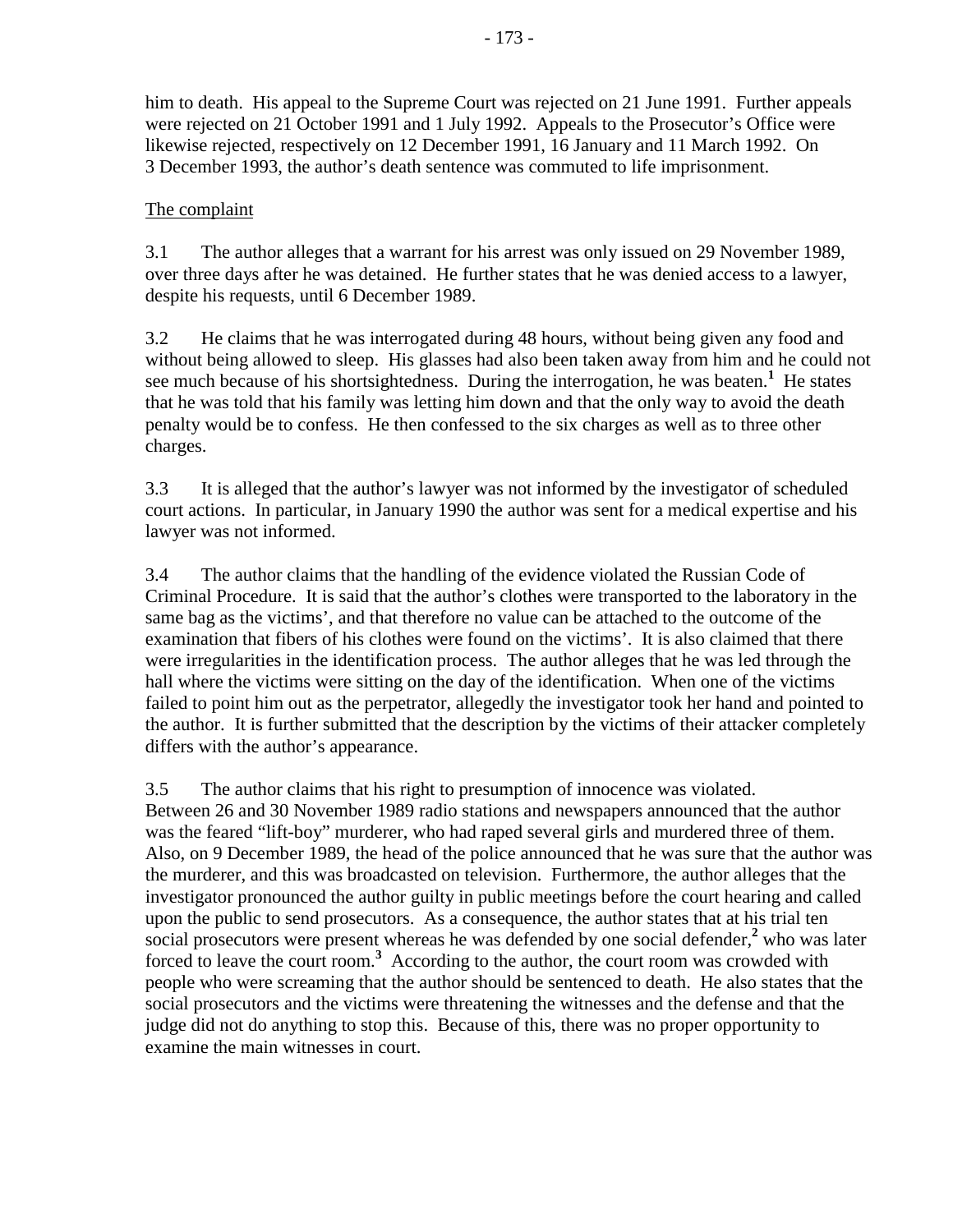3.6 At the first day of the hearing, the author pleaded not guilty.**<sup>4</sup>** He was then placed in a lock-up. He complains that he was never allowed to discuss things with his lawyer in private.

3.7 He also complains that the witnesses who could have confirmed his alibi were not examined in court. Moreover, some statements given during the preliminary examination disappeared from the record.

3.8 It is further claimed that in violation of Russian law, the records of the trial were only compiled and signed on 25 February 1991, whereas the hearing finished on 3 October 1990. Three witnesses filed complaints to the Supreme Court, because of discrepancies between the record and what they had in fact testified.

3.9 The above is said to constitute violations of article 14, paragraphs 1, 2, 3(b),(e) and (g).

The State party's submission and the author's comments there on:

4.1 By submission dated 16 February 1998, the State party contends that the communication should be declared inadmissible since it was not submitted by the author himself, but by counsel on his behalf.

4.2 In a further submission, dated 26 February 1999, the State party addresses the merits of the communication. In this respect it submits that in order to respond to the Committee's request the Russian Federation Procurator's Office reviewed the author's case. It verified the statements of the victims and witnesses, the inspection of the place where the incidents took place, and the conditions under which the author was identified. In this respect, the State party contends that the argument that the author was innocent of the charges and that the investigation methods used violated his rights to a defence, as well as the issue of public pressure were all reviewed by the Supreme Court in its capacity as an Appeal Court, which considered them to be unfounded.

4.3 The State party contends that neither the author nor his lawyer ever raised the issue of police coercion before the courts. It further contends that the author was represented by a lawyer throughout the preliminary investigation, during which the author provided detailed information in respect of the crimes. According to the State party the author only retracted from these statements in court due to pressure placed on him by members of his family.

4.4 With respect to the allegation that the author was unable to read the statements since he was denied reading glasses, the State party notes that from the court records the author stated that he could read at a distance of 10 to 15 centimetres without glasses and furthermore, the investigators provided the author with glasses. Consequently, the State party rejects any violation of the Covenant in this respect.

4.5 Finally, the State party states that Mr. Gridin was questioned in the presence of the defence lawyer who was assigned to him in accordance with the law. The State party notes that Mr. Gridin was arrested on 25 November 1989 and on 1 December 1989 his mother V.V. Gridina, wrote requesting that the defence lawyer should be invited to participate in the investigations. On 5 December 1989 an agreement was concluded between Gridin's relatives and the lawyer who, from that time, was allowed to participate.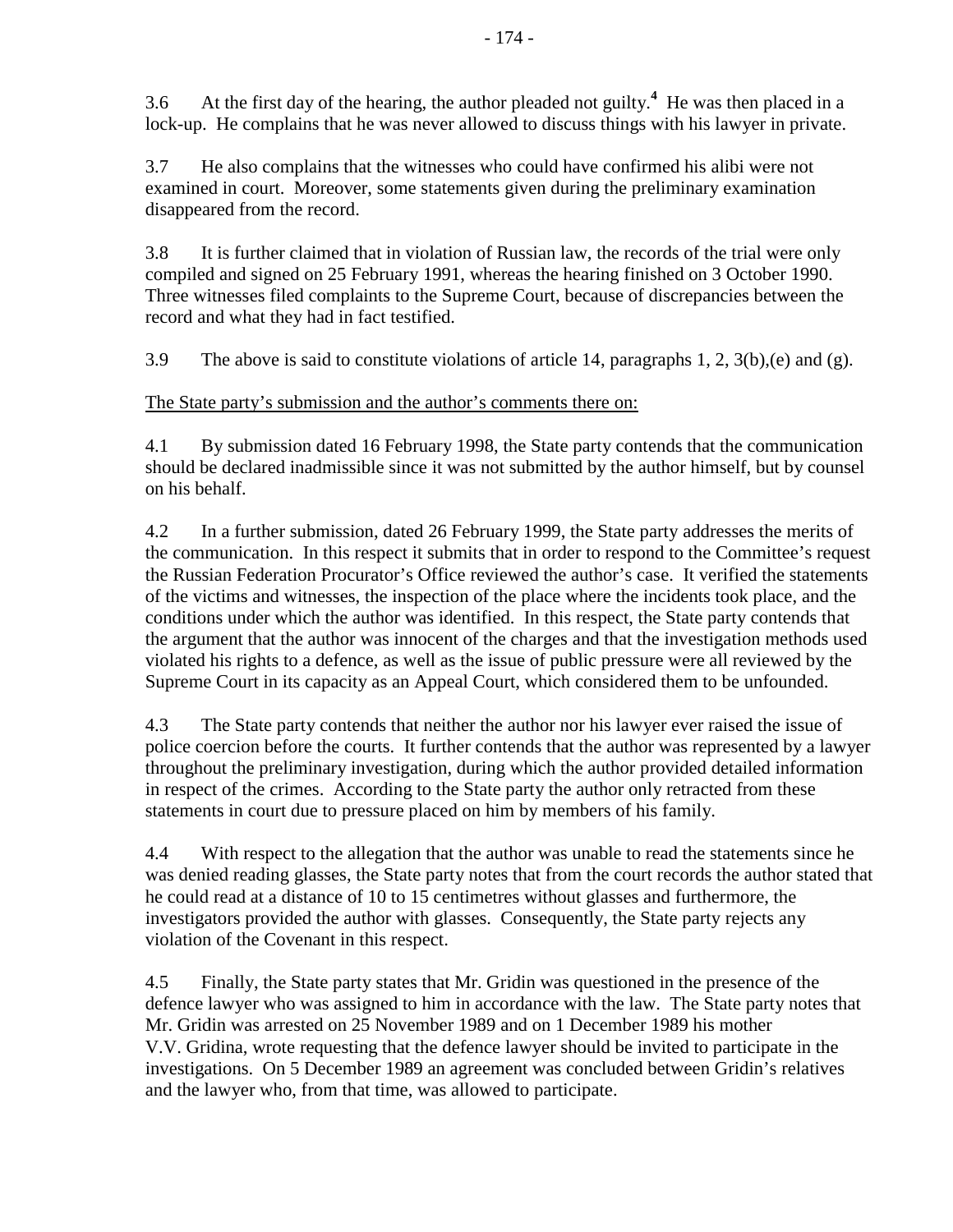5. The author's counsel in a letter dated 14 September 1999, reiterates the claims of the original submission and points out that by the State party's own admission the author was unrepresented from 25 November to 1 December 1989.

# Issues and proceedings before the Committee

6.1 Before considering any claim contained in a communication, the Human Rights Committee must, in accordance with rule 87 of its rules of procedure, decide whether or not it is admissible under the Optional Protocol to the Covenant.

6.2 The committee has ascertained as required under article 5, paragraph 2, (a) of the Optional Protocol that the same matter is not being examined under another procedure of international investigation or settlement.

6.3 The Committee observes that the State party has objected to the admissibility of the communication, since the communication had been submitted by counsel and not by the author himself. The Committee, points out that according to its rules and practice the author may be represented by counsel and it is not therefore precluded form examining the merits of the communication. The Committee rejects the States party's contention that the communication should be declared inadmissible in this respect.

6.4 With respect to the allegations of ill-treatment and police coercion during the investigation period including denying the author the use of reading glasses, it appears from the material before it that most of these allegations were not raised before the trial court. All the arguments were raised on appeal but the Supreme Court found them to be unsubstantiated. In these circumstances, the Committee finds that the author has not substantiated a claim within the meaning of article 2 of the Optional Protocol.

6.5 With regard to the allegation that his lawyer was not informed of the dates of the court actions which dealt with medical issues the Committee notes that this matter was reviewed by the Supreme Court which found it to be in accordance with law and consequently considers that this claim remains unsubstantiated for purposes of admissibility.

7. The Committee declares the remaining claims admissible, and proceeds with the examination of the merits of all admissible claims, in the light of the information made available to it by the parties, as required by article 5 paragraph 1, of the Optional Protocol.

8.1 With respect to the allegation that the author was arrested without a warrant and that this was only issued more than three days after the arrest, in contravention of national legislation which stipulates that a warrant must be issued within 72 hours of arrest, the Committee notes that this matter has not been addressed by the State party. In this regard, the Committee considers that in the circumstances of the present case the author was deprived of his liberty in violation of a procedure as established by law and consequently it finds that the facts before it disclose a violation of article 9, paragraph 1.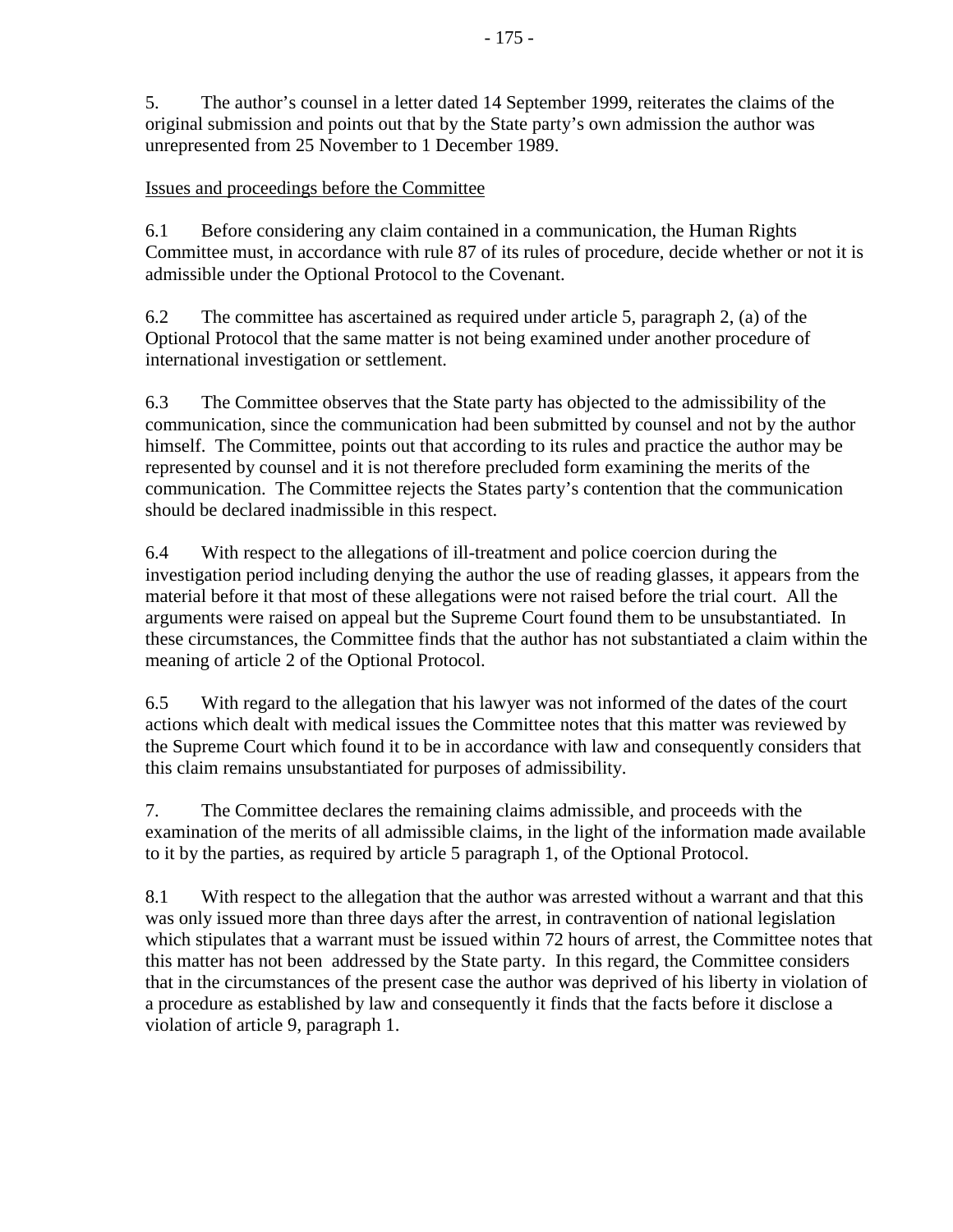8.2 With regard to the author's claim that he was denied a fair trial in violation of article 14, paragraph 1, in particular because of the failure by the trial court to control the hostile atmosphere and pressure created by the public in the court room, which made it impossible for defence counsel to properly cross-examine the witnesses and present his defence, the Committee notes that the Supreme Court referred to this issue, but failed to specifically address it when it heard the author's appeal. The Committee considers that the conduct of the trial, as described above, violated the author's right to a fair trial within the meaning of article 14, paragraph 1.

8.3 With regard to the allegation of a violation of the presumption of innocence, including public statements made by high ranking law enforcement officials portraying the author as guilty which were given wide media coverage, the Committee notes that the Supreme Court referred to the issue, but failed to specifically deal with it when it heard the author's appeal. The Committee refers to its General Comment No 13 on article 14, where it has stated that: "It is, therefore, a duty for all public authorities to refrain from prejudging the outcome of a trial". In the present case the Committee considers that the authorities failed to exercise the restraint that article 14, paragraph 2, requires of them and that the author's rights were thus violated.

8.4 With regard to the remaining allegations contained in paragraphs 3.4 and 3.7 supra, the Committee notes that the Supreme Court addressed the specific allegations by the author that, the evidence was tampered with, that he was not properly identified by the witnesses and that there were discrepancies between the trial and its records. However, the rejection by the court of these specific allegations did not address the fairness of the trial as a whole and therefore does not affect the Committee's finding that article 14, paragraph 1, of the Covenant was violated.

8.5 With respect to the allegation that the author did not have a lawyer available to him for the first 5 days after he was arrested, the Committee notes that the State party has responded that the author was represented in accordance with the law. It has not, however, refuted the author's claim that he requested a lawyer soon after his detention and that his request was ignored. Neither has it refuted the author's claim that he was interrogated without the benefit of consulting a lawyer after he repeatedly requested such a consultation. The Committee finds that denying the author access to legal counsel after he had requested such access and interrogating him during that time constitutes a violation of the author's rights under article 14, paragraph 3 (b). Furthermore, the Committee considers that the fact that the author was unable to consult with his lawyer in private, allegation which has not been refuted by the State party, also constitutes a violation of article 14, paragraph 3 (b) of the Covenant.

9. The Human Rights Committee, acting under article 5, paragraph 4, of the Optional Protocol to the International Covenant on Civil and Political Rights, is of the view that the facts before it disclose a violation of article 14, paragraphs 2 and 3(b), of the Covenant.

10. In accordance with article 2, paragraph 3 (a), of the Covenant, the State party is under an obligation to provide Mr. Gridin with an effective remedy, entailing compensation and his immediate release. The State party is under an obligation to ensure that similar violations do not occur in the future.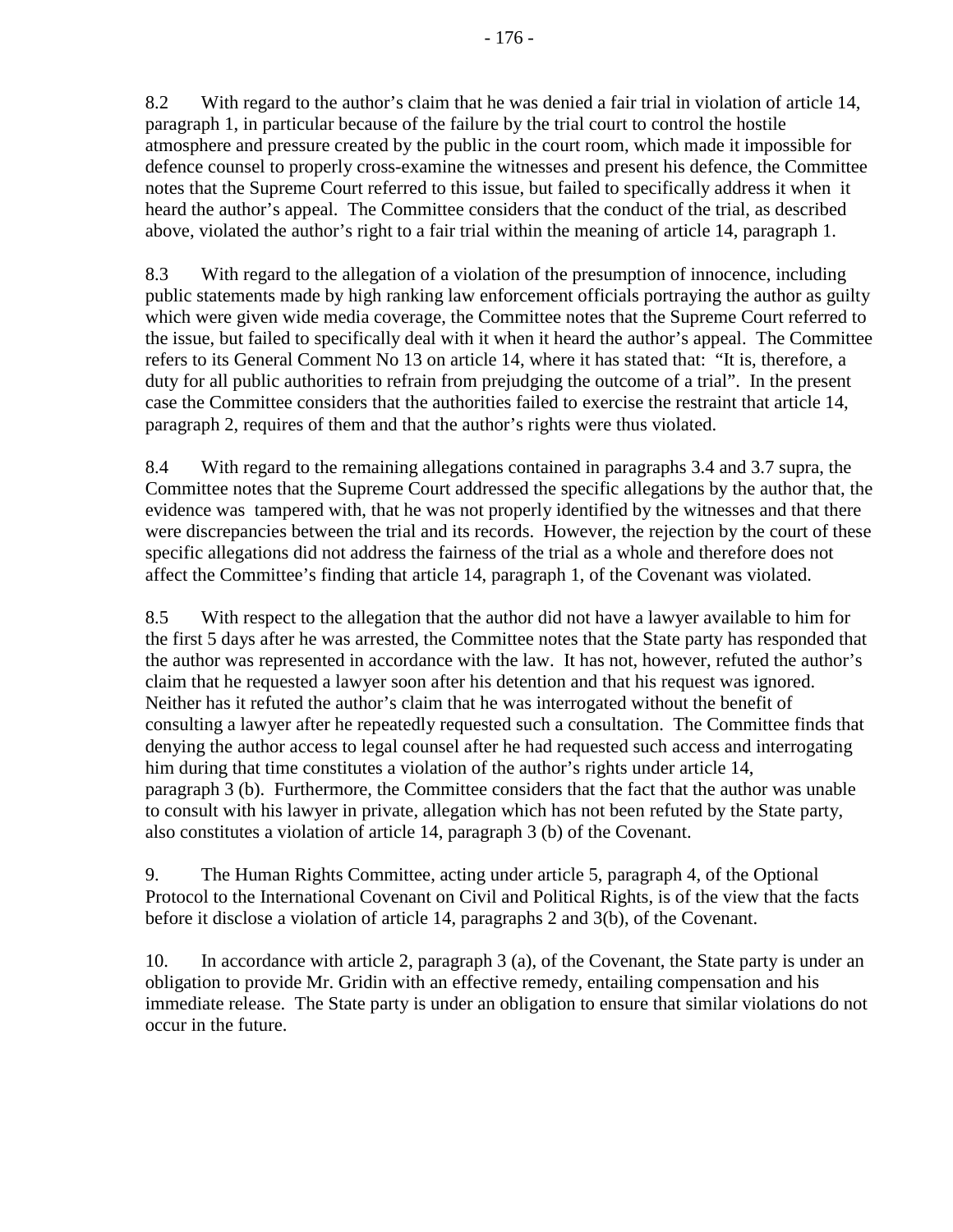11. Bearing in mind that, by becoming a party to the Optional Protocol, the State party has recognized the competence of the Committee to determine whether there has been a violation of the Covenant or not and that, pursuant to article 2 of the Covenant, the State party has undertaken to ensure to all individuals within its territory and subject to its jurisdiction the rights recognized in the Covenant, and to provide an effective and enforceable remedy in case a violation has been established, the Committee wishes to receive from the State party, within 90 days, information about the measures taken to give effect to the Committee's Views.

[Adopted in English, French and Spanish, the English text being the original version. Subsequently issued also in Arabic, Chinese and Russian as part of the present report.]

## Notes

<sup>1</sup> It is said that medical expert opinions of 18 January and 30 August confirm this.

<sup>2</sup> The author refers to social prosecutors and social defenders as provided for under the Russian system, who act in addition to the public prosecutor and defence counsel.

<sup>3</sup> From the file it appears that two social defenders were available to the author and that it was one of these who was forced to leave the court room.

<sup>4</sup> From the file it appears that the author pleaded not guilty of all charges except for the assault on Ms Zykina.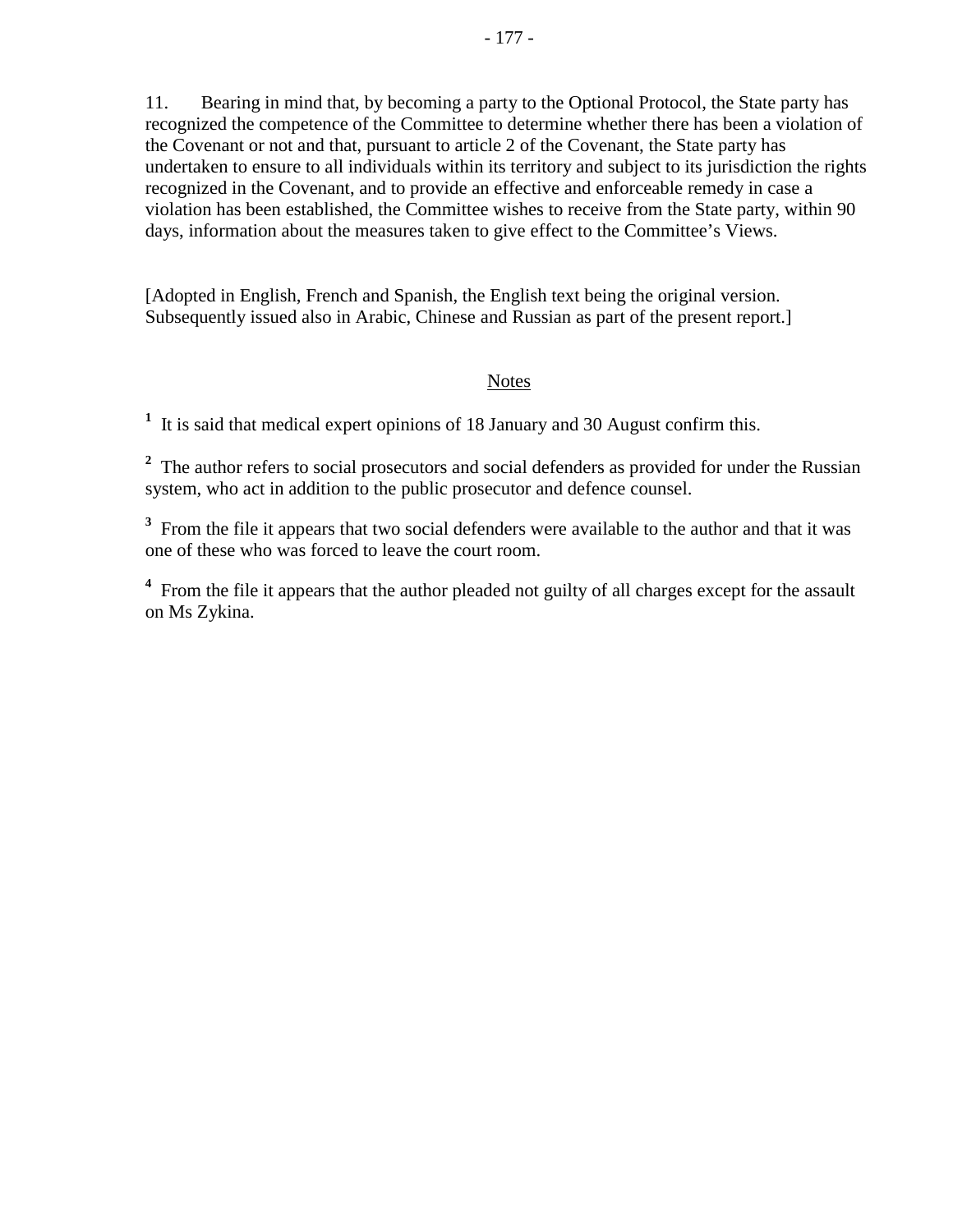### - 178 -

#### P. Communication No. 780/1997, Laptsevich v. Belarus (Views adopted on 20 March 2000, sixty-eighth session)\*

| Submitted by:                      | Vladimir Petrovich Laptsevich       |
|------------------------------------|-------------------------------------|
| Alleged victim:                    | The author                          |
| State party:                       | <b>Belarus</b>                      |
| Date of communication:             | 18 August 1997 (initial submission) |
| Date of decision of admissibility: | 20 March 2000                       |

The Human Rights Committee, established under article 28 of the International Covenant on Civil and Political Rights,

Meeting on 20 March 2000,

Having concluded its consideration of communication No. 780/1997 submitted to the Human Rights Committee by Mr. Vladimir P. Laptsevich, under the Optional Protocol to the International Covenant on Civil and Political Rights,

Having taken into account all written information made available to it by the author of the communication, and the State party,

Adopts the following:

Views under article 5, paragraph 4, of the Optional Protocol

1. The author of the communication is Vladimir Petrovich Laptsevich, a Belorussian citizen, residing in Mogilev, Belarus. He claims to be a victim of a violation by the Republic of Belarus of article 19, paragraph 2, of the International Covenant on Civil and Political Rights.

The facts as submitted by the author

 $\overline{a}$ 

2. On 23 March 1997, in the centre of the city of Mogilev in Belarus, the author distributed leaflets devoted to the anniversary of the proclamation of independence of the People's Republic of Belarus. While distributing the leaflets, the author was approached by officers of the Mogilev

<sup>\*</sup> The following members of the Committee participated in the examination of the present communication: Mr. Abdelfattah Amor, Mr. Nisuke Ando, Mr. Prafullachandra Natwarlal Bhagwati, Ms. Christine Chanet, Lord Colville, Ms. Elizabeth Evatt, Mr. Eckart Klein, Mr. David Kretzmer, Mr. Rajsoomer Lallah, Mr. Martin Scheinin, Mr. Hipólito Solari Yrigoyen, Mr. Roman Wieruszewski and Mr. Maxwell Yalden.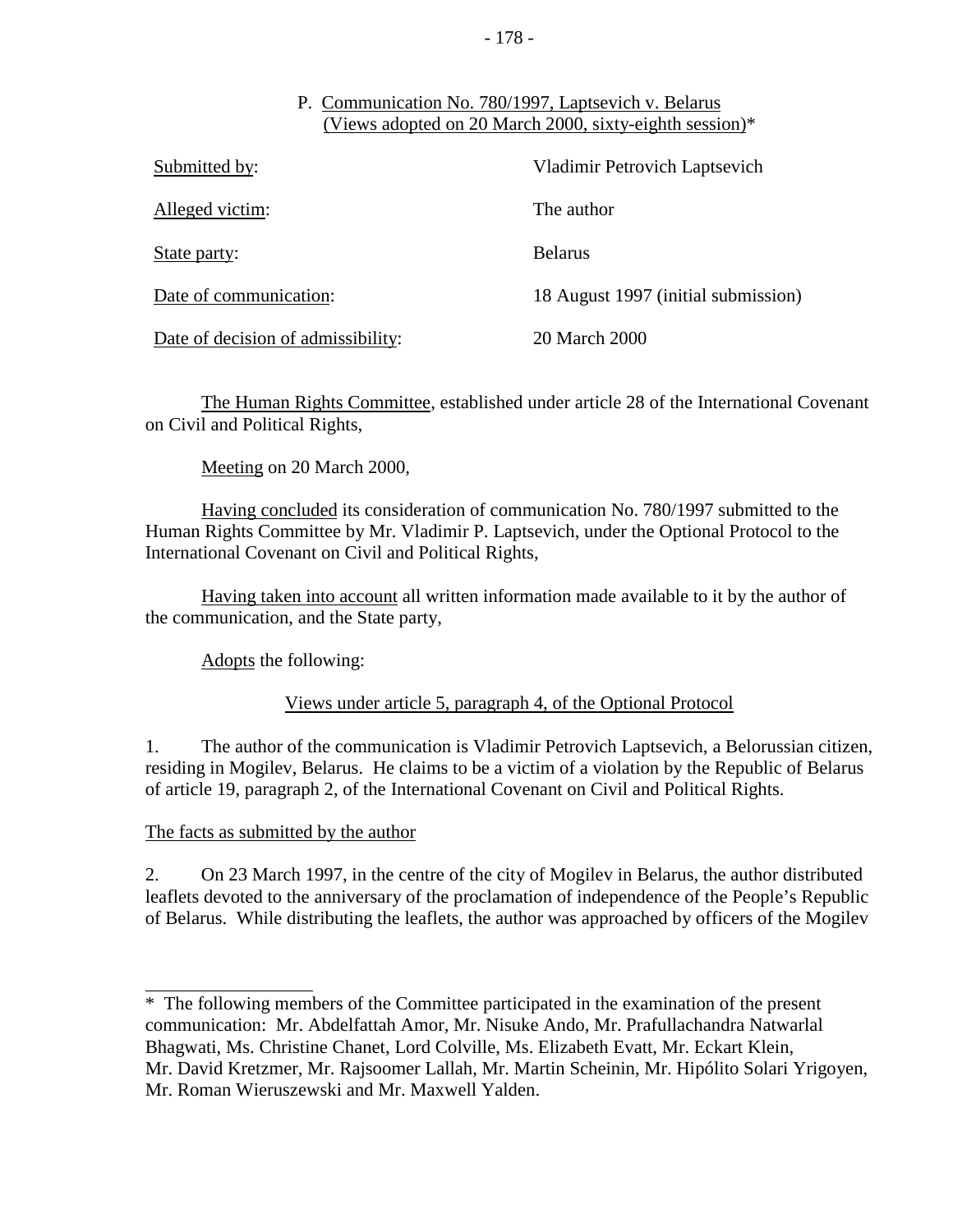Central District Internal Affairs Department who confiscated the 37 copies of the leaflet still in the author's possession and subsequently charged the author under article 172(3) of the Code of Administrative Offences for disseminating leaflets not bearing the required publication data. In accordance with the charge, the author was fined 390 000 roubles by the Administrative Commission. The author appealed the decision to the Central District Court, which on 13 June 1997 rejected his appeal. Further appeals to the Regional Court and the Supreme Court were dismissed respectively on 18 June 1997 and 22 July 1997. With this, it is submitted, all available domestic remedies have been exhausted.

## Relevant domestic legislation

3.1 The author was sanctioned for not complying with the requirements set out in article 26 of the Act on the Press and Other Mass Media ("the Press Act"). This provision requires that

"Every edition of a printed periodical publication shall contain the following details:

1) Name of publication; 2) Founder (co-founders); 3) Full name of the (editor-in-chief) or his deputy; 4) serial number of the edition and date of issue, and also, for newspapers, date when sent to press; price per issue (copy) or the indication "price not stipulated" or "free"; 6) print run; 7) index number (for editions distributed by mail delivery services); 8) publisher's and printer's full addresses; 9) registration number."

3.2 Article 1 of the same Act sets out the scope of the requirements as it, inter alia, states that:

"Printed periodical publications" means newspapers, journals, brochures, almanacs, bulletins and other publications with unvarying titles and serial numbers, appearing not less than once per year. ...

The regulations established by this Act for printed periodical publications shall apply to the periodical distribution in print runs of 300 copies and over of texts drafted with the help of computers and the information collected in their data bank and bases, and to other mass information media whose output is distributed in the form of printed communications, posters, handbills and other material."

3.3 Under article 172(3) of the Administrative Offences Code, it is an administrative offence to disseminate printed material which either is not produced in accordance with the established procedure, not indicates required publication data or contains matter detrimental to the State, public order or the rights and lawful interests of private individuals. Under the Code, such offences are sanctioned with fines and/or confiscation.

# The complaint

4. The author claims to be a victim of a violation of his freedom of expression and opinion, as protected in article 19, paragraph 2. The author contends that the sanctions against him were unlawful as article 172(3) of the Administrative Offences Code is not applicable to his case. In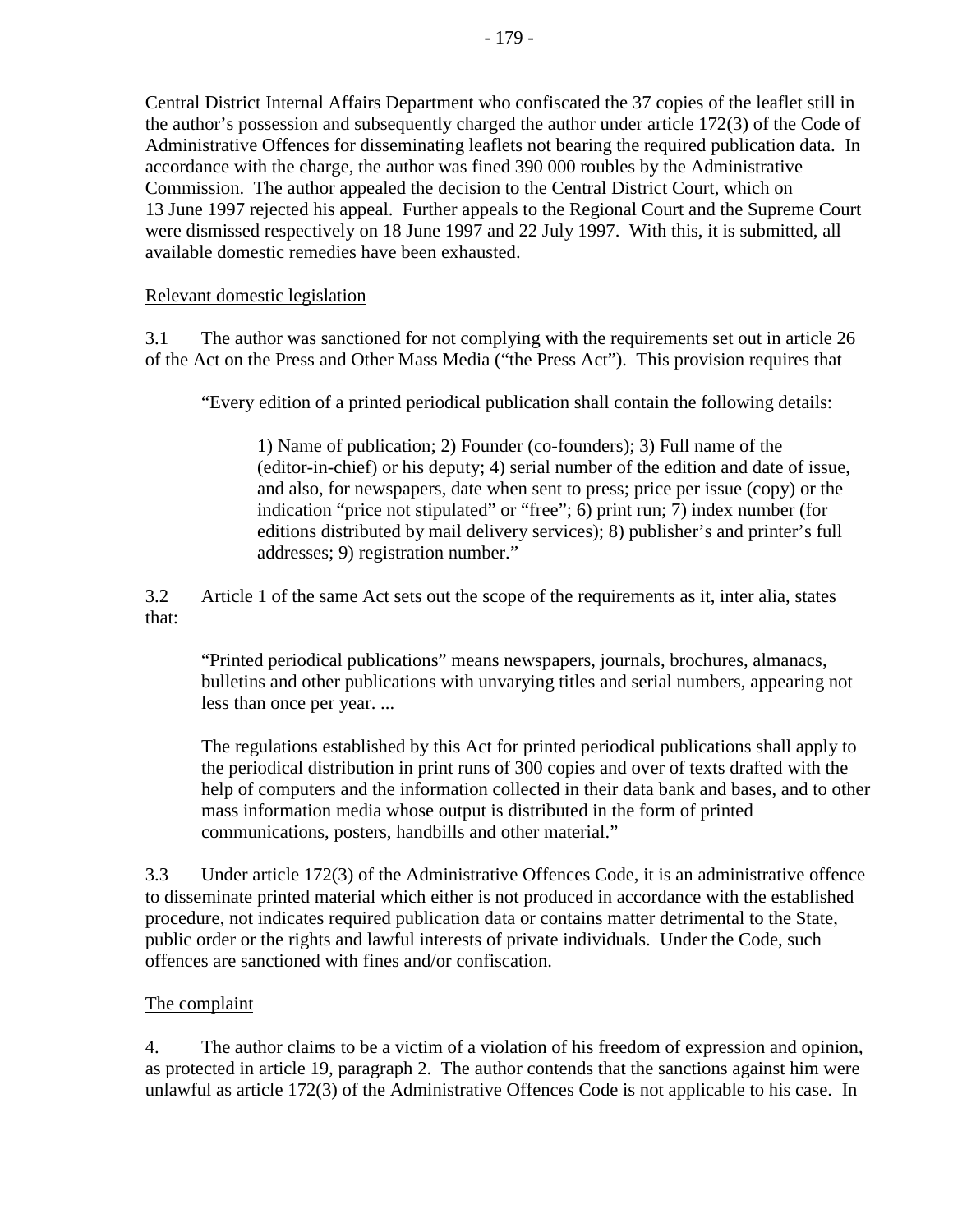this regard, he submits that the leaflet contained information on the print run and the name of the organisation which issued the leaflet. He states that the print run of 200 was indicated on the leaflet precisely in order to make it clear that the Press Act did not apply to his publication. Moreover, it is submitted that the leaflets are neither periodicals nor publications intended for sale and that they could not be given any kind of serial number, index or registration number. Reference is also made to articles 33 and 34 of the Constitution of the Republic of Belarus which guarantee the right to freedom of expression and opinion and the right to disseminate information.

# The State party's submission and the author's comments thereon

5.1 In its submission of 16 July 1998, the State party offers its comments on the merits of the communication. By way of introduction, the State party notes that it is not disputed by the author that on 23 March 1997 he distributed printed leaflets not containing all the publication data required under the Press Act. By doing so, he committed an offence under article 172(3) of the Administrative Offences Code. The State party points out that the exceptions from the publication data requirements for print runs less than 300 do not apply to leaflets.

5.2 The State party also submits that Athe leaflets distributed by the author include a misrepresentation of the historical formation of the State of Belarus, a description of alleged occupation by the Bolsheviks and of the armed struggle of the Belorussians against the Aoccupiers", together with a call to emulate "this struggle" for the independence of Belarus in the present day."

5.3 In conclusion, the State party asserts that the Belorussian legislation at issue and the enforcement of it is in full conformity with the State party's obligation under article 19 of the Covenant.

6.1 In his comments of 15 October 1998, the author contests that the leaflets "include a misrepresentation of the historical formation of the State of Belarus". He states that he has completed the highest historical education available in Belarus, and that all dates and facts mentioned in the leaflet were historically correct. The author accepts that he denoted the Bolsheviks "occupiers", but points out that the Republic of Belarus is a "non-ideologized" state and submits that any sanction based on this expression must run counter to article 19 of the Covenant.

6.2 The author disputes that the leaflet contained anything which can be interpreted as a call to emulate the struggle against the Bolsheviks to secure independence of Belarus in the present day. The author alleges that the sanctions against him were preconceived and amounted to persecution based on political motives as he is the chairman of the Mogilev branch of an opposition party, namely the Belorussian Social Democratic Party, Narodnaya Gramada.

# Issues and proceedings before the Committee

7.1 Before considering any claims contained in a communication, the Human Rights Committee must, in accordance with article 87 of its rules of procedure, decide whether or not it is admissible under the Optional Protocol to the Covenant.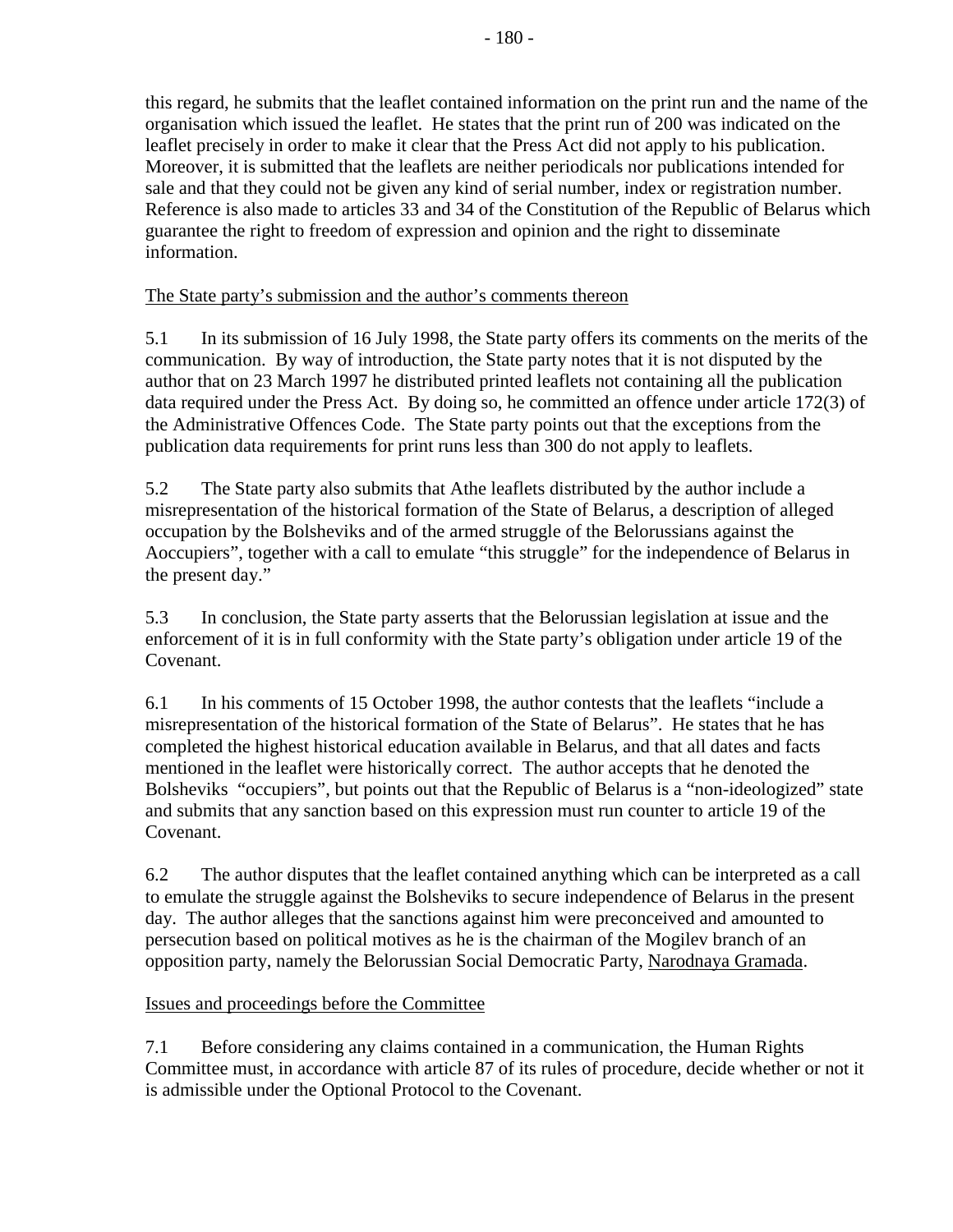7.2 The Committee notes that the author claims to have exhausted all domestic remedies and that the State party has not challenged this. The Committee is therefore not aware of any obstacle to the admissibility of the communication, and accordingly proceeds with the examination of the merits in the light of the information made available to it by the parties, as required by article 5, paragraph 1, of the Optional Protocol.

8.1 The first issue before the Committee is whether or not the application of article 26 of the Press Act to the author's case, resulting in the confiscation of the leaflets and the subsequent fine, constituted a restriction within the meaning of article 19, paragraph 3, on the author's freedom of expression. The Committee notes that under the Act, publishers of periodicals as defined in article 1 are required to include certain publication data, including index and registration numbers which, according to the author, can only be obtained from the administrative authorities. In the view of the Committee, by imposing these requirements on a leaflet with a print run as low as 200, the State party has established such obstacles as to restrict the author's freedom to impart information, protected by article 19, paragraph 2.

8.2 The Committee observes that article 19 allows restrictions only as provided by law and necessary (a) for respect of the rights and reputation of others; and (b) for the protection of national security or public order (ordre public), or of public health or morals. The right to freedom of expression is of paramount importance in any democratic society, and any restrictions to the exercise of this right must meet a strict test of justification.**<sup>1</sup>**

8.3 The Committee notes that the author has argued that article 172(3) of the Administrative Offences Code does not apply to him and that the sanctions thus were unlawful and constituted a violation of article 19 of the Covenant. The Committee is, however, not in a position to reevaluate the findings of the Belorussian courts with regard to the applicability of the said provision, which appears to leave room for interpretation (see paragraph 3.2 supra). Nonetheless, even if the sanctions imposed on the author were permitted under domestic law, the State party must show that they were necessary for one of the legitimate aims set out in article 19, paragraph 3.

8.4 In the very brief submission of the State party set out in paragraph 5.2 supra, it is implied that the sanctions were necessary to protect national security, as reference is made to the contents of the author's writings. There is, however, nothing in the material before the Committee which suggests that either the reactions of the police or the findings of the courts were based on anything other than the absence of necessary publication data. Therefore, the only issue before the Committee is whether or not the sanctions imposed on the author for not including the details required by the Press Act can be deemed necessary for the protection of public order (ordre public) or for respect of the rights or reputations of others.

8.5 In this regard, the Committee notes that the State party has argued that the requirements set out in article 26 of the Press Act are generally in full compliance with the Covenant. It has not, however, made any attempt to address the author's specific case and explain the reasons for the requirement that, prior to publishing and disseminating a leaflet with a print run of 200, he was to register his publication with the administrative authorities to obtain index and registration numbers. Furthermore, the State party has failed to explain why this requirement was necessary for one of the legitimate purposes set out in article 19, paragraph 3, and why the breach of the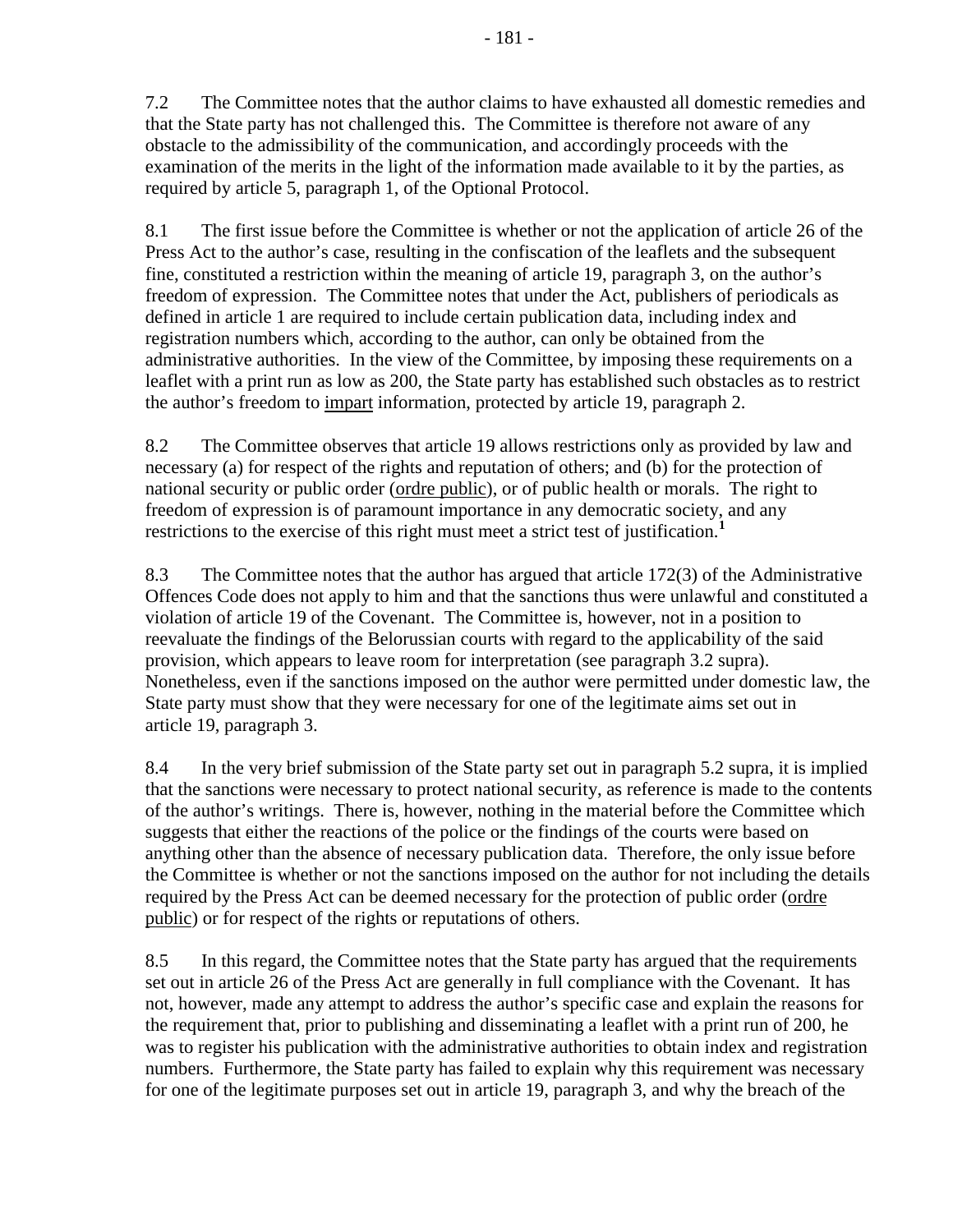requirements necessitated not only pecuniary sanctions, but also the confiscation of the leaflets still in the author's possession. In the absence of any explanation justifying the registration requirements and the measures taken, it is the view of the Committee that these cannot be deemed necessary for the protection of public order (ordre public) or for respect of the rights or reputations of others. The Committee therefore finds that article 19, paragraph 2, has been violated in the present case.

9. The Human Rights Committee, acting under article 5, paragraph 4, of the Optional Protocol to the International Covenant on Civil and Political Rights, is of the view that the facts before it disclose a violation of article 19, paragraph 2, of the International Covenant on Civil and Political Rights.

10. Under article 2, paragraph 3(a), of the Covenant, the State party is under an obligation to provide Mr. Laptsevich with an effective remedy, including compensation amounting to a sum not less than the present value of the fine and any legal costs paid by the author. The State party is also under an obligation to take measures to prevent similar violations in the future.

11. Bearing in mind that, by becoming a State party to the Optional Protocol, the State party has recognized the competence of the Committee to determine whether there has been a violation of the Covenant or not and that, pursuant to article 2 of the Covenant, the State party has undertaken to ensure to all individuals within its territory and subject to its jurisdiction the rights recognized in the Covenant and to provide an effective and enforceable remedy in case a violation has been established, the Committee wishes to receive from the State party, within ninety days, information about the measures taken to give effect to the Committee's Views. The State party is also requested to publish the Committee's Views.

[Adopted in English, French and Spanish, the English text being the original version. Subsequently issued also in Arabic, Chinese and Russian as part of the present report.]

#### Notes

<sup>1</sup> See, inter alia, Communication No. 574/1994, <u>Kim vs. the Republic of Korea</u>, Views dated 3 November 1998 and Communication No. 628/1995, Park v. the Republic of Korea, Views dated 20 October 1998.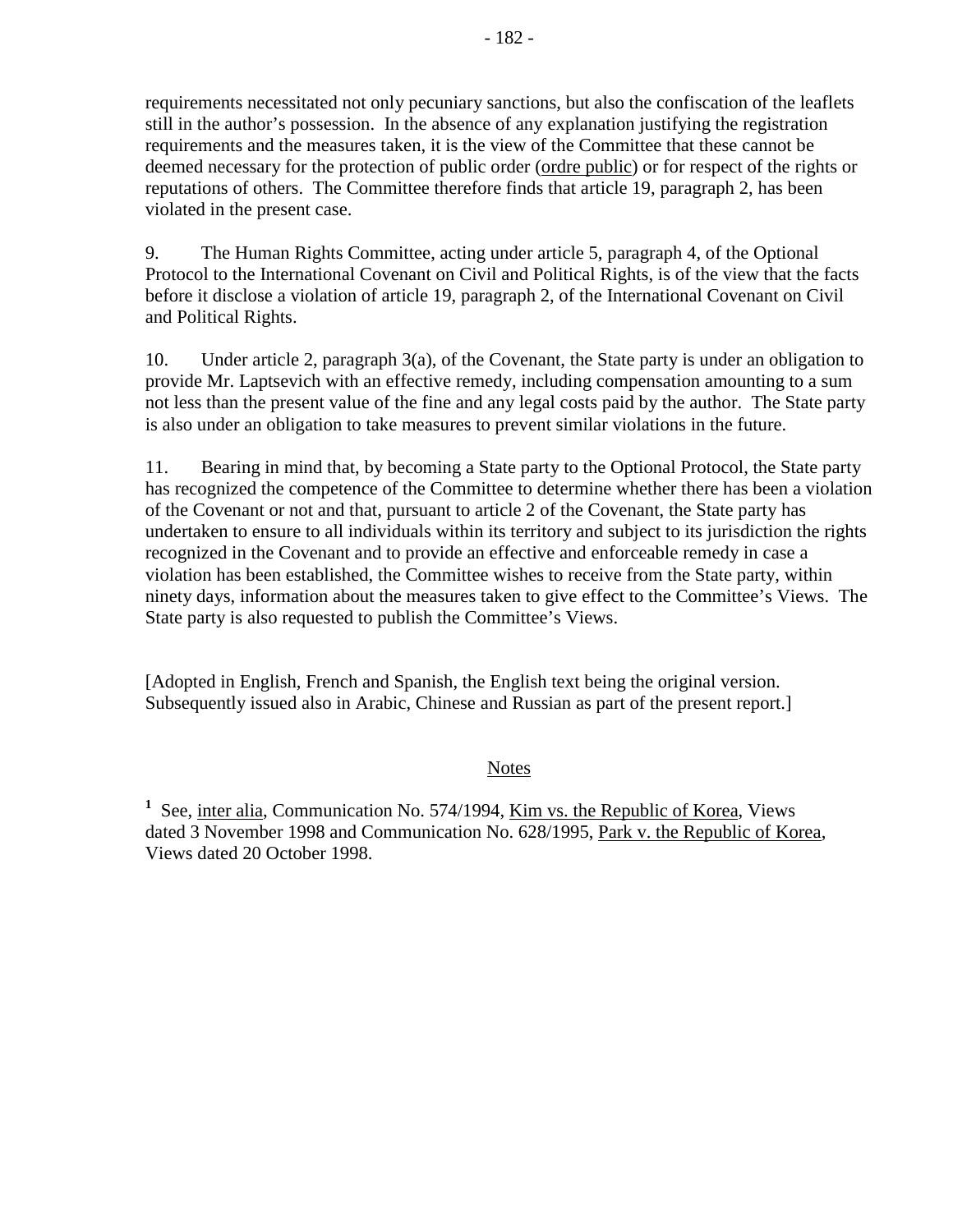### Q. Communication No. 789/1997, Bryhn v. Norway (Views adopted on 29 October 1999, sixty-seventh session)\*

| Submitted by:          | Monica Bryhn (represented by<br>Mr. John Ch. Elden) |
|------------------------|-----------------------------------------------------|
| Alleged victim:        | The author                                          |
| State party:           | Norway                                              |
| Date of communication: | 5 November 1996                                     |

The Human Rights Committee, established under article 28 of the International Covenant on Civil and Political Rights,

Meeting on 29 October 1999,

Having concluded its consideration of communication No.789/1997 submitted to the Human Rights Committee on behalf of Monica Bryhn, under the Optional Protocol to the International Covenant on Civil and Political Rights,

Having taken into account all written information made available to it by the author of the communication, her counsel and the State party,

Adopts the following:

Views under article 5, paragraph 4, of the Optional Protocol

1. The author of the communication is Ms. Monica Bryhn, a Norwegian citizen born on 21 October 1966. She claims to be a victim of a violation by Norway of article 14 (5) of the Covenant. She is represented by counsel, Mr. John Christian Elden.

# The facts

 $\overline{a}$ 

2.1 On 3 February 1993, the author was convicted for import and sale of drugs on a commercial basis; she was sentenced to four years' imprisonment. On 16 June 1995, she was released on probation, the remaining 1 year and 132 days of her sentence being suspended.

\* The following members of the Committee participated in the examination of the present communication: Mr. Abdelfattah Amor, Mr. Nisuke Ando, Mr. Prafullachandra N. Bhagwati, Ms. Christine Chanet, Lord Colville, Ms. Elizabeth Evatt, Mr. Louis Henkin,

Mr. Eckart Klein, Mr. David Kretzmer, Ms. Cecilia Medina Quiroga, Mr. Martin Scheinin,

Mr. Roman Wieruszewski, Mr. Maxwell Yalden and Mr. Abdallah Zakhia.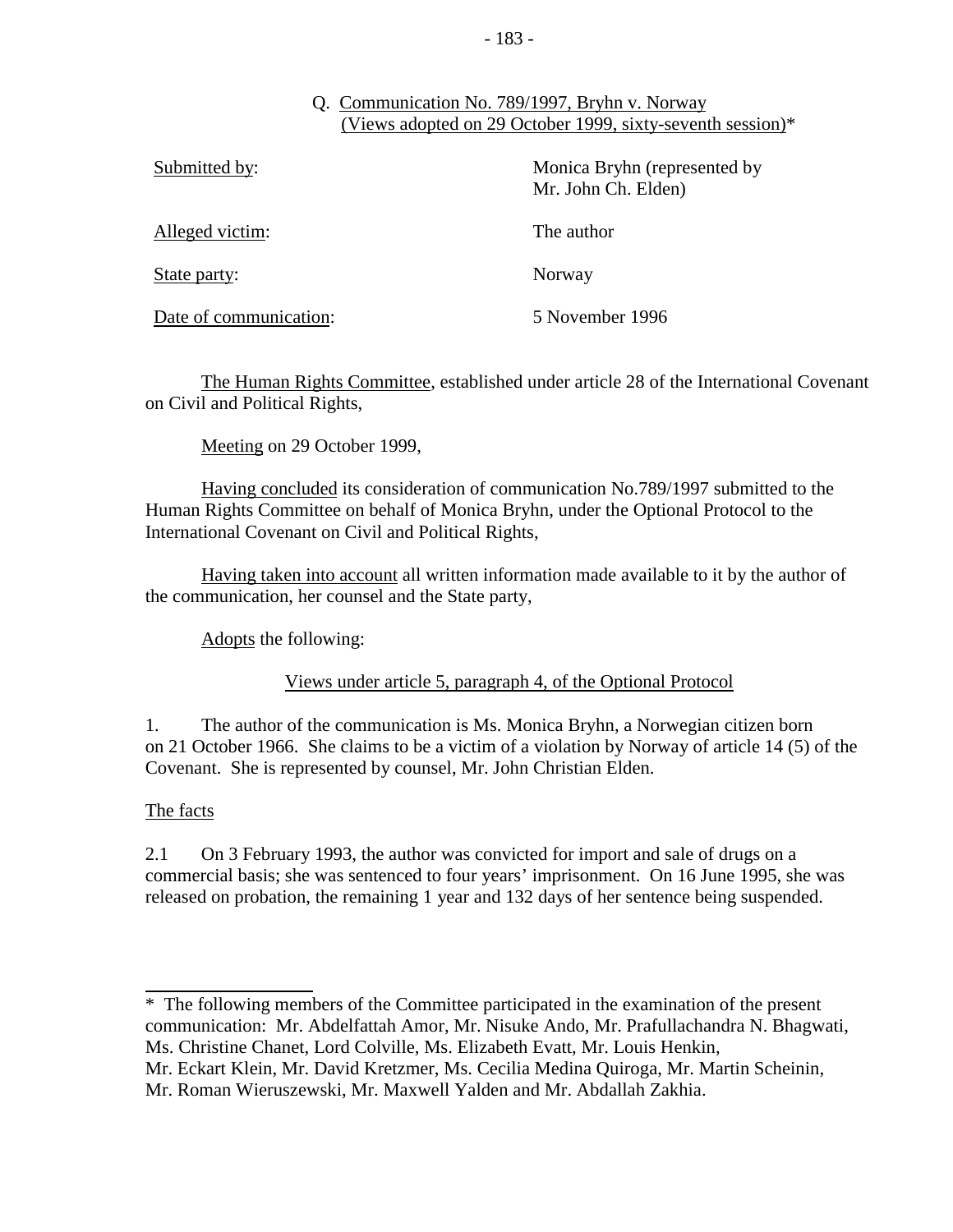2.2 On 13 December 1995, while still on probation, the author was again arrested and charged with possession of heroin and other narcotics, the amounts being consistent with personal use. On 21 December 1995, she pleaded guilty to these offences at the Drammen Magistrate's Court and was accordingly convicted. The Court, exercising discretionary powers, then passed a joint sentence combining the remaining time of the previous sentence and the imprisonment for the new offence, thus sentencing her to a term of imprisonment of one year and six months. As required by law, the Court set out in its judgement the aggravating and mitigating circumstances and recommended transfer from prison to a centre for treatment of her addiction.

2.3 The author appealed the sentence to the Borgarting Court of Appeal. With respect to cases concerning a maximum sentence of less than 6 years, the Criminal Procedure Act provides that the Court of Appeal may disallow the appeal if the court unanimously considers it obvious that the appeal will not succeed. On 26 January 1996, the three-judge Court unanimously decided that the appeal had no possibility of leading to a lesser sentence and summarily dismissed the appeal without a full hearing. The author requested the Court to reconsider its decision, invoking article 14 (5) of the Covenant. On 26 March 1996, a differently constituted Court of Appeal decided by majority not to change the previous decision; part of the appellant's case concerned an alleged inconsistency between the Norwegian Criminal Procedure Act and article 14 (5) of the Covenant. This second decision was in turn appealed to the Appeals Committee of the Supreme Court, which on 6 May 1996 held that none of the three points of law put forward on the author's behalf (including a breach of article 14 (5) of the Covenant) was sustainable.

2.4 With this, all domestic remedies are said to be exhausted.

# The complaint

3. In his communication, the author's counsel simply recites the above sequence of events and claims that it constitutes a breach of article 14 (5). However, he also sends copies of his presentations to the Court of Appeal and to the Supreme Court. In the Court of Appeal, he argued that, in order to comply with article 14 (5), domestic law must provide for a retrial both to establish the guilt of the accused as well as to determine the harshness of the sentence. He referred to the travaux préparatoires on the Criminal Procedure Act and suggested that a system requiring leave to appeal constituted a breach of article 14 (5). In the Supreme Court he argued that an appeal as to the severity of the sentence should be admitted regardless of the maximum penalty when the actual sentence is as high as one year and six months.

# State party's observations and counsel's comments

4.1 In its comments, the State party does not raise any objections to the admissibility of the communication and addresses the merits of the communication. It explains that its appeal system was changed in 1995, and that the present system provides for a wider range of appeal possibilities than the old one. Under the old system, cases concerning charges punishable by imprisonment of more than six years, were tried by the Court of Appeal as a first instance court, and no appeal was possible in respect of the assessment of evidence in relation to the question of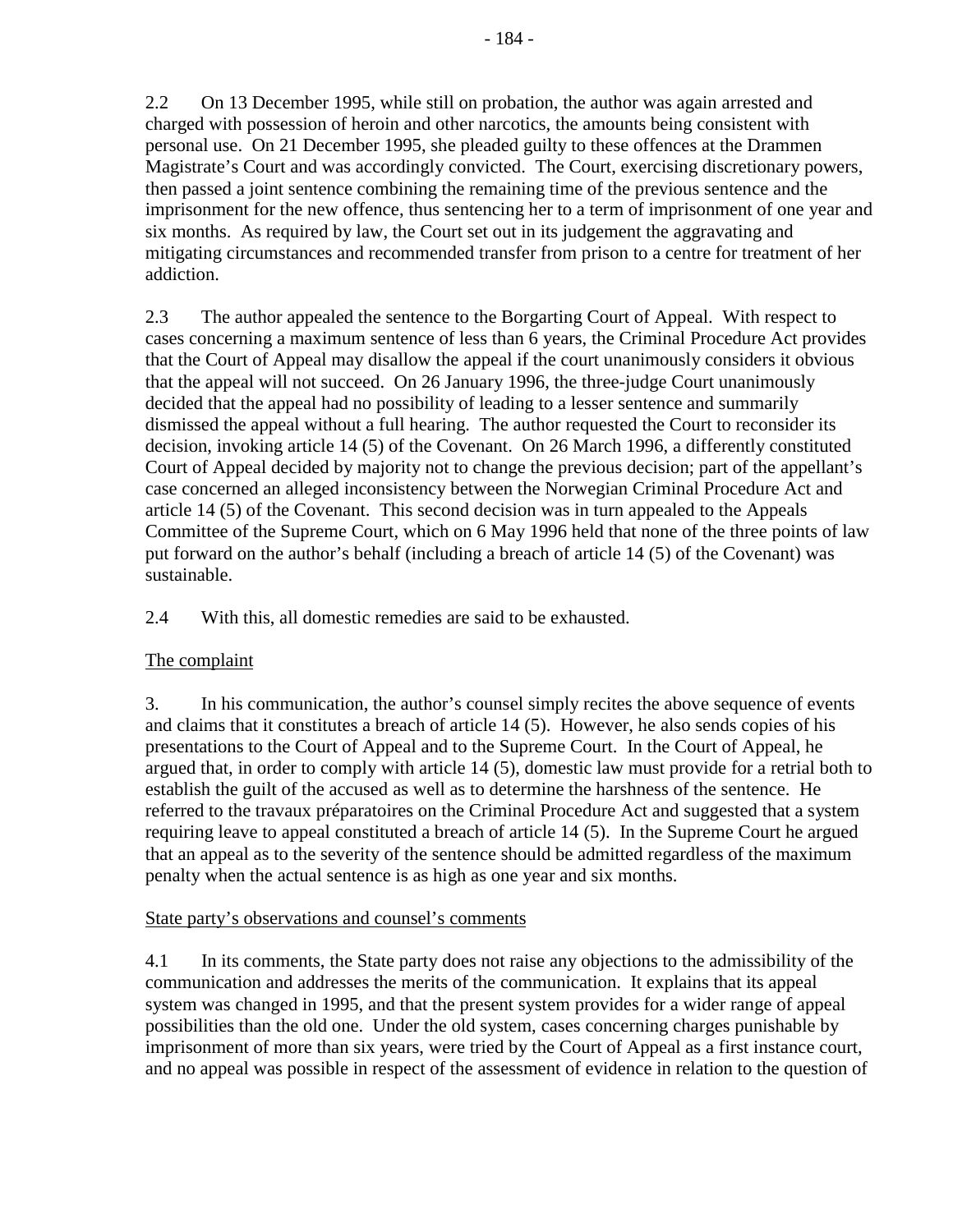guilt. Under the new system, all cases are tried by first instance courts, and all convicted persons have a right to appeal to the Court of Appeal. Following the new Criminal Procedure Act, Norway partially withdrew its reservation to article 14, paragraph 5, of the Covenant.**<sup>1</sup>**

4.2 The State party explains that the grounds on which an appeal may be lodged are unlimited and can concern any defect in the judgement or procedure. For reasons of procedural economy, a screening system was introduced, in order to avoid overburdening of the Court of Appeal. According to section 321 second paragraph, of the Criminal Procedure Act, the Court of Appeal (composed of three judges) may refuse to allow an appeal to proceed if the court unanimously considers it obvious that the appeal will not succeed. Thus, the Court of Appeal must in fact review the case in order to assess whether the appeal should be allowed to proceed. Appeals concerning crimes punishable by law with imprisonment of more than six years are always allowed to proceed. As a rule, appeals concerning an issue of evidence should also be admitted to a full hearing. According to section 324 the Court of Appeal takes its decision without oral hearings. The parties, however, are allowed to express their views in writing. Thus, the documents of the case, including the judgement of the Court of first instance, together with the arguments made in the submissions from the parties, constitute the basis of the assessment by the Court of Appeal.

4.3 In the instant case, the sole ground of appeal advanced by the author was the harshness of the sentence. She did not raise any questions relating to the assessment of evidence. Her main argument was that the Court should not have passed a joint sentence with the previous judgement. The review, therefore was mainly a question of the application of the penal Code and the case law of the Supreme Court. The relevant information could be found in the documents produced in relation to the hearing of the case in the Court of first instance.

4.4 The State party considers that the review so performed by the Court of Appeal does constitute a review within the meaning of article 14, paragraph 5. When amending the previous legislation and setting up the new system, the drafting committee and independent experts looked into the question of compatibility with article 14 (5) and concluded that the system was in compliance with the Covenant. The State party points out that the words "according to law" in paragraph 5 of article 14 govern the modalities by which the review by a higher tribunal is to be carried out, as stated by the Committee in its Views in case No. 64/1997 (Salgar de Montejo v. Colombia).**<sup>2</sup>** Article 14 (5) therefore covers a wide range of second instance supervision, having in common the essential requirement that the case be reviewed. In this regard, the State party argues that States must enjoy a certain margin with regard to the implementation of the right to review. Many States have enacted in one form or another a system of leave to appeal. According to the State party, even if second instance proceedings are limited to so-called "leave to appeal proceedings", they must be considered review within the meaning of article 14 (5).

4.5 The State party adds that an unlimited right to appeal could easily be subject to abuse and result in the courts being burdened with unreasonable cases. An unlimited right to appeal would unnecessarily lead to a heavier workload of the courts and might result in delays in breach of article 14 (3) (c). The State party emphasizes that the Court of Appeal also at the preliminary stage conducts an assessment of the merits of the appeal.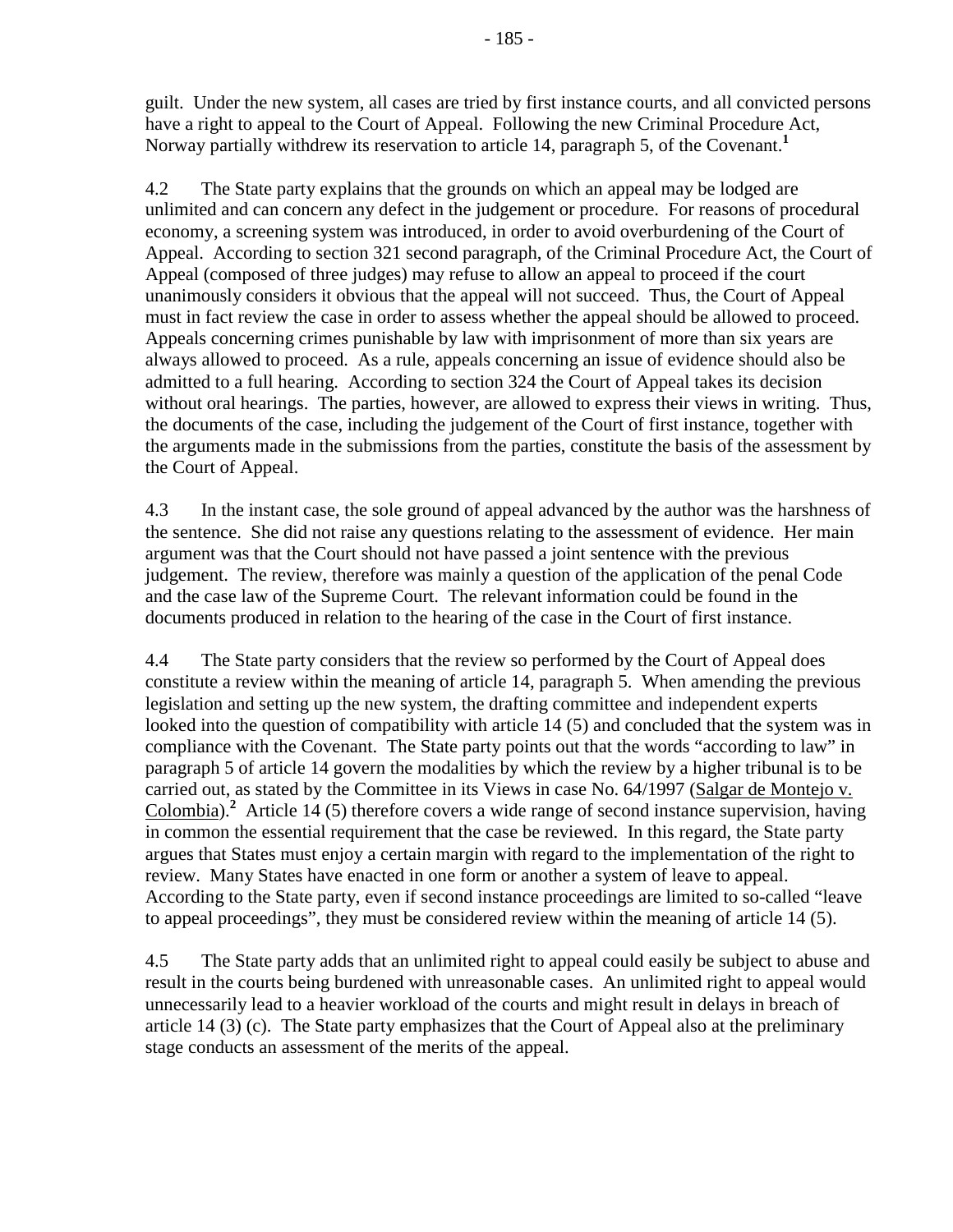4.6 The State party is further of the opinion that when deciding whether a system is in compliance with article 14 (5), account must be taken of the entirety of the proceedings in the national legal system and the role and function of the appellate court therein. Provided that there has been an oral and public hearing at first instance, the absence of public and oral hearings during the appeal proceedings should be held to be justifiable, provided that the parties are given an opportunity to express their views in written form. In this context, the State party observes that the principle of "equality of arms" is observed.

4.7 The State party also refers to a decision by the European Commission of Human Rights of 26 October 1995, relating to the previous appeal system but raising similar issues as in the present case. The Commission considered that limitations in the form of regulation by the State should pursue a legitimate aim and not impair disproportionately the essence of the right to review. The Commission rejected as manifestly ill-founded the allegation that Norway's system infringed the right to review.

5. In her comments on the State party's submission, the author contests the State party's affirmation that the summary review by the Court of Appeal in her case constituted a review within the meaning of article 14 (5). According to the author, the denial of a full rehearing indicates that the court did not consider the merits of her case. She has therefore not enjoyed a genuine review of her case by a higher tribunal, as prescribed by article 14 (5).**<sup>3</sup>**

### Issues and proceedings before the Committee

6.1 Before considering any claim contained in a communication, the Human Rights Committee must, in accordance with rule 87 of its rules of procedure, decide whether or not it is admissible under the Optional Protocol to the Covenant.

6.2 The Committee notes that the State party has not challenged the admissibility of the communication. The Committee is not aware of any obstacle to the admissibility of the communication. Accordingly, it finds the communication admissible and proceeds without delay to a consideration of its merits.

7.1 The Human Rights Committee has considered the present communication in the light of all the written information made available to it by the parties, as provided in article 5, paragraph 1, of the Optional Protocol.

7.2 The Committee notes that the author of the present case appealed the judgement of first instance only in respect of the sentence imposed. The Court of Appeal, sitting with three judges, in accordance with section 321 of the Criminal Procedure Act, reviewed the material that had been before the court of first instance, the judgement and the arguments advanced on behalf of the author as to the inappropriateness of the sentence, and concluded that the appeal had no possibility of leading to a reduced sentence. Moreover, the Court of Appeal again reviewed the elements of the case when reconsidering its earlier decision, and this second decision was subject to appeal to the Appeals Committee of the Supreme Court. Although the Committee is not bound by the consideration of the Norwegian parliament, and sustained by the Supreme Court, that the Norwegian Criminal Procedure Act is consistent with article 14 (5) of the Covenant, the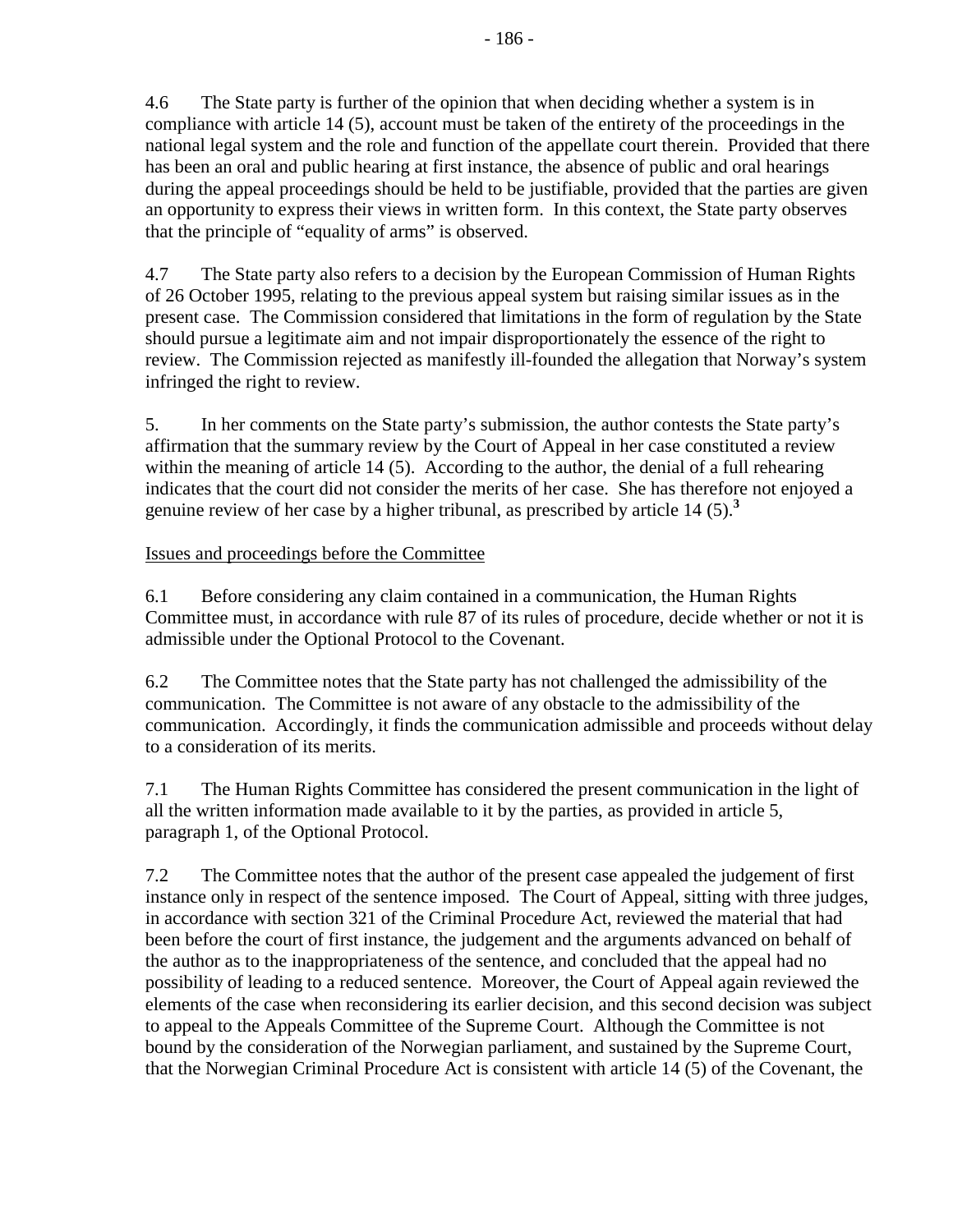Committee considers that in the circumstances of the instant case, notwithstanding the absence of an oral hearing, the totality of the reviews by the Court of Appeal satisfied the requirements of article 14, paragraph 5.

8. The Human Rights Committee, acting under article 5, paragraph 4, of the Optional Protocol to the International Covenant on Civil and Political Rights, is of the view that the facts before it do not disclose a violation of any of the articles of the International Covenant on Civil and Political Rights.

[Adopted in English, French and Spanish, the English text being the original version. Subsequently issued also in Arabic, Chinese and Russian as part of the present report.]

#### Notes

<sup>1</sup> On 19 September 1995 Norway declared that following "the entry into force of an amendment to the Criminal Procedure Act, which introduces the right to have a conviction reviewed by a higher court in all cases, the reservation made by the Kingdom of Norway shall continue to apply only in the following exceptional circumstances:

1. Riksrett (Court of Impeachment)

According to article 86 of the Norwegian Constitution, a special court shall be convened in criminal cases against members of the Government, the Storting (Parliament) or the Supreme Court, with no right of appeal.

2. Conviction by an appellate court

In cases where the defendant has been acquitted in first instance, but convicted by an appellate court, the conviction may not be appealed on grounds of error in the assessment of evidence in relation to the issue of guilt. If the appellate court convicting the defendant is the Supreme Court, the conviction may not be appealed whatsoever."

<sup>2</sup> Views adopted by the Committee on 24 March 1982.

<sup>3</sup> Counsel refers to Nowak, CCPR commentary, 1993, page 266, concerning article 14 (5): "Remedies of cassation are thus just as admissible as meritorial appeals, as long as the appeal deals with a genuine review ("examine"). It is thus doubtful whether proceedings limited to mere questions of law are sufficient. [...] In appellate proceedings as well, the guarantees of a fair and public trial are to be observed."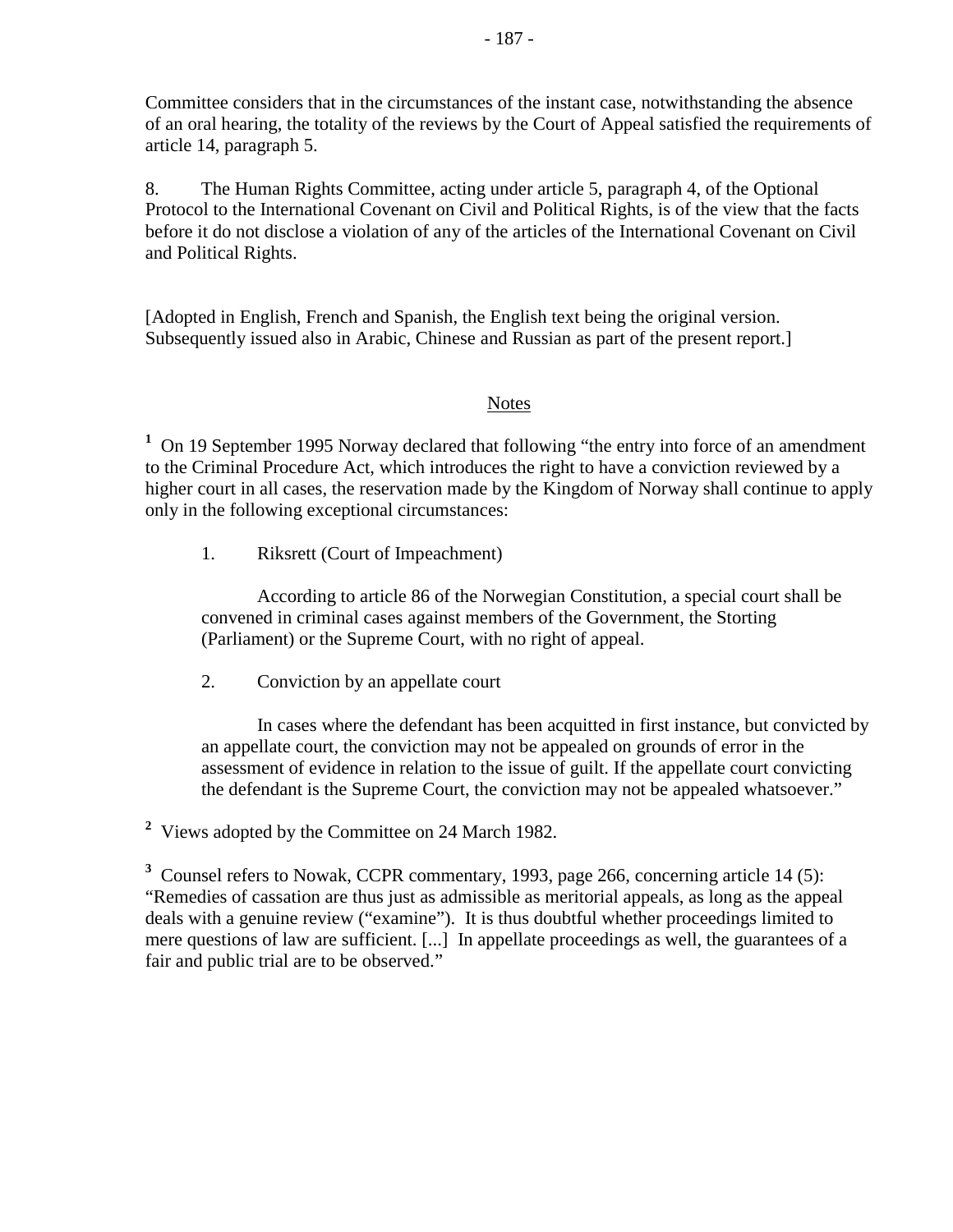# Annex X

### DECISIONS OF THE HUMAN RIGHTS COMMITTEE DECLARING COMMUNICATIONS INADMISSIBLE UNDER THE OPTIONAL PROTOCOL TO THE INTERNATIONAL COVENANT ON CIVIL AND POLITICAL RIGHTS

A. Communication No. 748/1997, Gómez Silva v. Sweden (Decision adopted on 18 October 1999, sixty-seventh session)\*

| Submitted by:          | Nelly Gómez Silva and family     |
|------------------------|----------------------------------|
| Alleged victim:        | The author                       |
| State party:           | Sweden                           |
| Date of communication: | 4 June 1996 (initial submission) |

The Human Rights Committee, established under article 28 of the International Covenant on Civil and Political Rights,

Meeting on 18 October 1999,

Adopts the following:

# Decision on admissibility

1. The author of the communication is Mr. Luis Fabio Barrero Lozano on behalf of his wife Mrs. Nelly Gómez Silva, and their children Carlos Eduardo, Marisol, Fabiola, Adriana and Francisco Habib, all Colombian citizens, residing in Colombia at the time of submission of the communication. He claims that his wife has been a victim of violations by Sweden of articles 9, paragraphs 1,2,3,4, and 5; 10, paragraph 1; 14, paragraph 2, 3 (a), (c) and (d) of the International Covenant on Civil and Political Rights.

# Facts as submitted by the author

 $\overline{a}$ 

2.1 On 17 May 1991, Mr Barrero travelled to Sweden with two of his children, Adriana and Francisco Habib, then 13 and 12 years old respectively. He requested asylum there. Allegedly their lives had been threatened for political reasons. On 30 December 1991, Mrs Gómez arrived

\* The following members of the Committee participated in the examination the present communication: Mr. Abdelfattah Amor, Mr. Prafullachandra N. Bhagwati,

- Ms. Christine Chanet, Lord Colville, Ms. Elizabeth Evatt, Mr. Louis Henkin, Mr. Eckart Klein,
- Mr. David Kretzmer, Ms. Cecilia Medina Quiroga, Mr. Fausto Pocar, Mr. Martin Scheinin,

Mr. Hipólito Solari Yrigoyen, Mr. Roman Wieruszewski and Mr. Maxwell Yalden.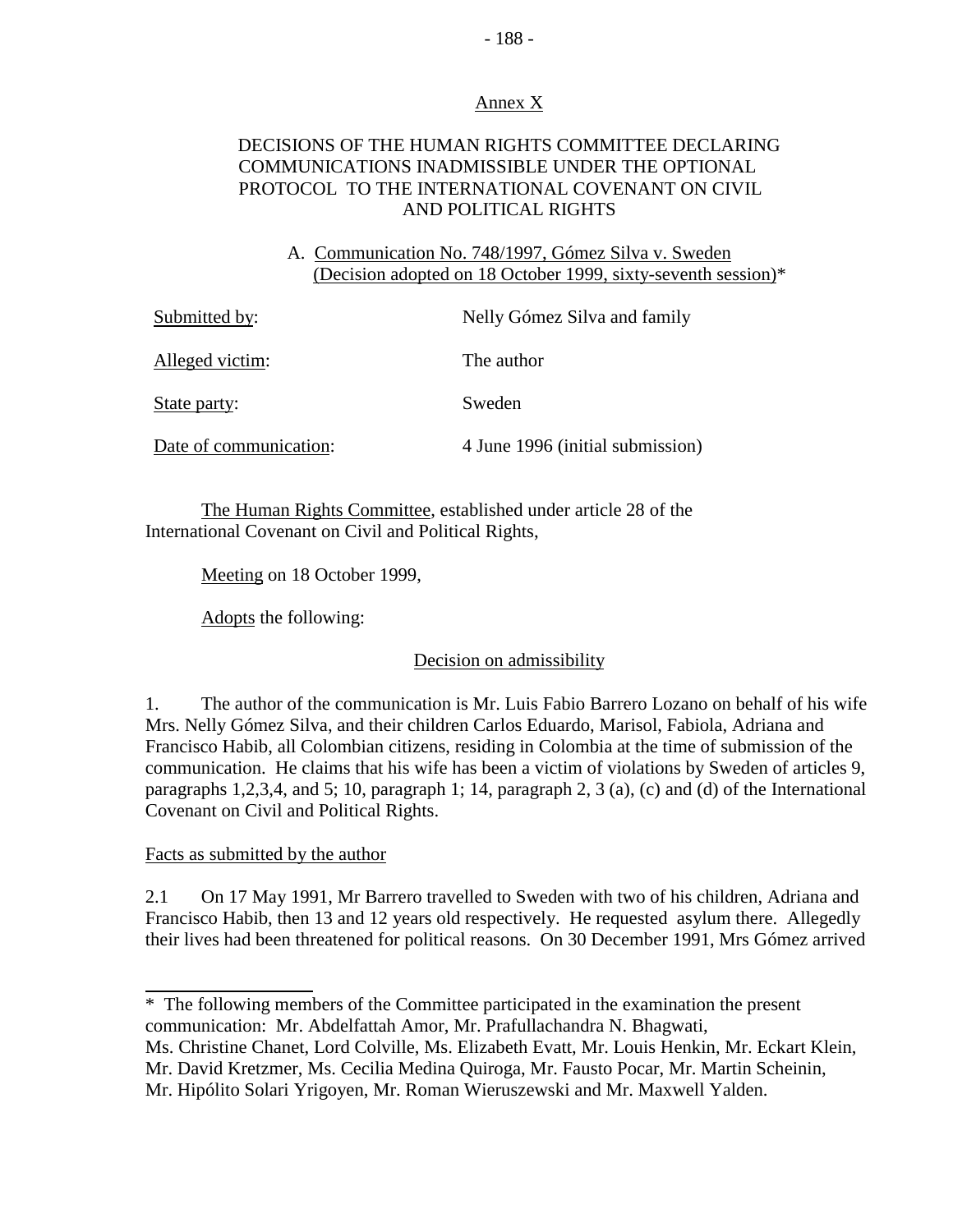in Sweden with her daughter Fabiola, then 15 years old. She applied for a residence permit. Sixteen months later the remaining two children Carlos Eduardo and Marisol, then 21 and 20 years old respectively, travelled to Sweden seeking family reunification.

2.2 On 24 June 1993, Mrs. Gómez and her family were refused residence permits and were asked to leave. On 2 July 1993 they were detained by the police. At 8.30 a.m., on that day, five policemen, an interpreter, the person in charge of the refugee centre and the social worker in charge of the Barrero family, informed them of the decision to deport them. Mr. Barrero and his son Carlos Eduardo were placed in different jails, while Mrs. Gómez and the rest of the family were put in a hotel room under police custody.

2.3 On 7 July 1993, Mr. Barrero, his son Carlos Eduardo and one of his daughters were sent back to Colombia. In the meantime, the other three children (Francisco Habib, Adriana and Fabiola) who were with Mrs. Gómez, escaped from police custody. It would appear that Mrs. Gómez was kept in police custody until the children were found. However, on 28 July, Mrs. Gómez was deported back to Colombia. Her three children were sent back to Colombia in September and October.

# The complaint

3.1 The author alleges a violation of article 9, paragraphs 1 to 3, in that his wife was arbitrarily detained for 21 days, after the Swedish authorities had informed them of the rejection of their request for asylum in Sweden. In this respect, he claims that no charges were brought against his wife during her 21 day detention.

3.2 Mrs. Gómez appealed the rejection of her asylum request to the Enköping Tribunal. On 22 July 1993, she received a summons to appear before the Appeal Tribunal of Enköping. It is alleged that the police never allowed her to appear before that Tribunal and that there are no copies of the summons. In this respect, Mr. Barrero claims a violation of article 9, paragraph 4.

3.3 The author also claims that his wife is entitled to compensation, in accordance with article 9, paragraph 5, of the Covenant, for the violations suffered.

3.4 Mr. Barrero alleges a violation of article 10, paragraph 1, for the degrading treatment his wife received, during the 21 days she was detained. He further alleges that as a result of the conditions of detention, his wife now suffers from a bronchial disease, entailing great medical expenses.

3.5 Furthermore, the author alleges a violation of article 14, paragraph 2 of the Covenant, in respect of his wife, for the oral accusations made against her by the Borlänge police; she was accused of being the instigator of the children's escape.

3.6 Mr. Barrero claims a violation of article 14, paragraph 3 (a), (c) and (d) for the lack of procedural guarantees during the expulsion process. In this respect, he alleges that the legal aid lawyer only went to see Mrs. Gómez the day before she was deported.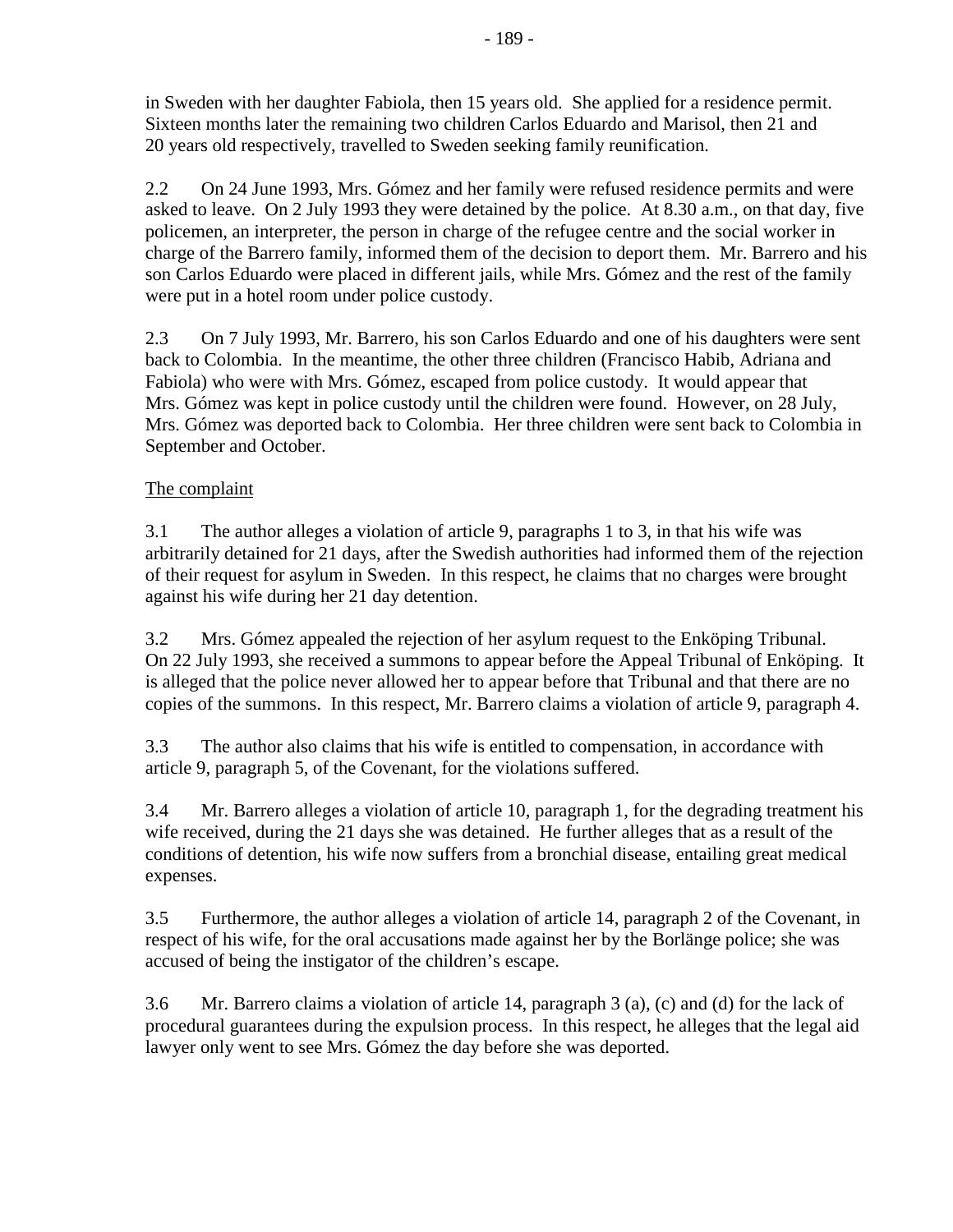3.7 On 12 August 1993, Mrs. Gómez submitted a complaint to the Human Rights Office in Santiago de Cali (Personeria Municipal de Santiago de Cali/Delegada para la Defensa de los Derechos Humanos). The Human Rights Officer (Personero Delegado I para la Defensa de los Derechos Humanos) Mr. Hernan Sandoval Quintero, recommended that she take her case to the Swedish courts, and then to the Human Rights Committee. The author submitted the case to the Swedish Ombudsman, who on 6 December 1995, informed him that he was not competent to deal with the compensation claim for the arbitrary detention suffered by his wife. On 5 January 1996, the Chancellor of Justice (Highest Authority advising the Ombudsman on legal matters), informed Mrs. Gómez that there were no grounds for compensation, as her detention had been in conformity with law. With this, it is alleged that all domestic remedies have been exhausted.

#### The State party's information and observations on admissibility and author's comments thereon

4.1 In a submission dated 7 May 1997, the State party contends that the communication should be declared inadmissible for non-exhaustion of domestic remedies, since the author has not brought the claim for damages before any court in Sweden.

4.2 With respect to the facts of the case the State party claims that these were that the Barrero Gómez family arrived in Sweden legally and requested asylum which was denied them. When deportation was to take place Mrs Gómez Silva tried to commit suicide and the 3 youngest children absconded. Mr. Barrero and his two eldest children were returned to Colombia on 7 July 1993. Mrs Gómez Silva was sent back to Colombia on 29 July 1993 after an additional request for asylum had been rejected by the board. Two of the absconded children were sent back in September of 1993 and the last child was returned on 6 October 1993. On 8 July 1993 Mrs Gómez Silva lodged an appeal to the Administrative Court of Appeal of Jonkoping against the detention order of 7 July. This was dismissed on 14 July. The Court stated inter alia that Mr. Gómez Silva's activities were of such a character that the conditions for issuing a detention order were met. It emphasized that the family had not been separated due to the detention order but rather due to the children's behaviour. On 30 July the Administrative Court decided not to examine a fresh appeal lodged by Mrs Gómez Silva since the question of the detention had already been settled by the Court in its previous ruling.**<sup>1</sup>**

4.3 With respect to the procedures to be followed by asylum seekers the State party informs the Committee that the Government has no jurisdiction of its own in alien cases, since these are referred to one of two Independent Boards. Mrs Gómez Silva appealed to the Administrative Court of Appeal against the detention order of 7 July 1993, but lodged no further appeal to the Supreme Administrative Court. However, the State party also states that "it is of course not likely that she would been granted leave to appeal, which is a precondition for the Supreme Administrative Court to examine a case".

4.4 With regard to paragraph 4, of article 9, the State party contends that Mrs Gómez Silva did in fact avail herself of this right since she challenged the lawfulness of her detention before the Court. In this respect, the State party further points out that had the detention indeed been unlawful Mrs Gómez Silva would have been entitled to a remedy under the 1974 Act on Damages for the Restrictions of Liberty.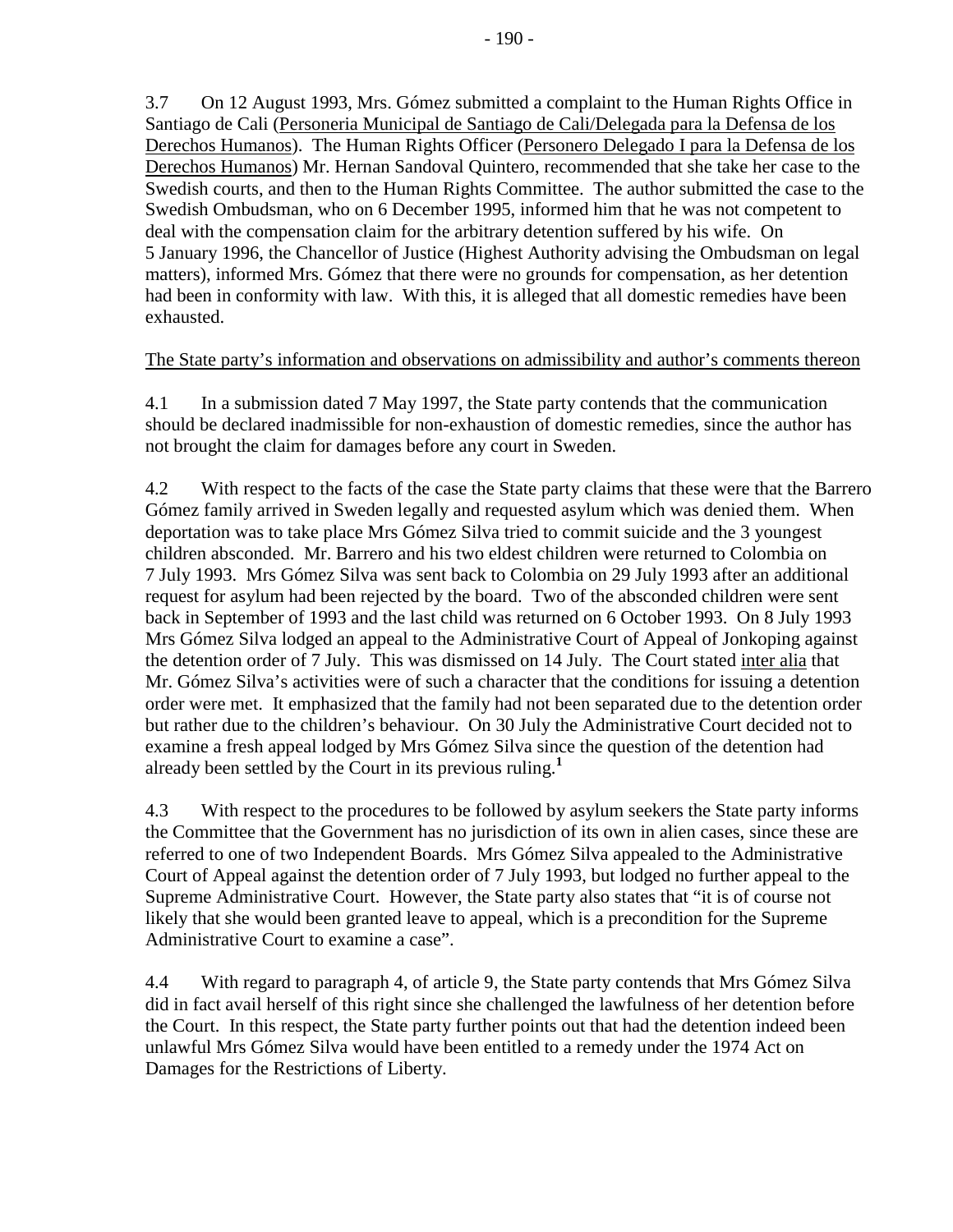4.5 Mrs Gómez Silva complained to the Parliamentary Ombudsman and tried to claim damages, the Parliamentary Ombudsman decided not to examine the matter since the case was also before the Chancellor of Justice and it was being investigated. The State party contends that the complaint before the Chancellor of Justice was for a mere allegation of a violation of human rights with no reference to any particular right, she just requested an investigation and claimed damages for her unlawful arrest. The Chancellor of Justice decided, on 5 January 1996, not to grant compensation, since in his view the deprivation of liberty had not been manifestly ill-founded and the State was not liable under the 1974 Act on Damages for Restrictions on Liberty. Nor were there any other grounds for granting compensation. The State party accordingly considers that the case should be declared inadmissible for non exhaustion of domestic remedies, since the claim for damages was not brought before any Swedish court.

4.6 The State party further goes on to explain the provisions of the Aliens Act and the conditions under which aliens may be placed in detention or under special supervision, as well as the specific conditions applicable to aliens under the age of 16, in that these may not be detained but only placed under supervision. In particular, it refers to the provision under which aliens may not be detained for a period longer than two months unless there are strong reasons for an extension. These orders will be reconsidered in a period of no more than two months following the day on which the detention order was put into effect and within six months after it was issued.

4.7 With respect to the allegations under article 9, paragraph 1, of the Covenant the State party considers that the detention orders were issued according to law and consequently were not arbitrary in any way. It also contends that paragraph 2, of article 9, is not applicable to the present case since Mrs Gómez Silva was not charged for a criminal offence.**<sup>2</sup>** It does, however, point out that from the decision of the Chancellor of Justice it appears that Mrs Gómez Silva was duly informed in her own language of the reasons for her arrest. The State party further considers that the communication does not raise any issues relating to article 9, paragraph 5.

4.8 With regard to the particulars of Mrs Gómez Silva's treatment while in detention, the State party considers that: "the Government is in no position to make any comments since these circumstances are not known to the Government." It considers that there is no claim since the Chancellor of Justice saw no reason to take any action against the enforcement authorities or against any public officials as a consequence of Mr. Barrero's allegations. Furthermore, since 4 years have elapsed since the events occurred, it is not in a position to look into the case. The State party considers these claims as mere blanket allegations with no substantiation.

4.9 Finally, regarding the allegations under article 14 of the Covenant the State party considers that Mrs Gómez Silva has not availed herself of the mechanisms available to guarantee these rights. With regard to the claims under article 14, paragraphs 2 and 3, it considers that these guaranties only apply to persons charged with a criminal offence which is not the situation in the present case.

5.1 The author of the communication challenges certain facts provided by the State party. He points out that his wife did not try to commit suicide because of the deportation order but rather because of the atmosphere that was created in the apartment when the police authorities, the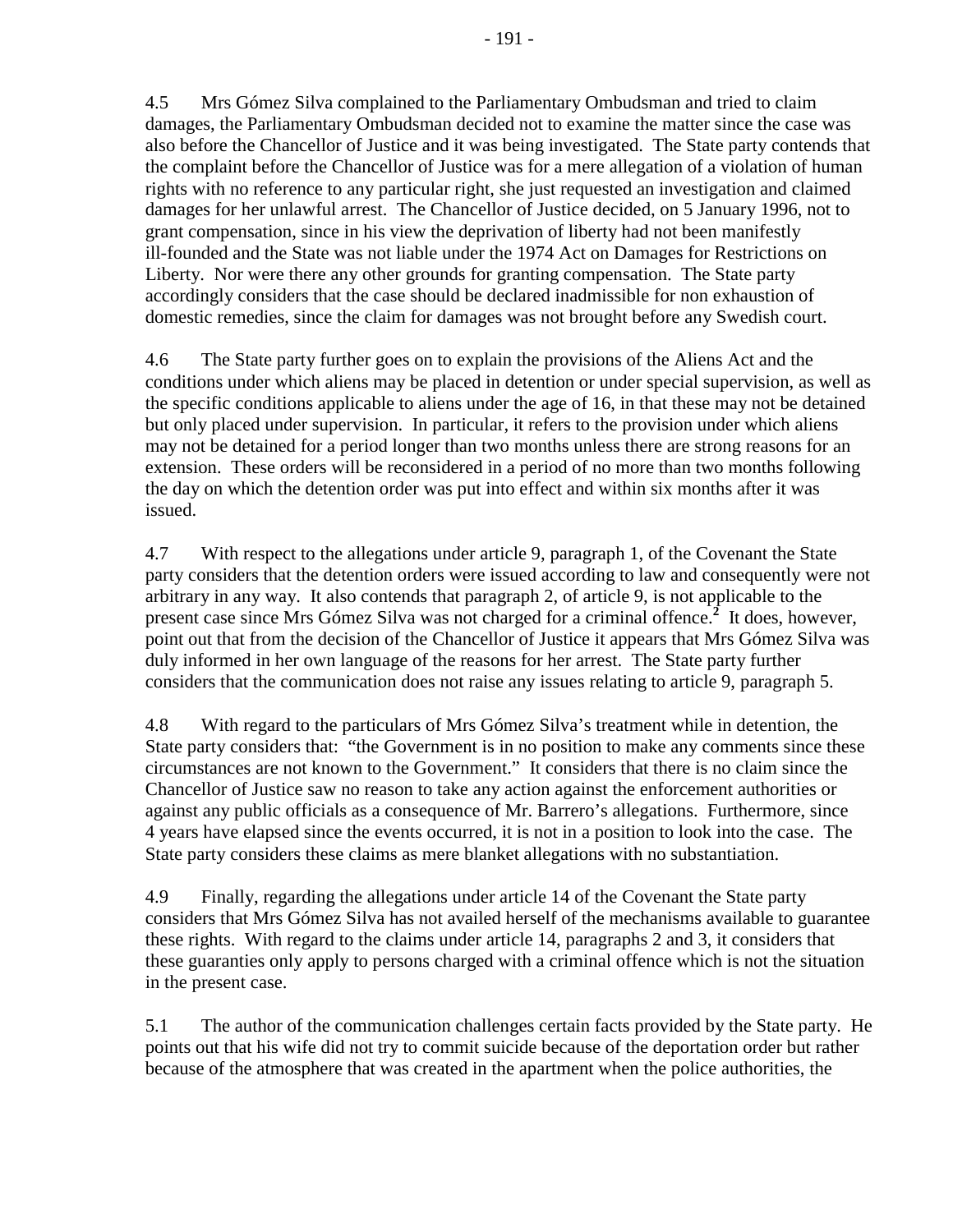interpreter, etc came to order them to the police station. He himself was not allowed to finish his toilette since he was dragged out of the bathroom when the police arrived. The author further contests the State party's allegation that Mrs. Gómez Silva had constant telephone contact with her absconded children, and states that she only had contact with her nephews who live legally in Sweden. He claims that this can be attested to by the interpreter, who was present with the doctor who attended to Mrs. Gómez Silva.

5.2 With respect to the events related to the detention he states that he and all his family were detained at the same time and taken in various cars to the Borlänge police station. On arrival at the police station his son Carlos Eduardo Barrero was searched and put into a cell. Mr. Barrero was the second to arrive together with his daughter Adriana Barrero Gómez, in a car that went into an underground car park. Behind them was a further car with his wife Nelly Gómez and the three younger children Marisol, David and Fabiola, who also entered through the underground access. In the basement they were taken towards an elevator and Mr. Barrero claims to have strongly resisted being taken into the elevator. The police consequently, dragged him into it, ill-treating him in front of his family. This is what caused the hysteria of his daughters. He was taken to the retaining cells where he was searched and placed in a cell. The rest of his family were put back into a van and taken from the basement to the front of the police station where they were placed in one of the police station's offices, where they spent approximately 5 hours. Later they were taken to a hotel which is just opposite the police station where they were guarded by four policemen who didn't let them out of their sight even to go to the toilet. He reiterates that his wife and children remained there for 4 days guarded night and day. On the fifth day the three youngest children were taken back to the police station accompanied by two policemen. On the way from the hotel to the police station the three children managed to abscond. The police searched for them. After the three youngest children absconded Mr. Barrero Lozano and his two eldest children were sent back to Colombia on 7 July 1993. Mrs. Nelly Gómez was taken to a lock up cell where she was kept for 21 days before she was sent back to Colombia.

5.3 The author stresses that he is not questioning the Swedish authorities' decision not to grant him asylum, nor the family's deportation but rather the way in which the deportation order was executed by the Borlänge Chief of Police, in particular the fact that his wife was kept in a lock up cell for 21 days allegedly awaiting the return of the absconded children and yet she was deported 21 days later with the children still missing.

#### Issues and proceedings before the Committee

6.1 Before considering any claims contained in a communication, the Human Rights Committee must, in accordance with rule 87 of its rules of procedure, decide whether or not it is admissible under the Optional Protocol to the Covenant.

6.2 The Committee considers that the information before it and the arguments advanced by the author do not substantiate, for purposes of admissibility, the author's claim that his wife's rights under articles 9, paragraphs 2, 3, 4 and 5, 10, paragraph 1, and article 14 were violated.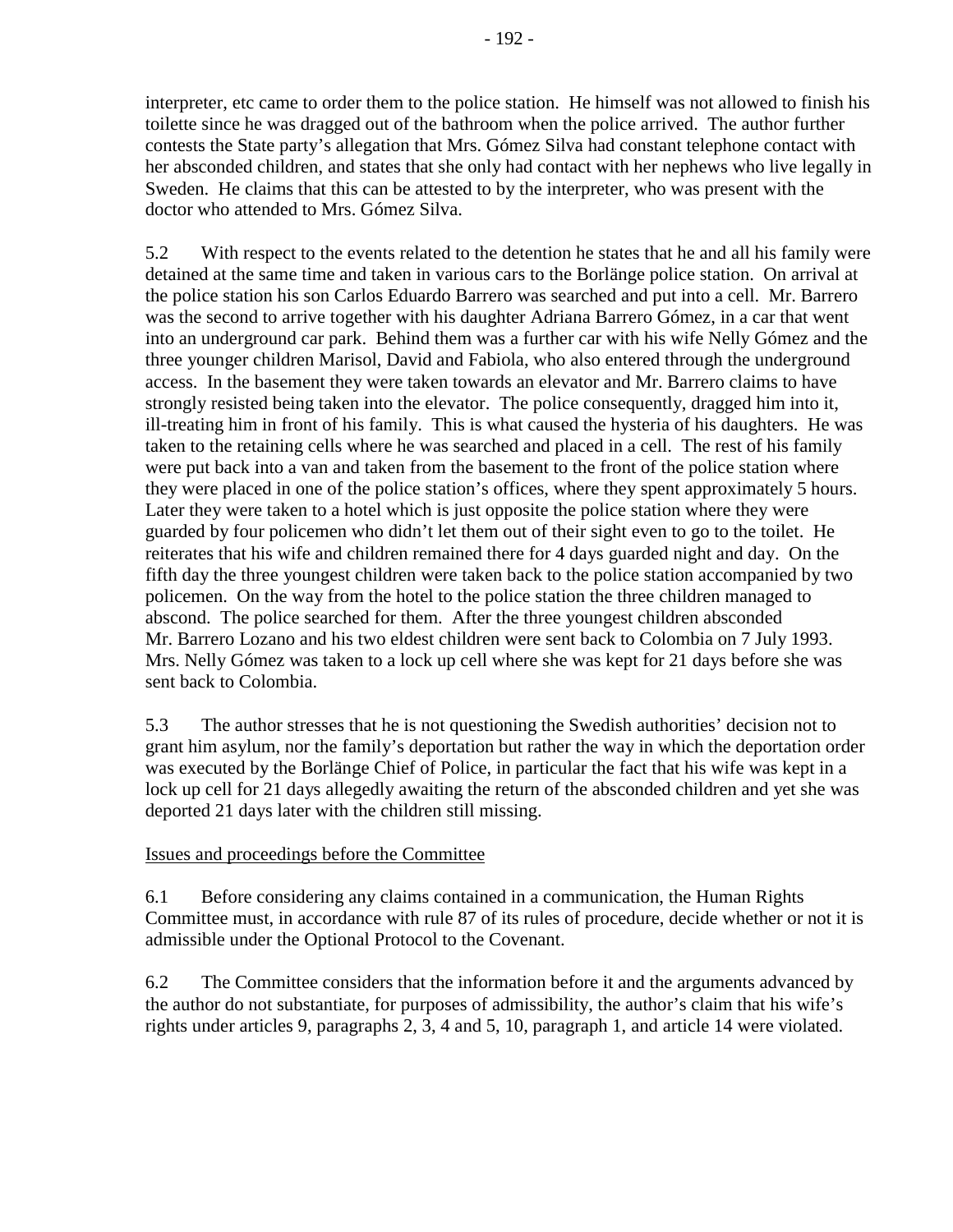- 7. The Human Rights Committee therefore decides:
	- (a) that the communication is inadmissible under article 2 of the Optional Protocol;
	- (b) that this decision shall be communicated to the State party and to the author.

[Adopted in English, French and Spanish, the English text being the original version. Subsequently to be issued also in Arabic, Chinese and Russian as part of the present report.]

#### **Notes**

**<sup>1</sup>** On 30 July 1993 Mrs. Gómez Silva, by the State party's own admission had already been deported.

**2** Reference is made to page 168 of M. Nowak's Commentary on the Covenant.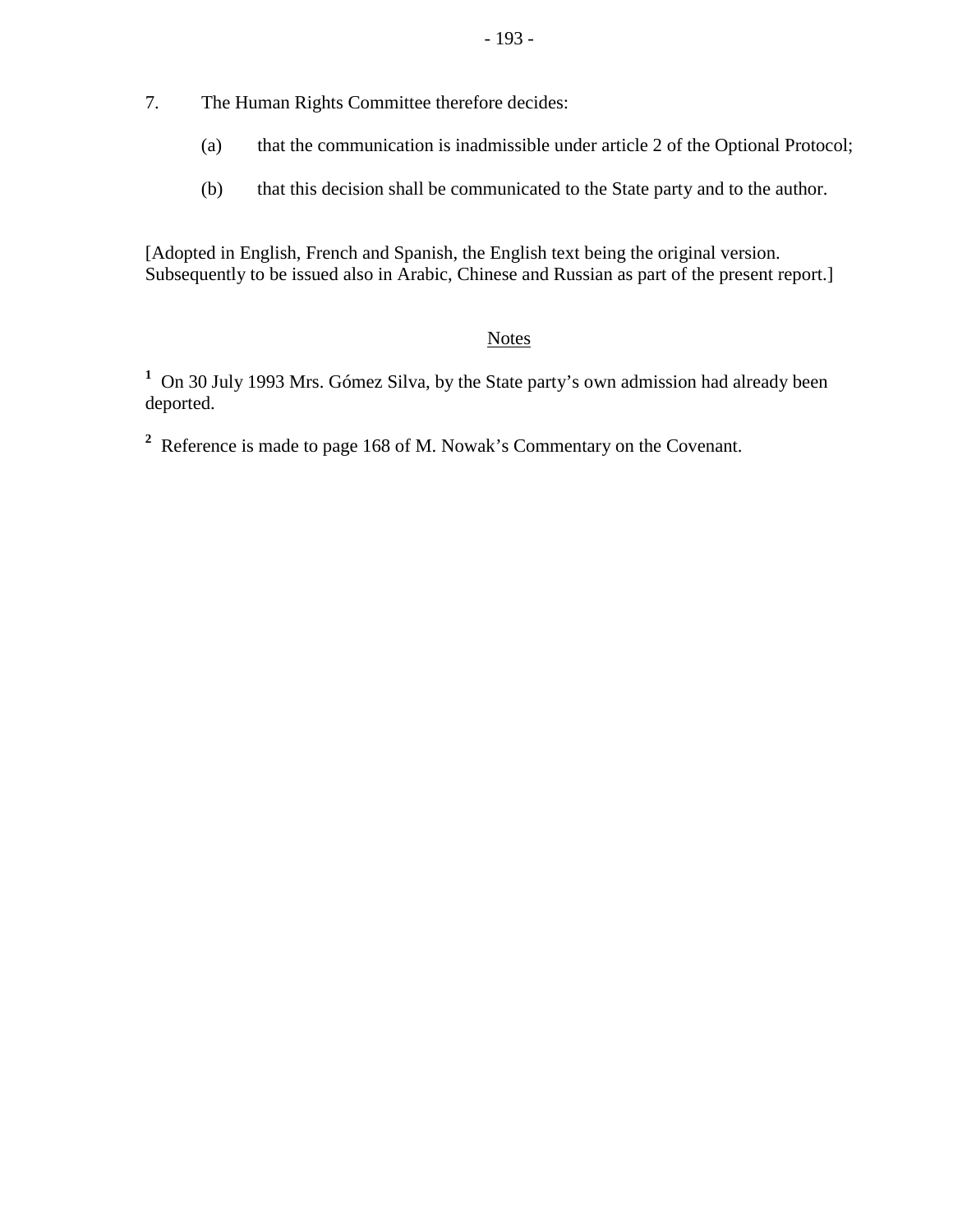# B. Communication No. 756/1997, Doukouré v. France (Decision adopted on 29 March 2000, sixty-eighth session)\*

| Submitted by:          | Mrs. Mathia Doukouré (represented by<br>Mr. Jean-Francois Gondard, lawyer in<br>Paris) |
|------------------------|----------------------------------------------------------------------------------------|
| Alleged victims:       | The author and 48 others                                                               |
| State party:           | France                                                                                 |
| Date of communication: | 17 May 1996 (initial submission)                                                       |

The Human Rights Committee, established under article 28 of the International Covenant on Civil and Political Rights,

Meeting on 29 March 2000,

Adopts the following:

# Decision on admissibility

1. The authors of the communication are Mrs. Mathia Doukouré and 48 other widows of/or retired members themselves of the French Army, nationals from Senegal and the Ivory-Coast. They claim to be victims of a violation of article 26 of the International Covenant on Civil and Political Rights by France, due to an alleged discrimination on grounds of nationality and national origin in the determination of their right to receive a pension or survivors' pension. They are represented by Jean-François Gondard, legal counsel.

The facts as submitted

 $\overline{a}$ 

2.1 It is stated that following the independence of former French colonial territories, and the change of nationality of their inhabitants, a law was adopted on 26 December 1959, stipulating in its article 71-I that from 1st January 1961, pensions paid to retired members of the French Army native of these territories were to be converted into personal life annuities. In the case of

<sup>\*</sup> The following members of the Committee participated in the examination of the present communication: Mr. Abdelfattah Amor, Mr. Nisuke Ando, Mr. Prafullachandra Natwarlal Bhagwati, Lord Colville, Ms. Elizabeth Evatt, Ms. Pilar Gaitan de Pombo, Mr. Louis Henkin, Mr. Eckart Klein, Mr. David Kretzmer, Mr. Rajsoomer Lallah, Ms. Cecilia Medina Quiroga, Mr. Martin Scheinin, Mr. Hipólito Solari Yrigoyen, Mr. Roman Wieruszewski, Mr. Maxwell Yalden and Mr. Abdallah Zakhia. Under rule 85 Ms. Chanet did not participate in the examination of the present communication.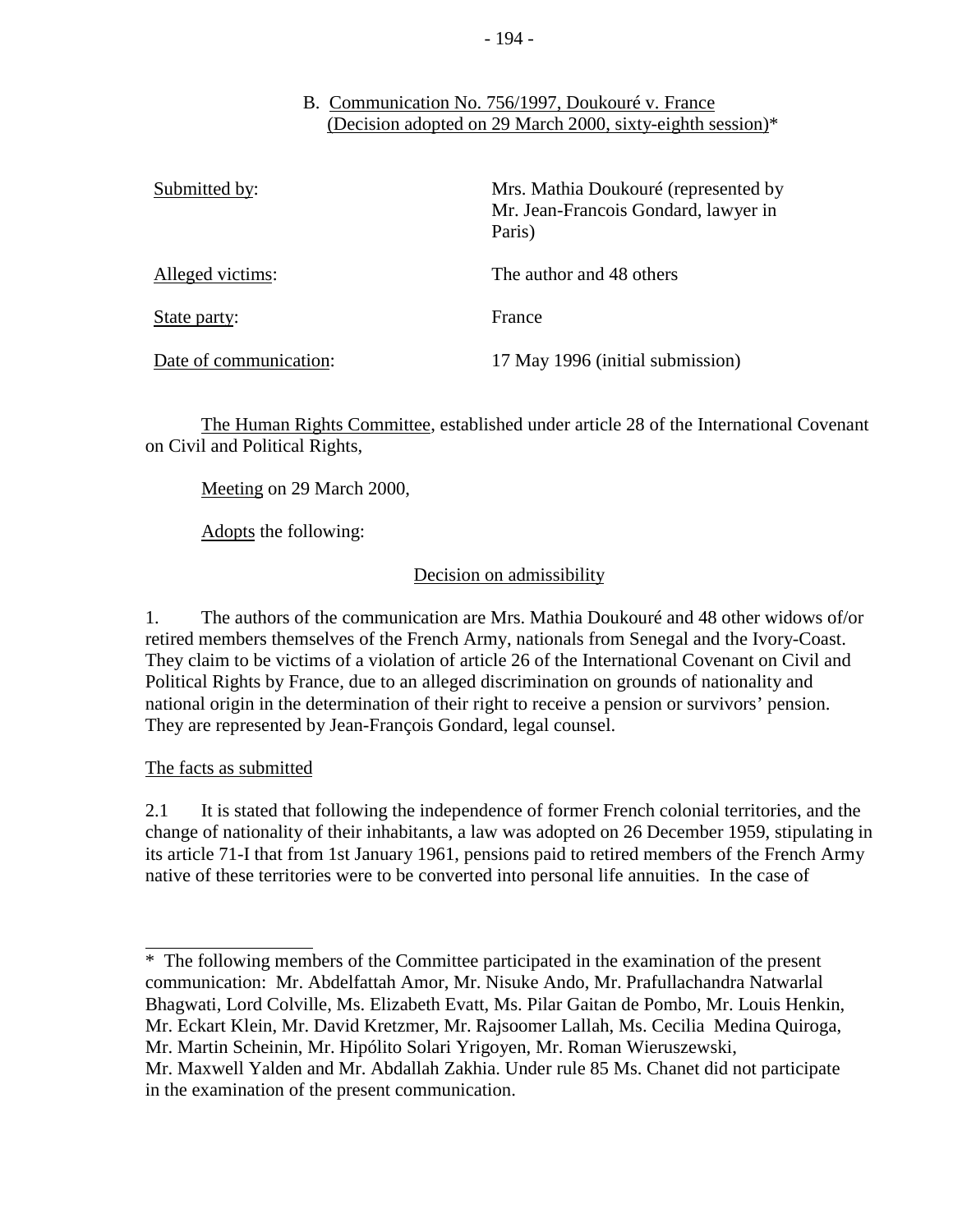Senegal, the acquired rights of retired soldiers were nevertheless respected after independence in 1960, until the Finance Act of December 1974 and subsequent legislation, which extended the implementation of the law of 31 December 1959 to Senegal as of 1 January 1975.

2.2 The consequences of the legal provisions were that the level of these annuities was "frozen" for the future, and that they could not be converted into reversion pensions to widows of the beneficiaries. On the other hand, pensions of retired soldiers native of France were not converted into personal life indemnities and therefore continue to be subject to revaluation and to be convertible into reversion pensions.

2.3 The authors argue that pensions to former members of the French Army are essentially granted as an acknowledgment of the services rendered by them to the French nation, and that therefore national origin or a change in nationality are completely irrelevant in this matter.

2.4 Concerning more particularly the situation of Mrs. Doukouré from Senegal, it is stated that her husband, as native of a French colony, was of French nationality and a member of the French Army until his death on 12 October 1950, that is before the independence of Senegal. The annuity she receives since that time has been nevertheless frozen at the level it had on 1st January 1975, unlike pensions paid to French widows of soldiers native of metropolitan France.

2.5 Her claims for an augmentation of her pension have been dismissed by the French Defense Ministry on 12 February 1992 and 22 June 1994, on the grounds that pensions paid to Senegalese nationals had been frozen by the law of 31 December 1959. She appealed against the last decision of the Defense Ministry before the Poitier administrative court. Before deciding on the merits of the case, the court asked the French Conseil d'Etat to advice it on the question of compatibility between article 71-I of the law of 26 December 1959 and article 26 of the International Covenant on Civil and Political Rights.

2.6 The Conseil d'Etat adopted its views on 15 April 1996, stating that article 26 of the International Covenant on Civil and Political Rights only refers to rights set forth in that Covenant and thus does not guarantee the principle of non discrimination in pension issues. It further stated that individuals designated in article 71-I of the law of 26 December 1959 cannot therefore invoke article 26 of the Covenant.

2.7 Following the views of the Conseil d'Etat, the Poitier administrative court dismissed Mrs. Doukouré's complaint on 3 July 1996. On the same day, it also dismissed the complaint by Ms. Donzo Bangaly. Ms. Yero Diallo's claim had already been dismissed by the Poitier administrative court on 19 June 1996. On 17 July 1996, the Paris administrative court rejected the claim submitted by 43 other authors.

# The complaint

3.1 The applicants refer to the Views of the Human Rights Committee adopted on 3 April 1989 regarding communication No. 196/1985 submitted by Mr. Ibrahima Gueye and others on a comparable pension issue. They allege that the decision of the Conseil d'Etat is in full contradiction with the views adopted by the Committee in this case and with the constant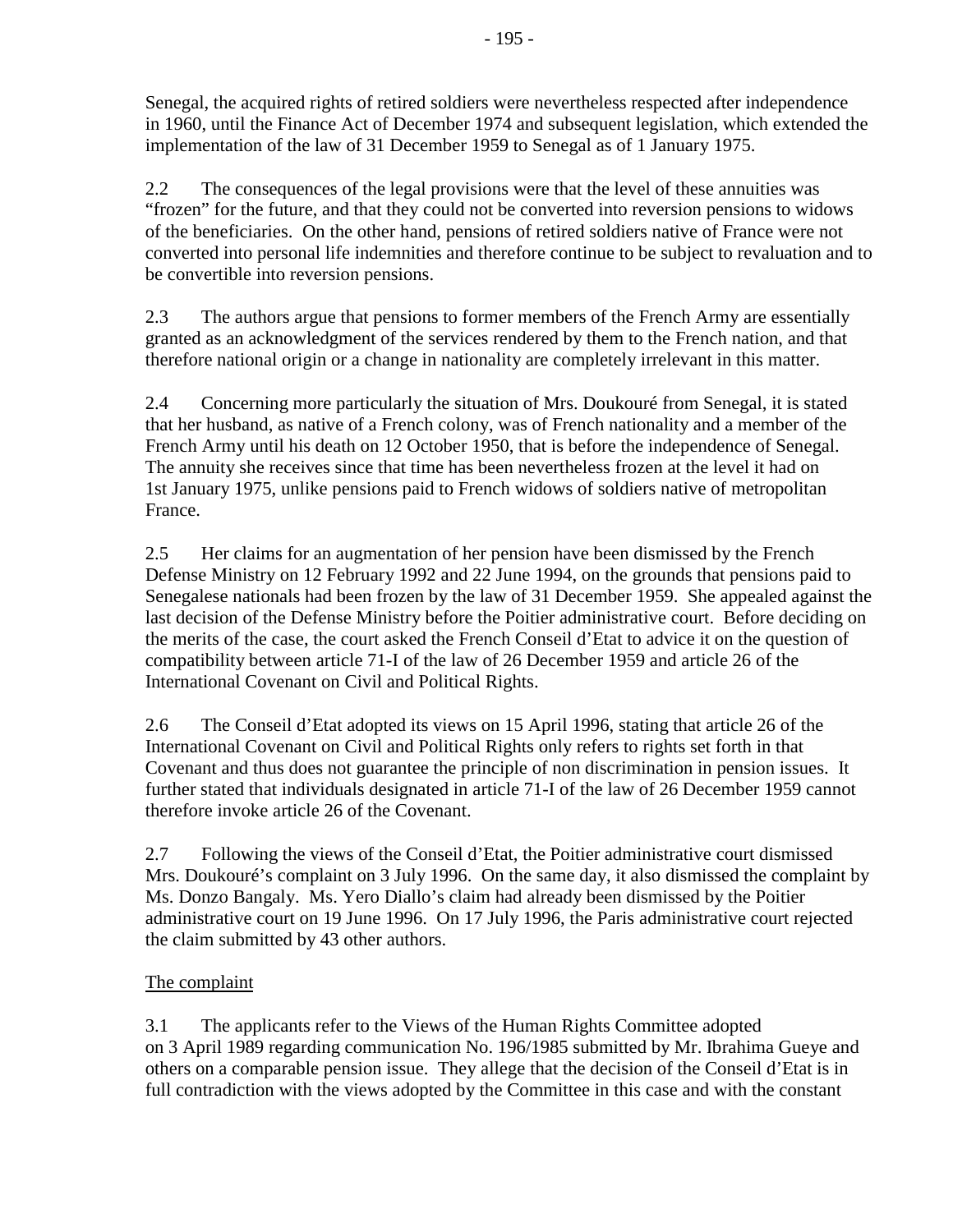jurisprudence of the Committee in considering the right protected in article 26 of the Covenant as an independent one, not only related to the other civil and political rights protected in the Covenant. They complain that French authorities did not take any relevant action concerning the views adopted by the Committee, and that they are thus violating article 2, paragraph 3, of the Covenant.

3.2 The authors further allege that discriminations in their cases are not merely based on nationality, but on national origin. The authors state that France arbitrarily deprived its nationals native of overseas territories of their French nationality, in order not to have to pay them any military pension. They further state that people from African French territories have been struck off the French Army's registry, and integrated into armies of new African States without their consent, thus involuntary losing French nationality. They allege that the change of status of former overseas territories, decided by Act of 4 June 1960, violated the right of self-determination of peoples as protected by article 1 of the Covenant. They further allege that the purpose of current French law on nationality, and the determination of French nationality by the authorities, is still to avoid granting military pension to former members of the French Army native of overseas territories. They complain that this has led to serious humanitarian problems.

3.3 As to the admissibility of the case, it is stated that although the alleged discriminations have begun before 17 May 1984, date of entry into force of the Optional Protocol for France, they also remain after that date, thus constituting a continuous violation of the authors' rights. Reference is also made to article 5, paragraph 2 (b) of the Optional Protocol. The applicants state that twenty years of procedures and negotiations with the French Government concerning the issue at stake did not have any success, and that the exhaustion of all available remedies will cause considerable delays, and will not lead to a satisfactory solution to the problem. It is further asserted that following the opinion of the French Conseil d'Etat on 15 April 1996, any subsequent appeal before French courts would be bound to fail. Moreover, on 21 May 1996, the authors' request for legal aid in this matter was rejected for alleged lack of merit of the claim.

3.4 The authors further state that they have not submitted the same matter to any other procedure of international investigation or settlement.

#### The State party's observations on admissibility

4.1 The State party argues that the communication is inadmissible for non-exhaustion of domestic remedies. One author, Ms. Diallo, has not appealed the judgement of the Administrative Tribunal of Poitiers of 19 June 1996, whereas two other authors, Ms. Doumbouya and Ms. Bathily have not appealed the refusal of their claim by the Administrative Tribunal of Paris on 15 April 1996. The other authors, having appealed the refusal of their claims, have not awaited the outcome of their appeals before presenting the communication to the Committee.

4.2 The State party also claims that the communication is inadmissible ratione materiae because the right to a pension is not protected by the Covenant on Civil and Political Rights.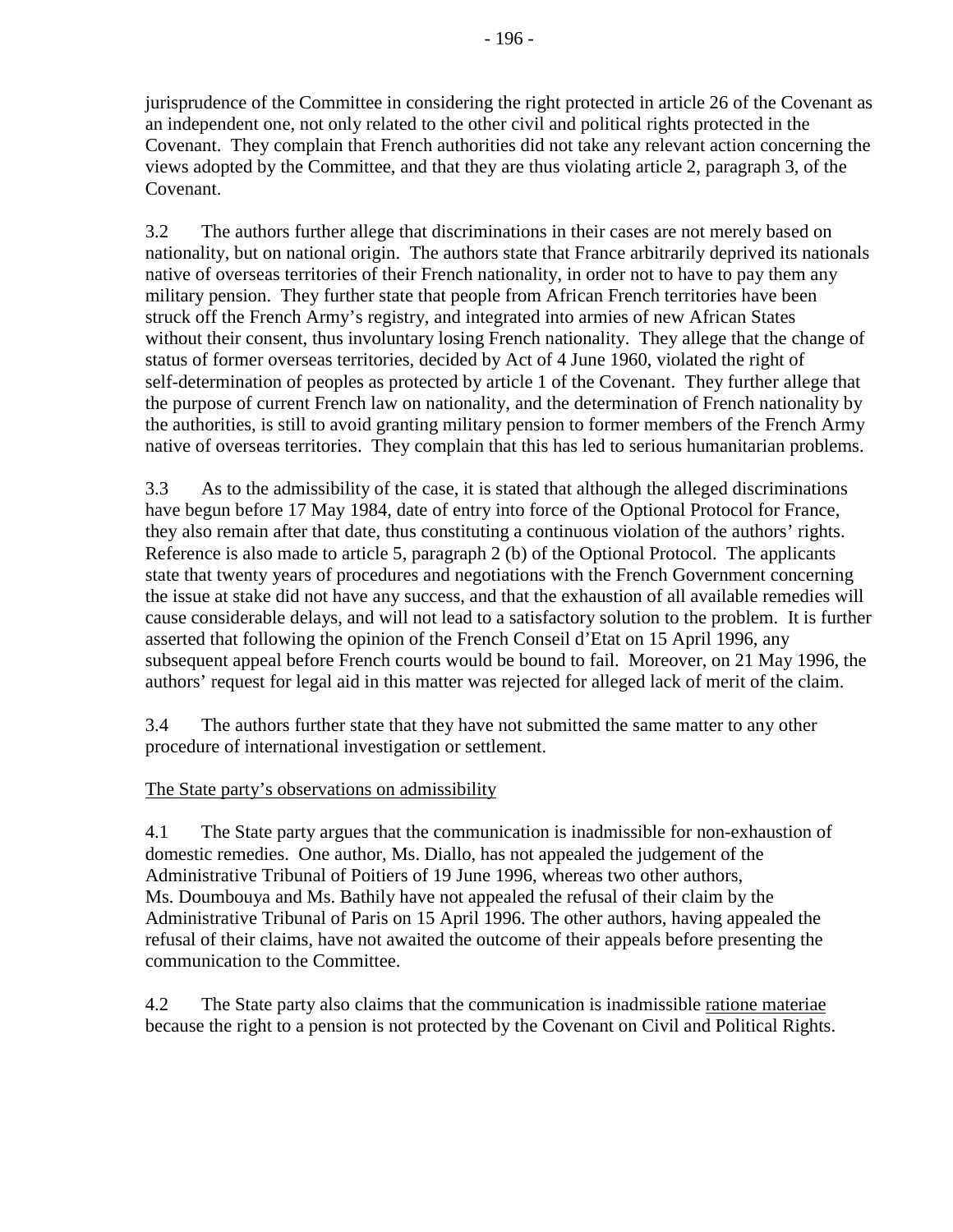4.3 The State party recalls its interpretative declaration**<sup>1</sup>** made upon ratifying the Optional Protocol, and argues that the communication is inadmissible ratione temporis, since it has its origin in acts or events before 17 May 1984, the date on which the Optional Protocol entered into force for France.

4.4 With regard to the authors' complaint, the State party explains that according to the law, the right to a pension is suspended when the beneficiary loses the French nationality. In other words, any former soldier who served in the French army and later lost his nationality, no longer has a right to a pension. However, in recognition of the services rendered by the former soldiers of African origin, the law provides the possibility of granting an annuity to those who used to be entitled to a pension and later became nationals of the independent African States.

4.5 With regard to the specific situation of the widows of these soldiers, who now seek survivors' pensions, the State party notes that the personal character of the annuities opposes itself in principle to any reversion. Nevertheless, according to decrees based on paragraph III of article 71 of 1 January 1961, widows whose husband died before 1 January 1991, benefit of a survivors' pension. The State party rejects the authors' complaint that the annuities have been frozen at the level of 1 January 1975, and states that they have been increased with 4,75 per cent on 1 September 1994. As to the invalidity pensions and retirements pensions, they have been adjusted regularly since 1971. Moreover, in 1993, the military pensions for beneficiaries residing in Senegal were revised and increased. On 1 January 1995, the invalidity pensions were increased with 14,55 per cent and the retirement pensions with 24,1 per cent. The State party concludes that the authors' claim should be rejected for lack of merit.

# Counsel's comments

5.1 With regard to the exhaustion of domestic remedies, counsel states that the application of domestic remedies has been unreasonably prolonged. Moreover, the refusal of France to implement the Committee's Views in case No. 196/1985, renders domestic remedies ineffective. Counsel recalls further the advise given by the Conseil d'Etat and the refusal of legal aid to the authors for apparent lack of merit of their claim and argues that in the circumstances, the ineffectiveness of domestic remedies is clear. At the end of the day, the claim would have to be decided by the Conseil d'Etat who already has given a negative advise, and it cannot be expected that the Conseil d'Etat would change its opinion when seized of the case for decision.

5.2 As to the State party's claim that the communication is inadmissible ratione materiae and ratione temporis, counsel refers to the Committee's decision in case No. 196/1985, where the Committee rejected the State party's arguments in this respect.

5.3 Counsel maintains his claim of discrimination, and states that the adjustments of the annuities signify next to nothing.

5.4 By further submission of 16 March 2000, counsel informs the Committee that in July 1999 the Administrative Court of Appeal in Paris and Bordeaux allowed his appeals on behalf of the authors. In this context, he states that his appeals invoked article 1 of Protocol No. 1 of the European Convention. The Minister of Defence and the Minister of Finance have appealed the judgments to the Court of Cassation (Conseil d'Etat).**<sup>2</sup>**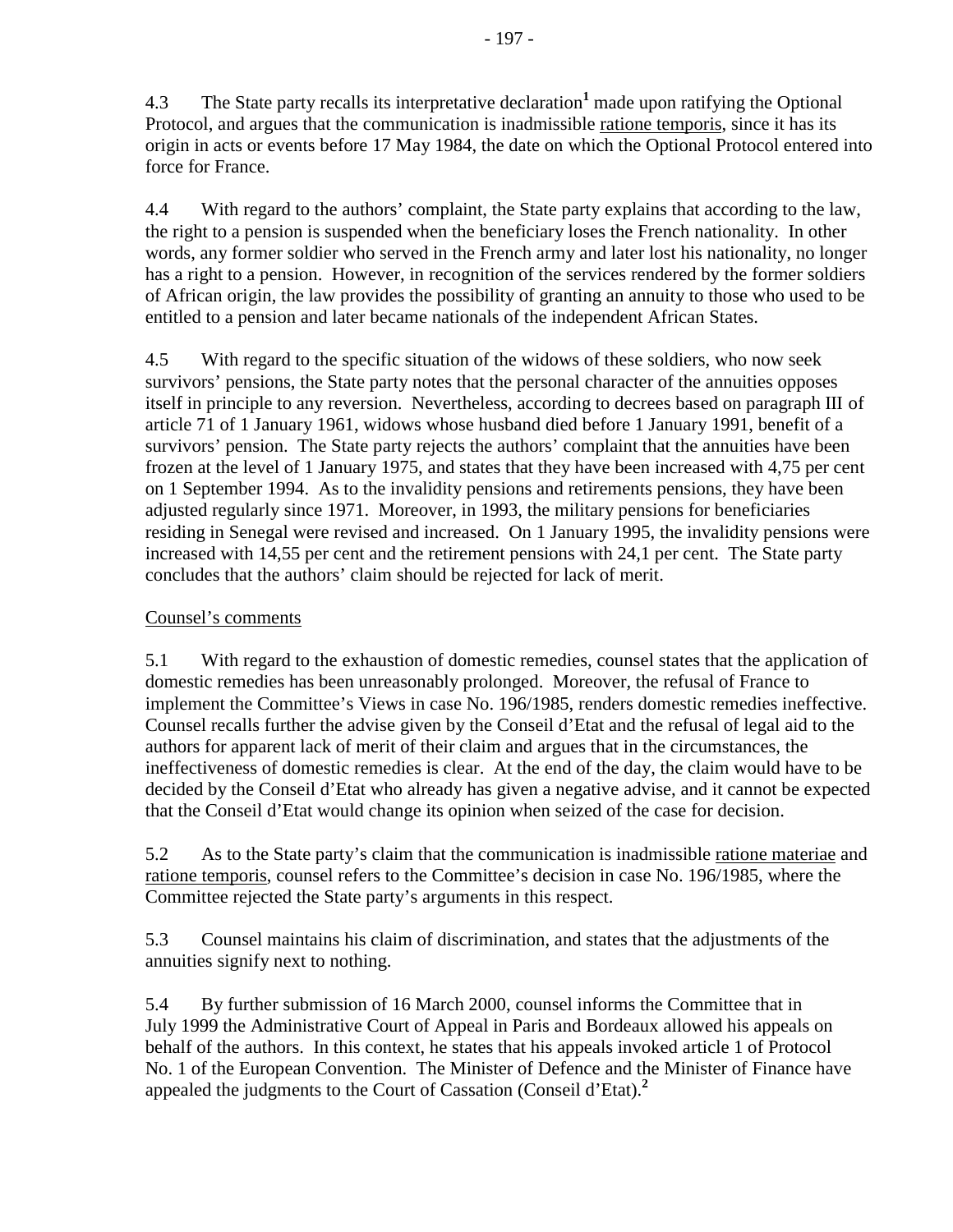5.5 Counsel also complains that the State party requests a tax of 100 FF, and that some of his clients have not been able to pay the tax, whereupon their appeal was declared inadmissible. In this context, counsel states that the tax can only be paid in France.

### Issues and proceedings before the Committee

6.1 Before considering any claim contained in a communication, the Human Rights Committee must, in accordance with rule 87 of its rules of procedure, decide whether or not it is admissible under the Optional Protocol to the Covenant.

6.2 The Committee notes that the State party has challenged the admissibility of the communication for non-exhaustion of domestic remedies, as the authors have not awaited the outcome of their appeal, and some of them have failed to appeal the refusal of their claim. It notes also that counsel first claimed that domestic remedies were not effective, given the opinion by the Conseil d'Etat of 15 April 1996, but that it appears from a recent letter by counsel that the appeals on behalf of his clients were allowed, and that the cases are now pending before the Court of Cassation (Conseil d'Etat). In the circumstances, the Committee is of the opinion that the communication is inadmissible under article 5, paragraph 2 (b), of the Optional Protocol.

7. The Human Rights Committee therefore decides:

(a) that the communication is inadmissible under article  $5(2)$  (b) of the Optional Protocol;

(b) that this decision shall be communicated to the State party and to the authors' representative;

(c) that this decision may be reviewed, under rule 92 (2) of the Committee's rules of procedure, upon written request by or on behalf of the authors containing information to the effect that the reasons for inadmissibility no longer apply.

[Adopted in English, French and Spanish, the English text being the original version. Subsequently issued also in Arabic, Chinese and Russian as part of the present report.]

#### Notes

<sup>1</sup> The text of the declaration reads: "France interprets article 1 of the Protocol as giving to the Committee the competence to receive and consider communications from individuals subject to the jurisdiction of the French Republic who claim to be victims of a violation by the Republic of any of the rights set forth in the Covenant which results either from acts, omissions, developments or events occurring after the date on which the Protocol entered into force for the Republic, or from a decision relating to acts, omissions, developments or events after that date."

<sup>2</sup> According to counsel, other cases, which were presented by one of his colleagues and were based on article 26 of the Covenant, were thrown out by the Courts of Appeal.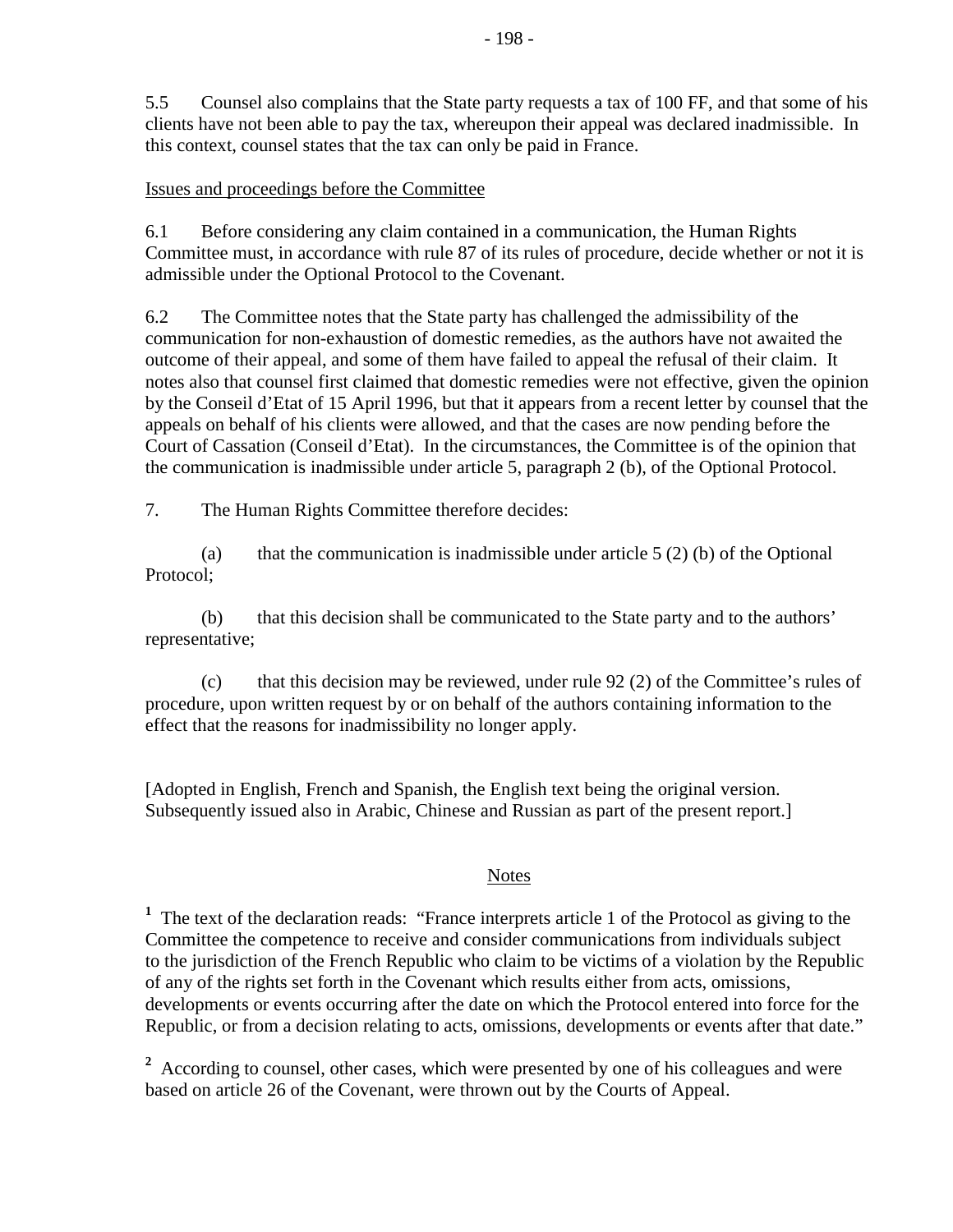#### C. Communication No. 772/1997, Y. v. Australia (Decision adopted on 17 July 2000, sixty-ninth session)\*

| Submitted by:              | Mr. Colin Mc Donald and<br>Mr. Nicholas Poynder on behalf of<br>Mr. Y (Name deleted) |
|----------------------------|--------------------------------------------------------------------------------------|
| Alleged victim:            | Mr. Y                                                                                |
| State party:               | Australia                                                                            |
| Date of the communication: | 25 October 1996                                                                      |

The Human Rights Committee, established under article 28 of the International Covenant on Civil and Political Rights,

Meeting on 17 July 2000,

Adopts the following:

Decision on admissibility

1. The author of the communication is Mr. Colin McDonald, legal counsel. He presents the communication on behalf of Mr. Y, ethnic Chinese and born in 1951 in Vietnam. Counsel claims that Mr. Y is a victim of violations by Australia of articles 10, paragraph 1, as well as articles 9, paragraph 3, and 14, paragraphs 3 (a), (b), and (d), in conjunction with article 2 (1) of the Covenant. As of 7 September 1998, the conduct of the case was taken over by another counsel, Mr. Nicholas Poynder.

The facts as submitted by counsel

2.1 Counsel explains that Mr. Y is ethnic Chinese and that he was resettled from Vietnam, where he was born, to China in 1979. In China he had no work and no housing. In October 1994, he left China as captain of a boat codenamed the Albatross, together

 $\overline{a}$ \* The following members of the Committee participated in the examination of the present communication: Mr. Abdelfattah Amor, Mr. Nisuke Ando, Mr. P.N. Bhagwati, Ms. Christine Chanet, Lord Colville, Ms. Pilar Gaitan de Pombo, Mr. Louis Henkin, Mr. Eckart Klein, Mr. David Kretzmer, Mr. Rajsoomer Lallah, Ms. Cecilia Medina Quiroga, Mr. Martin Scheinin, Mr. Hipólito Solari Yrigoyen, Mr. Roman Wieruszewski, and Mr. Abdallah Zakhia. Pursuant to rule 85 of the Committee's rules of procedure, Ms. Elizabeth Evatt did not participate in the examination of the case.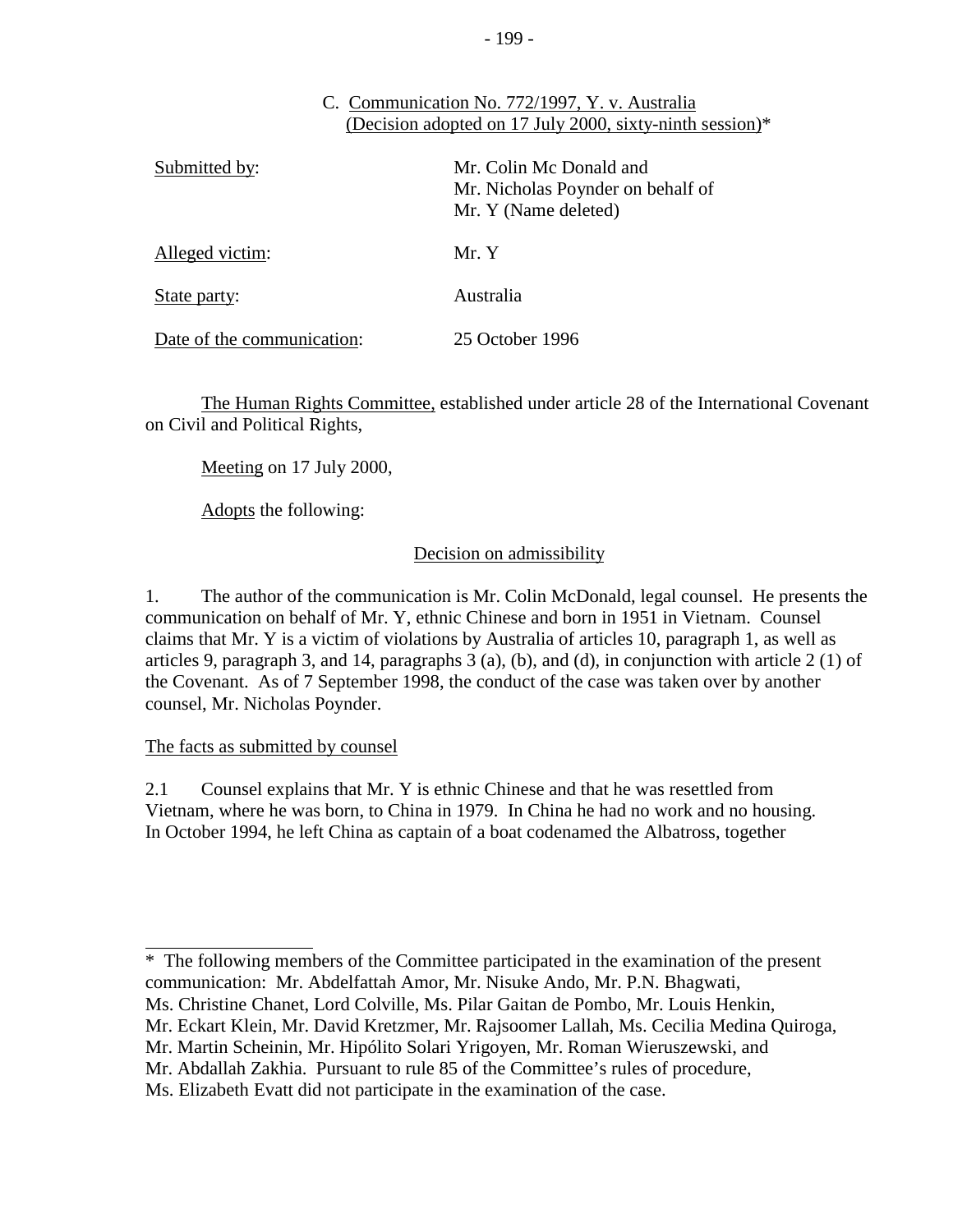with 117 other Sino-Vietnamese. On 12 November 1994, the ship was intercepted in Australian waters and taken to Darwin. Upon arrival in Darwin, on 13 November 1994, the passengers were taken into custody under section 189 (2) of the Migration Act 1958. On 15 November 1994, they were transferred to the Port Hedland Detention Centre in Western Australia.

2.2 From 15 November to 11 December 1994, Mr. Y and the other passengers of the Albatross were detained in a quarantine block that was separated from the rest and were thus isolated from all other detainees. From 15 to 19 November 1994, each of the detainees was interviewed by immigration officials. During this time, they were not informed that they had a right to legal counsel, nor were they provided with any legal counsel. On 11 December 1994, Mr. Y and his co-passengers were moved to an open block within the detention centre.

2.3 On 6 January 1995, some of the Albatross detainees requested access to a lawyer. There is no indication, however, that Mr. Y requested such access.

2.4 On 13 February 1995, Port Hedland's manager informed Mr. Y and other detainees that, following a Memorandum of Understanding between Australia and China on 25 January 1995, Parliament had designated China a 'safe country' for purpose of all Vietnamese nationals who had resettled in China.**<sup>1</sup>** The provision had retro-active effect as of 30 December 1994. According to sections 91A to 91F of the Migration Act persons from designated safe countries are not allowed to apply for refugee status in Australia.

2.5 Mr. Y first saw a legal adviser on 17 February 1995. Counsel points out that by that time he was unable to apply for refugee status, as a consequence of the amendment which had been passed by Parliament. On 22 February 1995, Mr. Y and others filed an application in the Federal Court of Australia against the Minister for Immigration and the Commonwealth of Australia. They alleged that they had been denied procedural fairness in so far as they had not been advised of their right to request access to a legal adviser, and thus had lost their opportunity to apply for refugee status.

2.6 On 27 July 1995, the application was dismissed on the ground that there is no statutory obligation under Australian law for an Immigration Officer to inform non-citizens who enter Australia illegally of their rights to legal advice. On the facts, the Court found that there was no evidence that any of the Albatross people had indicated that they were seeking asylum in Australia or that they had otherwise invoked Australia's protection obligations, either during the boarding of their ship by immigration officers or during the interviews conducted at Port Hedland detention centre between 15 and 19 November 1994. The Court further found that there was no evidence that any of the Albatross people had requested to see a lawyer before 30 December 1994.

2.7 On 16 August 1995, Mr. Y and others filed a notice of appeal with the Full Federal Court of Australia, and on 28 February 1996 the Court, by majority, dismissed the appeal. Other than the first instance Court, the majority of the Full Federal Court found that factors such as the circumstances of their arrival, their having previously been refugees from Vietnam, their concern to travel on rather than return to China if denied entry, the claims of no employment or housing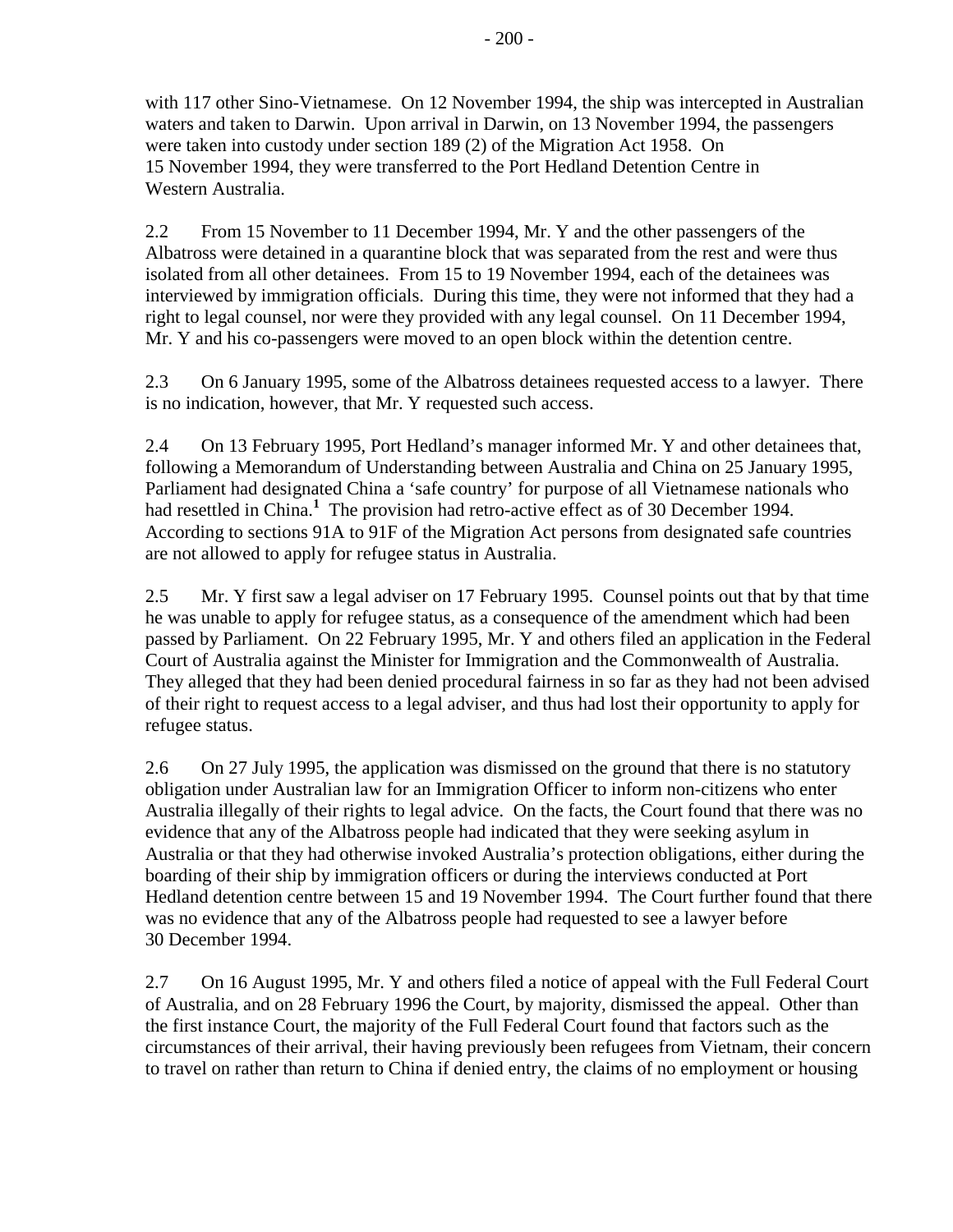in China showed by implication that the Albatross people sought to claim Australia's protection obligations in a Convention sense. However, the presence of an implied claim could not lead to a finding in their favour, because the law requires the completion of a specific application and it could not be said that a constructive application had been made. The Full Federal Court confirmed the High Court's finding that there was no statutory obligation to facilitate obtaining legal advice without the applicants asking for it. Mr. Y's application with the High Court of Australia for special leave to appeal was dismissed on 16 April 1996.

2.8 On 11 May 1996, Mr. Y was deported from Australia to China.

# The complaint

3.1 Counsel makes claims relating to the period in which Mr. Y was placed in quarantine detention and to the failure of the State party to inform Mr. Y of his right to seek legal advice.

3.2 He claims violations of article 9, paragraph 3, article 10, paragraph 1 and article 14, paragraphs 1 and 3 (a), (b) and (d).

# State party's observations

4.1 By submission of 30 September 1998, the State party explains that Mr. Y was classified on arrival as an 'unlawful non-citizen' for the purposes of the Migration Act 1958 and taken into immigration detention under section 189 (2) of the Act. Under the Act, no obligation exists to advise those detained under section 189 (2) that they may apply for a visa of any type, to provide any opportunity to apply for a visa or to allow access to advice in connection with an application for a visa. However, under section 156 of the Act, the Department of Immigration is under an obligation to facilitate access to legal advice whenever a person detained under section 189 (2) so requests. Publicly funded legal assistance is provided where the Department considers that a person, prima facie, may engage the protection obligations of Australia under the Refugees Convention.

4.2 The State party explains that on 15 November 1994, new provisions of the Migration Act came into operation, providing that certain persons from designated 'safe third countries' are excluded from making an application for a Protection Visa under the Act. On 25 January 1995, the Australian Government entered into a Memorandum of Understanding with the Government of China. The Memorandum provides that, subject to verification procedures, Vietnamese refugees settled in China who subsequently arrive in Australia without authorisation will be returned to China and continue to receive the protection of the Government of China. On 17 January 1995, the migration regulations were amended to designate China as a safe third country for Vietnamese nationals who had resettled in China as refugees. On 17 February 1995, the Migration Legislation Amendment Act (No.2) 1995 rendered invalid any visa applications made by Sino-Vietnamese between 30 December 1994 and 27 January 1995. In this context, the State party notes that Mr. Y is of Sino-Vietnamese origin and had not made an application for a Protection Visa before 30 December 1994 and was precluded from doing so after that date pursuant to the operation of the above mentioned statutory amendments.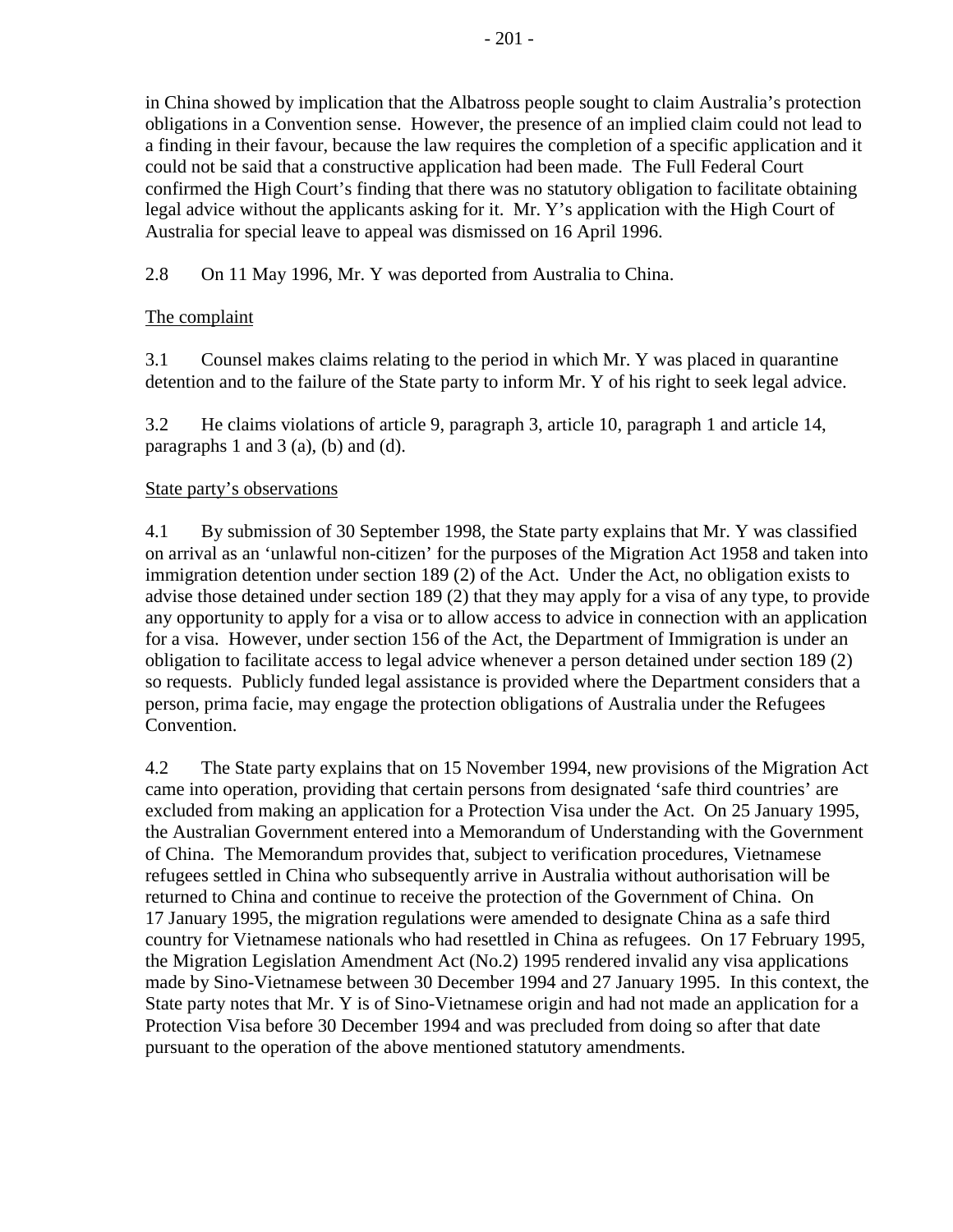4.3 While in accordance with the Committee's rules of procedure the State party has addressed counsel's arguments on the merits, the State party raises a preliminary argument regarding the admissibility of the communication. The State party argues that, in the absence of a written power of attorney, the communication is inadmissible ratione personae, since counsel has no standing to act on Mr. Y's behalf. In this connection, the State party refers to rule 90 of the Committee's rules of procedure and argues that a representative should be duly authorized. The State party notes that there is no evidence that Mr. McDonald received instructions from Mr. Y to act on his behalf or that Mr. Y expressly authorized him to do so. Moreover, the State party notes that counsel himself acknowledges that he is not aware of Mr. Y's current address. The State party submits that counsel cannot act on Mr. Y's behalf when he has no means of contacting him or receiving instructions from him. The State party further argues that there is no evidence of a sufficiently close relationship between counsel and Mr. Y to justify counsel acting without express authorization. The State party therefore requests the Committee to declare the communication inadmissible under article 1 of the Optional Protocol.

#### Counsel's comments

5.1 By submission of 4 January 1999, counsel comments on the State party's submission on the issue of admissibility. As to the question of standing, counsel attaches a statutory declaration, dated 4 January 1999, by himself in which he declares having met Mr. Y in June 1995 when attending the Federal Court hearings in Perth as an observer. Afer that, he received at least one telephone call from Mr. Y, during which his proceedings were discussed. On 17 April 1996, after the High Court dismissed the application for special leave to appeal, counsel initiated a telephone conversation with Mr. Y through an interpreter, of which he attaches the transcript. From the transcript, it appears that he requested Mr. Y's permission to present his case to the United Nations, to which Mr. Y replied that he had no objection. The same day, counsel confirmed the contents of the telephone conversation in a letter to Mr. Y. With the letter, he included a written authority to be signed by Mr. Y. According to counsel, Mr. Y did in fact sign the written authority and returned it to counsel, who subsequently misplaced it and it now appears to be lost. On 8 May 1996, counsel spoke to Mr. Y again and asked his permission to have Mr. Colin McDonald work on his case.

#### Issues and proceedings before the Committee

6.1 Before considering any claim contained in a communication, the Human Rights Committee must, in accordance with rule 87 of its rules of procedure, decide whether or not it is admissible under the Optional Protocol to the Covenant.

6.2 The State party has challenged the admissibility of the communication on the grounds that it was not submitted by the victim of the alleged violations of the Covenant. The Committee notes that the lawyer who submitted the communication did not represent Mr. Y in the proceedings before the domestic courts nor has he produced a power of attorney in writing to act on Mr. Y's behalf. As to the telephone conversation between counsel and Mr. Y (a transcript of which has been provided to the Committee), it transpires that counsel told Mr. Y that he wished to address a question of principle to the Human Rights Committee (whether the State party has an obligation to inform unlawful entrants into Australia of their right to consult a lawyer) and asked whether Mr. Y would agree to counsel submitting a communication in Mr. Y's name in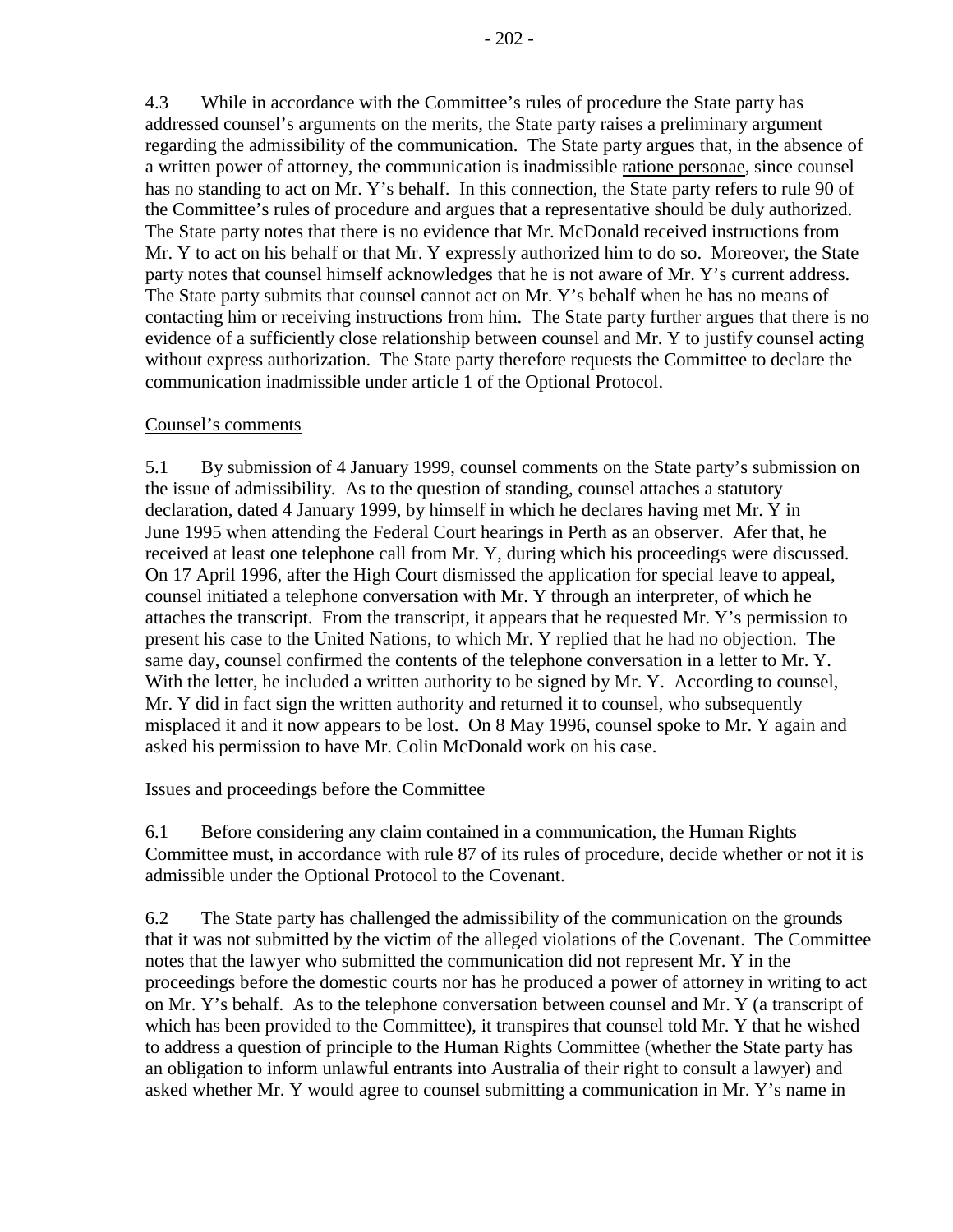order to test this question. According to the transcript, counsel made it clear that the said communication would not affect Mr. Y himself (for the good or bad) and all Mr. Y said was that he had no objection to counsel submitting such a communication. Although 24 days elapsed between the said telephone conversation and Mr. Y's deportation counsel never received instructions from Mr. Y as to the subject matter of the communication. Counsel has lost contact with Mr. Y since the latter's deportation from Australia.

6.3 The Committee has always taken a wide view of the right of alleged victims to be represented by counsel in submitting communications under the Optional Protocol. However, counsel acting on behalf of victims of alleged violations must show that they have real authorization from the victims (or their immediate family) to act on their behalf, that there were circumstances which prevented counsel from receiving such authorization, or that given the close relationship in the past between counsel and the alleged victim it is fair to assume that the victim did indeed authorize counsel to proceed with a communication to the Human Rights Committee. The Committee is of the opinion that in the present case counsel has failed to show that any of these conditions apply. The Committee is therefore of the opinion that counsel has not shown that he may act on behalf of Mr. Y in submitting this communication. The communication does not meet the requirement of article 1 of the Optional Protocol that a communication be submitted by a victim of an alleged violation. The Committee therefore holds it to be inadmissible.

- 7. The Human Rights Committee therefore decides:
	- (a) that the communication is inadmissible under article 1 of the Optional Protocol;
	- (b) that this decision shall be communicated to the State party and to counsel.

[Adopted in English, French and Spanish, the English text being the original version. Subsequently issued also in Arabic, Chinese and Russian as part of the present report.]

#### Note

<sup>1</sup> The text of the Memorandum of Understanding reads inter alia: "Both parties agreed that for the recent and possible future unauthorized arrivals in Australia of Vietnamese refugees settled in China they will, ... , engage in friendly consultations and seek proper settlement of the issue through agreed procedures. To this end, Vietnamese refugees settled in China returned under agreed verification arrangements, will continue to receive the protection of the Government of China".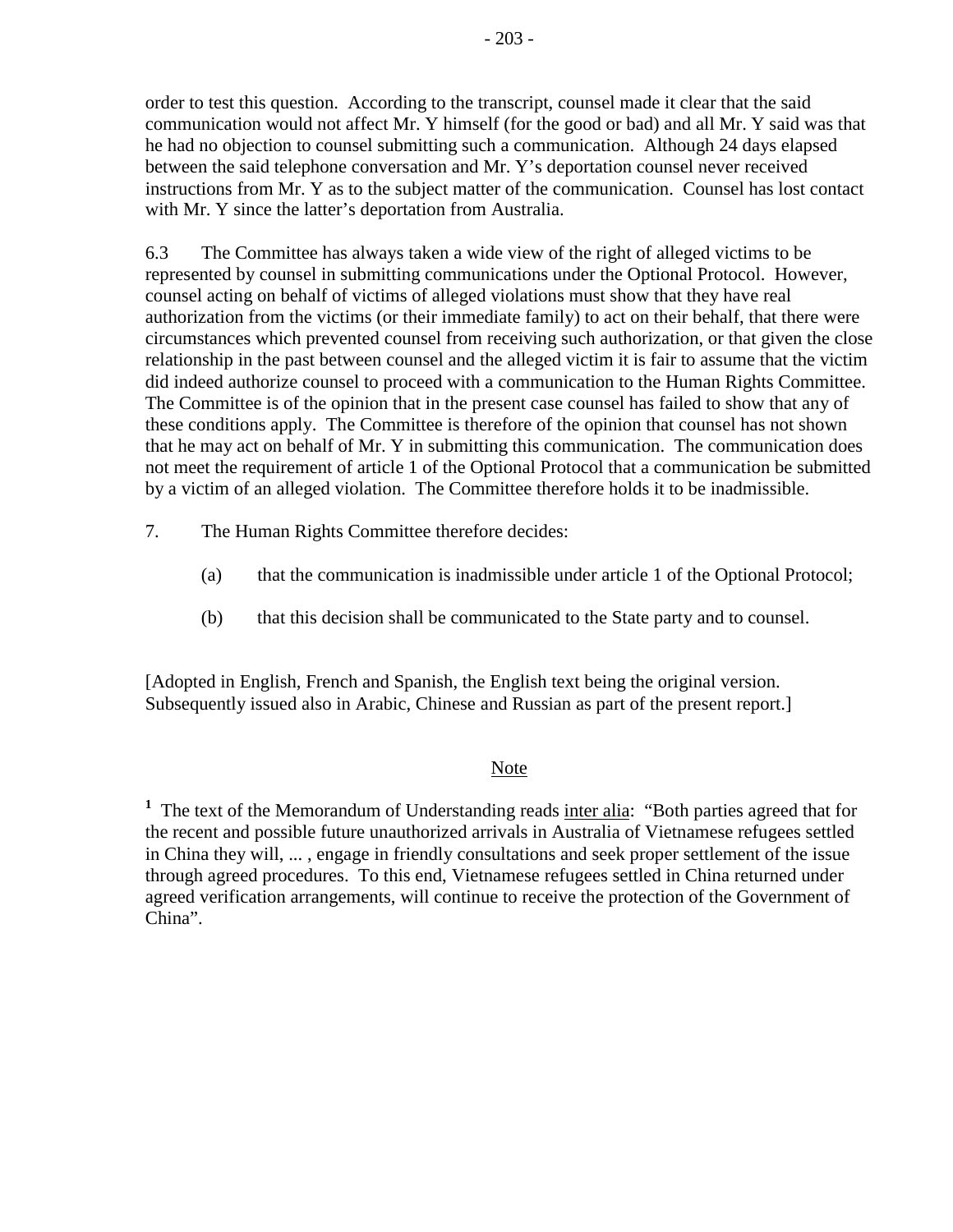### D. Communication No. 777/1997, Sánchez López v. Spain (Decision adopted on 18 October 1999, sixty-seventh session)\*

| Submitted by:          | Antonio Sánchez López<br>(represented by José Luis Mazón<br>Costa) |
|------------------------|--------------------------------------------------------------------|
| Alleged victim:        | The author                                                         |
| State party:           | Spain                                                              |
| Date of communication: | 22 October 1996                                                    |

The Human Rights Committee, established under article 28 of the International Covenant on Civil and Political Rights,

Meeting on 18 October 1999,

Adopts the following:

Decision on admissibility

1. The author of the communication is Mr. Antonio Sánchez López, a primary schoolteacher living in Molina de Segura, Murcia, Spain. He claims that he is a victim of a violation by Spain of article 14, paragraph 2 and 3 (g), of the International Covenant on Civil and Political Rights. He is represented by counsel, Mr. José Luis Mazón Costa.

# The facts as submitted by the author

2.1 On 5 May 1990, the author was driving his car at 80 km/h in an area where the speed limit was 60 km/h. The car was photographed after being detected by the police radar. The General Department of Traffic (Ministry of the Interior) asked him, as the owner of the vehicle by means of which the offence had been committed, to identify the perpetrator of the offence or driver of the vehicle, in other words, himself. This request was made on the basis of article 72 (3) of Royal Legislative Decree No. 339/1990 (Road Safety Act - Ley de Seguridad

 $\overline{a}$ \* The following members of the Committee participated in the examination of the present communication: Mr. Abdelfattah Amor, Mr. Prafullachandra N. Bhagwati, Ms. Christine Chanet, Lord Colville, Ms. Elizabeth Evatt, Mr. Louis Henkin, Mr. Eckart Klein, Mr. David Kretzmer, Ms. Cecilia Medina Quiroga, Mr. Fausto Pocar, Mr. Martin Scheinin, Mr. Hipólito Solari Yrigoyen, Roman Wieruszewski, and Mr. Maxwell Yalden.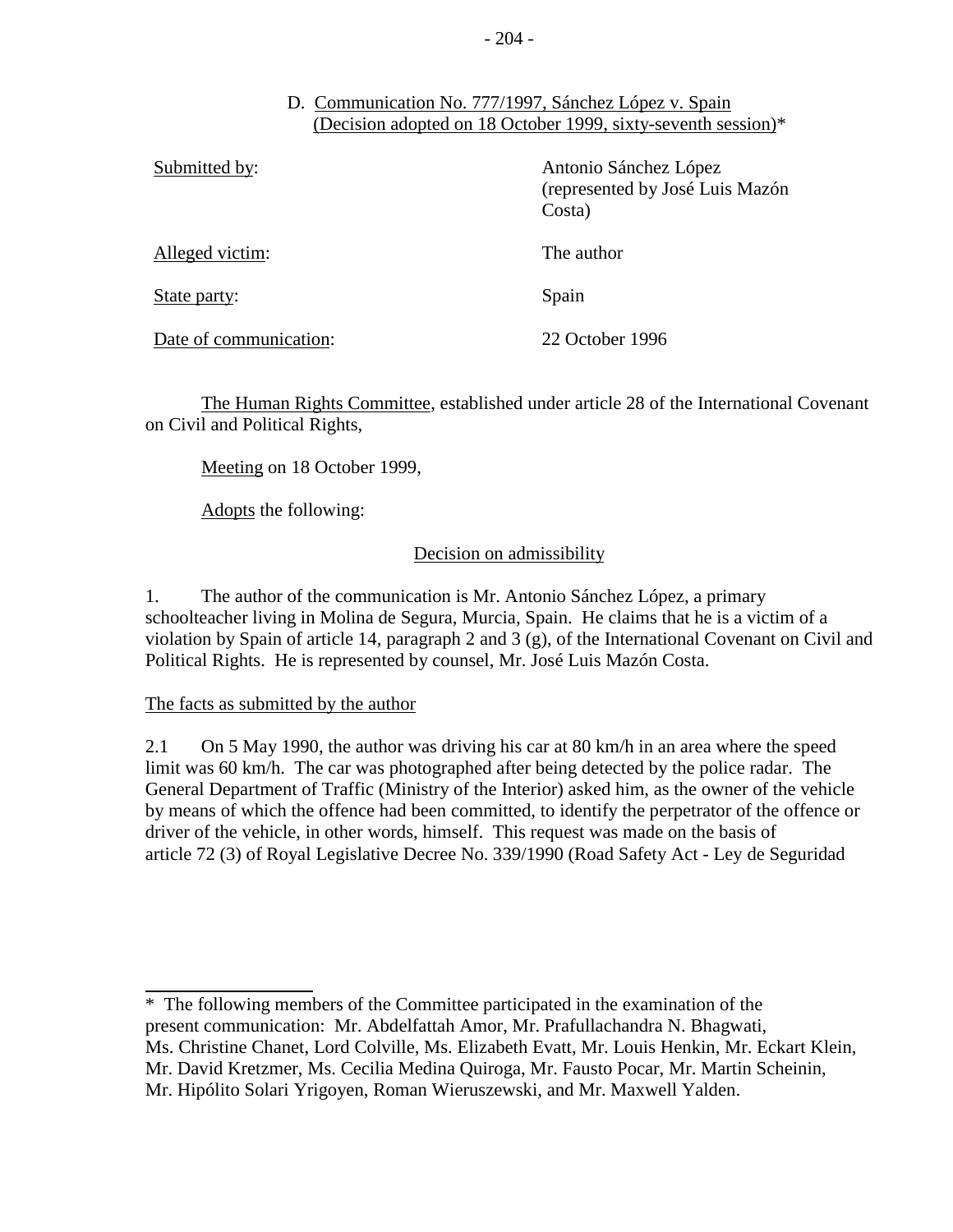Vial (LSV)), which states: "The owner of the vehicle, on being duly asked to do so, has the duty to identify the driver responsible for the offence; if he fails to fulfil this obligation promptly without justified cause, he shall be liable to a fine for having committed a serious misdemeanour".

2.2 Pursuant to this request and exercising the fundamental right not to confess guilt, Mr. Sánchez López sent the traffic authorities a letter in which he stated that he was not the driver of the vehicle and did not know who had been driving it since he had lent it to several people during that period. As the perpetrator of a serious misdemeanour, he was fined 50,000 pesetas (the speeding fine was 25,000 pesetas).

2.3 The author took his case to the courts (Administrative Litigation Division, Murcia), claiming that the imposition of the fine constituted a violation of his fundamental rights, in particular the right to presumption of innocence, the right not to confess guilt and the right not to testify against oneself, all of which are recognized in article 24 (2) of the Spanish Constitution. He also requested that an action of unconstitutionality should be brought before the Spanish Constitutional Tribunal. The competent Division rejected the appeal, stating that the penalty was lawful.

2.4 The decision was the subject of an action for <u>amparo</u> before the Constitutional Tribunal, which, in a substantiated decision of 2 February 1996, dismissed the appeal, citing the doctrine established in another decision adopted on 21 December 1995 by that Tribunal in plenary resolving a number of questions of unconstitutionality raised by judicial bodies concerning article 72 (3) of the LSV.

2.5 Counsel maintains that the decision is contradictory in that it recognizes the fundamental right not to testify against oneself as an integral part of the Spanish Constitution, a right which is also applicable to punitive procedures resulting from failure to comply with administrative provisions of the State. It is nevertheless seriously contradictory in stating that the duty imposed on the vehicle owner who is compelled to reveal or identify the name of the driver when it is himself does not constitute a violation of the fundamental right not to confess guilt. The decision comprises a separate opinion signed by two judges stating that without doubt the fundamental right not to testify against oneself is violated by article 72 (3) of the LSV.

# The complaint

3.1 Counsel maintains that the author has been the victim of a violation of article 14, paragraph 3 (g), of the Covenant in that he has been obliged to confess guilt to the extent that the request for identification was addressed to the owner of the vehicle, who was in fact the driver responsible for the offence. In this case he is being obliged to make a self-accusatory statement, which contravenes the right protected in the Covenant.

3.2 He further maintains that one of the fundamental elements of the presumption of innocence (article 14 paragraph 2), namely that the burden of proof rests on the prosecution and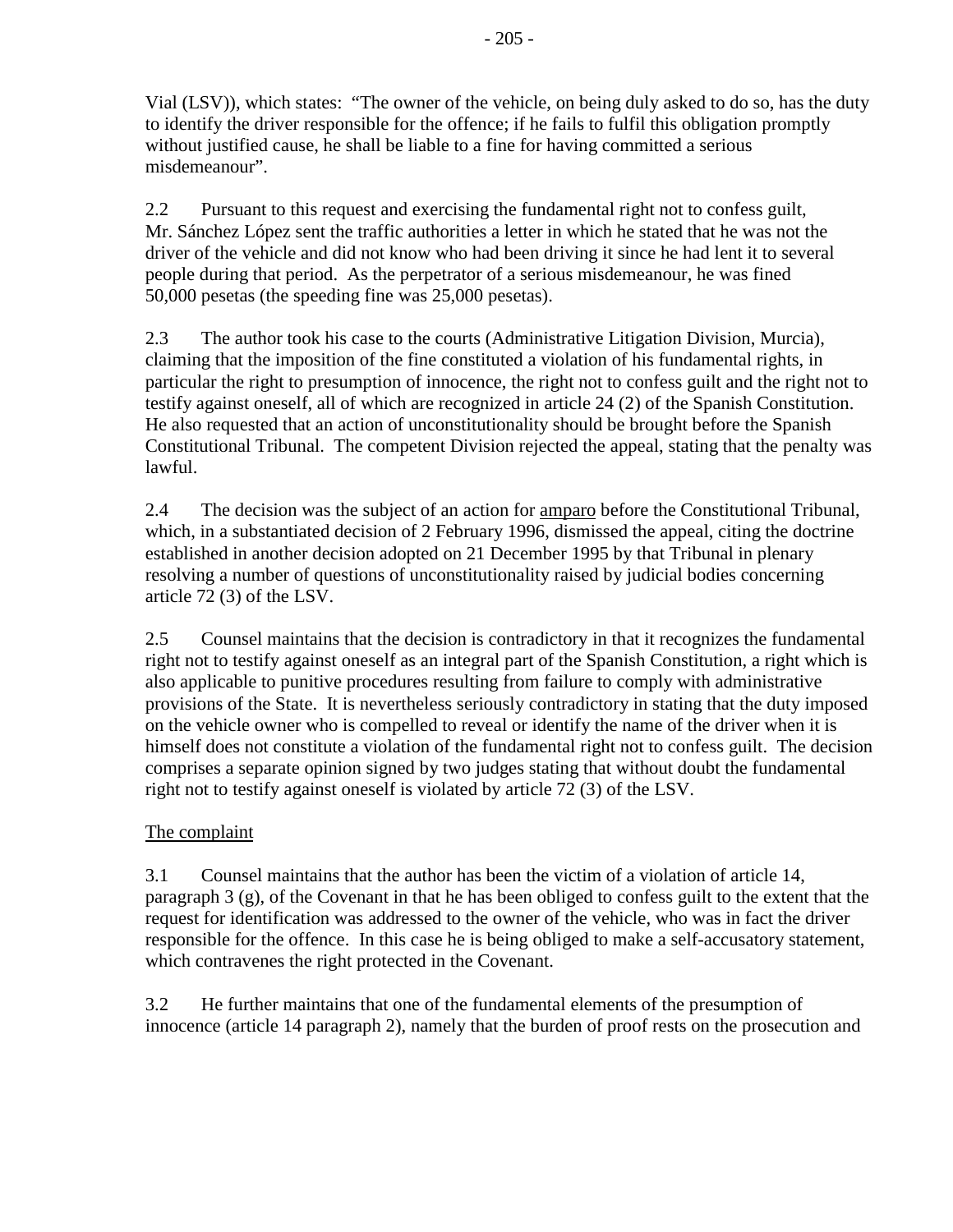not the defence, has been violated since the action required from the author by the authorities is equivalent to proof of his innocence. It is in fact incumbent on the authorities themselves to identify the driver presumed to be responsible for the offence.**<sup>1</sup>**

3.3 This complaint has not been submitted to any other international settlement procedure.

# State party's information and observations, and counsel's comments

4.1 In its statement dated 19 January 1998 on the admissibility of the case, the State party requested that it should be declared inadmissible on the basis of article 5, paragraph 2 (a), of the Optional Protocol since, in its view, the present communication is identical to a communication submitted by the same counsel to the European Court of Human Rights. The State party nevertheless informs the Committee that it will reply as to the merits of the question within the time limit set.

4.2 In its submission, dated 20 May 1998, concerning the merits of the case, the State party reiterates its request that the complaint should be declared inadmissible. The facts are not contested by the State party but it considers that there has not been a violation of any of the rights protected in the Covenant, since the potential danger constituted by a motor vehicle requires that road traffic should be rigorously protected.

4.3 It further draws attention to the obligation under Spanish law whereby the offence should be "personalized". The offence cannot automatically be attributed to the owner of the vehicle, and so the law requires that the perpetrator of the offence should be personally identified. He may or may not be the owner and, if the owner of the vehicle is a juridical entity, they will certainly not be the same. Consequently, according to the State party's counsel, article 72 (3) of the LSV stipulates that the competent authority shall transmit to the owner of the vehicle a communication concerning the complaint (for speeding) and request him to inform the Department of Traffic of the name and address of the driver, with a warning that, if he fails to do so, he will, as owner, be regarded as having failed to fulfil the duty of cooperation. Although the owner of the car replied that he did not know who had been driving it on the day in question, he gave a list of 17 possible drivers. The administrative authorities took the view that this reply did not amount to proper fulfilment of the duty of cooperation with the authorities and, after the relevant administrative formalities, proceeded to fine Mr. Sánchez 50,000 pesetas for having committed a serious misdemeanour. The State party maintains that the penalty was imposed on the perpetrator for his failure to perform the legal duty imposed by the LSV on the owner of a vehicle to identify the driver responsible for the offence, and not as a consequence of the fine for speeding, which was dropped. In addition, the State party considers that the author was punished after proceedings comprising the author's pleadings and all procedural safeguards, proceedings which were the subject of a judicial review, were adversarial, and were confirmed by the Constitutional Tribunal.

4.4 As regards the possible violation of article 14, paragraph 2, of the Covenant (presumption of innocence), the State party's counsel considers that, since the Constitutional Tribunal rejected the arguments on the grounds that they were not substantiated, this constitutes non-exhaustion of domestic remedies and the complaint should be declared inadmissible. In this connection, the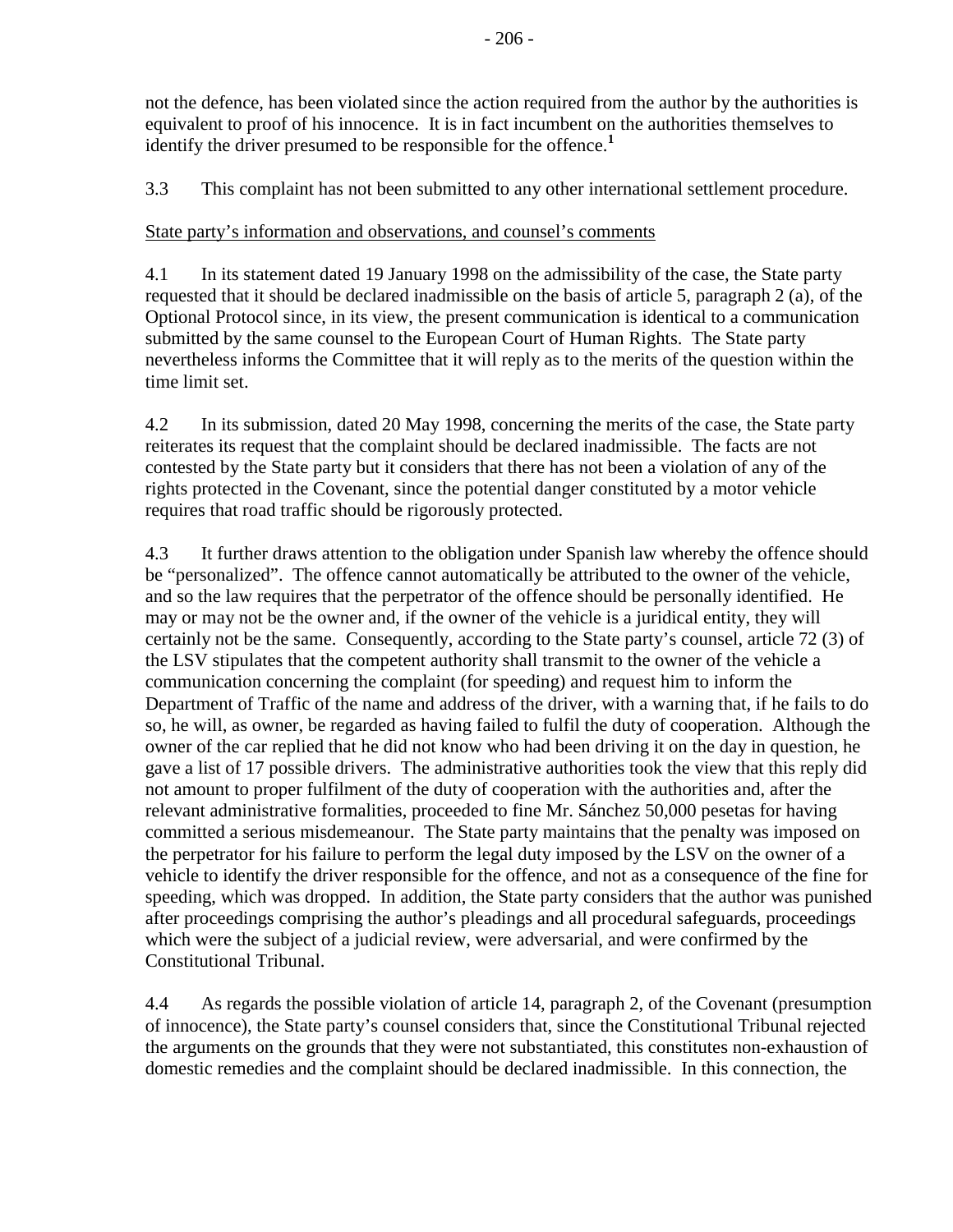State party's counsel says that the author appears to confuse the presumption of innocence in respect of the punitive process for the traffic offence (the said process having been dropped) with the punitive process for failure to cooperate with the authorities.

4.5 As to the alleged violation of article 14, paragraph 3 (g), of the Covenant, the author considers that the provision in question obliges him to testify against himself or confess guilt contrary to the provisions of the Covenant. The State party's counsel affirms that, in accordance with the decision of 21 December 1995, the Constitutional Tribunal has ruled that "the principles underlying the penal legislation are applicable, with certain nuances, to administrative law relating to penalties". The Tribunal also draws attention to "the caution which should be exercised when the essential guarantees relating to procedure and directly related to criminal proceedings are transferred to the administrative sphere in respect of penalties, since this operation cannot be effected automatically, given the differences existing between the two types of procedures".

4.6 As to the case under consideration, the penalty imposed on the author is not the consequence of any infringement of traffic regulations, but is the consequence of the offence committed by the owner of the vehicle vis-à-vis the duty to cooperate required by law of any vehicle owner. This obligation derives from the potential risk which the use of a motor vehicle may entail for the lives, health and safety of individuals. To this should be added, according to the State party's counsel, the requirement that the penalty should be personalized, which imposes on the authorities the obligation to assign responsibility for the infringement of a traffic regulation to the perpetrator of the infringement, i.e. the driver of the vehicle at a particular moment and not the owner of the vehicle.

4.7 According to the State party's counsel, the duty to cooperate, set forth in article 72 (3) of the LSV, in no way obliges the vehicle owner to make a statement on the alleged traffic violation admitting his guilt or assuming responsibilities. In this connection he adds that the Constitutional Tribunal has made it clear that, although the provision reads "identify the driver responsible for the offence", this wording is "technically infelicitous" since the purpose of the duty of cooperation is to identify not the person responsible, but only the person who was driving the vehicle. It is, therefore, to this person that the authorities have to address themselves through the punitive procedure of article 73. After concluding the appropriate procedure with all the constitutional and legal safeguards, it is incumbent on the authorities to establish whether or not the person identified was responsible for the offence.

5.1 The author's counsel rejects the claim of inadmissibility entered by the State party: although the complaint submitted to the European Commission of Human Rights relates to the same matter, in that complaint the offence, the victim and, of course, the Spanish judicial decisions, including the relevant application for amparo, were not the same.

5.2 With regard to the State party's submissions on substance, the author's counsel reiterates his allegations of violations of article 14, paragraphs 2 and 3 (g), of the Covenant. He thus reiterates that article 73 (2) of the LSV raises no problem when the driver of the vehicle is not the owner, but that the situation is different if he is the owner since he is compelled, as owner, to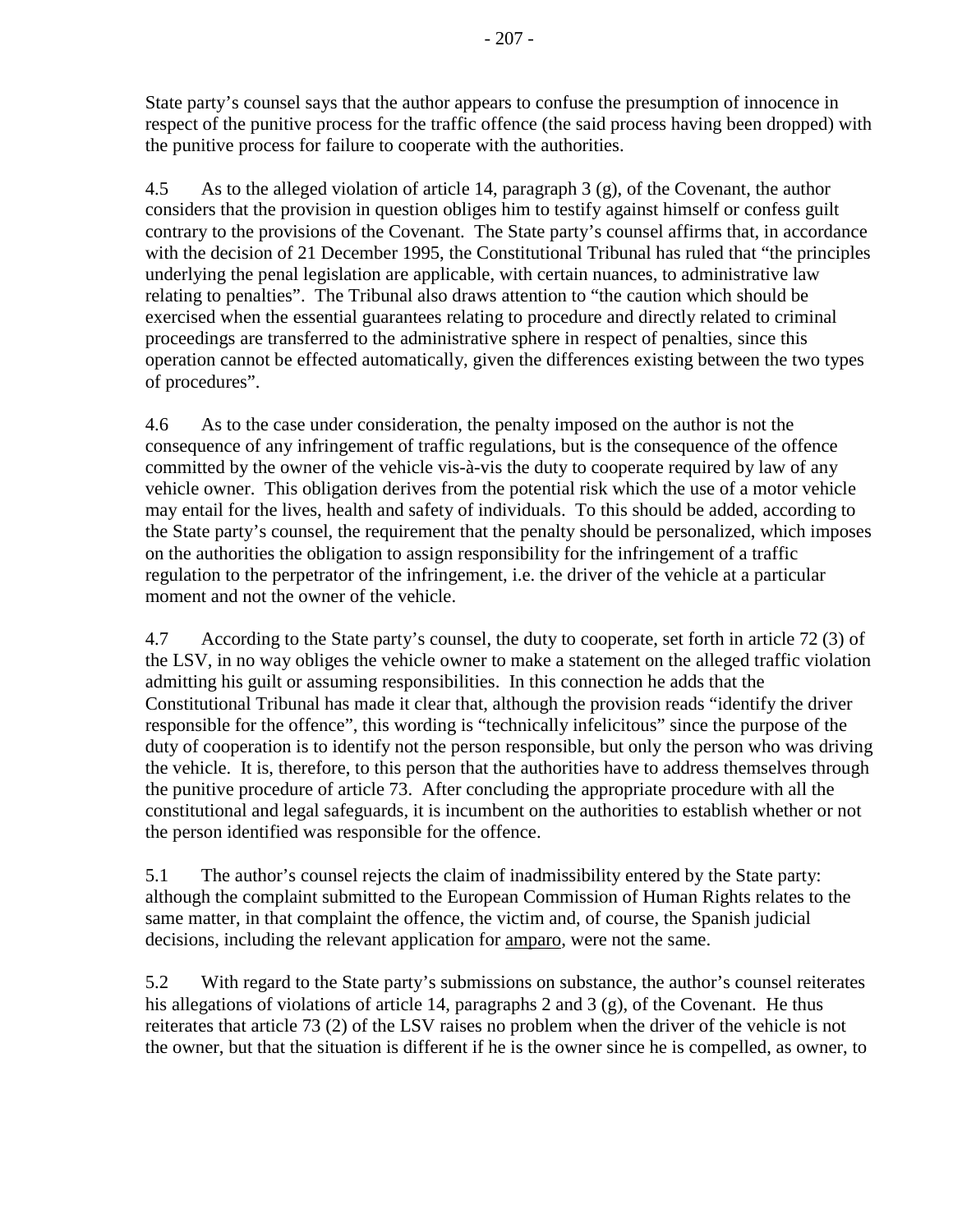testify against himself in having to identify the driver as himself. The State party's defence is based on denying the literal sense of the provision violating the Covenant, claiming that it says something that it does not say.

5.3 As to the argument concerning the need to protect society against the danger of motor vehicles, the author's counsel explains that the State party could fulfil the obligation to personalize the offence by identifying the driver at the time of the offence, through the use of two police vehicles, one with the radar and the second stopping the vehicle, as is the current practice of the Spanish police. This practice, which, according to counsel, is now general, reinforces the submission concerning the incompatibility of the provision contained in article 72 (3) of the LSV with the right not to confess guilt, as protected by the Covenant.

5.4 On the question of the violation of the presumption of innocence covered by article 14, paragraph 2, of the Covenant, counsel maintains that there has been a violation of this right by the State party since it has inverted the burden of proof incumbent on the prosecutor (the traffic authorities, in this case); the authorities have in fact required the owner to prove who was driving the vehicle. As to the State party's argument that the author cannot invoke this right since he did not do so before the national courts, counsel dismisses the argument since the question was raised before the Constitutional Tribunal, which rejected it, according to counsel, because of the excessive formalism of the Tribunal, which was unwilling to go into the merits of the case.

### Admissibility considerations

6.1 Before considering any claims contained in a communication, the Human Rights Committee must decide, in accordance with rule 87 of its rules of procedure, whether or not it is admissible under the Optional Protocol to the Covenant.

6.2 With regard to article 5, paragraph 2 (a), of the Optional Protocol, the Committee cannot accept the State party's contention that "the same matter" has already been submitted to the European Court of Human Rights because another person brought his particular case before that body in connection with an apparently identical claim. The words "the same matter", within the meaning of article 5, paragraph 2 (a), of the Optional Protocol, must be understood as referring to one and the same claim concerning the same individual, as submitted by that individual, or by some other person empowered to act on his behalf, to the other international body. Since the State party has itself acknowledged that the author of the present communication has not submitted his specific case to the European Court of Human Rights, the Human Rights Committee considers that it is not precluded from considering the communication under article 5, paragraph 2 (a), of the Optional Protocol.**<sup>2</sup>**

6.3 The Committee observes that, for the purposes of the Optional Protocol, all available domestic remedies have been exhausted with the rejection of the amparo application by the Constitutional Tribunal. In this regard, the Committee has taken note of the fact that the State party challenges the admissibility of the claim of a violation of the presumption of innocence (article 14, paragraph 2) on the ground of failure to exhaust domestic remedies. The Committee also takes note of the written information before it stating that the alleged violation of the presumption of innocence was brought to the attention of the Constitutional Tribunal and that the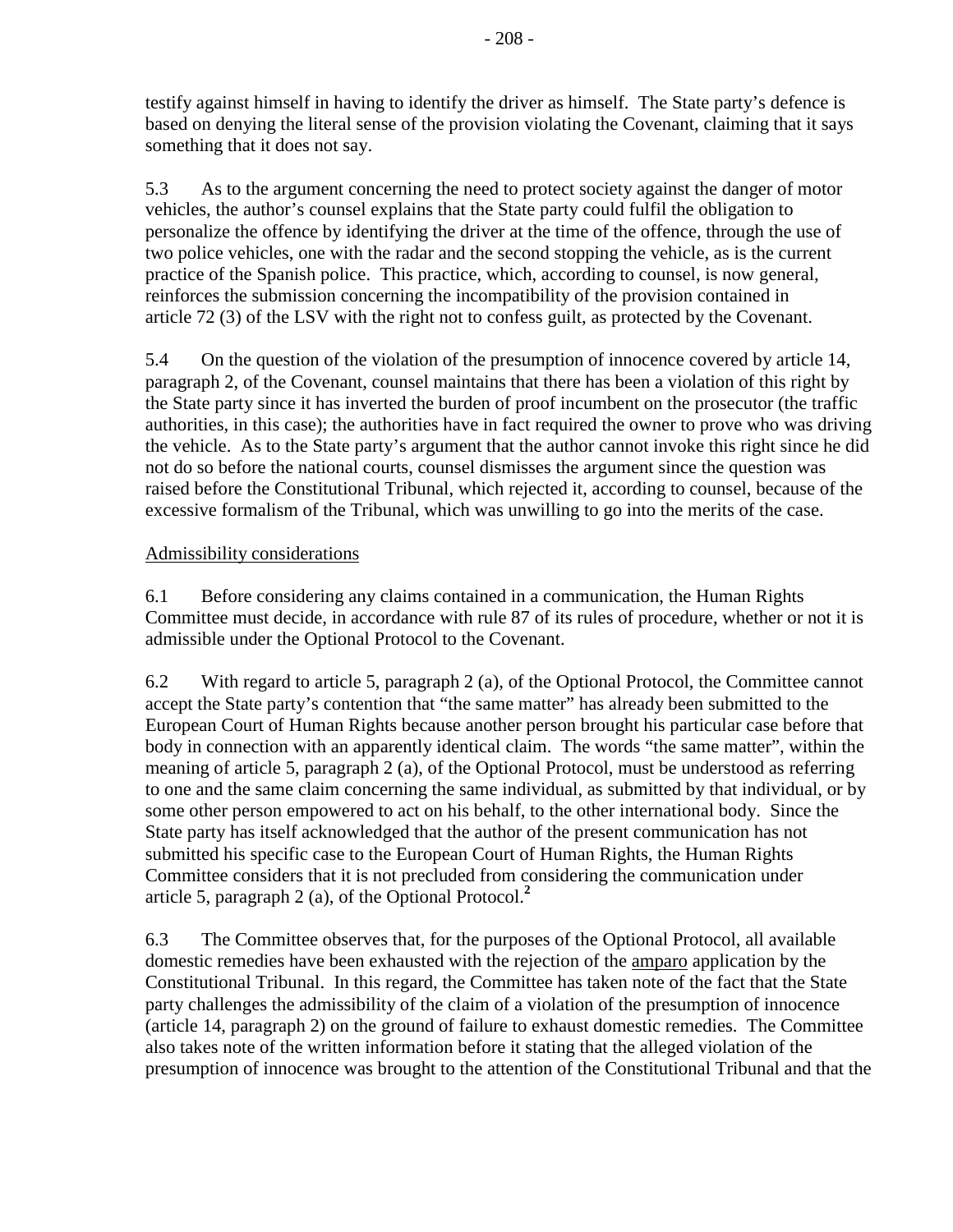latter rejected the claim. The Committee considers that, in accordance with article 5, paragraph 2 (b), of the Optional Protocol, there is nothing in the circumstances of the case to prevent it from considering the communication.

6.4 With regard to the claim that the author's rights to the presumption of innocence and the right not to testify against himself as protected by article 14 paragraph 2 and 3 (g) of the Covenant were violated by the Spanish State, since he had to identify the owner of the vehicle reported for committing a traffic offence, the Committee considers that the documentation in its possession shows that the author was punished for non-cooperation with the authorities and not for the traffic offence. The Human Rights Committee considers that a penalty for failure to cooperate with the authorities in this way falls outside the scope of application of the above-mentioned paragraphs of the Covenant. Accordingly, the communication is held to be inadmissible under article 1 of the Optional Protocol.

7. The Human Rights Committee therefore decides:

(a) that the communication is inadmissible under article 1 of the Optional Protocol.

(b) that this decision shall be communicated to the State party and to the author's counsel.

[Adopted in English, French and Spanish, the English text being the original version. Subsequently issued also in Arabic, Chinese and Russian as part of the present report.]

# Notes

<sup>1</sup> In this respect he cites a decision of the European Court of Human Rights, Oztürk v. Germany case, adopted on 21 February 1984, series A, No. 73, in which it is established that the guarantees contained in article 6 of the European Coventiao and for defendants are fully applicable to punitive adminisrative procedures when the State itself has recognized this set of regulations for any punitive procedure, even though a custodial penalty is not automatically applicable.

<sup>2</sup> See communication No. R.18/75 (Faneli v. Italy).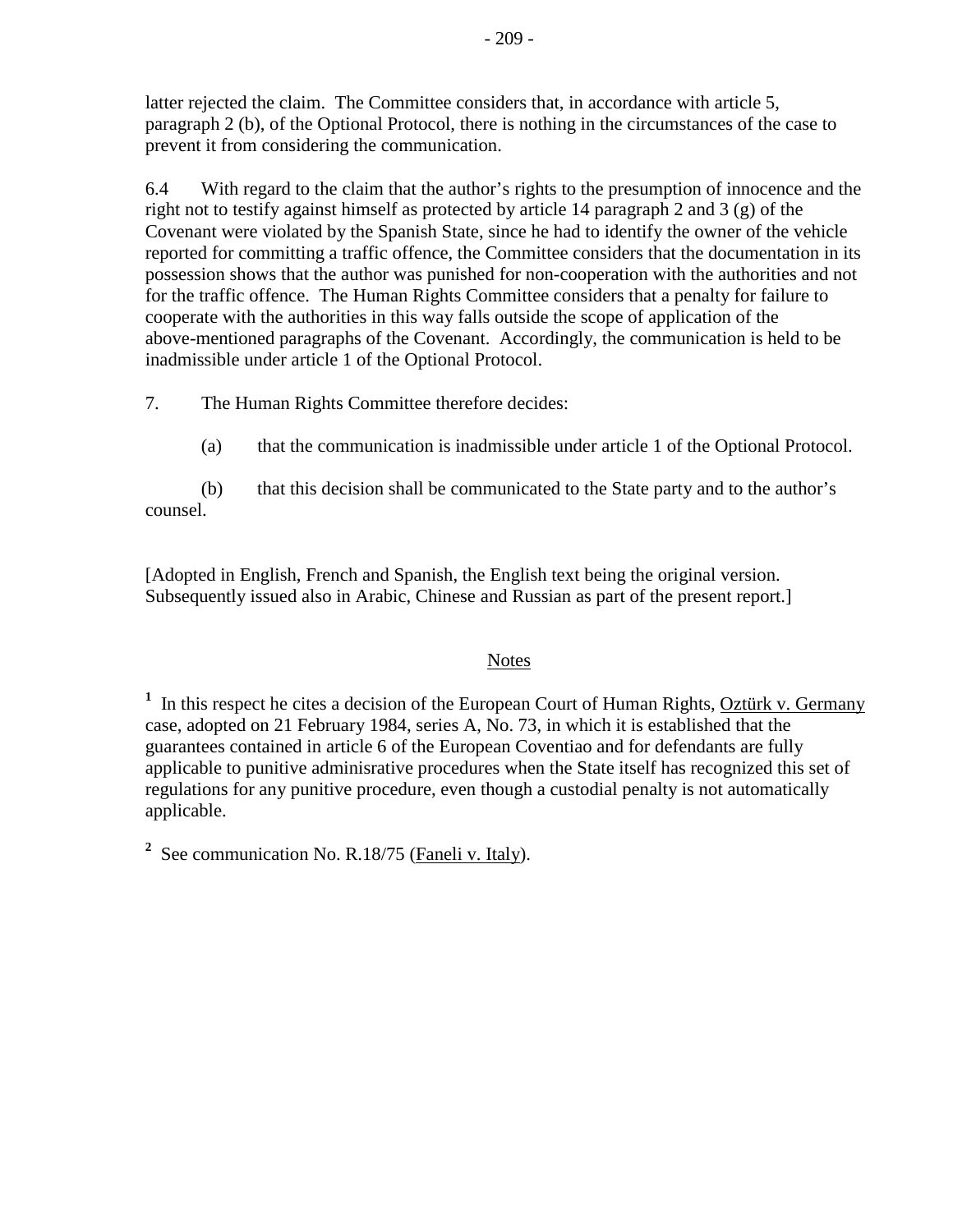#### $-210-$

#### E. Communication No. 785/1997, Wuyts v. The Netherlands (Decision adopted on 17 July 2000, sixty-ninth session)\*

| Submitted by:              | Mr. Alexandre Wuyts (represented by<br>Mr. E. Th. Hummels, legal counsel) |
|----------------------------|---------------------------------------------------------------------------|
| Alleged victim:            | The author                                                                |
| State party:               | The Netherlands                                                           |
| Date of the communication: | 24 June 1996                                                              |

The Human Rights Committee, established under article 28 of the International Covenant on Civil and Political Rights,

Meeting on 17 July 2000,

Adopts the following:

### Decision on admissibility

1. The author of the communication is Mr. Alexandre Wuyts, a Belgian citizen born on 22 February 1974. He claims to be a victim of a violation of article 10 of the Covenant by the Netherlands. He is represented by Mr. E.Th. Hummels.

#### The facts as submitted

 $\overline{a}$ 

2.1 On 11 February 1994, the author was convicted on several counts of theft with use of violence or threat of violence against persons, as well as attempts and threats of serious physical abuse. He was sentenced to eight months of imprisonment and ordered to be detained at her Majesty's pleasure for compulsory treatment in a psychiatric hospital. The initial detention was set at two years, renewable. According to the judgement, the author's treatment was to begin on 3 March 1994, but according to counsel it did not actually begin until 17 March 1995, more than one year later. During that period, the author was detained without any treatment.

\* The following members of the Committee participated in the examination of the present communication: Mr. Abdelfattah Amor, Mr. Nisuke Ando, Mr. P.N. Bhagwati, Ms. Christine Chanet, Lord Colville, Ms. Elizabeth Evatt, Mr. Louis Henkin, Mr. Eckart Klein,

Mr. David Kretzmer, Mr. Rajsoomer Lallah, Ms. Cecilia Medina Quiroga, Mr. Martin Scheinin, Mr. Hipólito Solari Yrigoyen, Mr. Roman Wieruszewski, and Mr. Abdallah Zakhia.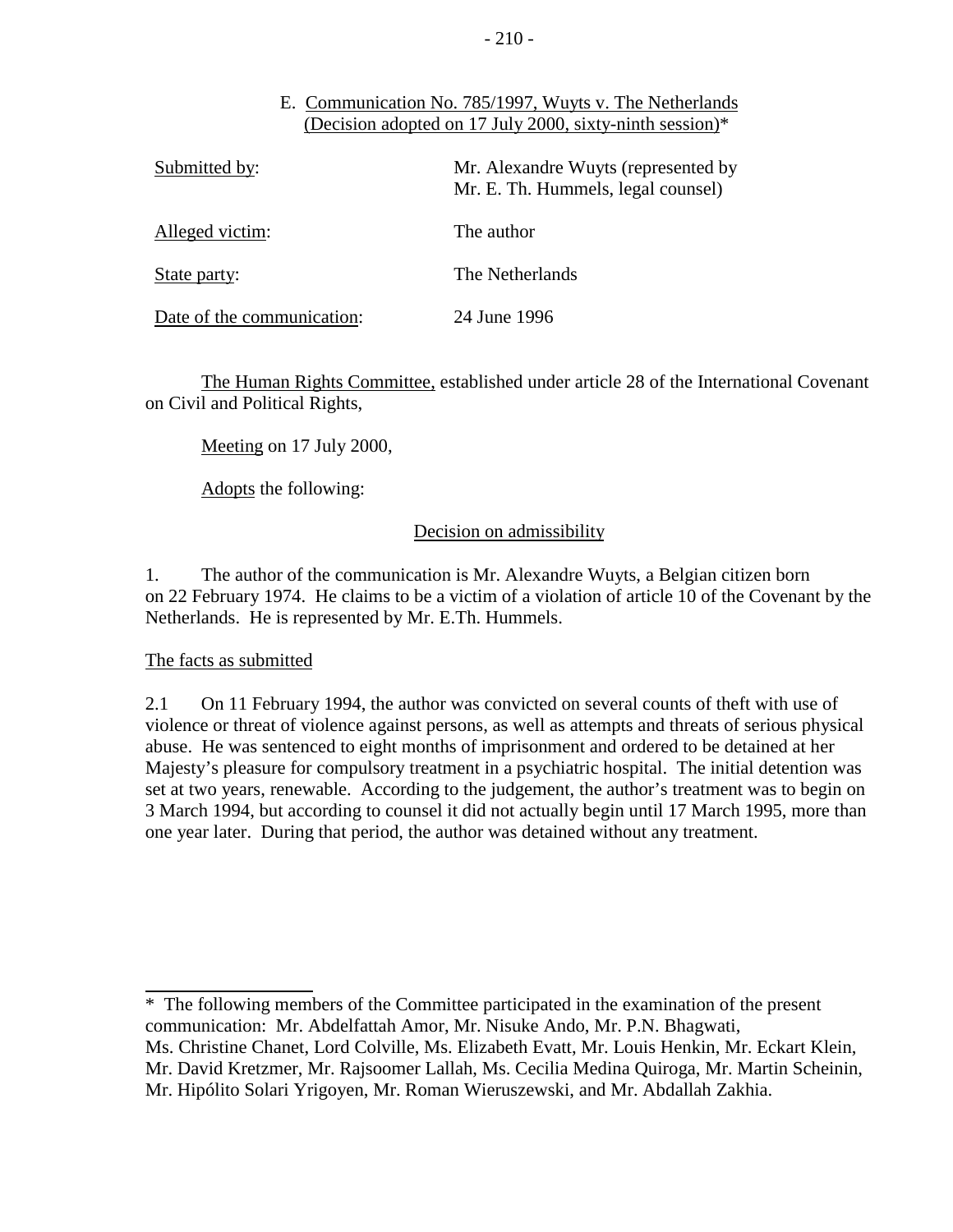2.2 On 6 February 1996, the District Court in Middelburg ordered the renewal of the author's treatment for two years. It considered that the psychiatric reports showed that the author's condition had not improved and that he refused anti-psychotic medication. On appeal, on 19 June 1996, the Court of Appeal in Arnhem confirmed the District Court's decision.

# The complaint

3. Counsel argues that the author is a victim of a violation of article 10 of the Covenant, since he was kept in detention without treatment for over a year, although the treatment had been ordered by the Court. He also argues that if the treatment would have started on time, it would not have been necessary to renew his confinement. According to counsel, in the circumstances any further treatment should be on a voluntary basis only, and the confinement of the author therefore violates the inherent dignity of the human person and thus article 10 of the Covenant.

# State party's observations on the admissibility of the communication and counsel's comments thereon

4.1 In its submission of 10 April 1998, the State party explains that on 3 March 1994, the date on which the author's treatment should have started, there was no place available in any of the hospitals. He was therefore kept at the intensive supervision unit of the detention centre. On 20 December 1994 he was placed in the clinic of the Meijersinstituut in Utrecht, as a provisionary measure, and on 17 March 1995 he was transferred to the Van der Hoevenkliniek in Utrecht. The State party contests therefore the author's allegation that he had to wait for over a year before being placed in a hospital, since in fact the waiting period was nine and a half months. The State party also informs the Committee that the compulsory treatment was again renewed for two years by decision of the court of 24 February 1998.

4.2 The State party submits that on 20 March 1997, the Hague Appeal Court has decided in a case similar to the author's that the State has to pay Fl. 150 for each day exceeding three months that a person whose compulsory psychiatric treatment has been ordered by the courts, remains in detention without receiving such treatment. The State has appealed this judgement in cassation, and the appeal is pending.**<sup>1</sup>** Following the judgement, the author's counsel requested compensation from the State on 21 March 1997, and on 20 June 1997, the State has offered him Fl. 3,000. The State party explains that, awaiting the judgement in cassation, it does not accept accountability, and it is only willing to pay the Fl. 3,000 if the complainant promises not to initiate any other procedures against the State.

4.3 According to the State party, the communication is inadmissible under article 5 (2) (b) of the Optional Protocol, since the negotiations concerning compensation for the time spent in detention awaiting placement in a psychiatric hospital are ongoing. If no agreement is reached, the author can go to court and request compensation. According to the State party, the courts have granted payment of compensation in numerous similar cases.

5. In his comments, counsel notes that the Meijersinstituut is not a psychiatric hospital but a selection institute. He further argues that all domestic remedies have been exhausted, since the author has appealed the judgement by the Middelburg District Court to extend his compulsory treatment with two years, invoking article 10 of the Covenant. His appeal was rejected by the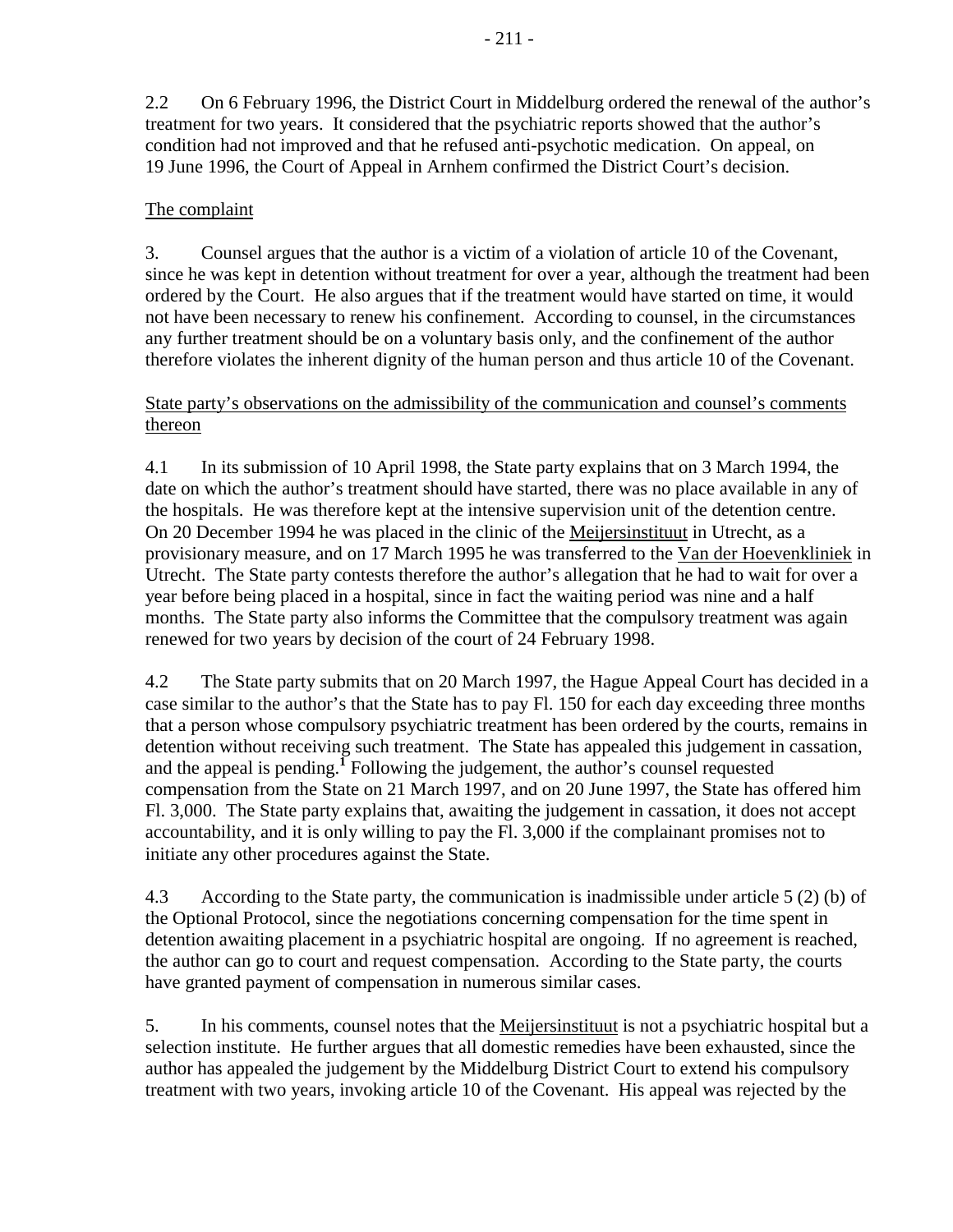Court of Appeal, because it considered the period of detention awaiting placement as undesirable but not a violation of article 10 of the Covenant. Counsel adds that the author cannot be expected to initiate all sorts of civil procedures in this respect.

#### The State party's observations on the merits of the communication and counsel's comments

6.1 By submission of 20 July 1998, the State party addresses the merits of the communication. It distinguishes two different questions, one: was the treatment the author underwent during his detention while waiting to be placed in the psychiatric hospital incompatible with the requirements of article 10 (1) of the Covenant? and two: Is it incompatible with treatment "with humanity and with respect for the inherent dignity of the human person" that the compulsory treatment order could not take immediate effect?

6.2 With regard to the first question, the State party notes that the author was kept in a secure hospital unit in the remand centre, an "Individual Supervision Unit", which housed detainees with psychological problems. This unit provides special, problem-oriented care with due regard for the individual problems of the detainees. Each detainee has his own cell, with a bed, toilet and wash basin, and generally also a television. Moreover, the unit has a common room with recreational facilities. Daily schedules are tailored to the detainees' needs. Staffing levels are higher than customary in the other wings of the remand centre in order to allow for a great deal of social contact with the detainees and the staff has received special training. Each detainee's condition is monitored carefully and as soon as there is any sign of undesirable developments, a psychologist is alerted, who when necessary may call a psychiatrist. In case of a crisis, placement is secured in a Forensic Observation and Supervision Unit, which however did not prove necessary in the author's case. The State party concludes that the conditions of the author's detention were compatible with the requirements of article 10 (1) of the Covenant.

6.3 With regard to the second question, the State party argues that the time the author spent waiting before being placed in a psychiatric hospital cannot be classified as a condition of detention, to which article 10(1) would be applicable. According to the State party, this part of the communication should be declared inadmissible as being outside the scope of article 10 of the Covenant.

6.4 In addition, the State party notes that the author is disputing the lawfulness of his detention. However, according to the State party the question whether or not the detention was lawful is irrelevant for the determination of a violation of article 10 of the Covenant, which deals with humane treatment during (lawful or unlawful) detention. On the lawfulness, the State party refers to the judgement of the Supreme Court of 5 June 1998, in a case similar to the author's, in which the Court held that the Minister of Justice was under no obligation, under the terms of the Hospital Orders (Enforcement) Regulations to ensure that all necessary capacity for persons subject to a hospital order was available at all times. The Regulations state that the Minister must take a decision on the placement in a psychiatric hospital unit "as soon as possible". The Supreme Court considered that "a certain friction between available and necessary capacity" was acceptable from the point of view of an efficient deployment of financial resources. The Court ruled that a six months' waiting period may be regarded as acceptable to society. If a person's stay in a remand centre is prolonged beyond six months, the Supreme Court considers this to be unlawful unless special circumstances apply.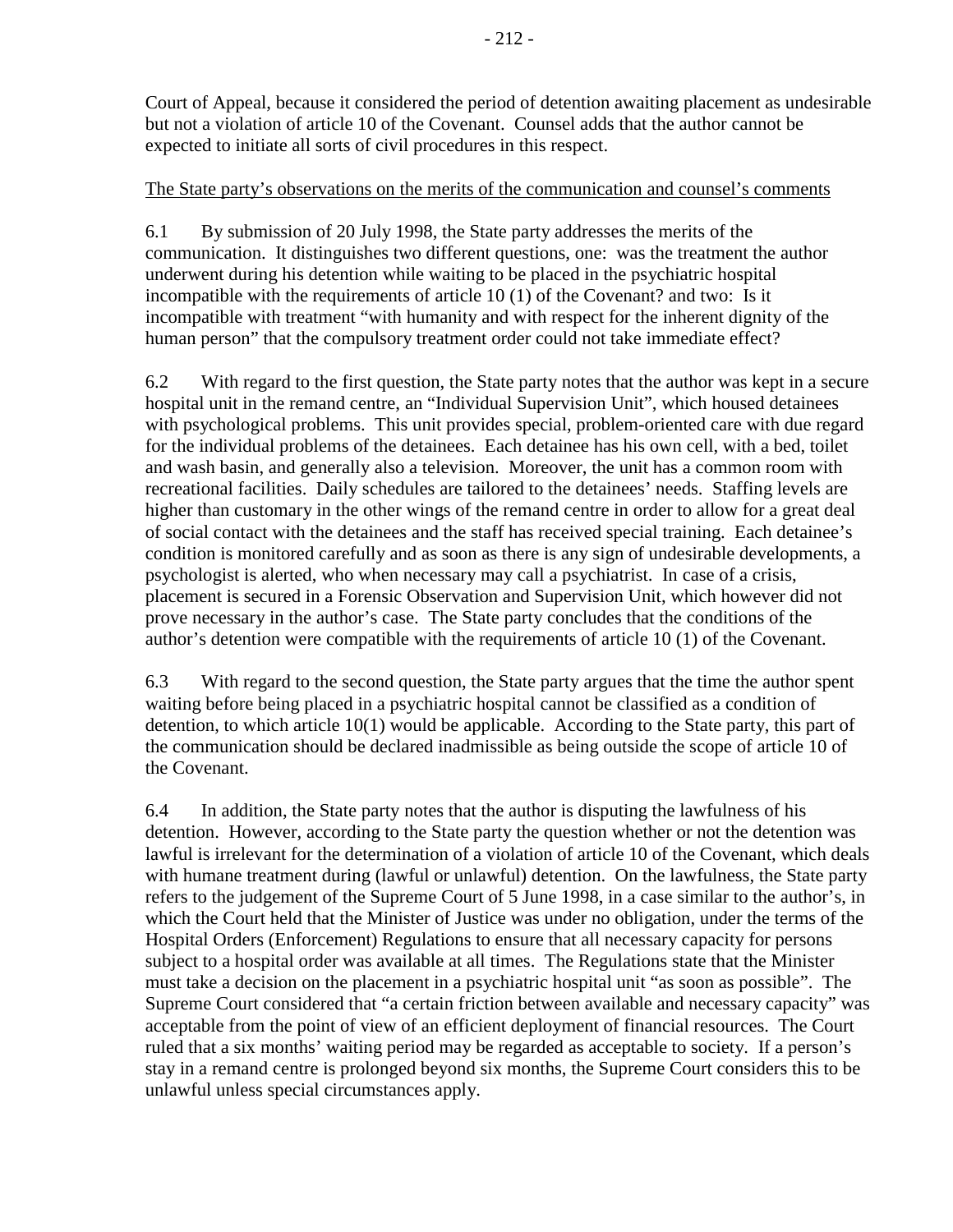6.5 The State party points out that the unlawfulness does not relate, according to the Supreme Court, to the continued deprivation of the person's liberty, but to the failure to begin treatment in an appropriate institution within due time. In such cases, compensation is in order.

6.6 The State party therefore contests the author's claim that his compulsory treatment has become unlawful because of the delay in beginning the treatment. If the author feels that he has been harmed by the prolonged delay in the treatment, he can still file a claim with the court for compensation against the State.

7. In his comments, counsel argues that article 10 encompasses the positive duty of the State party to provide psychiatric treatment to a person who has been ordered to such treatment by the court. No such treatment was provided in the remand centre. With respect to the remedy, counsel argues that compensation is not equal to adequate protection, and that the State party's reasoning is an implicit confession of a violation of article 10.

8.1 In a further submission, the State party contests counsel's statement that the Meijersinstitute is a selection institute rather than a treatment centre. It has been designated by the Minister of Justice as a centre for care of persons subject to a hospital order. In practice, the institute has a double function. It acts as a selection centre in the sense that it observes persons on whom a hospital order has been imposed for a period of seven weeks in order to be able to advise the Minister of Justice as to the most suitable institution for the person in question. Where desirable, it also provides treatment. In the present case, the author received immediate treatment when he was admitted to the institute pending his placement in the Van der Hoeven clinic.

8.2 The State party joins a judgement of 7 April 1993 by the President of the Groningen District Court in a case similar to the author's. In that case, the applicant had requested the court to order the State to place him in a psychiatric hospital within two weeks in order to begin the compulsory treatment. The Court granted his request. According to the State party, this shows that effective remedies would have been available to the author.

9. In his comments, counsel reiterates that the Meijersinstitute is a selection institute, and not suitable for real treatment, even if short term treatment is provided. He further argues that the judgement of the President of the Groningen District Court is irrelevant to the author's case.

# Issues and proceedings before the Committee

10.1 Before considering any claim contained in a communication, the Human Rights Committee must, in accordance with rule 87 of its rules of procedure, decide whether or not it is admissible under the Optional Protocol to the Covenant.

10.2 Two issues are before the Committee: one, whether the State party's failure to place the author without delay in a psychiatric hospital for treatment constitutes a violation of article 10 for the duration of the delay, and two, whether the author's continued compulsory treatment and confinement constitutes a violation of article 10 because of the delay in beginning the treatment.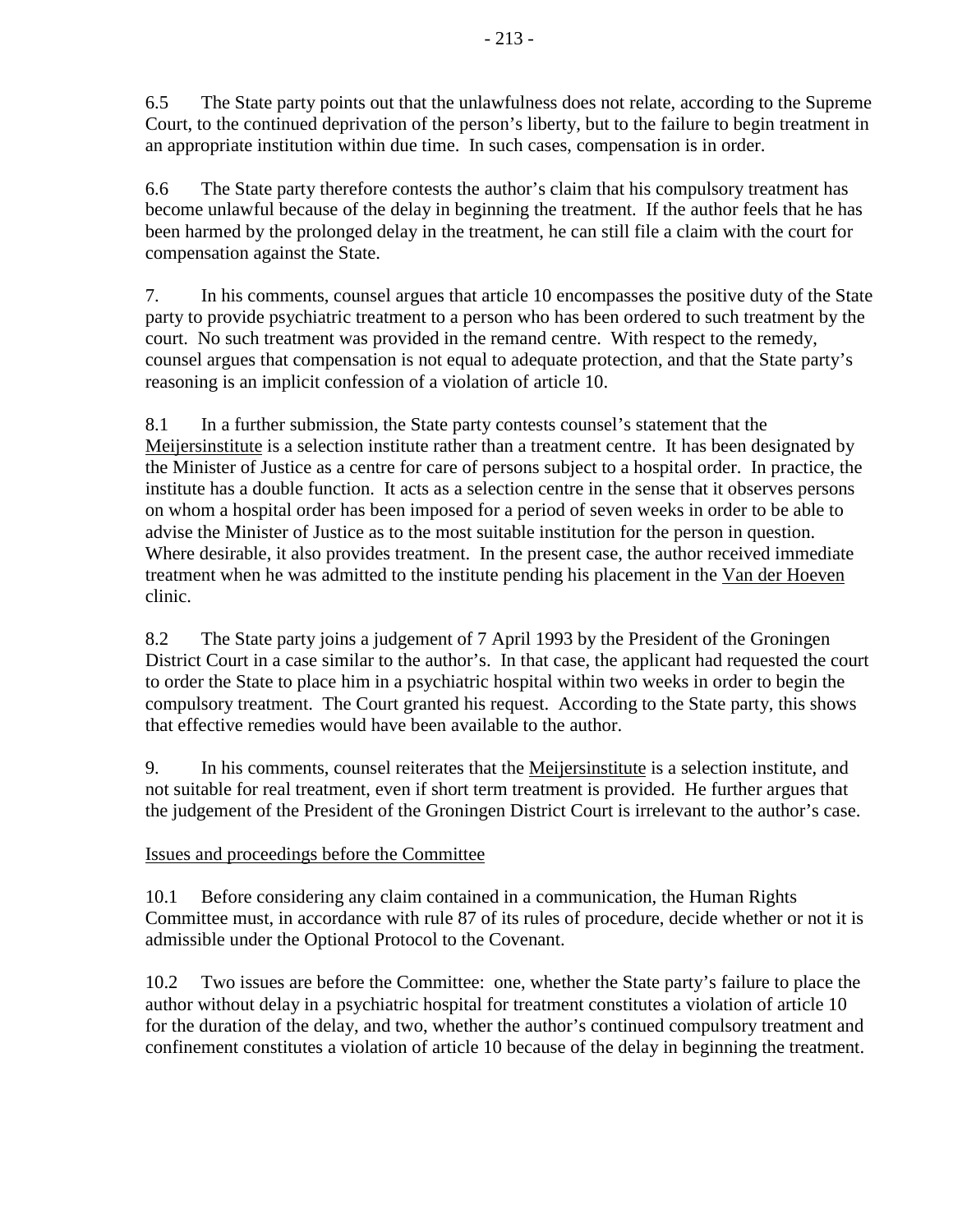10.3 With respect to the first issue, the Committee notes that the State party has argued that the author has failed to exhaust domestic remedies, since he could have gone to court to request placement in a psychiatric hospital, and failing that, compensation. Counsel's argument that the author has exhausted domestic remedies because he challenged the renewal of his compulsory treatment order on the basis that it constituted a violation of article 10, only relates to the second issue before the Committee. The Committee has taken note of the fact that the courts in the Netherlands in cases similar to the author's have granted requests for immediate placement in a psychiatric hospital, and subsidiarily compensation, and considers that this recourse provided an effective remedy available to the author. His failure to avail himself of this remedy, renders this part of the communication inadmissible under article 5 (2) (b) of the Optional Protocol.

10.4 The Committee considers that the author has exhausted domestic remedies with regard to the second issue. However, the Committee considers that neither counsel's arguments nor the material before it substantiate, for purposes of admissibility, that the author's prolonged compulsory confinement in a psychiatric hospital amounts to a violation of article 10 of the Covenant. Under the circumstances, this part of the communication is inadmissible under article 2 of the Optional Protocol.

10.5 The Committee notes that the facts of the present case could have raised issues under article 9 of the Covenant. However, since this matter has not been raised by the parties, the Committee is not in a position to pronounce itself on this question.

11. The Human Rights Committee therefore decides:

(a) that the communication is inadmissible under articles 2 and 5 (2) (b) of the Optional Protocol;

(b) that this decision shall be communicated to the State party and to the author.

[Adopted in English, French and Spanish, the English text being the original version. Subsequently issued also in Arabic, Chinese and Russian as part of the present report.]

# Notes

<sup>1</sup> For the Supreme Court's judgement in cassation, see para. 6.5 below.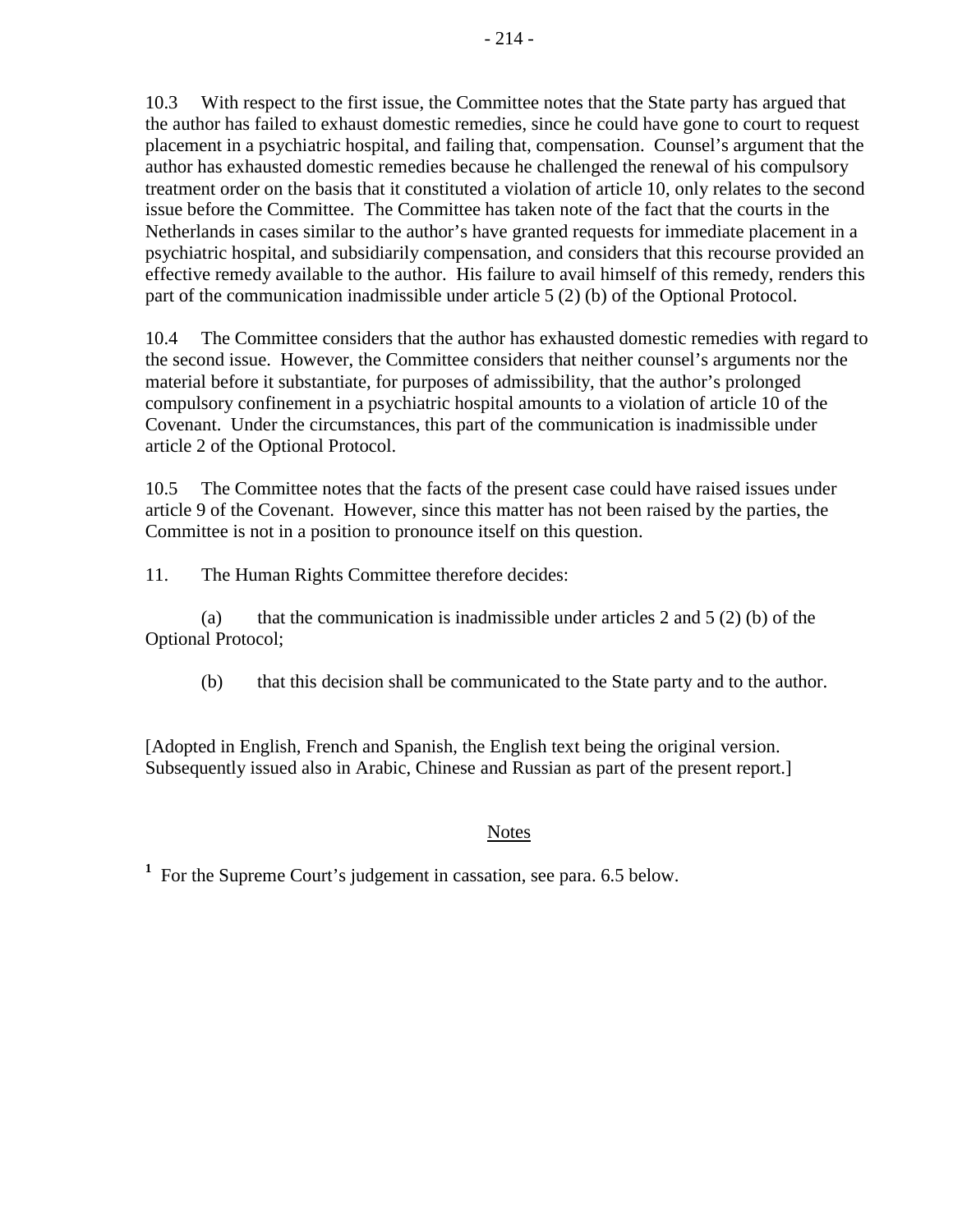#### $-215-$

### F. Communication No. 807/1998, Koutny v. Czech Republic (Decision adopted on 20 March 2000, sixty-eighth session)\*

| Submitted by:          | Mr. Ota Koutny                       |
|------------------------|--------------------------------------|
| Alleged victim:        | The author and his brother Antonin   |
| State party:           | Czech Republic                       |
| Date of communication: | 24 January 1997 (initial submission) |

The Human Rights Committee, established under article 28 of the International Covenant on Civil and Political Rights,

Meeting on 20 March 2000,

Adopts the following:

# Decision on admissibility

1. The author of the communication is Ota Koutny, a Czech citizen currently residing in Vienna, Austria. He submits the communication on his own behalf and on that of his brother, Antonin Koutny. They claim to be victims of a violation of article 26 of the Covenant by the Czech Republic.

#### The facts as submitted by the author

 $\overline{a}$ 

2.1 The author's aunt and uncle, both Czech citizens, were co-owners of a house in Prague, which they purchased in 1935. After the Second World War, the property of the aunt was confiscated under Benes decree No. 108/1945 and she was deprived of her Czech citizenship for alleged hostile activities against Czechoslovakia. However, on 5 March 1947, she was acquitted of the accusations by the Extraordinary People's Court and was given back her Czech citizenship. However, by decision of 11 January 1951, the District National Council approved the confiscation of her property on the basis of Benes decree No. 108/1945. The aunt died in 1975, and the author's mother was the only heiress. The mother commenced an action for return

<sup>\*</sup> The following members of the Committee participated in the examination of the present communication: Mr. Abdelfattah Amor, Mr. Nisuke Ando, Mr. Prafullachandra Natwarlal Bhagwati, Ms. Christine Chanet, Lord Colville, Ms. Elizabeth Evatt, Ms. Pilar Gaitan de Pombo, Mr. Louis Henkin, Mr. Eckart Klein, Mr. David Kretzmer, Mr. Martin Scheinin, Mr. Hipolito Solari Yrigoyen, Mr. Roman Wieruszewski, Mr. Maxwell Yalden and Mr.Abdallah Zakhia.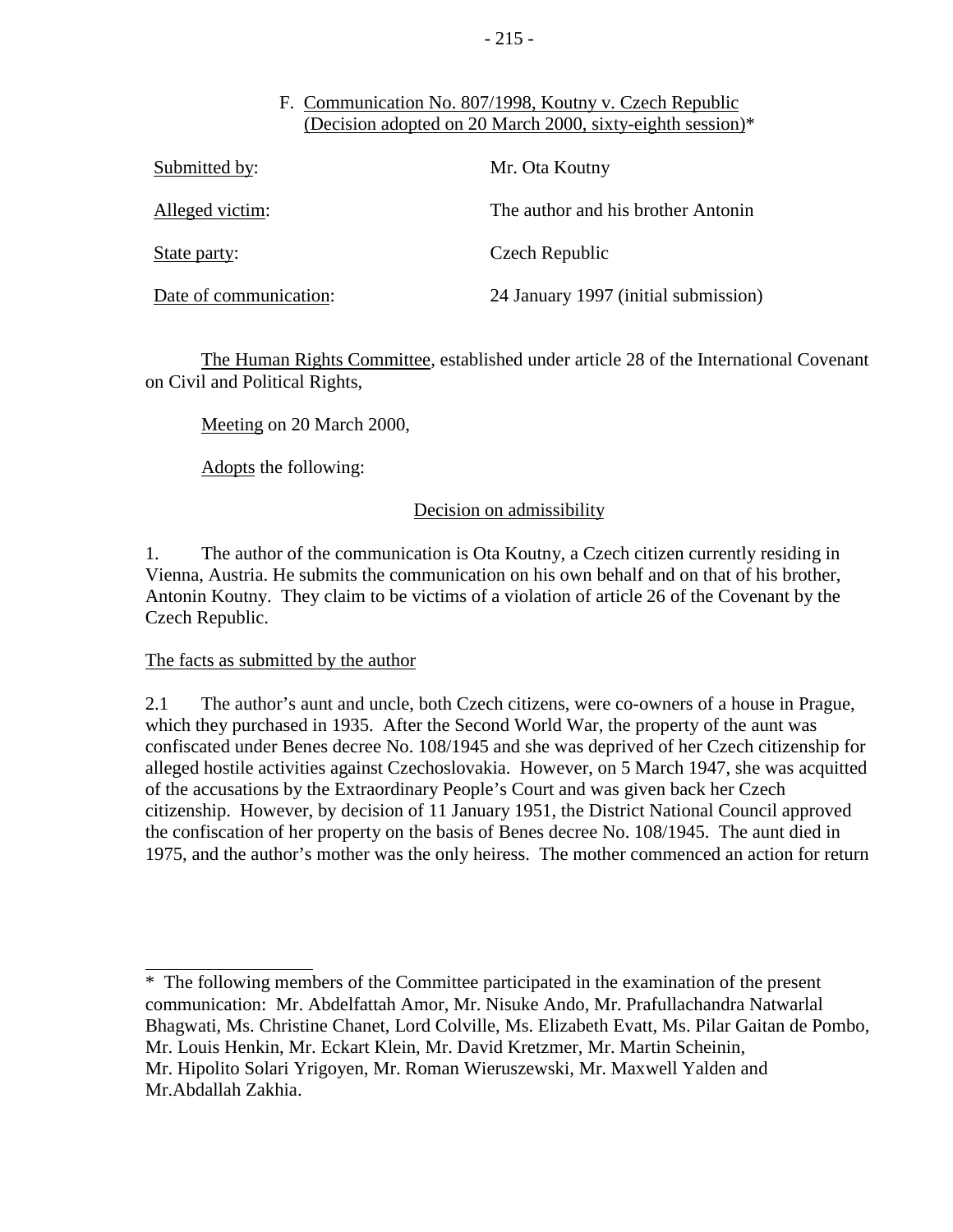of the property on 2 September 1991 at the District Court in Prague. When she died on 15 April 1992, the author and his brother continued the law suit as her heirs. On 12 September 1995, however, the Court rejected their claim, on the basis that the confiscation had taken place before 25 February 1948, the beginning of the qualifying period for the Restitution Law No. 87/1991. It appears that the Court considered that the decree of 11 January 1951 was not a new decision, but a confirmation of the decision taken in 1945 under the Benes Decree. The author's appeal against this decision was rejected on 16 February 1996, and on 24 September 1996, the Constitutional Court rejected the author's further application for review.

2.2 It appears from the communication that the author's claim for restitution also relates to the part of the property formerly owned by his uncle. It is said that this property was confiscated after the Second World War, but no precise date is given. The author's uncle died in 1961 and his aunt was the only heiress.

# The complaint

3. The author complains that the Court did not take into consideration the decree of 11 January 1951, which brings the confiscation within the ambit of the Restitution Law. According to the author, the Council's decision of 1951 was a clear act of political persecution, since his aunt had been acquitted of any charges of hostile activities. The author considers himself a victim of discrimination, because he did not obtain restitution, although all the requirements of the Restitution Law had been fulfilled. In this connection, he suggests that the discrimination may be connected to his political views, since he left Czechoslovakia in 1970 for political reasons.

#### The State party's observations on admissibility

4.1 The State party argues that the communication should be declared inadmissible for failure to exhaust domestic remedies. The State party submits that the Constitutional Court rejected the author's application for failure to provide supplemental information as requested by the Court. According to the State party, the Constitutional Court, in accordance with section 72 of the Act on the Constitutional Court, had requested the author to specify which of the rights enumerated in the international human rights instruments covered by article 10 of the Constitution he wanted to invoke. Since neither the author nor his lawyer provided this information, the Court decided not to proceed with the case and rejected the complaint. The State party notes that the Court never dismissed the case on its merits, and suggests that the author can petition the Constitutional Court again.

4.2 The State party further argues that the right to property is not protected by the Covenant and that the communication is therefore inadmissible ratione materiae. In this context, the State party notes that the author has not mentioned any breaches of the right to fair trial or any instances of discrimination.

4.3 The State party further argues that the communication is inadmissible ratione temporis since the alleged discriminatory confiscation took place before the entry into force of the Covenant.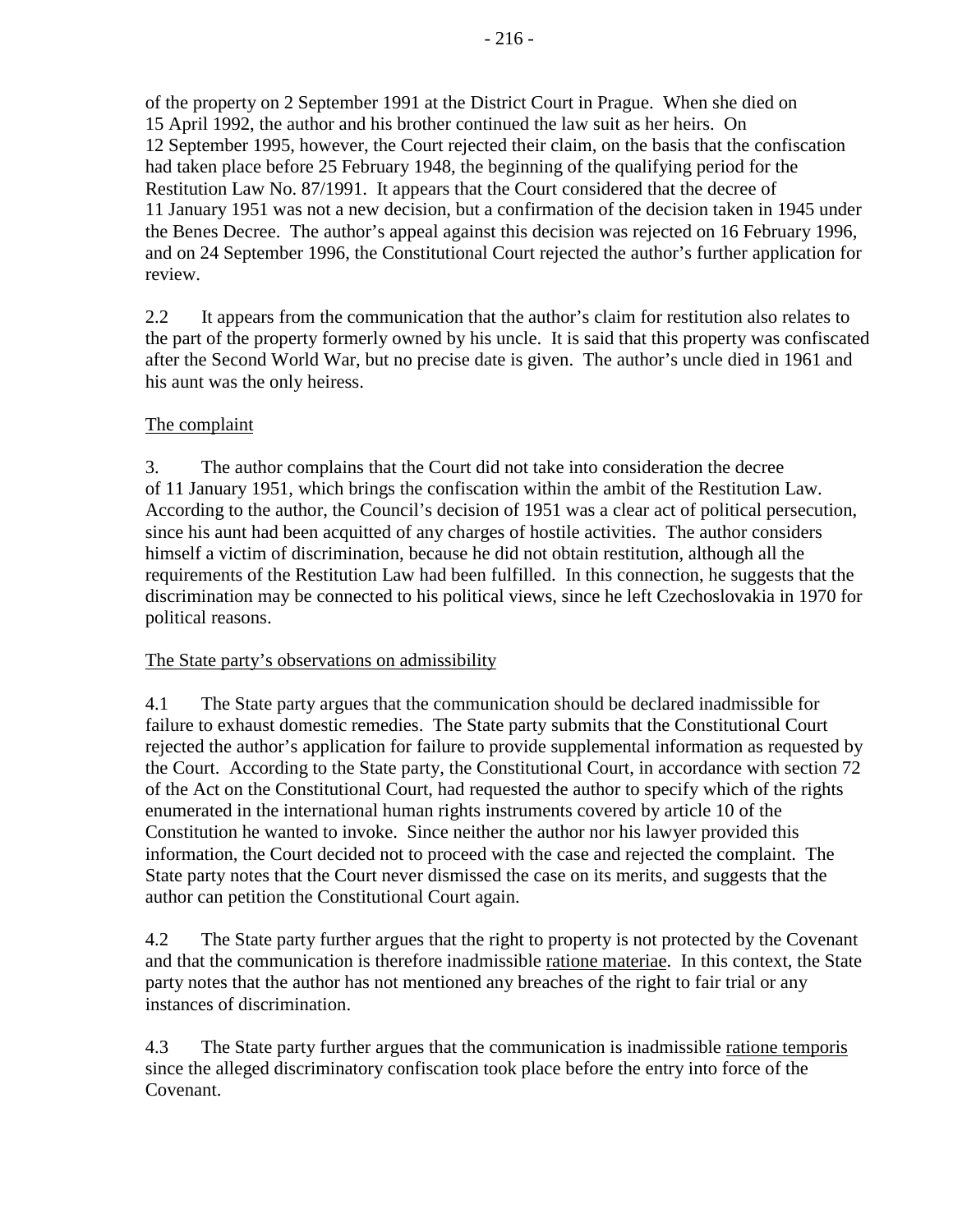# The author's comments on the State party's observations

5.1 In his reply, the author maintains that he has exhausted all available domestic remedies. He states that he has never been informed of any possible defect in his application to the Constitutional Court.

5.2 The author maintains that his communication is admissible ratione materiae since he is a victim of discrimination, in violation of article 26 of the Covenant.

5.3 As to the State party's argument that the communication is inadmissible ratione temporis, the author submits that he was injured in his rights by Court decisions of 12 September 1995, 16 February 1996 and 24 September 1996, all taken after the entry into force of the Covenant for the Czech Republic.

# Issues and proceedings before the Committee

6.1 Before considering any claim contained in a communication, the Human Rights Committee must, in accordance with rule 87 of its rules of procedure, decide whether or not it is admissible under the Optional Protocol to the Covenant.

6.2 The Committee has noted the State party's objections to the admissibility and the author's comments thereon. It considers that insofar as the author claims that the decree of 11 January 1951 was discriminatory, this claim is outside the Committee's competence ratione temporis and thus inadmissible under article 1 of the Optional Protocol.

6.3 The State party has argued that the communication is inadmissible for no-exhaustion of domestic remedies, since the author's appeal to the Constitutional Court was defective. The author has challenged this, but the Committee notes from the text of the Constitutional Court's decision of 24 September 1996, that the author was informed about the defects of his appeal and given an opportunity to remedy it, which he failed to do. On this basis, the Committee concludes that the communication is inadmissible under article 5, paragraph 2 (b) of the Optional Protocol for failure to exhaust domestic remedies.

7. The Human Rights Committee therefore decides:

(a) that the communication is inadmissible under articles 1 and  $5(2)$  (b) of the Optional Protocol;

(b) that this decision shall be communicated to the State party and to the author.

[Adopted in English, French and Spanish, the English text being the original version. Subsequently issued also in Arabic, Chinese and Russian as part of the present report.]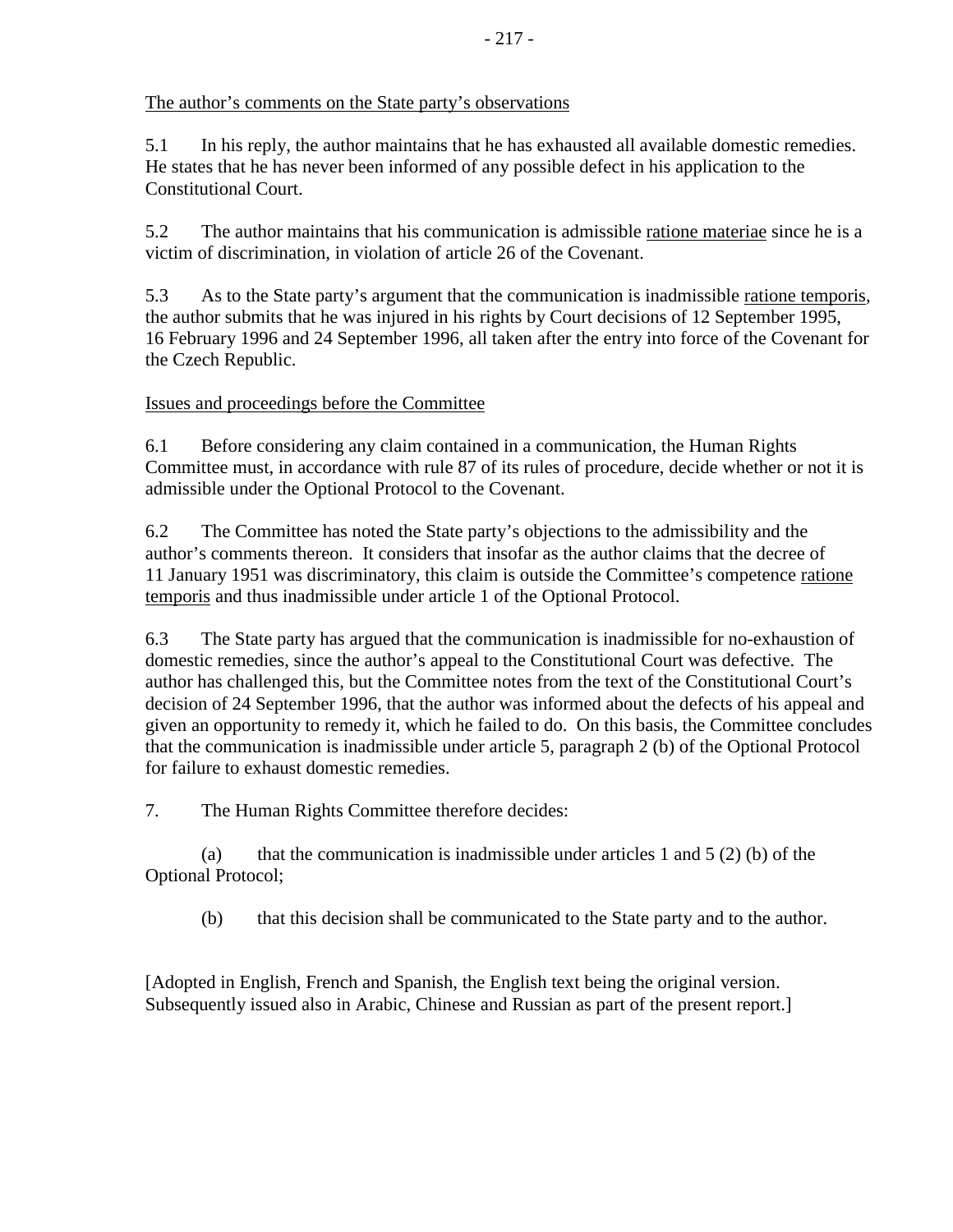#### G. Communication No. 816/1998, Tadman et al. v. Canada (Decision adopted on 29 October 1999, sixty-seventh session)\*

| Submitted by:          | Grant Tadman et al. (represented by<br>Mr. Brian Forbes from Forbes Singer<br>Smith Shouldice, a law firm in Ottawa,<br>Ontario) |
|------------------------|----------------------------------------------------------------------------------------------------------------------------------|
| Alleged victim:        | The authors                                                                                                                      |
| State party:           | Canada                                                                                                                           |
| Date of communication: | 11 April 1997                                                                                                                    |

The Human Rights Committee, established under article 28 of the International Covenant on Civil and Political Rights,

Meeting on 29 October 1999,

Adopts the following:

 $\overline{a}$ 

Decision on admissibility

1.1 The authors of the communication are Grant Tadman, Sandra Johnstone, Nick Krstanovic and Henry Beissel, all Canadian citizens residing in the province of Ontario. They claim to be victims of a violation of articles 26, and articles 2 (1) (2) and (3) and 50 of the International Covenant on Civil and Political Rights. They are represented by Mr. Brian Forbes from Forbes Singer Smith Shouldice, a law firm in Ottawa, Ontario.

1.2 In the province of Ontario Roman Catholic schools are the only non-secular schools receiving full and direct public funding. The authors, however, belong to different religious denominations, i.e. United Church of Canada, Lutheran Church, Serbian Orthodox Church and Humanist. They all have children in the school going age and their children are being educated in the public school system.

<sup>\*</sup> The following members of the Committee participated in the examination of the present communication: Mr. Abdelfattah Amor, Mr. Nisuke Ando, Mr. Prafullachandra N. Bhagwati, Ms. Christine Chanet, Lord Colville, Ms. Elizabeth Evatt, Mr. Louis Henkin, Mr. Eckart Klein, Mr. David Kretzmer, Ms. Cecilia Medina Quiroga, Mr. Martin Scheinin, and Mr. Abdallah Zakhia. Pursuant to rule 85 of the Committee's rules of procedure, Mr. M. Yalden did not participate in the examination of the case. The text of one individual opinion signed by four Committee members is appended to the present document.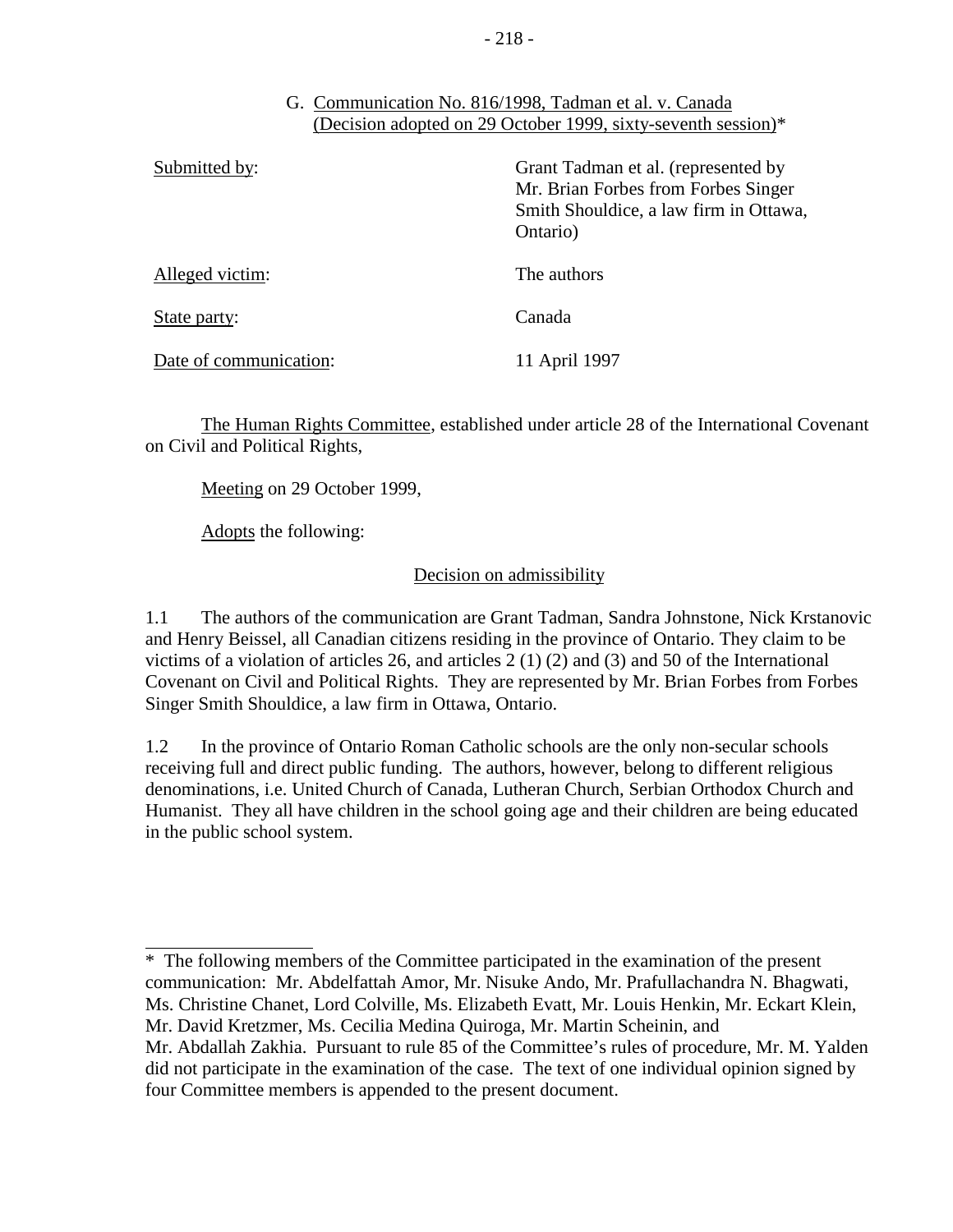# The facts

2.1 The Ontario public school system offers a free education to all Ontario residents without discrimination on the basis of religion or on any other ground. Public schools may not engage in any religious indoctrination. Individuals enjoy the freedom to establish private schools and to send their children to these schools instead of the public schools. The only statutory requirement for opening a private school in Ontario is the submission of a "notice of intention to operate a private school". Ontario private schools are neither licensed nor do they require any prior Government approval. As of 30 September 1989, there were 64,699 students attending 494 private schools in Ontario. Enrolment in private schools represents 3.3 percent of the total day school enrolment in Ontario.

2.2 The province of Ontario's system of separate school funding originates with provisions in Canada's 1867 constitution. In 1867 Catholics represented 17 per cent of the population of Ontario, while Protestants represented 82 per cent. All other religions combined represented 2 per cent of the population. At the time of Confederation it was a matter of concern that the new province of Ontario would be controlled by a Protestant majority that might exercise its power over education to take away the rights of its Roman Catholic minority. The solution was to guarantee their rights to denominational education, and to define those rights by referring to the state of the law at the time of Confederation.

2.3 As a consequence, the 1867 Canadian constitution contains explicit guarantees of denominational school rights in section 93. Section 93 of the Constitution Act, 1867 grants each province in Canada exclusive jurisdiction to enact laws regarding education, limited only by the denominational school rights granted in 1867. In Ontario, the section 93 power is exercised through the Education Act. Under the Education Act every separate school is entitled to full public funding. Separate schools are defined as Roman Catholic schools. The Education Act states: "1. (1) "separate school board" means a board that operates a school board for Roman Catholics; ... 122. (1) Every separate school shall share in the legislative grants in like manner as a public school". As a result, Roman Catholic schools are the only religious schools entitled to the same public funding as the public secular schools.

2.4 The Roman Catholic separate school system is not a private school system. Like the public school system it is funded through a publicly accountable, democratically elected board of education. Separate School Boards are elected by Roman Catholic ratepayers, and these school boards have the right to manage the denominational aspects of the separate schools. Unlike private schools, Roman Catholic separate schools are subject to all Ministry guidelines and regulations. According to counsel, the additional costs to maintain the separate system next to the public school system have been calculated as amounting to \$ 200 million a year for secondary schools alone. Neither s.93 of the Constitution Act 1867 nor the Education Act provide for public funding to Roman Catholic private/independent schools. Ten private/independent Roman Catholic schools operate in Ontario and these schools receive no direct public financial support.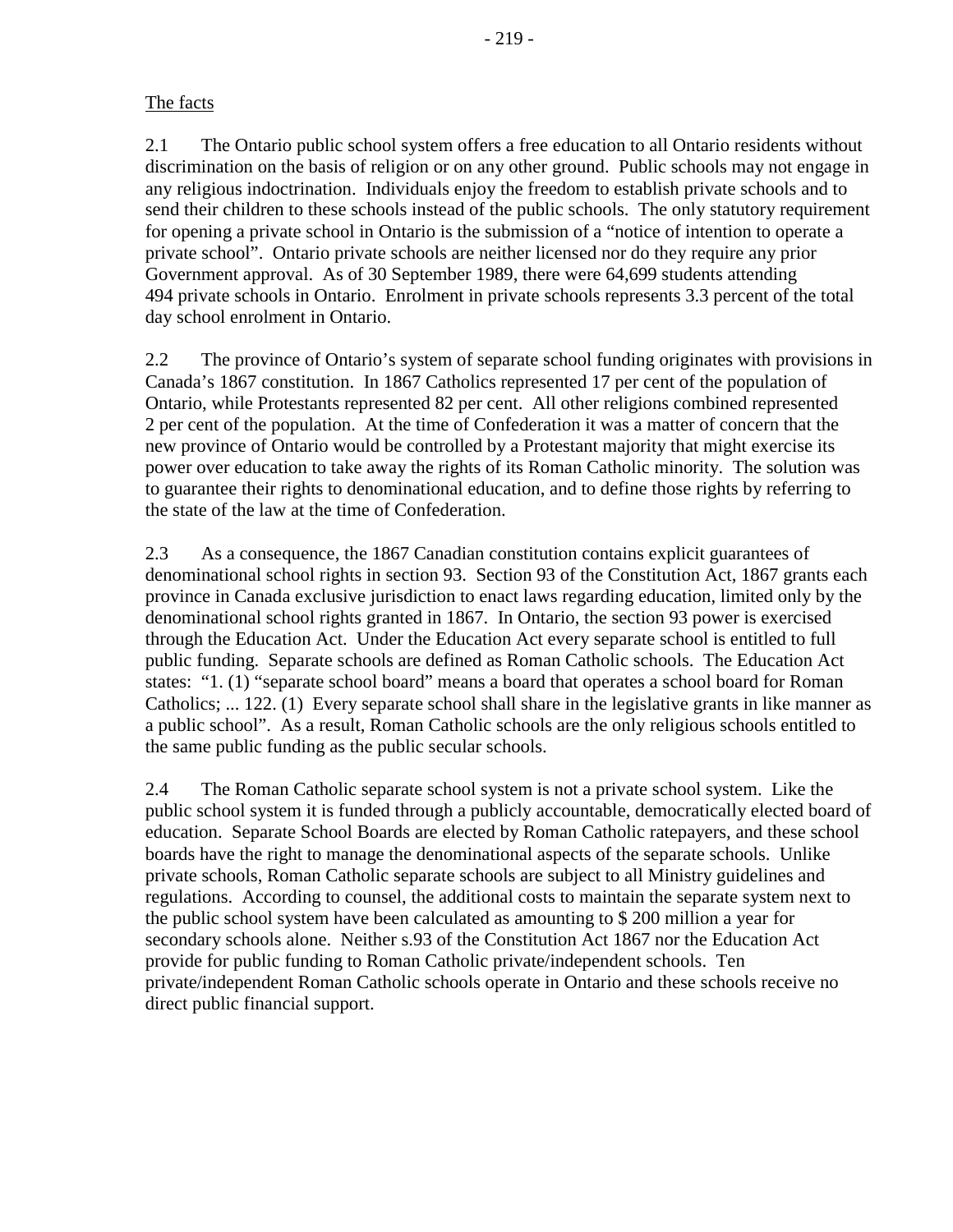2.5 Private religious schools in Ontario receive financial aid in the form of (1) exemption from property taxes on non-profit private schools; (2) income tax deductions for tuition attributable to religious instruction; and (3) income tax deductions for charitable purposes. A 1985 report concluded that the level of public aid to Ontario private schools amounted to about one-sixth of the average total in cost per pupil enrolled in a private school. There is no province in Canada in which private schools receive funding on an equal basis to public schools. Direct funding of private schools ranges from 0 per cent (Newfoundland, New Brunswick, Ontario) to 75 per cent (Alberta).

2.6 The issue of public funding for non-Catholic religious schools in Ontario has been the subject of domestic litigation since 1978. The first case, brought 8 February 1978, sought to make religious instruction mandatory in specific schools, thereby integrating existing Hebrew schools into public schools. On 3 April 1978, affirmed 9 April 1979, Ontario courts found that mandatory religious instruction in public schools was not permitted.

2.7 In 1982 Canada's Constitution was amended to include a Charter of Rights and Freedoms which contained an equality rights provision. In 1985 the Ontario government decided to amend the Education Act to extend public funding of Roman Catholic schools to include grades 11 to 13. Roman Catholic schools had been fully funded from kindergarten to grade 10 since the mid-1800's. The issue of the constitutionality of this law (Bill 30) in view of the Canadian Charter of Rights and Freedoms, was referred by the Ontario government to the Ontario Court of Appeal in 1985.

2.8 On 25 June 1987 in the Bill 30 case the Supreme Court of Canada upheld the constitutionality of the legislation which extended full funding to Roman Catholic schools. The majority opinion reasoned that section 93 of the Constitution Act 1867 and all the rights and privileges it afforded were immune from Charter scrutiny. Madam Justice Wilson, writing the majority opinion, stated: "It was never intended ... that the Charter could be used to invalidate other provisions of the constitution, particularly a provision such as s.93 which represented a fundamental part of the Confederation compromise."

2.9 At the same time the Supreme Court of Canada, in the majority opinion of Wilson, J. affirmed: "These educational rights, granted specifically to ... Roman Catholics in Ontario, make it impossible to treat all Canadians equally. The country was founded upon the recognition of special or unequal educational rights for specific religious groups in Ontario ..." In a concurring opinion in the Supreme Court, Estey J. conceded: "It is axiomatic (and many counsel before this court conceded the point) that if the Charter has any application to Bill 30, this Bill would be found discriminatory and in violation of ss. 2 (a) and 15 of the Charter of Rights."

2.10 In a further case, Adler v. Ontario, individuals from the Calvinistic or Reformed Christian tradition, and members of the Sikh, Hindu, Muslim, and Jewish faiths challenged the constitutionality of Ontario's Education Act, claiming a violation of the Charter's provisions on freedom of religion and equality. They argued that the Education Act, by requiring attendance at school, discriminated against those whose conscience or beliefs prevented them from sending their children to either the publicly funded secular or publicly funded Roman Catholic schools, because of the high costs associated with their children's religious education. A declaration was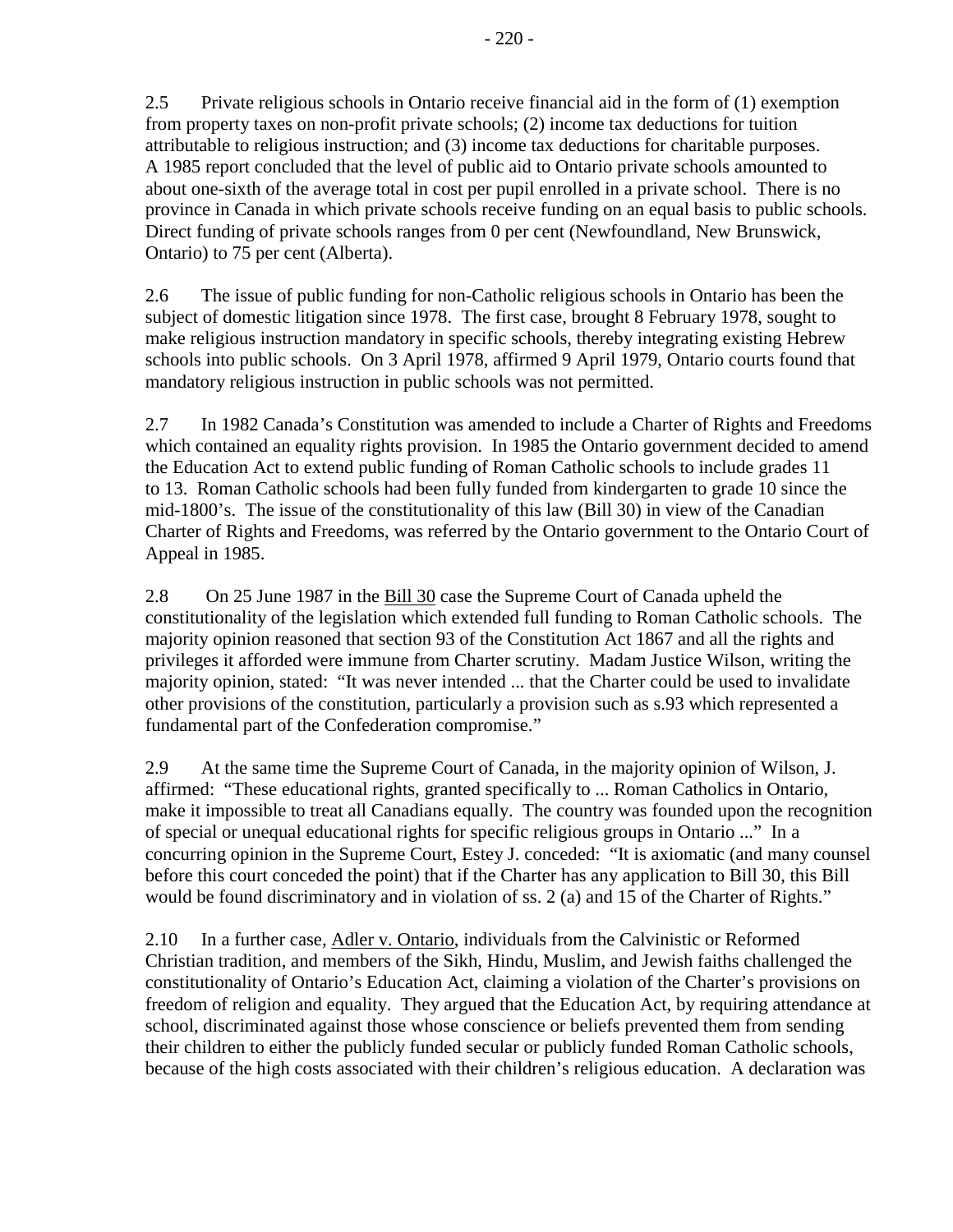also sought stating that the applicants were entitled to funding equivalent to that of public and Roman Catholic schools. The Ontario Court of Appeal determined that the crux of Adler was an attempt to revisit the issue which the Supreme Court of Canada had already disposed of in the Bill 30 case. Chief Justice Dubin stated that the Bill 30 case was "really quite decisive of the discrimination issue in these appeals." They also rejected the argument based on freedom of religion.

2.11 On appeal, the Supreme Court of Canada by judgement of 21 November 1996, confirmed that its decision in the Bill 30 case was determinative in the Adler litigation, and found that the funding of Roman Catholic separate schools could not give rise to an infringement of the Charter because the province of Ontario was constitutionally obligated to provide such funding.

# The complaint

3.1 The authors argue that the fact that no religious denomination other than Roman Catholic has the right to government funding in the province of Ontario for the purposes of education constitutes a form of discrimination with reference to all other religious denominations, which are precluded from such specific government funding. In this context, counsel argues that the Human Rights Committee is not bound by the Canadian constitutional intricacies which led to the Supreme Court's conclusions.

3.2 Counsel further claims that the consequence of the Supreme Court of Canada judgments is that specific religious denominations have been deprived of a remedy in addressing the discriminatory and unequal provisions of the current Ontario Education Act.

3.3 According to counsel, two alternative solutions can be found to the existing discrimination. One, the Province of Ontario could extend government funding, on an equal basis, to all those religious/denominational groups with a substantial presence in Ontario. However, counsel considers that such a scheme would not be financially viable and would be socially divisive. He therefore proposes a second solution, that the province create a singular public system, open to all and without distinction, thereby eliminating the present inequality. In this connection, he argues that a singular public system would be highly beneficial to Ontario's pluralistic and diverse society.

# State party's observations

4.1 By submission of 22 February 1999, the State party addresses both the admissibility and the merits of the authors' claim.

4.2 First, the State party argues that the communication is inadmissible because the authors are no victims of a violation of the Covenant. According to the State party this is illustrated by the remedy they are seeking: removal of public funding for Roman Catholic separate schools. In this context, the State party also notes that the authors have failed to provide specific information about their children, and how the current system violates their rights. Moreover, the authors' children already have access to the publicly funded school system, which is what they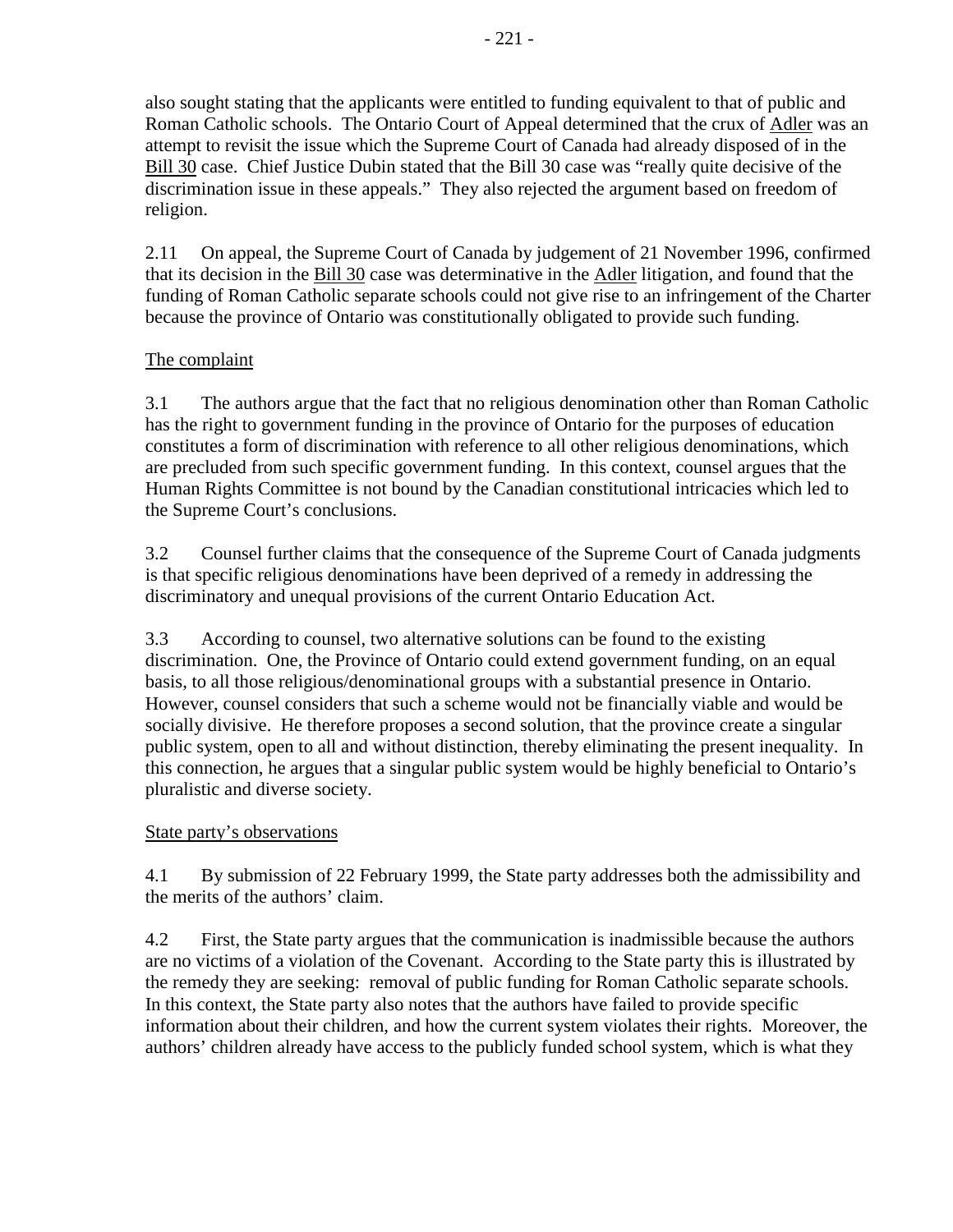seek as a remedy. There is no evidence that they cannot be accommodated within the existing system, and it has not been shown how they are victimized or personally affected by Ontario's constitutional obligation to provide funding to Roman Catholic separate schools. If the authors claim that the separate school system is unnecessary costly and that by eliminating it more funds would become available for students in the public system, the State party argues that this is by no means certain and that in any event, an absence of possible additional funds being invested generally in the public system is not in itself sufficient to make the authors, or their children, victims of a violation as defined under the Optional Protocol.

4.3 As to the authors' allegation under article 2 of the Covenant, the State party recalls that article 2 does not establish an independent right but is a general undertaking by States and cannot be invoked by individuals under the Optional Protocol without reference to other specific articles of the Covenant.

4.4 Alternatively, the State party rejects a violation of article 2 because a differentiation based on reasonable and objective criteria does not amount to a distinction or discrimination within the meaning of article 2 of the Covenant. For substantive arguments concerning the issue of discrimination, it refers to its arguments relating to the alleged violation of article 26 (see below).

4.5 With regard to the alleged violation of article 26, the State party contends the communication is inadmissible ratione materiae, or, in the alternative, does not constitute a violation. The State party recalls that a differentiation in treatment based on reasonable and objective criteria does not amount to prohibited discrimination within the meaning of article 26. The State party notes that the authors themselves argue that the extension of public funding to more denominational schools would not be a proper solution, because of budget constraints and because such a scheme would be socially divisive. In the State party's opinion, the authors' acknowledgement of a fiscal and social justification serves to underscore some of the reasonable grounds for concluding that the absence of full and direct funding to all religious groups does not violate article 26.

4.6 According to the State party, the establishment of secular public institutions is consistent with the values of article 26 of the Covenant. Secular institutions do not discriminate against religion, they are a legitimate form of Government neutrality. According to the State party, a secular system is a tool which assists in preventing discrimination among citizens on the basis of their religious faiths. Public schools build social cohesion, tolerance and understanding, and the extension of public funding to all denominational schools would undermine this ability. The State party makes no distinctions among different religious groups in its public education and does not limit any religious group's ability to establish private schools.

4.7 The State party submits that there are reasonable and objective grounds for not eliminating funding to Roman Catholic separate schools in Ontario. The elimination would be perceived as undoing the bargain made at Confederation to protect the interests of a vulnerable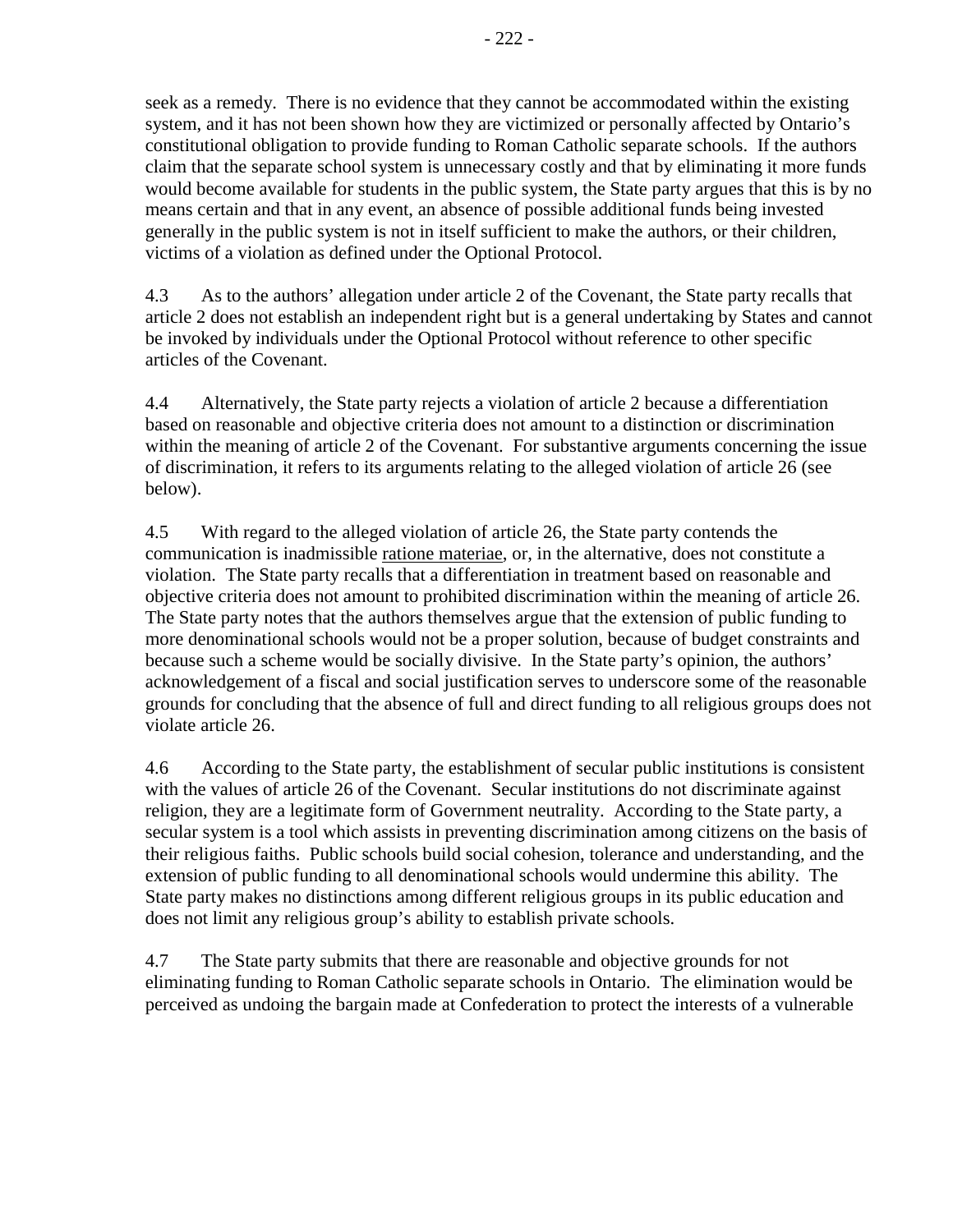minority in the province and would be met with outrage and resistance by the Roman Catholic community. It would also result in a certain degree of economic turmoil, including claims for compensation of facilities or lands provided for Roman Catholic schools. Further, the protection of minority rights, including minority religion and education rights, is a principle underlying the Canadian constitutional order and militates against elimination of funding for the Roman Catholic separate schools. Elimination of funding for separate schools in Ontario would further lead to pressure on other Canadian provinces to eliminate their protections for minorities within their border.

#### Counsel's comments

5.1 In his comments on the State party's submission, counsel submits that the State party has admitted the discrimination, which it justifies only on the basis of its constitution. Counsel submits that the Human Rights Committee is not bound by the constitution of Canada, and that the public funding of only Roman Catholic schools, to the exclusion of all other denominational schools, constitutes a violation of article 26. In this context, counsel states that the multicultural fabric of current Canadian society strongly suggests that no longer any rationale exists for the form of flagrant discrimination in the educational laws of the Province of Ontario vis à vis one religious denomination over all other denominations.

5.2 Counsel refers to recent constitutional changes in Quebec and Newfoundland concerning educational laws. Especially, with regard to Quebec, counsel argues that its constitutional revision opens the way for constitutional change in Ontario as well. Counsel notes that the changes in Quebec did not create social tension and discord. With regard to the use by Quebec of the notwithstanding clause in the Charter in order to continue limited denominational schooling, counsel submits that this implicitly recognizes that any form of denominational schooling is effectively discriminatory. Counsel rejects the State party's claim of possible social disruption as a consequence of removing public funding for Roman Catholic separate schools, as unsubstantiated, based on Canada's history as a civilized nation. Moreover, counsel argues that economic and social factors are irrelevant for the determination of discrimination.

5.3 With regard to the State party's argument that the authors are no victims within the meaning of the Optional Protocol, counsel recalls that the authors represent individuals who are members of specific religious denominations who receive no government funding from the Province of Ontario to educate their children in accordance with their religious beliefs. Counsel rejects the State party's suggestion that they are no victims because they seek as remedy a singular public system open to all without discrimination. He recalls that in the communication two solutions were proposed, one being the extension of funding to all denominations, the other being the elimination of the present inequality by creating a singular public system. Even though the authors prefer the second solution, counsel points out that it is within the jurisdiction of the Human Rights Committee to determine the remedy for the discrimination. The authors of the communication are victims because they are being denied parallel government funding to educate their children in accordance with their religious beliefs.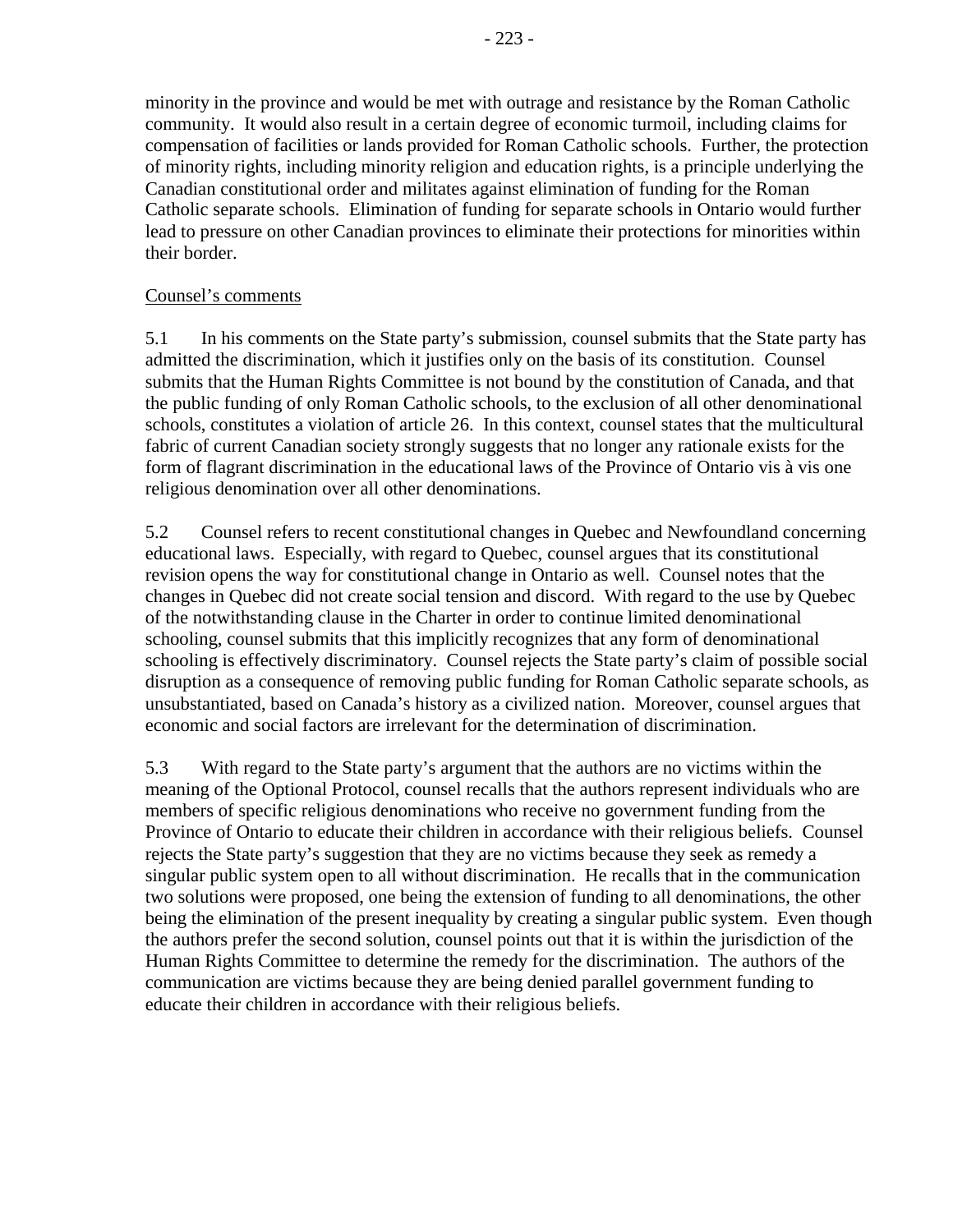5.4 Counsel states that the figures of the financial implications of separate schooling, to which he referred in his communication, originate from public reports of the Ministry of Education, and that there can be no doubt about it that the separate system creates an extra financial burden.

5.5 Counsel takes issue with the State party referring to the Roman Catholic community as a minority. He points out that the Catholic religious group is the largest in the Province of Ontario, being approximately two and a half times larger than the next faith, the United Church of Canada. In this context, counsel recalls that there is no Protestant Church or organization to parallel the Roman Catholic structure, since the denomination generally called Protestant consists of many small denominations which each have their own structure. Counsel submits therefore that the publicly funded separate schools for Roman Catholic citizens in Ontario represent in real terms a privilege to the largest religious organization in Ontario.

5.6 As regards the freedom to establish a private religious school, counsel argues that this is a hollow right unless one is comparatively wealthy and is prepared to pay taxes under the educational levy while at the same time paying for one's own children from one's own pocket. In practical terms, it is also often impossible to attend a private school, since other faith groups are far fewer in number than Roman Catholics and have their private schools only in large cities where there are sufficient students.

5.7 With regard to the claim under article 2 of the Covenant, counsel submits that the authors have claimed a violation of this article together with article 26 of the Covenant. He reiterates his position that the State party has failed to satisfy the legal obligations under article 2 to remove the discrimination. In this context, he underlines that pursuant to article 2 (2) the Covenant contemplates that "constitutional processes" may be undertaken in order to give effect to the rights recognized in the Covenant and in remedying the violation in question.

5.8 Counsel contests the State party's argument that the differentiation in treatment between Roman Catholic schools and other denominational schools is based on reasonable and objective grounds. He reiterates that the current demographic and ethno-cultural makeup of Ontario does not support the discriminatory treatment of all other religious denominations, save and except the Roman Catholic denomination. What may have been a reasonable and objective ground in 1867 is no longer applicable in current society.

# Issues and proceedings before the Committee

6.1 Before considering any claim contained in a communication, the Human Rights Committee must, in accordance with rule 87 of its rules of procedure, decide whether or not it is admissible under the Optional Protocol to the Covenant.

6.2 The State party has challenged the admissibility of the communication on the basis that the authors cannot claim to be victims of a violation of the Covenant. In this context, the Committee notes that the authors while claiming to be victims of discrimination, do not seek publicly funded religious schools for their children, but on the contrary seek the removal of the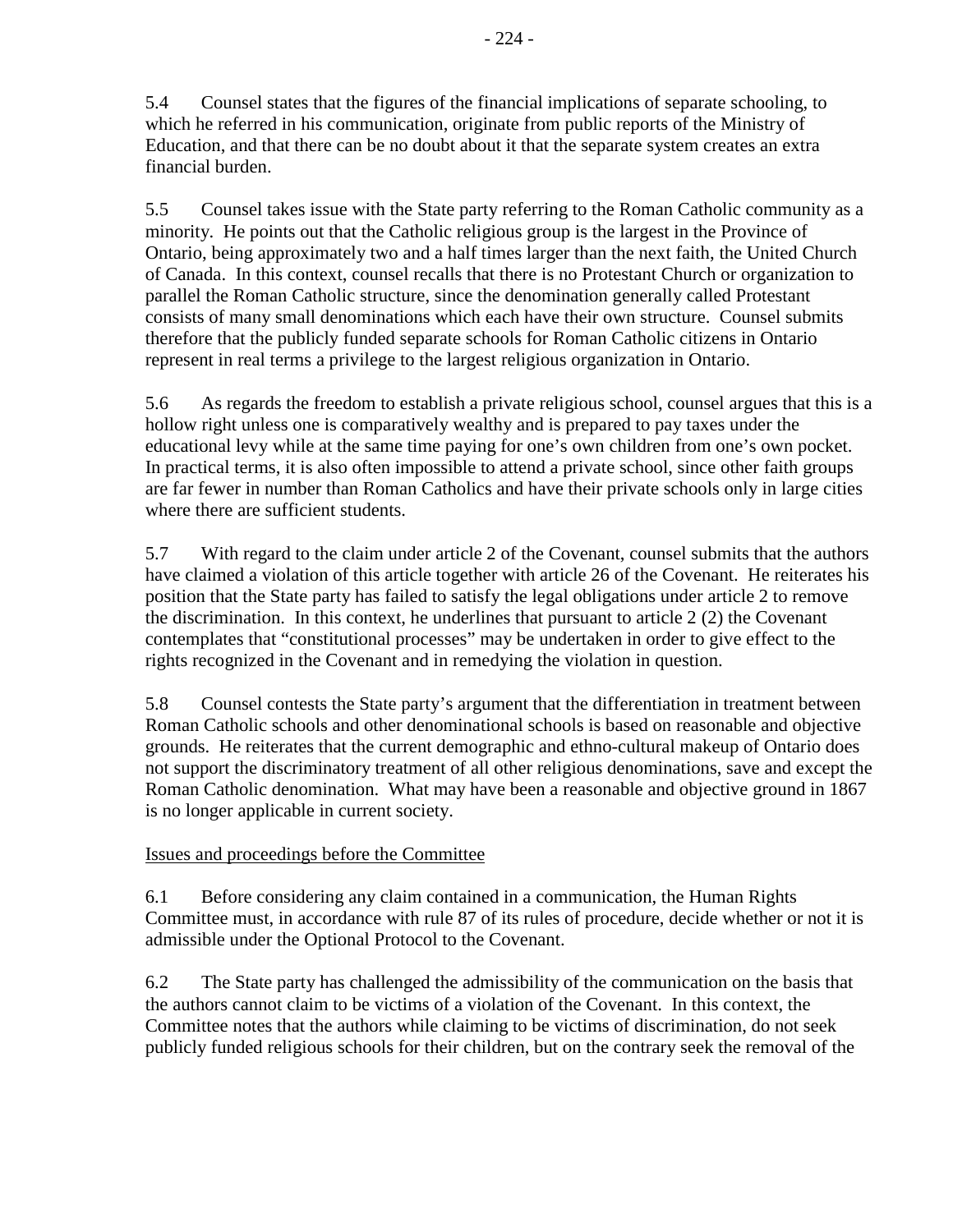public funding to Roman Catholic separate schools. Thus, if this were to happen, the authors' personal situation in respect of funding for religious education would not be improved. The authors have not sufficiently substantiated how the public funding given to the Roman Catholic separate schools at present causes them any disadvantage or affects them adversely. In the circumstances, the Committee considers that they cannot claim to be victims of the alleged discrimination, within the meaning of article 1 of the Optional Protocol.

7. Accordingly, the Human Rights Committee decides:

(a) that the communication is inadmissible under article 1 of the Optional Protocol;

(b) that this decision shall be communicated to the State party, the authors and their counsel.

[Adopted in English, French and Spanish, the English text being the original version. Subsequently issued also in Arabic, Chinese and Russian as part of the present report.]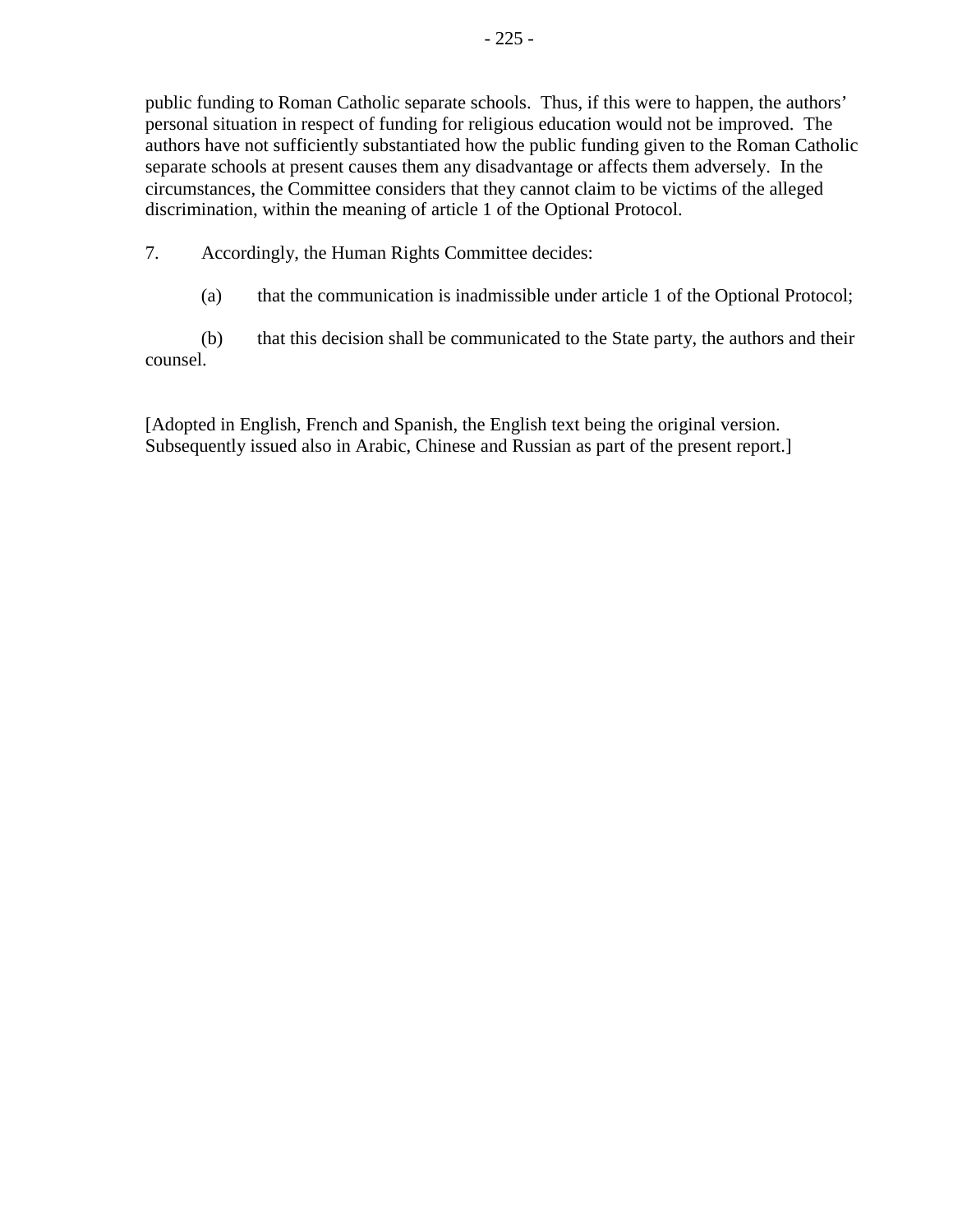#### APPENDIX

#### Individual opinion of Committee members P. Bhagwati, E. Evatt, L. Henkin and C. Medina Quiroga (dissenting)

I am unable to agree with the view of the Committee that this case is inadmissible. The situation is that the Province of Ontario provides a benefit to the Catholic community by incorporating their religious schools into the public school system and funding them in full. This benefit is discriminatory in nature as it prefers one group in the community on the ground of religion. Those whose religious schools are not funded in this way are clearly victims of this discrimination (as in the Waldman case).

But that does not exhaust the scope of those who may claim to be victims. Parents who desire religious education for their children and are not provided with it within the school system and who have to meet the cost of such education themselves may also be considered as victims. The applicants in this case include such persons, and the claims of at least those persons should, in my view, be considered admissible.

> (Signed) P. Bhagwati (Signed) E. Evatt (Signed) L. Henkin (Signed) C. Medina Quiroga

[Done in English, French and Spanish, the English text being the original version. Subsequently issued also in Arabic, Chinese and Russian as part of the present report.]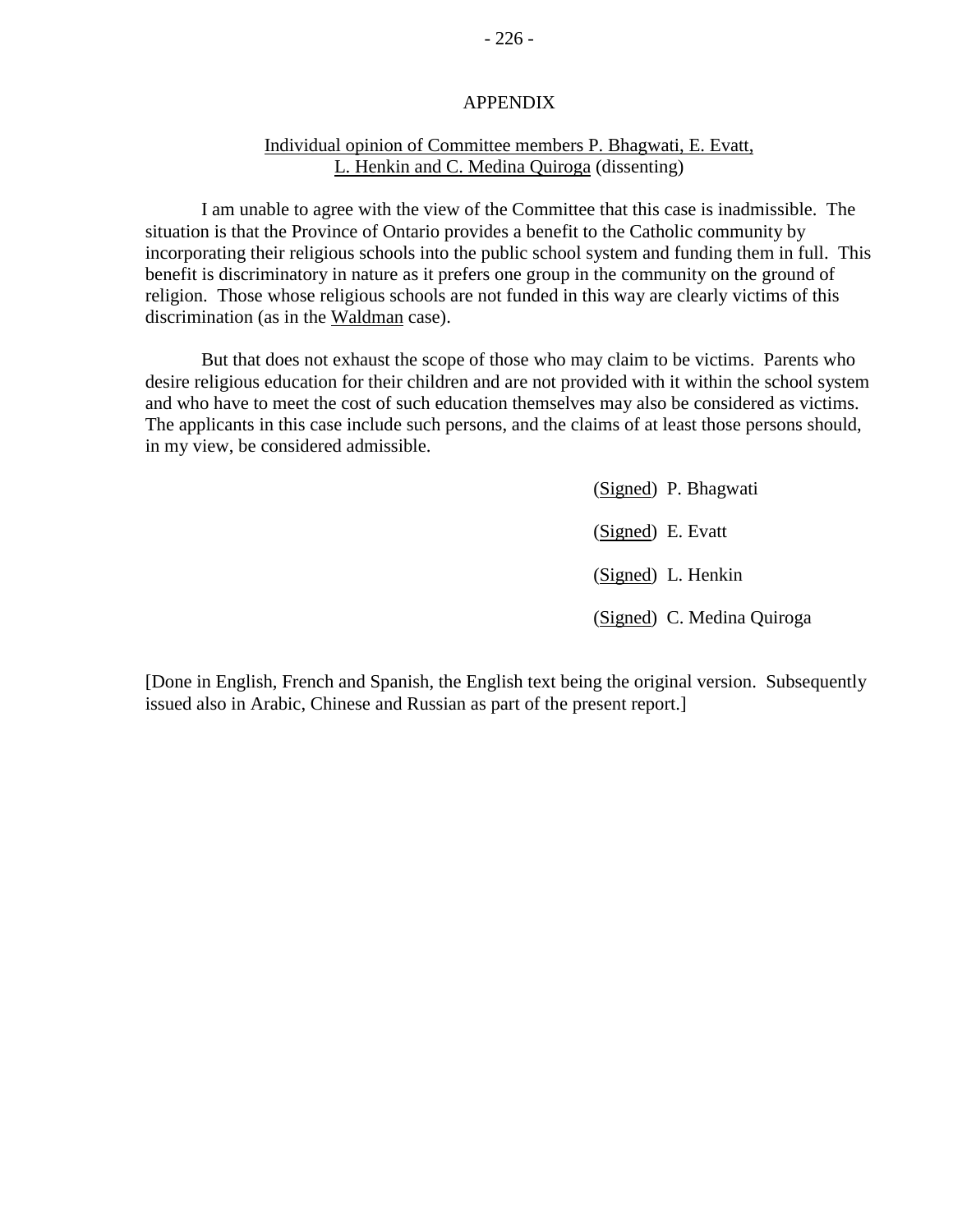#### - 227 -

#### H. Communication No. 824/1998, Nicolov v. Bulgaria (Decision adopted on 24 March 2000, sixty-eighth session)\*

| Submitted by:          | Mr. N. M. Nicolov                    |
|------------------------|--------------------------------------|
| Alleged victim:        | The author                           |
| State party:           | <b>Bulgaria</b>                      |
| Date of communication: | 14 January 1997 (initial submission) |

The Human Rights Committee, established under article 28 of the International Covenant on Civil and Political Rights,

Meeting on 24 March 2000,

Adopts the following:

Decision on admissibility

1. The author of the communication is Nicolai Milanov Nicolov, a citizen of Bulgaria. He claims to be a victim of violations by Bulgaria of articles 14, paragraph 1, 25 (c) and 26 of the International Covenant on Civil and Political Rights. The International Covenant on Civil and Political Rights and the Optional Protocol thereto entered into force for Bulgaria respectively on 23 March 1976 and 26 March 1992.

#### The facts as submitted by the author

 $\overline{a}$ 

2.1 In March 1990, the author was appointed as District attorney in the town of Zlatograd in Bulgaria. In November 1992, following a decision by the High Judicial Council,<sup>1</sup> he was reassigned as District attorney in the town of Sliven. The author held this position until 10 November 1993 when, by decision of the High Judicial Council, he was transferred to what he denotes as "a minor position" ("an ordinary attorney") in the Regional attorney's office in Sliven. In November 1993, he claims that "mafia-connected" officials of the Head Attorney's Office of Bulgaria, and of the subordinate Regional Attorney's Office of Sliven, initiated an invasion of his office where all his personal and official documentation was removed. From this point onwards, he was neither allowed to enter his office nor to practice as an attorney.

<sup>\*</sup> The following members of the Committee participated in the examination of the present communication: Mr. Abdelfattah Amor, Mr. Nisuke Ando, Mr. Prafullachandra Natwarlal Bhagwati, Ms. Christine Chanet, Lord Colville, Ms. Elizabeth Evatt, Ms. Pilar Gaitan de Pombo, Mr. Louis Henkin, Mr. Eckart Klein, Mr. David Kretzmer, Mr. Rajsoomer Lallah, Ms. Cecilia Medina Quiroga, Mr. Martin Scheinin, Mr. Hipolito Solari Yrigoyen, Mr. Roman Wieruszewski, Mr. Maxwell Yalden and Mr. Abdallah Zakhia.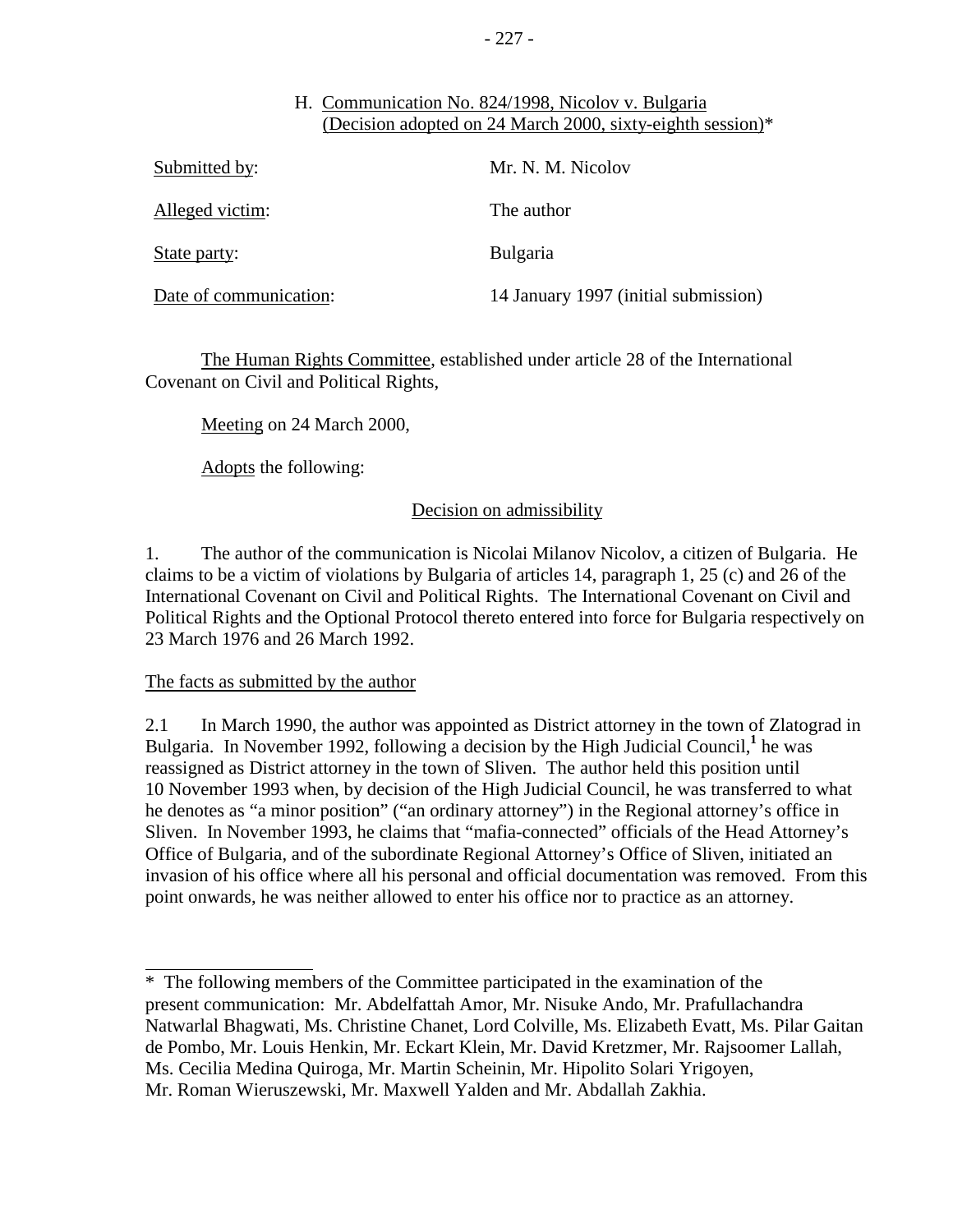2.2 It is further submitted that on 8 February 1995, by decision of the High Judicial Council, he was dismissed from his position in the civil service. The decision was based on article 131, paragraph 1 and 4, of Law on the Judiciary and article 129(3) of the Bulgarian Constitution which, inter alia, allows dismissal of prosecutors with more than three years in the service on the grounds of a "lasting actual disability to perform his functions over more than one year".

2.3 After the High Judicial Council's decision, the author petitioned the High Judicial Council to issue a ruling in accordance with article 120 of the Constitution of Bulgaria, which would give the author the right to function in his position as district attorney until the case had been reviewed by the Supreme Court. On 22 February 1995, the High Judicial Council refused to issue such a ruling.

2.4 According to article 120 of the Constitution, the decisions of administrative bodies can be brought before the courts for judicial review. The author lodged such an appeal against the decisions of the High Judicial Council to the Supreme Court, basing it on several grounds. He argued, inter alia, that

- − there was no legal basis for the dismissal,
- − several members of the High Judicial Council were partial as they were on bad terms with him because he did not agree to act in violation of his official duties and to service the interests of the Mafia group which has had a hold on the members of the High Judicial Council since 1992, and that it was only due to the votes of these members that the required majority for his dismissal was ensured,
- − the two lawyers he had assigned to represent him were not allowed to take part in the hearings, in violation of his right to representation under the Bulgarian Constitution.

2.5 On 15 October 1996, the five-member Supreme Court dismissed the author's appeal. The author states that there is no other authority in Bulgaria to which the Supreme Court's judgement can be appealed.

# The complaint

3.1 The author alleges that article 14, paragraph 1, was violated in the proceedings before the Supreme Court on the grounds that the Court was not an "independent and impartial tribunal" and that it did not ensure equality of the parties. The author submits that the five-member Supreme Court that tried the case "was completely dependent on the other litigant". He submits that under article 129 of the Constitution and the Law on the Judiciary, all judges of the Supreme Court are "appointed, promoted, reduced in rank, moved and dismissed by the High Judicial Council", and that the Chairperson of the Supreme Court, under the same regulations, is a member of the High Judicial Council. The author states that it is obvious that the Justices who tried his case were dependent on the High Judicial Council as far as their careers were concerned, "i.e. if any of them had not fulfilled the will of the majority of the High Judicial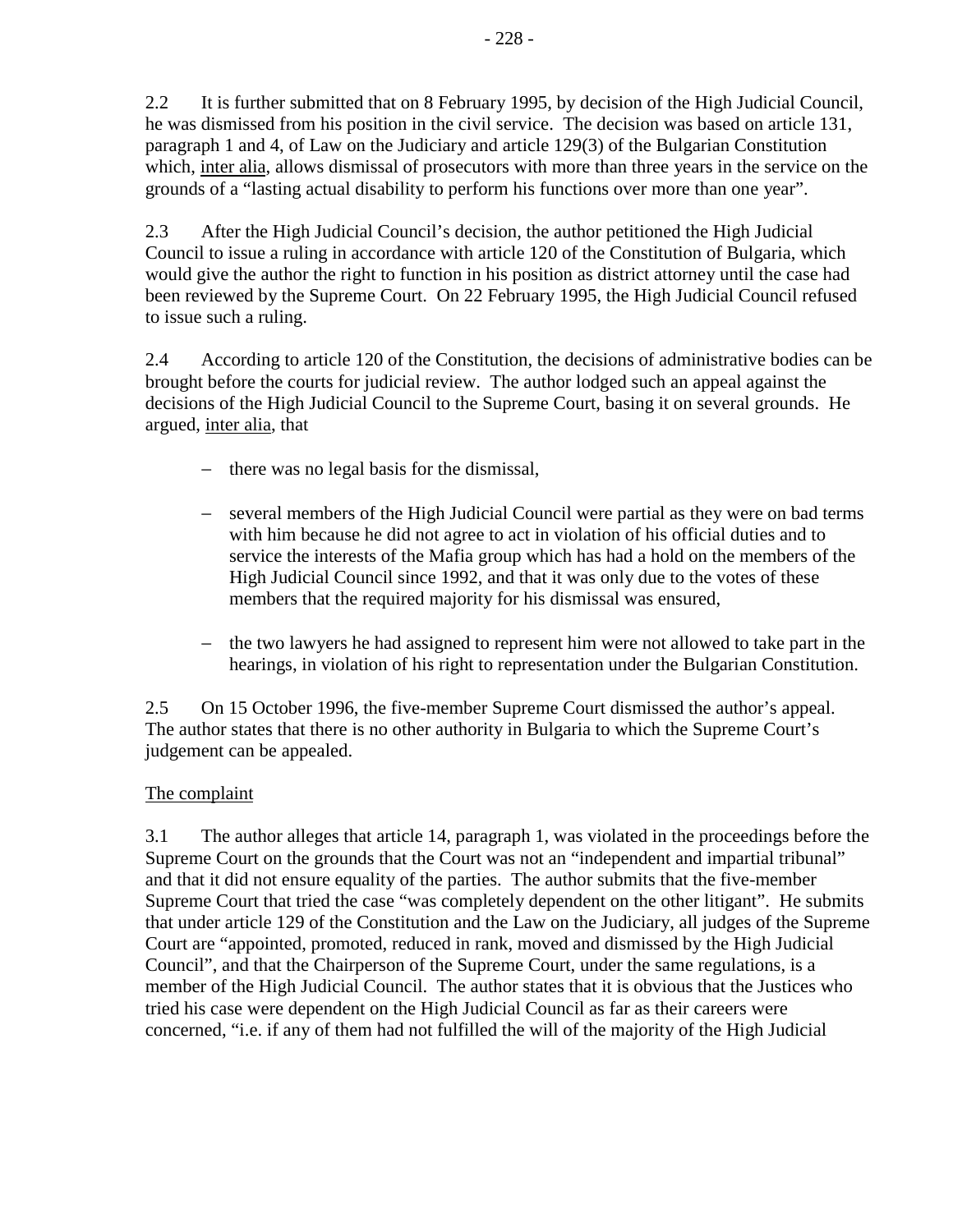Council he would have risked to be dismissed, moved, reduced in rank or at least penalised on invented or insinuated grounds. It is well known that there is not a Supreme Court judge who would risk a conflict with the High Judicial Council, giving a legal and impartial judgement on a case."

3.2 With regard to the Court's alleged failure to ensure equality of the parties, the author makes reference to the Court's assessment of his case. It is submitted that the Court, due to its partiality, violated both municipal and international law. It is alleged that article 129, paragraph 3 of the Constitution (as cited supra), on which the dismissal was based, requires that one has had a lasting actual disability of more than one year. The author states that he has never been ill for more than one year, and that his accumulated sick leave was 337 days in the period the High Judicial Council based its decision on, i.e. less than one year. He further claims that in the Supreme Court's judgement it is wrongfully stated that it had been ascertained through the proper channels that he had been unable to perform his duties for more than a year. According to the author, this was never ascertained by a competent, medical authority.

3.3 The author alleges a violation of his right to have access, on general terms of equality, to public service in his country, as provided for in article 25(c) of the Covenant. The author submits that since he did not agree to act in violation of his official duties in order to serve the above-mentioned "mafia group", he became subject to a series of repressive measures aiming to illegally dismiss him from his previous job and to deny him access to the civil service for the future. Reference is made to the actions, as described above, of the High Judicial Council and the Supreme Court. Furthermore, the author submits that after the Supreme Court's judgement the series of repressive measures from officials of the judiciary in Bulgaria went on not only with the aim to prevent him from becoming a civil servant again, but also by an attempt to have him disbarred and attempts at his physical liquidation. These alleged attempts are not specified.

3.4 Finally, the author alleges a violation of article 26 of the Covenant, on the ground that he was discriminated against because of his political and moral convictions. It is submitted that he was dismissed as a civil servant because he only served the Bulgarian State and the Bulgarian people, and refused to serve the interests of certain "mafia groups".

# Submissions by the parties

4.1 In its submission of 13 November 1998, the State party challenges the admissibility of the communication. The State party submits that the communication is inadmissible both under article 3 as an abuse of the right to submission and under article 5, paragraph 2 (a), of the Optional Protocol as the same complaint has been filed with the European Commission on Human Rights. With regard to the author's claims under article 14 it is further submitted that they are incompatible with the Covenant, and that the claim is inadmissible under article 3 of the Optional Protocol for that reason.

4.2 Under the claim that the communication is an abuse of the right to submission, the State party submits that the author has availed himself of "insulting and offensive language ... as regards higher constitutional bodies and officials in the judiciary." The communication is said to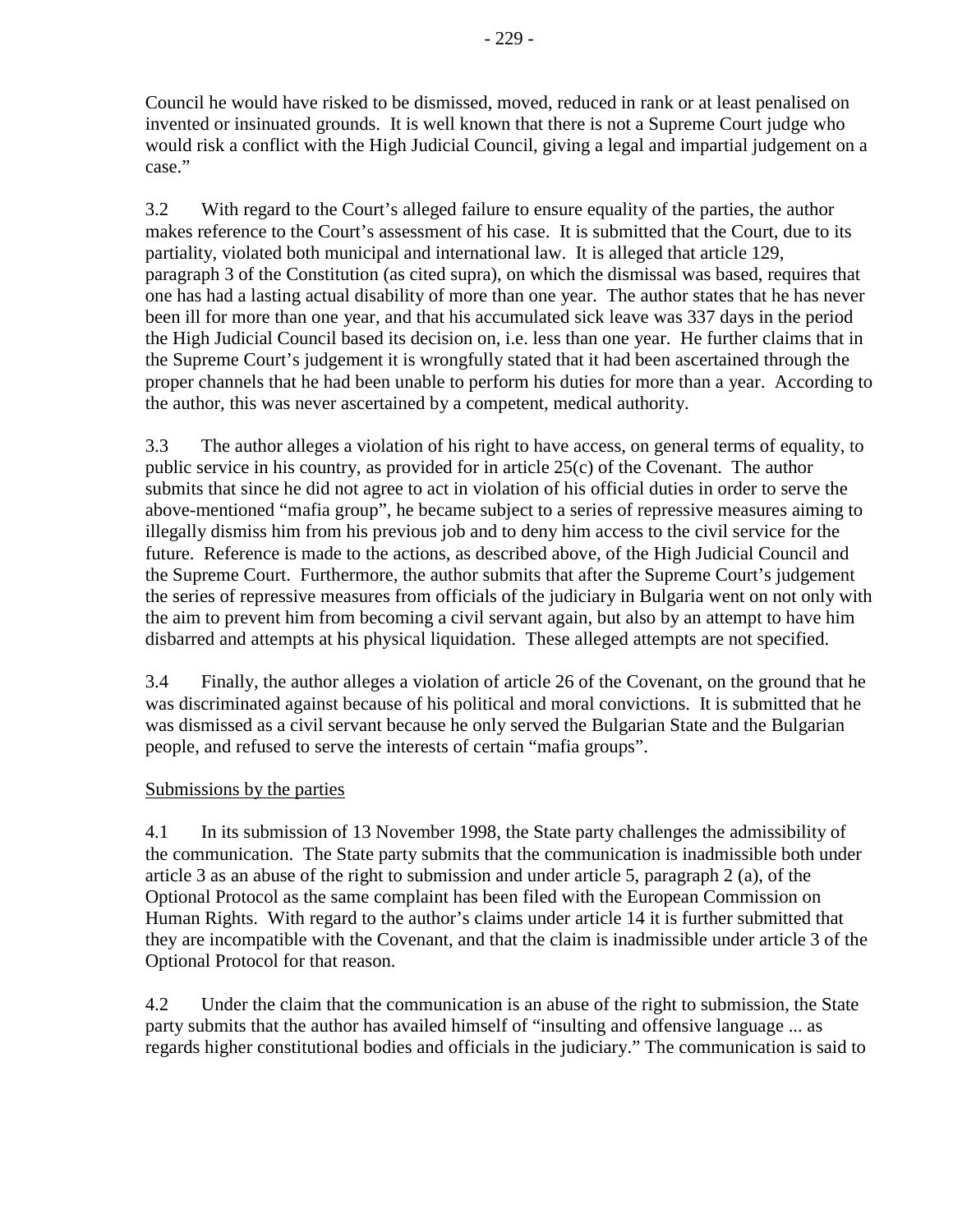be "full of libellous allegations with respect to the High Judicial Council, the Main Prosecutor's Office and higher magistrates, and in particular as regards the Chairman of the Supreme Administrative Court, Mr. Vladislav Slavov and the Chairman of the Supreme Court of Cassation, Mr. Rumen Yanev."

4.3 With particular regard to the author's claim under article 25, the State party submits that the facts clearly show that the author has held positions as a district prosecutor in two different towns and as a prosecutor in the Regional Prosecutor's Office. Consequently, it is stated, "no discrimination in the meaning of article 25(c) of ICCPR has been exerted". With particular regard to the author's claim under article 26, the State party submits that the communication lacks "any proof for an alleged violation by Bulgaria ... The dismissal procedure applied in Mr. Nicolov's case is fully in compliance with the provisions of the 1991 Constitution and the Law on the Judiciary. The facts of the case suggest that the applicant was treated equally before the law and was entitled to equal protection of the law without discrimination on any ground ... The decision of the High Judicial Council, as well as the decision of the Supreme Court of the Republic of Bulgaria have also ruled in that sense. Consequently, it should be considered that the applicant has invoked non-existing violations."

4.4 As mentioned, the State party also invokes article 5, paragraph 2(a), and submits that on 7 November 1996 an identical complaint by the same author was filed against Bulgaria before the European Commission of Human Rights in Strasbourg, registered there as application No. 35222/97. According to the State party, on 26 May 1997 the case was considered incompatible ratione materiae with the provisions of the Convention and, accordingly, declared inadmissible under article 27, paragraph 2, of the European Convention.

4.5 With regard to the author's claim under article 14, the State party submits that article 14, paragraph 1, of the Covenant "has no application with respect to cases which refer to the discretionary powers of the public or judicial authorities." Since the judiciary under the 1991 Constitution is an independent power of state, legal disputes related to e.g. promotion or dismissal of judges, prosecutors and investigating magistrates is strictly governed by the Constitution and the Law on the Judiciary. Due to the "public nature of the dispute which refers to a position (service) within the judicial system", it is submitted that such disputes fall outside the scope of article 14, paragraph 1, of the Covenant. Consequently, the claim should be held inadmissible under article 3 of the Optional Protocol.

5.1 In his comments, the author argues for the admissibility of the communication. He submits that the communication is not an abuse of the right of submission. He reiterates that the real reason for his dismissal was his reluctance to serve the Mafia and that the dismissal was without legal basis, as he had not been unable to perform his duties for more than a year. In this regard, he argues that the High Judicial Council and the Supreme Court committed errors in law by calculating his sick leave from the first day he was ill until the last, without taking into account that there had been days in between on which he had been at work. He reiterates that his accumulated sick leave was 337 days, and, in any event, that the period which the authorities had based their decision was less than a year, as it only ran from 8 November 1993 until 5 November 1994.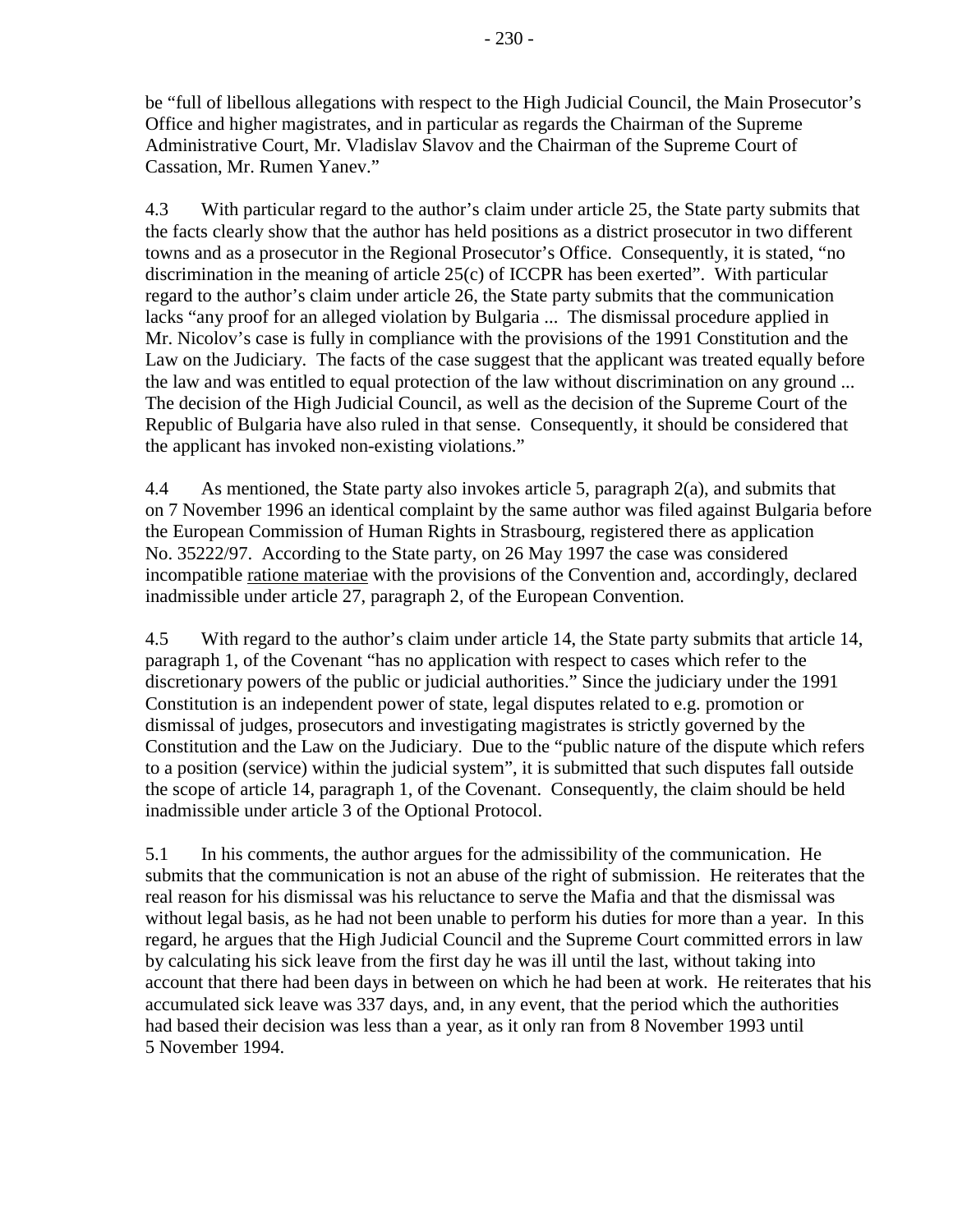5.2 The author further contests that he was "treated equally before the law". Again, he claims that he "was the subject of different repressions and discriminations", including being denied the constitutional right to a lawyer defending him before the High Judicial Council.

5.3 With regard to the alleged violation of article 14, the author argues that the State party must have misunderstood his claim when holding that the facts show that the author has held positions as a prosecutor, and that consequently there can have occurred no violation of article 25. The author explains that he does not deny having held these positions, but that his claim was based on that the dismissal in 1995 deprived him of equal access to public service.

5.4 Finally, the author contests both that the communication falls outside the scope of article 14 and that it is inadmissible because a similar complaint was lodged to the European Commission on Human Rights. With regard to the latter, the author argues that the European Convention on Human Rights does not include provisions similar to those contained in articles 25 and 26 of the International Covenant on Civil and Political Rights.

6.1 In its submission of 14 February 1999, the State party submits that the High Judicial Council's decision to dismiss the author, as affirmed by the Supreme Court, did not violate any of the author's Covenant rights. The State party submits that the proposal as well as the subsequent dismissal was based solely on article 129, paragraph 3, of the Constitution which exhaustively stipulates the criteria for the dismissal of prosecutors:

"Justices, prosecutors and investigating magistrates ... shall be dismissed only upon retirement, resignation, upon the enforcement of a prison sentence for a deliberate crime or upon lasting disability to perform their functions over more than a year."

6.2 According to the State party, this provision, correctly interpreted, is applicable to the author's case. Furthermore, it is submitted that the decision of the High Judicial Council was taken with the quorum required by law and by secret ballot in compliance with established procedure. In conclusion, the State party asserts that this was the sole basis for the decision and that the author's "political and moral convictions" did not play any role, nor is there any basis for the unsubstantiated claim that the author was "on bad terms" with several members of the council and that this had influenced the decision.

6.3 The State party further notes the author's claim that article 14, paragraph 1, of the Covenant was violated in the proceedings before the Supreme Court on the grounds that the Court was not a "competent, independent and impartial tribunal. The State party submits that, contrary to the allegations of the author, the Court was an independent and impartial tribunal and the equality of the parties was ensured in the proceedings.

6.4 It is pointed out that the five-member Supreme Court met six times in order to decide the case. The State party states that the Court requested and considered all the evidence submitted by the author; it satisfied all the demands of the author, including allowing corrections in the minutes of the sessions; at all times the author and his legal counsel, Mr. Nikola Tsonkov, were present and participated actively in the proceedings.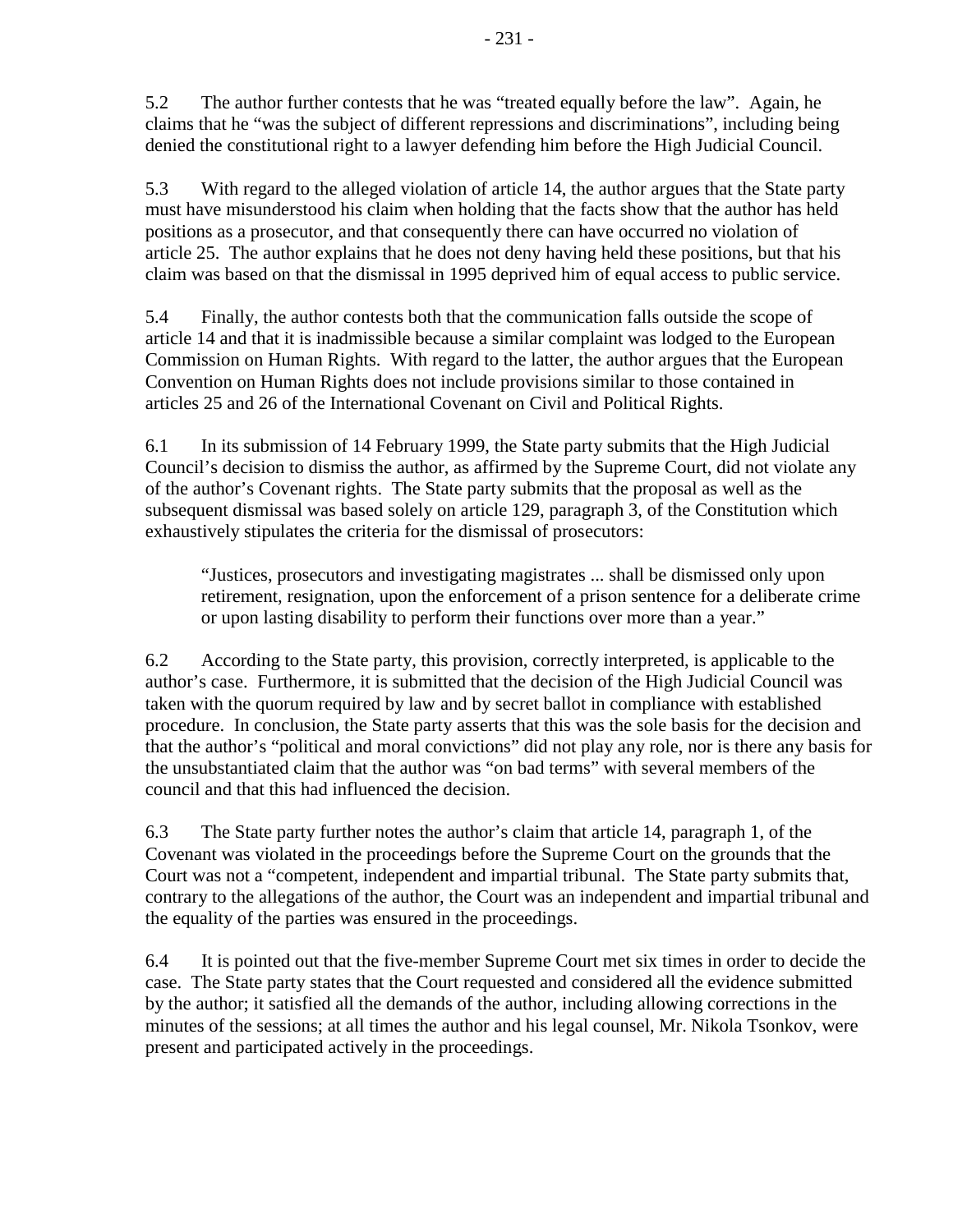6.5 The State party submits that the author's allegation that the Court had rendered its Judgment in conditions of complete dependence on the other litigant (i.e. the High Judicial Council) is baseless, as the Court is not hierarchically or in any other way dependent on the High Judicial Council. On the contrary, the Court exercises judicial control over the decisions of the High Judicial Council. There are numerous cases in the case-law of the Court where it rescinded decisions of the High Judicial Council on grounds of their non-conformity with the law, including one in 1996 following an appeal by the same author in a different administrative case.

6.6 It is stated that in performing their functions, the judges are independent, as is also guaranteed by article 117 of the Constitution of the Republic of Bulgaria. Furthermore, the State party argues that the five judges in question, having served for more than three years in office, are unsubstitutable according to Article 129, paragraph 3 of the Constitution, which gives additional guarantees for their independence.

6.7 Furthermore, the State party notes that, according to the law, the author had the right to request the withdrawal of judges for whom there were grounds to believe that they would not be impartial. As evident from the minutes, at no time did the author or his legal counsel make such a request.

6.8 With regard to the alleged violation of article 25 (c), the State party submits that the dismissal was completely lawful, based on objective and reasonable criteria, and therefore in full compliance with article 25. The State party also points out that his dismissal from his previous position does not in any way preclude his right to be appointed to another position in the Bulgarian judicial system or in the civil service in general.

6.9 The State party further submits that the communication lacks any substantiation of the alleged violations of article 26. Again, the State party argues that the dismissal procedure was in full compliance with domestic law, and that the author was treated without any discrimination of any kind.

6.10 In conclusion, the State party submits that there are no grounds on which to accept the author's claims that he has been persecuted because of his moral and political convictions.

7.1 In his submission of June 1999, the author challenges the State party's submission and reiterates that his rights under articles 14, 25 and 26 were violated.

Issues and proceedings before the Committee

8.1 Before considering any claim contained in a communication, the Human Rights Committee must, in accordance with rule 87 of its rules of procedure, decide whether or not it is admissible under the Optional Protocol to the Covenant.

8.2 The State party has submitted that the Committee is barred from considering the present communication under article 5, paragraph 2(a), of the Optional Protocol as an identical complaint has been filed with the European Commission on Human Rights. The Committee notes, however, that it is only where the same matter is being examined under another procedure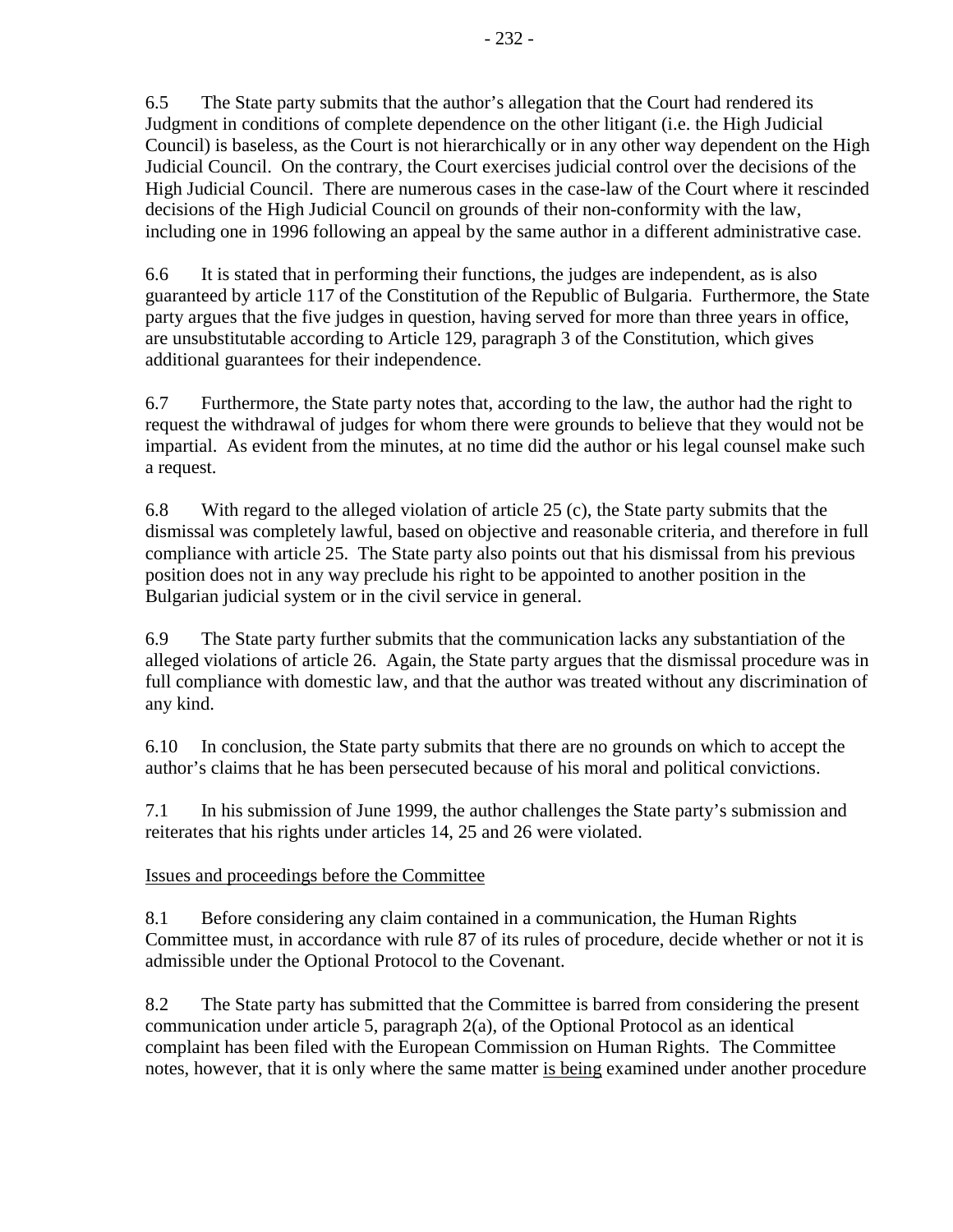of international investigation or settlement that the Committee lacks competence to deal with a communication under article 5, paragraph 2 (a), of the Optional Protocol. The State party itself has stated that the European Commission on 26 May 1997 declared the author's application inadmissible, and article 5, paragraph 2(a), therefore does not prevent the Committee from considering the present communication.

8.3 The Committee notes that the author has claimed that his rights under article 14 were violated as the members of the High Judicial Council were biased against him and that the Supreme Court was not an independent tribunal. The author has not, however, substantiated these claims and the Committee finds that all claims under article 14 are inadmissible under article 2 of the Optional Protocol.

8.4 Similarly, with regard to the alleged violations of articles 25 and 26 of the Covenant, the Committee notes the State party's explanation and finds that also these claims are inadmissible for lack of substantiation under article 2 of the Optional Protocol.

- 9. The Human Rights Committee therefore decides:
	- (a) that the communication is inadmissible;
	- (b) that this decision shall be communicated to the State party and to the author.

[Adopted in English, French and Spanish, the English text being the original version. Subsequently issued also in Arabic, Chinese and Russian as part of the present report.]

# **Notes**

<sup>1</sup> The High Judicial Council is an administrative body which structure and functions are determined by articles 129-133 of the Constitution of the Republic of Bulgaria and by articles 16-34 of the Law on the Judiciary. Under article 129 of the Constitution, the High Judicial Council has the power to elect, promote, demote, reassign and dismiss justices, prosecutors and investigating magistrates. According to article 130, the membership of the High Judicial Council is limited to 25, three of whom are ex officio members. Of the remaining 22 members, half are elected by the national assembly and half by the judicial branch, all for terms of 5 years. According to the State party, "their impartiality is guaranteed by the method of election and the requirements for holding office."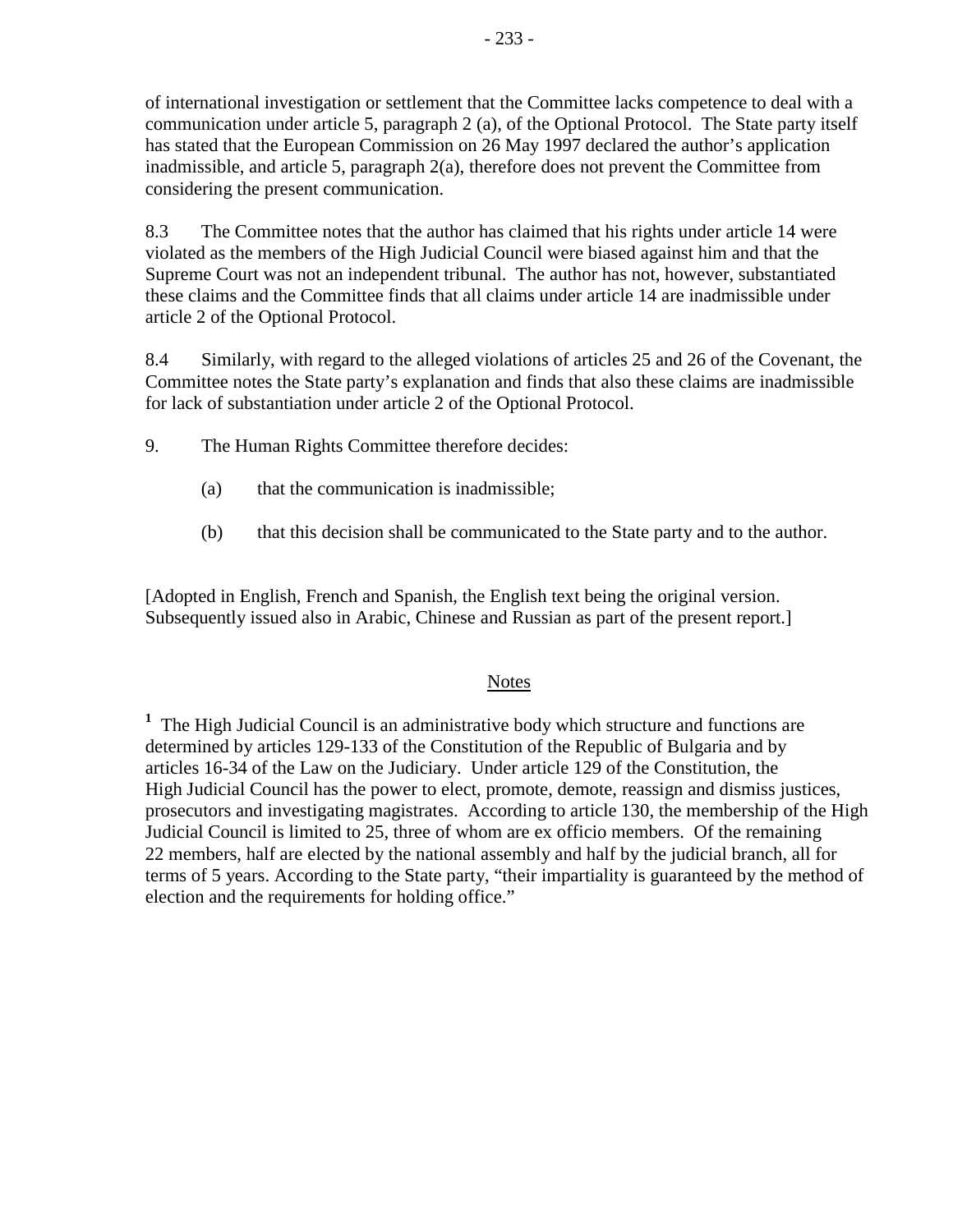# I. Communication No. 861/1999, Lestourneaud v. France (Decision adopted on 3 November 1999, sixty-seventh session)\*

| Submitted by:              | Mr. Alain Lestourneaud                    |
|----------------------------|-------------------------------------------|
| Alleged victim:            | The author                                |
| State party:               | France                                    |
| Date of the communication: | 16 September 1997 (initial communication) |

The Human Rights Committee, established under article 28 of the International covenant on Civil and Political Rights,

Meeting on 3 November 1999,

Adopts the following:

# Decision on admissibility

1. The author of the communication is Mr. Alain Lestourneaud, a French citizen born on 23 September 1952. He claims to be a victim of a violation by the French Republic of articles 2 and 26 of the International Covenant on Civil and Political Rights.

The facts as submitted

 $\overline{a}$ 

2.1 On 23 March 1995, the author, as a member of the Bar of Thonon-les-Bains, was appointed, within the framework of legal aid, to defend the interests of a minor in a matter before the Assize Court of Haute Savoie. The minor was the civil claimant in a criminal case involving rape and other sexual abuse.

2.2 After proceedings that lasted for more than two years, the accused in the case was found guilty and sentenced to seven years' imprisonment. The case having been finalized, the author

\* The following members of the Committee participated in the examination of the present communication: Mr. Abdelfattah Amor, Mr. Nisuke Ando, Mr. Prafullachandra N. Bhagwati, Ms. Elizabeth Evatt, Mr. Louis Henkin, Mr. Eckart Klein, Mr. David Kretzmer, Ms. Cecilia Medina Quiroga, Mr. Fausto Pocar, Mr. Martin Scheinin, Mr. Hipólito Solari

Yrigoyen, Mr. Roman Wieruszewski, Mr. Maxwell Yalden and Mr. Abdallah Zakhia. Under rule 85 of the Committee's rules of procedure, Ms. Christine Chanet did not participate in the examination of the communication.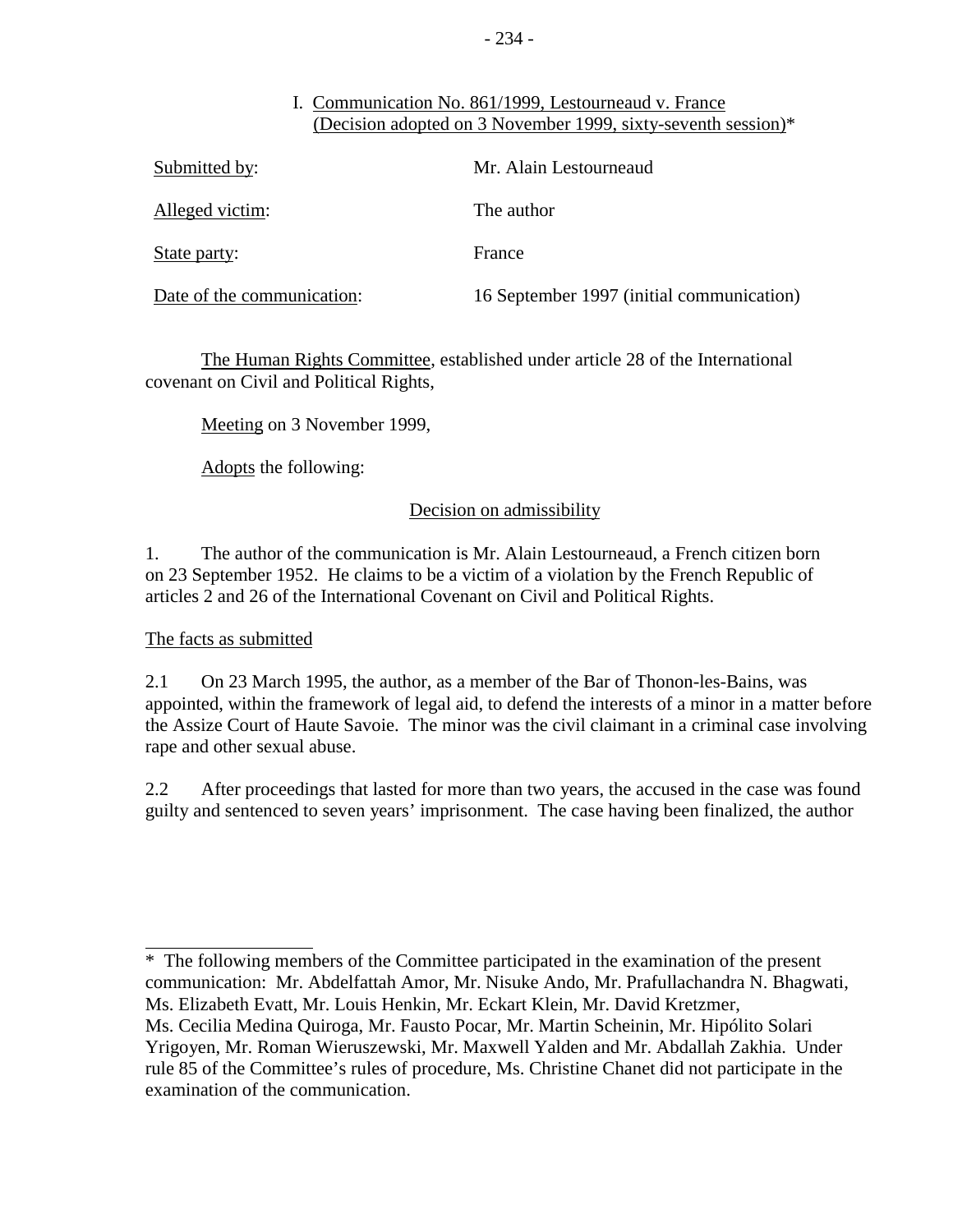and the lawyer of the defendant applied for payment of the legal aid fee. The said fee is calculated in accordance with a schedule reproduced in article 90 of the Decree of 19 December 1991 concerning legal aid.

2.3 According to the schedule regulating the fees of lawyers acting within the context of legal aid, the plaintiff's lawyer is remunerated on the basis of eight credits for representation at the examination stage and 24 credits for representation before the Assizes Court. The defendant's lawyer, on the other hand, is remunerated at the rate of 50 credits in the first case and 40 credits in the second case. The currently applicable credit is equivalent to FF 136.

2.4 Consequently, in his capacity as the claimant's lawyer, the author received a fee amounting to 32 credits at the end of the proceedings, while the defendant's lawyer received a fee of 90 credits.

# The complaint

3.1 The author claims that this disparity constitutes discrimination on the basis of the position in the criminal trial. The author submits that the time spent by each lawyer at the hearings is exactly the same and that the difference in remuneration therefore constitutes a violation of article 26 of the Covenant.

3.2 Moreover, the Legal Aid Act excludes any possibility of an effective remedy insofar as the alleged violation cannot be effectively brought before a judicial authority for redress. The author contends that this constitutes a violation of article 2(3) of the Covenant. For the same reason, the author was unable to exhaust domestic remedies.

# Issues and proceedings before the Committee

4.1 Before considering any claim contained in a communication, the Human Rights Committee must, in accordance with rule 87 of its rules of procedure, decide whether or not it is admissible under the Optional Protocol to the Covenant.

4.2 The Committee notes that the author's claim is based upon the difference in remuneration between legal aid services performed by counsel for the civil claimant and those performed by counsel for the defendant. The Committee recalls that differences in treatment do not constitute discrimination, when they are based on objective and reasonable criteria. In the present case, the Committee considers that representation of a person presenting a civil claim in a criminal case cannot be equalled to representing the accused. The arguments advanced by the author and the material he provided do not substantiate, for purposes of admissibility, the author's claim that he is a victim of discrimination.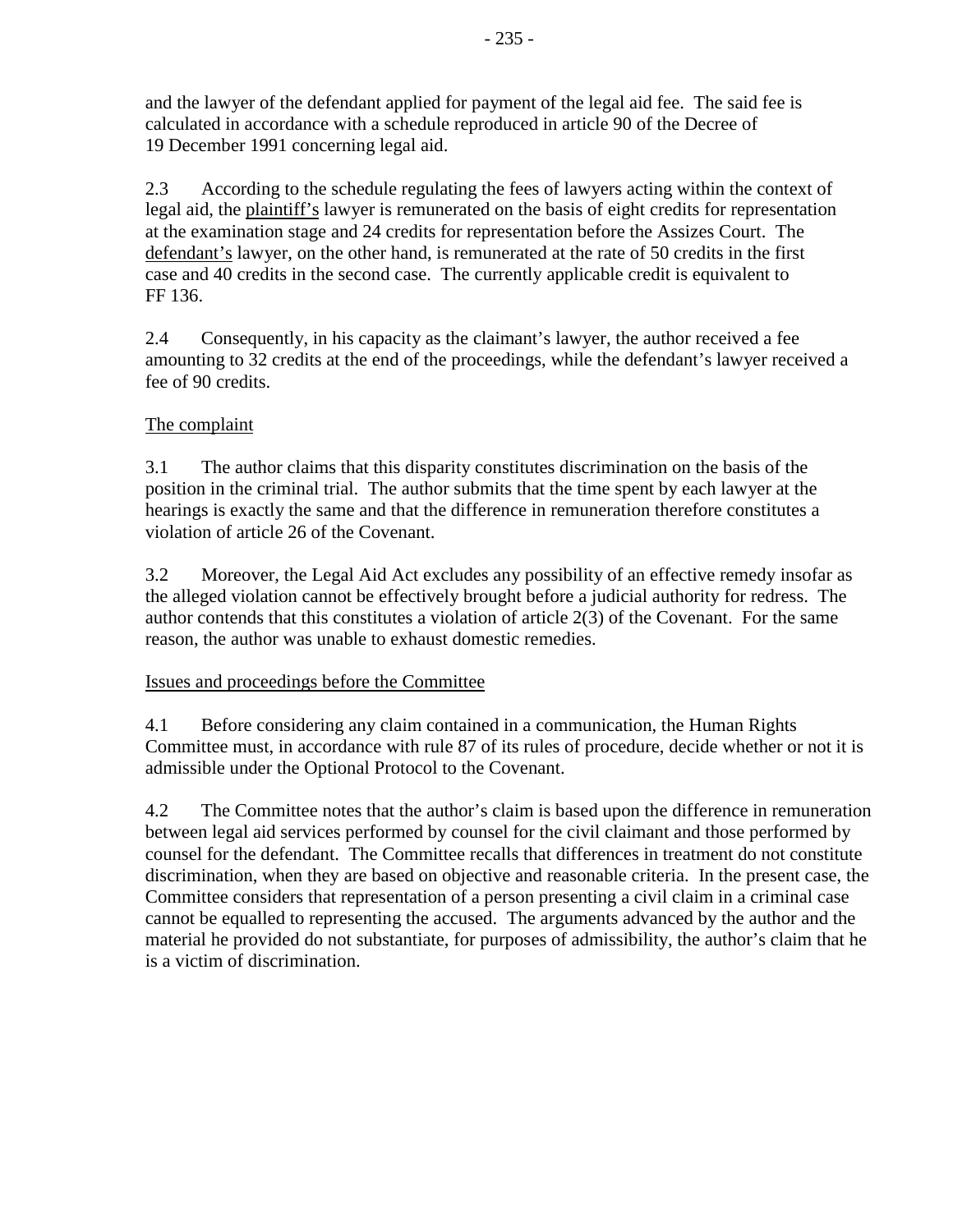4.3 With regard to the author's claim under article 2(3) of the Covenant, the Committee recalls that, for purposes of the Optional Protocol, article 2 can only be invoked in relation with any of the articles contained in part III of the Covenant. The author's claim under article 26 being inadmissible, as a consequence his claim under article 2 is likewise inadmissible.

5. Accordingly, the Human Rights Committee decides:

(a) that the communication is inadmissible under article 2 of the Optional Protocol;

(b) that this decision shall be communicated to the author and, for information, to the State party.

[Adopted in English, French and Spanish, the English text being the original version. Subsequently issued also in Arabic, Chinese and Russian as part of the present report.]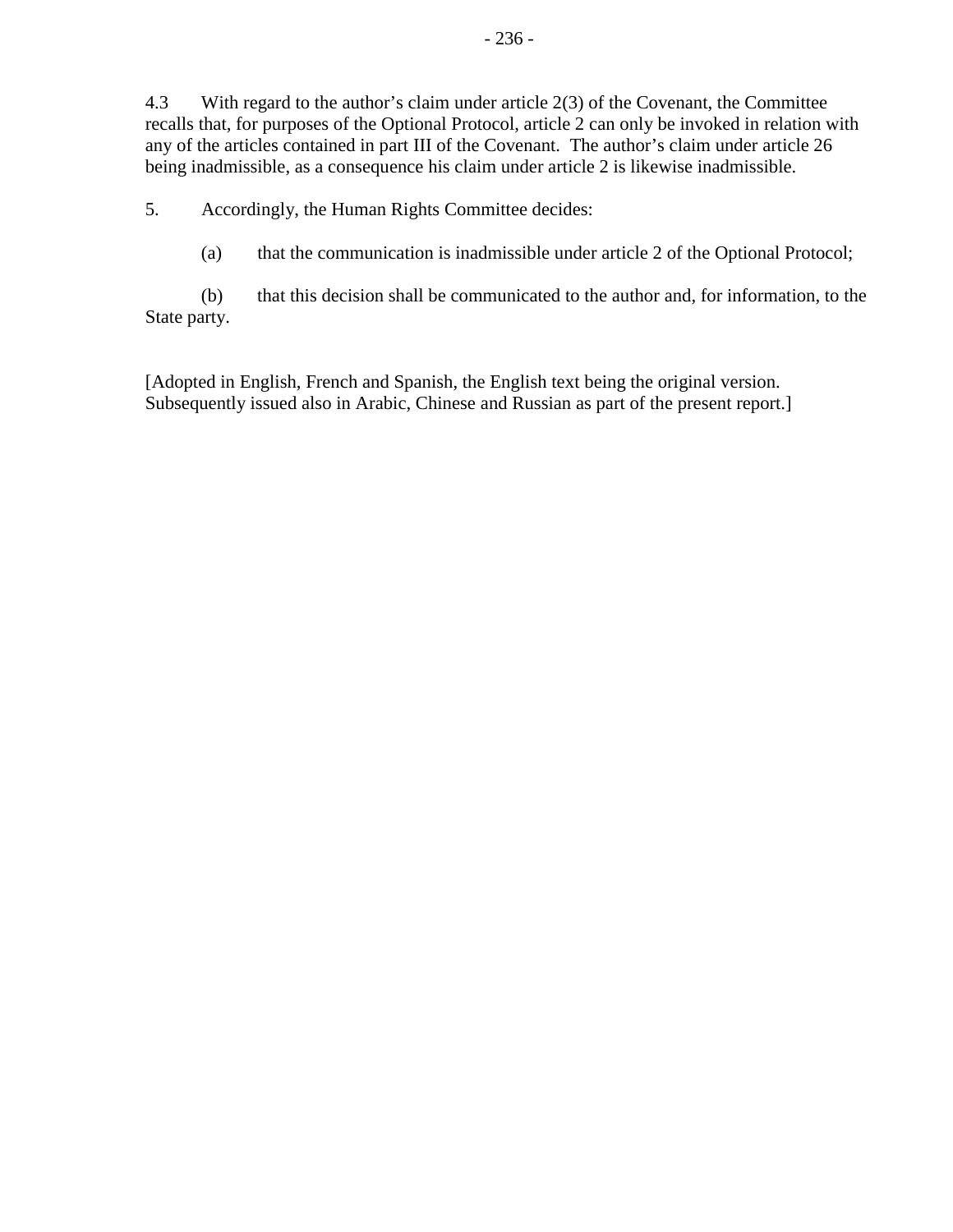#### - 237 -

#### J. Communication No. 871/1999, Timmerman v. The Netherlands (Decision adopted on 29 October 1999, sixty-seventh session)\*

| Submitted by:              | Ms. Joukje E. Timmerman |
|----------------------------|-------------------------|
| Alleged victim:            | The author              |
| State party:               | The Netherlands         |
| Date of the communication: | 22 September 1998       |

The Human Rights Committee, established under article 28 of the International Covenant on Civil and Political Rights,

Meeting on 29 October 1999,

Adopts the following:

Decision on admissibility

1. The author of the communication is Ms. Joukje Elisabeth Timmerman, a Dutch citizen born on 8 April 1951, currently residing in Groningen, the Netherlands. She claims to be a victim of a violation by the Netherlands of the articles 7, 8, 9 paragraphs 1 and 2, 17 and 26 of the Covenant.

# The facts as submitted by the author

 $\overline{a}$ 

2.1 The author began work on a temporary basis as a surgery assistant at the Academic Hospital of Groningen (Academisch Ziekenhuis Groningen - AZG) on 1 December 1980. On 1 December 1981 she was offered a permanent appointment.**<sup>1</sup>** At a certain point in time she factually carried out the activities of a first responsible surgery assistant in the Department of Plastic Surgery.

2.2 In 1989, the hospital's Surgery Department was reorganised and an "Operation Centre" was created. Surgery assistants were supposed to be flexible and able to perform surgery tasks in different Surgery Departments; there was a so-called "circulation duty". The author was offered

<sup>\*</sup> The following members of the Committee participated in the examination of the present communication: Mr. Abdelfattah Amor, Mr. Nisuke Ando, Mr. Prafullachandra N. Bhagwati, Lord Colville, Ms. Elizabeth Evatt, Mr. Louis Henkin, Mr. Eckart Klein, Mr. David Kretzmer, Ms. Cecilia Medina Quiroga, Mr. Martin Scheinin, Mr. Roman Wieruszewski, Mr. Maxwell Yalden and Mr. Abdallah Zakhia.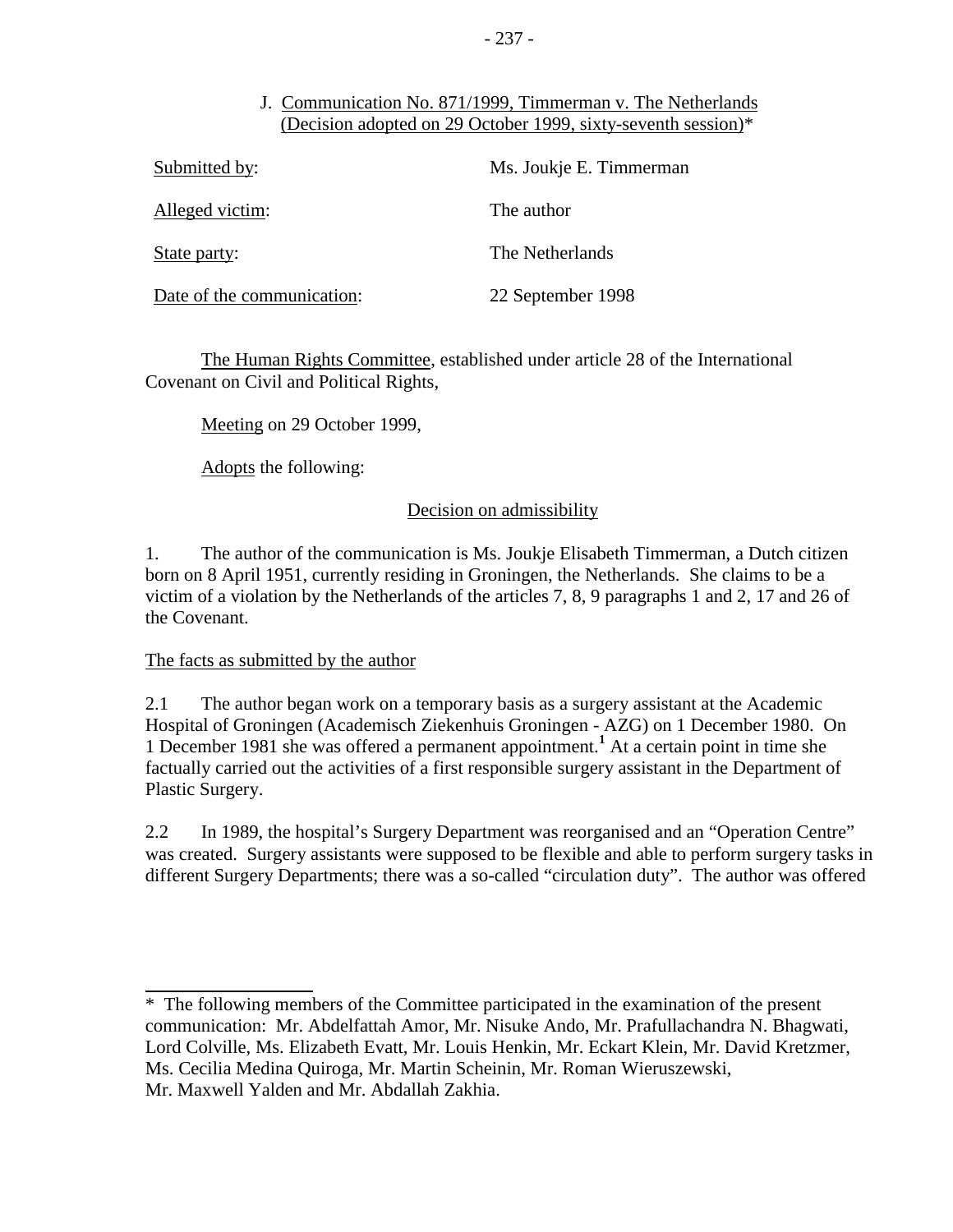the function of surgery assistant on 1 September 1989, starting in September 1990. She accepted the position on the condition that her salary scale would be raised, a request she had already submitted in January 1988. She had made this request, because she felt that her additional coordinating activities at that moment entitled her to the higher salary scale.

2.3 At first, the AZG refused to reconsider the author's salary scale, but after a Court order (Ambtenarengerecht) of 15 February 1991 it raised the author's salary scale from B07 to B08, and awarded a one-time payment of 2,500 guilders. This was made known by the AZG to the author by letter of 10 July 1991.

2.4 The author had fallen ill from the date she was supposed to start her new function (September 1990), and she did not appear at work. Eventually, the AZG was informed by a physician that the author could gradually return to her normal work. When the author returned to work, she was still not satisfied with her salary scale, the function name, the circulation duty and the specific tasks she was requested to perform. Several talks between the author and the responsible persons of the Centre took place, but the author only wanted a reconsideration of her salary scale, function name and circulation duty.

2.5 After a few letters of reminder to the AZG with this request of reconsideration, the author set a time limit of two weeks for a response. When the AZG did not respond within the time set by the author, she submitted her case on 14 January 1992 to the District Court of Groningen (Arrondissementsrechtbank Groningen), relying on the failure of the AZG to respond to her request. This Court ruled on 3 February 1995 that the time period of two weeks (set by the author) was too short, and that the AZG had in fact reacted within reasonable time. The AZG responded that it would maintain its previous position, as worded in the letter of 10 July 1991.

2.6 On 28 April 1993 the author had received a letter of dismissal from the AZG, which she also contested in the above-mentioned case. However, the Court ruled that this dismissal by the AZG was lawful. The author appealed the decision to the Central Board of Appeal (Centrale Raad van Beroep). The Board, the last judicial resort, confirmed the ruling of the District Court.

2.7 The author complained to the European Commission on Human Rights. On 4 July 1997, the Commission rejected her application as inadmissible.

# The complaint

3. The author claims: 1) that there was "unequal remuneration and unequal treatment in respect of work of equal value", which allegedly constitutes a violation of article 26 of the Covenant; 2) that the policy of "circulation duty' was discriminatory, because it was only applied to her; 3) that the means employed by the AZG to "deteriorate the author's legal status as an employee of the AZG, i.e. fraud, forgery, blackmail and threat, constitute a violation of article 17"; 4) a violation of articles 8 and 9, because when she returned to the AZG after her illness, she was required to work in conditions that amounted to forced labour and a deprivation of her liberty; 5) that the policy of the AZG was applied to "get rid of the her", and ultimately constituted a form of torture, a violation of article 7 of the Covenant.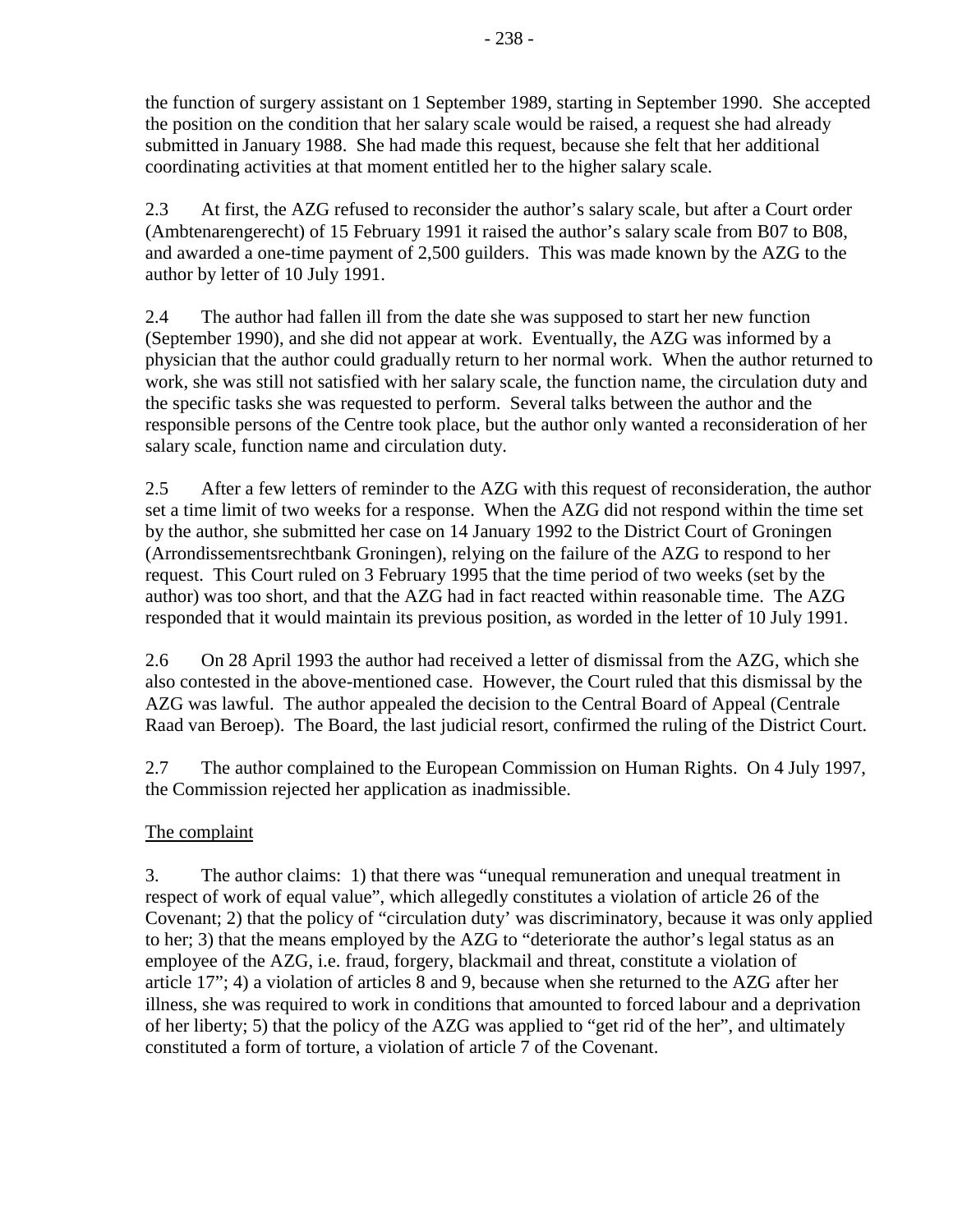## Issues and proceedings before the Human Rights Committee

4.1 Before considering any claims contained in a communication, the Human Rights Committee must, in accordance with rule 87 of its rules of procedure, decide whether or not it is admissible under the Optional Protocol to the Covenant.

4.2 The Committee has noted the author's claim that she is a victim of a violation of articles 7, 8, 9 and 17 of the Covenant. The Committee considers, however, that the arguments advanced by the author relating to the conduct of the AZG do not substantiate, for the purposes of admissibility, that the alleged actions by the AZG would amount to a violation of the said articles of the Covenant. Therefore, this part of the communication is inadmissible under article 2 of the Optional Protocol.

4.3 In relation to the author's claim that she was a victim of discrimination in violation of article 26 of the Covenant, as, inter alia, there was unequal pay for equal work and the circulation duty was only applied to her and not to other employees in a similar situation, the Committee notes that the arguments of discrimination were never raised before the domestic courts. The Committee therefore decides that this claim is inadmissible for non-exhaustion of domestic remedies. Accordingly, this claim is inadmissible under article 5 (2) (b) of the Optional Protocol.

5. The Human Rights Committee therefore decides:

(a) that the communication is inadmissible under articles 2 and  $5(2)(b)$  of the Optional Protocol;

(b) that this decision shall be communicated to the author and, for information, to the State party.

[Adopted in English, French and Spanish, the English text being the original version. Subsequently issued also in Arabic, Chinese and Russian as part of the present report.]

# Notes

<sup>1</sup> This means that she became a civil servant according to Dutch law.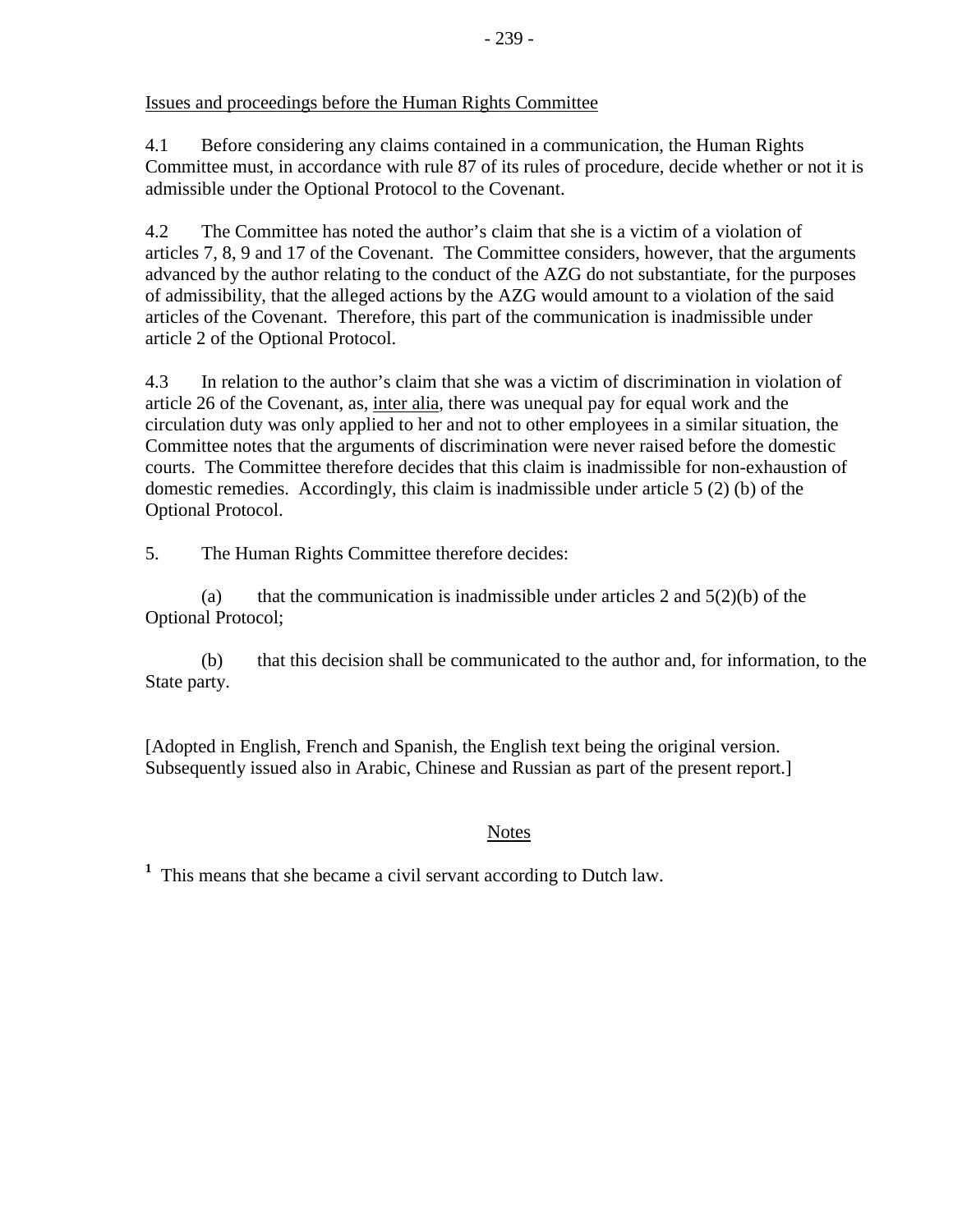#### $-240-$

#### K. Communication No. 873/1999, Hoelen v. The Netherlands (Decision adopted on 3 November 1999, sixty-seventh session)\*

| Submitted by:              | Mr. Thomas Peter Hoelen<br>(represented by Mr. E. T. Hummels) |
|----------------------------|---------------------------------------------------------------|
| Alleged victim:            | The author                                                    |
| State party:               | The Netherlands                                               |
| Date of the communication: | 23 May 1997 (initial submission)                              |

The Human Rights Committee, established under article 28 of the International Covenant on Civil and Political Rights,

Meeting on 3 November 1999,

Adopts the following:

#### Decision on admissibility

1. The author of the communication is Mr. Thomas Peter Hoelen, a Dutch citizen, born on 11 October 1970. He claims to be a victim of a violation of articles 14 and 26 of the Covenant. He is represented by Mr. E.Th. Hummels.

#### The facts as submitted

2. On 8 May 1993, the author participated in a demonstration which ended in violent disturbances. On 8 June 1993, the author was found guilty by a single judge of the District Court at The Hague for having committed acts of violence against police personnel by throwing stones. He was sentenced to a fine of NGL 750 and a suspended sentence of two weeks' imprisonment. His appeal was heard on 13 October 1994, 9 and 10 February 1995, and rejected by the Court of Appeal on 24 February 1995. His further (cassation) appeal was rejected on 20 February 1996.

#### The complaint

 $\overline{a}$ 

3.1 The author claims that his right to equality under article 26 of the Covenant has been violated, because no police officers were prosecuted after the disturbances, although independent reports had established that the police had used unreasonable violence.

\* The following members of the Committee participated in the examination of the present communication: Mr. Abdelfattah Amor, Mr. Nisuke Ando, Mr. Prafullachandra N. Bhagwati, Ms. Christine Chanet, Ms. Elizabeth Evatt, Mr. Louis Henkin, Mr. Eckart Klein, Mr. David Kretzmer, Ms. Cecilia Medina Quiroga, Mr. Fausto Pocar, Mr. Martin Scheinin,

Mr. Hipólito Solari Yrigoyen and Mr. Maxwell Yalden.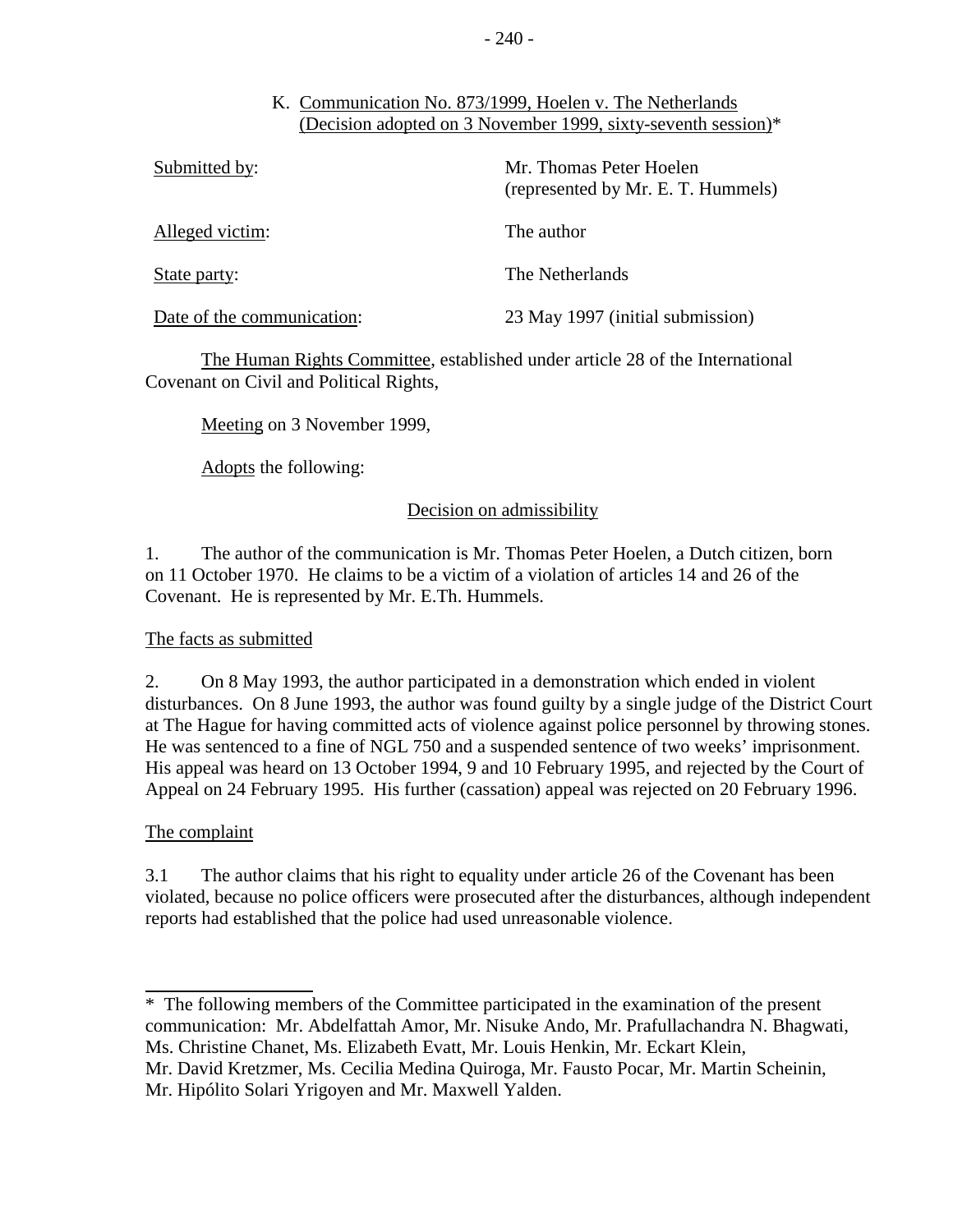# Issues and proceedings before the Committee

4.1 Before considering any claim contained in a communication, the Human Rights Committee must, in accordance with rule 87 of its rules of procedure, decide whether or not it is admissible under the Optional Protocol to the Covenant.

4.2 The Committee recalls that the prosecution of one person and the failure to prosecute another as such does not raise an issue of equality before the law, since each case has to be judged on its own merits.**<sup>1</sup>** The author's allegations and the material before the Committee do not substantiate the author's claim that he is a victim of a violation of article 26 in this respect.

4.3 With regard to the delay between conviction and the hearing of his appeal, the Committee considers that the material before it does not substantiate the author's claim that the delay of 14 months constituted a violation of his right to be tried without undue delay, taking into account also the nature of his sentence and the fact that the author had not been detained. This claim is therefore inadmissible under article 2 of the Optional Protocol.

5. Accordingly, the Human Rights Committee decides:

(a) that the communication is inadmissible under articles 2 and 3 of the Optional Protocol;

(b) that this decision shall be communicated to the author and, for information, to the State party.

[Adopted in English, French and Spanish, the English text being the original version. Subsequently issued also in Arabic, Chinese and Russian as part of the present report.]

# Notes

**1** See the Committee's decision declaring inadmissible communication No. 579/1994 (Werenbeck v. Australia), 27 March 1997, CPR/C/59/D/579/1994, para. 9.9.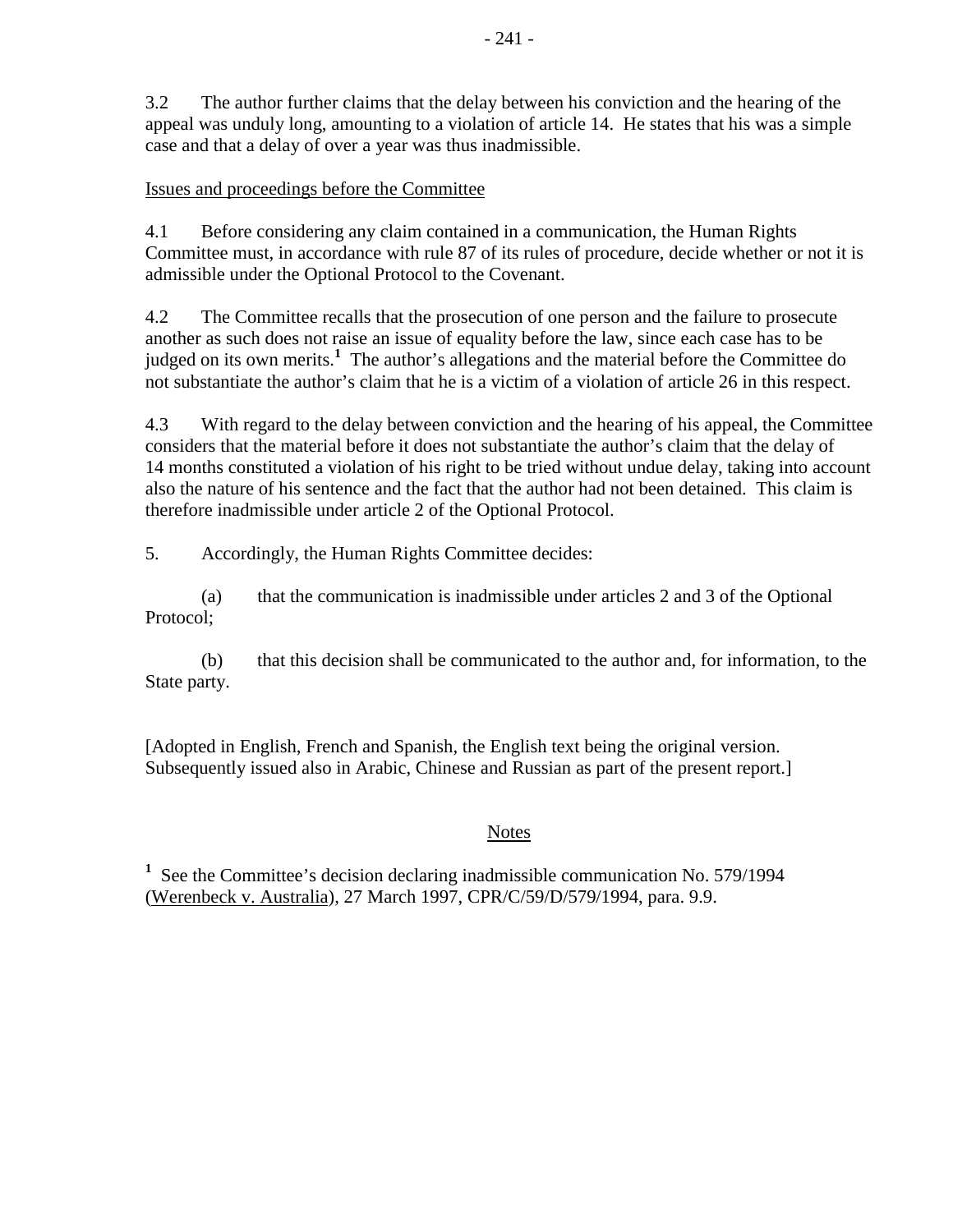#### L. Communication No. 882/1999, Bech v. Norway (Decision adopted on 15 March 2000, sixty-eighth session)\*

| Submitted by:              | Mr. Chris Bech (represented by<br>Mr. Knut Rognlien from Oslo) |
|----------------------------|----------------------------------------------------------------|
| Alleged victim:            | The author                                                     |
| State party:               | Norway                                                         |
| Date of the communication: | 28 September 1999                                              |

The Human Rights Committee, established under article 28 of the International Covenant on Civil and Political Rights,

Meeting on 15 March 2000,

Adopts the following:

#### Decision on admissibility

1. The author of the communication is Chris Bech, a Norwegian citizen, born on 23 May 1956. He claims to be a victim of a violation by Norway of article 14 of the International Covenant on Civil and Political Rights. He is represented by Mr. Knut Rognlien, a lawyer in Oslo.

#### The facts as presented

 $\overline{a}$ 

2.1 On 9 November 1995, the Oslo City Court found the author guilty of fraud and sentenced him to five years' imprisonment. The author appealed the judgement to the Borgarting High Court. A hearing was held from 15 January to 6 February 1997. Prior to the hearing, on 23 December 1996, the author was involved in a car accident. His injury caused him severe neck pains and thus difficulty in sleeping, which led to difficulties in concentration and disturbances of vision. He was prescribed medication for pain relief, which had a soporific effect. The doctors told him to take rest and have as little stress as possible.

<sup>\*</sup> The following members of the Committee participated in the examination of the present communication: Mr. Abdelfattah Amor, Mr. Nisuke Ando, Mr. Prafullachandra Natwarlal Bhagwati, Ms. Christine Chanet, Lord Colville, Ms. Elizabeth Evatt, Ms. Pilar Gaitan de Pombo, Mr. Louis Henkin, Mr. Eckart Klein, Mr. David Kretzmer, Mr. Rajsoomer Lallah, Mr. Martin Scheinin, Mr. Hipólito Solari Yrigoyen, Mr. Maxwell Yalden and Mr. Abdallah Zakhia.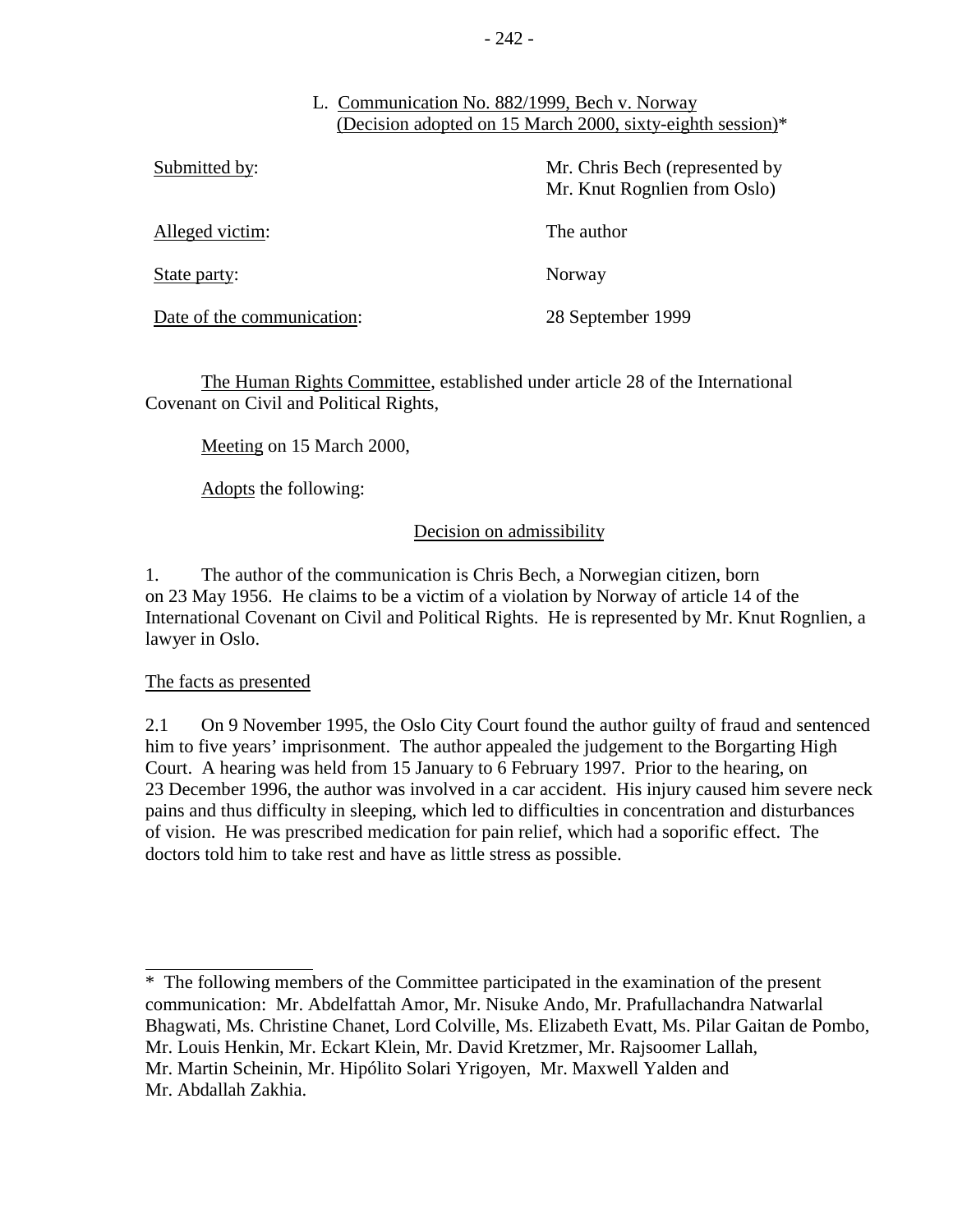2.2 Due to the author's state of health, the defence requested that the hearing of the appeal be postponed. On the first day of the hearing, on 15 January 1997, after consulting with the specialist treating the author as well as with his general practitioner, the Court rejected the request. It decided, however, that the hearings would be of shorter duration than usual, and that short breaks would be permitted at hourly intervals, and that an armchair would be made available to the author.

2.3 It appears from a statement made by the author's specialist, that she told the Court that the author suffered pain which could be relieved with medication, and that he would be able to go through with the appeal if he were allowed regular breaks.

2.4 The next day, the author's condition deteriorated and on 17 January 1997, the Court decided to interrupt his testimony due to his condition. It was agreed that the author would see a doctor and do a blood test. The opinion by the National Institute of Forensic Toxicology of 21 January 1997 was that the blood test showed that it was likely that the author was influenced by the medication. On 23 January 1997, the author did not attend court and the hearing was postponed by one day. After that, the hearing resumed with the author present. On 27 February 1997, the Court rejected the author's appeal and sentenced him to five years' imprisonment.

2.5 On 19 March 1997, the author appealed the judgement on procedural grounds. The Appeals Committee of the Supreme Court decided not to hear the appeal. A second request for review was rejected on 14 May 1997. After having obtained an expert witness statement from a doctor at the National Institute of Forensic Toxicology on 5 June 1997, the author's lawyer again requested the Supreme Court to hear the appeal. In the statement, the doctor said that the medication the author was taking could have a calming, relaxing and stupor-inducing effect, and that it could adversely affect memory function, learning ability and concentration. The effects were said to be comparable to 0.1 per cent alcohol. On 30 September 1997, the Appeal Committee of the Supreme Court rejected the author's appeal.

# The complaint

3. The author claims that he did not receive a fair hearing on appeal, because he was not in a position to give an adequate and comprehensive explanation of his case, nor could he follow the testimony of other witnesses. As a consequence, his defence was impaired and he could not instruct his counsel properly. In this context, counsel points out that the case was complicated, with an indictment of over 15 pages, covering the author's business, financial plans and income. The author's testimony was central to his defence. Furthermore, the author claims that he was unable to prepare his defence properly, because he was not in a position to read the hundreds of documents placed before the Court.

# Issues and proceedings before the Committee

4.1 Before considering any claim contained in a communication, the Human Rights Committee must, in accordance with rule 87 of its rules of procedure, decide whether or not it is admissible under the Optional Protocol to the Covenant.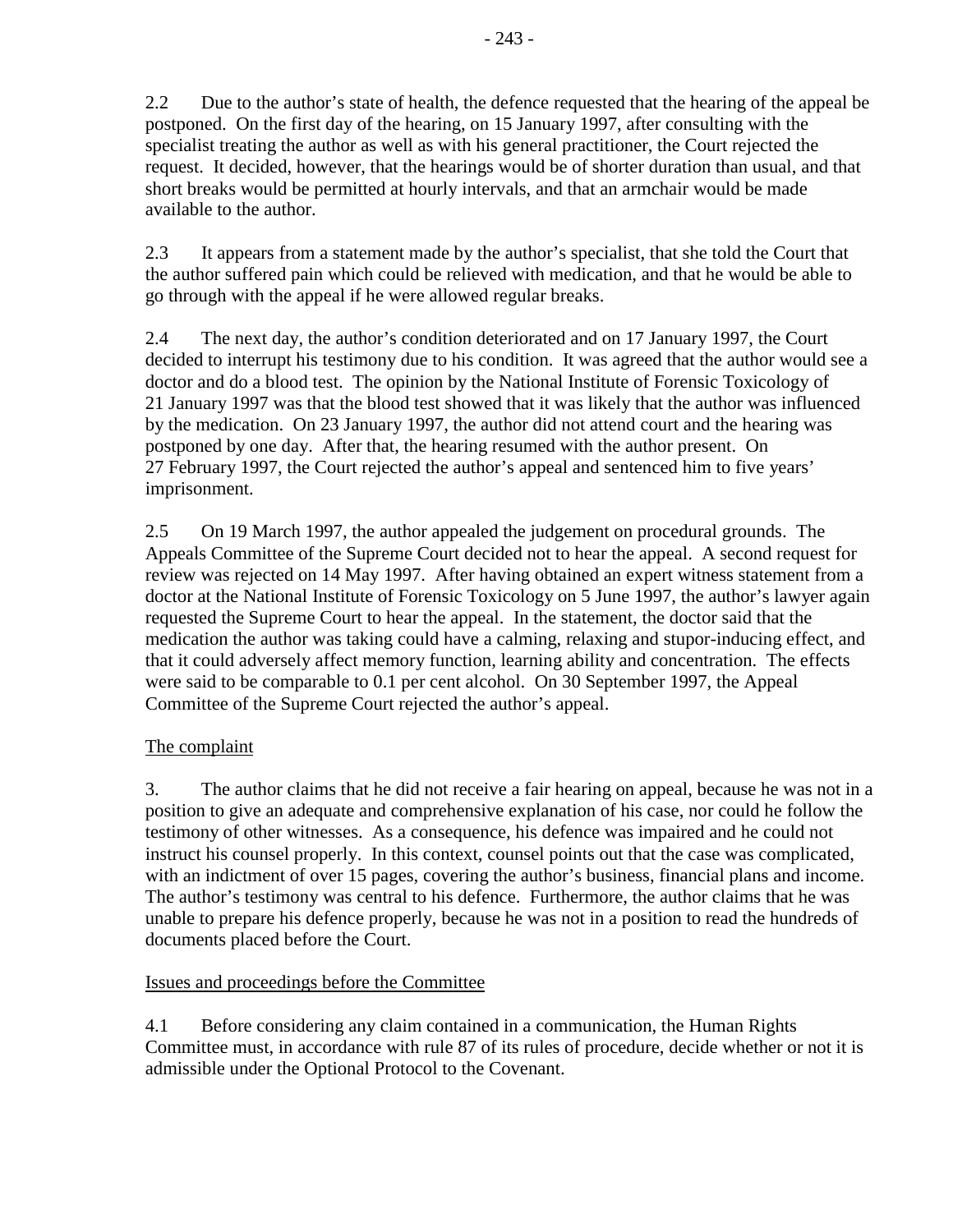4.2 The author's allegation of unfair trial is based on his claim that his medical condition impaired his functioning in such a way as to impede the presentation of his appeal. The Committee notes that this claim was brought before the Courts, both at the time of the hearing and on appeal to the Supreme Court, and that the Courts rejected the author's claim after having heard medical expert testimony. The Committee recalls that it is generally not for the Committee but for the Courts of States parties to evaluate the facts and evidence in a specific case, unless it can be ascertained that the evaluation was clearly arbitrary or amounted to a denial of justice. The arguments advanced by the author and the material he provided do not substantiate, for purposes of admissibility, his claim that the Court's evaluation of his medical condition was arbitrary or amounted to a denial of justice. Accordingly, the communication is inadmissible under article 2 of the Optional Protocol.

5. Accordingly, the Human Rights Committee decides:

(a) that the communication is inadmissible under article 2 of the Optional Protocol;

(b) that this decision shall be communicated to the author and, for information, to the State party.

[Adopted in English, French and Spanish, the English text being the original version. Subsequently issued also in Arabic, Chinese and Russian as part of the present report.]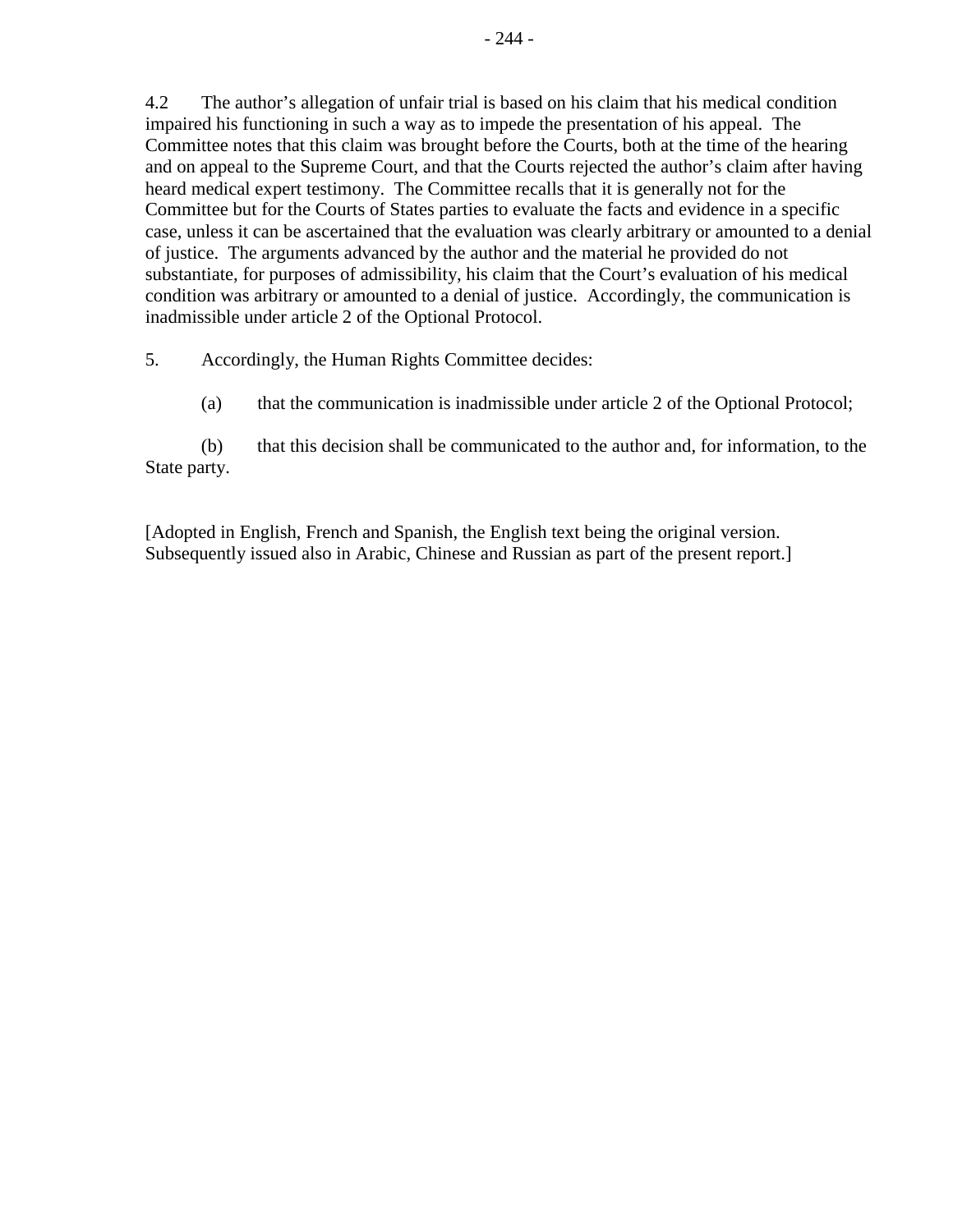# M. Communication No. 883/1999, Mansur v. The Netherlands (Decision adopted on 5 November 1999, sixty-seventh session)\*

| Submitted by:              | Messrs. L. E. and J. Mansur (represented<br>by Dr. Jan M. Sjöcrona and<br>Mr. John H. van der Kuyp) |
|----------------------------|-----------------------------------------------------------------------------------------------------|
| Alleged victim:            | The authors                                                                                         |
| State party:               | The Netherlands                                                                                     |
| Date of the communication: | 12 October 1999                                                                                     |

The Human Rights Committee, established under article 28 of the International Covenant on Civil and Political Rights,

Meeting on 5 November 1999,

Adopts the following:

# Decision on admissibility

1. The authors of the communication are Luis Emilio Mansur and Jossy Mehsen Mansur, Dutch citizens who are residents of Aruba. They claim to be victims of violations by the Kingdom of the Netherlands of their rights under articles 2 and 17 of the International Covenant on Civil and Political Rights. The victims are represented by Dr. Jan M. Sjöcrona of The Hague, the Netherlands and Mr. John H. van der Kuyp of Oranjestad, Aruba.

# The facts as submitted by the authors

 $\overline{a}$ 

2.1 The authors are members of the business community in Aruba. Among other enterprises Luis Emilio Mansur is co-owner of a shipping company and Jossy Mehren Mansur is owner and editor-in-chief of a newspaper and co-owner of a trading company.

2.2 Under a Royal Decree of 22 October 1994 the Interim Head of Aruban Security Service, A. Koerten, was instructed to carry out an investigation into the security and integrity of Aruba. A report on this investigation was produced on 20 April 1995, entitled Security and Integrity of Aruba: Context and Perspective.

Mr. David Kretzmer, Ms. Cecilia Medina Quiroga, Mr. Fausto Pocar, Mr. Martin Scheinin,

<sup>\*</sup> The following members of the Committee participated in the examination of the present communication: Mr. Abdelfattah Amor, Mr. Nisuke Ando, Mr. Prafullachandra N. Bhagwati, Ms. Christine Chanet, Lord Colville, Ms. Elizabeth Evatt, Mr. Eckart Klein,

Mr. Hipólito Solari Yrigoyen, Mr. Roman Wieruszewski and Mr. Maxwell Yalden.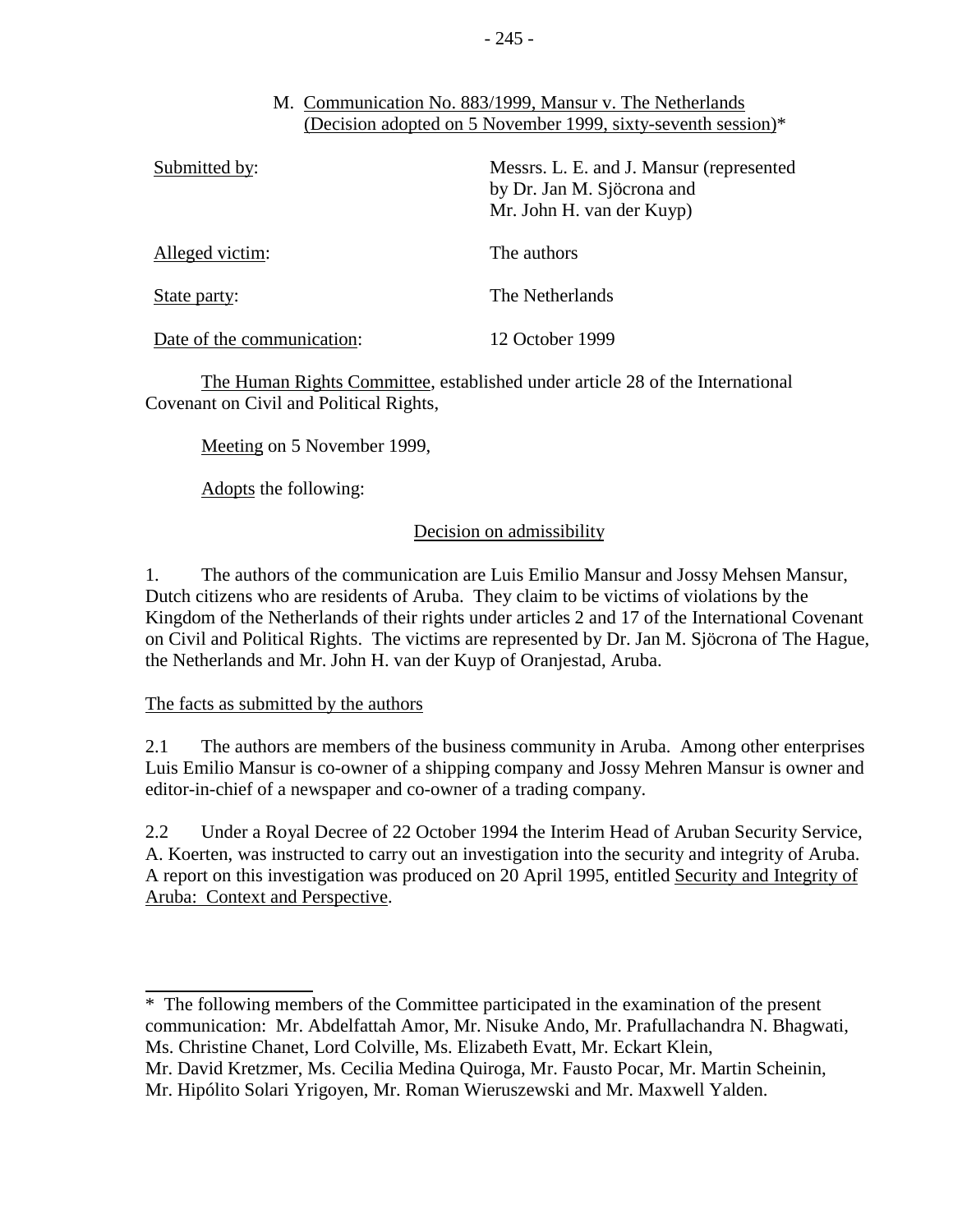2.3 The report was issued as top secret and was sent to a limited number of state officials and institutions, named in the report.

2.4 The report draws a picture of security in Aruba and mentions that foreign services fighting crime in the region are "almost unanimous in their opinion that the predominant image of the Aruban business community is one of joint services towards (laundering specialists of) regional drug cartels." The report mentions the authors by name and portrays them as criminals who were associated with criminal organizations involved in drugs trafficking, gun trafficking and laundering money obtained from criminal activities.

2.5 Despite the fact that the report was classified as top secret it was leaked to the press and its contents became public. It is not clear who leaked the report. An investigation of the leak was carried out by the Dutch Internal Security Service in which it was supposedly found that the leaked photocopy was not made from a copy in the hands of the Minister of Dutch-Antillean and Aruban Affairs or another Dutch official. The investigation report did not state of which copy the photocopy was made.

2.6 The authors claim that the allegations against them in the report are totally false and that as a result of the report becoming public their reputations were severely harmed. This led to serious damage to their business interests. They claim that by allowing the report to become public the State party violated their rights not to be subjected to unlawful attacks on their honour and reputation, protected under article 17 of the Covenant.

2.7 The authors requested the Minister of Dutch-Antillean and Aruban Affairs to disassociate himself from the report. When he refused, they initiated summary proceedings in the court of first instance in Aruba. In these proceedings they requested a declaration that the State party, the Minister of Dutch-Antillean and Aruban Affairs and the Interim Head of the Security Service of Aruba had no evidence that the authors were involved in laundering money or in fraudulent actions.

2.8 The court of first instance ruled that it had no competence to peruse the claim against the State party and that the Official Secrets Act justified refusing a remedy against the Interim Head of Security.

2.9 The authors filed an appeal against the dismissal of their summary action with the Joint Court of Justice of the Dutch Antilles and Aruba. Contrary to the judgment of the lower court this court held that the courts were competent to peruse a claim against the State party. However, the Court held that the authors had failed to demonstrate, nor make probable, that the defendants had been negligent in allowing publication of the report and that they could not be held responsible for acting in violation of article 17 of the Covenant.

2.10 The authors did not challenge the above decision before the Netherlands Supreme Court as they were advised by a Dutch cassation attorney that they had no grounds for a successful cassation appeal.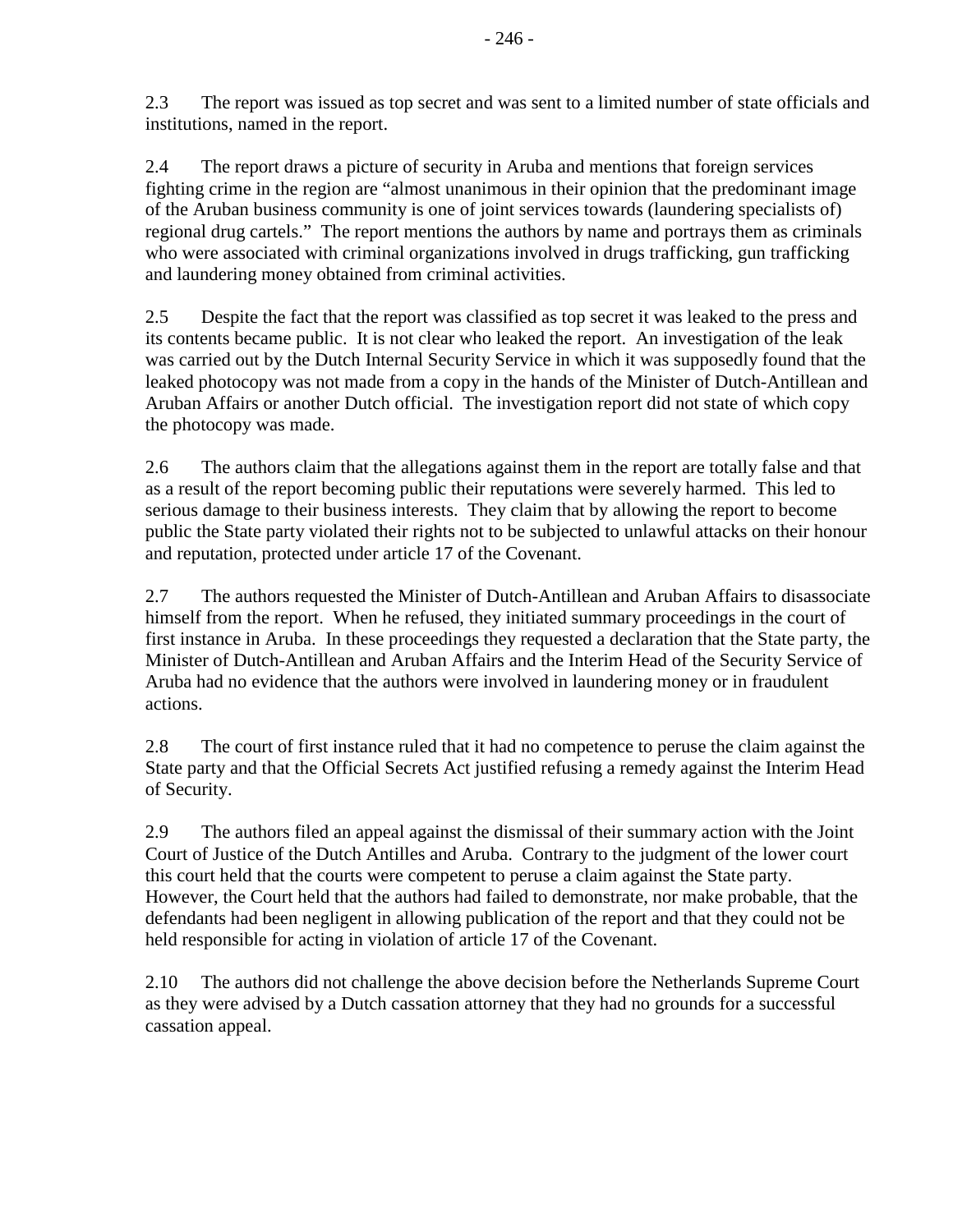# The author's claims

3.1 The authors claim that by not preventing publication of the information relating to them contained in the secret report the State party has violated their rights under article 17 of the Covenant. They further claim that the directives of the State party regarding classification of secret information and the requirement of the Court in the summary proceedings that the authors prove the negligence of the State party result in a violation of the duty of the State party, under article 2, paragraph 3, of the Covenant, to provide an effective remedy for violation of their rights under article 17.

3.2 The authors claim that by pursuing summary proceedings they have exhausted domestic remedies. They concede, however, that the domestic law does "offer the possibility of a civil standard procedure (before the same instance as where the summary proceedings were lost), yet going through this procedure takes up at least 4 to 6 years (in view of the existing possibilities for appeal and cassation)."

# Issues and proceeding before the Committee

4.1 Before considering any claim contained in a communication, the Human Rights Committee must, in accordance with rule 87 of its Rules of Procedure, decide whether or not it is admissible under the Optional Protocol to the Covenant.

4.2 From the materials presented by the authors it is clear that within the framework of summary proceedings the domestic courts could not examine the factual allegations of the authors. These could only be examined in a standard civil action. The authors have conceded that they have not commenced a standard civil procedure against the State party for a remedy for the alleged attack on their honour and reputation in violation of article 17 of the Covenant. In the circumstances, the Committee cannot accept the mere assertion by the authors that the application of domestic remedies will be unreasonably prolonged. Accordingly, the communication is inadmissible under article 5, paragraph 2 (b) of the Optional Protocol.

5. The Human Rights Committee therefore decides:

(a) that the communication is inadmissible under article 5, paragraph 2 (b) of the Optional Protocol;

(b) that this decision shall be communicated to the authors and, for information, to the State party.

[Adopted in English, French and Spanish, the English text being the original version. Subsequently issued also in Arabic, Chinese and Russian as part of the present report.]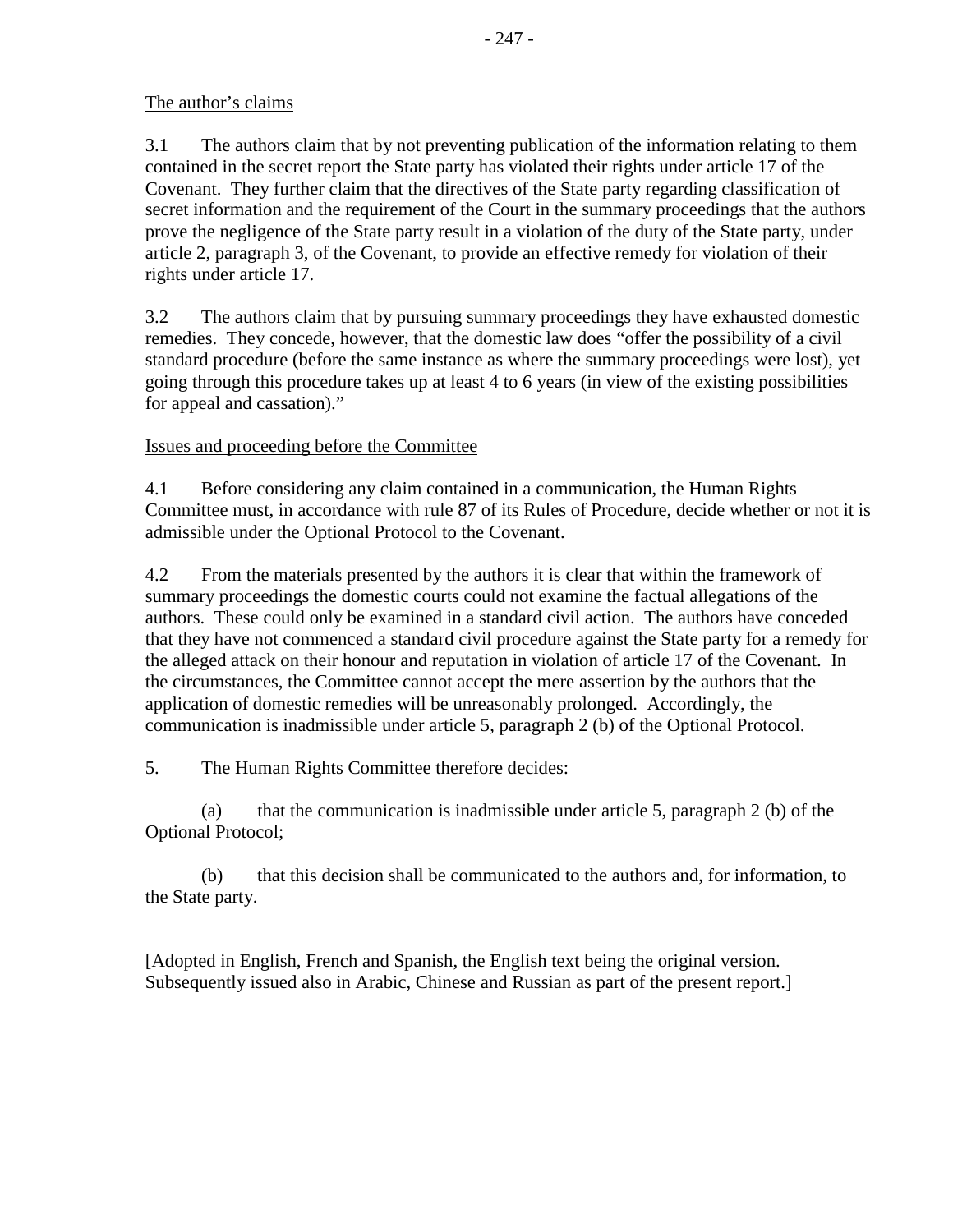#### - 248 -

#### N. Communication No. 891/1999, Tamihere v. New Zealand (Decision adopted on 15 March 2000, sixty-eighth session)\*

| Submitted by:              | Mr. David Wayne Tamihere |
|----------------------------|--------------------------|
| Alleged victim:            | The author               |
| State party:               | New Zealand              |
| Date of the communication: | 20 November 1997         |

 The Human Rights Committee, established under article 28 of the International Covenant on Civil and Political Rights,

Meeting on 15 March 2000,

Adopts the following:

#### Decision on admissibility

1. The author of the communication is David Wayne Tamihere, a New Zealand citizen, born in 1953. He claims to be a victim of the violation of his rights under articles 2, 14 and 26 of the International Covenant for Civil and Political Rights by New Zealand.

#### Facts as submitted by the author

 $\overline{a}$ 

2.1 In April 1989, two Swedish tourists were murdered and their possessions were stolen in New Zealand. After an intense police investigation and much public and media interest, the author became the prime suspect. While the author confessed to the theft of the victims' car, he has continuously maintained his innocence as regards the murder. The author's trial before a jury commenced in October 1990, and in December 1990, the jury convicted the author of murder and theft.

2.2 The author appealed the trial court's decision. The hearing of the appeal was set for 21 August 1991 and the author was assigned legal aid for senior and junior counsel, who had represented him at trial, to argue the appeal. Shortly before the hearing, senior counsel requested the author to sign a letter accepting that there were no grounds on which to base his appeal. When the author refused to sign the letter, senior counsel advised the author that he

<sup>\*</sup> The following members of the Committee participated in the examination of the present communication: Mr. Abdelfattah Amor, Mr. Nisuke Ando, Mr. Prafullachandra Natwarlal Bhagwati, Ms. Christine Chanet, Lord Colville, Ms. Elizabeth Evatt, Ms. Pilar Gaitan de Pombo, Mr. Louis Henkin, Mr. Eckart Klein, Mr. David Kretzmer, Mr. Rajsoomer Lallah, Mr. Martin Scheinin, Mr. Hipólito Solari Yrigoyen, Mr. Roman Wieruszewski, Mr. Maxwell Yalden and Mr. Abdallah Zakhia.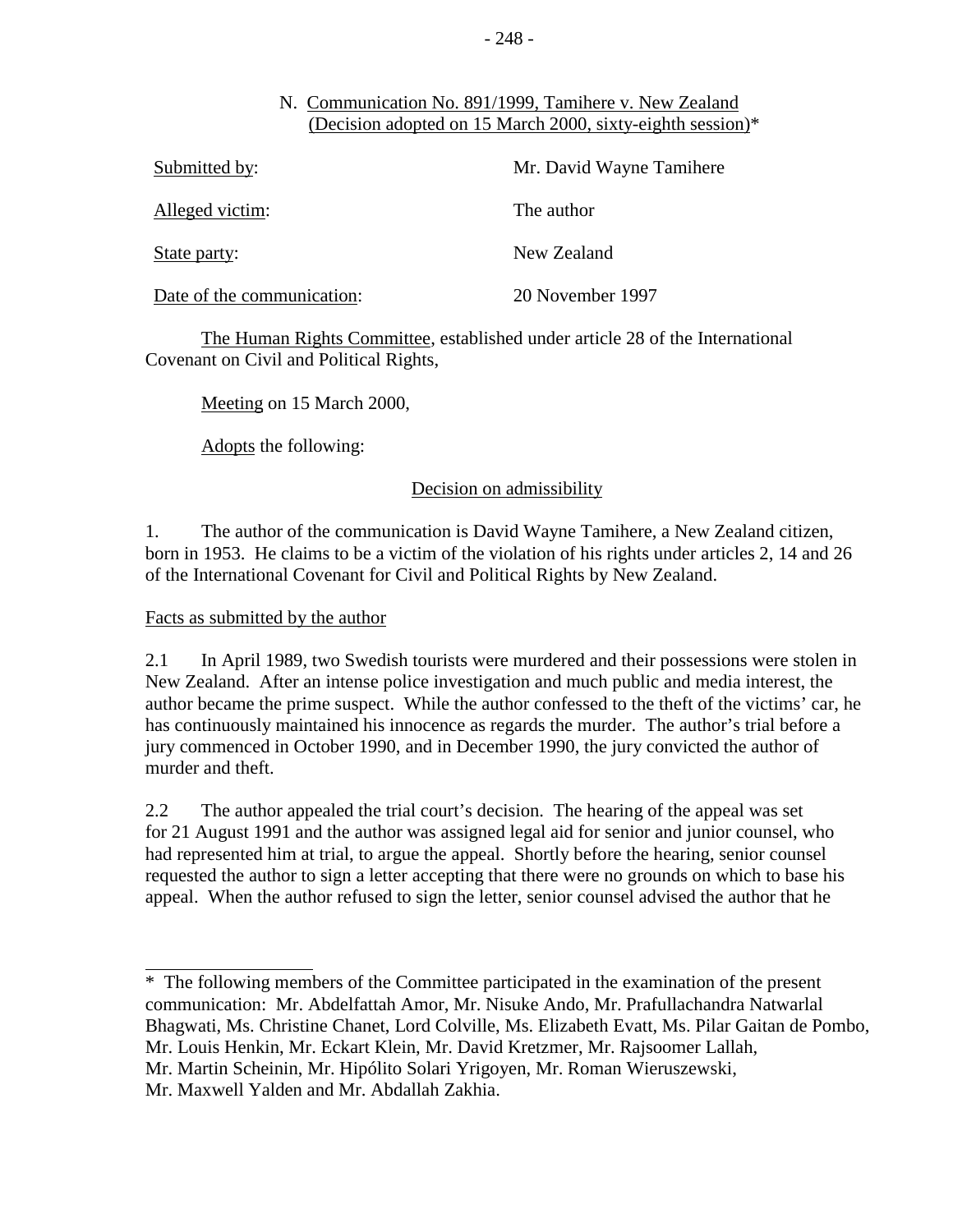would withdraw from the proceedings. The Court of Appeal initially rejected the author's request for legal aid to finance new counsel to argue the appeal, although it left the matter open so as to allow the author to present grounds to show why he should be granted such legal aid. Before the appeal was heard, new evidence was discovered and the Court of Appeal revised its previous decision and assigned legal aid to the author for a lawyer and a pathologist. The new lawyer argued the appeal before the court in May 1992.

2.3 In its May 1992 decision, the Court of Appeal rejected the appeal, and found that the author had not been a victim of a miscarriage of justice pursuant to Section 385(c) of the New Zealand Crimes Act, 1961. In 1994 the author was denied leave to appeal to the Privy Council.

2.4 In 1996, it was made public that one of the three prison informers who had given evidence against the author had retracted his evidence. In response to this, and upon the author's request, a Member of Parliament requested a ministerial inquiry into the case. The file was transferred to the independent Police Complaints Authority, which conducted an inquiry. After the inquiry was opened the said informer retracted his retraction. Nevertheless, the Police Complaints conducted a thorough inquiry the conclusion of which was that the police had not been guilty of any wrongdoing. As a result, the Minister of Justice rejected a call for further inquiry into the case. The author sent letters to members of several national political parties, but these were received with only lukewarm or minimal interest. The author claims that he has exhausted all domestic remedies.

#### The complaint

3.1 The author contends that his rights pursuant to articles 2, 14, and 26 of the Covenant have been violated. More specifically he makes the following claims:

(a) that there were three "secret" witnesses whose testimonies were crucial to the Crown's case. These witnesses had been fellow prisoners who, operating as informers for the police, claimed respectively that the author had confessed to the murder on separate occasions;

(b) that his right to fair trial was violated when, in August 1991, the Court of Appeal cancelled the author's access to legal aid, which would have given the author the means to pay for a new lawyer and the prepare for the appeal;

(c) that both the police procedure for obtaining evidence against him and their conduct during the investigation were subject to irregularities, including the manufacturing of evidence that, the author believes, was both perjurious and misleading;

(d) that the courts allowed evidence to be put forward by the prosecution even though some was misleading or its credibility was questionable. As a result, the author claims the courts failed to interpret the facts of the case correctly, which resulted in his wrongful conviction for murder.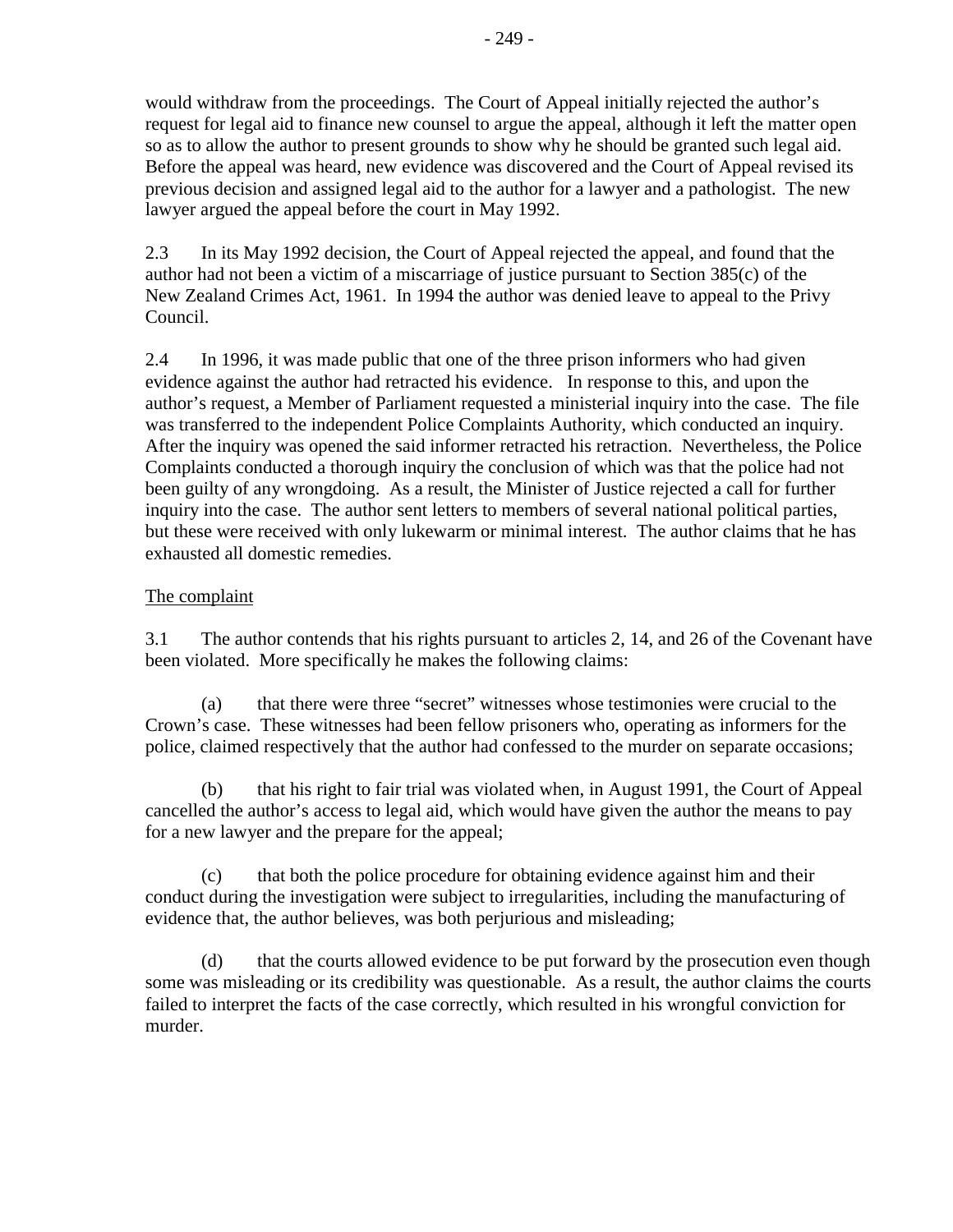# Issues and proceedings before the Human Rights Committee

4.1 Before considering any claims contained in the communication, the Human Rights Committee must, in accordance with Article 87 of its rules of procedure, decide whether or not it is admissible under the Optional Protocol to the Covenant.

4.2 As regards the author's claim regarding the evidence of "secret" witnesses, from the materials submitted by the author it transpires that the identity of these witnesses was revealed to the author and his counsel as well as to the jury. The only "secrecy" involved was a "gag order" preventing publication of the witnesses' identity. In these circumstances, the Committee holds that the author has failed to substantiate his claim that his rights under article 14, paragraph 1, were violated in this respect.

4.3 As regards the author's claim that he was denied legal aid for the appeal, the Committee notes that the original decision denying legal aid for the appeal was revised before the date set down for the appeal and that the author was represented by counsel, funded by legal aid, in the Court of Appeal. The author has therefore failed to substantiate his claim that his rights under article 14, paragraph 3 (d) were violated.

4.4 The Committee notes that the documents submitted by the author show that the domestic courts rejected his claims of police irregularities and the lack of credibility of the witnesses who gave evidence on behalf of the prosecution. The Committee refers to its jurisprudence that it cannot review facts and evidence evaluated by domestic courts unless it is manifest that the evaluation was arbitrary or amounted to a denial of justice. The arguments advanced by the author and the material he submitted do not substantiate his claims that the court's decisions suffered from such defects. Accordingly, in respect to the author's claims regarding the police irregularities in gathering the evidence and the credibility of the evidence submitted, the communication is inadmissible under Article 2 of the Optional Protocol.

5. The Committee therefore decides:

(a) that the communication is inadmissible;

(b) that this decision shall be communicated to the author and, for information, to the State party.

[Adopted in English, French and Spanish, the English text being the original version. Subsequently issued also in Arabic, Chinese and Russian as part of the present report.]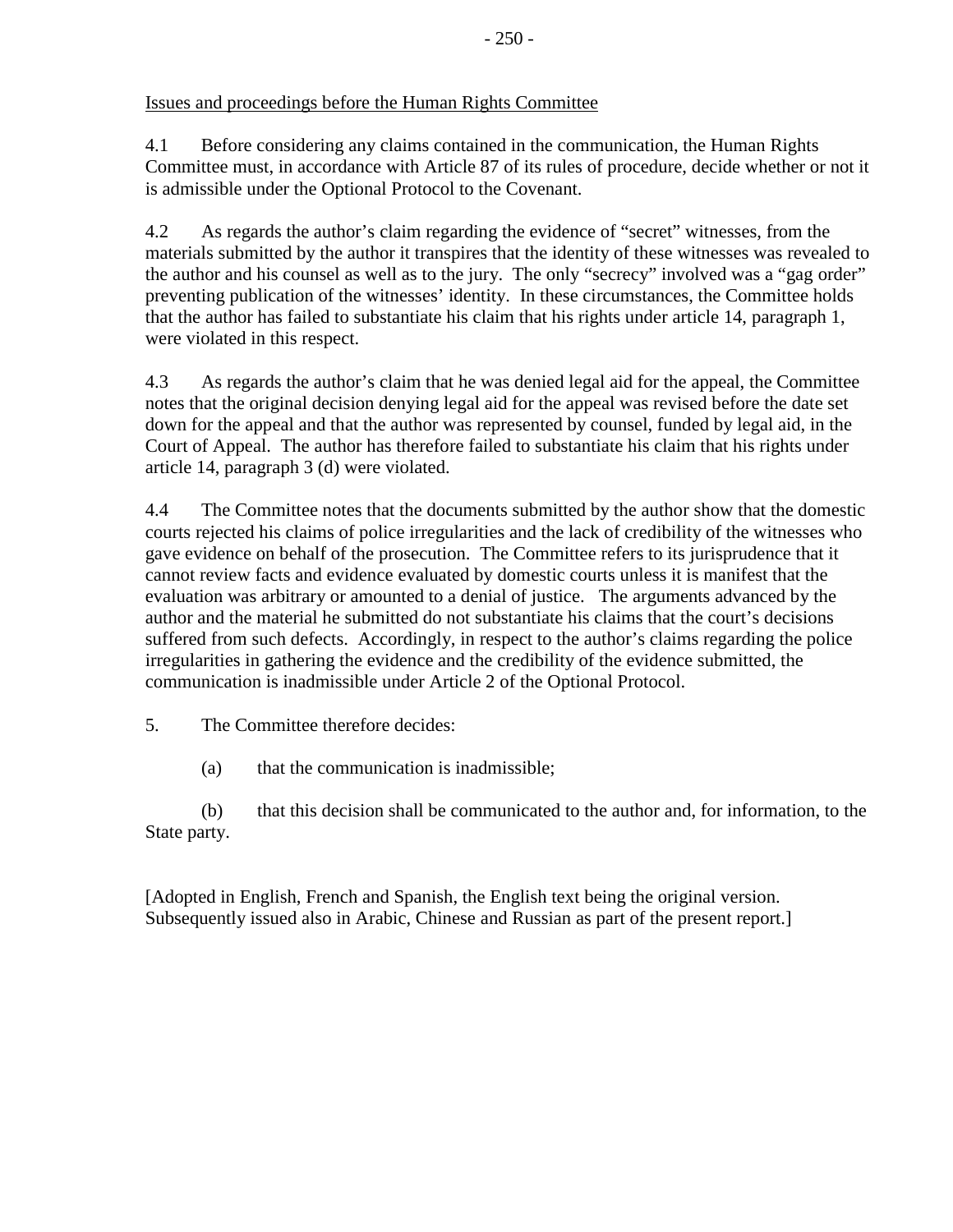# O. Communication No. 934/2000, G. v. Canada (Decision adopted on 17 July 2000, sixty-ninth session)\*

| Submitted by:              | Ms. G. (Name deleted) |
|----------------------------|-----------------------|
| Alleged victim:            | The author            |
| State party:               | Canada                |
| Date of the communication: | 29 December 1999      |

The Human Rights Committee, established under article 28 of the International Covenant on Civil and Political Rights,

Meeting on 17 July 2000,

Adopts the following:

# Decision on admissibility

1. The author of the communication is Ms. G, a Canadian citizen, born on 9 May 1949. She claims to be a victim of a violation by Canada of articles 2, 14(1), 17(1) and 26 of the Covenant, because of discrimination relating to the country of origin of her academic credentials.

The facts as submitted

 $\overline{a}$ 

2.1 The author states that she obtained a Ph.D in educational psychology from the University of Toronto in 1976. Since 1983 she has been repeatedly hired for part time temporary teaching by the Department of Psychology of the University of Alberta, but has been systematically excluded from competition for permanent positions, despite the fact that she has published three books and numerous articles in academic journals and that she has excellent appraisals for her teaching.

2.2 In July 1993 the author filed a complaint with the Alberta Human Rights Commission for systemic discrimination. On 28 March 1995, the Commission dismissed the complaint and declined to refer it to a Board of Inquiry for a formal inquiry on the basis that there was no evidence of either specific discrimination or systemic discrimination in the author's case.

\* The following members of the Committee participated in the examination of the present communication: Mr. Abdelfattah Amor, Mr. Nisuke Ando, Mr. P.N. Bhagwati, Ms. Christine Chanet, Lord Colville, Ms. Elizabeth Evatt, Mr. Louis Henkin, Mr. Eckart Klein, Mr. David Kretzmer, Mr. Rajsoomer Lallah, Ms. Cecilia Medina Quiroga, Mr. Martin Scheinin, Mr. Hipólito Solari Yrigoyen, Mr. Roman Wieruszewski, and Mr. Abdallah Zakhia.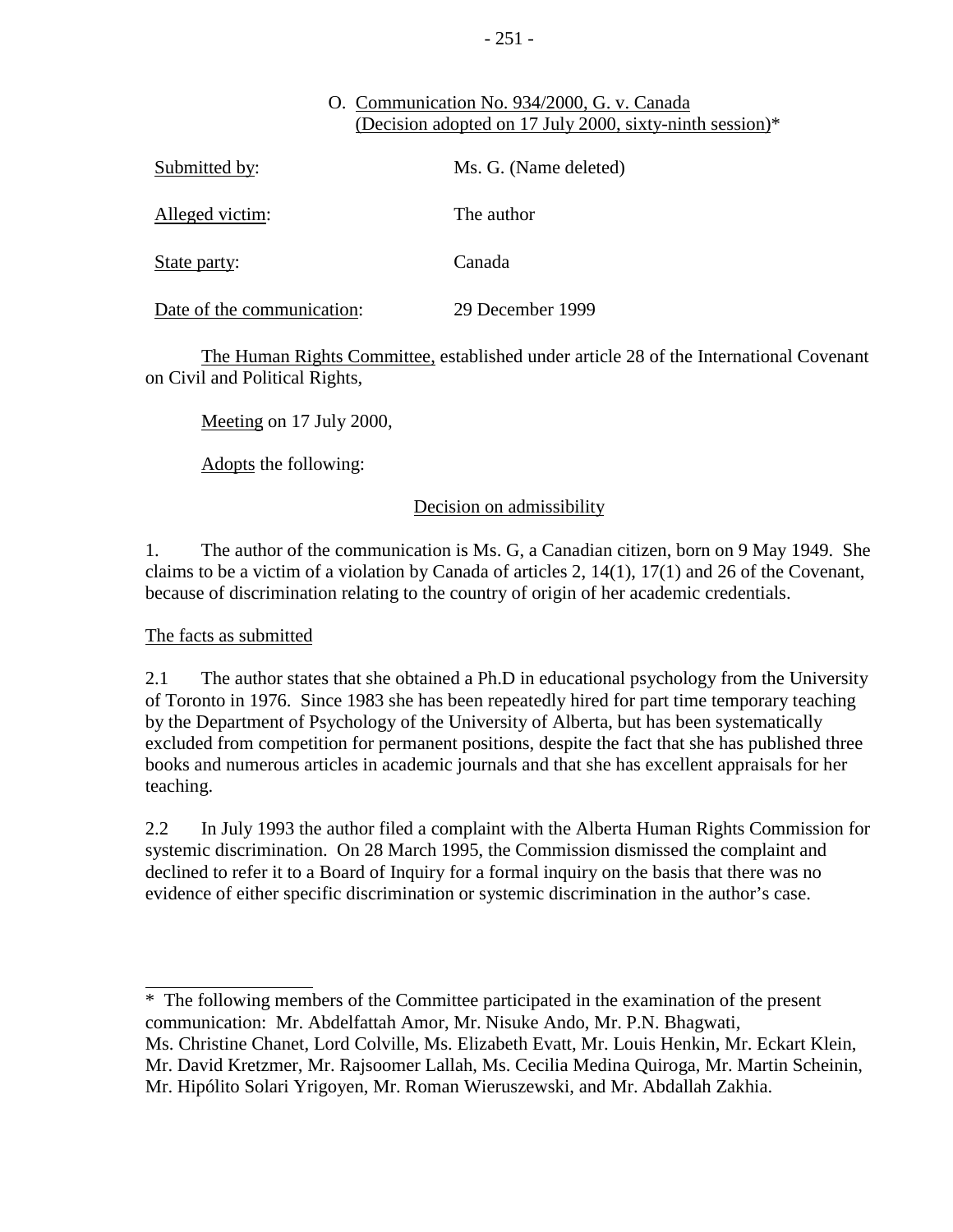On 5 July 1996, the Court of Queen's Bench denied the application for judicial review and held that the Commission had no jurisdiction over the author's complaint since it related to a ground not specifically listed under the Alberta Human Rights legislation. Since the parties failed to come to an agreement on costs, the Court by decision of 3 February 1997, ordered the author to pay costs.

2.3 On appeal, the Court of Appeal held that systemic discrimination, if established, is merely part of the bundle of evidence that may prove adverse impact upon the complainant. After having revisited the evidence that was put before the Commission, the Court of Appeal decided that the evidence was not sufficient to warrant the case to be directed to a Board of Inquiry. The Court of Appeal therefore expressed no opinion regarding the jurisdictional questions that were raised and dismissed the appeal.

2.4 The author states that she did not appeal to the Supreme Court because that remedy was not in practice available to her because of her lack of financial means. She also states that the outcome of the case, if she would win, would be that the case would be referred back for consideration to the Alberta Human Rights Tribunal, whose members are employees of the Alberta Human Rights Commission. Moreover, such a procedure would be seriously prolonged in time.

## The complaint

3.1 The author claims that she has been discriminated against on the basis of the origin of her degree, because Canadian universities, including the University of Alberta, prefer to hire academics with a degree from a university in the USA. The author argues that discrimination on origin of credentials as a rule excludes groups on the basis of their place of origin, as most people will receive training there. She claims that the country origin of educational credentials is a personal characteristic for which discrimination is prohibited.

3.2 The author further complains about unequal treatment by the Alberta Human Rights Commission, the Court and the Appeal Court in relation to her complaint. In this context, she states that there was sufficient prima facie evidence of systemic discrimination, yet the Human Rights Commission refused to refer her case to a Board of Inquiry for investigation. She further complains that the Commission restated her case, and changed it from a systemic discrimination complaint to one of individual adverse impact discrimination. She also complains that the Court of Queen's Bench in refusing her application for judicial review denied her the opportunity to have her case adjudicated. She also challenges the Court's decision to award costs to the University, because the case was a case of review against a decision of the Alberta Human Rights Commission and not against the University (whose decisions are not subject to judicial review under Canadian law). As to the hearing of her complaint by the Alberta Court of Appeal, the author states that the Court met twice with differently constituted panels, and that at the first hearing agreement was reached that her complaint was within the jurisdiction of the Human Rights Commission. However, according to the author, this panel was dissolved without reason given and after a new hearing by the second panel the Court dismissed the appeal. She also claims that the Court of Appeal failed to apply the relevant case law and that its interpretation of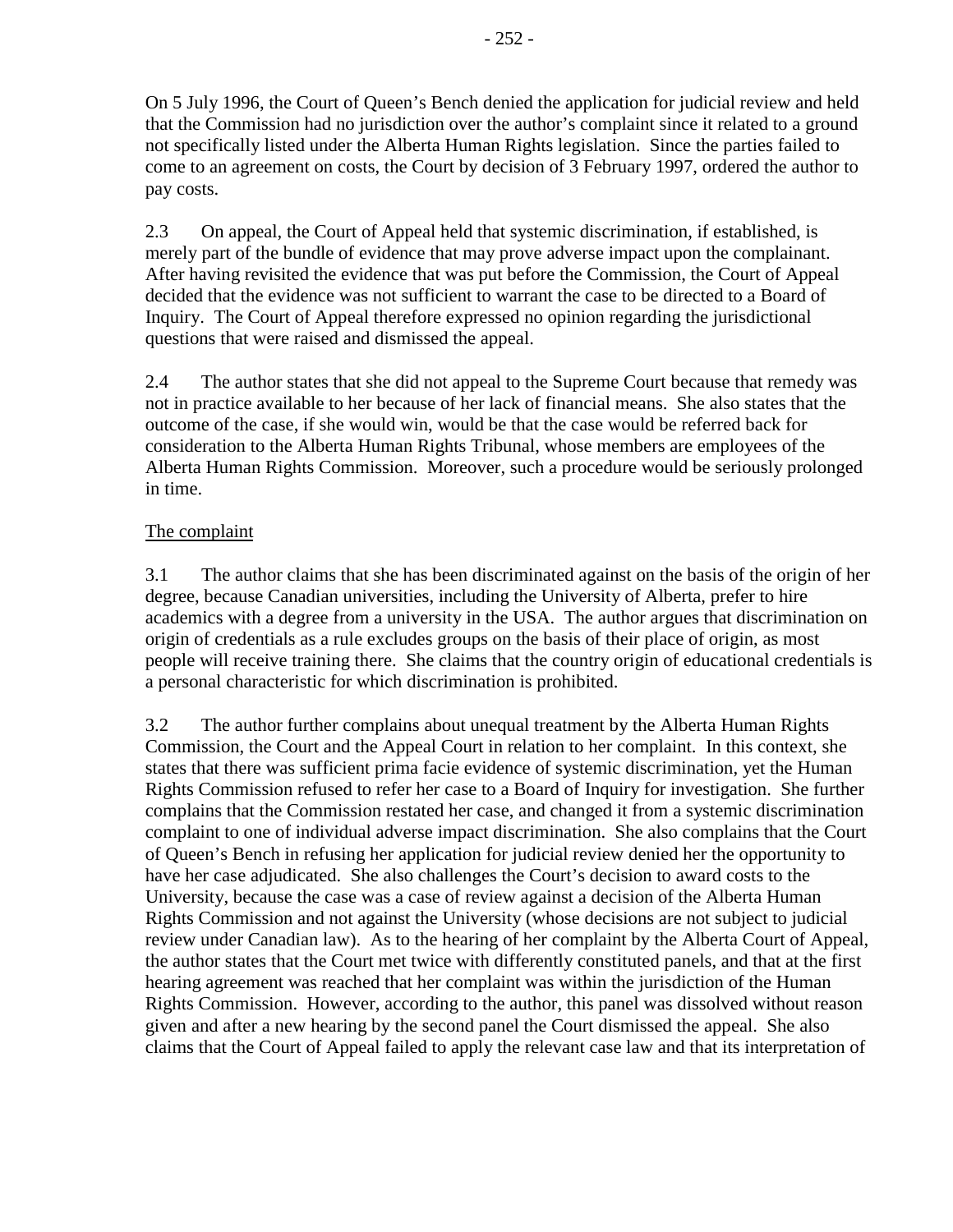the Alberta Human Rights Protection Act was inconsistent with the Canadian Charter. She further claims that the Court of Appeal exceeded its jurisdiction by substituting its own opinion for that of the Commission without first deciding on the jurisdiction of the Commission. The author states that the end result was that she was precluded from any judicial remedy without ever having her systemic discrimination complaint adjudicated.

3.3 The author also claims that the above constitutes defamation of her character and reputation. In this context, she also complains about an allegedly defamatory letter which is kept in her file at the Alberta University, and which the University refuses to remove, unless she signs an agreement to end all litigation.

## Issues and proceedings before the Committee

4.1 Before considering any claim contained in a communication, the Human Rights Committee must, in accordance with rule 87 of its rules of procedure, decide whether or not it is admissible under the Optional Protocol to the Covenant.

4.2 With regard to the author's claim under article 26, the Committee notes that the author claims that she has been discriminated against on account of the origin of her academic degree. The Committee notes that the author's claim of discrimination was examined by the Court of Appeal and that the Court found that the evidence was not sufficient to make a finding of discrimination. In the opinion of the Committee, the author has failed to substantiate, for purposes of admissibility, that the Court's finding was manifestly arbitrary or amounted to a denial of justice. It is therefore not for the Committee to re-evaluate the facts in the present case. This part of the communication is therefore inadmissible as incompatible with the provisions of the Covenant, under article 3 of the Optional Protocol.

4.3 The Committee notes that the author's claims under article 14 of the Covenant relate mainly to the evaluation of facts and evidence as well as to the interpretation of domestic law. The Committee recalls that it is in general for the courts of States parties, and not for the Committee, to evaluate the facts in a particular case and to interpret domestic legislation. The information before the Committee and the arguments advanced by the author do not show that the Courts' evaluation of the facts and their interpretation of the law were manifestly arbitrary or amounted to a denial of justice. This claim is therefore inadmissible under articles 2 and 3 of the Optional Protocol.

4.4 With regard to the author's claim that the Court of Appeal first heard her claim in a different composition, and that the panel was subsequently dissolved, after which a new hearing was held by a different panel, the Committee notes that this is a bare allegation made by the author and that she has not done anything to exhaust domestic remedies in connection with this claim. The claim is therefore inadmissible under article 5(2)(b) of the Optional Protocol.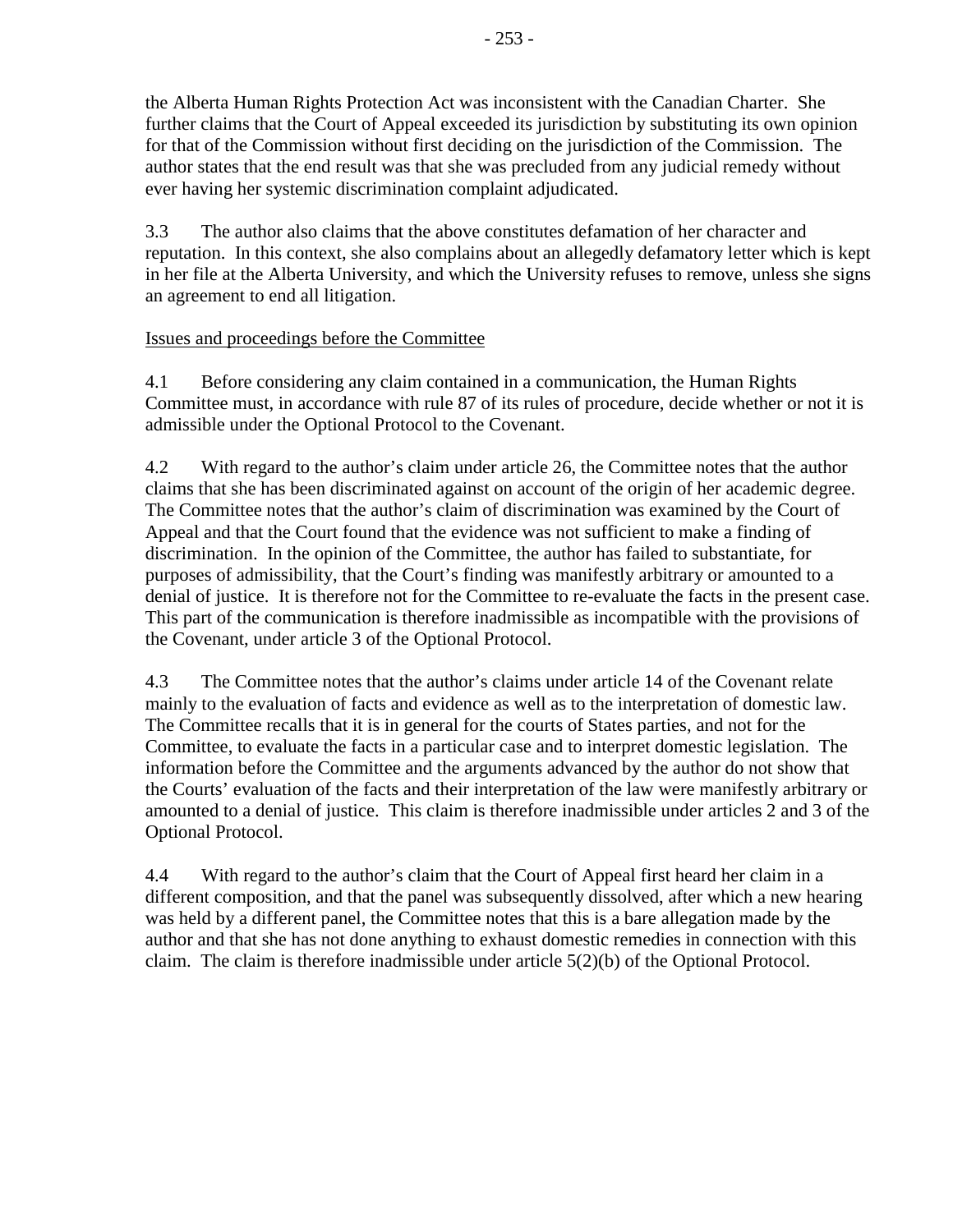4.5 The Committee considers that the author has failed to sufficiently substantiate, for purposes of admissibility, that she was a victim of a violation of article 17 of the Covenant. Moreover, it appears that the author has failed to exhaust domestic remedies in connection with this claim. This claim is therefore inadmissible under articles 2 and 5(2)(b) of the Optional Protocol.

5. The Human Rights Committee decides:

(a) that the communication is inadmissible under articles 2, 3 and  $5(2)(b)$  of the Optional Protocol;

(b) that this decision shall be communicated to the author and, for information, to the State party.

[Adopted in English, French and Spanish, the English text being the original version. Subsequently issued also in Arabic, Chinese and Russian as part of the present report.]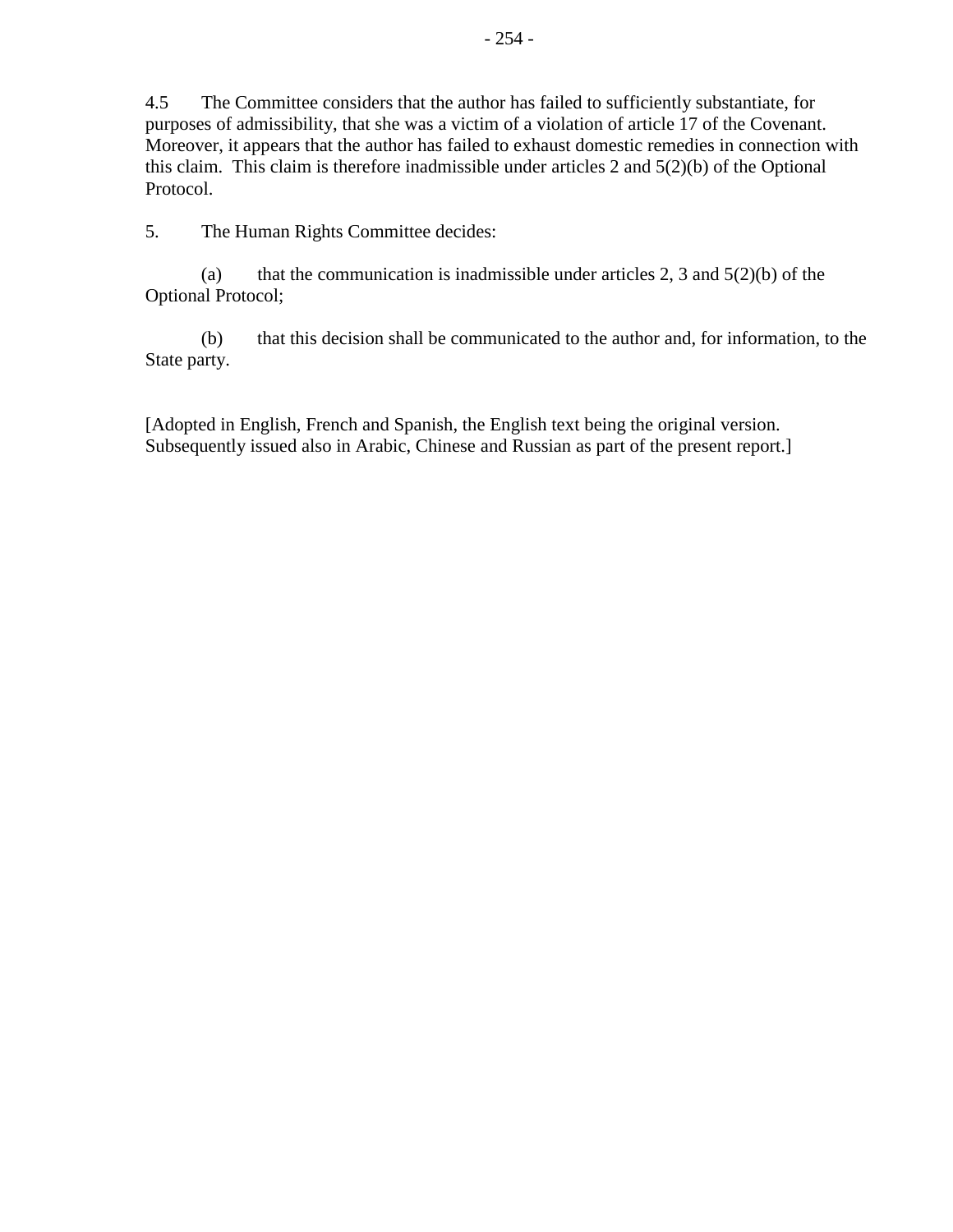## P. Communication No. 936/2000, Gillan v. Canada (Decision adopted on 17 July 2000, sixty-ninth session)\*

| Submitted by:              | Mr. Terry Gillan (represented by Mr. Vincent<br>Th. Calderhead, legal counsel) |
|----------------------------|--------------------------------------------------------------------------------|
| Alleged victim:            | The author                                                                     |
| State party:               | Canada                                                                         |
| Date of the communication: | 9 December 1999                                                                |

The Human Rights Committee, established under article 28 of the International Covenant on Civil and Political Rights,

Meeting on 17 July 2000,

Adopts the following:

# Decision on admissibility

1. The author of the communication is Mr. Terry Gillan, a Canadian citizen, born on 18 November 1980. He claims to be a victim of a violation by Canada of article 14 read together with articles 2 and 26 of the Covenant. He is represented by Mr. Vincent Thomas Calderhead, legal counsel in Halifax.

The facts as submitted

 $\overline{a}$ 

2.1 On 22 June 1995, the police arrested the author on an unrelated matter and upon searching him, discovered six unopened bottles of beer in various parts of his clothing. Subsequently, he was charged and tried in the youth court for illegal possession of liquor, contrary to section 78(2) of the Liquor Control Act of Nova Scotia.**<sup>1</sup>** The evidence led before the

\* The following members of the Committee participated in the examination of the present communication: Mr. Nisuke Ando, Mr. P.N. Bhagwati, Ms. Christine Chanet, Lord Colville, Ms. Elizabeth Evatt, Mr. Louis Henkin, Mr. Eckart Klein, Mr. David Kretzmer, Mr. Rajsoomer Lallah, Ms. Cecilia Medina Quiroga, Mr. Martin Scheinin, Mr. Hipólito Solari Yrigoyen, Mr. Roman Wieruszewski, and Mr. Abdallah Zakhia.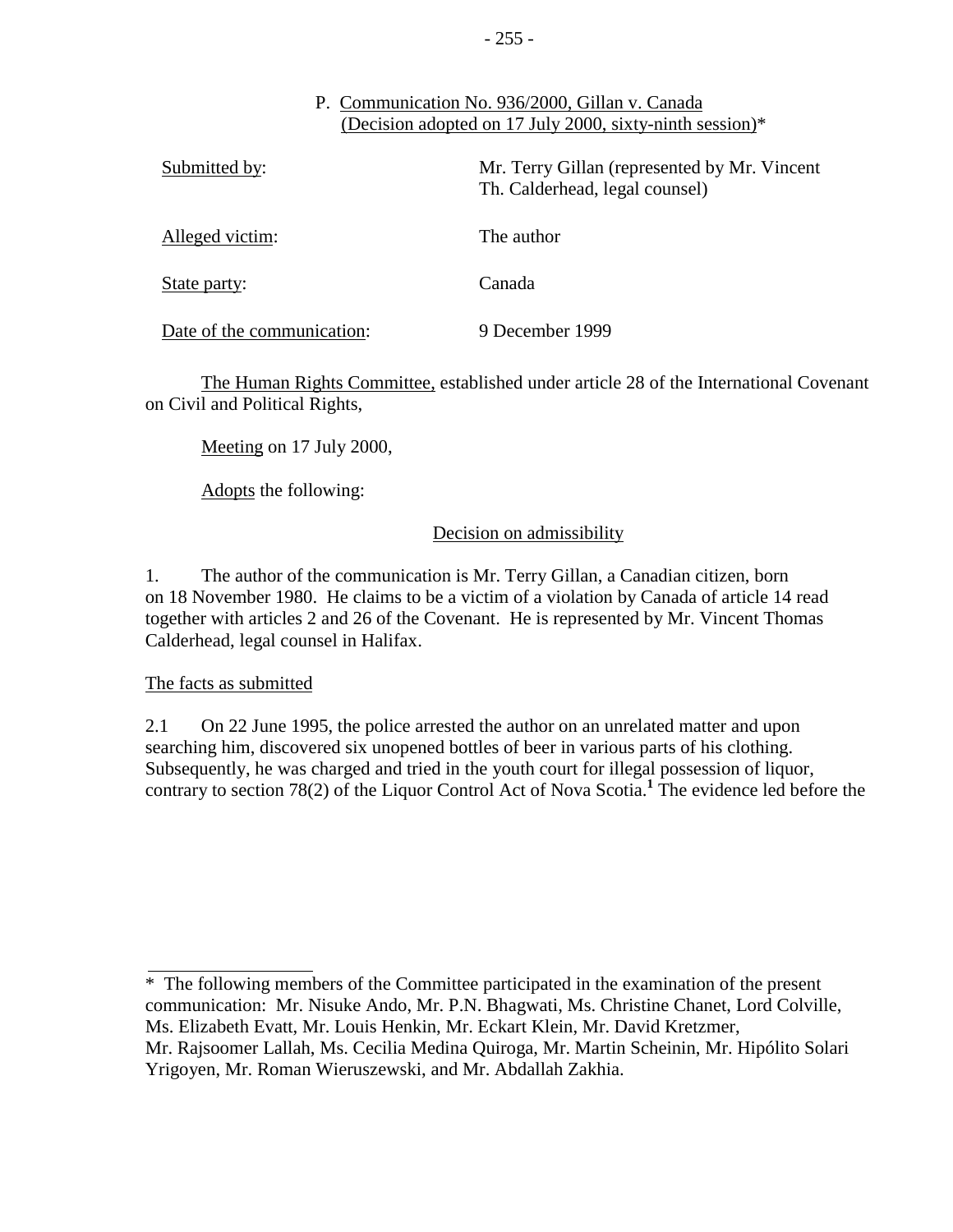court was not challenged by the defence. The defence challenged, however, the relevant legislative framework within which the prosecution was conducted, which violates the accused's right to be presumed innocent.**<sup>2</sup>** The Youth Court judge rejected the arguments made by the defence, holding that in light of the evidence before the Court, he need not rely on the evidentiary provisions contained in the impugned legislation, but could convict the author without relying on those sections.

2.2 On 22 January 1998, the Court of Appeal dismissed the author's appeal. It ruled that sections 128 and 130(1) were not relied on by the trial judge and need not have been relied on by him. On 13 August 1998, the Supreme Court of Canada denied leave to appeal. With this, it is submitted that all available domestic remedies have been exhausted.

# The complaint

3. Counsel claims that the evidentiary provisions in the Liquor Control Act of Nova Scotia are in violation of article 14(2) of the Covenant. He states that thousands of Nova Scotians are charged each year with illegal possession of liquor under a flawed legislative scheme. Counsel submits that most people charged with offences under the Liquor Control Act are members of disadvantaged groups in Canadian society.

# Issues and proceedings before the Committee

4.1 Before considering any claim contained in a communication, the Human Rights Committee must, in accordance with rule 87 of its rules of procedure, decide whether or not it is admissible under the Optional Protocol to the Covenant.

4.2 Counsel bases his communication on the allegation that sections 128 and 130(1) of the Liquor Control Act of Nova Scotia violate the presumption of innocence, and thus article 14(2) of the Covenant. The Committee notes from the information before it, that the author in was convicted on the basis that his guilt had been proven beyond any reasonable doubt. In the present case, the courts did not rely on the sections of the Liquor Control Act that counsel seeks to attack. The Committee concludes therefore that the communication is inadmissible under article 1 of the Optional Protocol, since the author cannot claim to be a victim of the alleged violation.

5. The Human Rights Committee decides:

(a) that the communication is inadmissible under article 1 of the Optional Protocol;

(b) that this decision shall be communicated to the author and his counsel and, for information, to the State party.

[Adopted in English, French and Spanish, the English text being the original version. Subsequently issued into Arabic, Chinese and Russian as part of the present report.]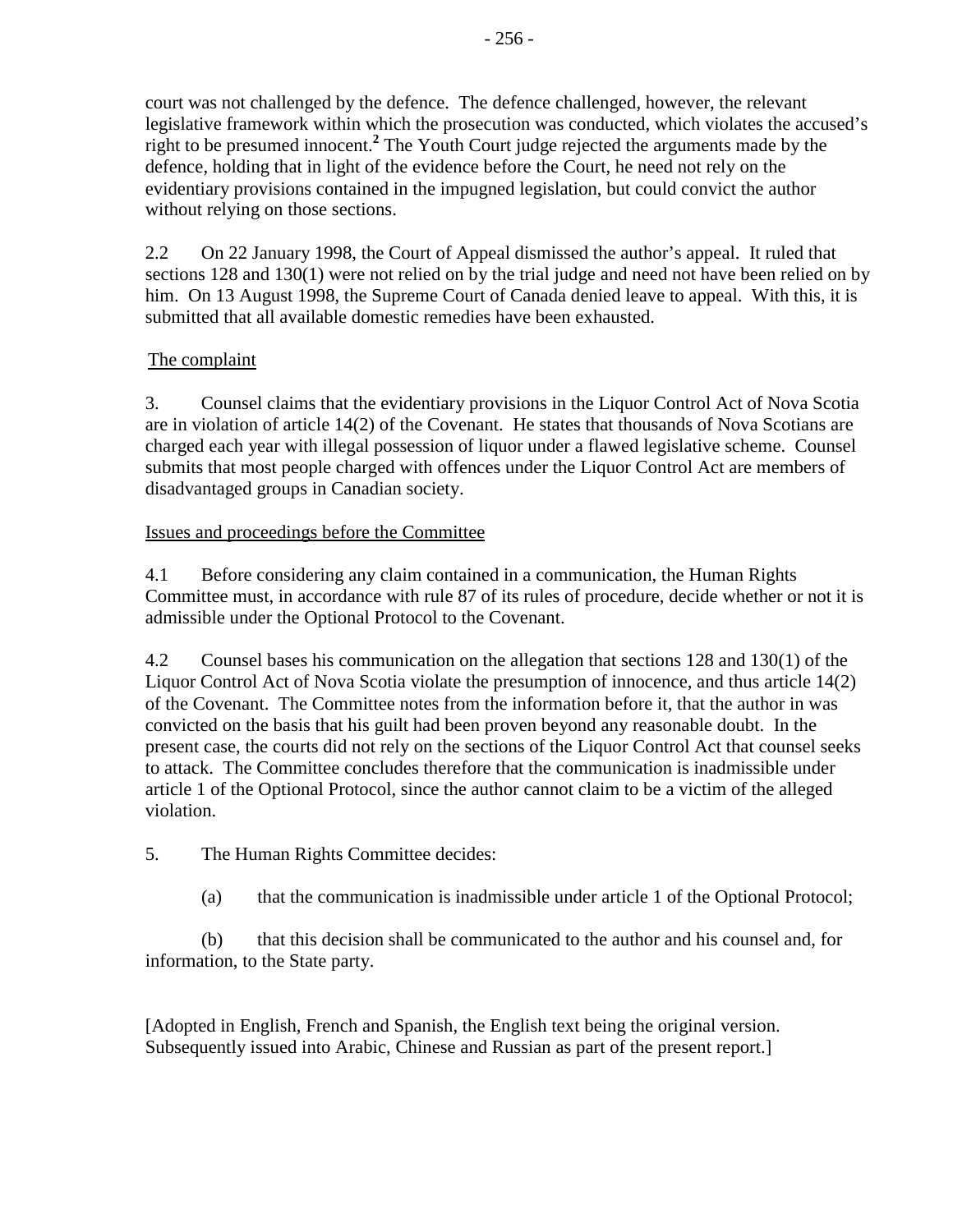#### Notes

<sup>1</sup> Section 78(2) reads: "Except as authorized by the Act or the regulations, no liquor shall be manufactured, transported, kept or had by any person." Section 89(1) of the Act prohibits possession of liquor by any person under the age of nineteen. It is not disputed that the author was under age at the time of the offence.

<sup>2</sup> Counsel refers to sections 128 and 130(1) of the Liquor Control Act, which read:

"128. If, on the prosecution of any person charged with committing an offence against this Act, in selling or keeping for sale or giving or keeping or having or purchasing or receiving of liquor, prima facie proof is given that the person had in his possession or charge or control any liquor in respect of or concerning which he is being prosecuted, then, unless the person proves that he did not commit the offence with which he is so charged, he may be convicted of the offence."

"130(1) The burden of proving the right to have or keep or sell or give or purchase or consume liquor shall be on the person accused of improperly or unlawfully having or keeping or selling or giving or purchasing or consuming the liquor, notwithstanding that the prosecution has given any evidence whatsoever in addition to the prima facie proof referred to in Section 128".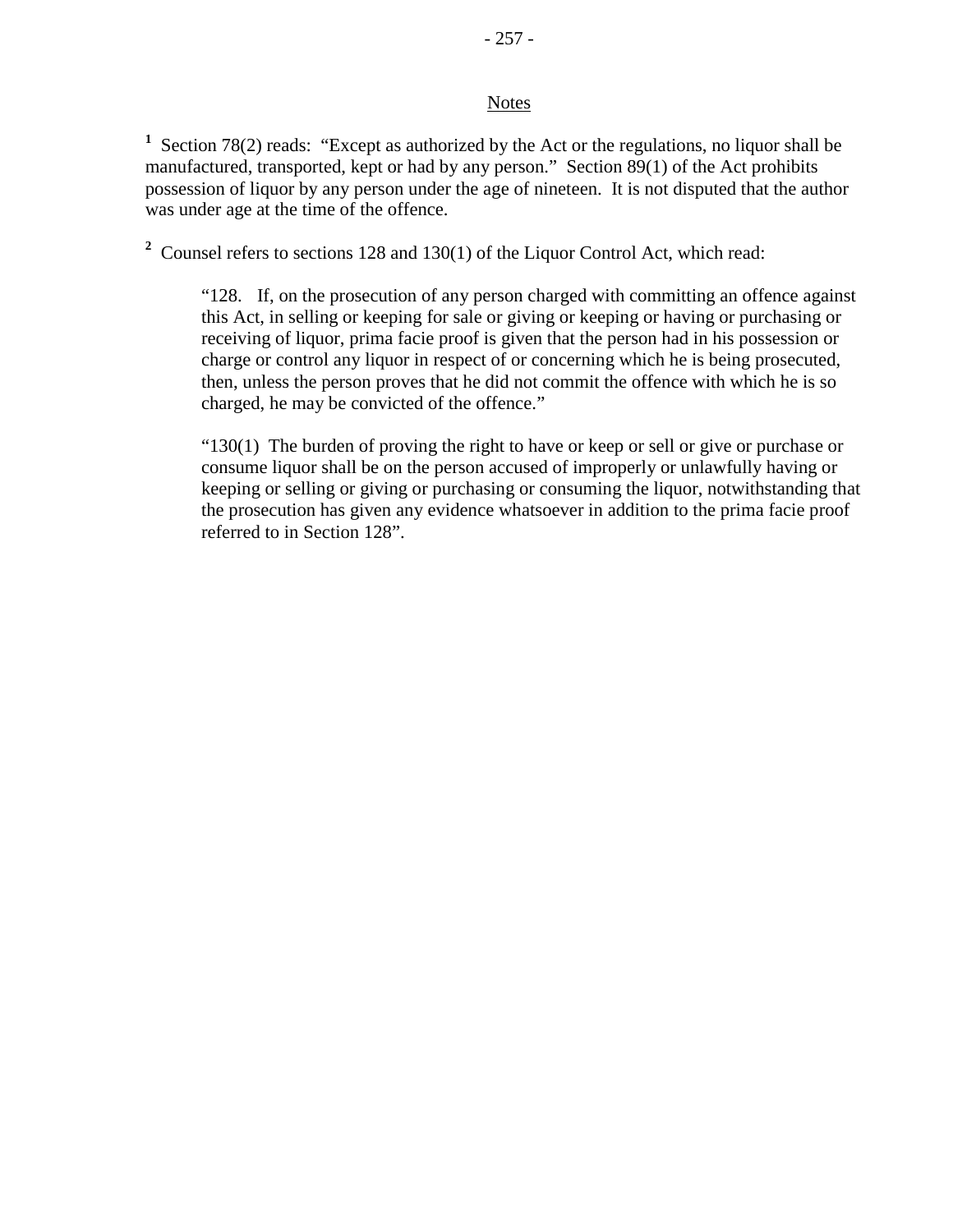## Annex XI

## DECISIONS OF THE HUMAN RIGHTS COMMITTEE DECLARING A COMMUNICATION ADMISSIBLE UNDER THE OPTIONAL PROTOCOL

## A. Communication No. 845/1999, Kennedy v. Trinidad and Tobago (Decision adopted on 2 November 1999, sixty-seventh session)\*

| Submitted by:          | Rawle Kennedy (represented by the London<br>law firm Simons Muirhead & Burton) |
|------------------------|--------------------------------------------------------------------------------|
| Alleged victim:        | The author                                                                     |
| State party:           | Trinidad and Tobago                                                            |
| Date of communication: | 7 December 1998                                                                |

The Human Rights Committee, established under article 28 of the International Covenant on Civil and Political Rights,

Meeting on 2 November 1999,

Adopts the following:

 $\overline{a}$ 

## Decision of admissibility

1. The author of the communication is Mr. Rawle Kennedy, a citizen of Trinidad and Tobago, awaiting execution in the State prison in Port of Spain. He claims to be a victim of violations by Trinidad and Tobago of articles 2, paragraph 3; 6, paragraphs 1, 2 and 4; 7; 9, paragraphs 2 and 3; 10, paragraph 1; 14, paragraphs 1, 3(c) and 5; and 26 of the International Covenant on Civil and Political Rights. He is represented by the London law firm Simons Muirhead & Burton.

<sup>\*</sup> The following members of the Committee participated in the examination of the present communication: Mr. Nisuke Ando, Mr. Prafullachandra N. Bhagwati, Ms. Christine Chanet, Ms. Elizabeth Evatt, Mr. Louis Henkin, Mr. Eckart Klein, Mr. David Kretzmer, Ms. Cecilia Medina Quiroga, Mr. Fausto Pocar, Mr. Martin Scheinin, Mr. Hipólito Solari Yrigoyen, Mr. Roman Wieruszewski and Mr. Maxwell Yalden. The texts of a concurring individual opinion, signed by one member, and of a dissenting opinion, signed by four members are appended to the present document.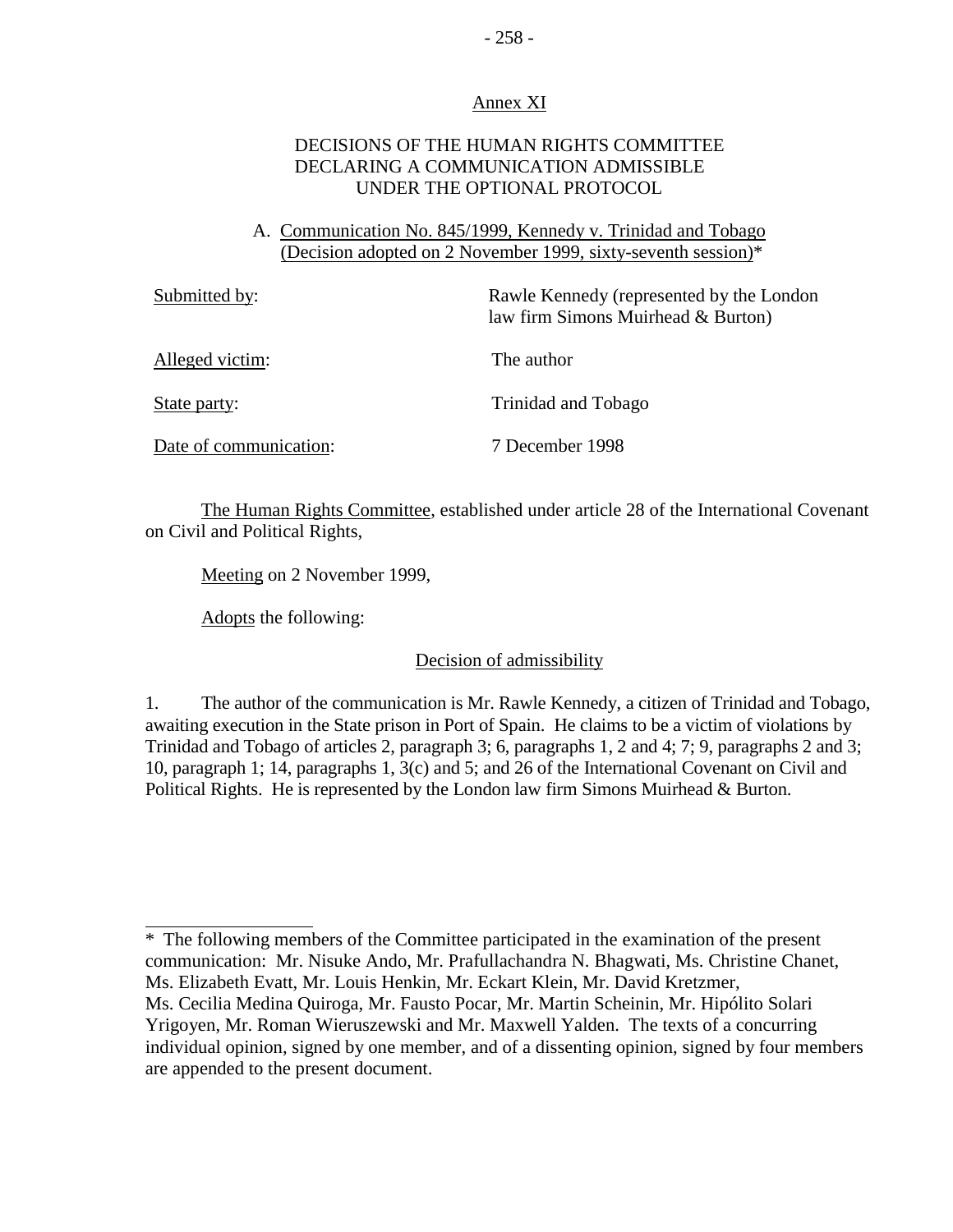## The facts as submitted by the author

2.1 On 3 February 1987, one Norris Yorke was wounded in the course of a robbery of his garage. He died of the wounds the following day. The author was arrested on 4 February 1987, charged with murder along with one Wayne Matthews on 9 February 1987, and first brought before a magistrate on 10 February 1987. The author was tried between 14 and 16 November 1988 and was found guilty. The author appealed against his conviction and on 21 January 1992, the Court of Appeal allowed the appeal and ordered a retrial which took place between 15 and 29 October 1993. The author was again found guilty and sentenced to death. A new appeal was subsequently lodged, but the Court of Appeal refused leave to appeal on 26 January 1996, giving its reasons for doing so on 24 March 1998. The author's subsequent petition to the Judicial Committee of the Privy Council was dismissed on 26 November 1998.

2.2 The case for the prosecution was that the victim, Mr. Norris Yorke, was at work in his gas station along with the supervisor, one Ms Shanghie, on the evening of 3 February 1987. After close of business, when Mr. Yorke was checking the cash from the day's sale, the author and Mr. Matthews entered the station. The prosecution alleged that the author asked Ms. Shanghie for a quart of oil, and that when she returned after getting it, she found Mr. Yorke headlocked by the author, with a gun pointing to his forehead. At this point, Mr. Matthews allegedly told the author that Mr. Yorke had a gun which he was reaching for, and then rushed into the room and struck Mr. Yorke on the head several times with a length of wood before he went back out of the room. Mr. Yorke subsequently told the intruders to take the money. Then Ms. Shanghie, on Mr. Yorke's proposal, threw a glass at Mr. Matthews upon which the author pointed the gun at her and told her to be quiet. Mr. Matthews then ran and hit Mr. Yorke on the head a second time causing him to slump down. The two intruders thereafter stole the money and escaped from the scene in a vehicle belonging to Mr. Yorke. Mr. Yorke died the next day from the wounds sustained during the robbery.

2.3 Counsel argues that all available domestic remedies have been exhausted for the purposes of article 5, paragraph 2(b), of the Optional Protocol. While a constitutional motion might be open to the author in theory, it is not available in practice due to the State party's unwillingness or inability to provide legal aid for such motions and to the extreme difficulty of finding a Trinidadian lawyer who would represent an applicant pro bono on a constitutional motion.

## The complaint

3.1 The author alleges to be a victim of a violation of article 9, paragraphs 2 and 3, as he was not informed of the charges against him until five days after his arrest and was not brought before a magistrate until six days after his arrest. Counsel cites the Covenant which requires that such actions be undertaken "promptly", and submits that the periods which lapsed in this case do not meet that test reference is made to the Committee's General Comment on article 9<sup>1</sup> and to the jurisprudence of the Committee.**<sup>2</sup>**

3.2 The author claims to be a victim of a violation of article 14, paragraphs 3(c) and 5, on the ground of undue delays in the proceedings against him. In this regard, counsel calls that it took 1) 21 months from the date on which the author was charged until the beginning of his first trial, 2) 38 months from the conviction until the hearing of his appeal, 3) 21 months from the decision of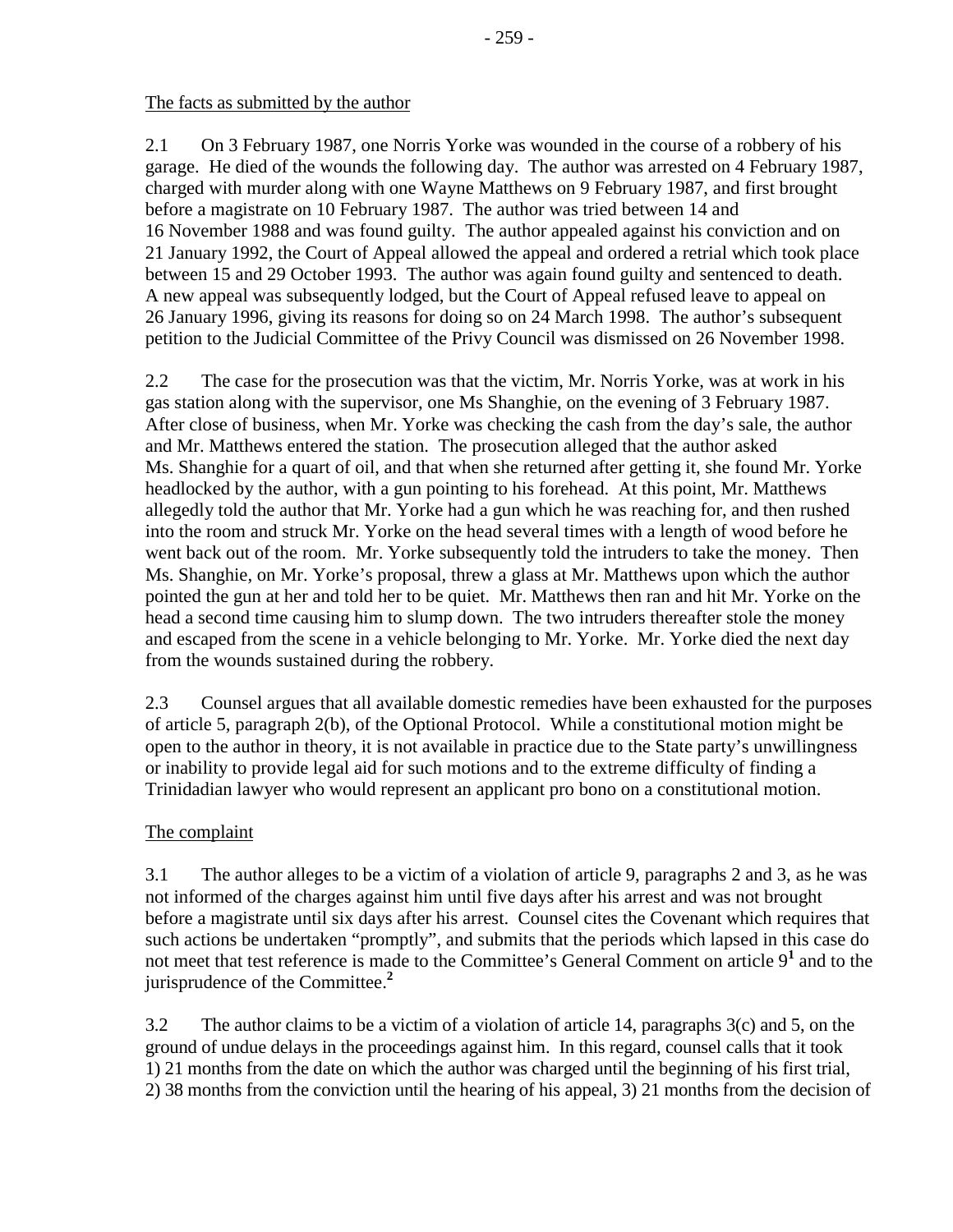the Court of Appeal to allow his appeal until the beginning of the re-trial, 4) 27 months from the second conviction to the hearing of the second appeal, and 5) 26 months from the hearing of the second appeal until the reasoned judgement of the Court of Appeal was delivered. Counsel argues that there is no reasonable excuse as to why the re-trial took place some six years after the offence and why the Court of Appeal took a further four years and four months to determine the matter, and submits that the State party must bear the responsibility for this delay. Reference is made to the Committee's jurisprudence.**<sup>3</sup>**

3.3 The author claims to be a victim of violations of articles 6, 7, and 14, paragraph 1, on the ground of the mandatory nature of the death penalty for murder in Trinidad and Tobago. Counsel states that the distinction between capital and non-capital murder which has been enacted in many other Common Law countries,**<sup>4</sup>** has never been applied in Trinidad and Tobago.**<sup>5</sup>** It is argued that the stringency of the mandatory death penalty for murder is exacerbated by the Murder/Felony Rule which exists in Trinidad and Tobago and under which a person who commits a felony involving personal violence does so at his own risk, and is guilty of murder if the violence results even inadvertently in the death of the victim. The application of the Murder/Felony Rule, it is submitted, is an additional and harsh feature for secondary parties who may not have participated with the foresight that grievous bodily harm or death were possible incidents of that robbery.

3.4 It is submitted that given the wide variety of circumstances in which the crime of murder may be committed, a sentence which is indifferently imposed on every category of murder fails to retain a proportionate relationship between the circumstances of the actual crime and the punishment and therefore becomes cruel and unusual punishment in violation of article 7 of the Covenant. It is similarly submitted that article 6 was violated as imposing the death sentence irrespective of the circumstances was cruel, inhuman and degrading, and an arbitrary and disproportionate punishment which cannot justify depriving someone of the right to life. In addition, it is submitted that article 14, paragraph 1, was violated because the Constitution of Trinidad and Tobago does not permit the author to allege that his execution is unconstitutional as inhuman or degrading or cruel treatment, and because it does not afford the right to a judicial hearing or a trial on the question whether the death penalty should be imposed or carried out for the particular murder committed.

3.5 Counsel submits that the imposition of the death penalty without consideration and opportunity for presentation of mitigating circumstances was particularly harsh in the author's case as the circumstances of his offence were that he was a secondary party to the killing and thus would have been considered less culpable. In this regard, counsel makes reference to a Bill to Amend the Offences Against the Persons Act which has been considered but never enacted by the Trinidadian Parliament. According to counsel, the author's offence would have fallen clearly within the non-capital category had this bill been passed.

3.6 The author claims to be a victim of a violation of article 6, paragraphs 2 and 4, on the ground that the State party has not provided him with the opportunity of a fair hearing in relation to the prerogative of mercy. Counsel states that in Trinidad and Tobago, the President has the power to commute any sentence of death under section 87 of the Constitution, but that he must act in accordance with the advice of a Minister designated by him, who in turn must act in accordance with the advice of the Prime Minister. Under section 88 of the Constitution, there shall also be an Advisory Committee on the Power of Pardon, chaired by the designated Minister.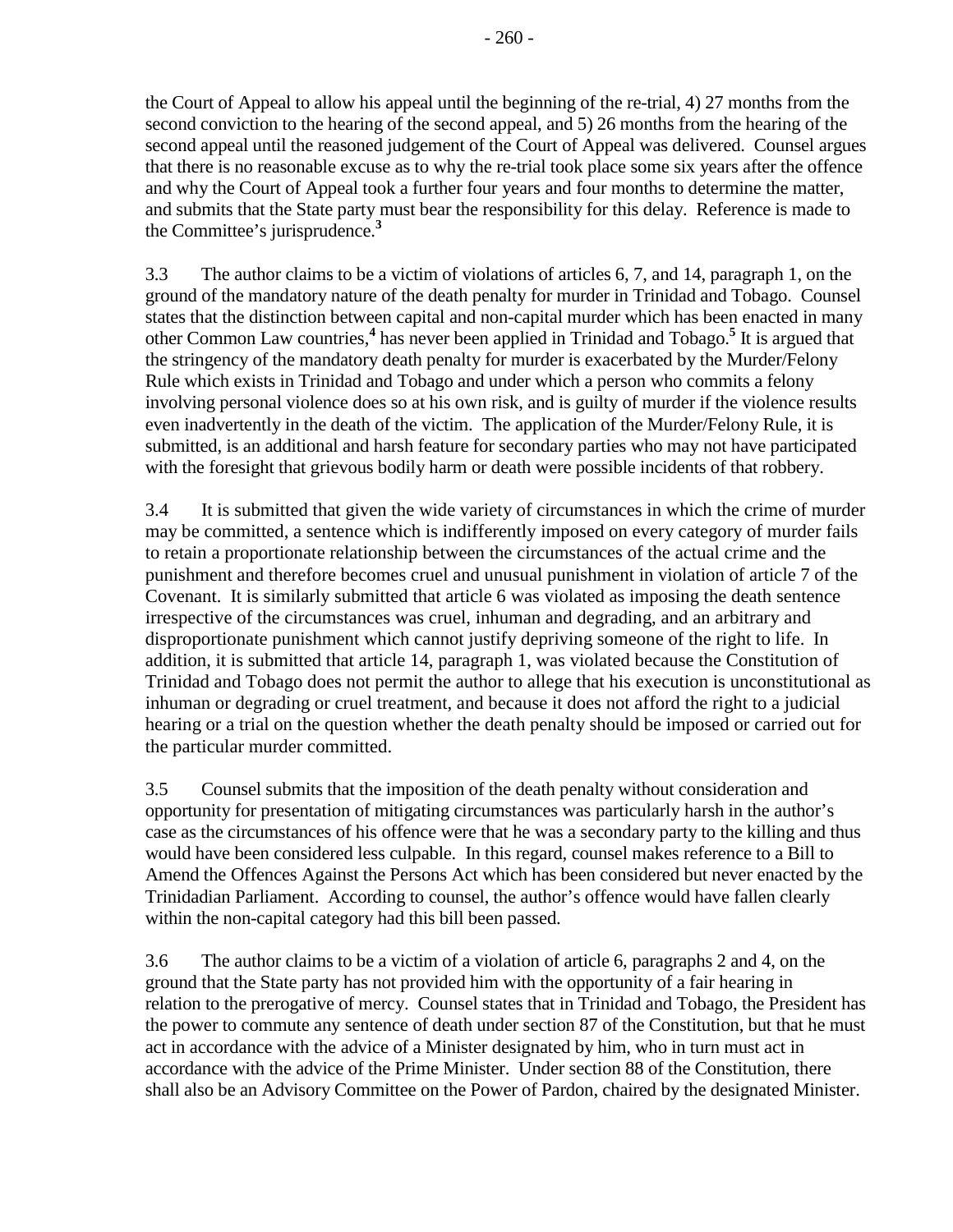Under section 89 of the Constitution, the Advisory Committee must take into account certain materials, such as the trial judge's report, before tendering its advice. Counsel submits that in practice, the Advisory Committee is the body in Trinidad and Tobago which has the power to commute sentences of death, and that it is free to regulate its own procedure but that in doing so, it does not have to afford the prisoner a fair hearing or have regard to any other procedural protection for an applicant, such as a right to make written or oral submissions or to have the right to be supplied with the material upon which the Advisory Committee will make its decision.**<sup>6</sup>**

3.7 Counsel submits that the right to apply for mercy contained in article 6, paragraph 4, of the Covenant must be interpreted so as to be an effective right, i.e. it must in compliance with general principles be construed in such a way that it is practical and effective rather than theoretical or illusory, and it must therefore afford the following procedural rights to a person applying for mercy:

- The right to notification of the date upon which the Advisory Committee is to consider the case
- The right to be supplied with the material which will be before the Advisory Committee at the hearing
- − The right to submit representations in advance of the hearing both generally and with regard to the material before the Advisory Committee
- The right to an oral hearing before the Advisory Committee
- − The right to place before the Advisory Committee, and have it considered, the findings and recommendations of any international body, such as the United Nations Human Rights Committee.

3.8 With regard to the particular circumstances of the author's case, counsel submits that the Advisory Committee may have met a number of times to consider the author's application without his knowing, and may yet decide to reconvene, without notifying him, without giving him an opportunity to make representations on his behalf and without supplying him with the material to be considered. Counsel argues that this constitutes a violation of article 6, paragraph 4, as well as article 6, paragraph 2, as the Advisory Committee can only make a reliable determination of which crimes constitute "the most serious crimes" if the prisoner is allowed to fully participate in the decision making process.

3.9 The author claims to be a victim of a violation of articles 7 and 10, paragraph 1, as after having been arrested on 4 February 1987 he was tortured and beaten by police officers whilst awaiting to be charged and brought before a magistrate. It is submitted that he suffered a number of beatings and was tortured to admit to the offence. In particular, the author states that he was hit on the head with a traffic sign, jabbed in the ribs with the butt of a rifle, continually stamped on by named police officers, struck in the eyes by a named police officer, threatened with a scorpion and drowning, and denied food. The author states he complained of the beatings and showed his bruises to the court before which he was brought on 10 February 1987, and that the judge ordered that he be taken to hospital after the hearing, but that he nonetheless was denied treatment.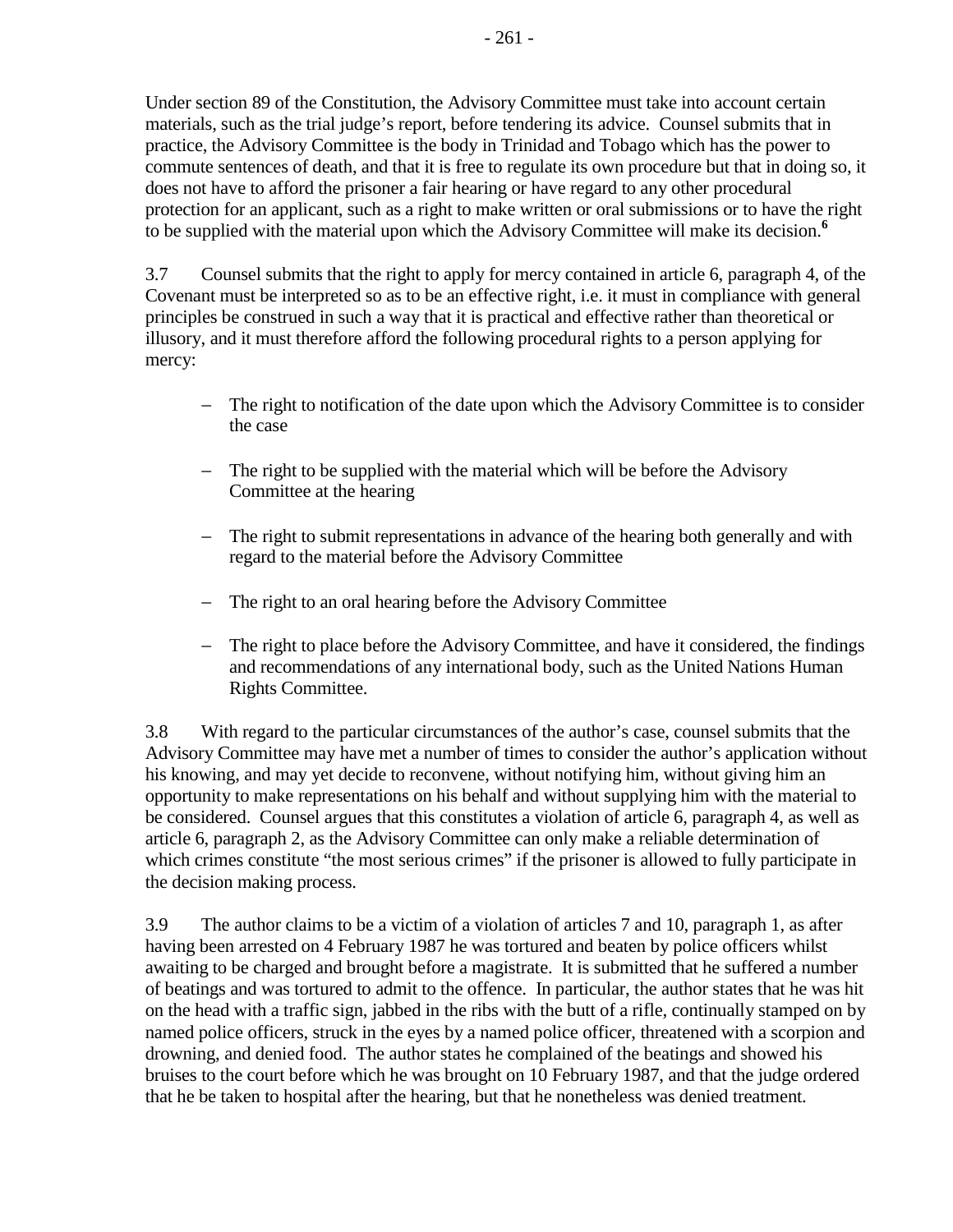3.10 The author claims to be a victim of a violation of articles 7 and 10, paragraph 1, on the ground that he has been detained, both on remand and on death row, in appalling conditions. It is submitted that for the duration of the periods on remand (21 months before the first trial and 21 months before the second trial), the author was kept in a cell measuring 6 by 9 feet which he shared with between five to ten other inmates. With regard to the period of altogether almost eight years on death row, it is submitted that the author has been subjected to solitary confinement in a cell measuring 6 by 9 feet, containing only a steel bed, table and bench, with no natural light or integral sanitation and only a plastic pail for use as a toilet. The author further states that he is allowed out of his cell only once a week for exercise, that the food is inadequate and almost inedible and that no provisions are made for his particular dietary requirements. Care by doctors or dentists are, despite requests, infrequently made available. Reference is made to NGO reports on the conditions of detention in Trinidad and Tobago, quotations printed in a national newspaper from the General Secretary of the Prison Officers' Association, and the UN Standard Minimum Rules for the Treatment of Prisoners.

3.11 Further to the alleged violation of articles 7 and 10, paragraph 1, on the grounds of the appalling conditions of detention, the author claims that carrying out his death sentence in such circumstances would constitute a violation of his rights under articles 6 and 7. Reference is made to the Judicial Committee of the Privy Council's judgment in Pratt and Morgan v. The Attorney General of Jamaica (1994) 2 AC1, in which it held that prolonged detention under sentence of death would violate, in that case, Jamaica's constitutional prohibition on inhuman and degrading treatment. Counsel argues that the same line of reasoning must be applied in this case with the result that an execution after detention in such circumstances must be unlawful.

3.12 Finally, the author claims to be a victim of a violation of articles 2, paragraph 3, and 14 on the ground that due to lack of legal aid he is de facto being denied the right under section 14(1) of the Trinidadian Constitution to apply to the High Court for redress for violations of his fundamental rights. It is submitted that the costs of instituting proceedings in the High Court are extremely high and beyond the author's financial means and indeed beyond the means of the vast majority of those charged with capital offences. Reference is made to the jurisprudence of the European Court of Human Rights**<sup>7</sup>** and the jurisprudence of the Committee.**<sup>8</sup>**

3.13 With regard to the State party's reservation set forward upon its reaccession to the Optional Protocol on 26 May 1998, the author claims that the Committee has competence to deal with the present communication notwithstanding the fact that it concerns a "prisoner who is under sentence of death in respect of [... matters] relating to his prosecution, his detention, his trial, his conviction, his sentence or the carrying out of the death sentence on him".

3.14 Even though the reservation purports to exclude all communications relating to the sentence of death forwarded after 26 August 1998, the author submits that the reservation significantly impairs the competence of the Committee under the Optional Protocol to hear communications as it purports to exclude from consideration a broad range of cases, including many which would contain allegations of violations of non-derogable rights. It is submitted that the reservation therefore is incompatible with the object and purpose of the Protocol and that it is invalid and without effect and thus presents no bar to the Committee's consideration of this communication.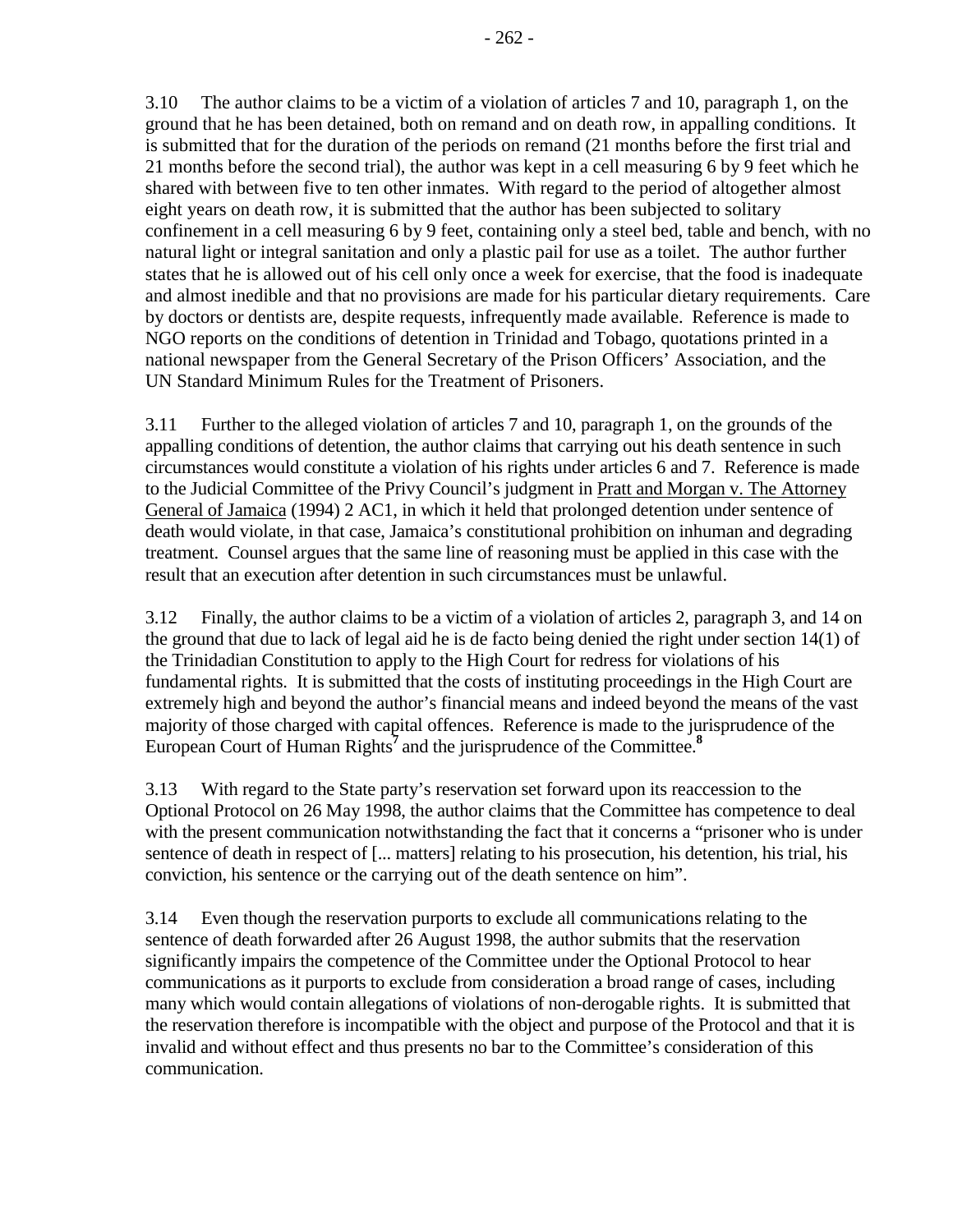3.15 To support this view, counsel advances several arguments. Firstly, counsel argues that the Preamble to the Optional Protocol as well as its articles 1 and 2 all state that the Protocol gives competence to the Committee to receive and consider communications from individuals subject to the jurisdiction of a State party who claim to be victims of a violation by the State party of any of the rights set forth in the Covenant. A State party to the Protocol thus, it is averred, accepts a single obligation in relation to all of the rights enumerated in the Covenant and cannot by reservation exclude consideration of a violation of any particular right. It is argued that this view is supported by the following points:

- The rights enumerated in the Covenant include non-derogable human rights having jus cogens status. A State party cannot limit the competence of the Committee to review cases which engage rights with such status, and thus a State party cannot, for example, limit communications from prisoners under sentence of death alleging torture.
- The Committee will be faced with real difficulties if it is to deal with communications only in relation to certain rights, as many complaints necessarily involve allegations of violations of several of the Covenant's articles.
- − In its approach the Trinidad and Tobago reservation is without precedent and, in any event, there is little or no support for the practice of making reservations rationae personae or ratione materiae in relation to the Optional Protocol.

3.16 Secondly, counsel argues that in determining whether the reservation is compatible with the object and purpose of the Optional Protocol it is appropriate to recall that a State may not withdraw from the Protocol for the purpose of shielding itself from international scrutiny in respect of its substantive obligations under the Covenant. Trinidad and Tobago's reservation would in effect serve that purpose and accordingly allow such an abuse to occur.

3.17 Thirdly, counsel argues that the breadth of the reservation is suspect because it precludes consideration of any communications concerned not just with the imposition of the death penalty as such, but with every possible claim directly or even indirectly connected with the case merely because the death penalty has been imposed.

### The State party's submission and counsel's comments thereon

4.1 In its submission of 8 April 1999, the State party makes reference to its instrument of accession to the Optional Protocol of 26 May 1998, which included the following reservation:

"... Trinidad and Tobago re-accedes to the Optional Protocol to the International Covenant on Civil and Political Rights with a Reservation to article 1 thereof to the effect that the Human Rights Committee shall not be competent to receive and consider communications relating to any prisoner who is under sentence of death in respect of any matter relating to his prosecution, his detention, his trial, his conviction, his sentence or the carrying out of the death sentence on him and any matter connected therewith."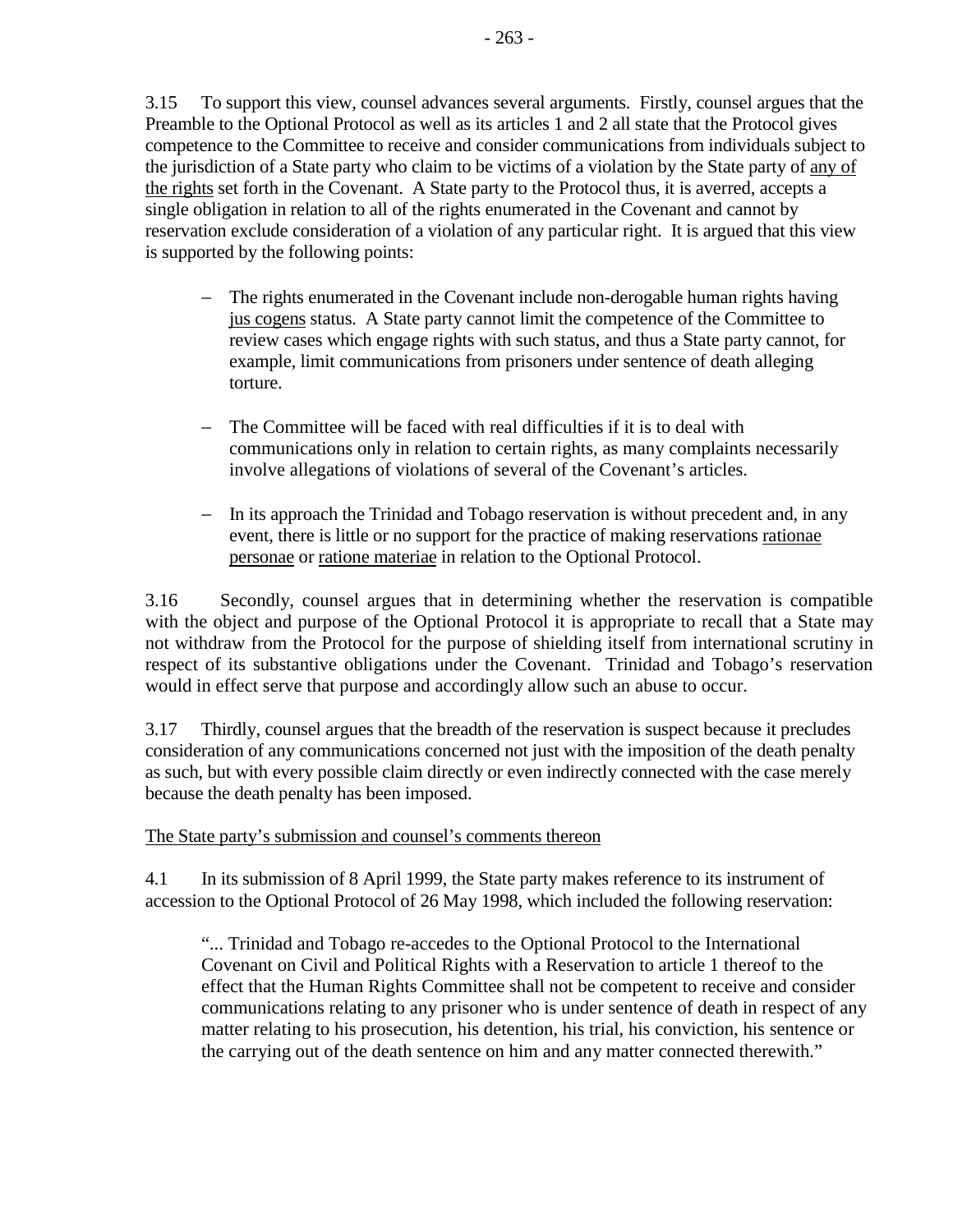4.2 The State party submits that because of this reservation and the fact that the author is a prisoner under sentence of death, the Committee is not competent to consider the present communication. It is stated that in registering the communication and purporting to impose interim measures under rule 86 of the Committee's rules of procedure, the Committee has exceeded its jurisdiction, and the State party therefore considers the actions of the Committee in respect of this communication to be void and of no binding effect.

5. In his comments of 23 April 1999, counsel submits that the State party's assertion that the Human Rights Committee has exceeded its jurisdiction in registering the present communication is wrong as a matter of settled international law. It is argued that, in conformity with the general principle that the body to whose jurisdiction a purported reservation is addressed decides on the validity and effect of that reservation, it must be for the Committee, and not the State party, to determine the validity of the purported reservation. Reference is made to the Committee's General Comment No. 24, para. 18<sup>9</sup> and to the Order of the International Court of Justice of 4 December 1998 in Fisheries Jurisdiction (Spain v. Canada).

## Issues and proceedings before the Committee

6.1 Before considering any claim contained in a communication, the Human Rights Committee must, in accordance with rule 87 of its rules of procedure, decide whether or not it is admissible under the Optional Protocol to the Covenant.

6.2 On 26 May 1998, the Government of Trinidad and Tobago denounced the first Optional Protocol to the International Covenant on Civil and Political Rights. On the same day, it reacceded, including in its instrument of reaccession the reservation set out in paragraph 4.1 above.

6.3 To explain why such measures were taken, the State party makes reference to the decision of the Judicial Committee of the Privy Council in Pratt and Morgan v. the Attorney General for Jamaica,**<sup>10</sup>** in which it was held that "in any case in which execution is to take place more than five years after sentence there will be strong grounds for believing that the delay is such as to constitute "inhuman or degrading punishment or other treatment"" in violation of section 17 of the Jamaican Constitution. The effect of the decision for Trinidad and Tobago is that inordinate delays in carrying out the death penalty would contravene section 5, paragraph 2(b), of the Constitution of Trinidad and Tobago, which contains a provision similar to that in section 17 of the Jamaican Constitution. The State party explains that as the decision of the Judicial Committee of the Privy Council represents the constitutional standard for Trinidad and Tobago, the Government is mandated to ensure that the appellate process is expedited by the elimination of delays within the system in order that capital sentences imposed pursuant to the laws of Trinidad and Tobago can be enforced. Thus, the State party chose to denounce the Optional Protocol:

"In the circumstances, and wishing to uphold its domestic law to subject no one to inhuman and degrading punishment or treatment and thereby observe its obligations under article 7 of the International Covenant on Civil and Political Rights, the Government of Trinidad and Tobago felt compelled to denounce the Optional Protocol. Before doing so, however, it held consultations on 31 March 1998, with the Chairperson and the Bureau of the Human Rights Committee with a view to seeking assurances that the death penalty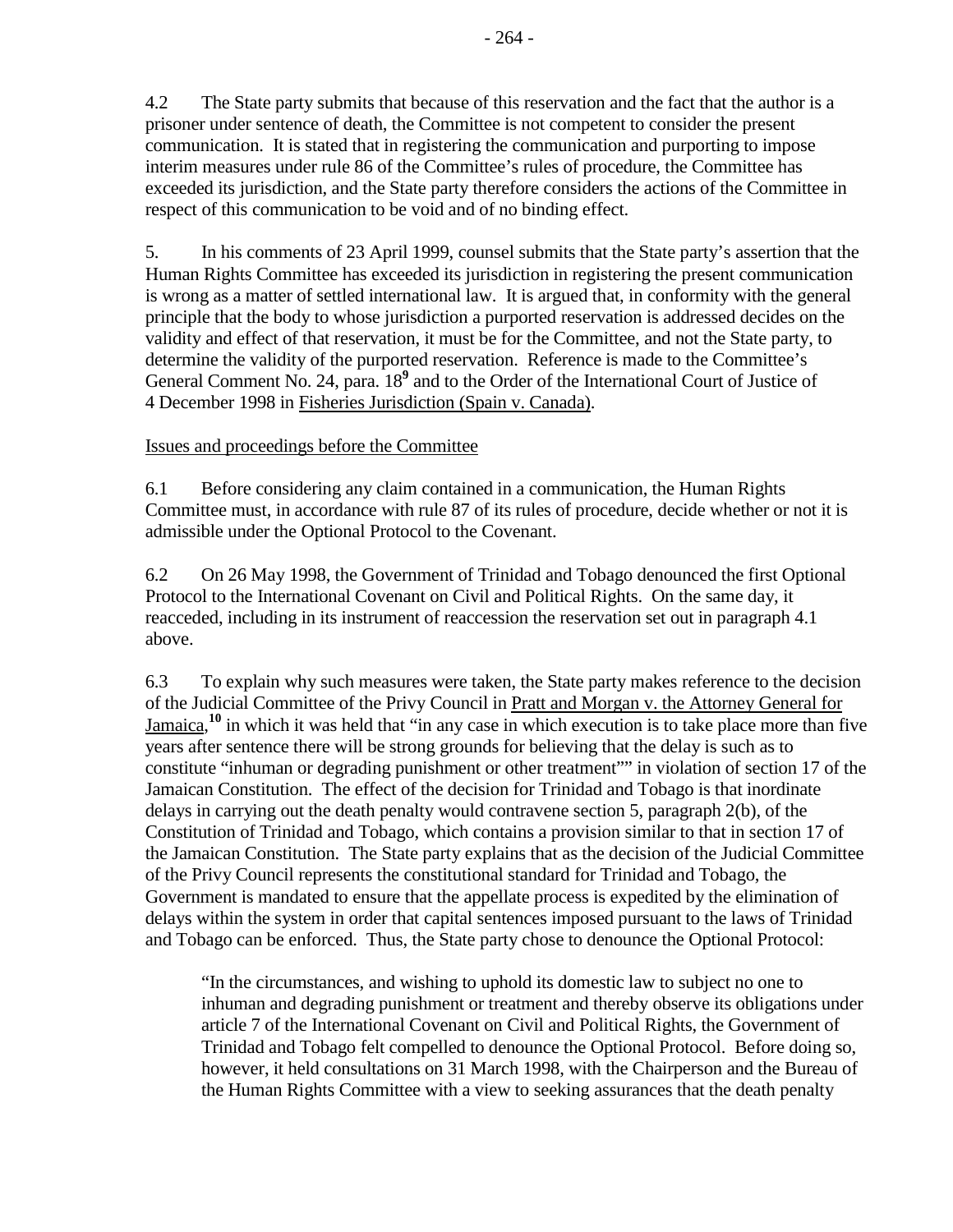cases would be dealt with expeditiously and completed within 8 months of registration. For reasons which the Government of Trinidad and Tobago respects, no assurance could be given that these cases would be completed within the timeframe sought."

6.4 As opined in the Committee's General Comment No. 24, it is for the Committee, as the treaty body to the International Covenant on Civil and Political Rights and its Optional Protocols, to interpret and determine the validity of reservations made to these treaties. The Committee rejects the submission of the State party that it has exceeded its jurisdiction in registering the communication and in proceeding to request interim measures under rule 86 of the rules of procedure. In this regard, the Committee observes that it is axiomatic that the Committee necessarily has jurisdiction to register a communication so as to determine whether it is or is not admissible because of a reservation. As to the effect of the reservation, if valid, it appears on the face of it, and the author has not argued to the contrary, that this reservation will leave the Committee without jurisdiction to consider the present communication on the merits. The Committee must, however, determine whether or not such a reservation can validly be made.

6.5 At the outset, it should be noted that the Optional Protocol itself does not govern the permissibility of reservations to its provisions. In accordance with article 19 of the Vienna Convention on the Law of Treaties and principles of customary international law, reservations can therefore be made, as long as they are compatible with the object and purpose of the treaty in question. The issue at hand is therefore whether or not the reservation by the State party can be considered to be compatible with the object and purpose of the Optional Protocol.

6.6 In its General Comment No. 24, the Committee expressed the view that a reservation aimed at excluding the competence of the Committee under the Optional Protocol with regard to certain provisions of the Covenant could not be considered to meet this test:

"The function of the first Optional Protocol is to allow claims in respect of [the Covenant's] rights to be tested before the Committee. Accordingly, a reservation to an obligation of a State to respect and ensure a right contained in the Covenant, made under the first Optional Protocol when it has not previously been made in respect of the same rights under the Covenant, does not affect the State's duty to comply with its substantive obligation. A reservation cannot be made to the Covenant through the vehicle of the Optional Protocol but such a reservation would operate to ensure that the State's compliance with that obligation may not be tested by the Committee under the first Optional Protocol. And because the object and purpose of the first Optional Protocol is to allow the rights obligatory for a State under the Covenant to be tested before the Committee, a reservation that seeks to preclude this would be contrary to object and purpose of the first Optional Protocol, even if not of the Covenant<sup>"11</sup> (emphasis added).

6.7 The present reservation, which was entered after the publication of General Comment No. 24, does not purport to exclude the competence of the Committee under the Optional Protocol with regard to any specific provision of the Covenant, but rather to the entire Covenant for one particular group of complainants, namely prisoners under sentence of death. This does not, however, make it compatible with the object and purpose of the Optional Protocol. On the contrary, the Committee cannot accept a reservation which singles out a certain group of individuals for lesser procedural protection than that which is enjoyed by the rest of the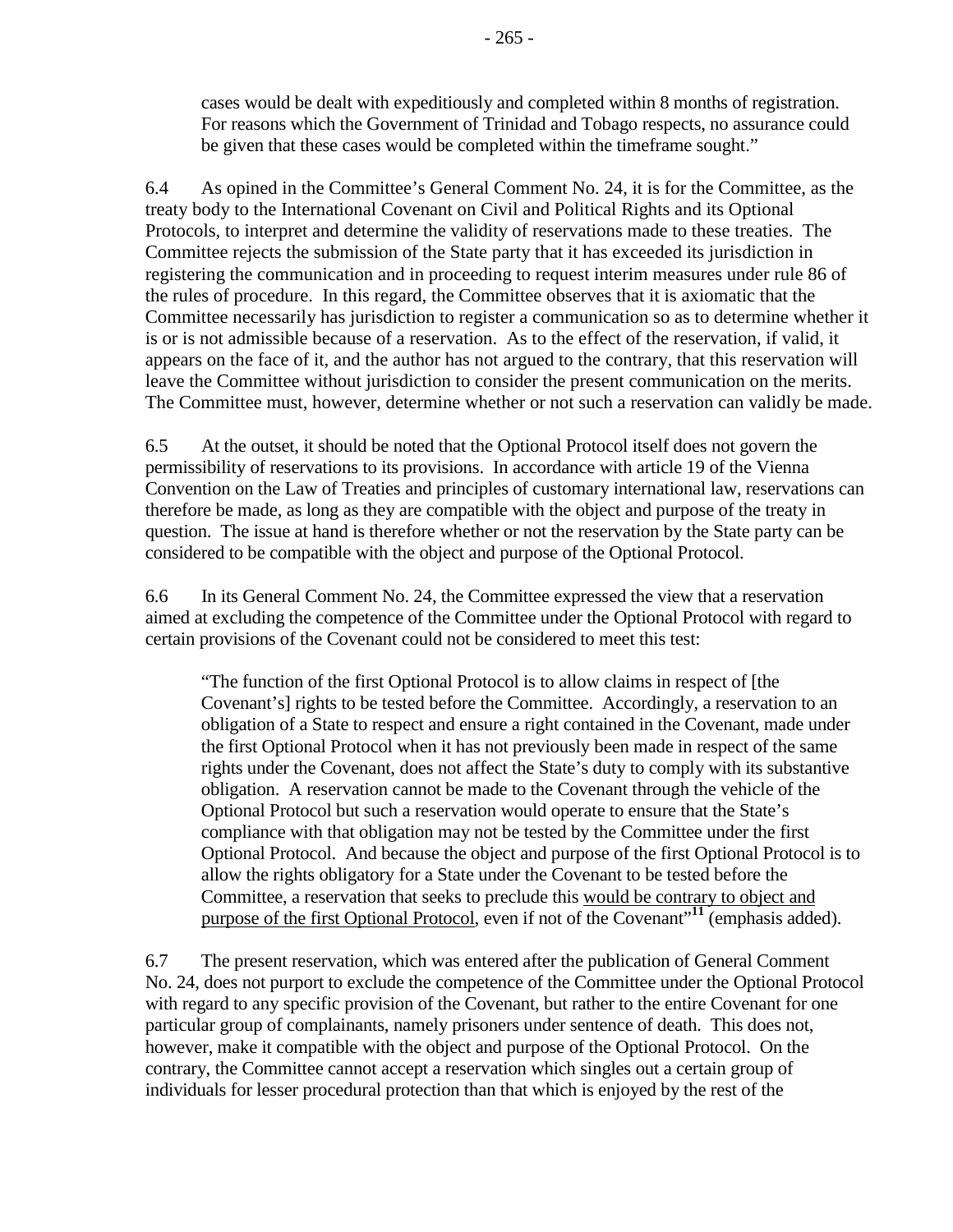population. In the view of the Committee, this constitutes a discrimination which runs counter to some of the basic principles embodied in the Covenant and its Protocols, and for this reason the reservation cannot be deemed compatible with the object and purpose of the Optional Protocol. The consequence is that the Committee is not precluded from considering the present communication under the Optional Protocol.

6.8 The Committee, noting that the State party has not challenged the admissibility of any of the author's claims on any other ground than its reservation, considers that the author's claims are sufficiently substantiated to be considered on the merits.

7. The Human Rights Committee therefore decides:

(a) that the communication is admissible;

(b) that, in accordance with article 4, paragraph 2, of the Optional Protocol, the State party shall be requested to submit to the Committee, within six months of the date of transmittal to it of this decision, written explanations or statements clarifying the matter and the measures, if any, that may have been taken;

(c) that any explanations or statements received from the State party shall be communicated by the Secretary-General under rule 93, paragraph 3, of the rules of procedure to the author, with the request that any comments which he may wish to make should reach the Human Rights Committee, in care of the High Commissioner for Human Rights, United Nations Office at Geneva, within six weeks of the date of transmittal;

(d) that this decision shall be communicated to the State party, to the author and his representatives.

[Adopted in English, French and Spanish, the English text being the original version. Subsequently issued also in Arabic, Chinese and Russian as part of the present report.]

### **Notes**

**1** HRI/GEN/1/Rev. 3, 15 August 1997, pp 9 following.

<sup>2</sup> Communication No. R.2/11, Motta v. Uruguay; Communication No. 57/1987, <u>Kelly v.</u> Jamaica; Communication No. 373/1989, Stevens v. Jamaica; Communication No. 597/1994, Grant v. Jamaica.

<sup>3</sup> Communication No. 336/1988, Fillastre v. Bolivia; Communication No. 27/1978, Pinkney v. Canada; Communication No. 283/1988, Little v. Jamaica; Communication Nos. 210/1986 and 225/1987, Pratt and Morgan v. Jamaica; Communication No. 253/1987, Kelly v. Jamaica; Communication No. 523/1992, Neptune v. Trinidad and Tobago.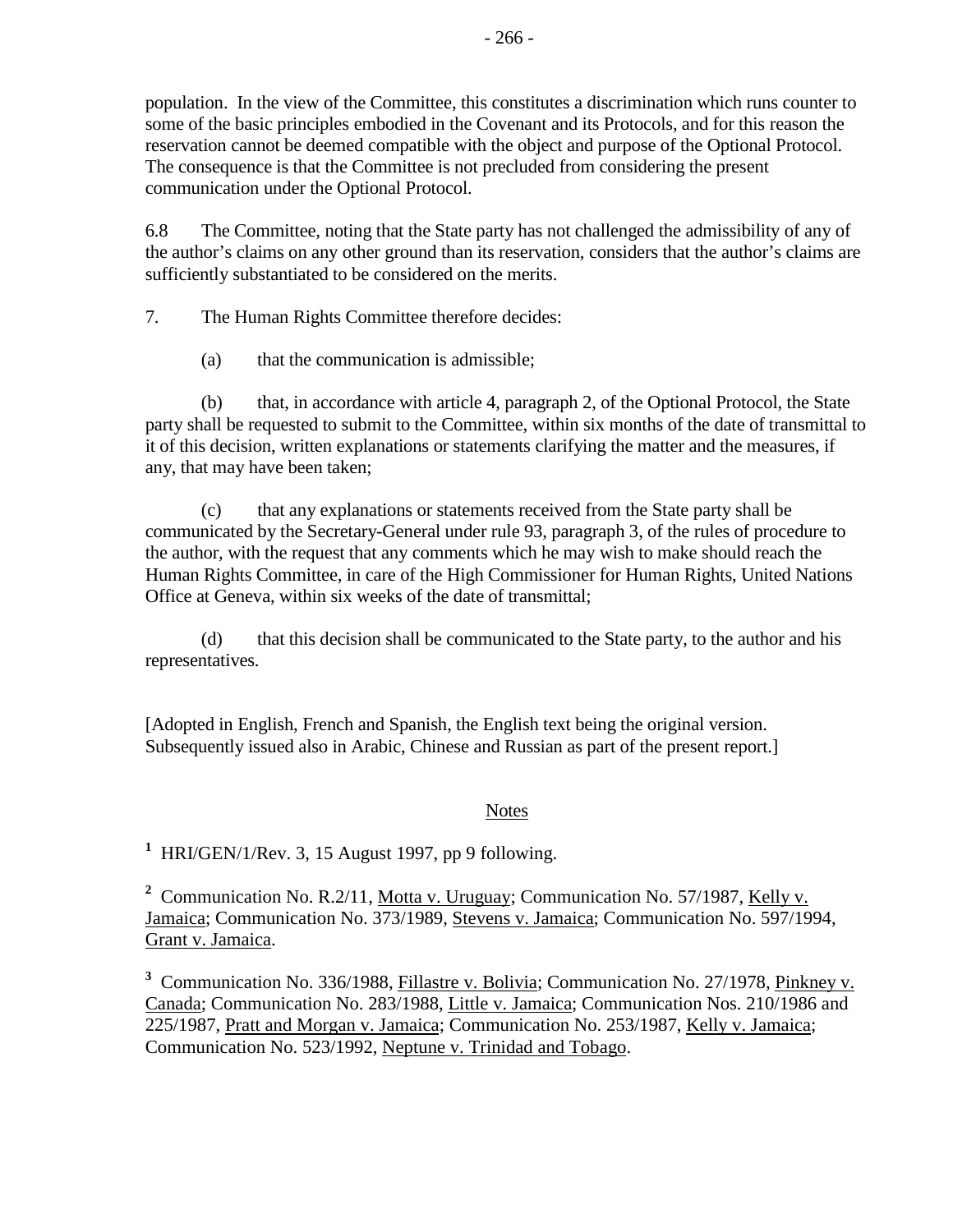<sup>4</sup> Reference is made to the United Kingdom's Homicide Act 1957 which restricted the death penalty to the offence of capital murder (murder by shooting or explosion, murder done in the furtherance of theft, murder done for the purpose of resisting arrest or escaping from custody, and murders of police and prison officers on duty) pursuant to section 5 and murder committed on more than one occasion pursuant to section 6.

<sup>5</sup> The law in Trinidad and Tobago does however contain provisions reducing the offence of murder to one of manslaughter in cases of murder committed with diminished responsibility or under provocation.

<sup>6</sup> Counsel states that these principles were set forth by the Judicial Committee of the Privy Council in Reckley v. Minister of Public Safety (No. 2) (1996) 2WLR 281 and De Freitas v. Benny (1976) A.C.

**7** Golder v. UK (1975) A18; Airey v. Ireland (1979) A32.

**8** Communication No. 377/1989, Currie v. Jamaica.

**9** HRI/GEN/1/Rev. 3, 15 August 1997, p. 48.

**<sup>10</sup>** 2 A.C. 1, 1994.

**<sup>11</sup>** HRI/GEN/1/Rev.3, 15 August 1997, p. 46.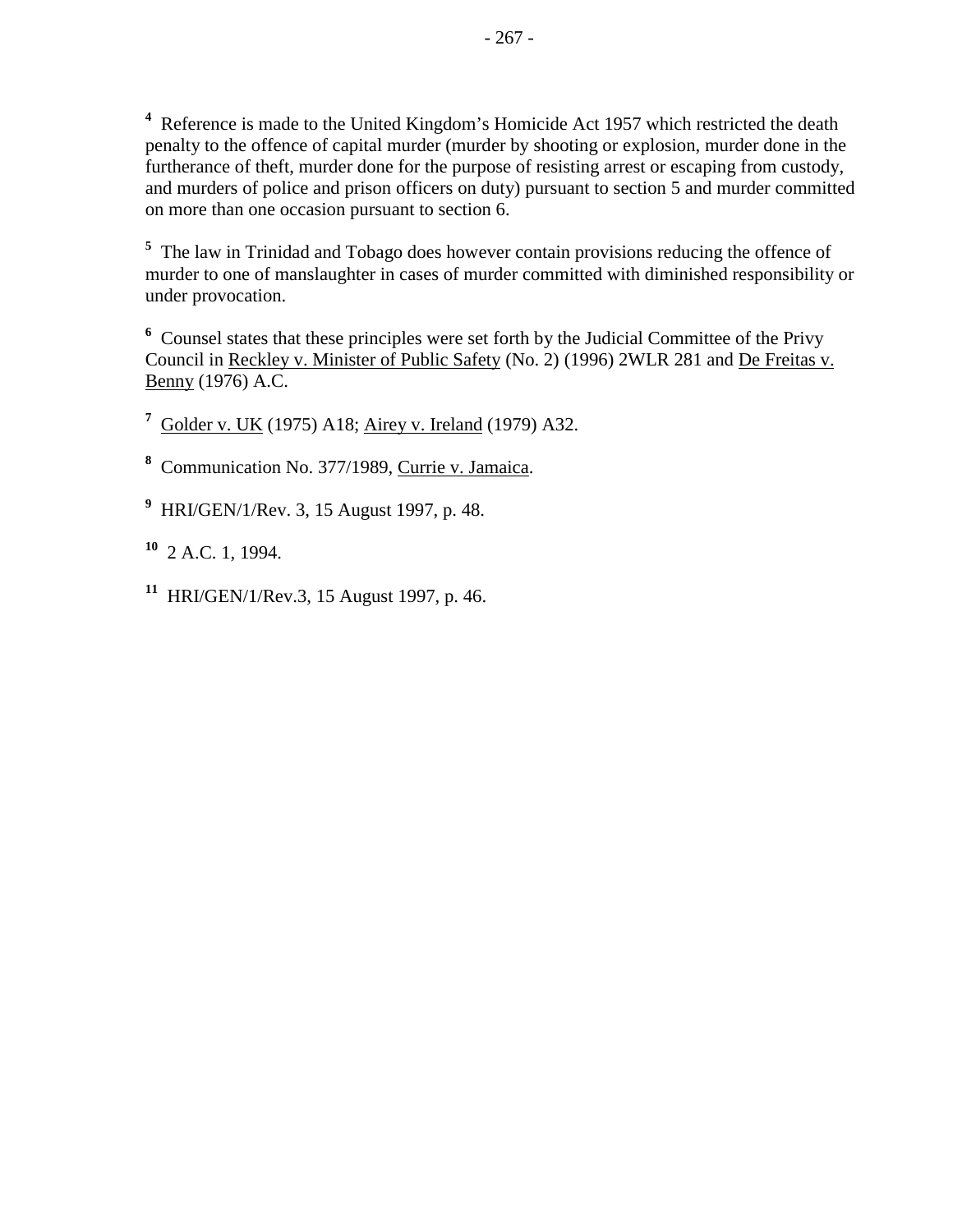### APPENDIX

## Individual opinion (dissenting) by Nisuke Ando, P.N. Bhagwati, Eckart Klein and David Kretzmer

1. We agree that it was within the Committee's competence to register the present communication and to issue a request for interim measures under rule 86 of the Committee's Rules of Procedure so as to allow the Committee to consider whether the State party's reservation to the Optional Protocol makes the communication inadmissible. However, we cannot accept the Committee's view that the communication is admissible.

2. Recognition by a State party to the Covenant of the Committee's competence to receive and consider communications from individuals subject to the State party's jurisdiction rests solely on the ratification of, or the accession to, the Optional Protocol. Article 1 of the Optional Protocol states expressly that no communication shall be received by the Committee if it concerns a State Party to the Covenant which is not a party to the Optional Protocol.

3. The Optional Protocol is a distinct international treaty, which is deliberately separated from the Covenant, in order to enable States to accept the provisions of the Covenant without being obliged to accept the Committee's competence to consider individual communications. In contrast to the Covenant, which includes no provision allowing denunciation, article 12 of the Optional Protocol expressly permits the denunciation of the Protocol. It goes without saying that denunciation of the Optional Protocol can have no legal impact whatsoever on the State party's obligations under the Covenant itself.

4. In the present case the State party exercised its prerogative to denounce the Optional Protocol. By its reaccession to the Optional Protocol, it reaffirmed its commitment to recognize the competence of the Committee to receive and consider communications from individuals. However, this act of reaccesion was not unrestricted. It was accompanied by the reservation which concerns us here.

5. The Optional Protocol itself does not govern the permissibility of reservations to its provisions. In accordance with rules of customary international law that are reflected in article 19 of the Vienna Convention on the Law of Treaties, reservations can therefore be made, provided they are compatible with the object and purpose of the Optional Protocol. Thus, a number of States parties have made reservations to the effect that the Committee shall not have competence to consider communications which have already been considered under another procedure of international investigation or settlement. These reservations have been respected by the Committee.

6. The object and purpose of the Optional Protocol is to further the purposes of the Covenant and the implementation of its provisions by allowing international consideration of claims that an individual's rights under the Covenant have been violated by a State party. The purposes and implementation of the Covenant would indeed best be served if the Committee had the competence to consider every claim by an individual that his or her rights under the Covenant had been violated by a State party to the Covenant. However, assumption by a state of the obligation to ensure and protect all the rights set out in the Covenant does not grant competence to the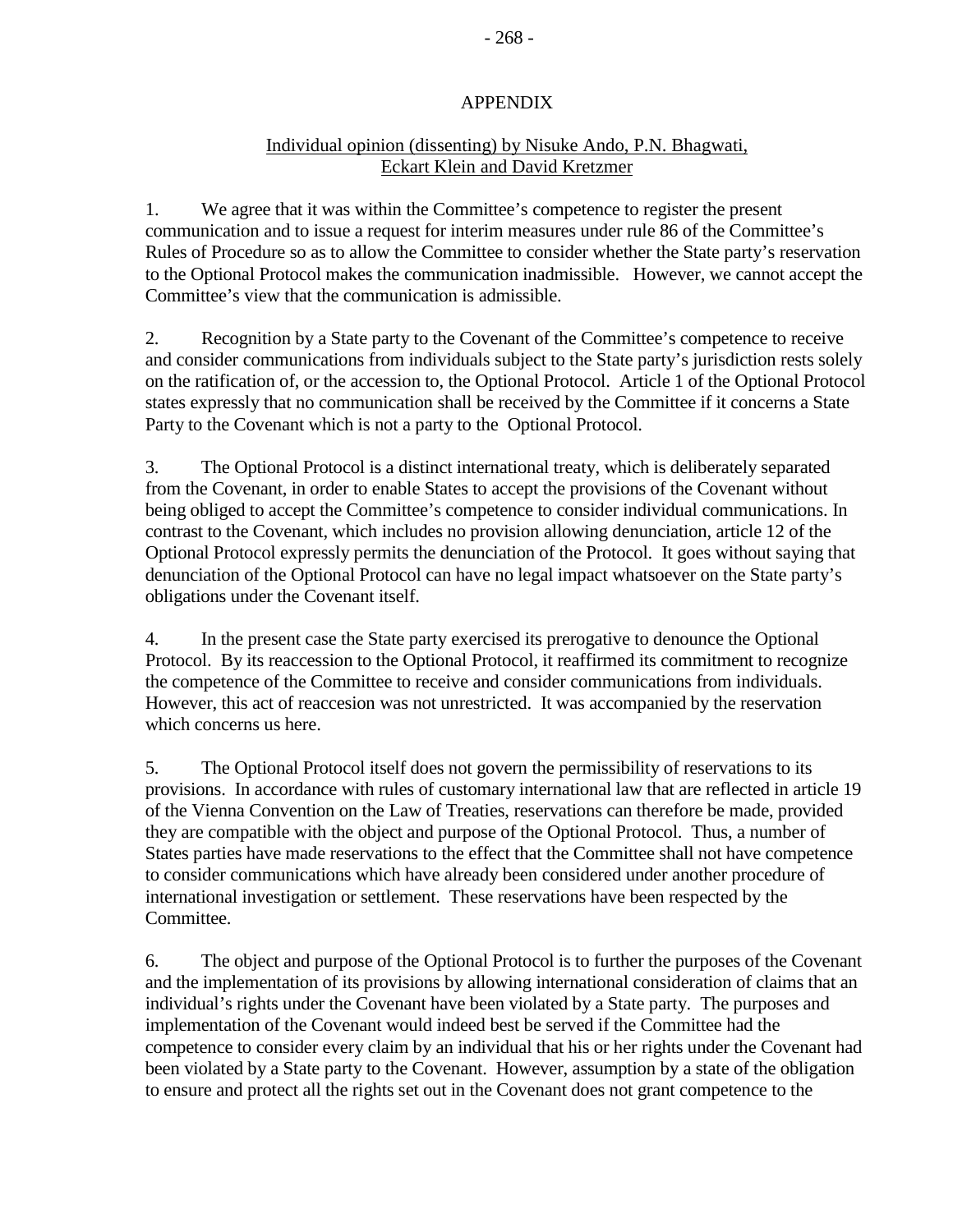Committee to consider individual claims. Such competence is acquired only if the State party to the Covenant also accedes to the Optional Protocol. If a State party is free either to accept or not accept an international monitoring mechanism, it is difficult to see why it should not be free to accept this mechanism only with regard to some rights or situations, provided the treaty itself does not exclude this possibility. All or nothing is not a reasonable maxim in human rights law.

7. The Committee takes the view that the reservation of the State party in the present case is unacceptable because it singles out one group of persons, those under sentence of death, for lesser procedural protection than that enjoyed by the rest of the population. According to the Committee's line of thinking this constitutes discrimination which runs counter to some of the basic principles embodied in the Covenant and its Protocols. We find this argument unconvincing.

8. It goes without saying that a State party could not submit a reservation that offends peremptory rules of international law. Thus, for example, a reservation to the Optional Protocol that discriminated between persons on grounds of race, religion or sex, would be invalid. However, this certainly does not mean that every distinction between categories of potential victims of violations by the State party is unacceptable. All depends on the distinction itself and the objective reasons for that distinction.

9. When dealing with discrimination that is prohibited under article 26 of the Covenant, the Committee has consistently held that not every differentiation between persons amounts to discrimination. There is no good reason why this approach should not be applied here. As we are talking about a reservation to the Optional Protocol, and not to the Covenant itself, this requires us to examine not whether there should be any difference in the substantive rights of persons under sentence of death and those of other persons, but whether there is any difference between communications submitted by people under sentence of death and communications submitted by all other persons. The Committee has chosen to ignore this aspect of the matter, which forms the very basis for the reservation submitted by the State party.

10. The grounds for the denunciation of the Optional Protocol by the State party are set out in paragraph 6.3 of the Committee's views and there is no need to rehearse them here. What is clear is that the difference between communications submitted by persons under sentence of death and others is that they have different results. Because of the constitutional constraints of the State party the mere submission of a communication by a person under sentence of death may prevent the State party from carrying out the sentence imposed, even if it transpires that the State party has complied with its obligations under the Covenant. In other words, the result of the communication is not dependent on the Committee's views - whether there has been a violation and if so what the recommended remedy is - but on mere submission of the communication. This is not the case with any other category of persons who might submit communications.

11. It must be stressed that if the constitutional constraints faced by the State party had placed it in a situation in which it was violating substantive Covenant rights, denunciation of the Optional Protocol, and subsequent reaccession, would not have been a legitimate step, as its object would have been to allow the State party to continue violating the Covenant with impunity. Fortunately, that is not the situation here. While the Committee has taken a different view from that taken by the Privy Council (in the case mentioned in para. 6.3 of the Committee's views) on the question of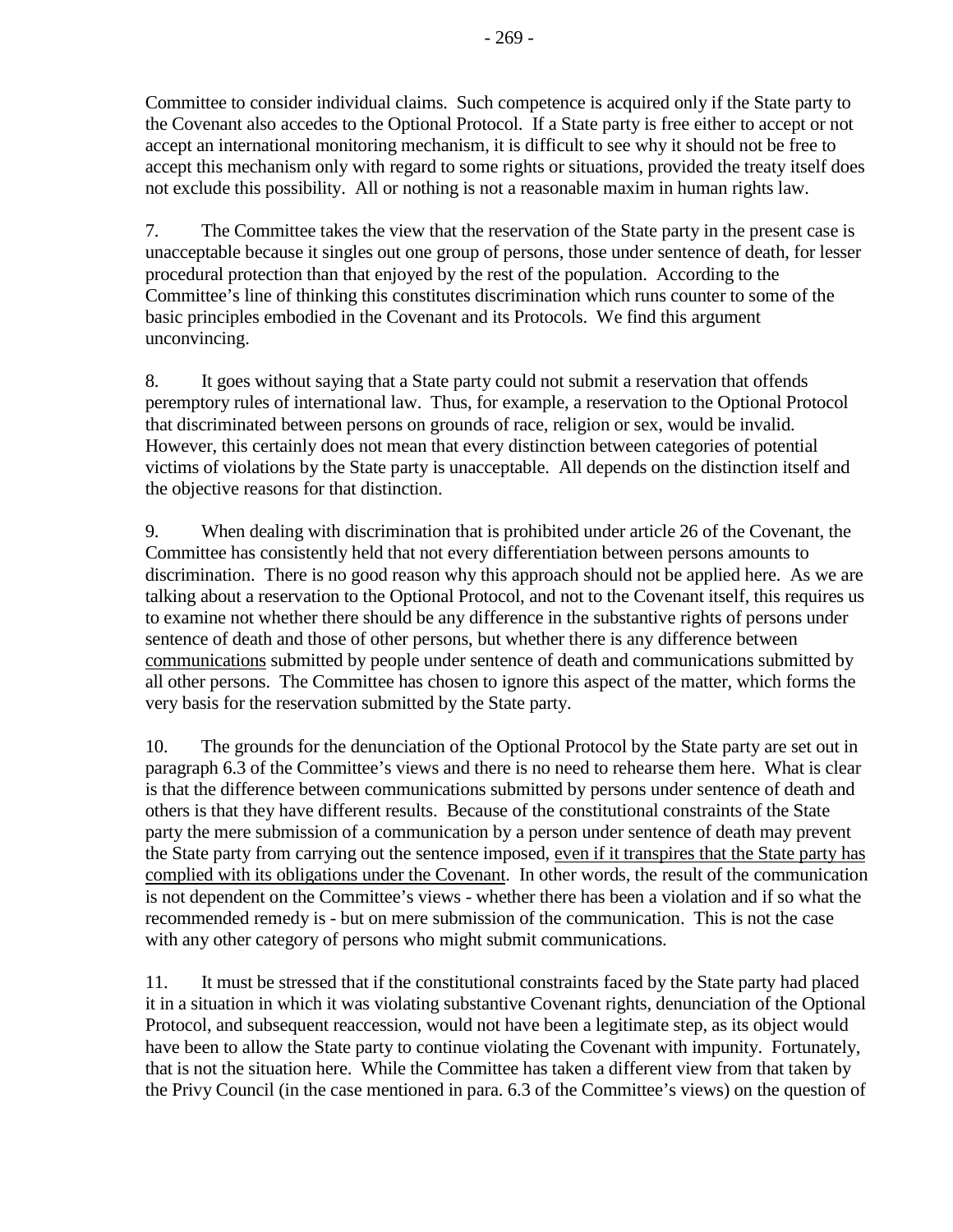whether the mere time on death row makes delay in implementation of a death sentence cruel and inhuman punishment, a State party which adheres to the Privy Council view does not violate its obligations under the Covenant.

12. In the light of the above, we see no reason to consider the State party's reservation incompatible with the object and purpose of the Optional Protocol. As the reservation clearly covers the present communication (a fact that is not contested by the author), we would hold the communication inadmissible.

13. Given our conclusion that this communication is inadmissible for the reasons set out above, we need not have dealt with a further issue that arises from the Committee's views: the effect of an invalid reservation. However, given the importance of this question and the fact that the Committee itself has expressed its views on this issue we cannot ignore it.

14. In para. 6.7 of its Views the Committee states that it considers that the reservation cannot be deemed compatible with the object and purpose of the Optional Protocol. Having reached this conclusion the Committee adds that "[t]he consequence is that the Committee is not precluded from considering the present communication under the Optional Protocol." It gives no reason for this "consequence", which is far from self-evident. In the absence of an explanation in the Committee's Views themselves, we must assume that the explanation lies in the approach adopted by the Committee in its General Comment No. 24, which deals with reservations to the Covenant.

15. In General Comment No. 24 the Committee discussed the factors that make a reservation incompatible with the object and purpose of the Covenant. In para. 18 the Committee considers the consequences of an incompatible reservation and states:

"The normal consequence of an unacceptable reservation is not that the Covenant will not be in effect at all for a reserving party. Rather, such a reservation will generally be severable, in the sense that the Covenant will be operative for the reserving party without benefit of the reservation."

It is no secret that this approach of the Committee has met with serious criticism. Many experts in international law consider the approach to be inconsistent with the basic premises of any treaty regime, which are that the treaty obligations of a state are a function of its consent to assume those obligations. If a reservation is incompatible with the object and purpose of a treaty, the critics argue, the reserving state does not become a party to the treaty unless it withdraws that reservation. According to the critics' view there is no good reason to depart from general principles of treaty law when dealing with reservations to the Covenant.

16. It is not our intention within the framework of the present case to reopen the whole issue dealt with in General Comment No. 24. Suffice it to say that even in dealing with reservations to the Covenant itself the Committee did not take the view that in every case an unacceptable reservation will fall aside, leaving the reserving state to become a party to the Covenant without benefit of the reservation. As can be seen from the section of General Comment No. 24 quoted above, the Committee merely stated that this would normally be the case. The normal assumption will be that the ratification or accession is not dependent on the acceptability of the reservation and that the unacceptability of the reservation will not vitiate the reserving state's agreement to be a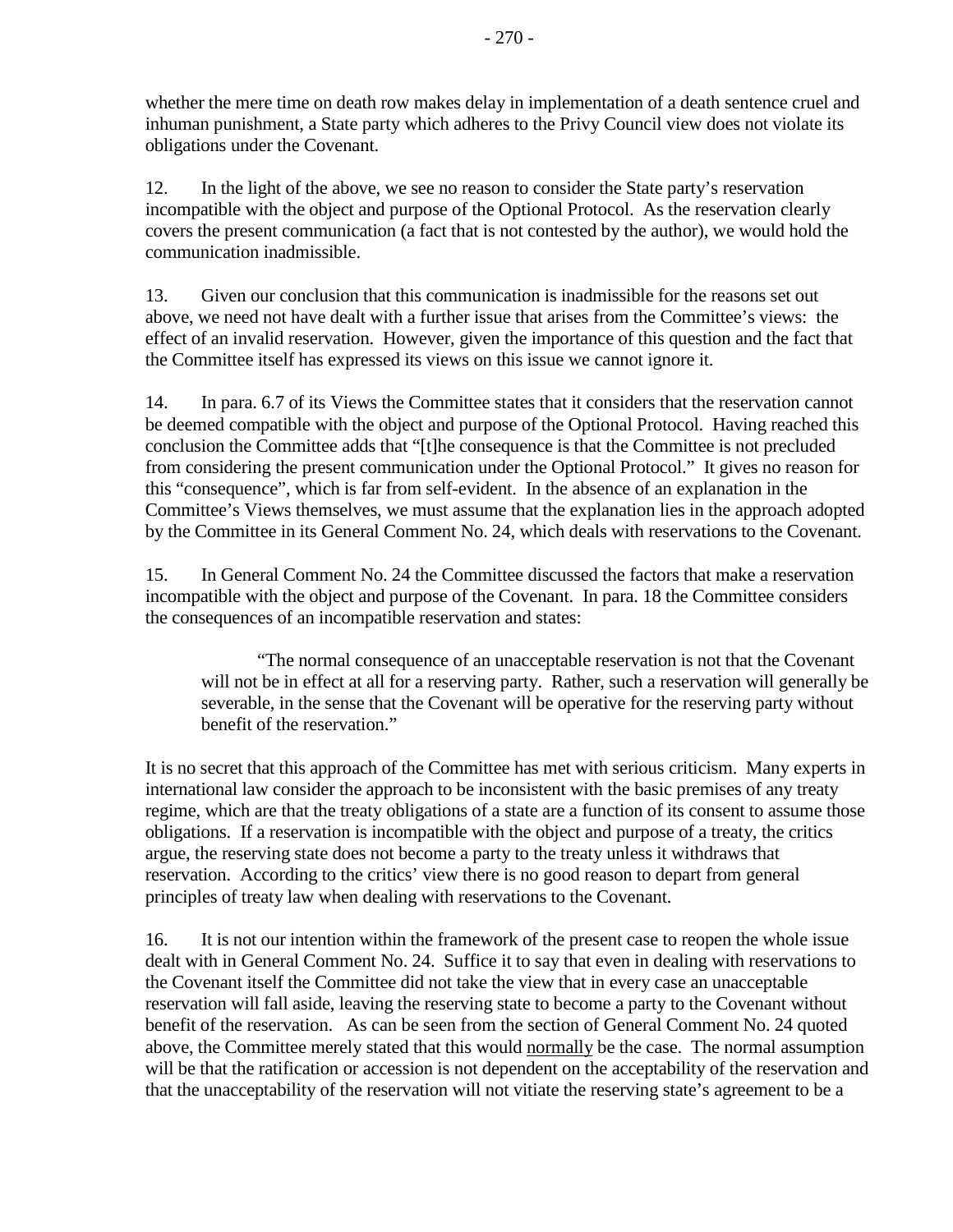party to the Covenant. However, this assumption cannot apply when it is abundantly clear that the reserving state's agreement to becoming a party to the Covenant is dependent on the acceptability of the reservation. The same applies with reservations to the Optional Protocol.

17. As explained in para. 6.2 of the Committee's Views, on 26 May, 1998 the State party denounced the Optional Protocol and immediately reacceded with the reservation. It also explained why it could not accept the Committee's competence to deal with communications from persons under sentence of death. In these particular circumstances it is quite clear that Trinidad and Tobago was not prepared to be a party to the Optional Protocol without the particular reservation, and that its reaccession was dependent on acceptability of that reservation. It follows that if we had accepted the Committee's view that the reservation is invalid we would have had to hold that Trinidad and Tobago is not a party to the Optional Protocol. This would, of course, also have made the communication inadmissible.

18. In concluding our opinion we wish to stress that we share the Committee's view that the reservation submitted by the State party is unfortunate. We also consider that the reservation is wider than required in order to cater to the constitutional constraints of the State party, as it disallows communications by persons under sentence of death even if the time limit set by the Privy Council has already been exceeded (as would seem to be the case in the present communication). We understand that since the State party's denunciation and reaccession there have been developments in the jurisprudence of the Privy Council that may make the reservation unnecessary. These factors do not affect the question of the compatibility of the reservation with the object and purpose of the Optional Protocol. However, we do see fit to express the hope that the State party will reconsider the need for the reservation and withdraw it. We also stress the obvious: the acceptability of the reservation in no way affects the duty of the State party to meet all its substantive obligations under the Covenant. The rights under the Covenant of persons under sentence of death must be ensured and protected in all circumstances.

> (Signed) N. Ando (Signed) P. N. Bhagwati (Signed) E. Klein (Signed) D. Kretzmer

[Done in English, French and Spanish, the English being the original version. Subsequently issued also in Arabic, Chinese and Russian as part of the present report.]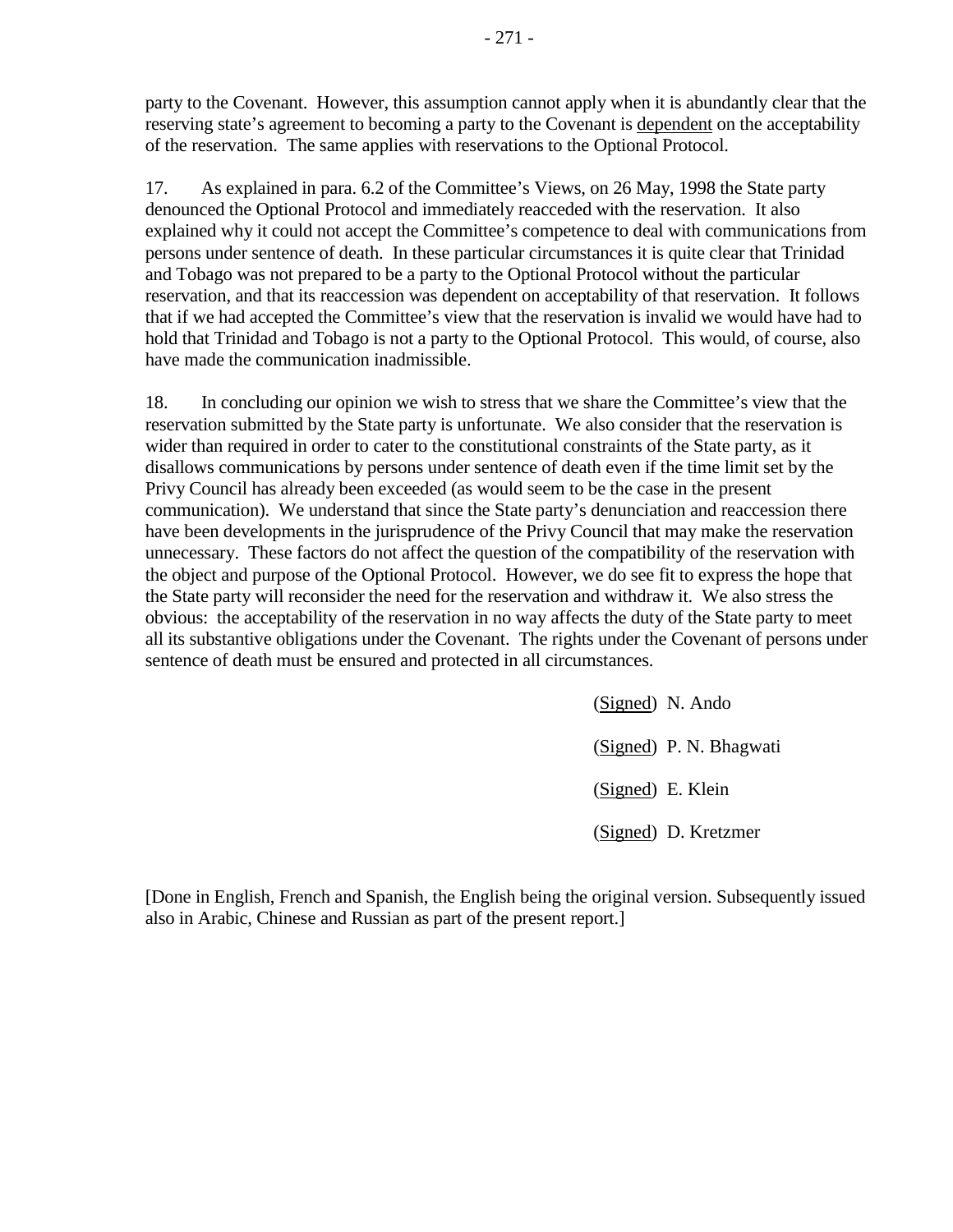# Individual concurring opinion by Committee member Louis Henkin

I concur on the result.

(Signed) Louis Henkin

[Done in English, French and Spanish, the English being the original version. Subsequently issued also in Arabic, Chinese and Russian as part of the present report.]